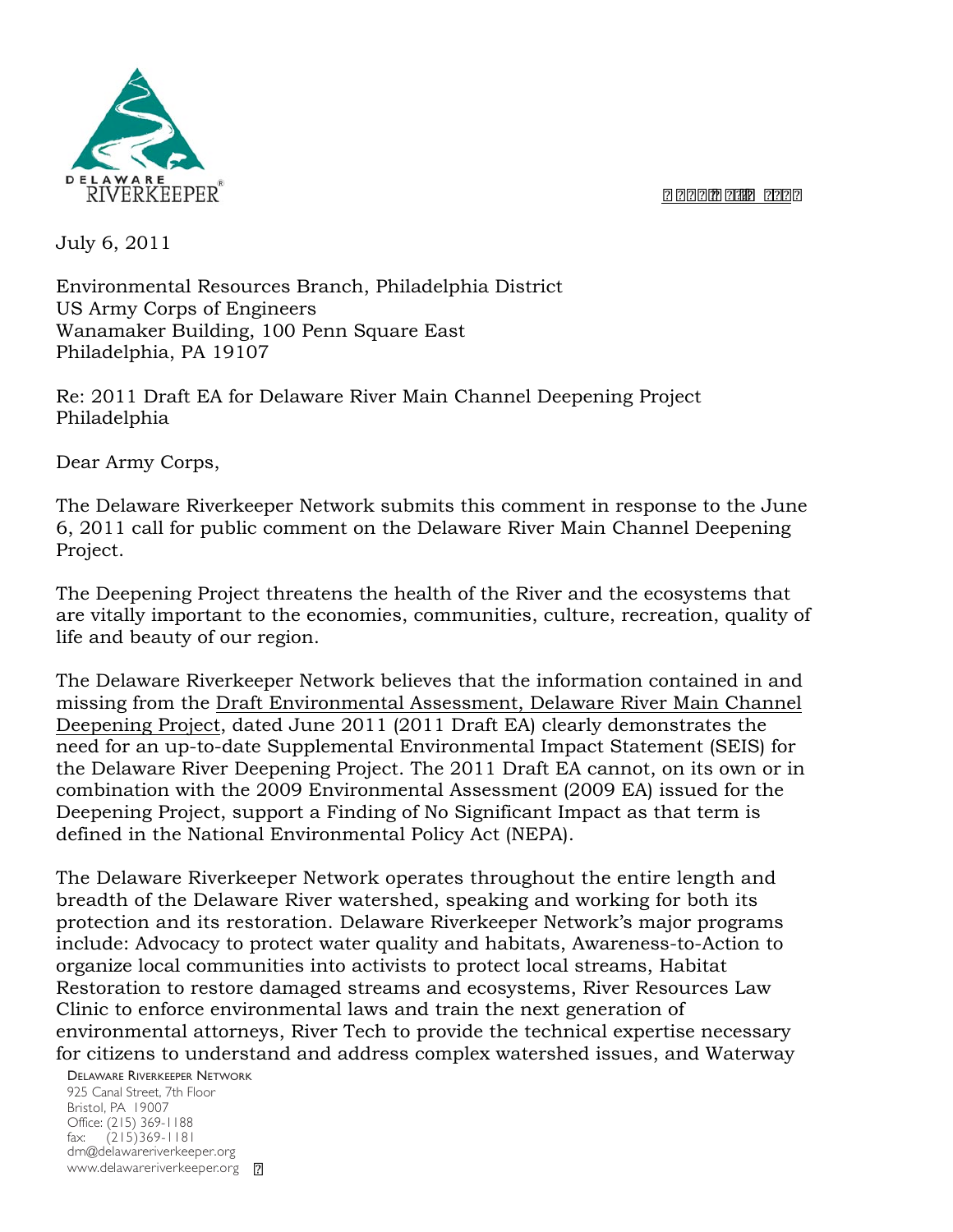Watch to monitor the health of the River and its tributaries with the assistance of experts and volunteers. Since 1988 the Delaware Riverkeeper Network has been working in the four states of the Delaware River Watershed to protect, defend and restore the River, its tributaries and habitats. Our membership includes residents from all of the four watershed states as well as folks that live outside the boundaries of the watershed but appreciate, enjoy and benefit from the natural resources of the watershed; this comment is submitted on their behalf.

Since the Army Corps' 1997 SEIS, there have been significant findings, scientific research, and agency determinations that demonstrate, unquestionably, the need for an updated Environmental Impact Statement. Neither the 2009 EA (which was never released in draft form or subjected to public or agency comment) nor the 2011 Draft EA fully, properly, or in many instances at all, considers, addresses, or properly responds to this information about the harms that the Delaware River Main Channel Deepening Project will cause. The US Fish and Wildlife Service (USFWS) *(Attached Letter 11)*, DNREC (*Attached Letter 25)*, Delaware Riverkeeper Network (*Attached Letter 26)*, and others have, on the record, requested and supported the need for an SEIS pursuant to NEPA. In addition, in an April 16, 2009 letter to the Army Corps submitted post-2009 EA, the National Marine Fisheries Service (NMFS) clearly called for an evaluation of cumulative effects. (*Attached Letter 14).* Since the release of the 2009 EA, even more science and information has come to light that clearly defines the need for an up-to-date SEIS, information not addressed in the 2011 Draft EA.

The Delaware Riverkeeper Network, in this comment, will provide substantiation undeniably demonstrating the need for an up-to-date SEIS before this project can be said to have fulfilled the legal or informational requirements of NEPA.

# **A. The Law, Science, and Facts Clearly Mandate a New SEIS.**

The National Environmental Policy Act, 42 U.S.C. § 4321 *et seq.*, requires that the Army Corps of Engineers create a "detailed statement" evaluating the environmental impacts of the Main Channel Deepening Project (Deepening Project), which qualifies as a major federal action. A central purpose of NEPA is to assure that federal decision-makers consider the environmental consequences of their actions before a decision to act is made. 42 U.S.C. § 4332(C); 40 C.F.R. § 1501.1. The implementing regulations state that "NEPA procedures must insure that environmental information is available to public officials and citizens before decisions are made and before actions are taken. The information must be of high quality. Accurate scientific analysis, expert agency comments, and public scrutiny are essential to implementing NEPA." 40 C.F.R. § 1500.1(b).

An Environmental Impact Statement (EIS) under NEPA must include a "full and fair discussion of significant environmental impacts" and their "reasonable alternatives []." 40 C.F.R. § 1502.1. The EIS must take a "hard look" at the environmental consequences of the proposed action and undertake a thorough analysis of the potential environmental impacts, including all foreseeable direct and indirect impacts.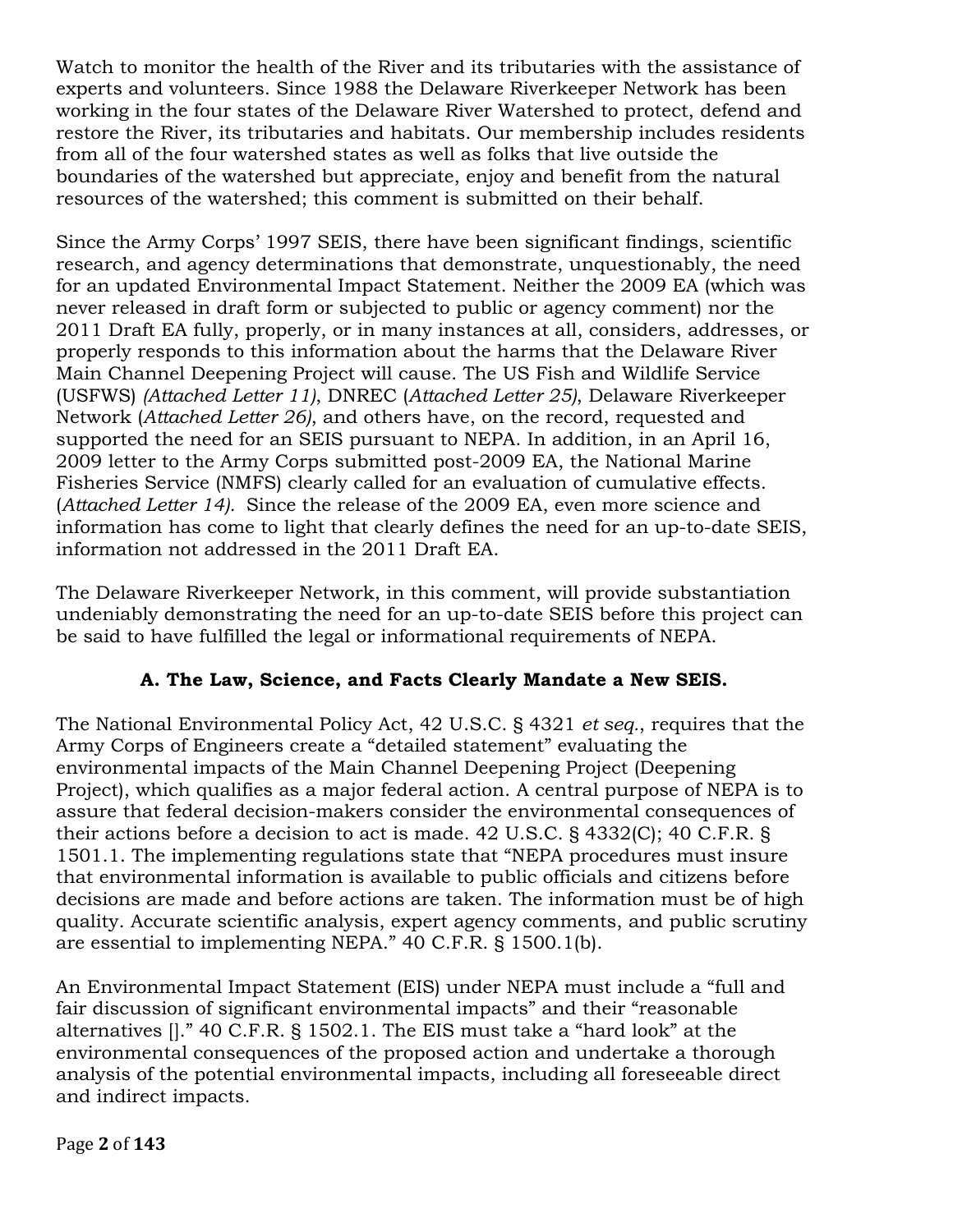40 C.F.R. § 1508.27 defines the use of the term "significantly" in NEPA, which requires considerations of both context and intensity. Of direct relevance to the Deepening Project are intensity factors 4 (the Deepening Project is highly controversial), 5 (the Deepening Project will have highly uncertain/unique or unknown risks), 7 (the Deepening Project will have cumulatively significant impacts), 8 (the Deepening Project may result in the loss or destruction of significant scientific, cultural, or historic resources), 9 (the Deepening Project will have adverse effects on listed species under ESA), and 10 (the Deepening Project will violate Federal, state, or local laws or requirements imposed for protection of the environment).

Council on Environmental Quality (CEQ) and Army Corps regulations implementing NEPA require the Army Corps to prepare a Supplemental Environmental Impact Statement (SEIS) if there are "substantial changes in the proposed action that are relevant to environmental concerns" or "there are significant new circumstances or information relevant to environmental concerns and bearing on the proposed action or its impacts," 40 C.F.R. §§ 1502.9 (c)(1)(i), (ii). *See also* 33 C.F.R. § 230.13(b) (Corps regulation on SEIS requirement).

A federal agency is under a "continuing duty to gather and evaluate new information relevant to the environmental impact of its actions even after release of an EIS." *Enos v. Marsh*, 769 F.2d 1363, 1373 (9th Cir. 1985). When confronted with new information, "it is incumbent on [the agency] to evaluate the existing EIS to determine whether it require[s] supplementation." *Friends of the Clearwater v. Dombeck*, 222 F.3d 552, 558 (9th Cir. 2000)(*citing Marsh v. Oregon Natural Resources Council*, 490 U.S.360, 374 (1989)). As the Supreme Court stated in *Marsh*: "It would be incongruous . . . with the Act's manifest concern with preventing uninformed action, for the blinders to adverse environmental effects, once unequivocally removed, to be restored prior to the completion of agency action simply because the relevant proposal has received initial approval." *Id.* at 371.

In determining whether to supplement an existing EIS because of new information, the Army Corps must consider "the extent to which the new information presents a picture of the likely environmental consequences associated with the proposed action not envisioned by the original EIS. . . . The change need not be strictly environmental, however; the test is whether the new information so alters the project's character that a new 'hard-look' at the *environmental consequences* is necessary." *Sierra Club v. Froehlke*, 816 F.2d 205, 210 (5th Cir. 1987) (internal quotations omitted; emphasis in original). "A hard look should involve a discussion of adverse impacts that does not improperly minimize negative side effects." *Earth Island Institute v. U.S. Forest Service*, 442 F.3d 1147, 1159 (9th Cir. 2006). The Army Corps must "undertake a thorough environmental analysis before concluding that no significant environmental impact exists." Id.

Page!**3** of!**143** An EIS must include "high-quality information and accurate scientific data." 40 C.F.R. § 1500.1(b). That is the only way an agency can take the required "hard look" at the environmental effects of the proposed action and alternatives to it. If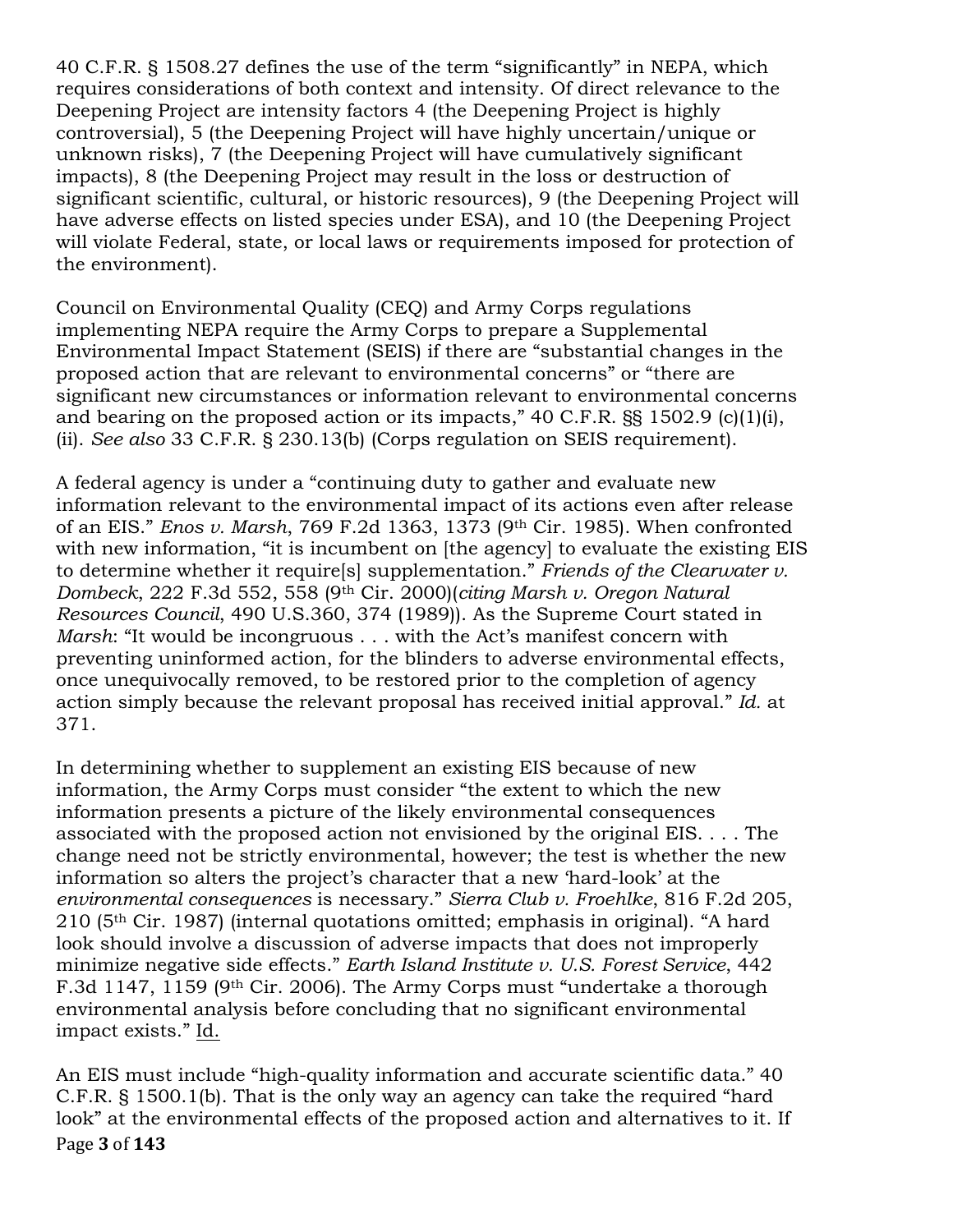information is incomplete or unavailable, the agency must not only identify such missing information but also assess the importance of missing information and obtain it for inclusion in the EIS. The CEQ's NEPA regulations – to which courts accord "substantial deference" -- state unequivocally that if "incomplete information relevant to reasonably foreseeable significant adverse impacts is essential to a reasoned choice among alternatives," then "the agency *shall* include the information" in an EIS. 40 C.F.R. § 1502.22(a) (emphasis added). The Army Corps may only proceed to analyze potential impacts in an EIS in the face of incomplete information if it makes a finding that the incomplete information "cannot be obtained because the overall costs of obtaining it are exorbitant or the means to obtain it are not known." 40 C.F.R. § 1502.22(b).

The Army Corps is obligated under NEPA to respond to comments that raise significant scientific uncertainties and reasonably support that such uncertainties exist, no matter whether the Army Corps itself identified the issues raised as meriting consideration. *See* 40 C.F.R. §§ 1502.9(a), (b) (EIS must discuss and disclose "all major points of view on the environmental impacts" including any "responsible opposing view). "It is the agency, not an environmental plaintiff, that has a continuing duty to gather and evaluate new information relevant to the environmental impacts of its actions, even after the release of an EIS." *Friends of the Clearwater v. Dombeck*, 222 F.3d 552, 559 (9th Cir. 2000)(internal citation omitted). A NEPA document "must respond explicitly and directly to conflicting views in order to satisfy NEPA's procedural requirements." *Earth Island Institute*, 442 F.3d at 1172.

The Army Corps completed its first EIS on the Deepening Project in 1992; due to significant questions and issues that were unanswered by the 1992 EIS, it completed an SEIS in 1997. Since that time the Army Corps has not undertaken a new SEIS process despite the lapse of fourteen years and the availability of a tremendous amount of new scientific information, analysis, and data on the River's ecological systems and resources, including changes that have taken place in the River ecosystem, and the Project's likely impacts thereto. The 2009 EA, in which the Army Corps determined that the conclusions of the 1997 SEIS remained valid and required no further study, was both procedurally defective and substantively inadequate. The 2009 EA did not consider or address the vast majority of the sources and citations of new information provided to the Army Corps during the extremely limited comment period that preceded the creation of that document and in fact didn't even inform the agencies or public that they were providing comment for purposes of a NEPA review. The Army Corps is under a continuing obligation under NEPA to evaluate the new information and data provided up through January 2009 that was not considered in the 2009 EA as well as respond to the numerous comments that raised significant scientific uncertainties never addressed in the 2009 EA, and identified ecosystem changes of relevance that could be impacted by the Deepening Project or have an impact on the Deepening Project's implementation.

Page!**4** of!**143** Moreover, the Army Corps is obligated to consider the new information and sources of data, and changed environmental and community conditions, that have either come into existence since January 2009 or are absent from the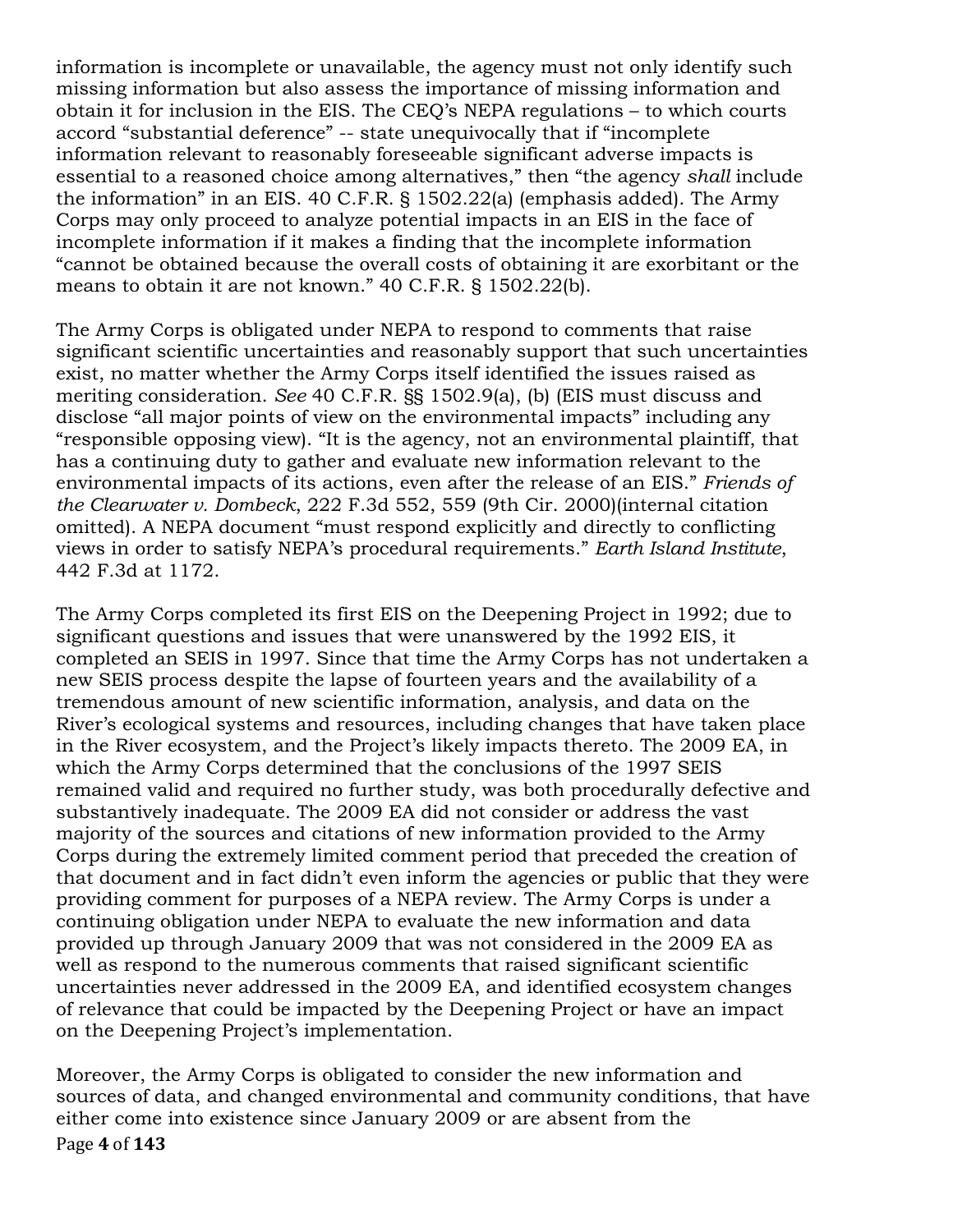administrative record of the Army Corps' environmental analyses and are now being provided as part of the current comment process on the 2011 Draft EA. The Army Corps may not legally limit its consideration of comments and information only to those aspects relevant to the issues raised in the 2011 Draft EA. In other words, the Army Corps may not limit its new NEPA analysis to the issues of the Deepening Project's impacts on loggerhead sea turtles and Atlantic sturgeon.

Based on the information contained in the 2011 Draft EA, as well as the new and previously submitted information that the Army Corps has heretofore failed to consider, the Army Corps may not avoid undertaking a new SEIS process by making a Finding of No Significant Impact (FONSI) as recommended in the 2011 Draft EA at p. 11. On a broad array of issues relevant to the Deepening Project's environmental impacts, it is clear that the Deepening Project will have "significant" effects upon the environment in ways that were not considered or analyzed in the 1997 SEIS.

The Army Corps is also obligated to undertake a new SEIS process because the available information and scientific data developed between 1997 and 2009 that the Army Corps previously failed to consider as well as new information, changed environmental conditions and knowledge, and new scientific information developed between 2009 and the present demonstrate that significant information gaps and unanswered questions about the Deepening Project's impacts still exist.

### **B. The Deepening Project Poses Significant Threats to the Critically Imperiled Atlantic Sturgeon. The Potential for the Deepening to Cause the Further Decline of the Species Mandates the Need for Up-to-date SEIS Review Based on New and Readily Available Information Regarding its Location, Spawning, Feeding, Water Quality, and Habitat Needs.**

The Atlantic sturgeon, *Acipenser oxyrinchus oxyrinchus*, is a large, long-lived, latematuring, slow-reproducing migratory fish that spawns in rivers such as the Delaware and migrates to the ocean and back again. Mature adults of this anadromous species may live as long as 60 years, reach lengths up to 14 feet, and weigh over 800 pounds. With its long snout and distinctive armor-like plates, this ancient fish may look as tough as a dinosaur but in reality is vulnerable to a number of human-caused threats and harms that have drastically depleted its numbers, including over-fishing, habitat destruction from activities such as dredging, vessel strikes, and water quality degradation.

The reaches of the Delaware River that will be affected by the Deepening Project are vitally important to the various life stages of Atlantic sturgeon. The Delaware River once supported the largest population of Atlantic sturgeon "known to exist." *(Attached Report 21).* Today, there are fewer than 300, maybe fewer than 100, spawning adults.

Page!**5** of!**143** In the 19th century the Delaware River was so populated with sturgeon (both Atlantic and

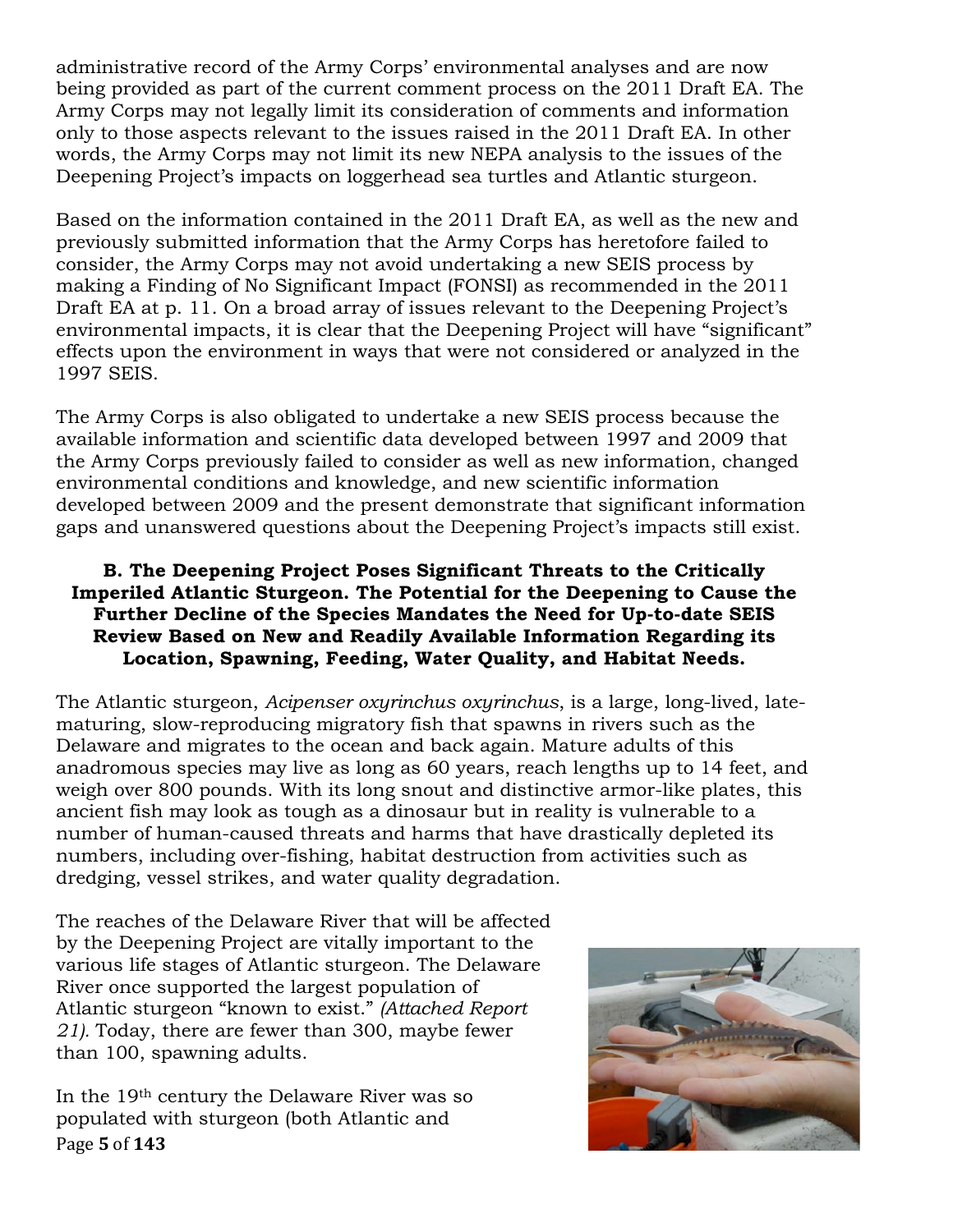Shortnose) that it became the caviar capital of North America. From 1890 to 1899, 75% of the sturgeon harvested in the United States came from the Delaware River. At the industry's peak, more than 2,000 metric tons per year of female Atlantic sturgeon were harvested from the Delaware, out of a total population of 180,000 individuals. Catching and canning sturgeon and caviar production became a way of life for many in the region. But by 1900 the population and the catch of sturgeon were already severely depressed. In 1901, New Jersey landings were down to a mere 6% of the peak levels harvested just over a decade earlier in 1889.

While sturgeon harvesting continued it did so only at these very depressed levels. In the 1950s the reason for harvesting sturgeon shifted largely to obtaining the fish flesh as opposed to the caviar/eggs.

In an effort to protect the populations from further decline, moratoriums have been put in place on the commercial, recreational and tribal harvest of Atlantic sturgeon in the United States.<sup>1</sup> In 1998, the Atlantic sturgeon fishery was closed by the Atlantic States Marine Fisheries Commission (ASMFC) and the ASMFC put in place a coastwide fishing moratorium.

Despite these protections, Atlantic sturgeon populations have never recovered. While Atlantic sturgeon used to spawn in 26 river and estuarine systems, today they only spawn in 17 (2 of which are in Canada).2 The Delaware River population of Atlantic sturgeon population was almost completely extirpated by around 1900 and has demonstrated little recovery since that time. The Delaware River population of Atlantic sturgeon, a genetically unique stock, is among those in the worst shape nationally.

The Delaware River population of Atlantic sturgeon has been unable to recover largely "due to habitat loss primarily due to dredging, saltwater intrusion, water quality degradation, harvest pressure and bycatch mortality." *(Attached Report 21).*

According to NMFS, the abundance estimate for Atlantic sturgeon is fewer than 300 spawning adults. (*Attached Misc 28: Proposed Listing Determinations for three Distinct Population Segments of Atlantic sturgeon in the Northeast Region, 75 Fed. Reg. 61,872 (Oct. 6, 2010*). In the case of the Delaware River it is believed by some experts that there are fewer than 100 Atlantic Sturgeon. (*Attached Report 14*).

!!!!!!!!!!!!!!!!!!!!!!!!!!!!!!!!!!!!!!!!!!!!!!!!!!!!!!!

<sup>&</sup>lt;sup>1</sup> Shortnose sturgeon too have been the subject of needed regulation. Its population was so decimated that it was entered onto the Federal Endangered Species list. But while Shortnose sturgeon have received this higher level of population and habitat protection, the Atlantic sturgeon has not, despite the fact that its populations are believed to be in significantly greater decline at this point than those of the Shortnose sturgeon.

Page!**6** of!**143** <sup>2</sup> Different sources have slightly different figures; for example, NMFS places the <sup>2</sup> Different sources have slightly different figures; for example, NMFS places the count at 35 rivers for historical spawning and 20 present day. Either way, the decline is significant and of great concern.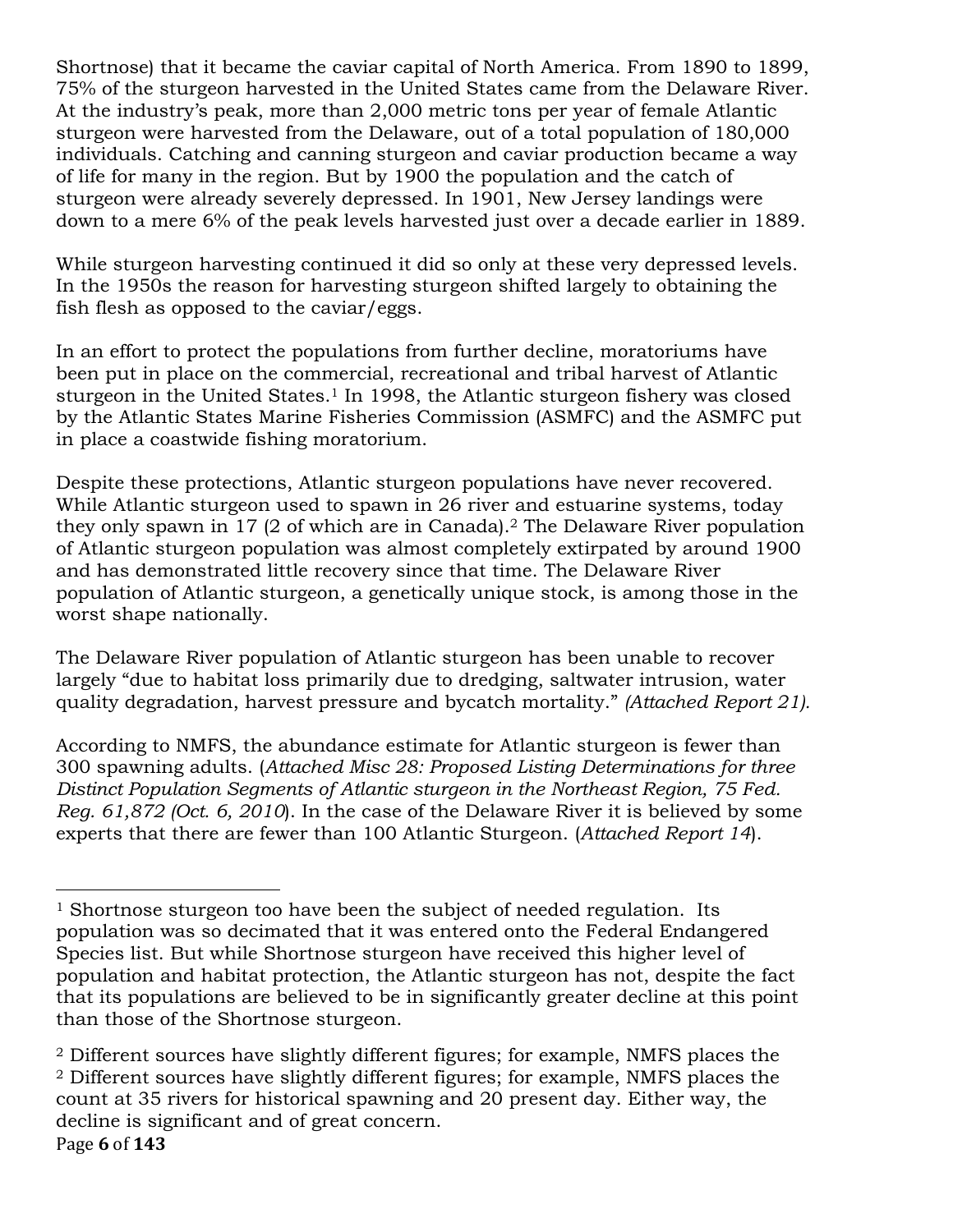The 2008 *State of the Basin Report (Attached Report 14),* which is based on science collected in the region, describes the status of the Atlantic sturgeon as "poor and getting worse" with numbers "estimated to be less than 1,000 and probably less than 100 across the Estuary."

The significant impacts to Atlantic sturgeon that experts believe will result from the Deepening Project have not been adequately considered or addressed by the Army Corps in either its NEPA-required or its ESA-required documents. This deficiency is even more dramatic in light of recent events – i.e. the proposal by NMFS to list Atlantic sturgeon in the Delaware River as endangered and the increasing amount of scientific research demonstrating that the Delaware River population of Atlantic sturgeon is genetically unique.

There is a significant and growing body of knowledge in recent years regarding Atlantic sturgeon, their needs, their habitats and the ramifications of a variety of effects that will result from the Deepening Project. This information is readily available and significant. And yet the Army Corps continues to fail to consider it.

# 1. The Army Corps May Not Substitute a "No Jeopardy" ESA Analysis for a Thorough Discussion of Cumulative Impacts under NEPA:

The Army Corps has failed to undertake an adequate NEPA analysis of the effects of the Deepening Project on Atlantic sturgeon because it has unlawfully imported the jeopardy standard of the Endangered Species Act into the draft EA.

The EA states:

The primary concern with the Atlantic sturgeon is whether or not impacts associated with the Deepening Project 'jeopardizes the continued existence' of the species. Federal regulation defines this term as 'engaging in an action that reasonably would be expected, directly or indirectly, to reduce appreciably the likelihood of both the survival and recovery of the listed species in the wild by reducing the reproduction, numbers, or distribution of that species.' Based on the Biological Assessment (USACE, 2011) the Army Corps concluded that the Deepening Project will not jeopardize the continued existence of the Atlantic sturgeon.

# 2009 EA at p. 8.

Page!**7** of!**143** The Army Corps' legal obligations under NEPA and the ESA are entirely separate, however, and compliance with the ESA Section 7's prohibition against jeopardizing a species' continued existence, 16 U.S.C. § 1536(a)(2), does not satisfy NEPA's requirements to analyze significant impacts short of the threat of extinction. *See Greater Yellowstone Coalition v. Flowers*, 359 F.3d 1257, 1275-76 (10th Cir. 2004)(recognizing USFWS conclusion that action not likely to cause jeopardy does not necessarily mean impacts are insignificant); *Makua v. Rumsfeld*, 163 F. Supp. 2d 1202, 1218 (D. Haw. 2001) ("A FONSI... must be based on a review of the potential for significant impact, including impact short of extinction. Clearly,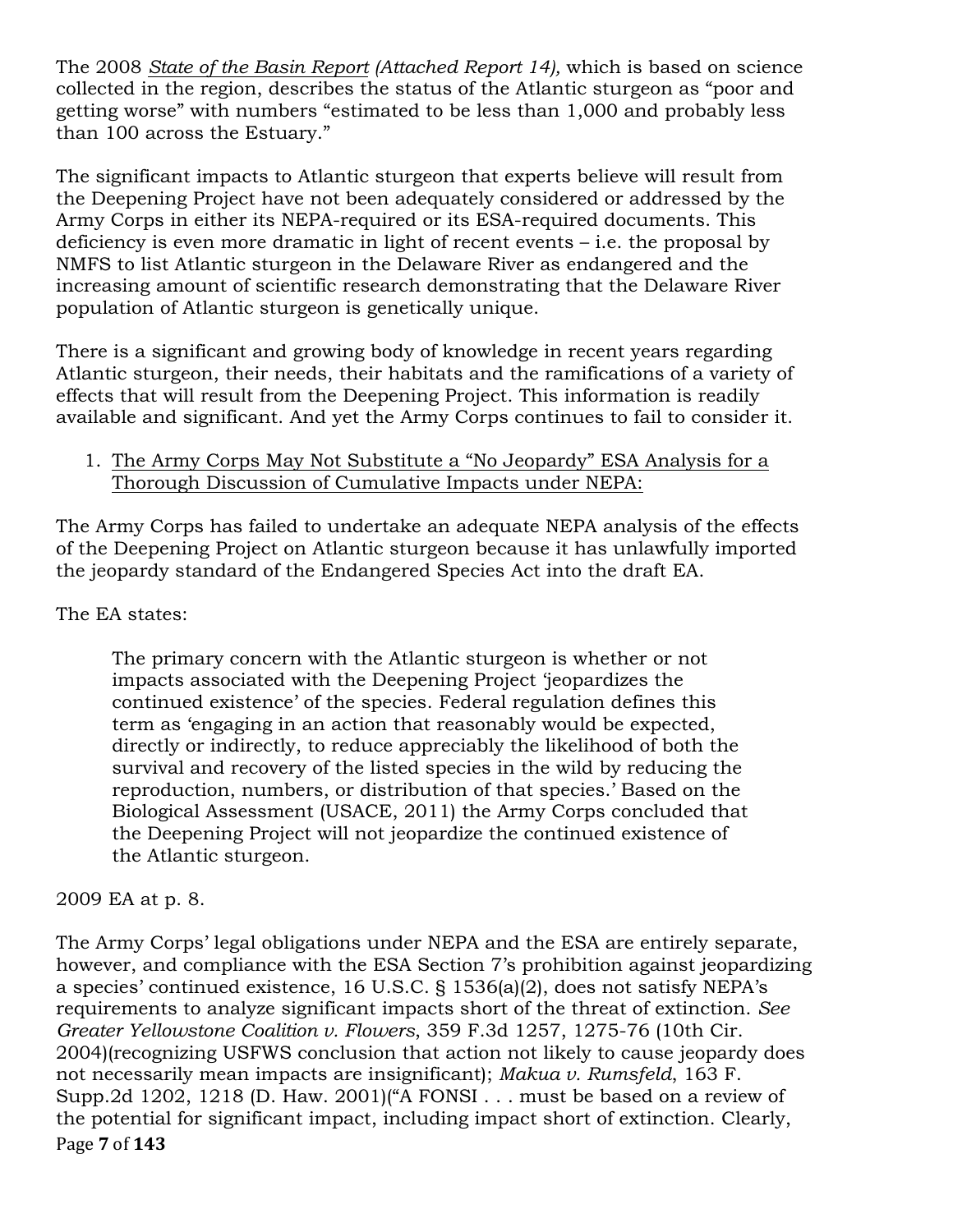there can be a significant impact on a species even if its existence is not jeopardized."); *Nat'l Wildlife Fed. v. Babbitt*, 128 F. Supp.2d 1274, 1302 (E.D. Cal. 2000)(requiring EIS under NEPA even though mitigation plan satisfied ESA); *Portland Audubon Society v. Lujan*, 795 F. Supp. 1489, 1509 (D. Or. 1992)(rejecting agency's request for the court to "accept that its consultation with [USFWS under the ESA] constitutes a substitute for compliance with NEPA.").

The EA fails in any meaningful way to address and analyze the potential impacts of the Deepening Project on Atlantic sturgeon; it merely incorporates the March 2011 Biological Assessment by reference and restates the blasting windows and blast mortality/morbidity mitigation measures that it intends to implement. This discussion is not legally adequate, and must be revised to give a full discussion of the likely impacts to Atlantic sturgeon, both short- and long-term, from the Deepening Project, regardless of whether or not in the Army Corps' view those impacts may trigger a jeopardy finding under the ESA.

Specifically, NEPA obligates the Army Corps to discuss in the EA (or, more appropriately, SEIS) the cumulative impacts of the Deepening Project on the Atlantic sturgeon. According to the CEQ regulations, "'cumulative impact' is the impact on the environment which results from the incremental impact of the action when added to other past, present, and reasonably foreseeable future actions regardless of what agency (Federal or non-Federal) or person undertakes such other actions. Cumulative impacts can result from individually minor but collectively significant actions taking place over a period of time." 40 C.F.R. § 1508.7. This required analysis is legally distinct from and broader than the separate "cumulative effects" analysis of an ESA Section 7 consultation. Here, the draft EA makes no attempt at a cumulative impacts analysis for the Atlantic sturgeon and thus fails to fulfill this NEPA requirement.<sup>3</sup>

2. The Delaware River Population of Atlantic sturgeon is Genetically Unique – Increasing the Consequences of Harm from the Deepening Project and Associated Blasting and Spoil Disposal:

Scientific study demonstrates the existence of a genetically distinct population of Atlantic sturgeon that is unique only to the Delaware River and so could qualify for listing as a separate Distinct Population Segment by NMFS in its final listing decision. Although not all juveniles found in the Delaware River are from this unique genetic stock – i.e. Atlantic sturgeon spawned in other river systems are using the Delaware as nursery habitat – there is genetic evidence that there exists a specific Delaware River haplotype, i.e. a Delaware River-specific genetic line. According to scientific study, Haplotype A5 is private to the Atlantic sturgeon of the Delaware River. (We submit for the record scientific studies/findings that substantiate this assertion. See *Attached Report 11, Report 12, Report 16, Report 21 and Report 31).*

!!!!!!!!!!!!!!!!!!!!!!!!!!!!!!!!!!!!!!!!!!!!!!!!!!!!!!!

Page!**8** of!**143** <sup>3</sup> The same holds true for the other ESA-listed species that will be adversely affected by the Deepening Project, including the shortnose sturgeon and the loggerhead sea turtle. The Army Corps may not substitute its ESA conclusion of no jeopardy for the full discussion of cumulative impacts mandated by NEPA.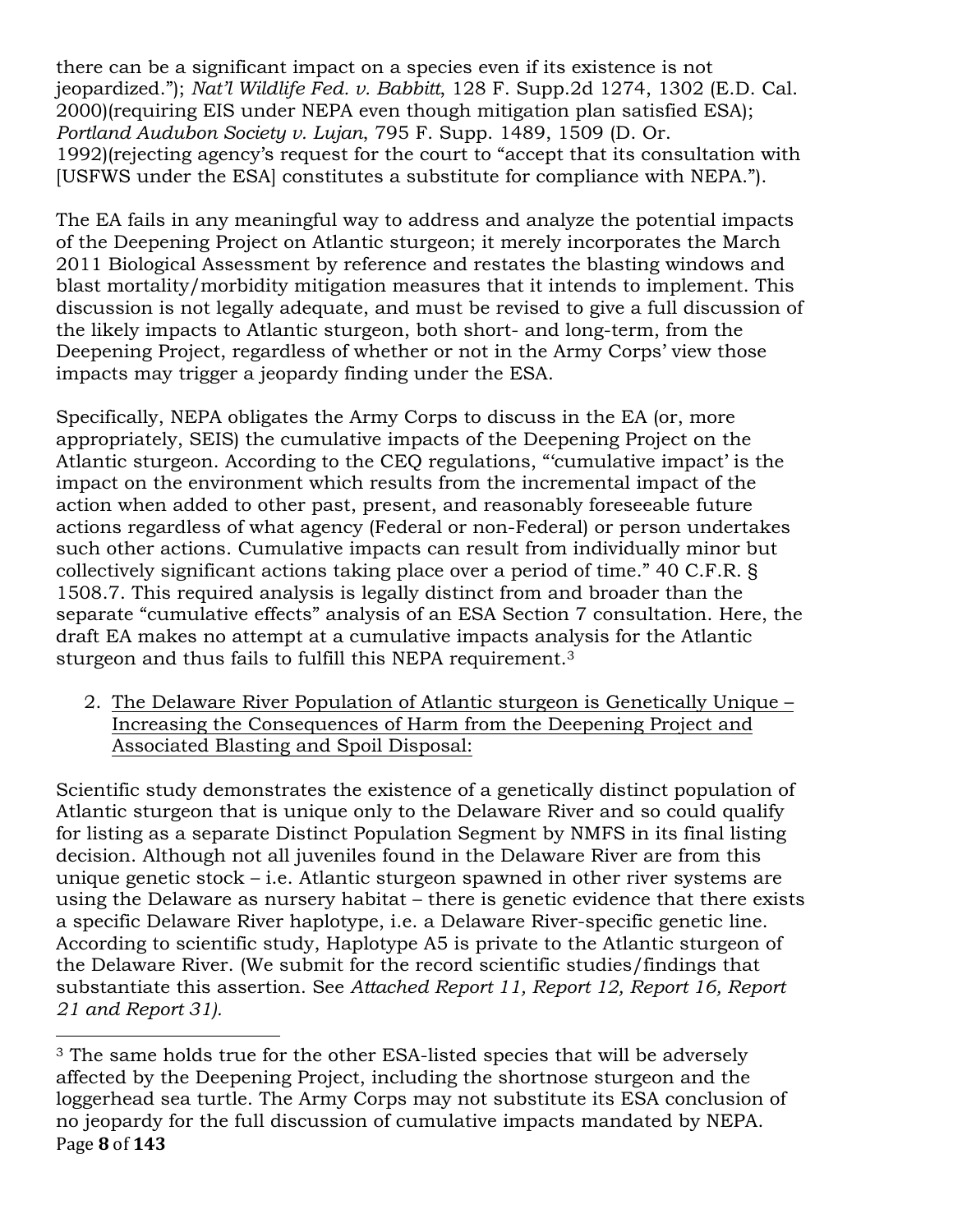The unique A5 haplotype was identified in recent years in young-of-the-year Atlantic sturgeon, demonstrating that the "Delaware original genetic stock is contributing to new year classes and that the Delaware has its own distinct population segment." *(Attached Report 31).* New information is also emerging that there are known to be at least 3 different mothers from this unique genetic line that are spawning in the Delaware River. *(Attached Reports 16 & 31).* It is significant that there are known to be at least 3 mothers because this shows an ongoing contribution to the genetic line by more than one. But 3 is also not that large a number and so this new information fuels the need for quick and significant protections to ensure that the number of mothers contributing to the genetic diversity of the Haplotype A5 line is not just protected but is allowed to increase so as to strengthen the future viability of the genetically unique population of Atlantic sturgeon found only in the Delaware River.

3. Proposed Listing of the New York Bight Distinct Population Segment of the Atlantic Sturgeon As Endangered:

Atlantic sturgeon are listed as endangered by the States of Delaware and Pennsylvania. New Jersey is currently undertaking a review to consider the species for listing. *(Attached Misc 21).*

On October 6, 2010, NMFS published a proposed rule to add the Atlantic sturgeon to the federal Endangered Species Act. *(Attached Misc 28; National Marine Fisheries Service, Proposed Listing Determinations for Three Distinct Population Segments of Atlantic sturgeon in the Northeast Region, 75 Fed. Reg. 61,872 (Oct. 6, 2010)).* NMFS proposed for listing as endangered or threatened under the Endangered Species Act, 16 U.S.C. §§ 1531 et seq., five distinct population segments (DPS) of Atlantic sturgeon. NMFS explicitly found that "[T]he loss of any of the discrete population segments would result in a significant gap in the range of Atlantic sturgeon, and negatively impact the species as a whole, given the strong natal homing behavior of the species." (emphasis added).

Atlantic sturgeon are known to spawn in the Delaware River, although there may be fewer than 300 spawning adults per year in this subpopulation according to NMFS. *(Attached Misc 28).* Other experts are concerned there may be fewer than 100 Atlantic sturgeon in the Delaware. *(Attached Report 14).* NMFS found that vessel strikes, dredging including specifically the Delaware River Deepening Project, filling, and degraded water quality pose significant threats and so proposed to list the New York Bight (NYB) DPS, which includes the Delaware River subpopulation, as endangered. *(Attached Misc 28).* NMFS found that the Delaware River spawning group is essential to the survival of the NYB DPS, as its loss "would result in loss of spatial structure for the DPS as well as numbers of fish to support spawning." *(Attached Misc 28).*

4. Deepening is a Direct, Immediate, and Wide-Ranging Source of Harms to Atlantic Sturgeon:

Page!**9** of!**143** According to the NMFS listing proposal, the Deepening Project poses a threat of both direct take and "the potential for indirect effects as well, such as changes in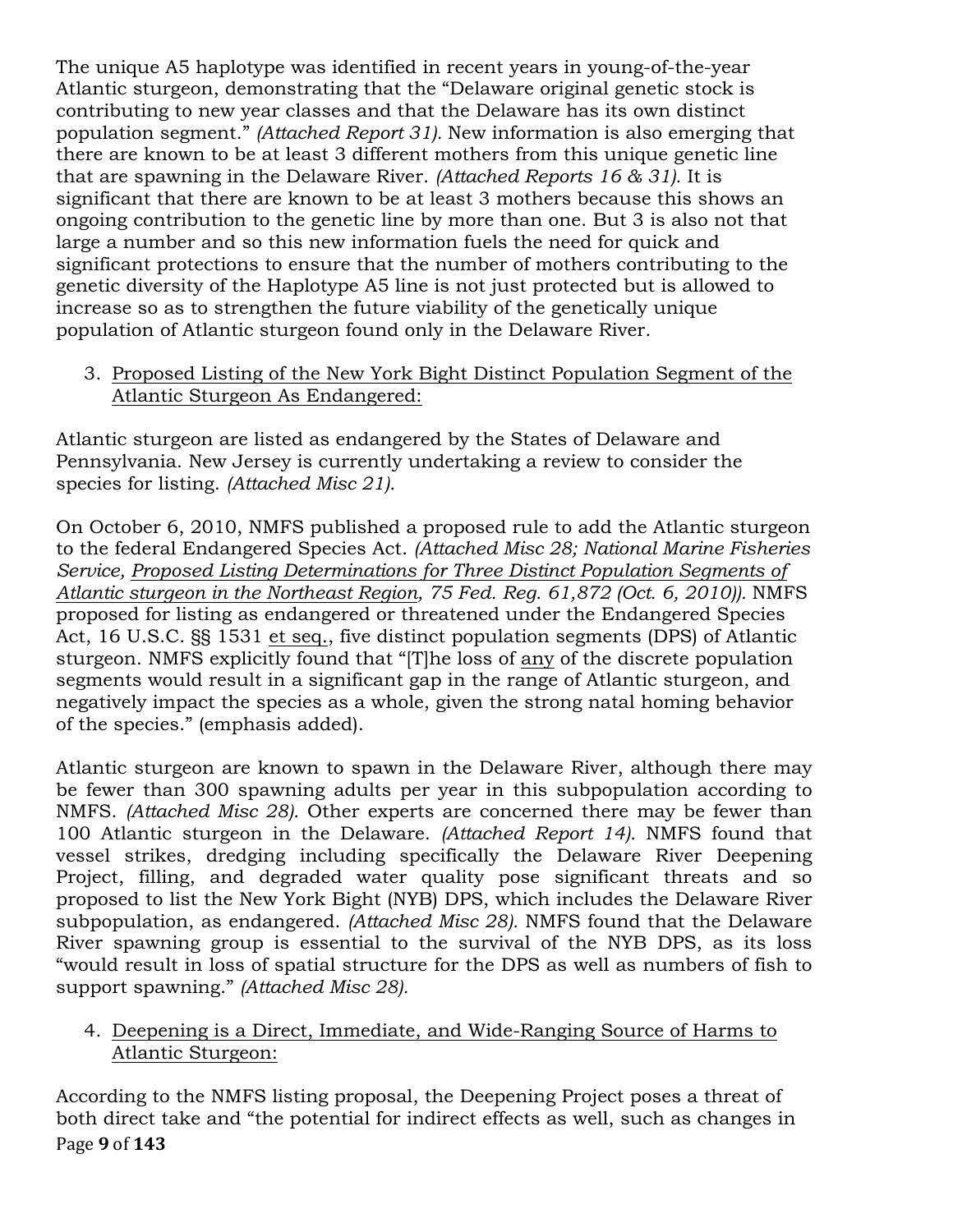hydrology of the river, which may affect possible spawning habitat (*e.g.,* salt water intruding further into the river)." (*Attached Misc 28*). According to the listing proposal, the Atlantic sturgeon range is threatened and adversely affected by dredging and effects to water quality including dissolved oxygen (DO) levels, water temperature, and contaminants. The proposed Deepening Project will entail significant levels of dredging as well as significant water quality effects (including DO effects as discussed throughout this comment), movement of the salt line and salinity changes, and dramatic changes in important habitats including juvenile habitat and spawning grounds. *(Attached Misc 28).*

Dredging of river systems significantly affects aquatic ecosystems in a number ways that will harm Atlantic sturgeon. Among the effects that the Deepening Project will have on the Delaware River population of Atlantic sturgeon are:

- $\checkmark$  Dredging activities remove, disturb, dispose of and re-suspend river sediments, modifying the river bottom substrate and impacting the community of benthic microfauna;
- $\checkmark$  Dredging operations can remove or bury organisms and destroy benthic feeding areas;
- $\checkmark$  Dredging operations can create noise and disturbance, and can disrupt spawning migrations;
- $\checkmark$  Dredging activities can re-suspend contaminants, affect turbidity and siltation, and deposit fine sediments in spawning habitats; and
- $\checkmark$  Dredging activities alter the hydrodynamic regime, alter physical habitats, and create the loss of riparian habitat;

In addition,

- $\checkmark$  Reach B of the Deepening Project is likely to have particularly significant impacts on the Atlantic sturgeon through both direct take and indirect take. Reach B is located near Marcus Hook, PA. The Deepening Project's activities proposed for Reach B, namely rock blasting approximately 77,000 cubic yards, hydraulic and hopper dredging, and constructing a two-space anchorage, (*2009 EA*) pose significant threats of killing Atlantic sturgeon directly, inflicting physical harm that results in later death, destroying essential habitat, including spawning habitat, and degrading water quality.
- $\checkmark$  The Army Corps has not provided needed and recommended assurances regarding the protection of Atlantic sturgeon during construction of the Deepening Project. Specifically, the Army Corps has said that when working in the Delaware Bay (mouth to River mile 32) ["Reach E"], the Army Corps would not follow the recommendation to restrict hopper dredging between 1 June and 30 November in order to protect Atlantic sturgeon.
- $\checkmark$  The Deepening Project will move the salt line further up River. The increased saltwater intrusion resulting from deepening the River will continue to reduce the amount of spawning habitat available to the Atlantic sturgeon with unknown effects and potentially have other habitat impacts.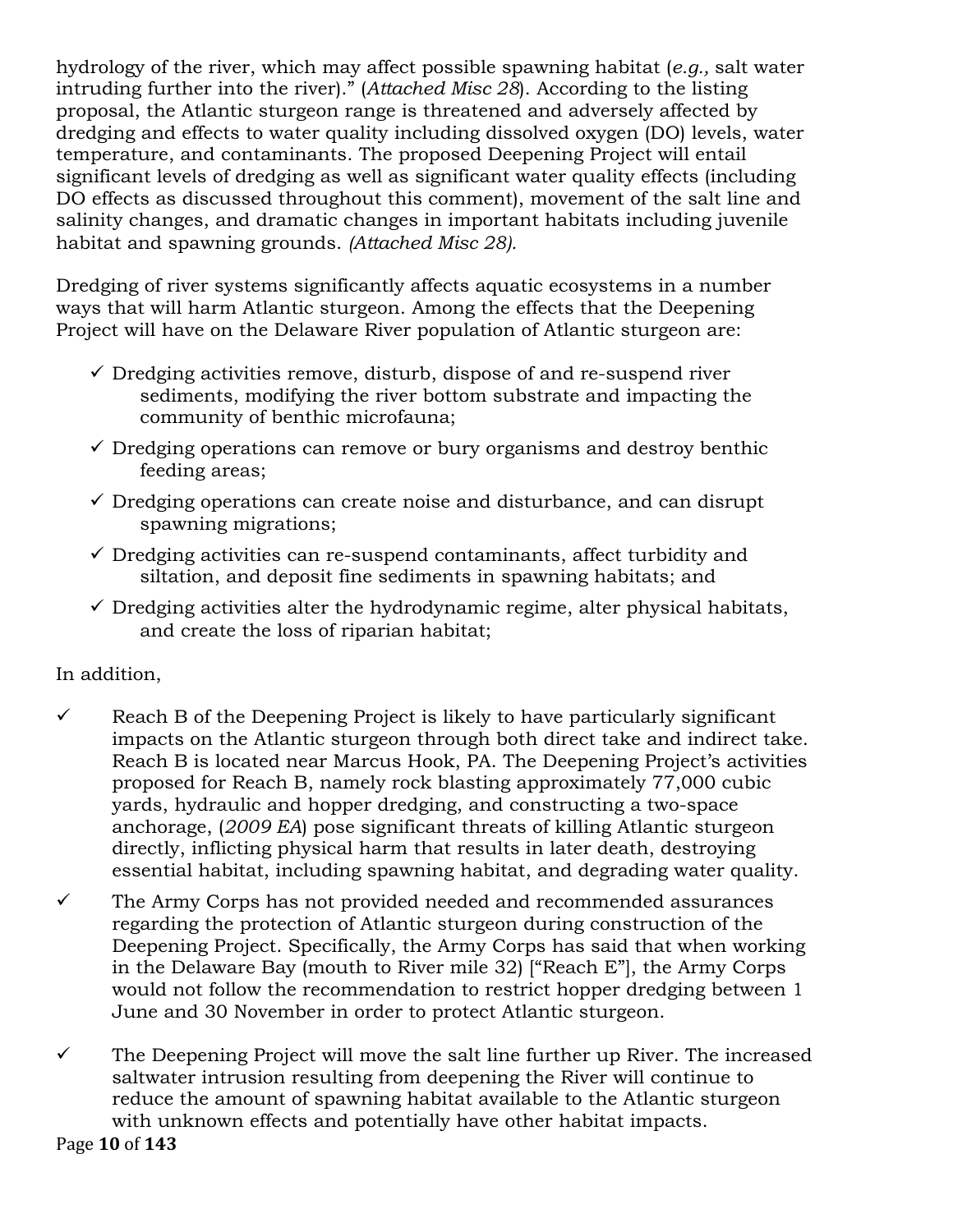Because the Deepening Project will cause: the physical alteration of Atlantic sturgeon habitat at Marcus Hook and along its range; movement of the salt line that affects/reduces the spawning grounds and therefore successful spawning for the Atlantic sturgeon; the direct take from dredging and blasting; water quality degradation resulting from the Deepening Project including the addition of pollutants and the effect on oxygen levels; contribute to vessel strikes; and will have combined and cumulative effects magnified by other projects related to thje Deepening Project (such as Southport) and in the vicinity of the Deepening Project (as discussed below), the Deepening Project poses a significant, substantial, immediate and long-range threat of irreparable harm to the Atlantic sturgeon of the Delaware River.

Because of the dramatic resulting harms to Atlantic sturgeon of the Delaware River; because of the impact of harming this population for the population itself and other related and interacting Atlantic sturgeon populations; because harming this population will prevent its restoration, and perhaps even exterminate it from our Delaware River, thus denying our region the economic, ecological, commercial and/or recreational values of a healthy Atlantic sturgeon population; because of the existence of a wealth of new, readily available information about the Atlantic sturgeon and the effects of the Deepening Project; clearly an updated SEIS on the Deepening Project is mandated and a Finding of No Significant Impact cannot be legally justified.

For additional specific information supporting the importance of the Delaware River's population of Atlantic sturgeon and the threats it faces, see *Attached Letter 35 from the Delaware Riverkeeper Network supporting listing of the Atlantic sturgeon as endangered.*

It is also important to note that at a May 13, 2010 meeting between the Army Corps and representatives from the State of Delaware it was apparently asserted by the Army Corps that no blasting was needed for the Marcus Hook anchorage. This seemed to affect the thinking and conversation of the meeting with regards to Atlantic and shortnose sturgeon, essentially dismissing blasting as a concern and truncating further conversation and exploration of the matter. *(Attached Report 58).* But the Army Corps still views blasting as a likely and needed element of its Marcus Hook portion of the project. At best, the Army Corps' statement at this meeting was disingenuous and merely served to prevent needed conversation on the topic; at worst it is a true possibility and the Army Corps has not only failed to pursue these other options but also has failed to subject the possibility of other approaches to the light of day through the NEPA process.

Page **11** of **143** Further, this communication with Delaware demonstrates another clear reason why an SEIS is required for the Deepening Project. The Army Corps has, at various points with different agencies, asserted different iterations of the project, different claims about data, different claims about studies and effects and future plans. As a result, various agencies and members of the public are operating off of different bodies of information about what the current project is, the current plans for its implementation, potential effects, and the current levels of documentation and information the Army Corps possesses. It is critical that state and federal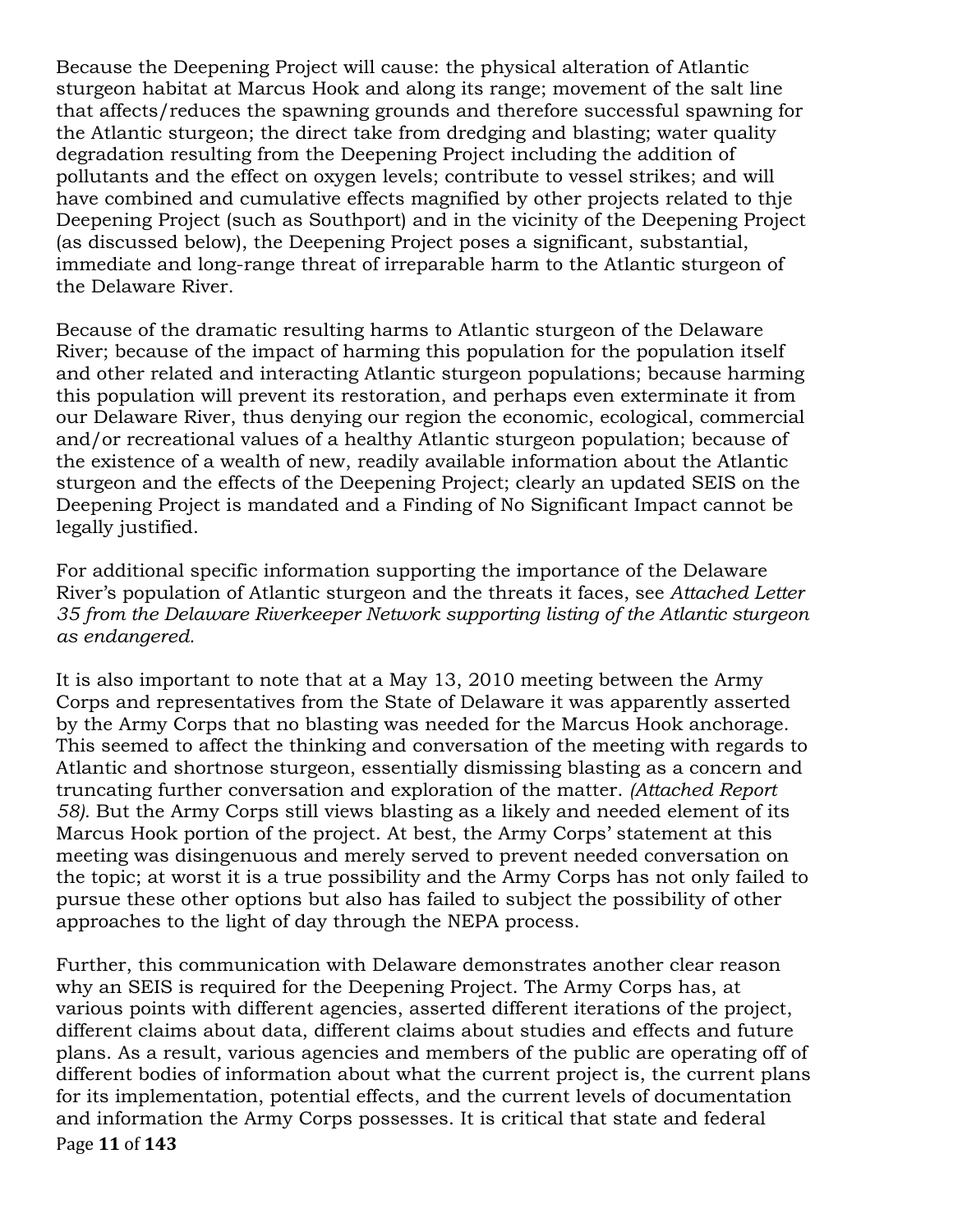agencies, experts and members of the public be given one complete, accurate, coherent and shared understanding of the project, plans, and underlying science used by the Army Corps for its assessments. State and federal agencies, experts, and members of the public are also entitled to receive a consistent and unified response from the Army Corps to the new and emerging information as well as to the existing and readily available scientific information available and/or provided to them. A new SEIS process is the only legally appropriate way for the Army Corps to present a unified and consistent view of the Deepening Project and its impacts.

5. Direct Take of Atlantic Sturgeon by Dredging Operations and Vessel Strikes Poses a Significant Risk of Harm:

Dredging can entrain Atlantic sturgeon, taking them up into the dredge drag-arms and impeller pumps resulting in death. New data from tagged Atlantic sturgeons continue to show their presence in or near the main navigation channel, making them vulnerable to direct take by dredging operations, as well as direct take from the larger vessels the Army Corps says will be using the channel. These lethal takes are significant for a species that is at such low levels (fewer than 300, maybe even fewer than 100), and is genetically unique as the Atlantic sturgeon of the Delaware River are. The Army Corps' failure to adopt and enforce the biological windows designed to avoid this harm is not well considered or justified and mandates a full SEIS analysis and input from experts in the field.

6. Direct Take and Habitat Destruction by Blasting are Significant and Their Effects Have Not Been Considered by the Army Corps:

The construction schedule included with the 2011 Draft EA plans for blasting and rock removal in the months of December, January and February 2012/2013 and again in the berth areas in January, February and July of 2015. Science and monitoring demonstrate that Atlantic sturgeon are in this region of the River during the time of proposed blasting and clamshell dredging. Tracking and capture efforts by sturgeon researchers indicate that the Marcus Hook Anchorage is a gathering point for Atlantic sturgeon – so much so that a recent research study team modified their efforts to focus on Marcus Hook as one area of "sturgeon concentration" in order to increase their catch rate success. *(Attached Report 31).* 2010 tagging data for Atlantic sturgeon confirm the preference for this reach of the River by Atlantic sturgeon during these very months of proposed blasting and dredging activity. *(Attached Misc 13).*

Studies and data demonstrate the rock blasting required for the proposed Delaware River Deepening Project would jeopardize the population of federally endangered Shortnose sturgeon as well as the Atlantic sturgeon in the Delaware River. After years of asserting that sturgeon would not be present at Marcus Hook during blasting, the Army Corps has finally been forced to admit that, in fact, sturgeon are in this precise area during the time of proposed blasting, dredging and associated activities*. (Attached Letter 46 from Army Corps to DNREC – "The Philadelphia District recognizes that sturgeon, including juvenile Atlantic sturgeon,*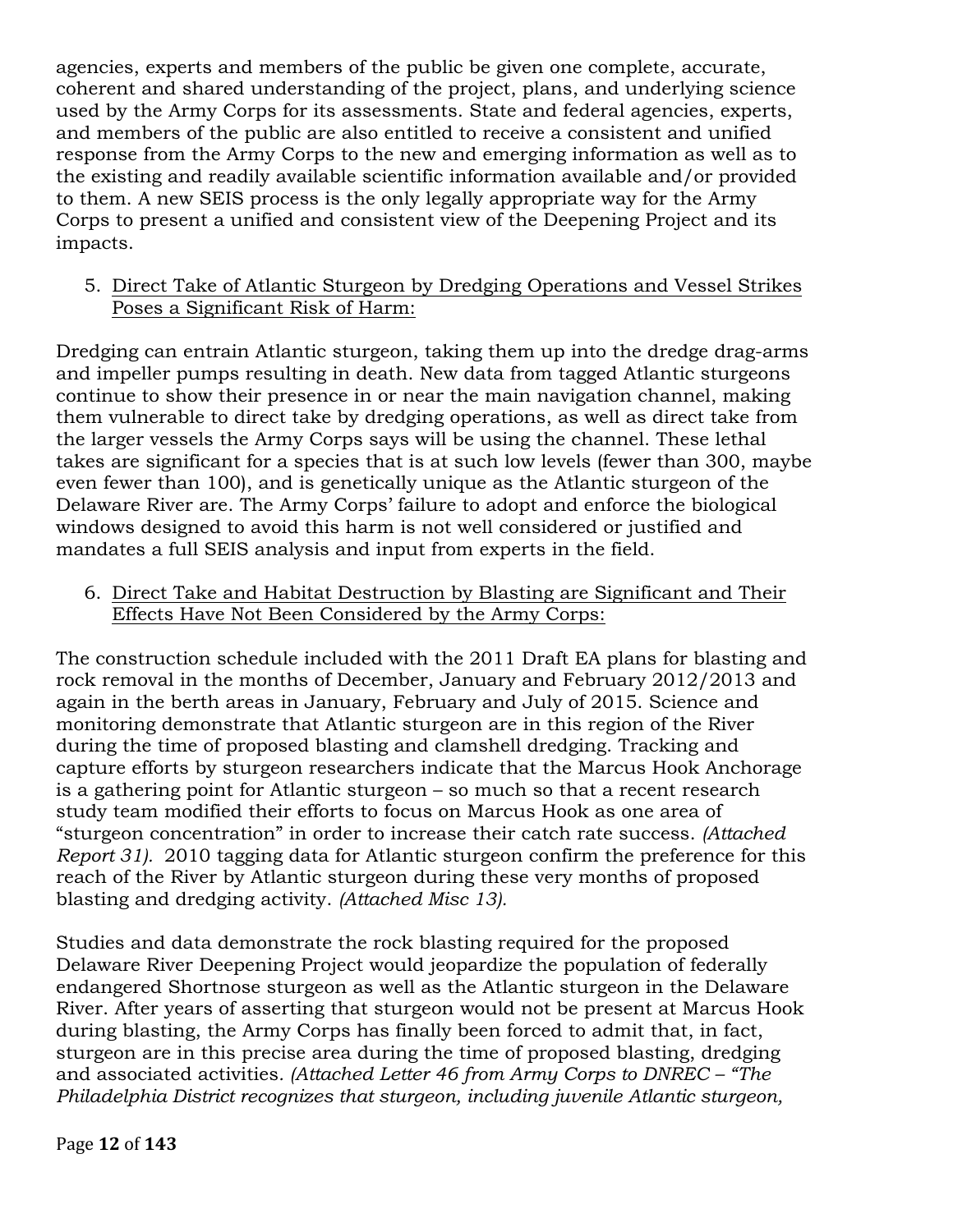*utilize this area year round and it is not possible to time dredging or rock blasting activities to avoid their presence.").*

According to the NJ Division of Fish & Wildlife, "The spawning area for Atlantic sturgeon … may well be the rock outcropping at Marcus Hook that will have to be blasted". *(Attached Misc 21).*

The September 2005 Army Corps-commissioned study titled "*Delaware River Adult and Juvenile Sturgeon Survey, Winter 2005*" (2005 Army Corps Sturgeon Survey) acknowledges that:

[L]ittle is known regarding the occurrence and distribution of juvenile Shortnose sturgeon in the Delaware River. . . . While blasting in the winter months should protect most fish species that use the Delaware River in the spring and warmer months, Atlantic sturgeon (*Acipenser oxyrinchus*) and Shortnose sturgeon (*Acipenser brevirostrum*) may be susceptible to blasting mortality if they use the Marcus Hook area during winter.

*(Administrative Record: AR023039, Record No. E0025).*

In fact, during the 2005 Army Corps Sturgeon Survey, sturgeon were observed near the Marcus Hook area during the winter time frame when they would be at risk from planned Deepening Project activities including blasting.

The Delaware River Basin Commission (DRBC) agrees with this assessment of the 2005 Army Corps Sturgeon Survey:

Specifically, the 2005 study suggests that sturgeon are present at Marcus Hook and Trenton during winter months, as opposed to being present only during migration, and that sturgeon may be less likely to avoid a working dredge or blasting than previously believed.

*(Attached Letter 10).*

While the 2005 Army Corps Sturgeon Survey did find more sturgeon located upriver than down, sturgeon were observed near the Marcus Hook area during the winter time frame at issue; the study determined that the relative sturgeon density in the Marcus Hook area was .005 fish per 100 meters thereby suggesting "that sturgeons are more dispersed in the Marcus Hook region of the Delaware River" than upstream. The report included among its conclusions:

Although the video survey data suggests that large aggregations of sturgeon do not exist in the blasting area, impacts to even a small number of Shortnose or Atlantic sturgeon may not be acceptable to fisheries agencies.

*(Administrative Record: AR023039, Record No. E0025).*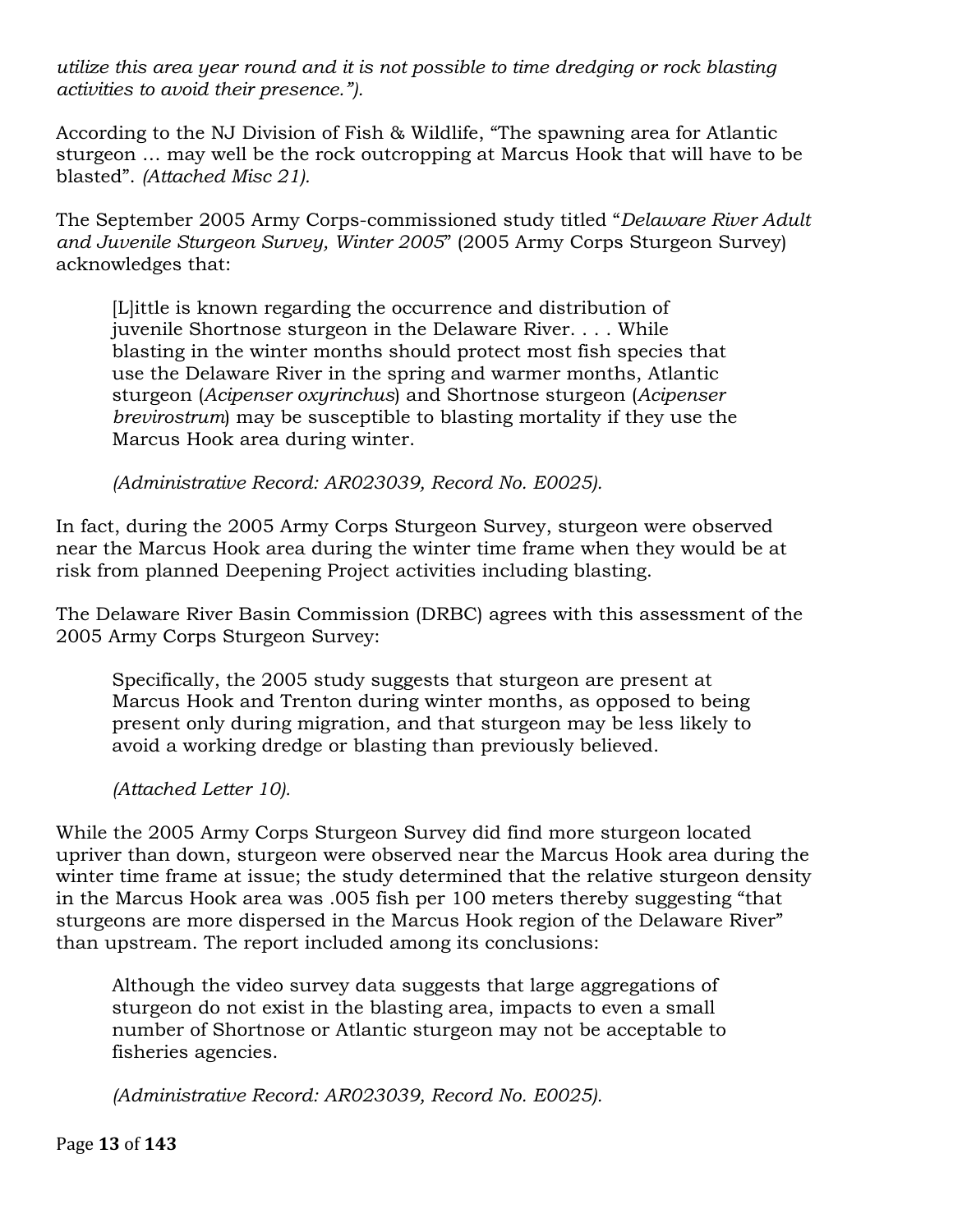It is important to note that the 2005 Army Corps Sturgeon Survey was based on one winter's data and so the language attempting to minimize use of this reach of the River by Atlantic sturgeon, in light of the significant body of research and expert opinion not considered by the Army Corps, does not hold great weight. What is most important is that it was proven Atlantic sturgeon will be found in the blast zone when blasting happens, thereby posing a direct risk of death, injury, and harm. The information about the presence of sturgeon in the blasting/dredging zones during the time of that work is now well agreed to by the experts.

If Atlantic sturgeon are present during blasting, they could be significantly harmed – either through direct death or severe injury.

It is known that "… blasting does have an adverse impact on fish." (*AR031387.001, Record No. I0009*). In its biological opinion on Shortnose sturgeon, NMFS stated: "… it is apparent from the study results that blasting may injure the species both internally and externally." *(AR031387.001, Record No. I0009).*

There is no certainty that the Army Corps' proposed deterrence measures will actually avoid injuring or killing sturgeon. The Army Corps is well aware, and yet seems intent on ignoring, that deterrence is not a sound mechanism for protecting sturgeon in the area from harm. While the Army Corps is proposing a series of efforts to dissuade sturgeon out of the blast zone prior to blasting, its own commissioned studies concluded:

[T]here is no 'out-of-the box' behavioral deterrent system for excluding sturgeon from an underwater blasting area.

*(Administrative Record:* AR023039, *Record No. E0025).*

Of course, deterrence does nothing to avoid the habitat destruction that the Deepening Project will inflict on Atlantic sturgeon as a result of the blasting, dredging, and deepening-induced salt line migration upstream.

The Army Corps' NEPA assessments to date have failed to consider the ineffectiveness and the environmental harms of a scare charge strategy to keep sturgeon out of the blast zone. "The Alaska Department of Fish and Game considered repelling charges to be ineffective and potentially harmful to piscivorous fishes, marine mammals, and birds which are attracted to feed on fish that are stunned or wounded by the repelling charge." *(Attached Report 85).* In some instances, scare blasts have been known themselves to cause fish mortality. Radio telemetry and scientific observation and study have shown that blasting is simply not effective at keeping fish away. *(Attached Report 85).*

Page **14** of **143** Noise and bubble curtains have been found to be effective strategies for keeping fish away from blast zones, yet these are not discussed in the 2011 Draft EA. *(Attached Report 85).* Nor were they discussed in the 2009 EA. While these strategies may not ultimately be deemed acceptable for protecting Atlantic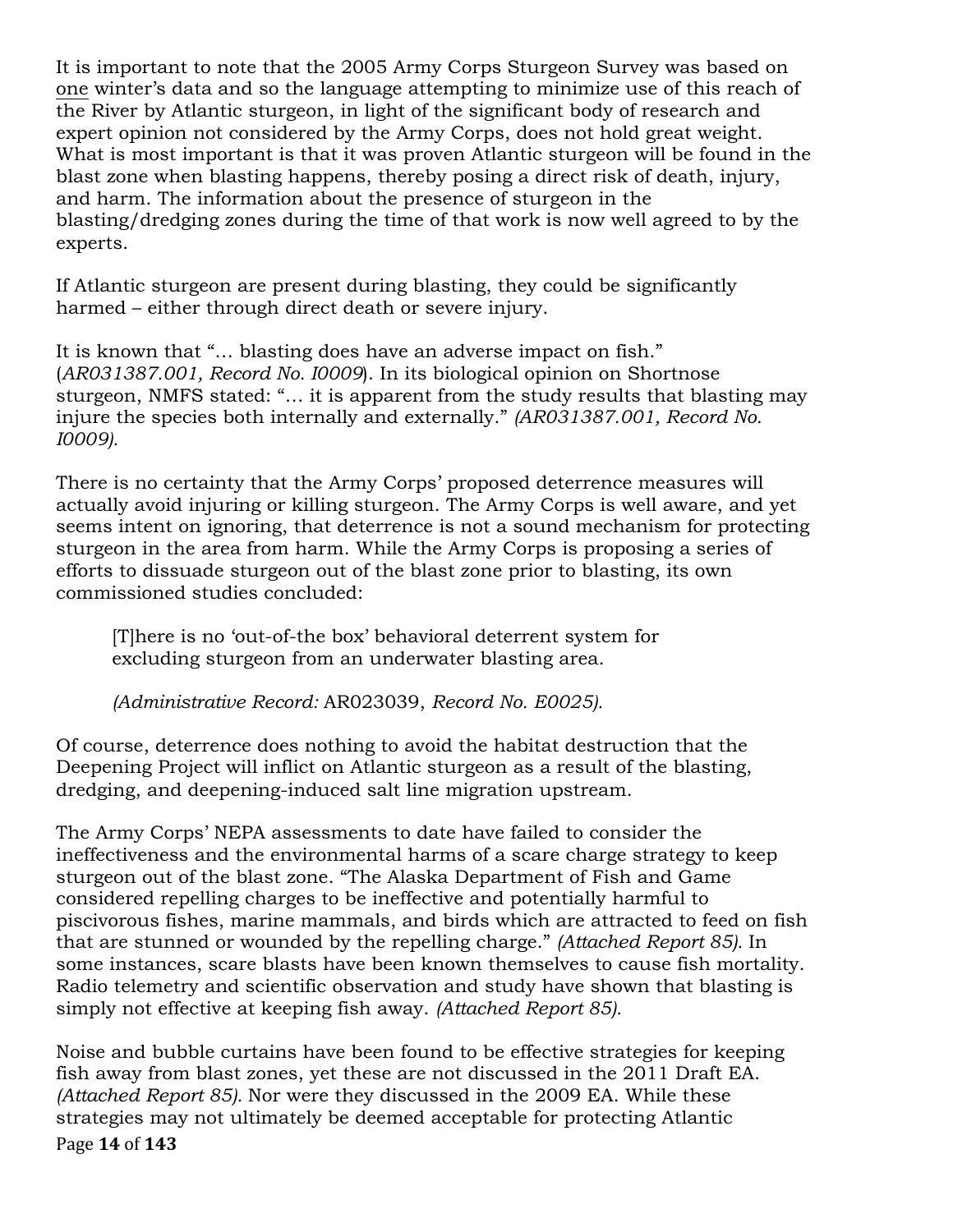sturgeon from the harm of blasting, their absence from consideration further highlights the tremendous informational and consideration deficiencies of the Army Corps' EAs on the Atlantic sturgeon issue.

The plan to use sinking gillnets around the blast zones to help keep fish away has been removed from Deepening Project plans since the 2009 EA. This change in procedure for trying to protect sturgeon is not discussed in the 2011 Draft EA or the 2011 Biological Assessment, and yet it was a prominent part of the 2009 EA.

In addition, at its February 2011 meeting with consultants who might bid for the blasting portion of the Deepening Project, one in attendance stated her observation and experience that on the Hudson, while blasting did not result in direct mortality for some sturgeon, it did cause them to rise to the surface of the water where they became prey for birds. *(See Attached Misc 34).* While the Army Corps was provided this information prior to its 2011 Draft EA, and it came from what appeared to be an experienced and credible source at a meeting organized by the Army Corps for the sharing of information, this threat of harm was not addressed in the 2011 Draft EA.

7. The Army Corps Has Ignored Biological Windows Important for Atlantic Sturgeon Protection Without Appropriate Discussion of the Reasons Why or Alternative Options:

The Army Corps is proposing to ignore biological windows necessary to protect Atlantic sturgeon from direct and indirect take and harm. The 2009 EA stated that when working in the Delaware Bay (mouth to River mile 32) ["Reach E"], the Army Corps would not be following the recommendation to restrict hopper dredging between 1 June and 30 November in order to protect Atlantic sturgeon.

The Army Corps' project schedule released with the 2011 Draft EA clearly articulates its continuing plan to ignore biological windows for Atlantic sturgeon. The 2011 Draft EA project schedule documents that in 2014, in Reach E, for Broadkill Beach, there will be hopper dredging in September, October and November; and in year 2015 for Kelly Island there will be hopper dredging during the months of April through August.

As a result of the failure to implement even this most basic level of protection, following the recommended biological windows for a portion of the Deepening Project's work, the harms to the Atlantic sturgeon resulting from the Deepening Project will be further maximized. The Army Corps has not adequately considered or responded to the effects of ignoring biological windows, nor considered viable alternatives to the project that exist, including the existing process of lightering that allows oil and goods to transport up the River without the need for any deepening. Recall, according to the Army Corps:

Page!**15** of!**143 the mix and volume of cargoes** coming to the benefiting terminals **will be the same for either the current 40 foot or proposed 45 foot channel** depths. The project's navigation benefits from the channel deepening are based upon transportation cost savings from more efficiently managing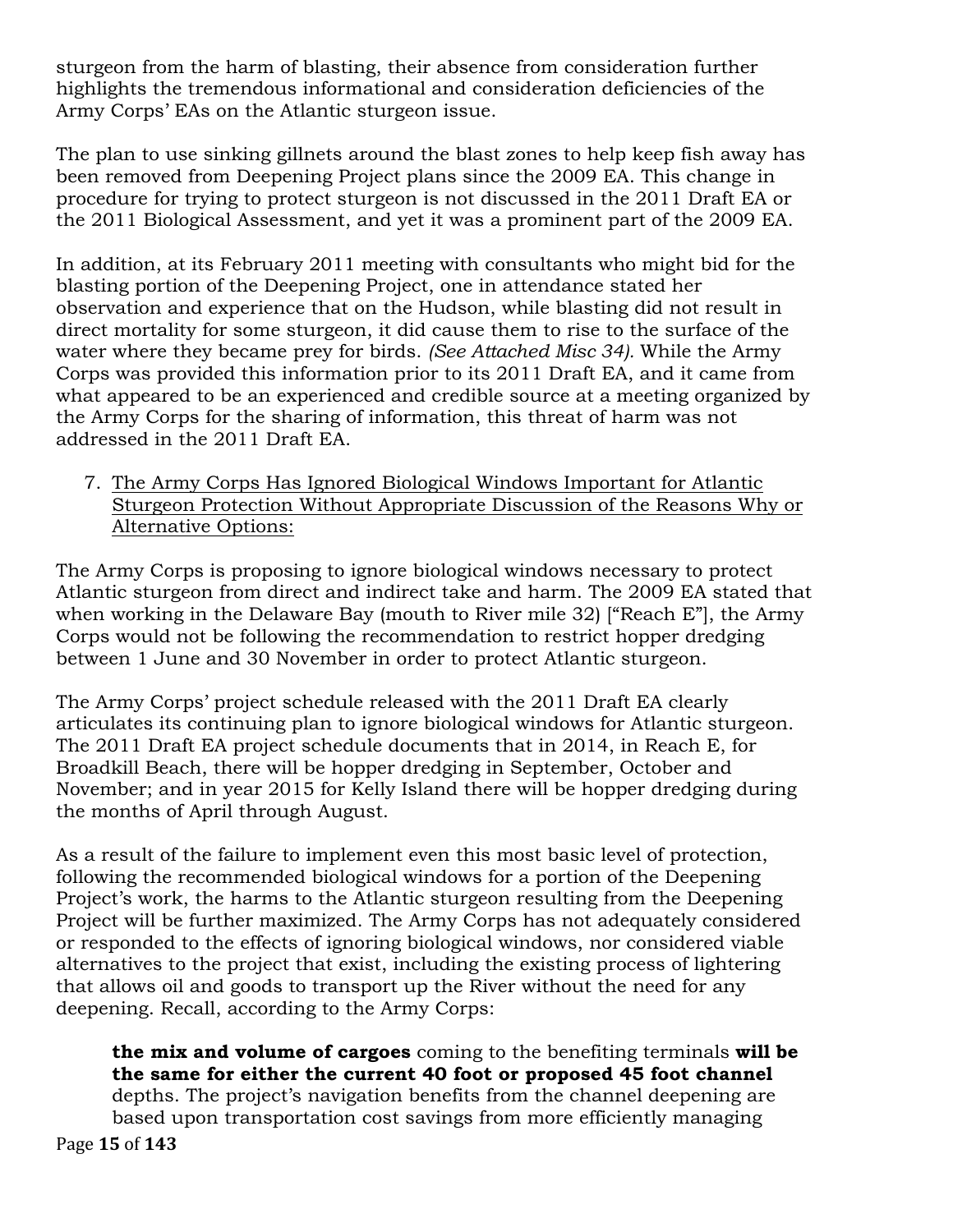### vessel-operating costs. There is **no induced tonnage as a result of the Deepening Project** ….

### (*2009 EA*).

NMFS expressed concerns about impacts to Atlantic sturgeon in its April 16, 2009 letter to the Army Corps (submitted after the 2009 EA was completed and publicly issued) resulting from the Kelly Island and Broadkill Beach elements of the Deepening Project:

We are concerned that the deepening of the channel below river mile (RM) 32, and the construction of the Kelly Island and Broadkill Beach projects are scheduled during months that Atlantic sturgeon may be present in the project area and when the Delaware River Fish and Wildlife Management Cooperative has recommended that hopper dredges not be used. … given the critically low population of Atlantic sturgeon in the Delaware River and the potential for the species to be listed as threatened or endangered in the near future, the ACOE should adhere to the recommended seasonable dredging restriction for hopper dredging below RM 32, and not dredge from June 1 to November 30.

#### *(Attached Letter 14).*

The Army Corps' response, that it will have observers who will monitor when Atlantic sturgeon are "taken" during the work of the Deepening Project, does not in any way minimize or avoid harm. Such monitoring will do nothing to protect the Atlantic sturgeon; it simply documents the impacts that are observed. It is not an appropriate response to the concerns of NMFS, NJDEP, DNREC, the Delaware Riverkeeper Network and others for a species so unique and at such critically low levels in our River. "For small remnant populations of Atlantic sturgeon, such as that in the Delaware River, the loss of just a few individuals per year due to anthropogenic sources of mortality [] may continue to hamper restoration efforts." *(Attached Report 80).* The magnitude and variety of impacts that the Deepening Project will cause -- from immediate harm to habitat harm to impeding spawning abilities of the species -- challenges to the very core the Army Corps' suggestion that its primary response is monitoring rather than avoidance of harm.

8. The Army Corps Has Failed to Address Impacts of Dumping at Buoy 10 for Atlantic Sturgeon:

The disturbance of benthic fauna, elimination of deep holes and alteration of rock substrates have been identified as of particular concern for Atlantic sturgeon. Atlantic sturgeon are substrate-dependent and as such have been shown to avoid soil-dumping grounds. *(Attached Report 5).* The spoil disposal planned for Buoy 10 that is part of the Deepening Project is therefore a threat and concern for Atlantic sturgeon; and it is a threat that has not been addressed by the Army Corps for the Deepening Project.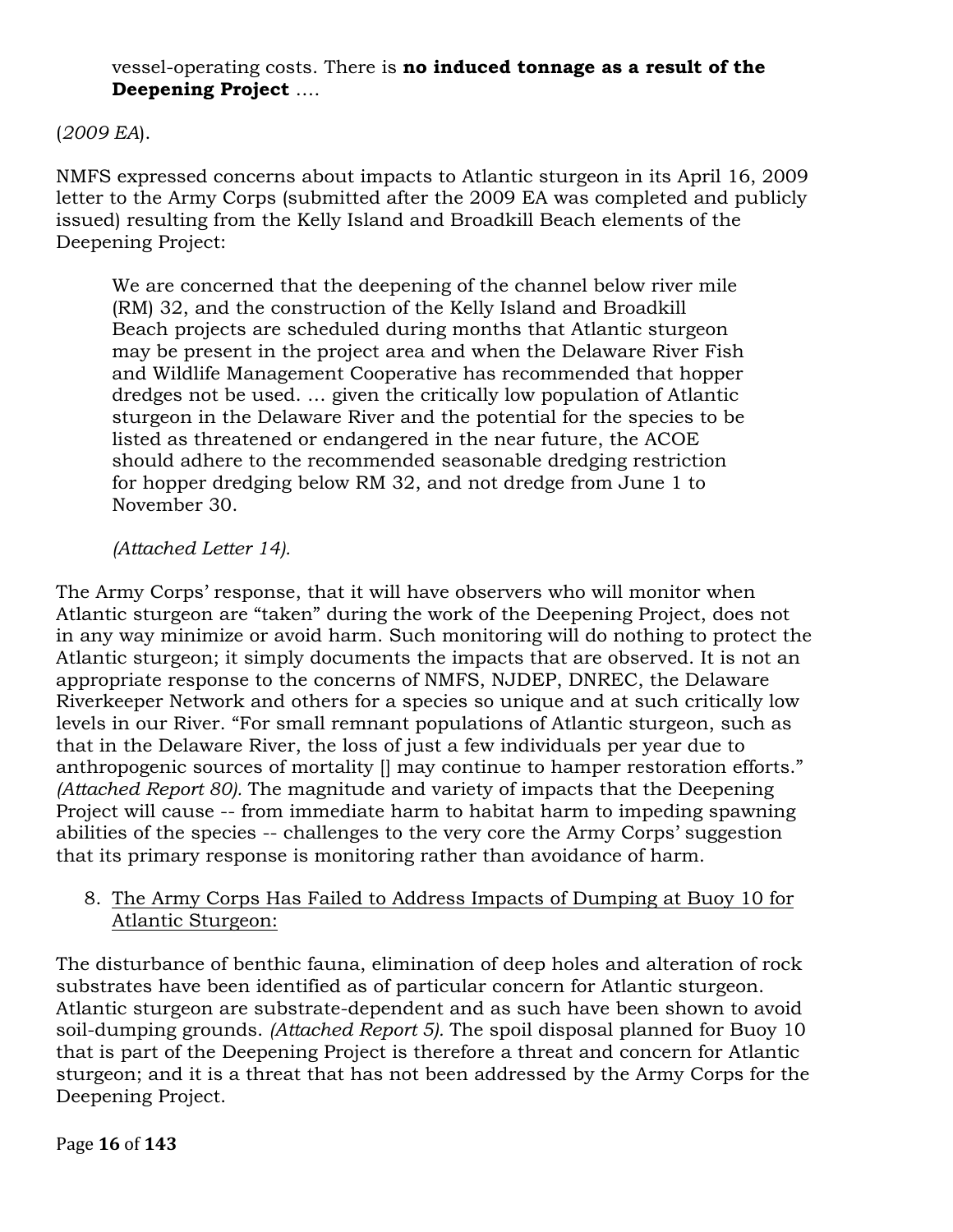### 9. The Army Corps Has Failed to Address the Significant Risks that Deepening will Result in Diminished Spawning Habitat and Decreased Spawning:

The Deepening Project threatens spawning habitat for the Delaware River Atlantic sturgeon in a number of ways, including by blasting the rock ledge where spawning is believed to take place, by decreasing the reaches of the River available for spawning as the result of salt water intrusion/migration upriver, and by damaging spawning habitat.

Data demonstrates that Atlantic sturgeon spawning is occurring in the Delaware River. Atlantic sturgeon, in general, are believed to spawn in the flow water between the salt front and the fall line of the major river systems they spawn in. Spawning requires freshwater and a hardbottom substrate. Research is indicating that suitable spawning habitat exists between Marcus Hook (rkm 125) and Tinicum Island as well as between Tinicum Island (rkm 136) and the mouth of the Schuylkill River (rkm 148). Because of the availability of freshwater and hardbottom substrates, spawning habitat is also believed to exist all the way up to Trenton (rkm 211). *(Attached Report 21 & Misc 21).*

According to the NJ Division of Fish & Wildlife "The spawning area for Atlantic sturgeon … may well be the rock outcropping at Marcus Hook that will have to be blasted" as part of the Deepening Project. *(Attached Misc 21).* The effects from the blasting, therefore, can be two-fold: (1) the direct impact from the blasting on sturgeon in the vicinity and (2) the consequences of physically altering this spawning habitat area, e.g., changing the rock outcrop in a way that affects the sturgeon's ability or willingness to use this area for future spawning.

Dredging in the portions of the River near Philadelphia is likely to be detrimental to the successful spawning of the Atlantic sturgeon in the Delaware – not just because of the act of dredging but also because of the degradation of spawning habitat.

Of great concern is that the Deepening Project will move the salt line further up River, further reducing available spawning grounds for the Atlantic sturgeon. Increased saltwater intrusion up river diminishes the available freshwater habitat needed for successful Atlantic sturgeon spawning. Researchers believe that some of the spawning areas:

are located much further upriver than historically reported spawning grounds (rkm75-130; Ryder 1890, Cobb 1899) which may, in part, be due to increased saltwater intrusion. The effects of increased saltwater intrusion on Atlantic sturgeon in the Delaware River although not well understood, may continue to play a role in the slow recovery of this population especially with the political and socioeconomic pressure to expand dredging efforts in the river potentially furthering the saltwater intrusion and reducing available habitat.

*(Attached Report 21)*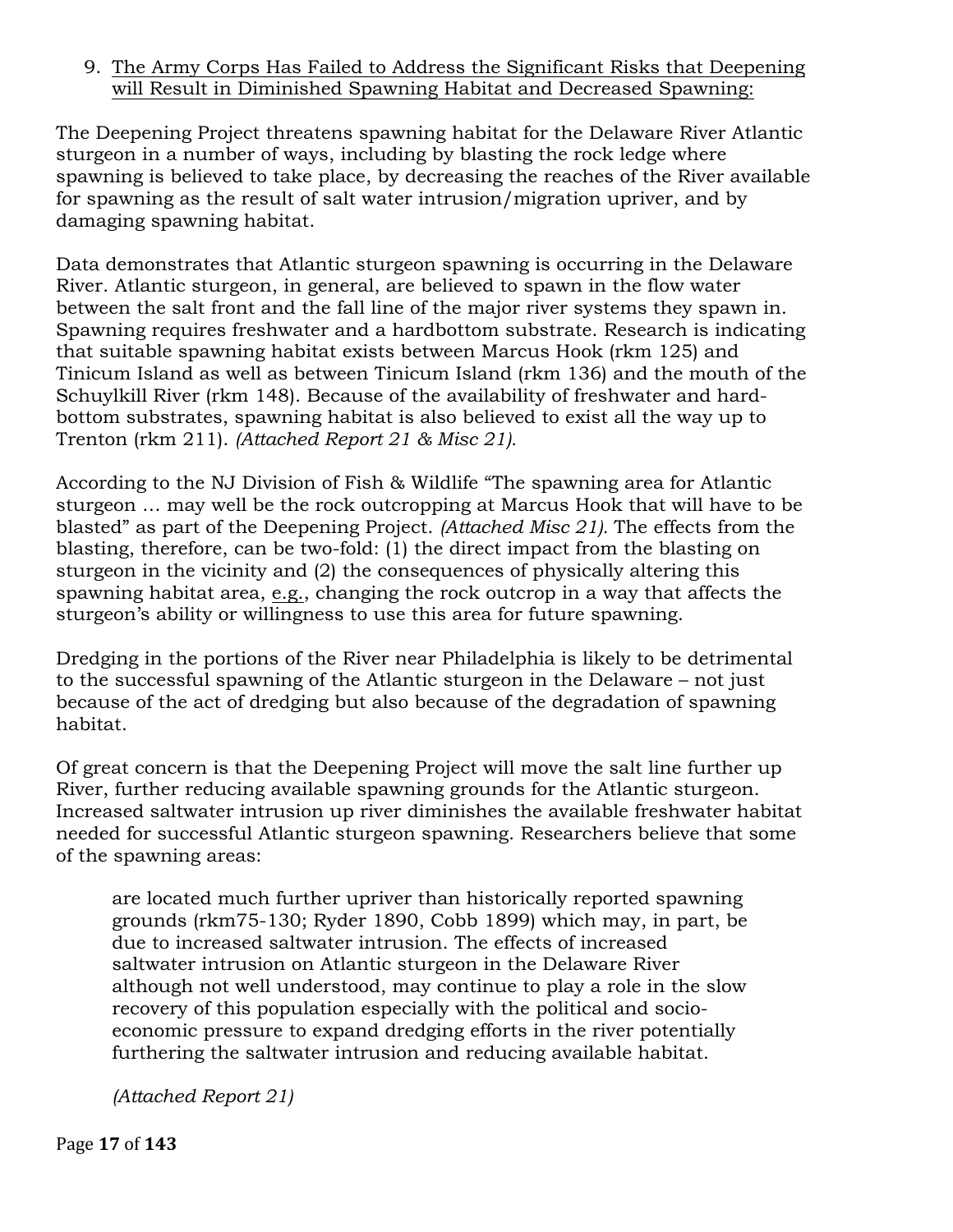Previous deepening of the Delaware River main channel and its maintenance dredging has already increased the tidal range of the Delaware Estuary. *(Attached Report 3 & Report 10).* A Briefing Paper provided by experts to the Delaware Estuary Program's Science and Technical Advisory Committee also discusses and cites resources to document that past dredging practices have affected morphology, hydraulics and sediment transport in the estuary and notes "[t]hese impacts are significant and have not been adequately addressed by the U.S. Army Corps of Engineers' environmental impact statements (1) and modeling studies (2) designed to assess potential effects of the 45-foot deep shipping channel." *(Attached Misc 3).* Since the release of this briefing document the Army Corps has still failed to properly address the emerging science on these issues and the implications of the Deepening Project for them and sturgeon.

Consumptive use and water diversions upriver have reduced freshwater flows. The combination of increased tidal fluctuation and reduced freshwater flows has caused saltwater to intrude further into the freshwater-tidal reach of the estuary, depriving the Atlantic sturgeon of freshwater habitat important for spawning. Ongoing dredging continues to change salinity and bottom habitats in ways that adversely affect the Atlantic sturgeon and its habits -- it is already believed that there may be a move upriver by the sturgeon as the result of increased saltwater intrusion. The proposal to deepen the Delaware River's main channel from 40 to 45 feet will exacerbate these conditions – moving the salt line even further up river and so further shrinking the available spawning grounds for the Atlantic sturgeon. *(Attached Report 21).* The fact that past practices and upriver water consumption have already begun to take a toll in reducing habitat does not make the similar effects of deepening to be of less concern; to the contrary, it makes them of greater impact and greater concern.

Scientists researching the Delaware River Atlantic sturgeon have specifically discussed the consequences of dredging and deepening of the River for the species, including the effect it has had on habitats, changed tidal flows and specifically that past deepening has resulted in "saltwater intrusion in the freshwater-tidal reach of the estuary. This displacement of freshwater habitat may have negatively affected any potential success for the contemporary spawning population." *(Attached Report 21).* The increased saltwater intrusion resulting from deepening the River would continue to reduce the amount of spawning habitat available to the Atlantic sturgeon.

Experts from Delaware State University are already on record with the Army Corps years ago urging that they "consider how small changes in salinity" could impact the suitability of important areas of the river as spawning habitat and for larval rearing. According to these experts, changes as small as less than one part per thousand (<1ppt) "can effectively close [] regions to spawning during period of salt water intrusion…." *(Attached Letter 40).* The loss of freshwater habitat due to past dredging practices and water withdrawals that together caused increased saltwater intrusion resulted in a loss of freshwater habitat for Atlantic sturgeon that may already "have negatively affected recovery despite fishing moratoriums for the Delaware River Atlantic sturgeon population." *(Attached Report 83).*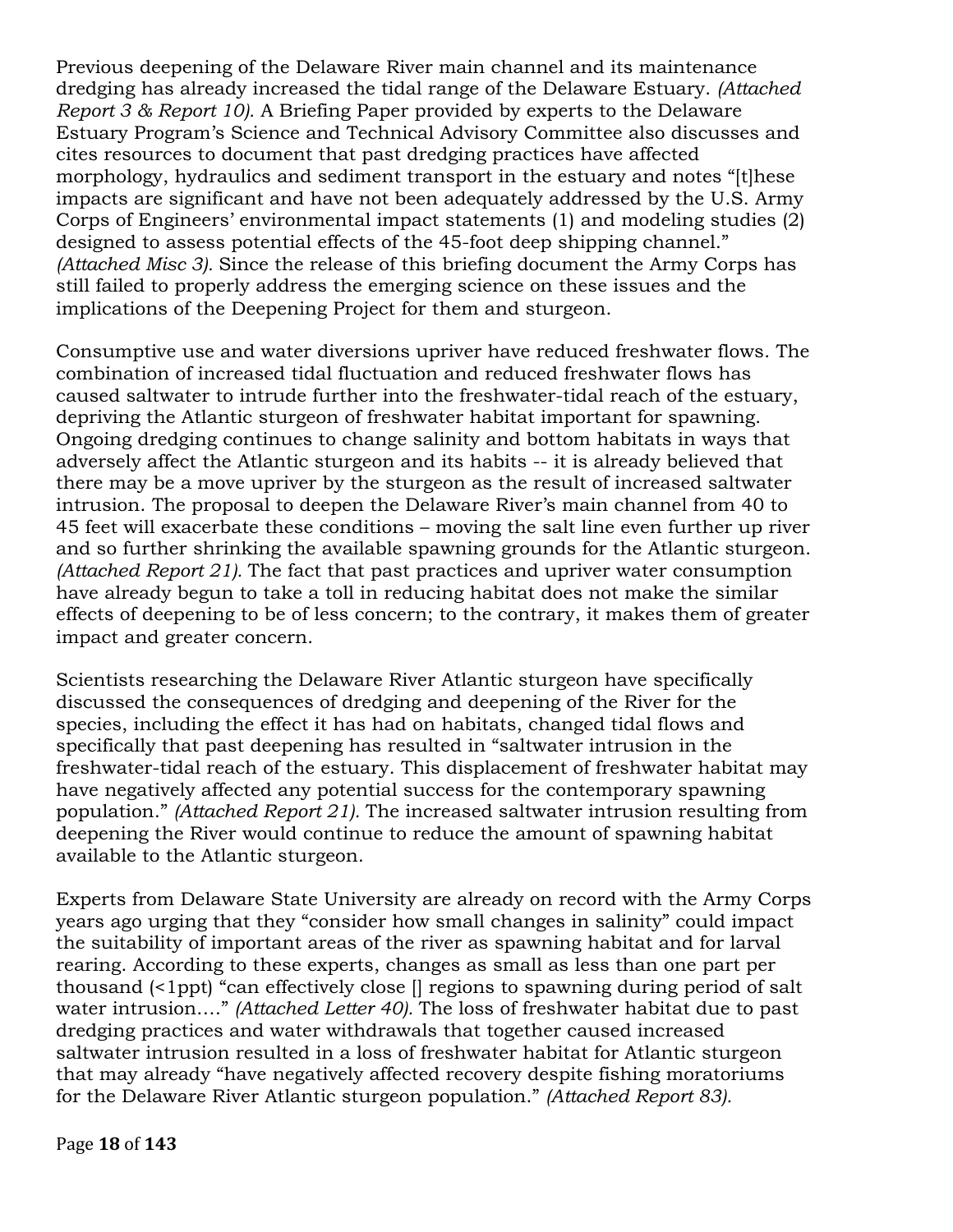Despite increasing information about Atlantic sturgeon spawning in the River and the adverse effects of deepening, including on this issue of saltwater intrusion and its effects on spawning, the Army Corps has chosen not to consider these impacts from the Deepening Project. This is a significant deficiency in the agency's analyses and consideration of the impacts of the Deepening Project. The experts are clear about the extent and significance of these impacts.

Other ways the Deepening Project could impact spawning habitat is by increasing the level of suspended sediments and contaminants in the water. An increase in suspended sediments could be detrimental to egg survival of Atlantic sturgeon – increasing the probability that eggs adhere to suspended solids and suffocate. Increasing contaminant loads can alter growth and reproductive performance. *(Attached Report 83).*

10. The Army Corps Has Failed to Consider the Damage, Degradation, and Loss to Other Life Stage Habitats of Atlantic Sturgeon that the Deepening Project Will Cause:

A wealth of new information and scientific study that has emerged since the 1997 SEIS regarding habitat important for sturgeon life stages has not been considered, addressed or responded to by the Army Corps. This important new information needs to be the subjected to the SEIS process.

The proposed ESA listing specifically identifies dredging as a factor in the destruction, modification, or curtailment of the Atlantic sturgeon's habitat and range. "Environmental impacts of dredging include direct removal or burial of organisms, elevated turbidity or siltation, contaminant resuspension, noise or disturbance, alterations to hydrodynamic regime and physical habitat, and loss of riparian habitat." *(Attached Misc 28).* NMFS further found:

Dredging and filling operations can impact important features of Atlantic sturgeon habitat because they disturb benthic fauna, eliminate deep holes, and alter rock substrates necessary for spawning. Deposition of dredge sediment has been shown to affect the distribution of Atlantic sturgeon. Dredging can also result in direct takes (killing and injuring) of Atlantic sturgeon. Such takes have the potential to affect the range of Atlantic sturgeon.

*(Attached Misc 28).*

During the summer months juveniles concentrate in three main areas, experts believe: Artificial Island (RM 89), Cherry Island Flats (RM 110) and the Marcus Hook Anchorage (RM 125).

The Marcus Hook Anchorage, according to ongoing tracking and tagging research, is highly used by the Atlantic sturgeon. According to the NJ Division of Fish & Wildlife "The spawning area for Atlantic sturgeon … may well be the rock outcropping at Marcus Hook that will have to be blasted" as part of the Deepening Project. *(Misc 1).*

Page **19** of **143**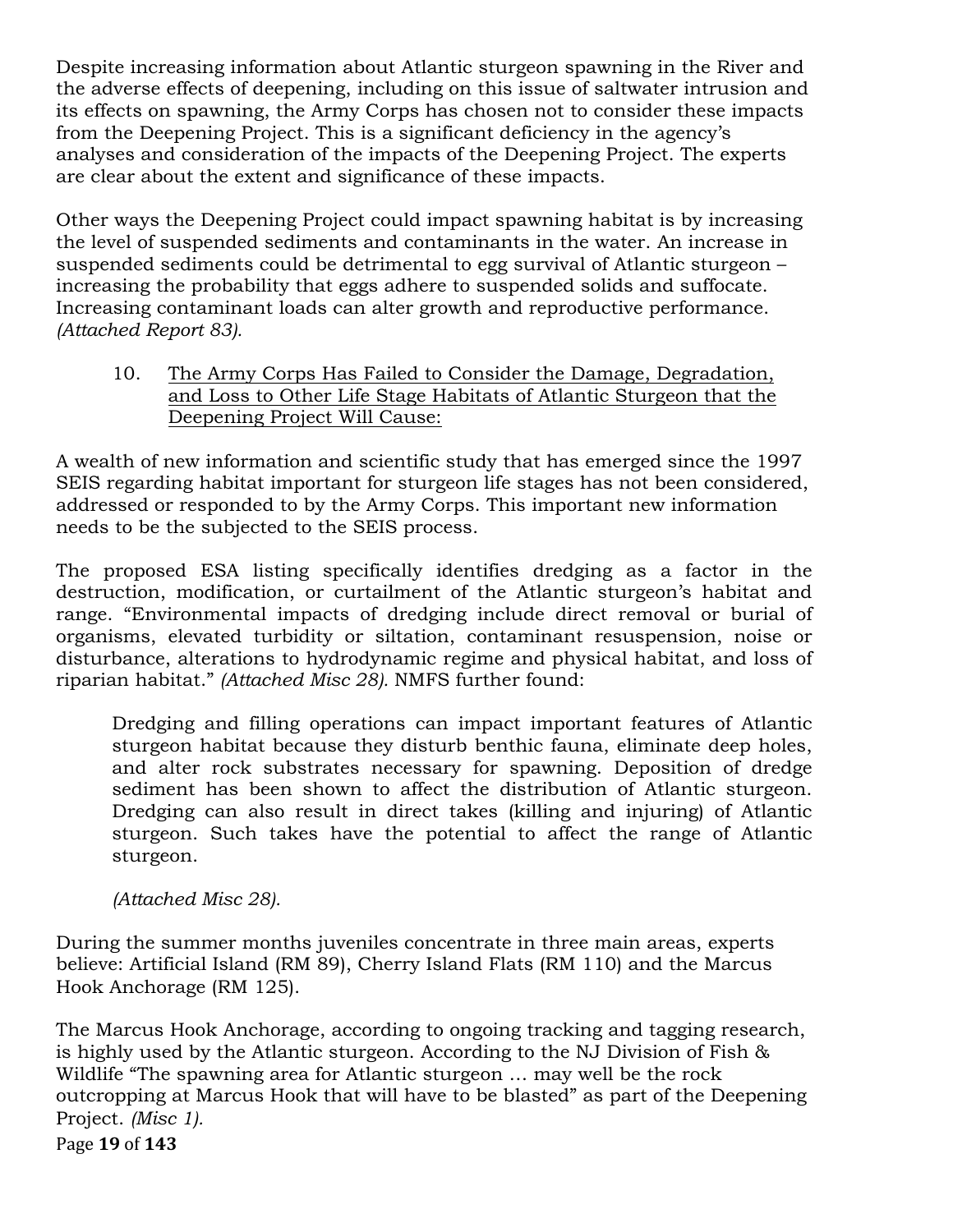In addition, science continues to emerge about the use of this reach of the River for spawning, young of year and other life stages. *(Attached Report 31).* Marcus Hook has been found to be a favored spot of summering juveniles. Tagging and tracking research has shown that in summers of high salinity and high water temperature the Marcus Hook Anchorage is highly utilized by late stage juveniles. *(Attached Report 31).*

2010 tagging data increasingly document the importance of the Marcus Hook Anchorage and Range to Atlantic sturgeon in the winter months, particularly December through March *(Attached Misc 13)*, precisely the months when the 2011 Draft EA schedule says blasting is to occur.

At a May 13, 2010 meeting with the Army Corps that included sturgeon experts it was stated, "The most recent data suggest that the Marcus Hook anchorage is high use area for YOY and subadults." *(Attached Report 58 – see both memo and attached Figure 4).*

Considering the dramatic levels of harm to be inflicted by the Deepening Project on these key habitat areas, full SEIS documentation, consideration, and review is needed. It is not just about the direct effect of the blasting, but the impacts of physically altering this area of year-round high importance to many life stages of Atlantic sturgeon. These indirect effects of altering the key habitats of the Atlantic sturgeon has not been discussed in the Army Corps assessments.

Additionally, there are specific areas in the Delaware River that are shown to

serve as concentration areas for subadult Atlantic sturgeon, therefore providing valuable nursery habitat during the growth phase of the life cycle. Abundance of subadult Atlantic sturgeon (800-1300 mm total length) may potentially be greater in the Delaware River than other estuaries, and therefore it likely serves as valuable nursery habitat for not only Delaware River population but subadults from other estuaries as well.

*(citations omitted, Attached Report 83).* This fact increases the importance of protecting the habitats of the Delaware River for Atlantic sturgeon as habitat degradation is likely to have more broad-ranging impacts for Atlantic sturgeon than the Army Corps has, to date, considered and analyzed in its NEPA or ESA documents.

Habitat selection by subadults is likely driven by a combination of salinity, water temperature, dissolved oxygen, depth, substrate type and prey resources. Specifically, there is growing evidence about the importance of salinity levels for subadult habitat selection. *(Attached Report 83).* To the extent the Deepening Project will decrease oxygen levels and alter salinity levels in the Estuary, it will adversely affect the habitats used and needed by subadults. The Army Corps has not looked at the consequences of such shifts.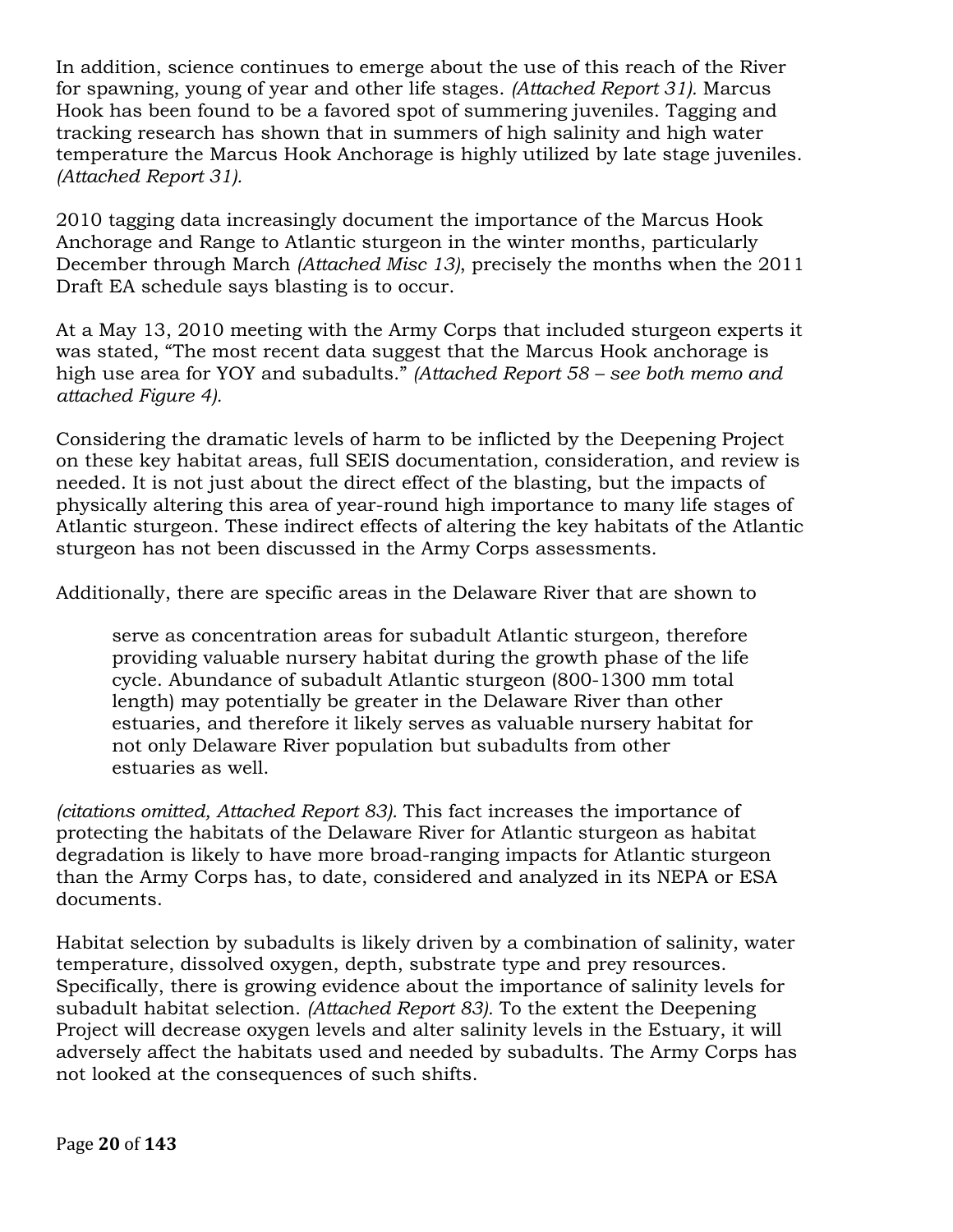Scientific studies (including the research and other documents submitted as part of this comment) on the Delaware River population of Atlantic sturgeon show that the entire Delaware Estuary provides important habitat, with the upper reaches of the estuary providing important spawning grounds and lower reaches important habitat for a mix of life stages. The Deepening Project adversely affects every important habitat area of Atlantic sturgeon – directly or indirectly – and yet the Army Corps continues to limit its consideration to how to scare sturgeon out of the blast zone at Marcus Hook and/or to watch for their deaths during dredging via monitors. This limited and myopic approach clearly violates the requirements of both NEPA and the ESA.

### 11. The Army Corps Has Failed to Consider That Deepening Contributes to Water Quality Degradation Harmful to Atlantic Sturgeon:

# *a) Oxygen levels:*

Atlantic sturgeon are vulnerable to situations of high temperature and low oxygen. Reduced oxygen levels have been found to reduce growth rates, respiration rates and survival in Atlantic sturgeon. Science has shown a correlation between decreasing sturgeon populations and decreasing water quality due to increased nutrient loadings and an increase in hypoxic (low oxygen) conditions and locations.

"[D]issolved oxygen concentrations below 2 mg/l can be lethal to sturgeons." *(Attached Report 83)* In one study, all Atlantic sturgeon exposed to oxygen levels of 3 mg/l at a temperature of 26C, when unable to otherwise access air, died. The DO criteria currently set by the DRBC for the Delaware Estuary is 3.5 mg/l. In the Philadelphia reach of the River, even this low oxygen level is not always achieved. Research has shown that a combination of low dissolved oxygen, water temperature, and salinity can restrict available Atlantic sturgeon habitat and that by increasing oxygen levels the amount of habitat available can be significantly increased (13% in the Chesapeake Bay). *(Attached Report 45).* Other fish also need and thrive on higher dissolved oxygen levels, those higher than 3.5 mg/l.

NMFS is on record, post the 2009 EA, expressing its concern about the potential for both direct and indirect effects from the Deepening Project on Submerged Aquatic Vegetation (SAV). *(Attached Letter 14).* SAV is important for oxygen levels in the River, which is an important water quality issue for Atlantic sturgeon and other fish species. The effect on SAV in the Delaware River, and the resulting effects on Atlantic sturgeon, has not been covered by the Army Corps' NEPA documentation and analysis despite concerns expressed and data provided by NJDEP, NMFS, and the USFWS as well as information resulting from other projects that are currently under consideration by the Army Corps.

Page!**21** of!**143** According to a Normandeau Associates report *(Attached Report 46),* SAV found in the proposed project area, an area that includes the Deepening Project, "is important for its function as a substrate for macroinvertebrates and as cover for small fish **as well as a source of dissolved oxygen for the water**. Vegetated intertidal and shallow subtidal habitat is not common along the Delaware River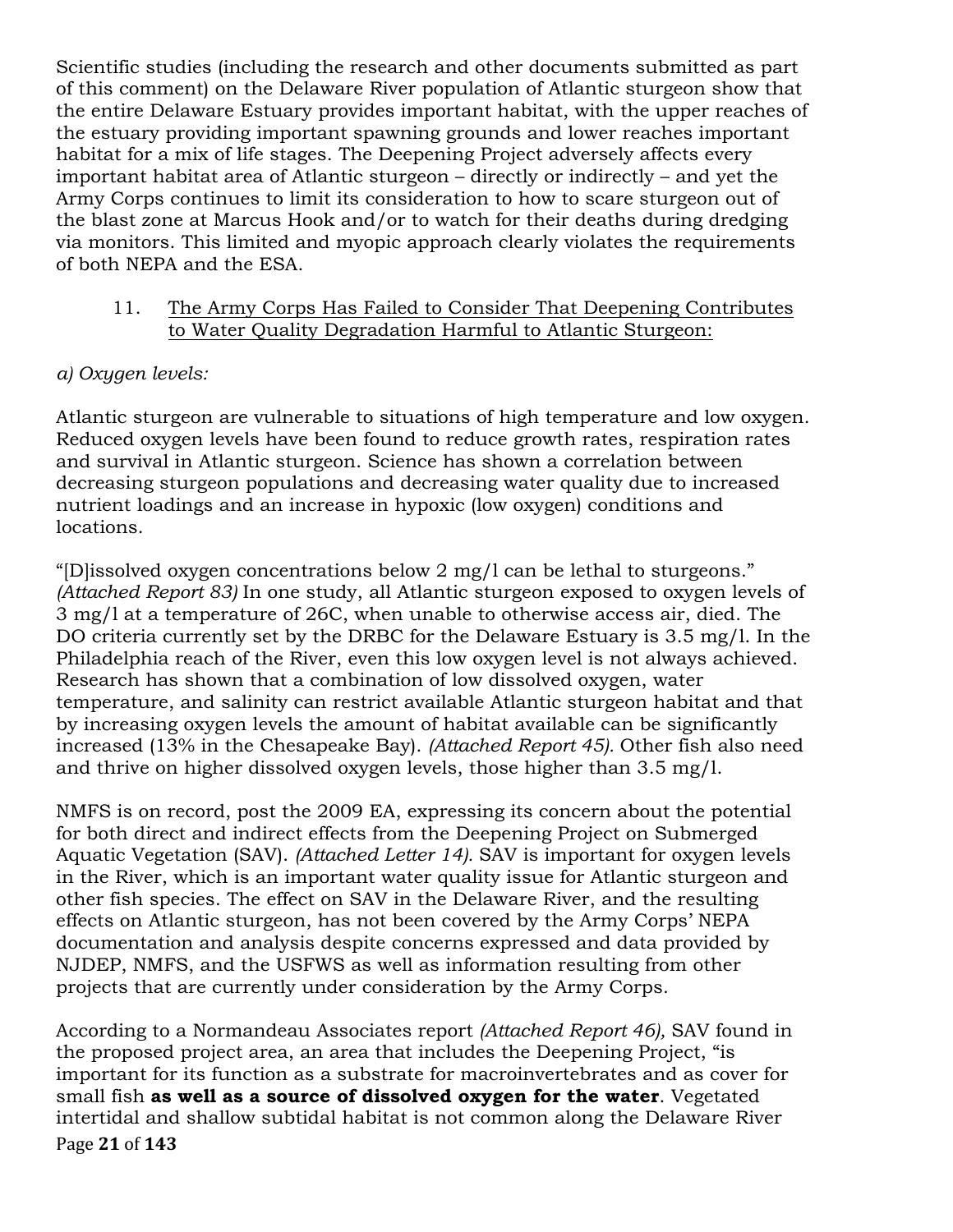Philadelphia waterfront and should be considered ecologically important along this shoreline." *(emphasis added).*

The Philadelphia/Camden reach of the Delaware River is known to still suffer from an oxygen sag that can affect fish species, including their ability to reproduce and propagate. The oxygen sag is of such a concern that the DRBC is considering revising its regulatory requirements as they pertain to oxygen levels in the Estuary. Accordingly, removal/destruction of an area of submerged aquatic vegetation that is an important contributor of oxygen in this reach of the River is of heightened concern. As our regulatory agencies and communities take steps to increase oxygen levels for the benefit of ecologically, recreationally and economically important fish and aquatic species, the Army Corps must consider the adverse impacts of its actions on these efforts, with a special focus on Atlantic sturgeon.

### *b) Contaminants:*

Because Atlantic sturgeon forage for and eat food that lives on the bottom of the River, because they have long life spans, and because they are subjected to contaminants in all of the habitats they use throughout their life cycle, they are believed to be particularly susceptible to environmental contamination. Toxic metals, PAHs (Polychlorinated aromatic hydrocarbons), organophosphate and organochlorine pesticides, PCBs (polychlorinated biphenyls) and other chlorinated hydrocarbon compounds have been found to harm fish by causing production of acute lesions, growth retardation, reproductive impairment, reduced egg viability, reduced survival of larval fish, delayed maturity and posterior malformations. Exposure to pesticides harms anti-predator and homing behavior in fish, as well as harming reproductive function, physiological development, swimming speed, and swimming distances. Deformities and ulcerations found in Atlantic sturgeon in the Brunswick River may be due to poor water quality as well as boat propeller injuries. *(Attached Report 25).*

Fish exposure to PCBs causes a higher incidence of fin erosion, epidermal lesions, blood anemia and altered immune response. PCB exposure in fish has also been found to cause reproductive failure and mortality.

Delaware River shortnose sturgeon have been shown to have a wide range of toxins in their tissues, including PCBs, PCDDs, PCDFs, DDE, and a variety of heavy metals (including aluminum, cadmium, copper) above adverse effect concentration levels.

Metals, including mercury, cadmium, selenium and lead (also referred to as inorganic contaminants) may cause death or sub-lethal effects in fish. Loss of the ability to reproduce, body malformation, the inability to avoid predation, and increased susceptibility to infectious organisms may result from the chronic toxicity of some metals. Heavy metal exposure, depending on the metal and the fish, can cause brain lesions, altered behavior, degraded vertebrae, and reduced survival and abundance of larvae. Heavy metals and organochlorine compounds accumulate in sturgeon tissue. *(Attached Report 25).*

Page!**22** of!**143**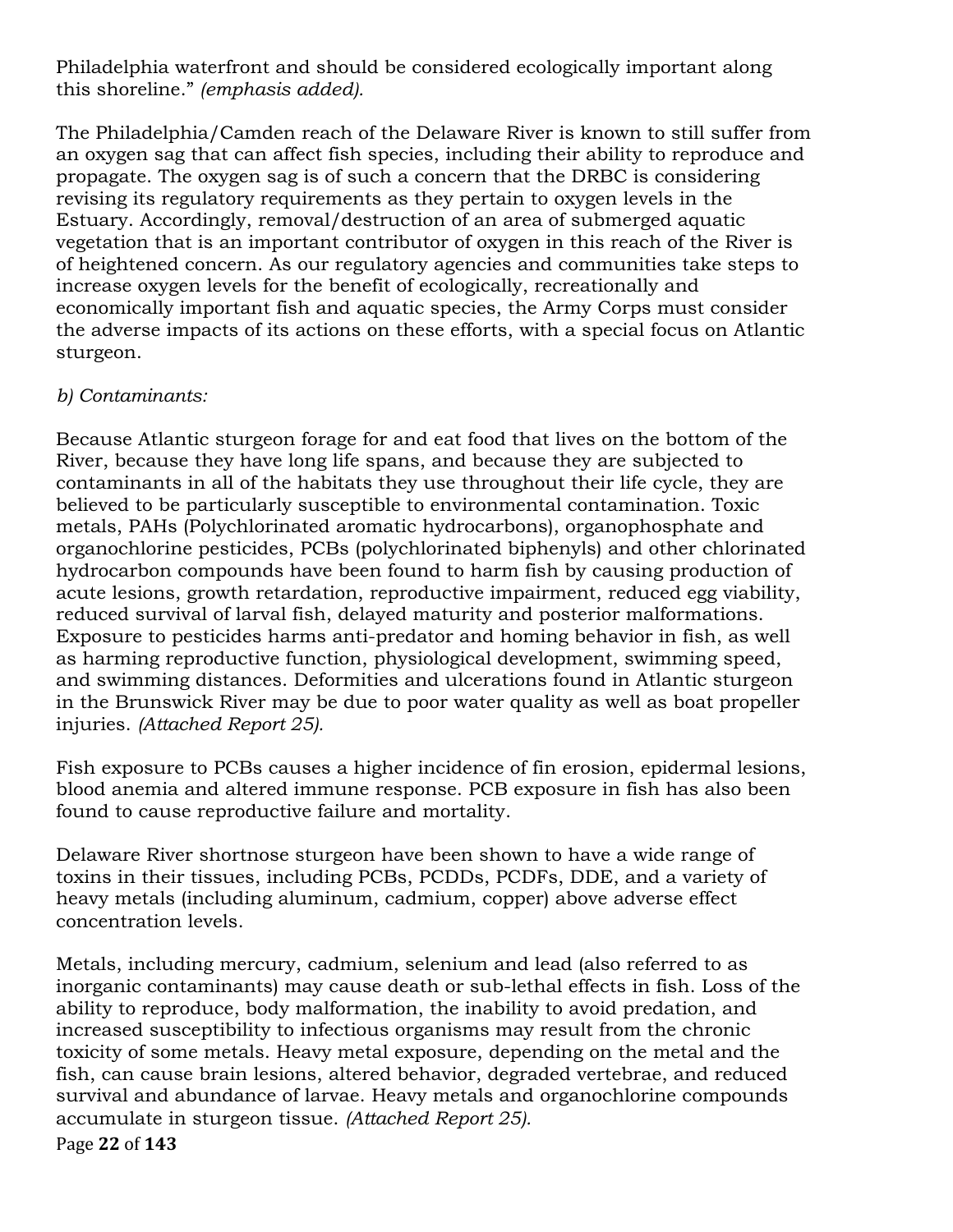While there has not been much research on the implications of these toxins for Atlantic sturgeon specifically, it has been found that pesticides, heavy metals, and other contaminants have been found in other sturgeon species at high enough levels to cause concern and to cause harm. *(Attached Report 25).* Dioxin, mercury, PCBs and chlorinated pesticides are considered to be contaminants of particular concern for Atlantic sturgeon populations in the Delaware River. *(Attached Report 25).*

Early life stages of Atlantic sturgeon have been found to be more susceptible to some contaminants than a variety of other threatened and endangered fish species, and more susceptible than fish species that are more typically used to test for the aquatic toxicity of contaminants (i.e. fathead minnow, sheepshead minnow, rainbow trout). *(Attached Report 25).* Increasing contaminant loads can alter growth and reproductive performance of Atlantic sturgeon. *(Attached Report 83)*

NJDEP's recent study regarding the discharges from the Killcohook Confined Disposal Facility (CDF) associated with Reach C Deepening Spoils concluded:

Despite the limitations of the available data, analyses have identified potential adverse impacts to water quality resulting from the discharge of dredged material dewatering effluent from the Killcohook Upland CDF with elevated concentrations of selenium, copper (dissolved), mercury, aluminum and cyanide.

# *(Attached Letter 38).*

NJDEP's finding that CDFs are a source of heavy metals and toxins confirms earlier findings by Dr. Tom Fikslin regarding Army Corps CDFs. *(Attached Report 7; also further discussed later in this comment).* The ramifications of CDF heavy metal and toxin inputs for Atlantic sturgeon have not been addressed by the Army Corps as it continues to deny that the CDFs are a source of pollution to the River. But NJDEP's research confirms that, in fact, CDFs still are a source of toxic and heavy metal pollution to the River. The Army Corps must revisit its analysis regarding CDFs and their contamination consequences for the River, particularly as they pertain to Atlantic sturgeon.

12. The Army Corps Has Failed to Address Changes from the Deepening That Could Increase the Risk of Vessel Strikes:

NMFS has determined vessel strikes to be a "significant threat" to the New York Bight DPS of which the Delaware population is a part. *(Attached Report 25 & 68; and Attached Misc 28).* The change in traffic patterns and vessel traffic on the Delaware River resulting from the Deepening Project were not part of the record provided with the public notice for review and comment.

Page 23 of 143 A new study, done in response to the proposed listing of Atlantic sturgeon, has looked at the issue of vessel strikes. 50% of the mortalities of Atlantic sturgeon in the Delaware River between 2005 and 2008 were the result of vessel strikes. The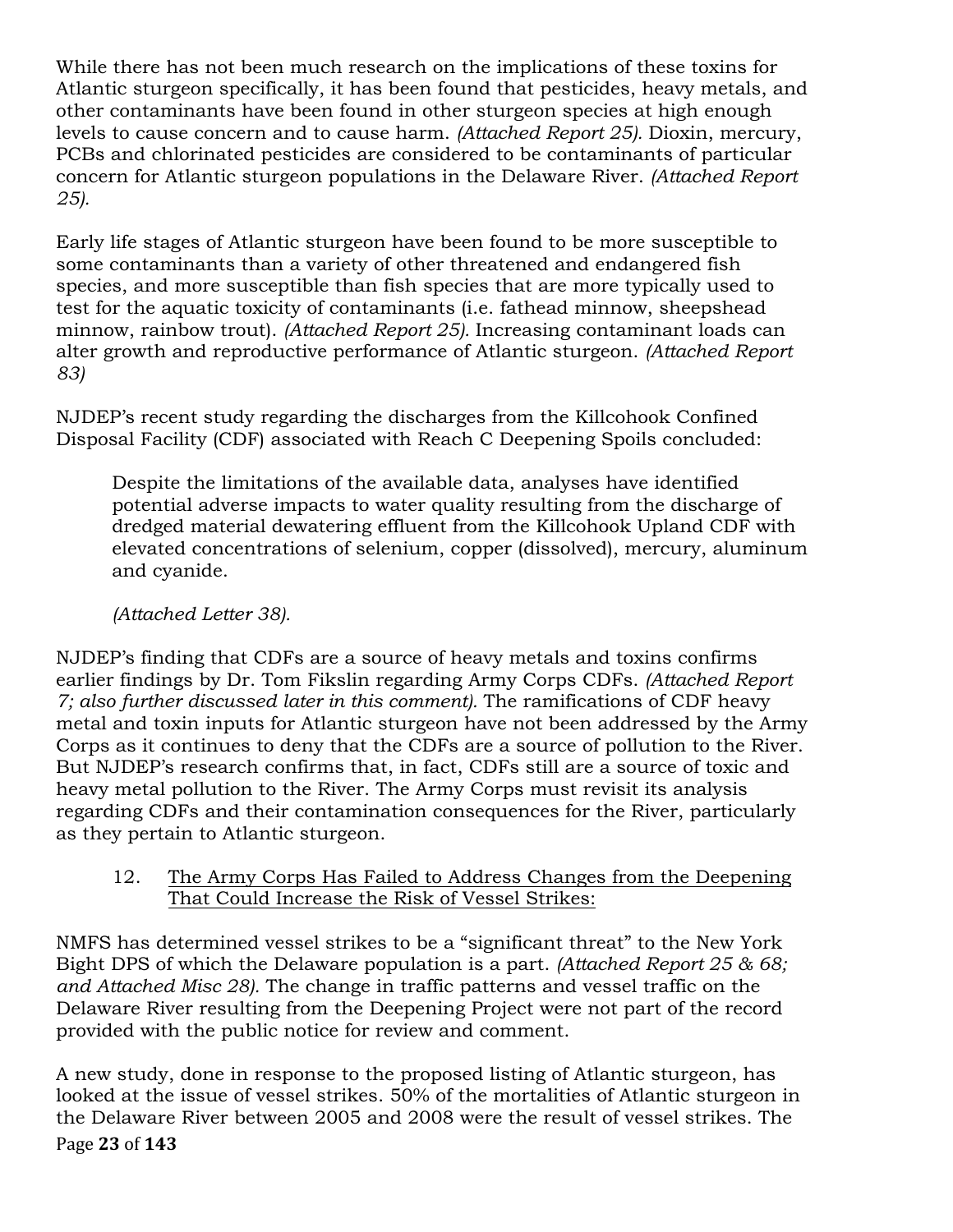remaining 50% were too decomposed to determine if they were caused by vessel strikes but it is likely most were. "For small remnant populations of Atlantic sturgeon, such as that in the Delaware River, the loss of just a few individuals per year due to anthropogenic sources of mortality, such as vessel strikes, may continue to hamper restoration efforts." *(Attached Report 80).* According to a 2010 research article on vessel strikes, "Both the dredging to deepen the channel and the subsequent increase in large vessel traffic may further hamper the recovery of the Delaware River Atlantic sturgeon population." *(Attached Report 80).* Of critical importance, this study is concerned about the size of the vessels resulting from deepening as opposed to any increase in volume of vessels.

The Army Corps' NEPA and ESA documents have failed to consider the most upto-date information on the impacts of vessel strikes on sturgeon or the degree to which the Deepening Project will further increase vessel strikes.

In sum, the actual and potential risks to Atlantic sturgeon and the species' habitat, both individually and cumulatively, demonstrate that the Army Corps is legally obligated to undertake a new and up-to-date SEIS.

### **C. The Potential for the Deepening to Cause or Significantly Contribute to the Further Decline of the Endangered Shortnose Sturgeon Underscores the Need for an Up-to-date SEIS Review Based on New and Readily Available Information.**

The impacts of rock blasting, habitat alteration, water pollution and water quality degradation, and salt line movement for spawning apply to the Shortnose sturgeon as well as to the Atlantic sturgeon.

Since the 1997 SEIS, NJDEP's Division of Fish and Wildlife has expressed the need for addressing "impacts to new wintering areas for shortnose sturgeon that were not evaluated in the previous SEIS." According to the NJDEP Division of Fish & Wildlife, Shortnose sturgeon have been documented using the River all the way down to south of the C&D Canal, with young of year documented around the mouth of Oldman's Creek. *(Attached Misc 1*). These data were not considered in either the 2009 EA or the 2011 Draft EA documents.

Recent study confirms that juvenile Shortnose sturgeon are sensitive to low dissolved oxygen concentrations and higher salinities. As a result, the fact that the Deepening Project will both move the salt line and reduce the level of SAV available to create oxygen to support Shortnose sturgeon habitat could have a significant effect on the species the Army Corps must consider*. (Attached Report 74)*

Page!**24** of!**143** According to the USFWS, the "principal threats" to Shortnose sturgeon "survival are mortality resulting from dredging, impingement on the cooling water intake screens, and incidental capture. Secondary threats include habitat degradation or loss by dredging, bridge construction and dams (National Marine Fisheries Service, 1998)." (*Attached Letter 5; Letter from US Fish and Wildlife Service to the Army Corps of Engineers Philadelphia District, February 11, 2003).*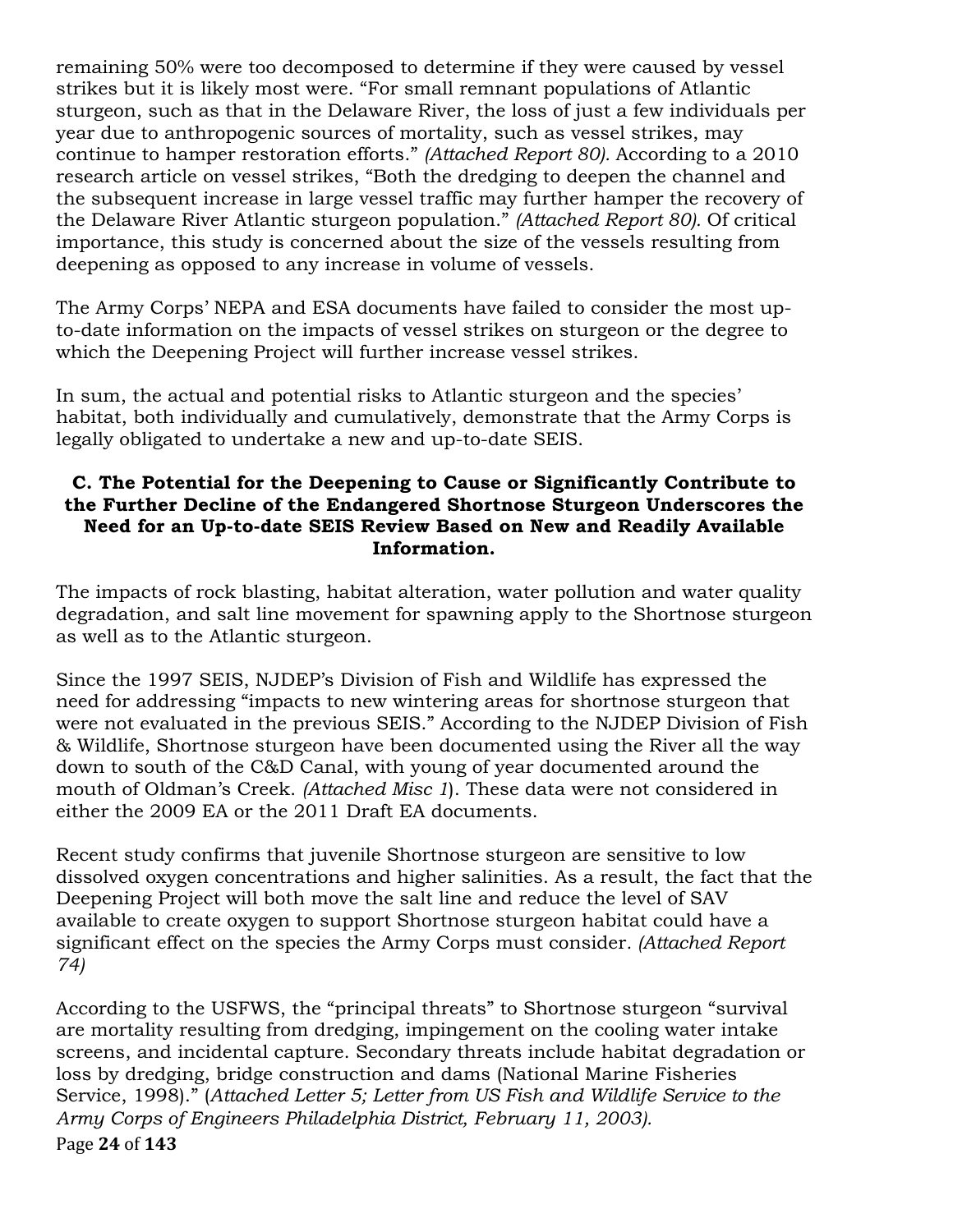The leading expert, whose opinion is the basis for many of the Army Corps' assertions regarding impacts to shortnose sturgeon, commented in 1997 that there is not enough science or knowledge to support the Army Corps' claims that the blasting and deepening will not adversely affect the Delaware River shortnose sturgeon. (These comments can be found in the final 1997 SEIS: *Letter from John C. O'Herron, II, O'Herron Biological and Environmental Consulting, to John Brady, Army Corps of Engineers Philadelphia District, February 15, 1997*).

- $\checkmark$  "The basic information  $\checkmark$  that was utilized in the document regarding shortnose sturgeon in the Delaware Estuary is not only dated (studies ended in 1987), but also does not reflect the current circumstances of shortnose sturgeon occurrence." (Please note that in 1997 Mr. O'Herron was already referring to the 1987 studies as dated.)
- $\checkmark$  "To date, no one has resolved, or even touched upon, the temporal and spatial occurrence aspects of shortnose sturgeon young (young-of-the-year and older juveniles) in the Delaware Estuary. The protection of this life stage(s) is critical to the survival of the population. There is every reason to believe that these young are to be found along the freshwater side of the oligo/mesohaline transition boundary within the federally maintained navigation channel. This puts the young at considerable risk, especially since they likely occur on a seasonal basis in the vicinity of Marcus Hook where both dredging and blasting are planned to occur."
- $\checkmark$  "However, shortnose sturgeon do frequent the lower estuary and occurrence within the deeper waters is consistent with their behavior elsewhere in the estuary. With this information, one must recognize that the proposed dredging project will impact a great deal of shortnose sturgeon habitat in one fell swoop, and then again and again as needed to maintain the proposed additional five feet of project depth."
- $\checkmark$  The recommended dredging windows of the Delaware Basin Fish and Wildlife Management Cooperative [] were not designed to protect shortnose sturgeon…"
- $\checkmark$  "However, the wintertime occurrence of young and adult shortnose sturgeon between Cherry Island Flats (River Mile 73.5) and the Little Tinicum Island (River Mile 85.5) has never been assessed and no assumption can be made that shortnose sturgeon will not be present during blasting operations at Marcus Hook."
- $\checkmark$  "The movement of shortnose sturgeon during the 1990's and beyond is likely quite different from that observed during the 1980's when most of the population was pollution-locked into the upper tidal Delaware River. With that in mind, shortnose sturgeon occurrence within the federal navigation channel from Petty Island (River Mile 103) to the sea may be far more persistent than earlier imagined."
- Page!**25** of!**143**  $\checkmark$  "The biological assessment of impacts to shortnose sturgeon as a result of the proposed channel Deepening Project used dated material that is out-of-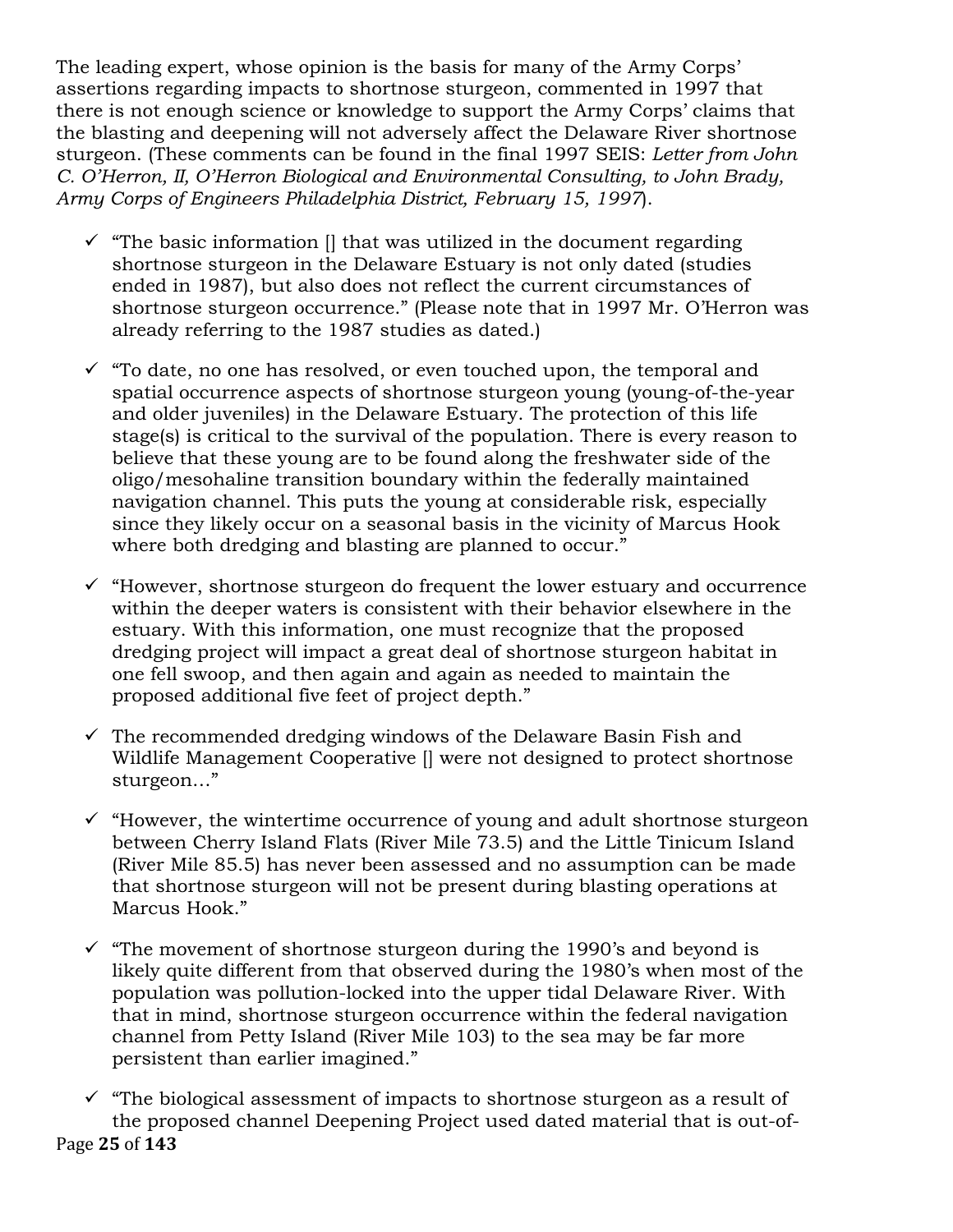place and some of its assertions are incorrect. Furthermore, that assessment cannot speak to the occurrence of shortnose sturgeon young. It is more than likely that the young are negatively impacted (this connotes negative impact to the entire population and lessens its' survivability) by routine maintenance dredging conducted from the oligo/mesohaline transition boundary to upstream. The proposed project will require dredging in the presumed area of greatest young shortnose sturgeon occurrence for an extended period of time. The impact will be chronic and acute. A no impact conclusion is inappropriate until the temporal and spatial occurrence of these young has been clearly documented and it is demonstrated that the project can be accomplished without jeopardy to the species. … It is impossible to conduct this project with a lack of knowledge regarding the whereabouts of the young and at the same time guarantee no negative impact/jeopardy to the Delaware Estuary's shortnose sturgeon population."

It is known that "… blasting does have an adverse impact on fish." (AR031387.001, Record No. I0009). Referring to Shortnose sturgeon, NMFS has stated: "… it is apparent from the study results that blasting may injure the species both internally and externally." (*AR031387.001, Record No. I0009*).

O'Herron points out that Shortnose sturgeon in the Delaware Estuary are "very frequently found in aggregations ranging in numbers of a few to thousands…. The predisposition to occur in aggregations makes a large number of individuals vulnerable to negative impacts at any one place or time. So much so, that when one encounters a dead shortnose sturgeon the first question to ask is, 'how many others?', and not, 'were there any others?'"4

The new information and data on sturgeon amassed since John O'Herron's 1997 comment letter supports that there should be a higher, not a lower, level of concern for the impacts of the Deepening Project on Shortnose sturgeon.

The 2009 EA conclusion that Shortnose sturgeon do not aggregate near Marcus Hook is not well substantiated. The study from which this conclusion was drawn was exceedingly limited: too limited to draw such a meaningful conclusion in the context of deepening and blasting. Further, this conclusion, along with the other conclusions in the 2009 EA, was never subject to the rigors of public and agency review and comment because the Army Corps refused to allow comment on a draft of the 2009 EA. Finally, the 2009 EA only considered the blasting issue, not the habitat, water quality, saltwater intrusion and other issues that have been identified by agencies and experts and are substantiated by readily available data. Nor have these issues been considered in the 2011 Draft EA. Hence, the variety, magnitude, and significance of the impacts the Deepening Project will have on Shortnose sturgeon have never been given proper NEPA consideration, review or assessment.

Page!**26** of!**143** !!!!!!!!!!!!!!!!!!!!!!!!!!!!!!!!!!!!!!!!!!!!!!!!!!!!!!! <sup>4</sup> Letter, John C. O'Herron, II to John Brady, Army Corps of Engineers Philadelphia District, February 15, 1997, regarding the Draft Supplement Environmental Impact Statement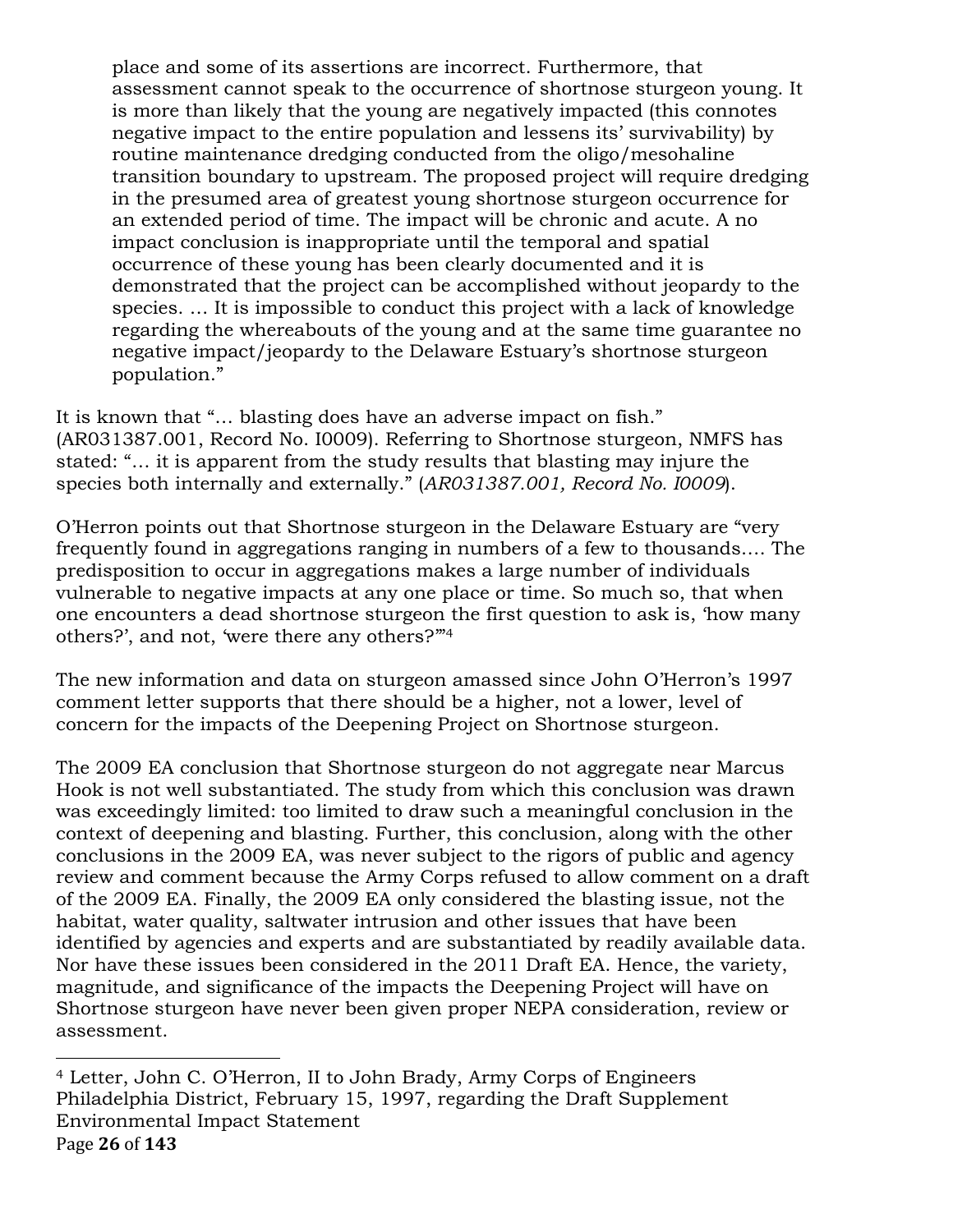Additional Sources for sturgeon information:

- Attached Misc 1-- Letter from Clifford G. Day, Supervisor, USFWS NJ Office to Robert L. Callegari, US Army Corps of Engineers, June 8, 1999
- Attached Report 14 "Delaware River Deepening -Dumped Again," March 1, 2007

### **D. Deepening is a Direct Threat to Horseshoe Crabs and Migratory Shorebirds and Necessitates an Up-to-date NEPA SEIS Analysis.**

The Delaware Bay is critical habitat to more than 400 species of birds and migrating shorebirds. In fact, the Delaware Bay "is one of the most important stopover sites in North America for long distance migratory shorebirds." *(Attached Report 38).* Each spring, at least 11 species of birds, including the red knot *rufa*, stop over on the Delaware Bayshore to feed on the eggs of the horseshoe crab and thereby fuel their annual spring migration.



**Photo provided by Lanny McDowell** 

The red knot *rufa*, based on its precipitous decline in recent years, has been identified as a candidate

species for listing under the Federal Endangered Species Act and was proposed on January 18, 2011 for listing as endangered under New Jersey's Endangered and Nongame Species Conservation Act. *(Attached Misc 17).* In August 2011 the USFWS will begin the listing determination process for the Red Knot.

Available scientific studies clearly indicate a large decline in shorebirds that is directly linked to decreasing shorebird weights and their decreased ability to feed themselves with horseshoe crabs eggs when they arrive along Delaware Bay beaches during their spring migration. Horseshoe crab numbers are at historic lows, resulting in low abundance and availability of horseshoe crab eggs for migratory shorebirds. Additionally, the bio-medical industry that is vitally important to the health and safety of the country also depends upon healthy populations of horseshoe crabs for the irreplaceable substance found only in horseshoe crab blood. As crabs take 7-10 years to mature, we have a long way to go before historic densities of eggs will once again be found on the beaches of the Delaware Bay. We cannot afford actions and decisions that set this trajectory back.

Page!**27** of!**143** Peak counts of red knots on the Delaware Bay stopover have declined by 70% since 1998. Other shorebirds that rely on horseshoe crab eggs, such as ruddy turnstone, semipalmated sandpiper, sanderling, dunlin and short-billed dowitcher have also declined in number on the Delaware Bay migratory stopover. During the period from 1998 to 2007, all of these species declined by approximately 64%. The ruddy turnstone declined by a severe 82%. In 2010, ruddy turnstone numbers were among the lowest ever recorded, a mere 18,231. The sanderling declined by 61% and the short-billed dowitchers suffered a decline of 74%. These species, together with red knots, make up 99 percent of the shorebird concentration in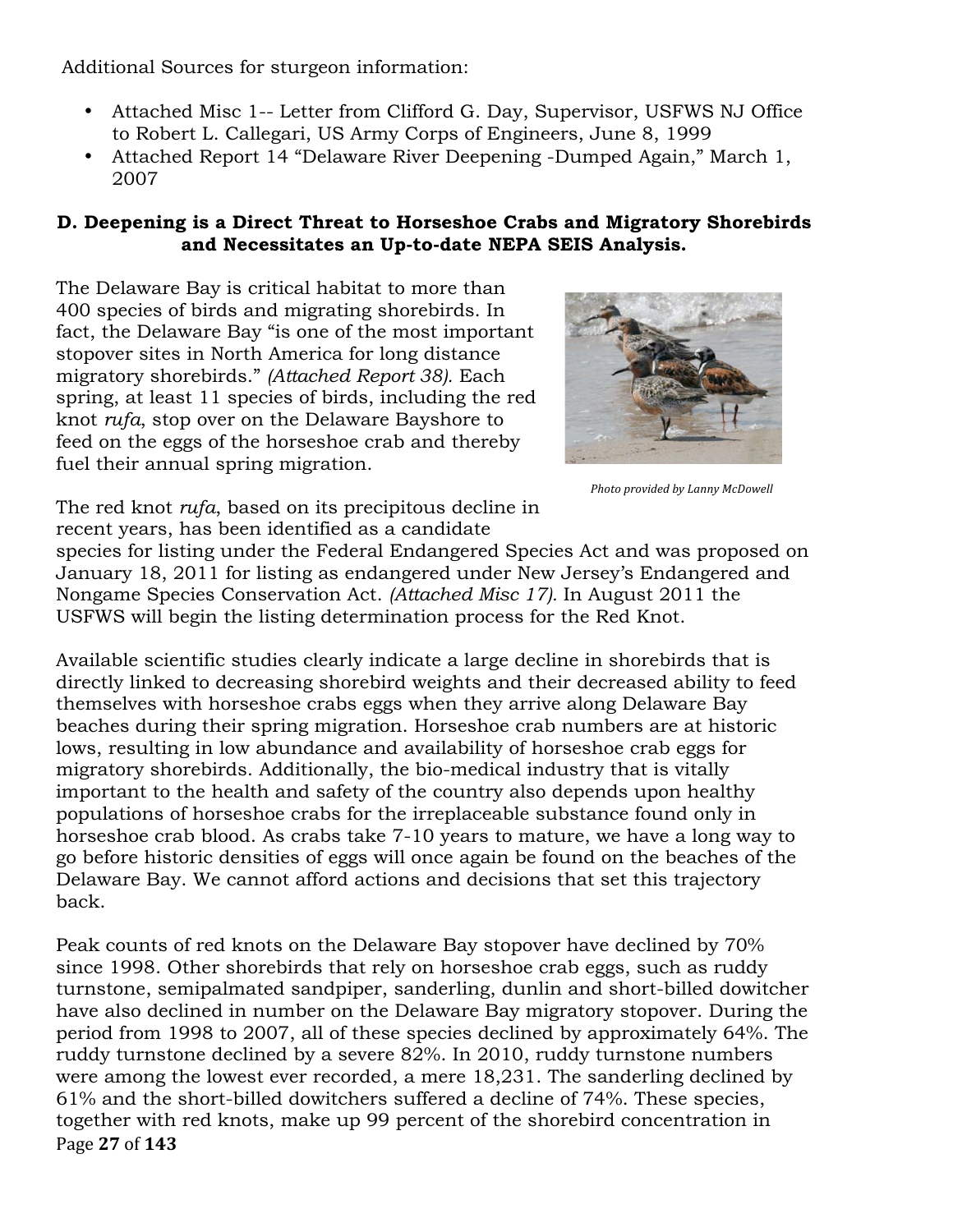Delaware Bay. All are dependent upon horseshoe crab eggs for all or most of their diet during the stopover, and all have significantly declined in population. *(Attached Report 44 & Report 35 & see also Report 24).*

In 1982, 95,530 red knots were counted on the shores of the Delaware Bay. In 2010, only 14,475 were observed during the same time period. *(Attached Report 35).*

Regarding horseshoe crabs in the Delaware Bay, the Delaware Trawl Survey shows no significant trend of increase; neither does the Virginia Tech Offshore Trawl Survey. According to the "Status Update for the Red Knot" issued April 2011, juvenile horseshoe crab abundance in 2010 declined and "There is no evidence of a significant increase in the mature horseshoe crab population in the Delaware Bay Spawning Crab Survey, the Delaware 30-foot Trawl Survey or the Virginia Tech Benthic Trawl Survey." *(Attached Report 35; see also Attached Report 18).*

In the past 5 years, when efforts to protect horseshoe crabs and the volume of horseshoe crab eggs available for migratory shorebirds have been at their greatest, "there has been no significant change in the population of adult crabs" over this period, and "[t]here has been no substantive improvement in the annual mean egg densities in NJ and DE." And, in fact, "[t]en years of horseshoe crab surveys have shown no significant improvements in adult crab abundances … or spawning females." *(Attached Report 38).*



In New Jersey, egg densities have not improved and have remained low in the 2005 to 2010 time frame. Similarly, in Delaware, egg densities also did not improve and to the extent there was a trend in egg density it was "non-significant and negative." At a minimum, a density of 50,000 eggs/sq. meter over 50% of



suitable spawning beaches is needed to allow red knots and other shorebirds to begin to recover. All beaches surveyed from 2005 to 2010 in DE and NJ were below this threshold, except for Mispillion Harbor in DE. As a result the beaches are unable to support recovery of the diminishing shorebird populations or to support a population if it were recovered. *(Attached Report 38; see also Attached 44).*

This highlights the vital importance of protecting the horseshoe crabs and eggs that we do have. The horseshoe crabs and shorebird populations dependent upon them are not in a condition that would allow any take that results in the reduction of eggs available for migratory birds. This is a new body of data that continues to grow and continues to be ignored by the Army Corps in its NEPA analyses of the Deepening Project.

Page!**28** of!**143** From the "Delaware Bay Egg Survey: 2005-2010" there is some suggestion that egg densities may be higher on the Delaware side of the Bay than on the New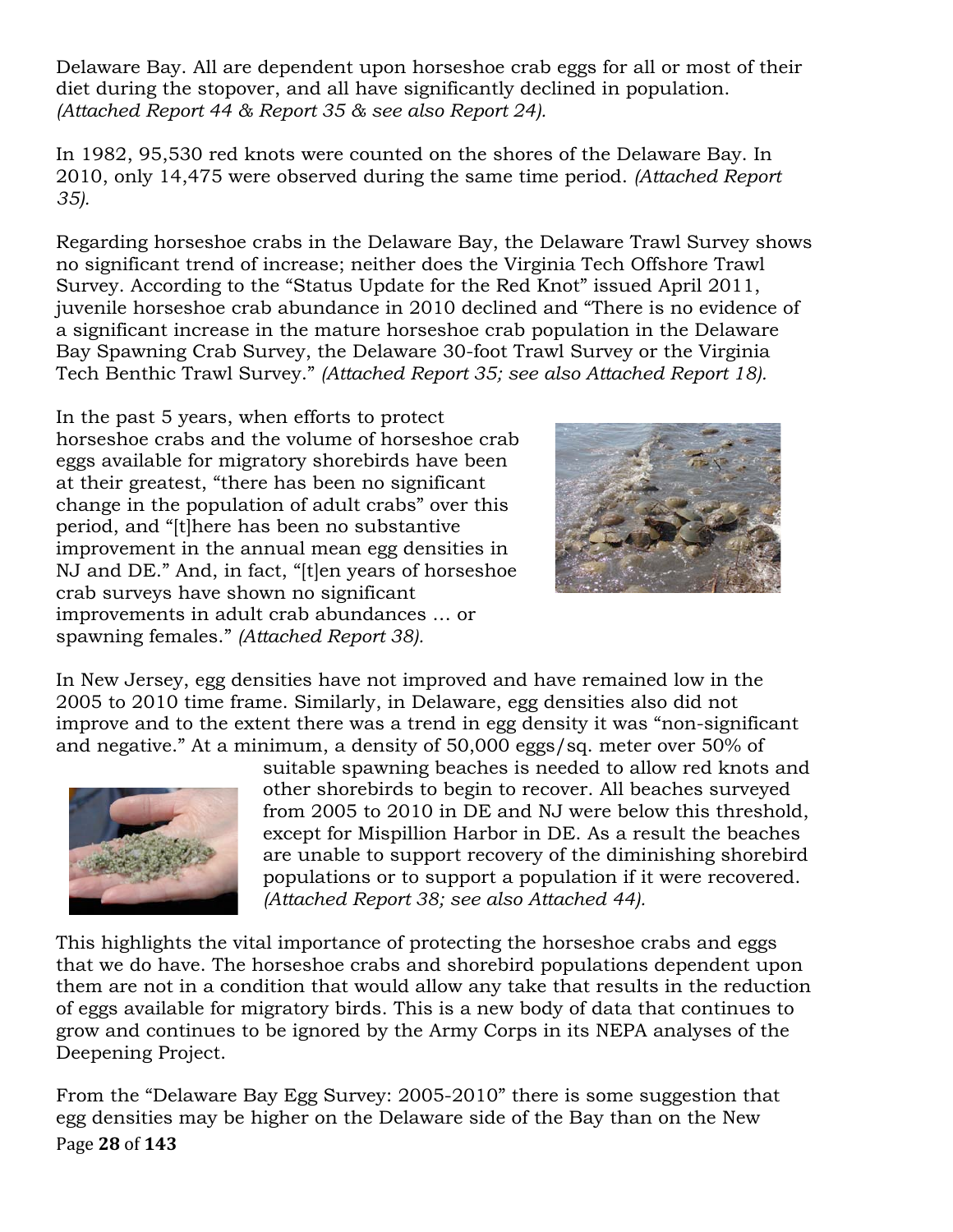Jersey side. This may be the result of differing data collection methods. But if there is some accuracy to the finding, then it makes it even more important to protect the Delaware Beaches and spawning areas as they may be of greater importance for spawning horseshoe crabs, egg densities, and therefore shorebirds, raising even higher the flag of alert for the damaging consequences of Kelly Island and Broadkill Beach spoil disposal plans discussed in this comment. *(See Attached Report 38).*

Much of the recreation and culture of the New Jersey Bayshore is linked to the spawning of the horseshoe crabs and the annual arrival of the migratory shorebirds, including the red knot. The arrival, feasting and migration of the shorebirds supports a multi-million dollar ecotourism industry. Birding and outdoor enthusiasts from all over the world flock to the Delaware Bay shore to watch the spectacular feeding frenzy. During their visits, they buy recreationrelated goods and services, stay in the region's hotels, visit parks and patronize restaurants and local shops. According to one report, horseshoe crab-dependent ecotourism generates between approximately \$7 million and \$10 million of annual spending in Cape May, New Jersey alone, and creates 120 to 180 related jobs, providing an additional \$3 million to \$4 million in social welfare value. According to a New Jersey Department of Fish and Wildlife report, the economic value of the horseshoe crab and migratory bird phenomenon seasonally for the Delaware Bay shore area is over \$11.8 million with over \$15 million of economic value generated if other beneficiaries beyond New Jersey are included. Annually, it provides \$25 million in benefits to the Delaware Bay shore region and \$34 million regionally. Because most of these expenditures occur in the "off-season", they are particularly valuable to local economies. *(Attached Reports 73 & 54; see also Attached Report 20).*

The continuing existence of the horseshoe crab and migrating shorebird phenomenon is vital for the related ecotourism industry. Of those surveyed, only 6.6% said that the horseshoe crab and shorebird phenomenon was unimportant to their visitor satisfaction. On average those surveyed said they would be willing to pay as much as \$212.45 (in decreased annual household income) annually for a program to protect these resources; and that they would "be willing to tolerate no more than 50.7% decline in Horseshoe Crabs and migratory shorebirds before they would cease visiting the Delaware Bay shore area." *(Attached Report 54)*

In response to the dramatic declines, the red knot *rufa* is a candidate species for listing as endangered under federal law. It is also proposed for listing as endangered in New Jersey. *(Attached Misc 17).* The listing of the red knot will necessarily require increased and ongoing protections of their stopover habitat – the beaches of the Bayshore. It will also necessitate ongoing protection of their primary food source when they land here – the eggs of the horseshoe crabs. Other birds that have been in decline may not yet be federally or state listed, but the ecological and economic effects of their declines have a major impact on the region.

Page!**29** of!**143** The spoil disposal plan for the Deepening Project depends upon 2.5 million cubic yards of dredge spoils being dumped at Kelly Island and 1.6 million cubic yards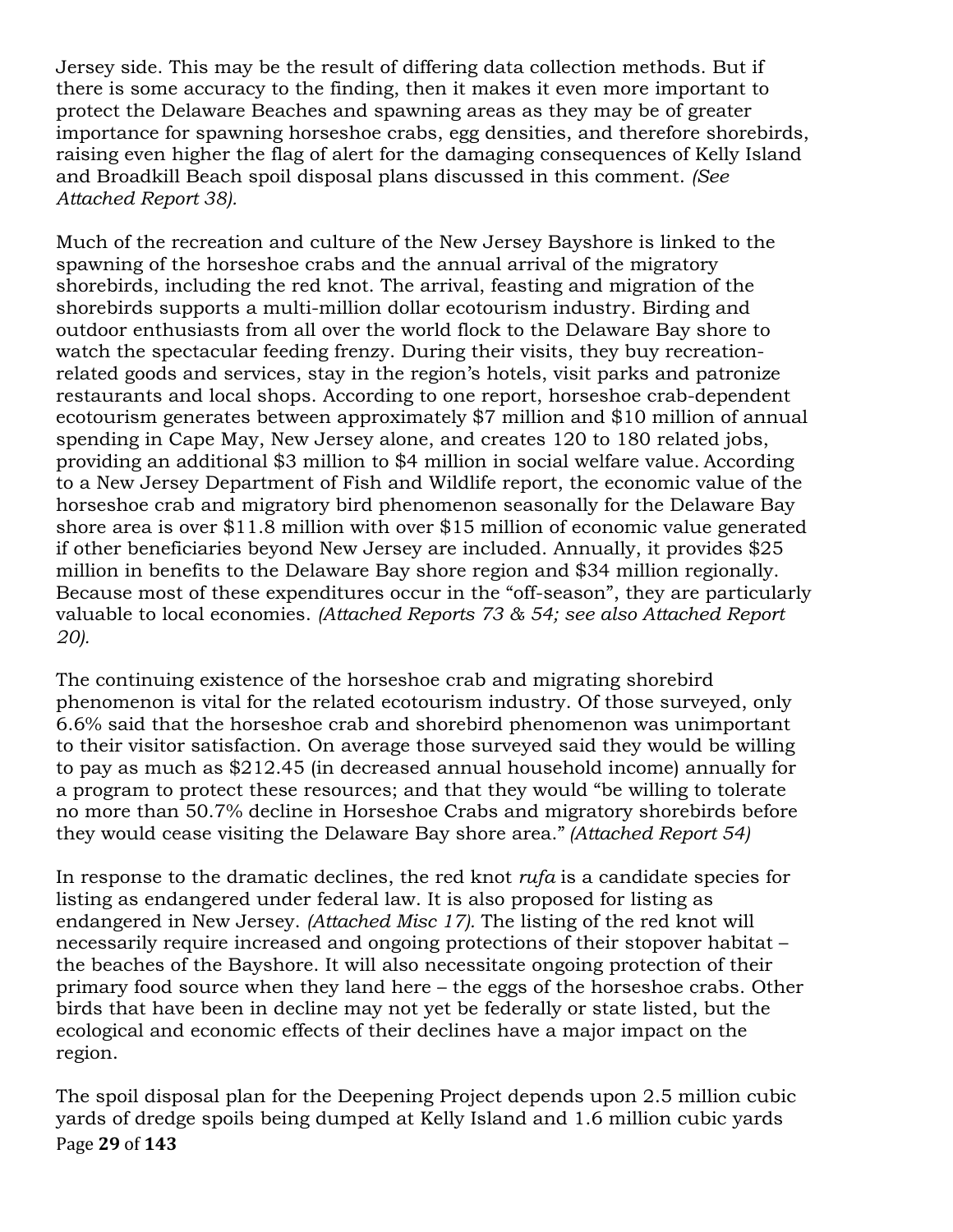being dumped on Broadkill Beach. A new report, titled "Investigation and Review of the Surface and Sub-Surface Sediment Distribution of Reach E for the Delaware River and Bay Main Channel Deepening Project," *(Attached Report 29),* documents that the Army Corps' scientific data and analyses used to assess and plan the Kelly Island and Broadkill Beach projects are highly deficient and scientifically questionable. The report also documents that the Broadkill Beach and Kelly Island spoil disposal projects will significantly harm horseshoe crabs, their spawning success, and the viability and development of eggs laid on those spoil disposal areas. Findings of the report include:

- $\checkmark$  "...**numerous discrepancies and sampling errors** were found. The existing data collected by the PD-ACOE is therefore considered inadequate …"
- $\checkmark$  "An **artificial skewing** of the grain size results occurred due to the **inappropriate sampling** scheme."
- $\checkmark$  "The **sediment sampling errors, discrepancies in grain size descriptions, and gaps** in core locations reduce the validity of the PD-ACOE's efforts to accurately characterize the sub-surface sediments for Reach E."
- ! Regarding Kelly Island the report finds "…it is **doubtful** that a CDF design could **pass a rigorously engineering and geological review**."
- $\checkmark$  "The discrepancy between grain sizes means that **the requirements set by the ASMFC Fishery Management Plan for Horseshoe Crab** that placed sediment matches existing conditions **would not be met**."
- $\checkmark$  "...these beneficial use sediments would be inadequate for horseshoe crab habitat."
- $\checkmark$  "... the proposed beach to be constructed **would likely have a detrimental effect on horseshoe crab spawning habitat**."
- $\checkmark$  "The potential Broadkill Beach nourishment by the PD-ACOE does not meet the beneficial use requirements for this project, if anything it would negatively impact the prevalence of horseshoe crab spawning habitat and **impede horseshoe crab egg development**."
- $\checkmark$  "...it is essential that information be provided to the State of Delaware indicating that the beneficial use projects will be able to achieve their proposed purpose and **not become a financial burden and/or ecological catastrophe**."

DNREC confirms that shorebirds too will be negatively affected: "The proposed beach will be of poor quality for horseshoe crabs and shorebirds…. Minimal if any habitat benefits for horseshoe crabs, and key species of shorebirds, can be expected to be realized from the project." *(Attached Letter 34).*

Page **30** of **143** DNREC has provided this new Investigation and Review Report *(Attached Report 29)* to the Army Corps. It is significant and substantial information about the serious, deleterious impacts of the Deepening Project for horseshoe crabs and the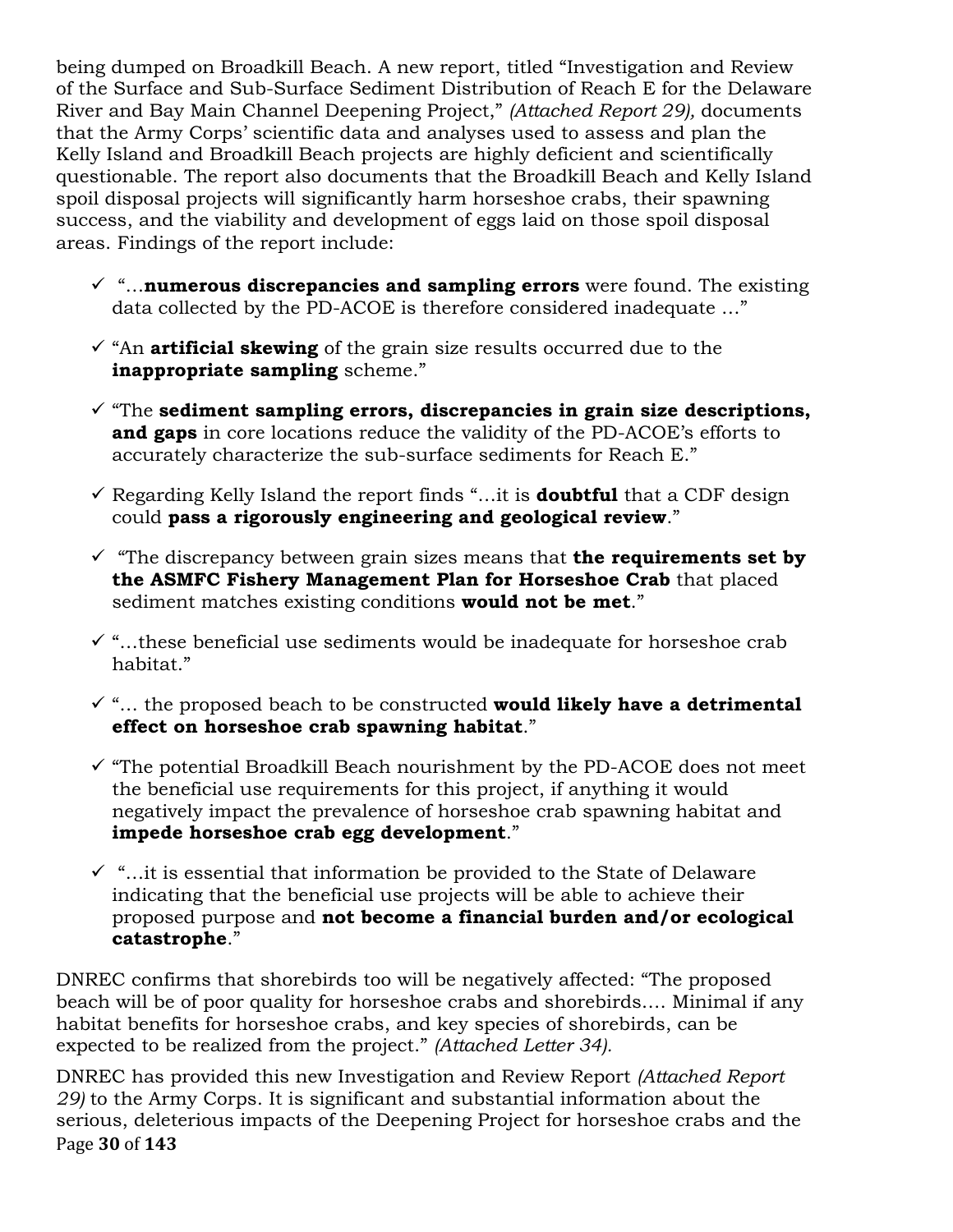several species of migratory shorebirds discussed, including the ESA candidate species red knot *rufa*.

These harmful impacts to horseshoe crab spawning and egg development is also significant new information relevant to all species dependent upon the horseshoe crabs in any dietary way, including carnivorous loggerhead turtles for which horseshoe crabs are a significant prey species. Even if the horseshoe crab is only a portion of the diet of a species, if that portion of their diet is removed due to lack of availability, there could be detrimental cascading effects to other species that have to be analyzed and considered. For example, as discussed below, the decrease in availability of horseshoe crabs has been documented to cause loggerheads to target finfish and to scavenge from fishery gear, thereby increasing the levels of loggerhead take in fisheries.

The harm caused by the Kelly Island and Broadkill Beach dredged spoil disposal projects to horseshoe crabs and their spawning success is also a threat to the biomedical industry that gets a large proportion of their crabs for bleeding from the Delaware Bay horseshoe crab community. (*See Attached Misc 43 & 32*). Any project that will further diminish the horseshoe crabs populations of the Delaware Bay affects the biomedical industry, the economic contributions it provides to the nation, and the health and safety benefits it provides to the nation and world. These effects and this new data on the negative impacts of deepening spoil disposal plans must be considered through a new, in-depth SEIS process.

The USFWS has also expressed concerns about the impacts of dredge spoil disposal plans on horseshoe crabs. The USFWS has noted that additional NEPA documentation is necessary in order for the agency to make a determination on proposals to place dredge materials at Kelly Island, and Port Mahon and Broadkill Beach. *(Note: Port Mahon has been taken out of the Army Corps' current disposal plans for the Deepening Project).* The USFWS has expressed concern about the potential of the Army Corps' proposed beach nourishment projects to kill one to two year-classes of juvenile horseshoe crabs during initial construction and during each renourishment period. Biologists have said that smothering even one generation of juvenile horseshoe crabs could further threaten the sustainable population. *(Attached Letter 4, and personal communication by David Conrad, National Wildlife Federation with NJFO fisheries biologists, December, 2001. Additional detail on this issue can be found in Attached Report 3 by the Delaware Riverkeeper Network and National Wildlife Federation).*

While the landside construction for Broadkill Beach is currently slated for September, October and November, horseshoe crab spawning can occur from March through December, and so while September through November may not be prime spawning months, that does not mean about the project will not adversely affect juvenile horseshoe crabs. The Army Corps has neither analyzed nor discussed the implications of this timing. And the truth is that while changing the months might reduce this particular harm, it does not eliminate it as a real threat to the population. This potentially very significant harm must by analyzed, considered, and weighed along with all other impacts in a new NEPA SEIS process.

Page!**31** of!**143**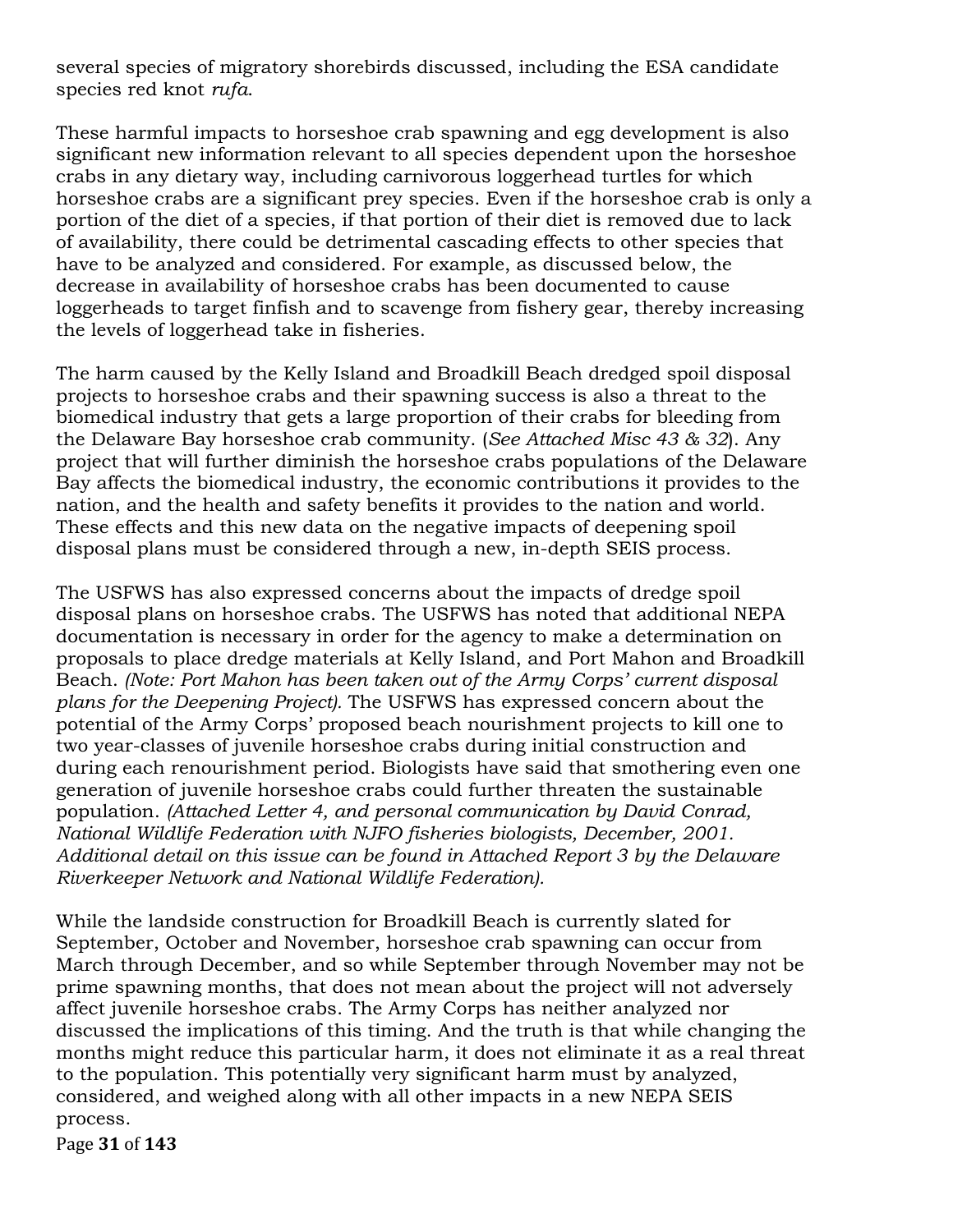Horseshoe crab and shorebird populations remain well below historic levels, leaving them highly vulnerable to changing conditions. Actions cannot and should not be taken that risk reducing their numbers further. The Deepening Project threatens the spawning and egg development and viability of horseshoe crabs, thereby impeding their ability to increase in population size and to provide the eggs necessary (now or in the future) to support the migratory shorebirds that are so important ecologically and economically to our region, and potentially confounding the future ability of horseshoe crabs to continue to support the biomedical industry and the commercial horseshoe crab fishery. New Jersey has taken strong steps to protect horseshoe crabs in order to protect shorebirds; likewise strong action has been taken by the ASMFC. It is counter to all that good state and federal protective work that has been carried out with federal and state money to allow the Deepening Project to undo it.

The data regarding shorebirds and horseshoe crabs submitted in this comment, along with supporting data and documentation, is new and substantial information that necessitates updated NEPA analysis and demonstrates the need for an up-to-date SEIS.

A June 2005 Army Corps document, "*Pre-Construction, Horseshoe Crab Monitoring; Egg Island, New Jersey and Kelly Island, Delaware Wetland Restoration Areas*" prepared by Versar, Inc. does not lay to rest the concerns for impacts to horseshoe crabs. There is no indication on the record that this report was ever reviewed or commented on by the USFWS nor does it include the Broadkill Beach site. The report acknowledges that the proposed project will violate the April 15 to August 31 biological window on shoreline construction projects for protection of horseshoe crabs and as a result will do harm to horseshoe crabs and spawning:

Given operational and scheduling constraints, the reconstruction projects for Egg Island and Kelly Island may be jeopardized if they are held to the restricted interval in its entirety. … The reconstruction of Egg and Kelly Island will likely span over a year, and therefore overlap with time of spawning for horseshoe crabs. Once the construction project is initiated, it must be carried on until completion…. By this circumstance, impacts to horseshoe crabs will be unavoidable for at least one spawning season.

*(Versar Inc. for the Army Corps of Engineers, Pre-Construction, Horseshoe Crab Monitoring; Egg Island, New Jersey, Kelly Island, Delaware Wetland Restoration Areas, June 2005).*

The 2011 Draft EA construction timeline continues to show a violation of this biological window for the Kelly Island construction project.

Page **32** of **143** The rationale put forth by the Army Corps is that, while the impact to the horseshoe crabs is "unavoidable," the benefits are overriding. But this does not allay the USFWS concern that the replenishment project will require renourishment after initial construction or the concern of experts that smothering even one generation of juvenile horseshoe crabs could further threaten a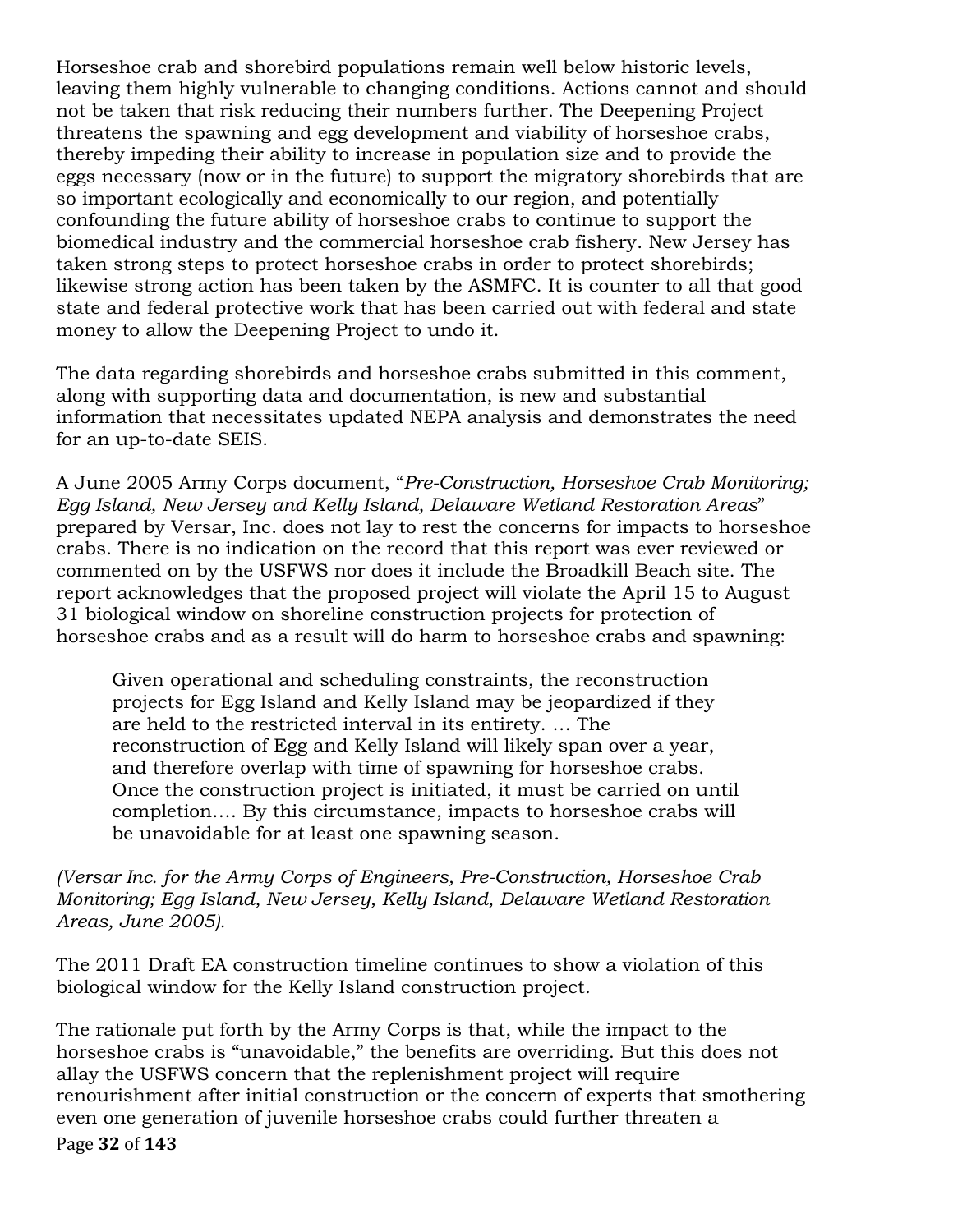sustainable population. (*Attached Letter 4).* It also does not mesh in light of the ongoing harm that Kelly Island and Broadkill Beach will, according to DNREC *(Attached Report 29),* be inflicting on horseshoe crabs by impeding both successful spawning and egg development/viability. The impacts during construction will not be ameliorated after construction is completed; rather, they will be compounded and ongoing. See further discussion on Broadkill Beach and Kelly Island in this Comment.

There is also the concern that by making Broadkill Beach and Kelly Island look more attractive to crabs, but in fact be devastatingly harmful upon their arrival, these projects might attract crabs from other spawning beaches where they might have spawned successfully but now will be doomed to spawning failure. What would be the effect of this attractive nuisance on horseshoe crab spawning success and how will this compound, exacerbate and increase the population level harms to horseshoe crabs promised by the Broadkill Beach and Kelly Island projects? Additionally, how often will the Army Corps engage in renourishment of these sites, which will result in the literal burying of adults that may be found there, further compounding the harm by killing spawning females that are already at such alarmingly low levels? These questions must be fully addressed in a new NEPA SEIS and commented on by the public and expert agencies.

In a May 21, 2010 letter *(Attached Letter 46)* the Army Corps promised changes in construction and timing with regards to the Broadkill Beach site – a change that appears to be reflected in the 2011 Draft EA. Given the broad range of harmful impacts both short-term and long-term, these issues must be discussed and opened for public and expert comment in a new SEIS process.

With regards to the horseshoe crabs studies used by the Army Corps in their justifications, NMFS is on record as stating:

The blue crab and horseshoe crab studies should be updated due to the age of the existing data generated by the ACOE, the changes in the ecological conditions of the Bay, the availability of new data from other sources, and the changes in the status of the stocks.

*(Attached Letter 14).*

The USFWS also has asserted the need for the Army Corps to use the most recent data for its horseshoe crab and migratory shorebird assessments:

New information is available regarding the resource value of horseshoe crabs [] eggs to migratory shorebirds, particularly for red knot, and the need to protect/restore horseshoe crabs and their habitats within the project area.

The USFWS specifically urges review of "new information compiled by the Atlantic States Marine Fisheries Commission, U.S. Geological Survey and the States of Delaware and New Jersey…." *(Attached Letter 11).*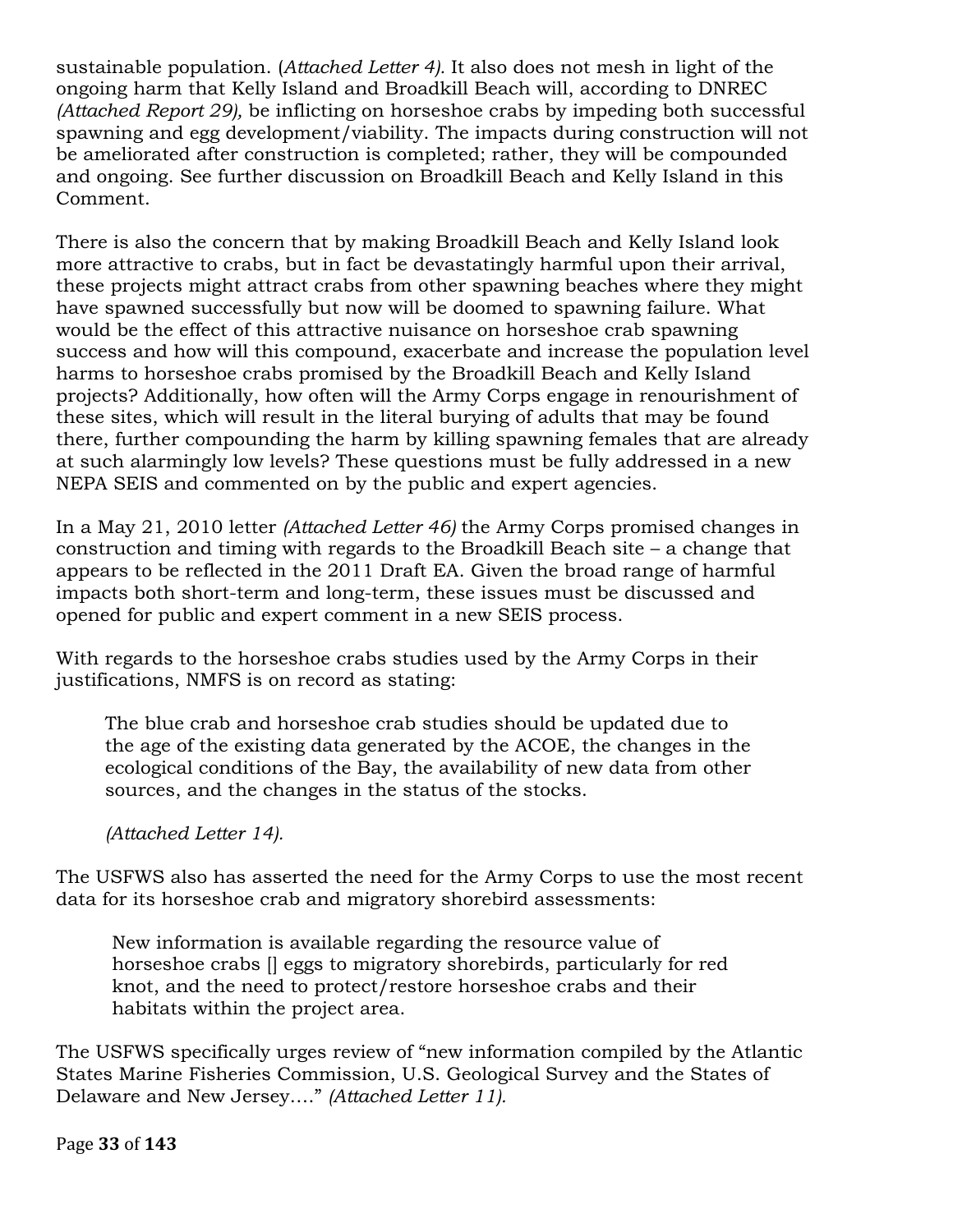Successful spawning and egg development are important for the future survival of the species. Beach dynamics and sediments are important to determining whether there will in fact be spawning success. *Attached Misc 37* discusses these various beach dynamics and should be considered by the Army Corps in its assessment and development of the Broadkill Beach and Kelly island projects it asserts are intended to benefit horseshoe crabs and their successful spawning. *(Attached Misc 37).*

It is important to note that, as the result of the Atlantic States Marine Fisheries Commission's actions, the harvest of horseshoe crabs in Delaware Bay is strictly regulated and limited. It is limited because of the dramatic declines that have been seen in recent years and the vital importance of ensuring that spawning horseshoe crabs and their eggs are not removed from the population or the beaches because doing so harms both the horseshoe crab and the migratory bird populations of the Delaware Bayshore region. The harvest that is allowed is restricted to males only. In New Jersey, the concern based on the science is so high that legislation has been passed putting in place a moratorium on the harvest of horseshoe crabs until such time as the horseshoe crab and migratory shorebird populations have been sufficiently restored to health.

The horseshoe crab takes that will result from the Army Corps' activities associated with the Deepening Project are not limited in quantity and are not limited by sex. It is irresponsible and unfair that the horseshoe crabbers of the region should be denied harvest (a decision we agree with) and yet the Army Corps is going to be allowed to kill an unknown number of males and females of all ages. The harvest limit on horseshoe crabs in the Bay is very strict – as the result of good science, good policy, good thinking and good sense – and should not be undermined by the Army Corps' Deepening Project.

It seems from a May 13, 2010 "Summary of Meeting" document *(Attached Report 58)* that there has been discussion about Broadkill Beach and horseshoe crabs and the dredging time frames. The elements of this private discussion were not subject to the rigors of public comment and an SEIS process. Experts and expert resource agencies, both state and federal, have raised serious concerns about the impacts of the Deepening Project and dredged spoil disposal on horseshoe crabs. The significance and magnitude of these concerns mandate a new NEPA SEIS process with full and open public and expert comment.

Clearly, any project that threatens harm to horseshoe crabs is of major and substantial concern. Data about the horseshoe crabs, the red knot *rufa* and the other migrating shorebirds has been amassed on an annual basis by experts. The Army Corps has not taken into consideration the wealth of horseshoe crab and migratory shorebird data currently being put together every year for purposes of informing horseshoe crab harvest regulations and shorebird protection strategies. The Army Corps has not considered the wide ranging ecological, cultural, and economic implications of the Deepening Project as a result of the many harms that will be inflicted on horseshoe crabs and their successful spawning.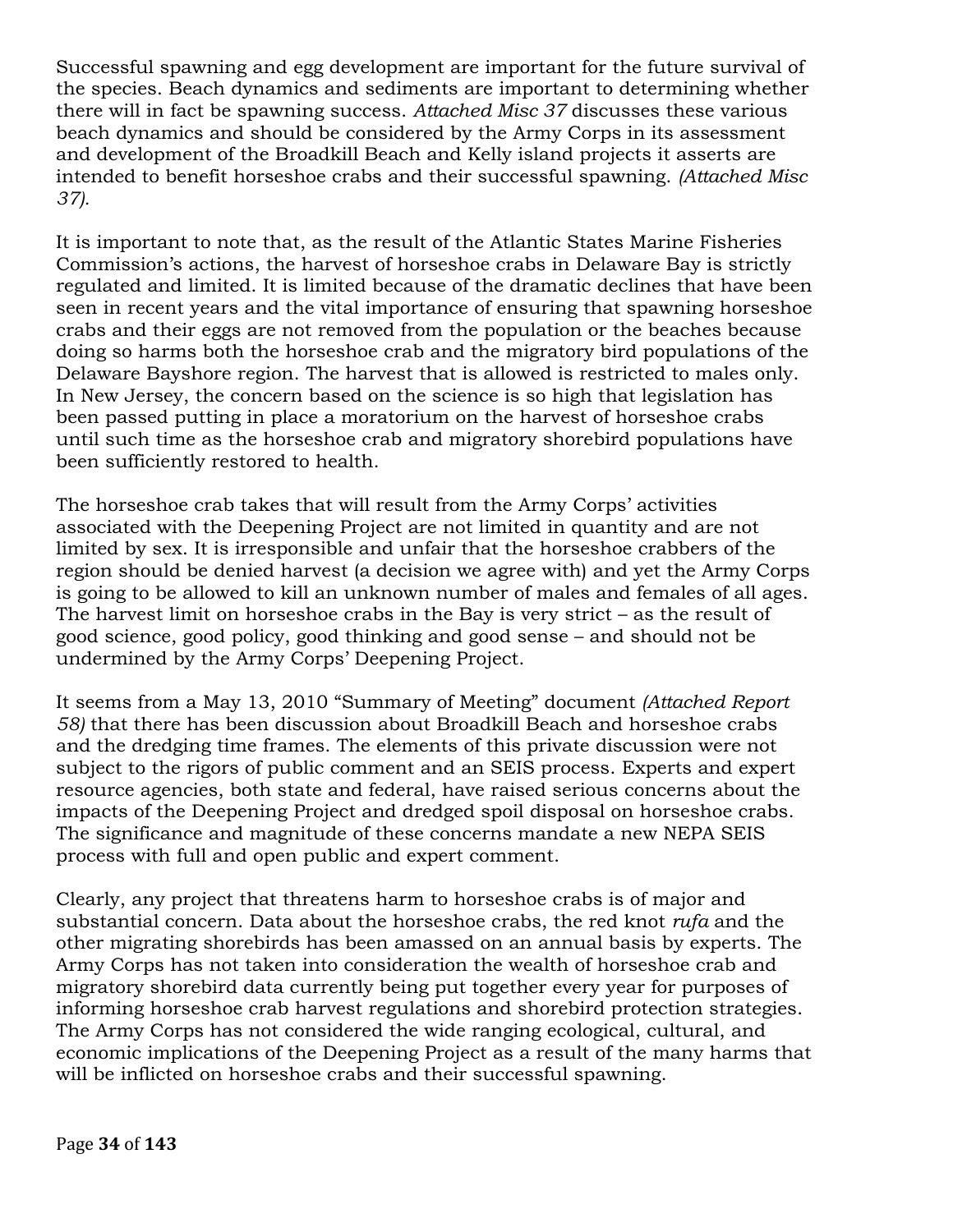In the face of this significant new information and the substantial concerns of experts and resource agencies at both the federal and state levels, the Army Corps absolutely must undertake a new, in-depth, up-to-date analysis of these issues in the context of a new SEIS process.

# **E. The Army Corps Has Not Fulfilled Its Legal Obligations under NEPA and the ESA with Regards to Loggerhead Sea Turtles.**

The loggerhead sea turtle (*Caretta caretta*) has been listed as a threatened species under the Endangered Species Act since 1978. 43 Fed. Reg. 32,800 (July 28, 1978). Critical habitat has never been designated for the species. Loggerheads, like other species of sea turtles, are important to conserve not only in their own right but also because of the key roles they play in maintaining healthy and functional oceanic and coastal ecosystems. *(See Attached Reports 57 and 60; Misc. 36)* Yet despite more than thirty years of protection under the ESA, the loggerhead continues to face significant threats from human activities and its population continues to decline. *(See generally Attached Misc. 18) (Proposed Listing of Nine Distinct Population Segments of Loggerhead Sea Turtles as Endangered or Threatened, 75 Fed. Reg. 12,598 (March 16, 2010))(2010 Proposed Rule).*

Both juvenile and adult loggerheads are found in the Delaware Bay, with the greatest numbers occurring between June and October. The estuarine waters of the Delaware Bay constitute important developmental habitat for juvenile loggerheads as well as an important foraging area for the species. Estuarine habitat in of the Delaware Bay also provides important habitat for the loggerhead's prey species, particularly benthic invertebrates such as crabs (especially horseshoe crabs). *(Attached Letter 49 at 7-8; Attached Report 55 at I-27; Attached Misc. 19; Attached Misc. 24).* Loggerheads tend to congregate in channel habitats; in the Delaware Bay, they are most commonly found along the shipping channel into Philadelphia. *(See James R. Spotila, Sea Turtles: A Complete Guide to Their Biology, Behavior, and Conservation, Johns Hopkins University Press (2004) at p. 174.)*

In November 2007, Oceana and the Center for Biological Diversity petitioned USFWS and NMFS to designate the western North Atlantic subpopulations of loggerhead sea turtles as a distinct population segment (DPS) and to reclassify this DPS as endangered under the ESA. *(Attached Letter 49).* The loggerhead sea turtles that use and occupy the Delaware Bay are part of this proposed distinct population segment, based on their genetic distinctness from nesting populations in the South Atlantic, Pacific, and Indian Oceans and the Mediterranean Sea. *(Attached Letter 49 at 5)* The petition provided strong evidence that the western North Atlantic loggerhead sea turtle population is experiencing a significant population decline.

Page!**35** of!**143** In March 2008, NMFS published its finding in the *Federal Register* that this petition presented substantial scientific information indicating that the petitioned action may be warranted. 73 Fed. Reg. 11,849 (March 5, 2008). Thereafter, NMFS assembled the Loggerhead Biological Review Team (BRT) to complete an updated status review of the species. The BRT issued its updated status review in August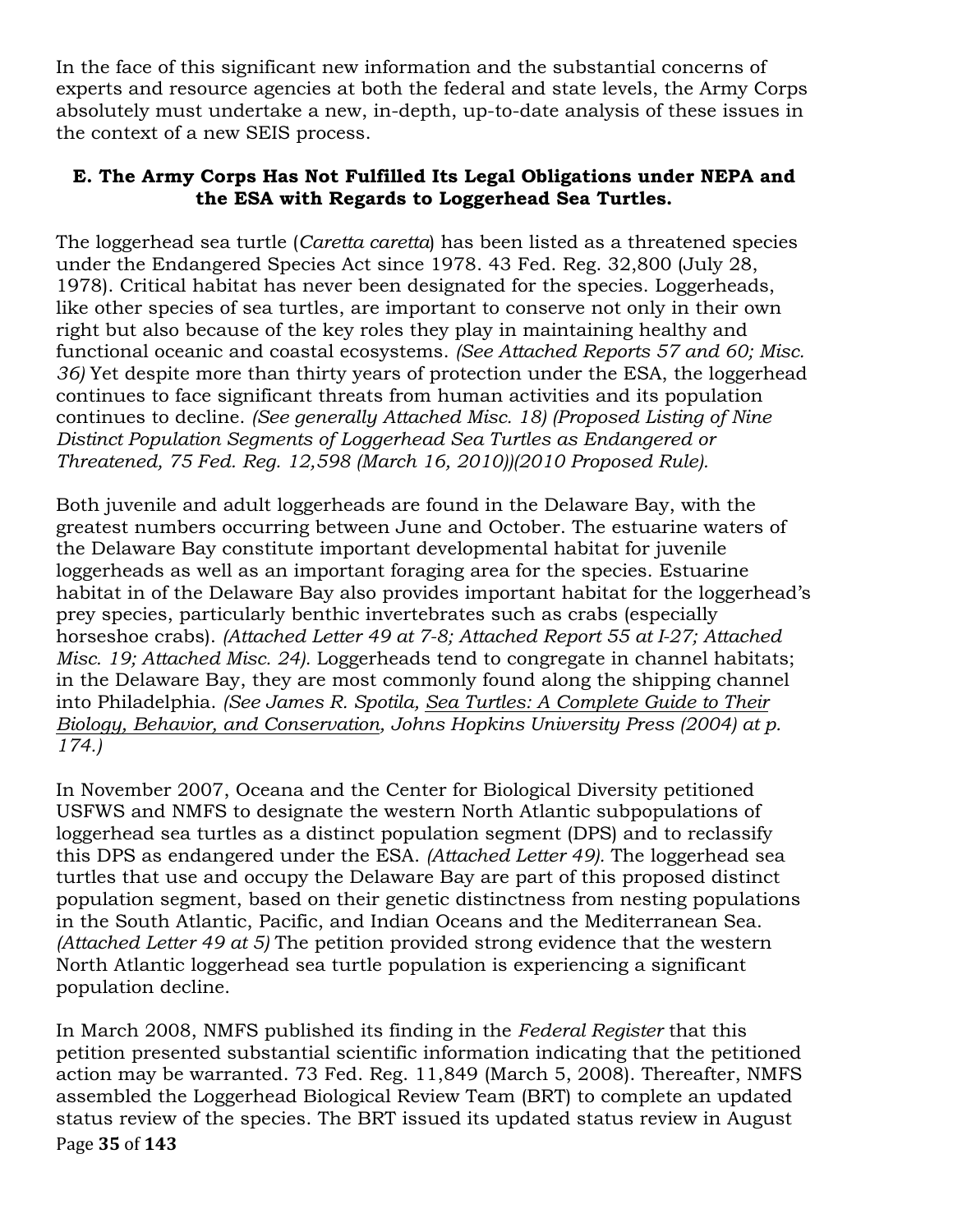2009, after the issuance of the final July 17, 2009, Biological Opinion on the Deepening Project, in a document titled "Loggerhead Sea Turtle (Caretta caretta) 2009 Status Review under the Endangered Species Act." *(Attached Report 76).*

NMFS also released two other significant documents in 2008 and 2009: the "Second Revised Recovery Plan for the Northwest Atlantic Population of the Loggerhead Sea Turtle (*Caretta caretta*)," issued in December 2008 *(Attached Report 55) (2008 Recovery Plan)*, and "An Assessment of the Loggerhead Turtle Population in the Western North Atlantic," completed in 2009 by the Turtle Expert Working Group (TEWG) *(Attached Report 98)(2009 TEWG Report).*

The 2009 Status Review substantiated the petition findings regarding the qualification of the Northwest Atlantic loggerhead population as a DPS. *(Attached Report 76 at 27-29, 30, 33-35).* The 2009 Status Review further determined that the Northwest Atlantic DPS demonstrated a high likelihood of population decline on the species' current trajectory, putting it at risk of extinction. *(Attached Report 76 at 164).*

Among the many threats cumulatively causing the decline of the Northwest Atlantic DPS that may be caused or exacerbated by the Deepening Project, the 2009 Status Review identifies channel dredging and the disposal of dredged material and the resulting benthic habitat degradation or destruction as threats of concern. *(Attached Report 76 at 131).* Such habitat degradation or destruction may adversely affect loggerhead resting or foraging grounds. The 2009 Status Review also highlights the decline in the horseshoe crab population forcing loggerheads to target fish species and forage in or around fishing gears, which are responsible for countless turtle deaths each year. *(Attached Report 76 at 131).* Dredging of sediments from navigation channels is well-documented to result in direct mortality and injury to loggerheads. *(Attached Report 76 at 138)*. Hopper dredges, such as those that will be deployed in the Deepening Project in Reaches D and E, are known to be a source of loggerhead mortality and injury. *(Attached Report 55 at I-55, I-72)(2008 Recovery Plan).*

In March 2010, NMFS issued the 2010 Proposed Rule to delineate nine distinct population segments of loggerhead sea turtles and to list two as threatened and seven as endangered. The Northwest Atlantic Ocean DPS was determined to host the most significant nesting assemblage in the western hemisphere and to be one of the two largest nesting assemblages of loggerheads in the world, demonstrating its critical importance to the survival of the species as a whole. 75 Fed. Reg. at 12,614. Yet because of the significant, overall decline of nesting within this DPS, and the numerous threats it faces, NMFS proposed to list the Northwest Atlantic Ocean DPS as endangered, reiterating many of the threats stated by the BRT, including channel dredging and the resulting degradation or destruction of benthic habitat, the decline in horseshoe crab availability leading to greater foraging in or around fishing gears and on discarded bycatch, and direct mortality and injury from dredging equipment. *Id.* at 12,626-27, 12,630. In addition, vessel strike mortality is increasing and is likely also a significant threat to the DPS. *Id.* at 12,645.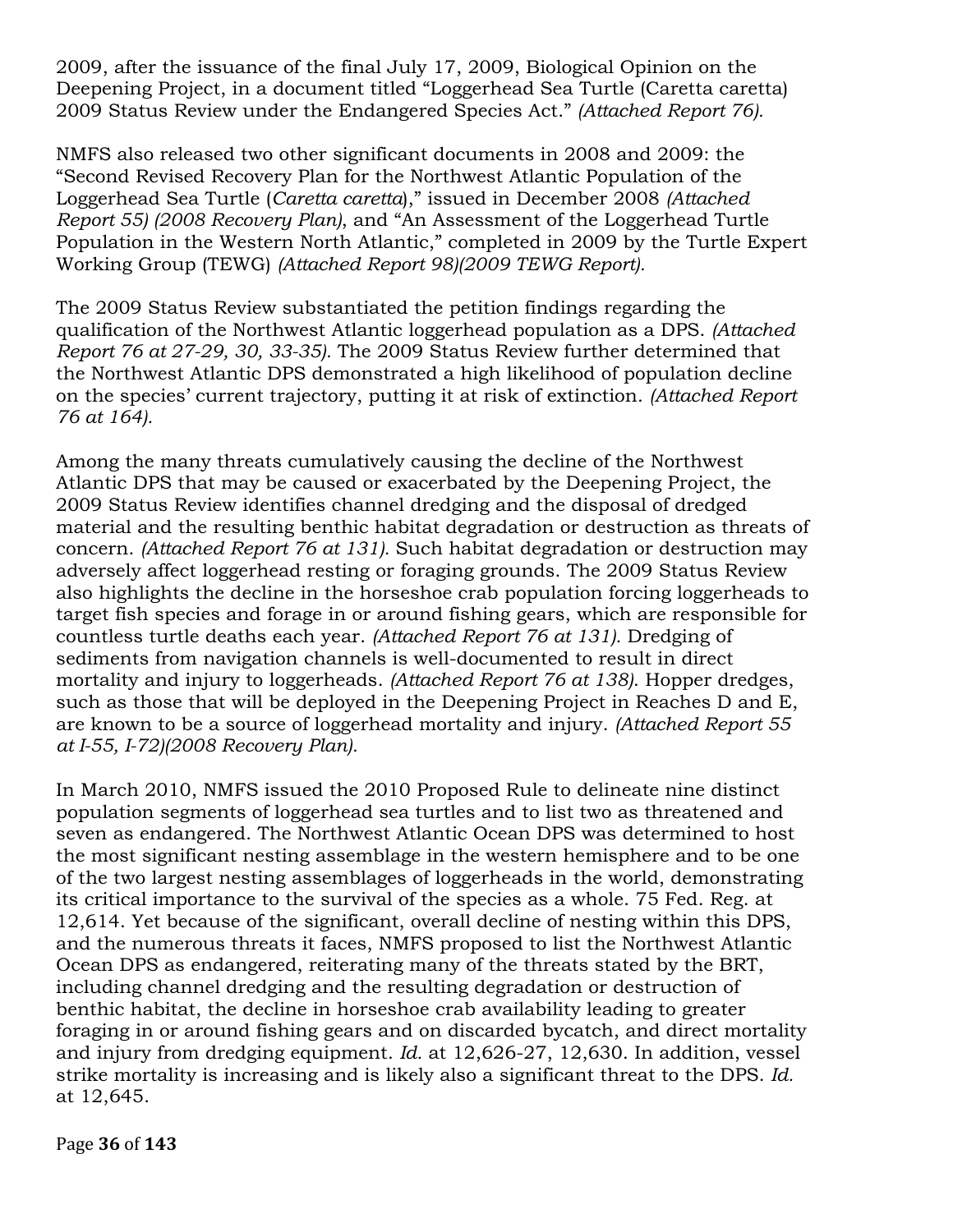In the 2009 Biological Assessment written by the Army Corps for its ESA Section 7 consultation with NMFS, as well as in the 2009 Biological Opinion subsequently issued by NMFS, both agencies considered the impacts of the Deepening Project on the threatened loggerhead sea to determine whether adverse effects of the Deepening Project would or would not rise to the level of jeopardy. *(See, e.g., NMFS Biological Opinion of July 17, 2009 at pp. 16-24, 60-62, 101-104).* 

Because of the 2010 Proposed Rule and the possibility that NMFS will issue a final rule listing the Northwest Atlantic Ocean DPS as endangered, the Army Corps wrote the March 2011 Biological Assessment and re-initiated consultation with NMFS to obtain a conference opinion that will become the final biological opinion if and when the final listing is published.

### 1. The 2011 Biological Assessment and the draft 2011 Environmental Assessment Are Not Based on the Best Available Scientific Information:

The 2011 Draft EA, although referring to the 2010 Proposed Rule, does not update its discussion of the loggerhead sea turtle's status or its analysis of the Deepening Project's impacts on the species. Rather, it merely states that it incorporates by reference the discussions and analyses of the January 2009 Biological Assessment and the July 2009 Biological Opinion, without taking into consideration the new information post-dating these documents as reflected in the 2008 Recovery Plan, the 2009 Status Review, the 2009 TEWG Report, and the 2010 Proposed Rule. Neither the 2011 Draft EA nor the March 2011 Supplemental Biological Assessment references these documents nor the most recent scientific papers cited therein. Therefore, the Army Corps' Biological Assessment and draft Environmental Assessment documents are not based on the best available scientific information on loggerhead sea turtles.

Additionally, we submit herewith a number of scientific references and documents containing scientific references relevant to the loggerhead sea turtle population in the Delaware Bay and the species in general that have not been previously referenced by the Army Corps in its ESA or NEPA documents. *(See Attached Letters 49 and 54; Misc 19, 24, 35, 46; Reports 57, 60-67, 71, 76-77, 89-91, 94-98, 100-101.)*

To comply with its obligations under both the ESA and NEPA, the Army Corps must update its assessments of the Deepening Project's impacts on loggerhead sea turtles to address these references and the relevant information contained therein to ensure that its analyses are based on the best available scientific data. As we do not claim that this set of references is comprehensive, it should only constitute a starting point for the Army Corps in meeting its affirmative obligation to obtain the best available information on loggerheads and most particularly their presence in and use of the Delaware Bay as well as the impacts, both direct and indirect, that the Deepening Project will have on the species.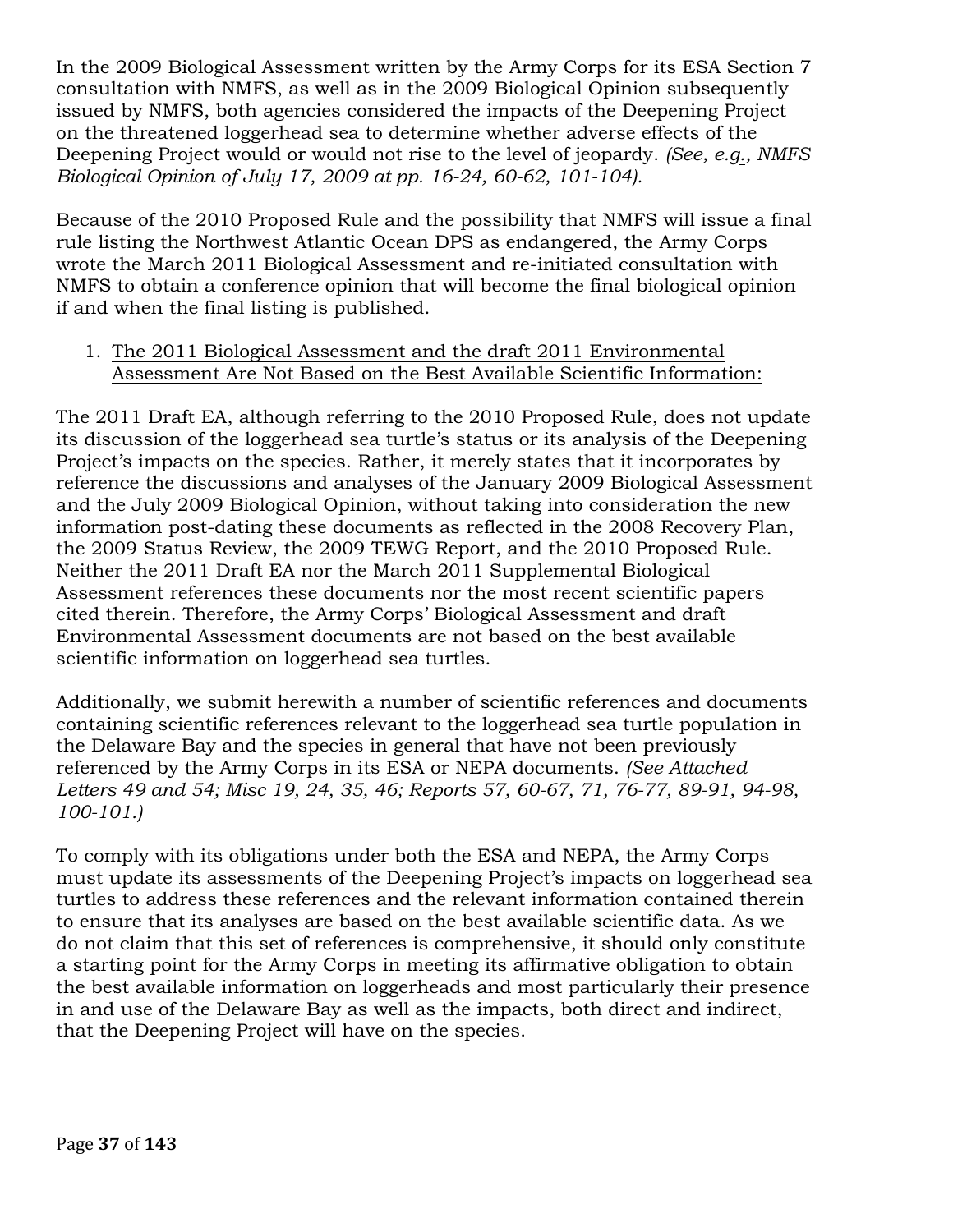### 2. The 2011 Draft EA Inappropriately Conflates the ESA Section 7 Jeopardy Analysis with NEPA's Requirements and Fails to Address Cumulative Impacts:

In addition to the fact that the 2011 Draft EA is demonstrably not based on the best available, most up-to-date information on loggerhead sea turtles, it also inappropriately attempts to rely on the "no jeopardy" finding of the 2009 Biological Opinion to conclude that the Deepening Project will not have a significant impact on the species. As shown above with respect to the draft EA's treatment of the Atlantic sturgeon, the ESA and NEPA require separate environmental analyses. Regardless of the ultimate conclusion of the jeopardy or no jeopardy finding of the ESA consultation process, NEPA obligates the Army Corps to explain the range and severity of impacts that the Deepening Project will have on loggerhead sea turtles and to discuss the cumulative impacts thereof. This it has entirely failed to do.

Given that loggerhead populations are in decline, and that there are other forces that injure and kill loggerhead turtles in the Delaware Bay, the Army Corps must discuss in its NEPA analysis on the Deepening Project how the impacts of the Project may compound those other threats. To date, the Army Corps' NEPA documentation of the impacts of the Deepening Project on the loggerhead sea turtle fails to address cumulative impacts, in violation of NEPA.

3. The Army Corps Lacks Sufficient Information on the Relative Importance of Loggerhead Sea Turtles in the Delaware Bay to the Survival and Recovery of the Species:

With respect to loggerhead sea turtles, there is much better information on nesting populations than there is on the distribution, status, or biology of foraging populations and their relative use of various foraging grounds. *(See generally Attached Misc. 35).* Although it is clear that the Delaware Bay is a significant foraging ground for loggerheads, overall, there is a general lack of detailed information on the number and distribution of loggerheads found in the Delaware Bay each year. To ensure informed decision-making, the Army Corps needs to collect data on how the species uses the Bay, for what portions of its lifecycle, and to what degree (i.e. approximately how many are found in the Bay in each given time of year) to understand the impacts of the Deepening Project on this species. Without that information the Army Corps will be unable fully or accurately to assess the impacts of the Deepening Project on the species. The 2011 Biological Assessment and Draft EA fail to provide this information and analysis.

Page!**38** of!**143** The Delaware Bay is likely as important a foraging habitat for loggerhead sea turtles as the Chesapeake Bay. In 1995, sea turtle experts James R. Spotila, Pamela Plotkin, and John Keinath estimated the loggerhead population in the Delaware Bay via in-water and aerial surveys, and calculated that loggerheads were present in the Delaware Bay at the same density as in the Chesapeake. *(See James R. Spotila, Saving Sea Turtles: Extraordinary Stories from the Battle Against Extinction, Johns Hopkins University Press (2011) at p. 71; see also Attached Misc. 19 (abstract form for presentation on "Delaware Bay is an Important Foraging*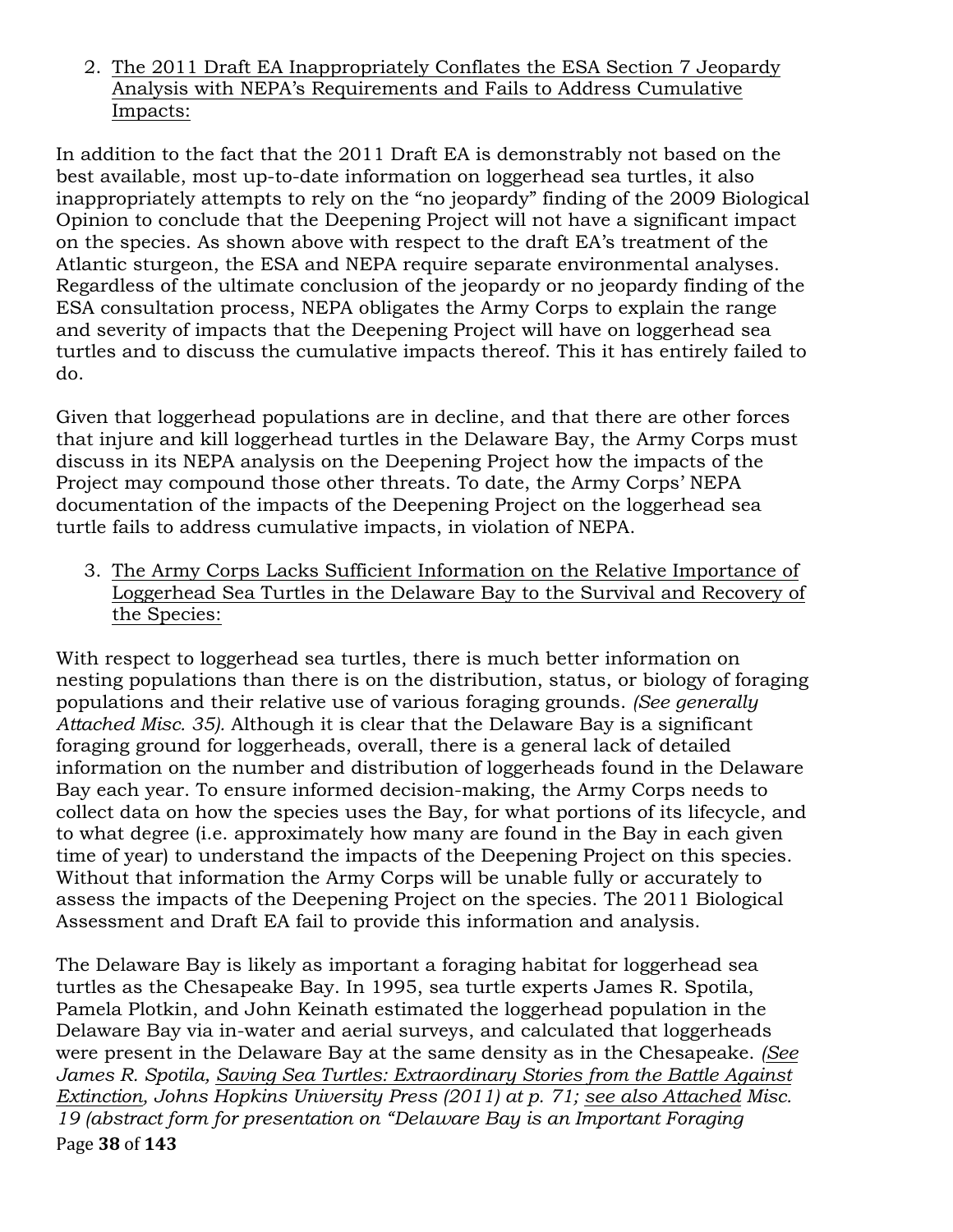*Habitat for Loggerhead Turtles," 2007 Delaware Estuary Science Conference) and Attached Report 71 ("Sea Turtles of Delaware Bay" slideshow presentation by Spotila, Plotkin, and Keinath)*.5

Of special relevance to the Deepening Project are both the locations of loggerheads as well as their density in the Delaware Bay. First is the fact that these surveys located loggerhead turtles near the shipping channel. *(Attached Report 71 at slides 18, 22.)* A question raised by this study is whether loggerheads overwinter in the shipping channel in fall and winter. Id. Second, this research found juvenile sea turtles in the Delaware Bay between June and October at a density of 21 to 33 turtles per 100 square kilometers. *(Attached Report 71 at slide 15).* Slide 21 compares this density to other known loggerhead aggregations in the southeastern US, and slide 22 concludes that the density of loggerheads in the Delaware Bay is comparable to or greater than habitats in the southeastern US.

The habitat suitability model for loggerheads in the Delaware Bay, compiled by sea turtle scientist Dr. Lucy Hawkes and her colleagues based on the research described in Hawkes et al. (2011) and Hawkes et al. (2007) (Reports 64 and 96), evaluated the presence in the Bay of 14 adult female loggerhead turtles from the Northern Recovery Unit with respect to water depth and water temperature. This model was based on the largest ever sample size for tracking data for loggerheads in the Northwest Atlantic. The model demonstrates that, from May to October, the Delaware Bay has a habitat suitability score of 60%. *(See Attached Report 64 & Misc. 24.)*

To date, the Army Corps' NEPA and ESA documents have failed to incorporate the best available information demonstrating that the Delaware Bay provides critically important foraging habitat for loggerheads and that loggerheads are present in much greater numbers than is credited. The Army Corps must undertake a new NEPA analysis and an updated ESA Section 7 Biological Assessment to analyze the Deepening Project's impacts on loggerheads in light of this information to provide the necessary analysis of the location, scope and magnitude of the Deepening Project's adverse effects on loggerheads.

4. The 2011 Draft EA and BA Neither Consider the Newest Information on the Status of the Peninsular Florida Recovery Unit Nor Consider Whether Loggerhead Turtles in the Delaware Bay May Originate from the Smaller Northern Recovery Unit in Greater Proportions:

NMFS analyzes threats to loggerheads in the Northwest Atlantic Ocean in terms of the effects on five identified recovery units (i.e., nesting groups). *(2008 Recovery Plan).* These five recovery units show limited evidence of interbreeding. The five recovery units are: the Northern Recovery Unit (NRU), the Peninsular Florida

!!!!!!!!!!!!!!!!!!!!!!!!!!!!!!!!!!!!!!!!!!!!!!!!!!!!!!!

Page!**39** of!**143** <sup>5</sup> This research is cited in NMFS documents as: Spotila, J.R., P.T. Plotkin, and J.A. Keinath. 1997. In water population survey of sea turtles in Delaware Bay. Final Report to the National Marine Fisheries Service Office of Protected Resources for Work Conducted under Contract #43AANF600211 and NMFS Permit No. 1007. 21 pages.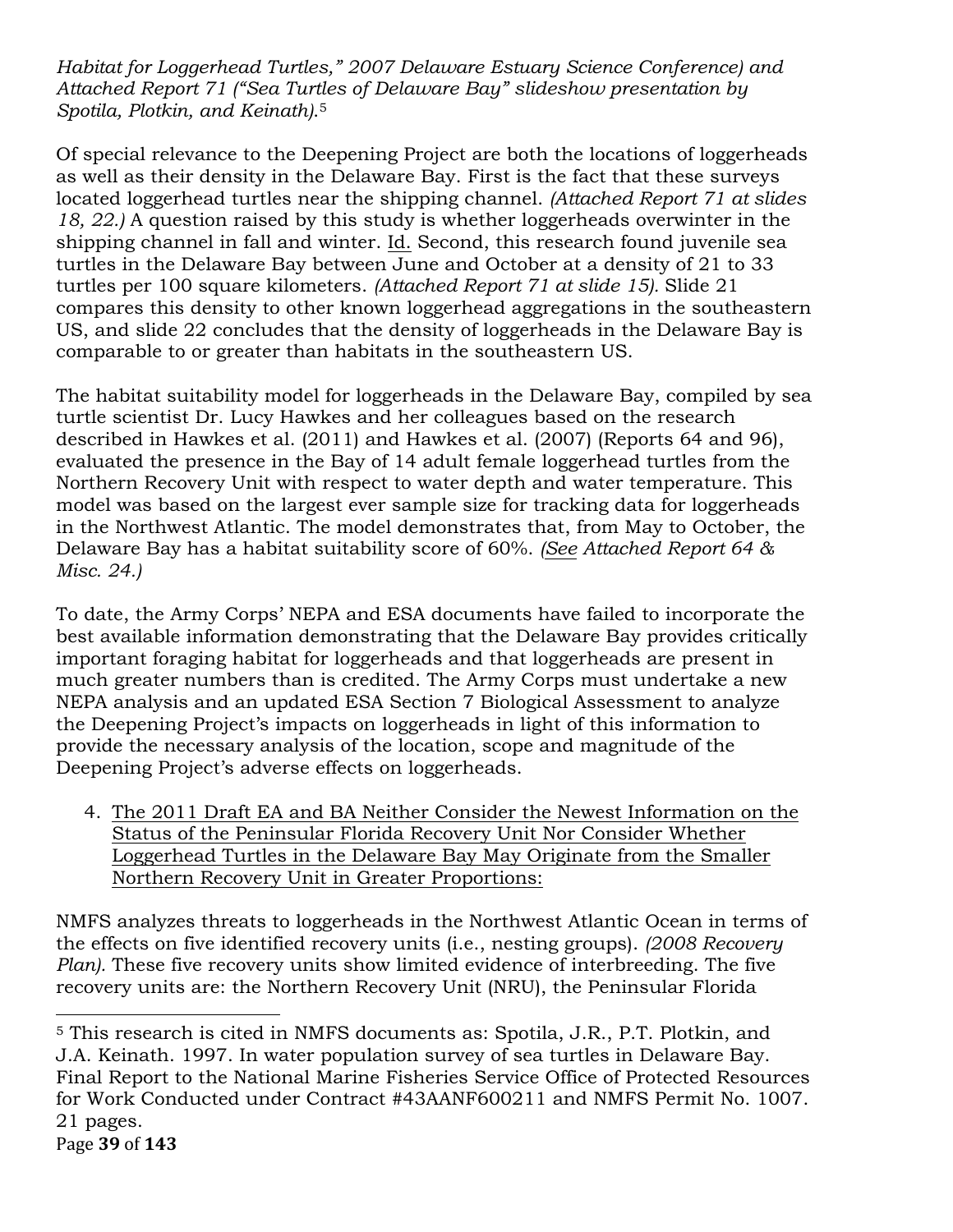Recovery Unit (PFRU), the Dry Tortugas Recovery Unit (DTRU), the Northern Gulf of Mexico Recovery Unit (NGMRU), and the Greater Caribbean Recovery Unit (GCRU).

During the 2009 ESA Section 7 consultation on the Deepening Project, NMFS assumed that loggerhead turtles in the Delaware Bay originate from several of the recovery units, with the vast majority (at least 80%) originating from the PFRU and the remainder from the NRU and GCRU. 2009 Biological Opinion at 102. NMFS stated in that Biological Opinion that the PFRU is the largest of the nesting assemblages, and that the loss of 16 individual turtles killed by the Deepening Project would not have a detectable effect on the numbers and population trends of the PFRU recovery unit.

NMFS and TEWG analyses from 2008 and 2009 identified declining trends in the annual number of nests for all recovery units for which there were adequate data. Id. at 12,614. The most significant declining trend was documented for the PFRU (the recovery unit from which NMFS assumed that the majority of loggerheads in the Delaware Bay would originate), "where nesting declined 26 percent over the 20-year period from 1989 to 2008, and declined 41 percent over the period 1998- 2008 (NMFS and USFWS, 2008; Witherington *et al.*, 2009)." Id. In 2009, the nest count in the PFRU recorded the fourth lowest loggerhead nesting in the 21-year monitoring period. Id. The NRU, the second largest recovery unit within the DPS, has also shown significant declines of 1.3 percent annually*. Id. See also Attached Misc. 35.*

If NMFS' assumption that the loggerheads in the Delaware Bay come primarily from the PFRU is correct, then both NMFS and the Army Corps must re-analyze the impacts of the Deepening Project in light of the latest information documenting the significant decline of this recovery unit.

Substantial evidence, however, indicates that NMFS' assumption is flawed, and that a larger proportion of the loggerheads in the Delaware Bay are actually from the much smaller and more imperiled Northern Recovery Unit. *(Attached Reports 61, 62, 63, 64, 66, 77, 98; Dr. James R. Spotila, personal communication, 6/22/11; Edna Stetzar, personal communication, 6/14/11.)*

In fact, NMFS' assumption in the 2009 Biological Opinion that the majority of loggerheads in the Delaware Bay come from the PFRU is at odds with the analysis in its 2003 Biological Opinion provided to the Army Corps on maintenance dredging in Virginia, in which NMFS determined that the loggerheads from the northern nesting group are more prevalent in northern foraging grounds and noted research suggesting that the number of loggerheads originating from the northern and south Florida subpopulations do not vary proportionally along the coast. *(Attached Letter 54 at 9-13, 52-53)*

Page 40 of 143 That Biological Opinion also noted the critical role of the northern subpopulation in producing predominantly males, given that the much larger south Florida subpopulation produces predominantly females. If males from the northern subpopulation are an important source of males throughout the southeast U.S.,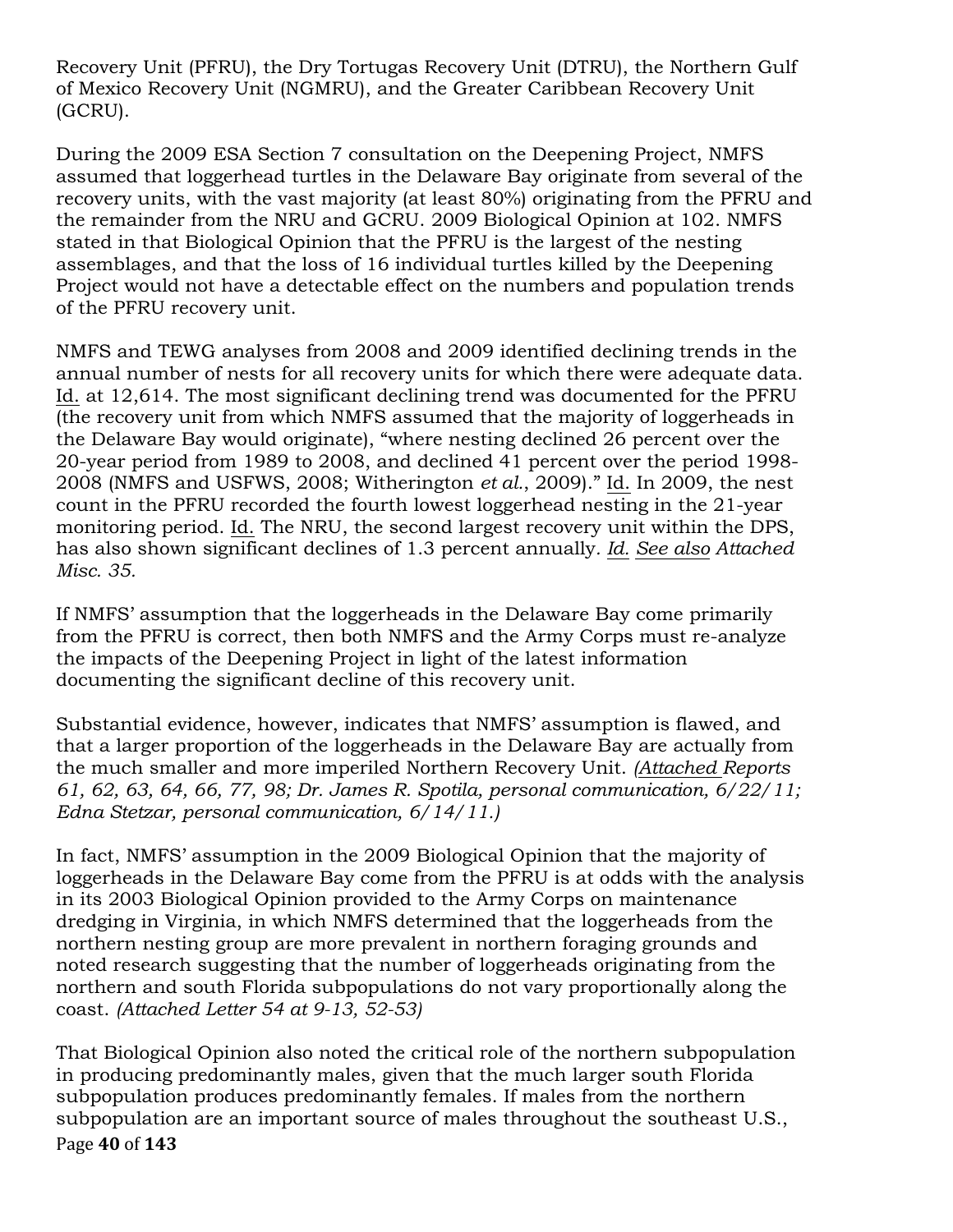then takes from the already-small northern subpopulation may have a disparate impact on the prospects of the species. Id. at 12, 14. It also noted that relatively small decreases in annual survival rates of both juvenile and adult loggerheads will have adverse effects on large segments of the total loggerhead population. Id. at 14.

The primary source cited by NMFS in its 2009 Biological Opinion for the basis of its determination that 80% of the loggerheads anticipated to be taken by the Deepening Project originated from the PFRU is Bass et al. (2004) *(Attached Report 95).6* Yet this study examined only loggerheads captured in the Pamlico-Albemarle Estuarine Complex in North Carolina, more than two hundred miles south of the southernmost part of the Delaware Bay. It drew no conclusions about turtle distribution in the Delaware Bay or areas outside the Pamlico-Albemarle Estuarine Complex. Indeed, it noted a number of papers that have suggested that juveniles recruit preferentially to foraging grounds closer to their natal beaches. *Id.* at 792; *(see also Attached Report 94 (Bowen et al. 2004).*

The studies by Hawkes et al. (2007) *(Attached Report 96)* and Hawkes et al. (2011) *(Attached Report 64)* suggest that the turtles foraging in North Carolina and the ones that venture further north to the Chesapeake and/or Delaware Bays are not the same turtles, especially given the fidelity to foraging grounds that loggerheads exhibit. In the Chesapeake Bay, much closer geographically to the Delaware Bay, research has shown that juvenile loggerheads are genetically composed of both the northern (54%) and southern (46%) subpopulations. *(Attached Report 63 at p. 2556 (citing Norrgard 1996)).* The 2009 TEWG Report provides additional insight on the presence in and use of the Delaware Bay of loggerheads from the Northern U.S. Subpopulation. Report 98 at pp. 19-47.

The NRU has a much smaller population than the PFRU, and its population has sustained a longer decline. *(Attached Report 55 at I-6 to I-8).* As a result, if a larger proportion of loggerheads in the Delaware Bay originate from the NRU than previously assumed, the take by the Deepening Project of loggerheads from this population will have a far greater effect on the future viability and existence of the NRU than the Army Corps and NMFS have analyzed to date. This issue must be fully explored and addressed in a substantial revision of both the draft EA (in the context of a new SEIS) as well as in an updated Biological Assessment as part of the ESA Section 7 consultation/conference process with NMFS.

5. The Army Corps Has Failed to Analyze the Impacts of the Decline in the Availability of Horseshoe Crab as Prey Species for Loggerhead Sea Turtles that will Result from the Deepening Project As Well As Other Impacts to Foraging Habitat:

Loggerheads not only demonstrate strong fidelity towards nesting areas, but also "demonstrate preferences in their foraging ground locations, [so] disturbance of

Page!**41** of!**143** !!!!!!!!!!!!!!!!!!!!!!!!!!!!!!!!!!!!!!!!!!!!!!!!!!!!!!! <sup>6</sup> The published studies that exist of satellite tracked loggerheads from Florida, including the PFRU, do not show turtles foraging as far north as those from the Northern U.S. Subpopulation. *See Attached Reports* 89-91, 97.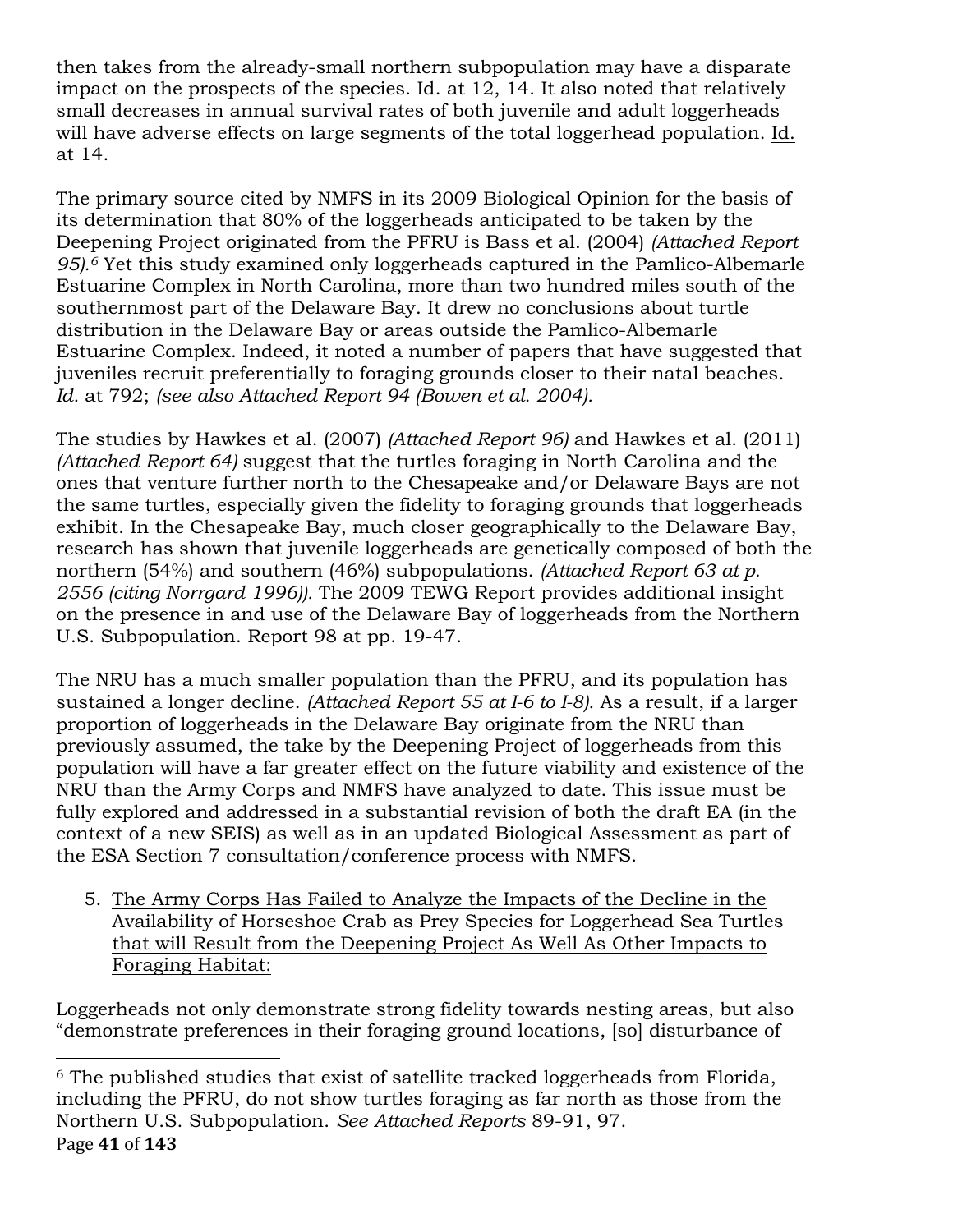these coastal habitats can disrupt the loggerheads' ability to find food. Because loggerheads exhibit fidelity towards both nesting beaches and feeding areas, both types of habitat must be protected for each subpopulation in order to ensure that subpopulation's survival." *(Attached Letter 49 at p. 10. See also Attached Report 63 at pp. 2565-66 and sources cited therein (loggerheads exhibit site fidelity to foraging areas both between and within years)*. Therefore, degradation of benthic foraging habitat and diminishment in prey species availability resulting from the Deepening Project may have significant, long-term impacts on the loggerheads that exhibit strong seasonal philopatry to the Delaware Bay. *(Attached Report 63 & Report 55 at I-56-57).*

Horseshoe crabs have historically been a key component of the carnivorous loggerhead's diet, both within the Delaware Bay and elsewhere. *(Attached Report 55 at I-27, I-29, I-56-57).* The decline in the horseshoe crab population has had significant deleterious impacts on the loggerhead, as the species has shifted from targeting crabs to targeting finfish and foraging in and around fishing gear*. Id.*; *(see also 2010 Proposed Rule, 75 Fed. Reg. at 12,626-27; Attached Report 71 at slide 22).* This shift in prey species due to the decline in horseshoe crabs puts loggerheads in further harm's way, as incidental take in fishing gear is one of the most significant causes of loggerhead mortality in the Northwest Atlantic Ocean. 75 Fed. Reg. at 12,628-30. Observed stranding increases in Virginia and the 65- 75% decline of the loggerhead in the Chesapeake Bay since the 1980s have been hypothesized to be linked to the decline of horseshoe crab and blue crab prey availability in the Chesapeake Bay. *(Attached Report 63 at 2556 (citing Lipcius and Stockhausen 2002; Mansfield 2006; Seney and Musick 2006)).*

The Army Corps' plans to dispose of dredged spoil on Broadkill Beach as a socalled "mitigation" project will have serious impacts on horseshoe crabs, both directly, by preventing horseshoe crab spawning for at least one year, and indirectly, by degrading or destroying the quality of this location as suitable horsehoe crab spawning habitat, as discussed in detail above.

By decreasing even further the already dramatically reduced population of horseshoe crabs that exist in the Delaware Bay, and by impeding the ability of the species to successfully reproduce by reducing egg viability, the Deepening Project will further reduce a key food source of the loggerhead sea turtle and potentially cause even more fishery gear interactions as loggerheads seek to replace horseshoe crabs with fish and other fishery-targeted species. This issue must be fully analyzed in the context of a new SEIS as well as in a revised Biological Assessment for the ESA Section 7 conference/consultation process with NMFS.

More generally, the Army Corps must consider in more detail whether and how its dredging activities will degrade or destroy benthic foraging habitat or impact other prey species of loggerheads. As stated in the 2008 Recovery Plan:

Channel dredging projects may have greater impacts on habitat than the obvious mechanical destruction of the channel bottom. Channelization can alter natural current patterns, disrupt sediment transport, and suspended materials from dredging may severely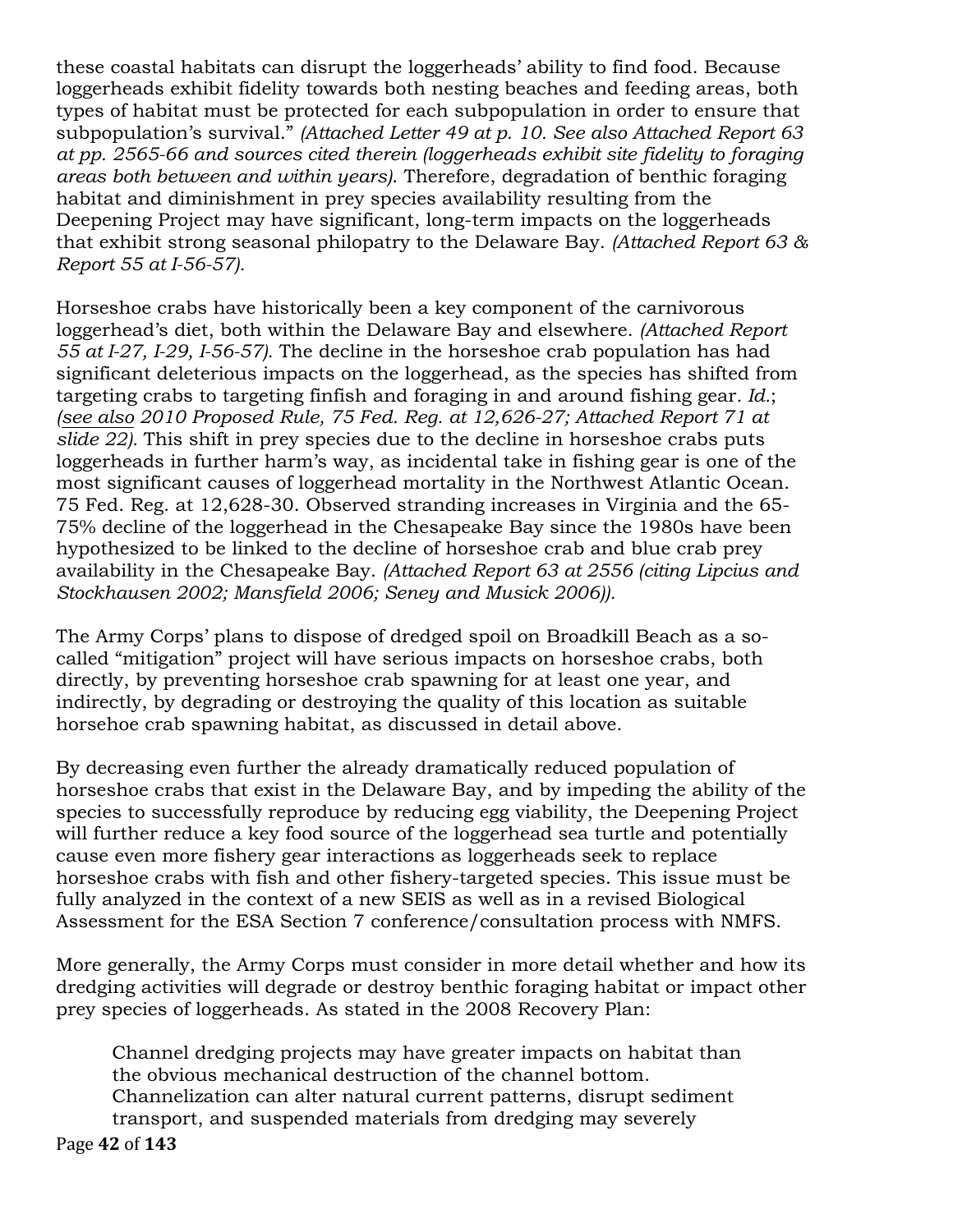damage adjacent corals and seagrasses. . . . Regulatory agencies should carefully consider the potential environmental consequences before permitting any new channel development projects . . . .

*(Attached Report 55 at II-57; see also 2010 Proposed Rule, 75 Fed. Reg. at 12,627)* ("The effects of benthic habitat alteration on loggerhead prey abundance and distribution, and the effects of these potential changes on loggerhead populations, have not been determined but are of concern.") Given the significant and unaddressed impacts on benthic habitat that dredging and dredge spoil disposal will have, the Army Corps must consider these issues more fully in revising its NEPA and ESA documents.

6. The Army Corps' Biological Assessment and Draft EA Analyses of the Direct Impacts of Hopper Dredging on Loggerhead Turtles Are Inadequate:

As noted above, the entire premise for the Army Corps' re-initiation of consultation/conferencing under ESA Section 7 is based on the proposed listing of the Northwest Atlantic DPS of loggerhead sea turtles as endangered. In turn, this proposed listing rule is based on significant new information, as summarized in the 2008 Recovery Plan, 2009 Status Review, 2009 TEWG Report, and 2010 Proposed Listing Rule. Thus, for the Army Corps' 2011 Draft EA to rely solely on the 2009 Biological Assessment and 2009 Biological Opinion for a discussion of the direct impacts of hopper dredging on loggerheads entirely fails to meet NEPA's requirements. Similarly the 2011 Biological Assessment regarding the impacts of the proposed action on loggerheads is simply factually inadequate.

Moreover, the 2009 Biological Opinion largely determined the level of assumed loggerhead take based on dredging projects conducted in the past. The level of take during these past projects was used to assume the level of take for the Deepening Project. This approach is not sufficient to capture the full scope of incidental take of loggerheads that will result from hopper dredging in the Delaware Bay.

First, three of the projects used to make this assessment took place in the October to November time frame; these are not the months when loggerheads are believed to be most prevalent in the Bay. Loggerheads are known to use the Bay more during the warmer months when the Army Corps will be implementing hopper dredging. They are assumed to be in the Bay between May 1 and November 15, with the highest concentrations during June and October.

Page 43 of 143 According to the latest revised schedule in the 2011 Draft EA, in 2014, hopper dredging in Reach E will take place between September and November, while in 2015, hopper dredging in Reach E will occur from April through August. In 2016 hopper dredging will occur for Reach D in April, May, and June. These are exactly the windows that the Army Corps has been required to avoid in comparable dredging projects elsewhere along the Atlantic in order to minimize loggerhead incidental take. Although these windows have been put into place for the protection of other aquatic species, there is no analysis whatsoever in the 2011 Draft EA or the Biological Assessment of whether the dredging windows should be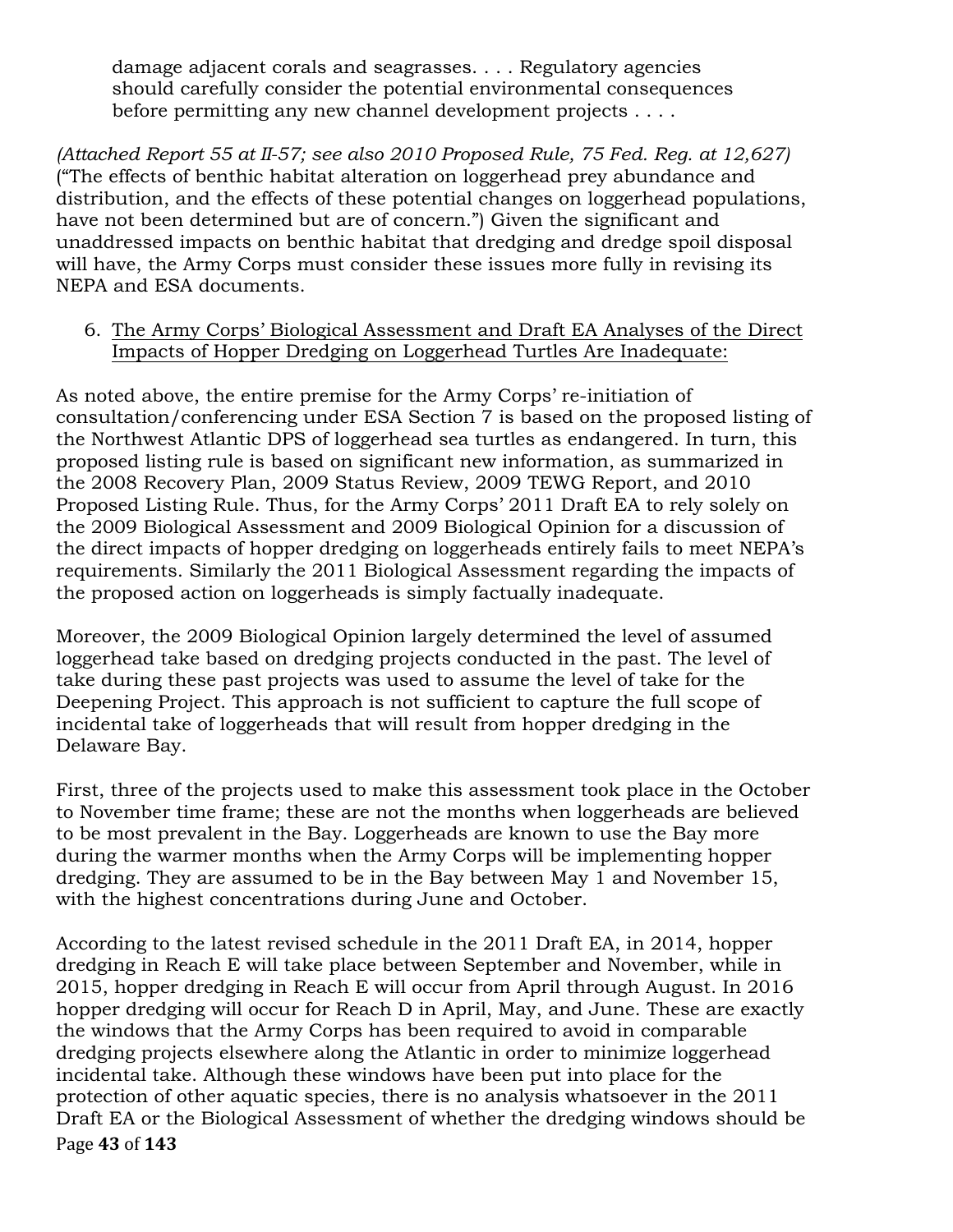changed to avoid take of the imperiled loggerhead altogether. This question warrants substantial discussion with the State resource agencies as well as NMFS and USFWS.

Second, prior to 1995 observers for dredging projects were only required for 25% of the dredging cycle. As a result, it likely that a significant proportion of the take of loggerheads was unobserved, unrecorded and therefore uncounted. This too skews the consideration of impacts and ensures an undervaluing/undercounting of harm. Nor does the draft EA or Biological Assessment contain any reference to data gathered from turtle stranding networks, which can sometimes determine through necropsies whether stranded turtles were fatally injured by channel dredging or correlate increased stranding numbers with channel dredging activities.

Third, although sea turtle deflectors are required to be put in place on the dragarms of hopper dredges, these are not always effective. (*2009 Recovery Plan at I-55)*. The 2011 Draft EA and Biological Assessment should contain a discussion of the likelihood that the deflectors will help avoid loggerhead entrainment and a discussion of the circumstances under which deflectors are ineffective.

Finally, on the broader picture, the Army Corps should undertake a regional consideration of channel deepening and maintenance dredging impacts on loggerheads and other endangered and threatened species in consultation with NMFS to obtain a regional biological opinion for all channel dredging north of North Carolina, as it has done in the southeast U.S. Atlantic and the Gulf of Mexico. *(See http://el.erdc.usace.army.mil/seaturtles/refs-bo.cfm)* Given the critical importance of the Northern Recovery Unit and the Peninsular Florida Recovery Unit loggerheads to the survival of the species in the Northwest Atlantic and as a whole, as well as the significant impacts of channel dredging, a regional consultation on the impacts of dredging is the logical way for the Army Corps and NMFS to address incidental take of loggerheads and other species rationally and consistently.

For the reasons stated above, the Army Corps must undertake a new, up-to-date SEIS process on the impacts of the Deepening Project on the threatened (and possibly soon to be listed as endangered) loggerhead sea turtle. Given the demonstrated insufficiencies of the analyses of these impacts considered for ESA purposes, the Army Corps must also revise the March 2011 Biological Assessment to comply with the requirements of that statute.

## **F. Spoil Disposal Plans Are Deficient, Inaccurate and Fail to Consider Up-todate Science Demonstrating Harmful Impacts.**

The Army Corps' consideration, discussion and analysis of the spoil disposal plans for the Deepening Project are not based upon the most recent facts, analysis, data, science, information or reports. There are numerous issues not addressed in the1997 SEIS, 2009 EA or 2011 Draft EA regarding spoil disposal that need to be the subject of an up-to-date SEIS analysis, documentation and process, including new scientific and factual information.

Page!**44** of!**143**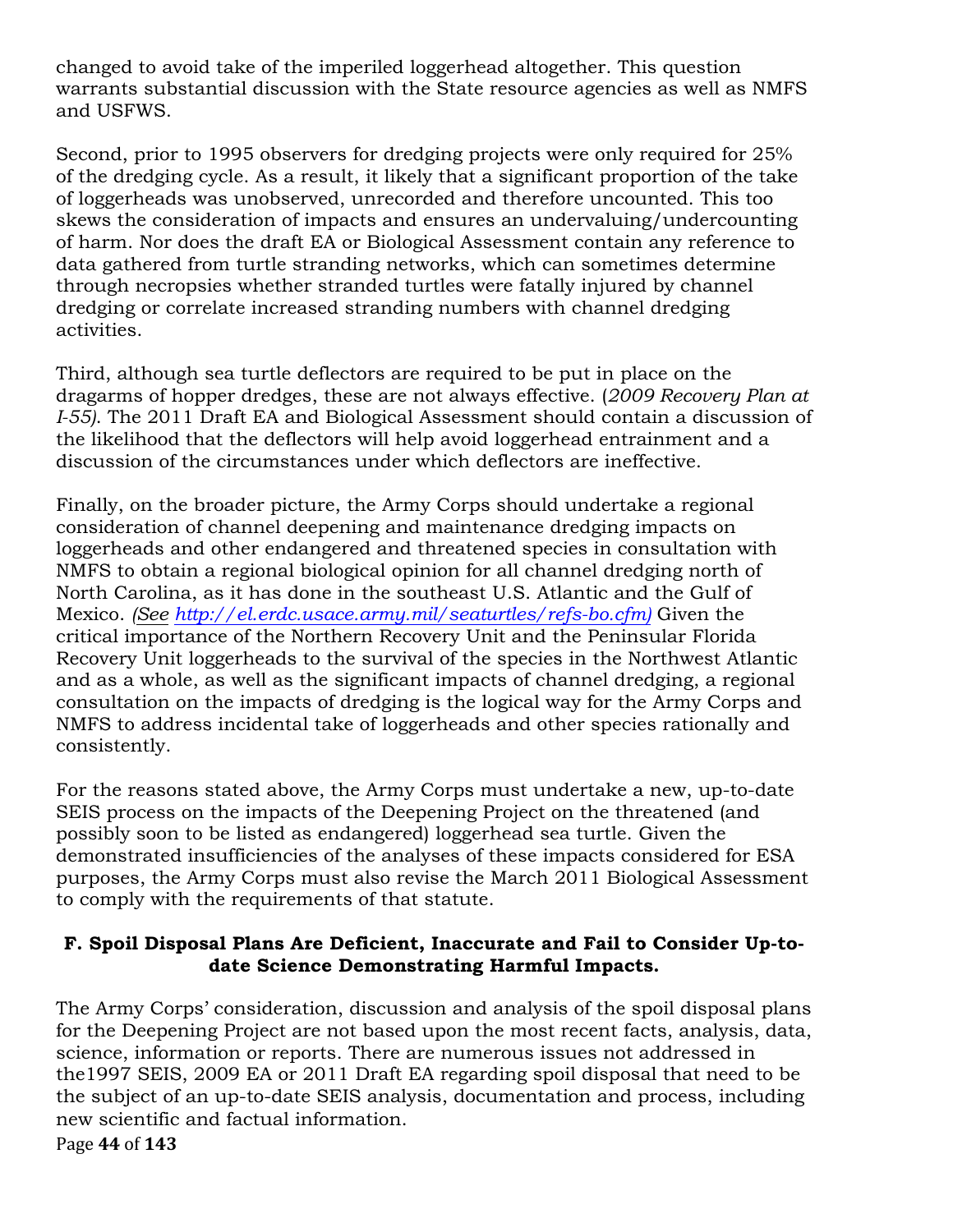The dredging that has taken place in the small section of the project called Reach C has documented how significantly the Army Corps' calculations may be in error. An overall increase in spoils from the project by the 38% figure found in Reach C could have profound pollution, habitat, and community impacts for the River, the communities where spoils are to be disposed of, and at Buoy 10. The fact that the Army Corps had its calculations so dramatically wrong for this 12 mile stretch highlights the importance and value of objective review and input by other agencies, experts and the public. This significant change in information and understanding regarding spoils resulting from the project also clearly demonstrate the need for an up to SEIS process.

#### 1. Army Corps Data Demonstrates that It Has Underestimated the Spoil Volume in Need of Disposal:

The Killcohook Upland Confined Disposal Facility is located in Pennsville, NJ, downstream of the Delaware Memorial Bridge, and is where the Army Corps has disposed of dredge spoils from Reach C of the Deepening Project, the one 12-mile stretch of the project to have been implemented to date. In documents filed September 7, 2010 in federal District Court for the District of Delaware *(Attached Misc 14 & 15),* the Army Corps admits to dumping dredge spoils in a confined disposal facility located on New Jersey lands and discharging runoff into New Jersey waters. This revelation came despite a preliminary injunction that was based upon Army Corps representations, according to the court ruling, that "all dredged material from Reach C is to be deposited in the Killcohook Confined Disposal Facility ("CDF"). Both Reach C, in its entirety, and the CDF are located in Delaware" and that discharge will also be only into Delaware waters. According to the documents filed with the court: after August 13, 2010 spoils began being dumped into a CDF located in New Jersey; on August 28 a dike failed that would lead to discharge of CDF runoff into New Jersey waters; and on August 30 discharge into New Jersey waters occurred. Only on August 31 did the Army Corps direct the contractor to stop disposal on New Jersey lands and halt the discharge of CDF runoff waters into New Jersey waters. The court and all affected parties, including New Jersey and Delaware, were only notified on September 7, 2010 via the legal filings.

The Army Corps deposited material in the additional section of the CDF located in New Jersey because its calculations of the spoils that would be dredged from this reach of River were substantially wrong. The Army Corps' surveys led it to estimate that approximately 2.6 million cubic yards of materials would be dredged from Reach C as part of the Deepening Project. What it found was "the need to dredge and dispose of approximately 1 million cubic yards of *additional* material not anticipated in the Reach C contract." *(emphasis added; Attached Misc 15).*

Page 45 of 143 This means that the Army Corps' estimates of the volume of spoils that would need to be dredged for Reach C were wrong by 38%, i.e. the volume of spoils dredged and disposed of was 38% greater than the Army Corps had calculated, anticipated, planned for or budgeted for. This significant increase in volume means greater disposal-site needs, greater costs, greater level of contaminants by virtue of the greater volume of contaminated materials dredged up and disposed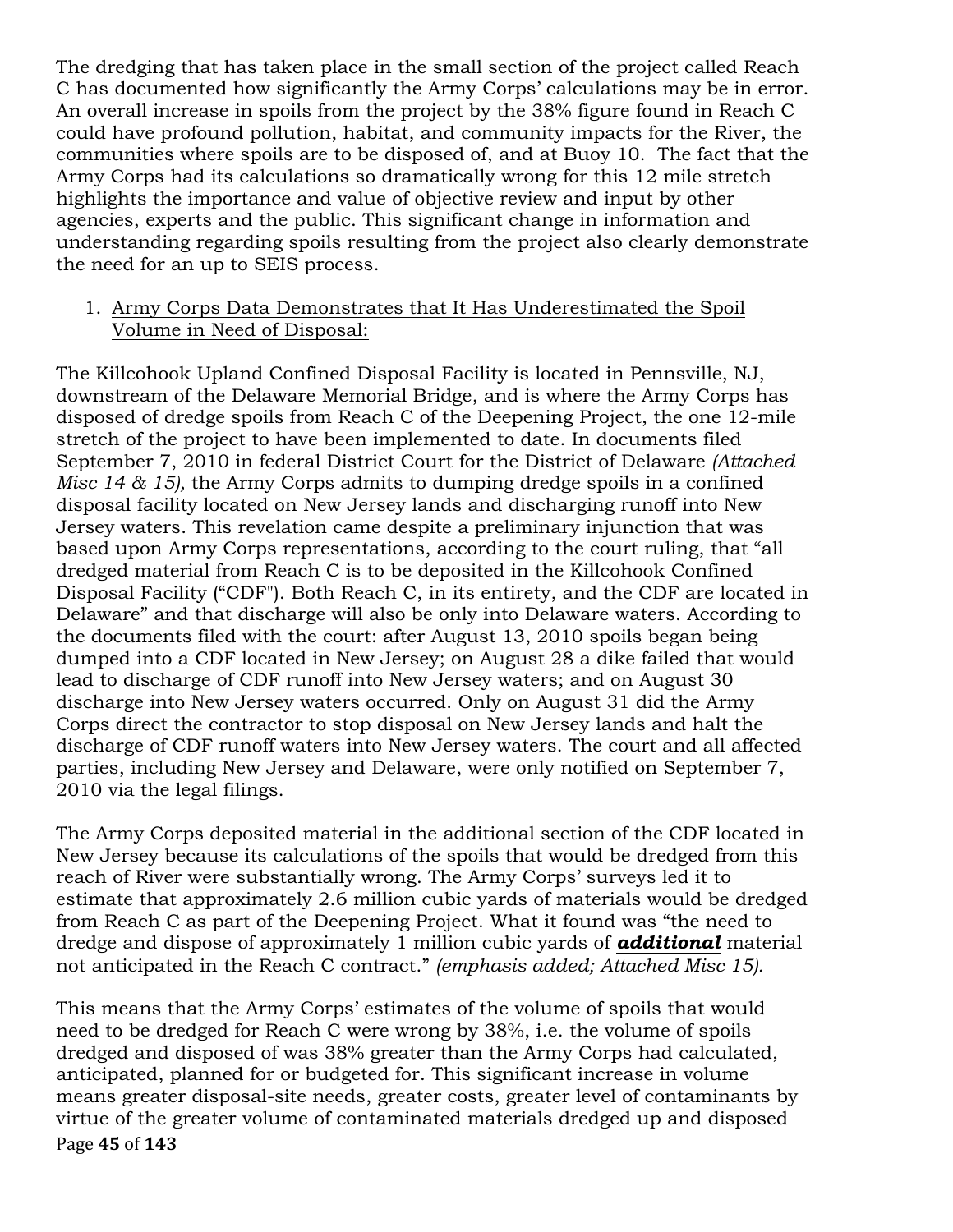of, and greater ramifications for aquatic life and habitat alteration/disturbance. This increase also means that all of the Army Corps' costs, calculations, assumptions, data, information and claims put forth for this project, including Reach C and beyond, are demonstrably off.

Based on this new factual information, proving that the Army Corps' calculations, data, assumptions, assessments and data interpretations are wrong, all of the costs, disposal needs, and impacts of the Deepening Project need to be recalculated assuming at least a 38% greater volume of dredge spoils from all reaches of the project.

Furthermore, the Army Corps has asserted that the volume of dredge spoil materials that will result from the Deepening Project has been greatly reduced, and thus resulted in a changing cost analyses and spoil disposal plans. The process by which the Army Corps reached its estimated dredged materials quantities needs to be subject to review and comment by outside agencies and experts. The volume of spoils is a critical issue. The spoil disposal plan for this project, as well as quantity calculations, have been a moving target for the last 14 years. The new calculations, including the assumptions and methods used to achieve them, are fundamental to the economic and environmental ramifications of this project and therefore it is important that they be subjected to a full and valid EIS review.

The Army Corps has failed to revisit its calculations in the 2011 Draft EA and subject them to NEPA review, analysis and documentation based upon this new information and data that it itself collected. The impact of this new information and data regarding the flawed Army Corps assessments regarding spoil volume is clearly of such significance that it alone, notwithstanding the other issues in this comment, mandates an updated SEIS analysis.

2. The Army Corps' Unilateral Calculations Regarding Dredge Spoil Volume Have Not Had The Benefit Of Full Review By Other Agencies And Experts In Order To Validate Or Challenge The Corps' Assumptions, Which Have Now Been Shown To Be Wrong:

The Army Corps has asserted that the volume of dredge spoil materials that will result from the Deepening Project has been greatly reduced, and thus resulted in a changing cost analyses and spoil disposal plans. The process by which the Army Corps reached its estimated dredged materials quantities needs to be subject to review and comment by outside agencies and experts. The volume of spoils is a critical issue. The spoil disposal plan for this project, as well as the quantity calculations on which the plan is based, has been a moving target for the last 14 years. The new calculations, including the assumptions and methods used to achieve them, are fundamental to the economic and environmental ramifications of this project and therefore it is important that they be subjected to a full and valid Environmental Impact Statement review. Such a request for disclosure and review was made by the DRBC prior to the 2009 EA being released and yet this opportunity has never been provided. (Attached Letter 10).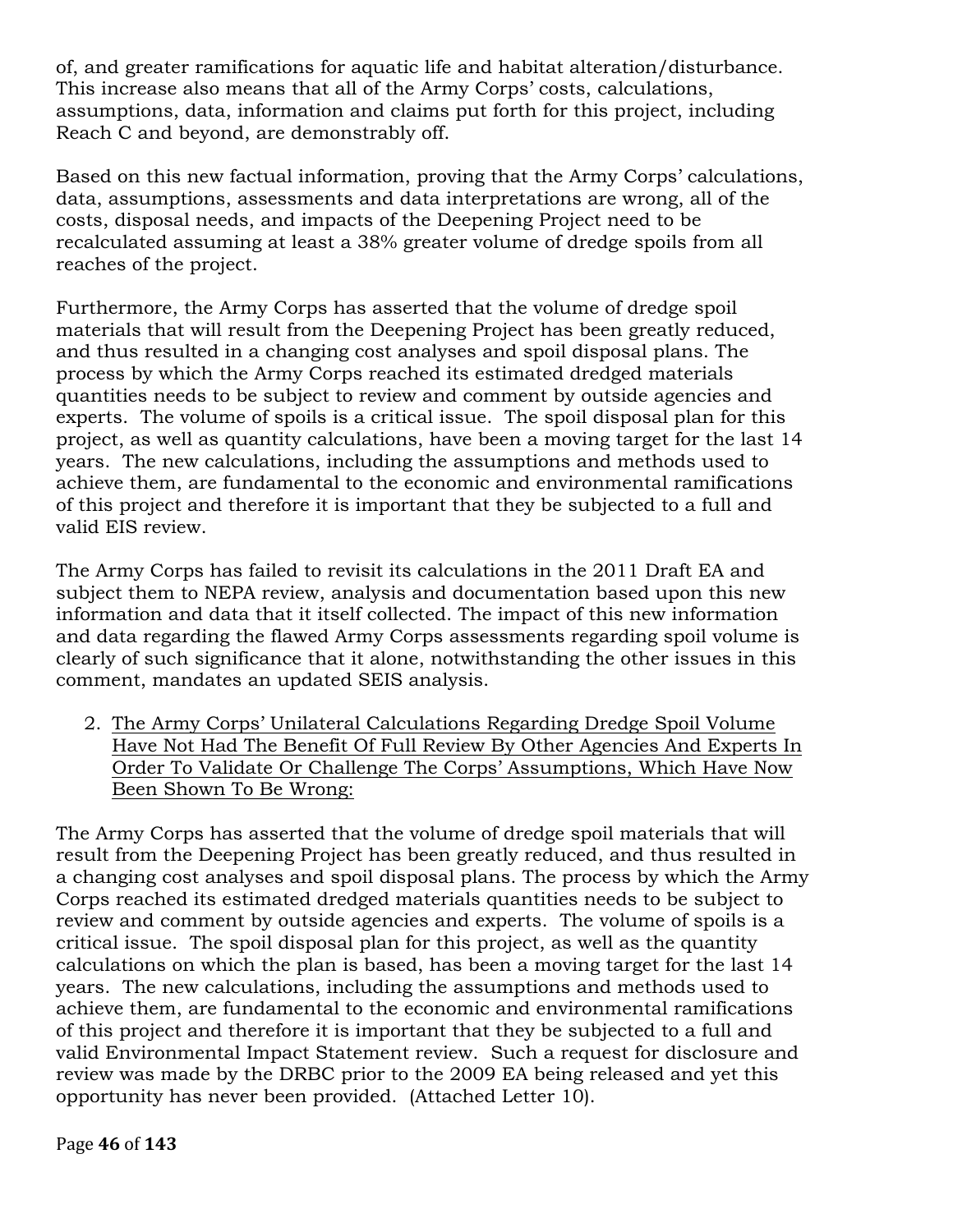The dredging that has taken place in Reach C has documented how significantly the Army Corps' calculations may be in error. An overall increase in spoils from the project by the 38% figure found in Reach C could have profound pollution, habitat, and community impacts for the River, the communities where spoils are to be disposed of, and at Buoy 10. The fact that the Army Corps had its calculations so dramatically wrong for this 12 mile stretch highlights the importance and value of objective review and input by other agencies, experts and the public. This significant change in information and understanding regarding spoils resulting from the project also clearly demonstrate the need for an up to SEIS process.

#### 3. Spoil Disposal at Buoy 10 Could Have Significant Effects That the Army Corps Has Failed to Assess:

Spoil disposal at Buoy 10 is a documented concern to NMFS that has neither been addressed to NMFS' satisfaction nor subjected to the rigors of the SEIS process. Considering the level of harm and impact that disposal at Buoy 10 poses, the need for SEIS review is clearly triggered. At a minimum, according to the materials provided to DNREC as part of its Subaqueous Lands Permitting Process, (EA section 6.0 of that documentation) maintenance spoils for the channel, an amount that will dramatically increase with deepening, will be deposited at Buoy 10. In an April 16, 2009 letter to the Army Corps referencing its Essential Fish Habitat (EFH) materials, NMFS questions whether Buoy 10 will continue to be used for either construction spoils or maintenance spoils from the project. NMFS stated explicitly:

"We also note that an EFH consultation has not been completed for the use of Buoy 10. There are no records in our files of its location, previous use, or any evaluation of the potential effects of using an overboard disposal site on NOAA trust resources. This is of particular concern due to the wide variety of important aquatic resources that exist in Delaware Bay." *(Attached Letter 14).*

The threat posed by dumping at Buoy 10 is increased by the likelihood that, based on new information, the Deepening Project will result in a substantially increased volume of dredged spoils. As the Corps' own experience proves, the Army Corps has potentially underestimated the volume of spoils that will result from deepening by at least 38%. This is significant new information that needs analysis, review, calculation and assessment. The consequences of dredged spoil volume increasing by an additional 38%, or even a lesser percentage that is larger than currently anticipated by the Army Corps, would be a significant change in the spoil disposal plans required for the Deepening Project that could have significant community and environmental effects.

As NMFS has said, there needs to be clarity on the use of Buoy 10 and there needs to be full environmental analysis in order to ensure full and informed environmental understanding and decision-making.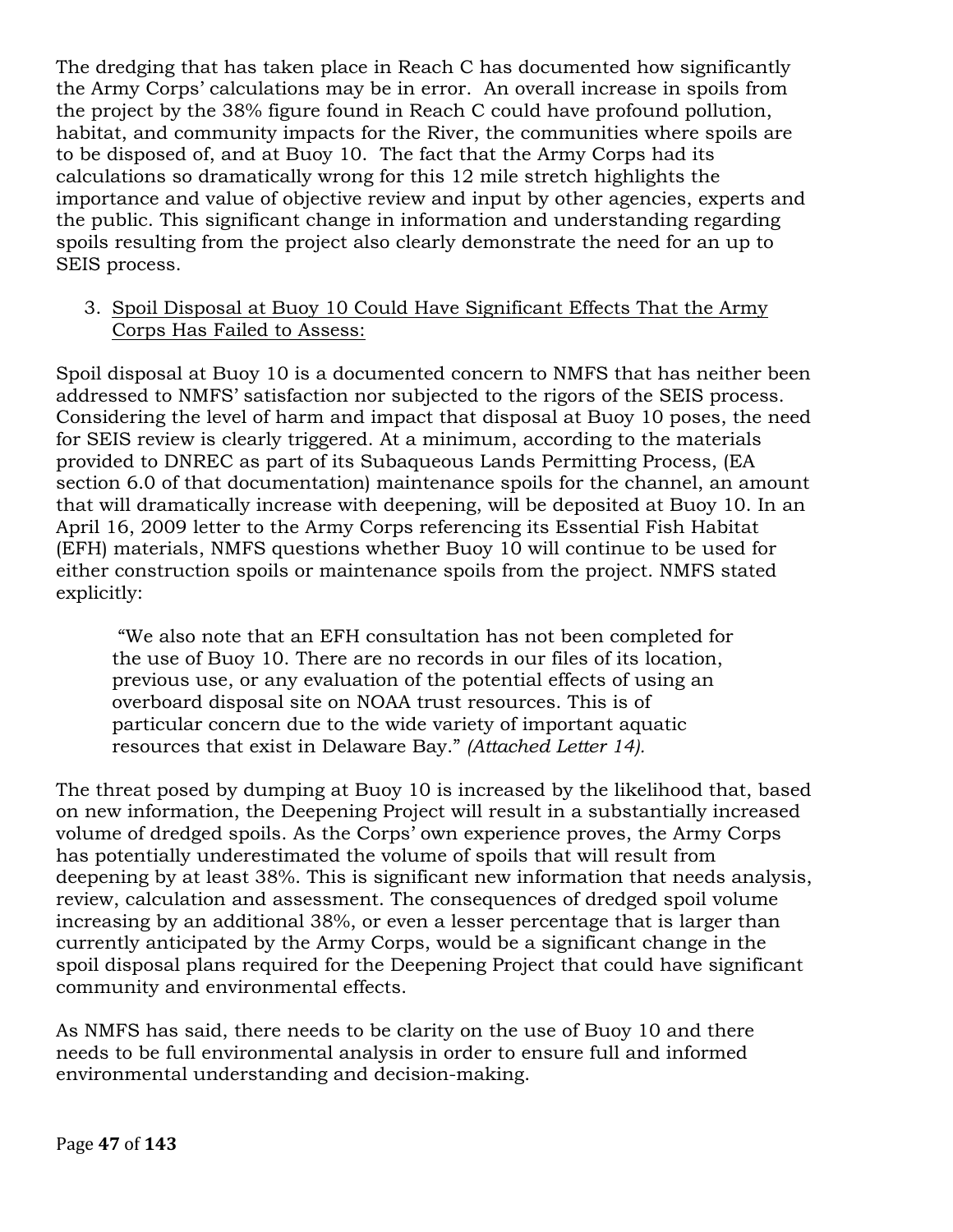4. The Army Corps Must Undertake a NEPA Assessment of the Necessity of Increasing the Size of Existing CDFs:

The Army Corps' plans for increasing the size of existing spoil disposal sites have not had the benefit of public, agency, expert, or host communities review and comment. The 2009 EA was never issued in draft form or the subject of public or agency comment. According to Army Corps documents, to accommodate all spoil disposal in existing Army Corps CDFs the dikes on most of the federally owned facilities would need to be raised significantly higher than they are today; significantly higher than the height originally anticipated or planned for these CDFs. Disposing of all of the spoils in existing federal CDFs requires the raising of dikes as follows, according to Army Corps documents *(e.g. Attached Report 93 & 2009 EA):*

- $\checkmark$  **National Park facility** from 35 ft currently to 60 ft (25 ft higher and 71%) bigger than it is today; 10 ft higher than the 50 ft previously anticipated for the current channel),
- **Pedricktown North** from 42 ft currently to 76 ft (34 ft higher and  $80\%$ ) bigger than it is today; 26 ft higher than the 50 ft previously anticipated),
- $\checkmark$  **Oldmans** from 36 ft currently to 66 ft (30 ft higher and 83% bigger than it is today; 16 ft higher than the 50 ft previously anticipated),
- **Pedricktown South** from 45 ft currently to 75 ft (30 ft higher and  $67\%$ bigger than it is today; 25 ft higher than the 50 ft previously anticipated),
- **Penns Neck** from 30 ft currently to 60 ft (30 ft higher and 100% bigger than it is today; 10 feet higher than the 50 ft previously anticipated),
- $\checkmark$  **Artificial Island** from 20 ft to 50 ft (30 ft higher and 150% bigger than it is today)
- $\checkmark$  **Killcohook** 1 from 35 ft currently to 65 ft (30 ft higher and 86% bigger than it is today; 15 ft higher than the 50 ft previously anticipated).

(Reedy Point in Delaware will also receive spoils from the project but the height of the CDF is not being increased.)

In its permit application materials to DNREC, the Army Corps says that, if the dikes at the CDFs are to be raised, then the Army Corps will require that an erosion and sedimentation plan from the appropriate county district be obtained. But, as the Army Corps has made clear, it has every intention, and sees the need, to raise the dikes significantly on almost all of the CDFs to be used for this project. Therefore, to be able to ensure such a disposal plan is possible, it needs to ensure it is able to obtain these needed approvals in the first instance.

Page!**48** of!**143** The community, engineering and environmental impacts of these dike raisings have not been subject to Army Corps, State, other agency, expert or public review and comment. The environmental, engineering, community and economic ramifications of raising the dikes are likely to be substantial and yet the host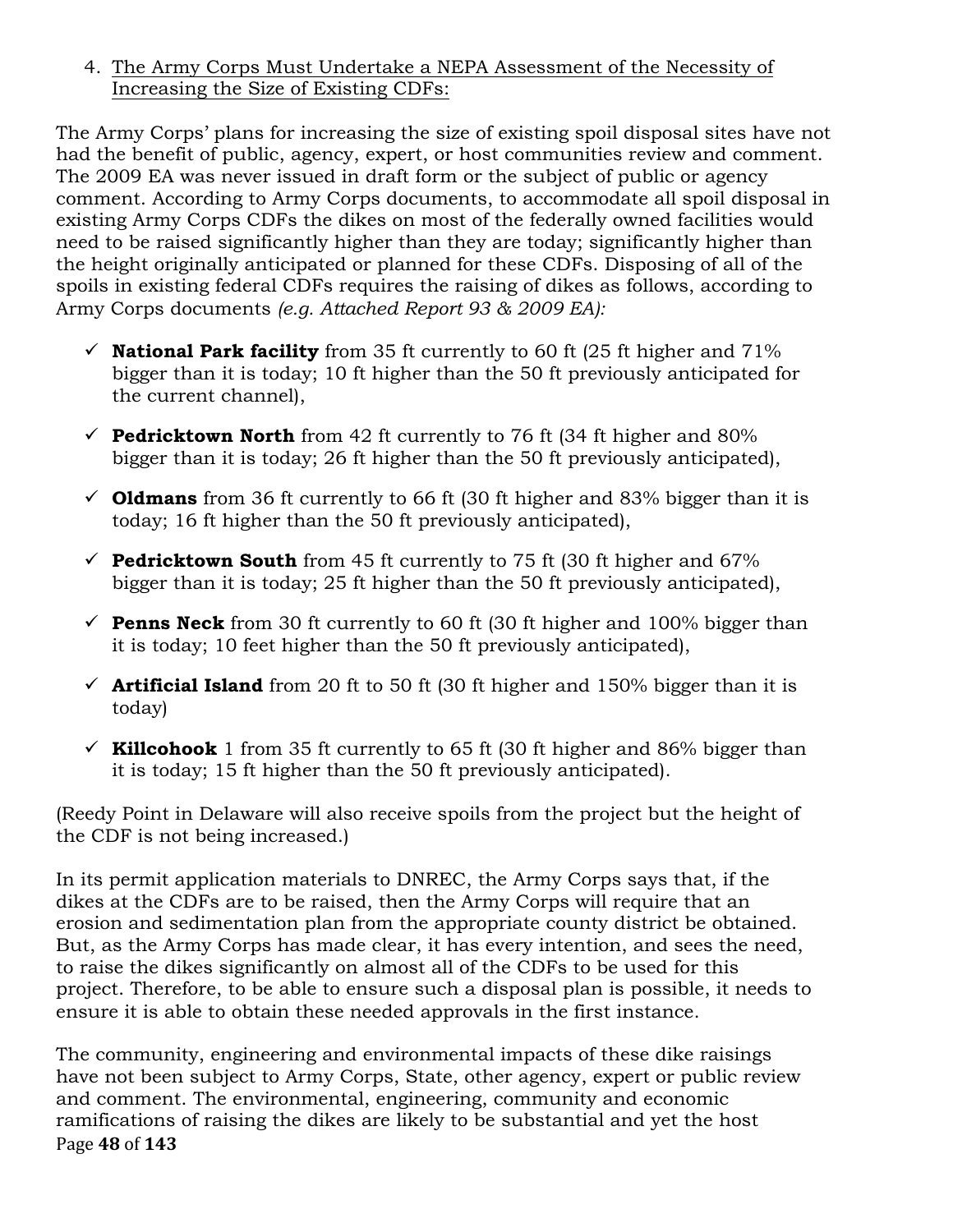communities have not formally been informed by the Army Corps of the plan to raise the dikes or been given the opportunity to understand the implications of, or to comment upon, a spoil disposal facility with a dike 10 to 26 feet higher than expected. As evidence of this:

- $\checkmark$  In 2008 the Salem County Board of Chosen Freeholders passed resolution 2008-336 stating its belief that the original disposal plan will be "detrimental" to their farmland and open space preservation and their tourism initiatives, the ramifications of any new plan should be subject to their consideration and review.
- $\sim$  On March 2, 2010, Oldmans Township, NJ passed resolution 2010-53 opposing deepening because of concerns the project and its spoil disposal plan has on their community and on the Delaware River*. (Attached Misc 20)*.
- $\checkmark$  On May 5, 2010 the Borough of National Park passed Resolution 42-2010 which stated, among other things, "…the Governing Body believes that the expansion of the dredge facility with the Borough will have an adverse and negative impact in terms of the community's quality of life, economically, environmentally and aesthetically; and … that the Mayor and Council of he borough of National Park does not hold true the equity of the decision to increase the size of the dredge facility as consideration of the impacts to the Borough were not considered and the community was not included in such decision *…." (Attached Misc 21).*
- 5. Confined Disposal Facilities to be Used by the Army Corps Are Demonstrated, by New Data, to be Pollution Sources, Contrary to the Army Corps' Previous Claims:

In a detailed letter dated April 11, 2011 from NJDEP to the Army Corps, which included a rigorous data analysis by the State of New Jersey, it is demonstrated that spoil disposal associated with the Deepening Project is a source of water quality contamination.

The NJDEP, in its letter and supporting analysis, identified numerous contaminants for which DRBC or NJ Water Quality Standards were in fact exceeded/violated. As a result of the analysis of Army Corps data NJDEP concluded:

Despite the limitations of the available data, analyses have identified potential adverse impacts to water quality resulting from the discharge of dredged material dewatering effluent from the Killcohook Upland CDF with elevated concentrations of selenium, copper (dissolved), mercury, aluminum and cyanide. *(Attached Letter 38)*

The NJDEP analysis also identified multiple problems with the data collection performed by the Army Corps regarding spoil disposal at Killcohook which impeded their ability to determine if there were pollution violations, including: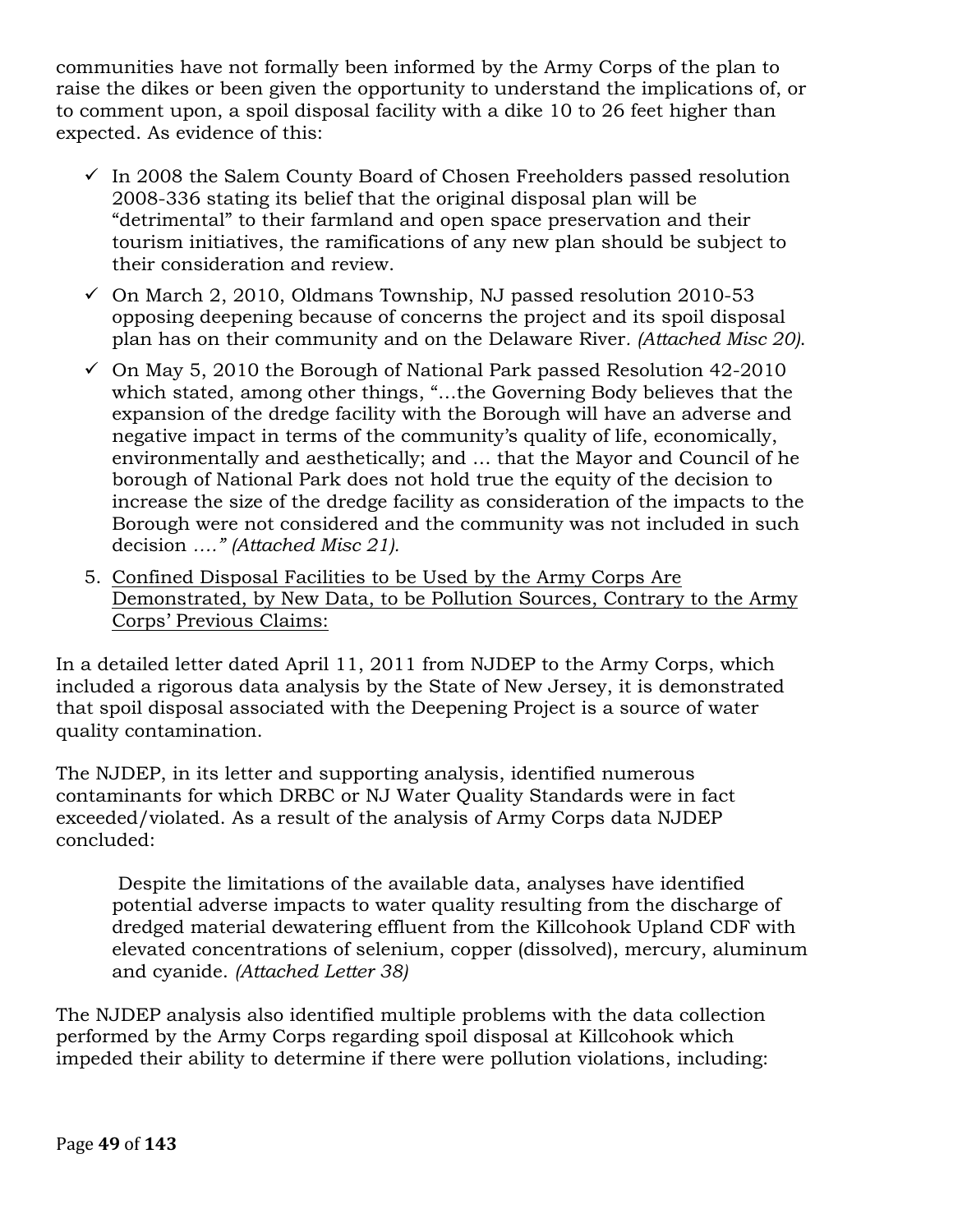- $\checkmark$  "In order for the sample data to be usable, the reporting and analytical detection limits for non-detected ("ND") sample concentrations must be less than the applicable DRBC or NJ" Water Quality Standards. The Army Corps reporting limits were greater than the applicable standards for at least 8 contaminants including cadmium, cyanide, PCB Aroclors, Pesticides (such as chlordane, dieldrin, endosulfan, endrin and heptachlor), toxaphene, PAHs, parathion, and chloropyrifos.
- $\checkmark$  Sample collection and preservation did not follow proper procedure.
- $\checkmark$  Background samples collected were collected at times and locations when the effluent of concern from the CDF may have been present, rendering the sampling inaccurate for comparison purposes.

### *(Attached Letter 38)*

Already, in 2009 post the 2009 EA, New Jersey had shown that the information provided by the Army Corps in the past regarding water quality impacts was so deficient and dated that "it is not possible to evaluate the potential impacts to surface water quality and the aquatic ecosystem that could result from the discharge of dewatering effluent from new work dredged materials placed in upland CDFs." *(See Attached Letter 17).* Additionally, consideration of the water quality implications of the CDFs fails to consider the implications of surface water runoff from these open air facilities." *(Attached Letter 17).*

New Jersey's most recent analysis of the more detailed information it was able to secure from the Army Corps after deposition of Reach C spoil disposal at Killcohook allowed it to confirm the continuing deficiency of Army Corps data and sampling techniques, and in some instances, to be able to document and demonstrate water quality exceedances (i.e. pollution inputs/events) resulting from spoil disposal of deepening associated spoils in a confined disposal facility. This new data on the environmental and water pollution implications of deepening-associated spoils is significant and demands updated NEPA consideration in the form of a new SEIS. This new data, information and analysis, provided to the Army Corps before the release of its 2011 Draft EA, is not included in any of the Army Corps' new NEPA analysis or documentation. Standing alone, as well as in combination with the other new information and issues raised in this comment letter, this mandates an up-to-date SEIS analysis.

This new information out of NJDEP confirms data and information previously provided by the DRBC but which was summarily dismissed without NEPA analysis by the Army Corps. In 1998, DRBC provided data that showed existing Money Island and Fort Mifflin disposal facilities discharge Cadmium, Lead, Copper, Zinc and total suspended solids at significant levels into the Delaware River. In some instances the discharge concentration exceeded the DRBC's acute and/or chronic criteria, although the DRBC criteria are for dissolved metal. The two disposal facilities reviewed were found to be the eighth largest discharger to the estuary and in the case of lead to discharge more lead than all 78 point source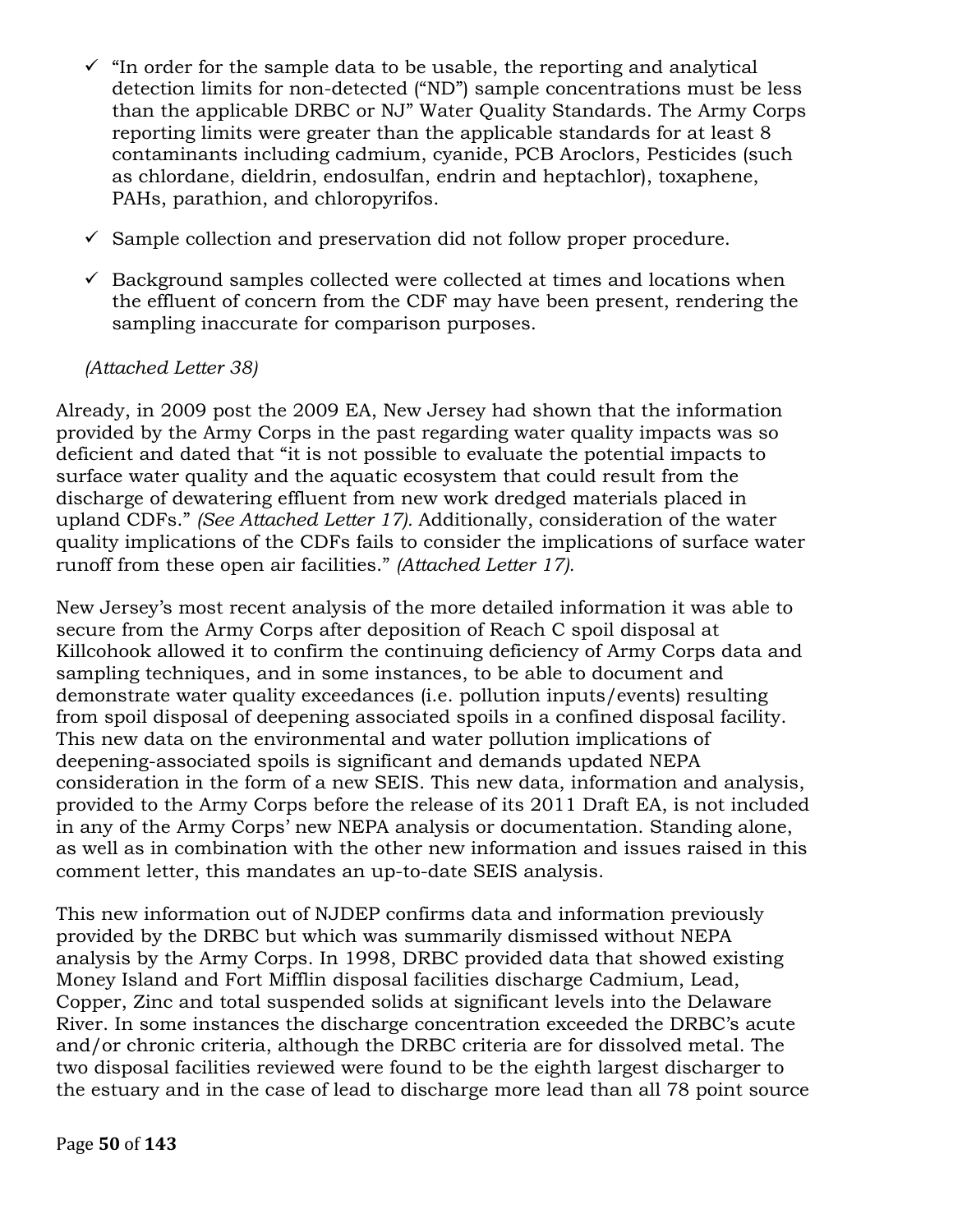dischargers to the estuary combined. The following discharges were identified at the two sites:

|               |         |         |      | Money Island Fort Mifflin Acute Criteria Chronic Criteria |
|---------------|---------|---------|------|-----------------------------------------------------------|
|               | (total) | (total) |      |                                                           |
| <b>Metals</b> |         |         |      |                                                           |
| (ug/liter)    |         |         |      |                                                           |
| Lead          | 268.1   | 242.0   | 48   | 16                                                        |
| Copper        | 229.7   | 76.7    | 13.3 | 9.1                                                       |

## *(Attached Reports 7)*

DRBCs analysis also concluded, "CDFs have the potential to impact aquatic life through acute and chronic toxicity, and human health through the bioaccumulation of organic compounds such as PCBs and DDX." (*Attached Reports 7)* 

In response, at the time, the Army Corps provided information about the Pedricktown CDF indicating that toxic discharges are not an issue to the same degree at that particular location. But it has not provided detailed information regarding modifications to or changed operations of the other existing CDFs or the consequences of placing more spoils in those locations than originally planned/anticipated. NJDEP's data on the Killcohook CDF, demonstrating it too is a source of heavy metals and toxins, bears out the DRBC conclusions and refutes the Army Corps' decision to ignore this issue in its NEPA reviews.

In addition, the Army Corps has now expanded the volume of dredge spoils it plans to place in the existing CDFs (from deepening and maintenance thereof) to be used. This increased volume of spoils means an increased level of toxins placed in the CDFs. We do not believe the Army Corps has done an analysis of the water quality effects of discharges from each of the CDFs with the increased volume of spoils and therefore increased level of toxins concentrated therein. It has also not considered the effects on bird and wildlife of increasing the volume of spoils and therefore toxins in the CDFs to which wildlife and bird life are attracted.

Page!**51** of!**143** Further, as discussed, the Army Corps has potentially underestimated the volume of spoils that will result from deepening by as much as 38%, increasing further the volume of spoils it would plan to place in these CDFs or have to plan to dispose of elsewhere. This is significant newly identified volume that could significantly increase the amount of heavy metals and toxins that would be released into waterways and the environment. The impacts of an additional 38% of spoils, or even a percentage smaller than that but larger than currently anticipated by the Army Corps, would be a significant change in the spoil disposal plans and potential pollution impacts that could have significant community and environmental effect. The threat posed by an increased volume of spoils now known to be a source of water pollution after onland disposal could be significant.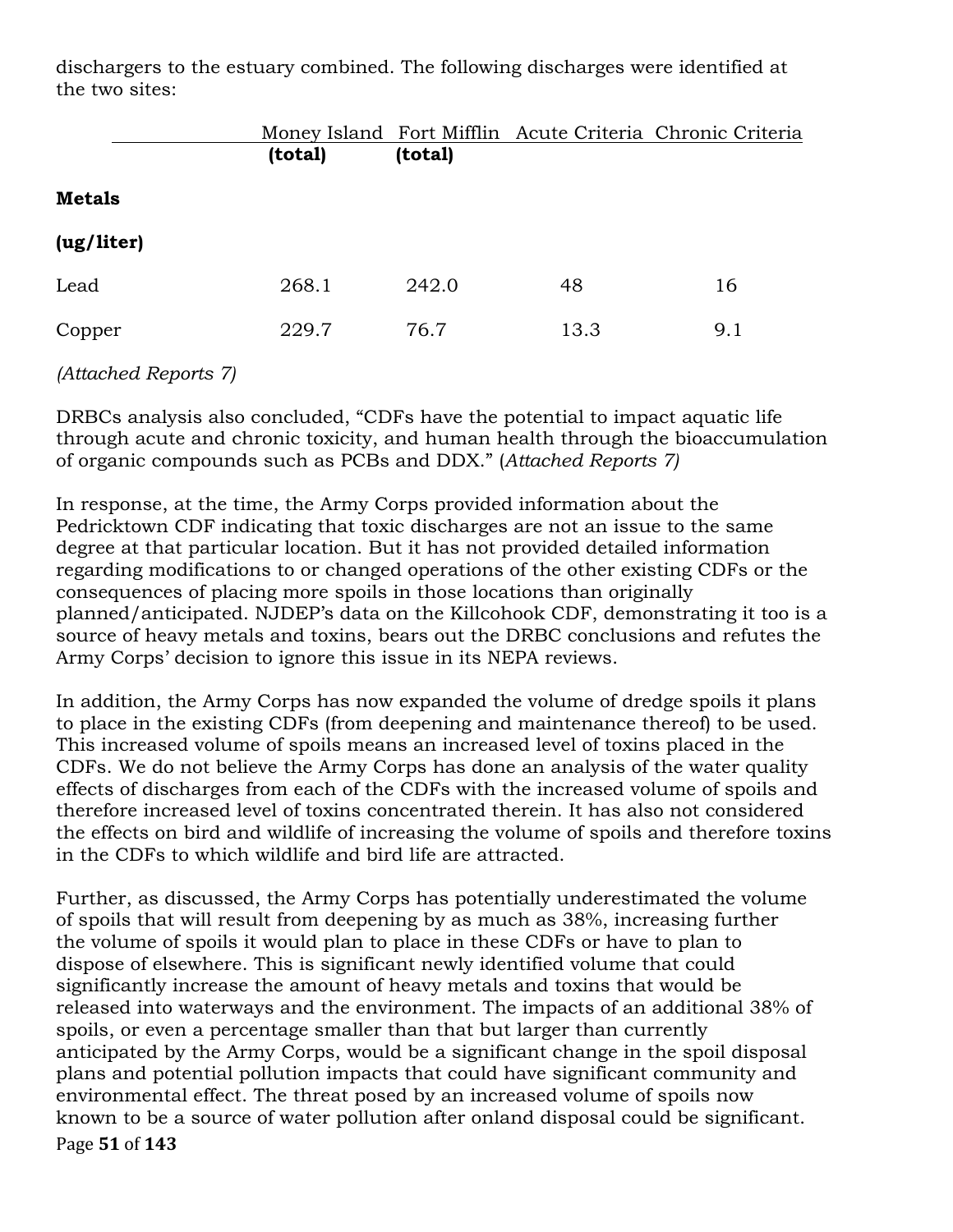### 6. The Army Corps' NEPA Documentation Fails to Address Alternative Spoil Disposal Plans:

With regards to spoil disposal, the Army Corps fails to mention other spoil disposal options being pursued by the project sponsor and a new port project that is a very foreseeable outcome of the Deepening Project. The Army Corps has repeatedly changed its spoil disposal plans for the Deepening Project; here we have a project sponsor that clearly wants to see other uses for the spoils from the Deepening Project and has taken steps to pursue their plan. This alternative spoil disposal plan needs to be addressed in the NEPA documentation.

Project sponsors, PRPA and the Commonwealth of PA, propose to use spoils from the Deepening Project to build a new development project they call Southport. Construction of Southport requires filling in 33 acres of the Delaware River, a reach of River that provides food and habitat for a variety of species including those that visit and are important to Delaware ecosystems. This is a foreseeable and known outcome of deepening, as demonstrated by a June, 2005 Feasibility Assessment sent to the Army Corps (*Attached Report 1*), as acknowledged by the Army Corps in an email from Barry Gale to Roy Denmark and others dated Jan. 5, 2009 in which the Army Corps acknowledged the foreseeability of Southport as an outgrowth of the 45-foot Deepening Project *(Attached Misc 4)*, as asserted by NMFS in its April 16, 2009 letter in which it asked for consideration of Southport as part of a cumulative assessment *(Attached Letter 14)*, and as demonstrated by ongoing agency meetings regarding this project *(Attached Letters 20, 23, 24 & 29, letters authored by the Delaware Riverkeeper Network regarding the status and agency discussions regarding the Southport Project).*

Southport is a direct and foreseeable outcome of deepening, including being proposed to be built with deepening spoils, that needs to be included in the Deepening Project NEPA documentation including the project description and assessment of direct, indirect and cumulative effects and spoil disposal plans.

# **G. Overdredge beyond Overdredge – A Threat Unconsidered**

The public notice notes a 2 foot overdredge depth for the areas of rock blasting. But the notice fails to discuss the environmental and cost implications of blasting and/or rock removal that exceeds the 2 foot overdredge – an outcome that the Army Corps has said publicly it expects will happen. At the February 25, 2011 meeting for consultants regarding blasting in Reach B of the project, attended by myself, Maya van Rossum, the Delaware Riverkeeper, Army Corps representatives stated that there would be no penalties for overdredging and that they fully expect there will be overdredging beyond the template 2 feet. They went on to assert that overdredging greater than 2 feet simply ensured a greater degree of safety for vessels. *(see Attached Misc 34, notes taken by van Rossum during the course of the meeting).* The Army Corps also stated that as part of the process associated with identifying contractors for this portion of the project, the Army Corps was open to discussion and recommendations of different approaches – demonstrating that it is still unclear how the rock blasting and rock removal is to be performed and therefore preventing the Army Corps' ability to assess its effects.

Page!**52** of!**143**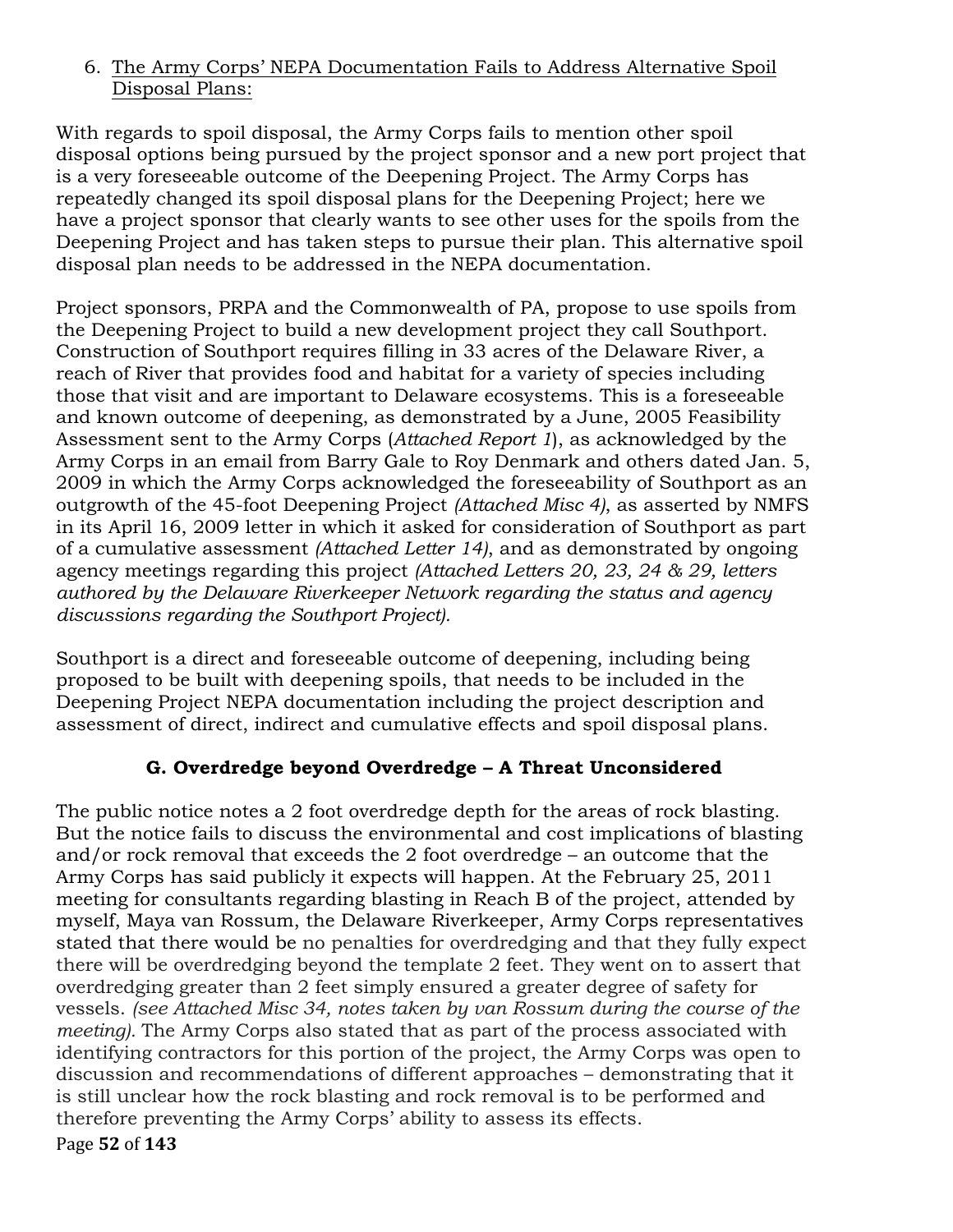The 2011 Draft EA provides no discussion of the ecological implications of exceeding the 2 foot overdredge proposed for the project, including implications for the drinking water aquifer that flows in the vicinity of this rock ledge, supplying drinking water for New Jersey communities, or the ecological/habitat ramifications for sturgeon that use this ecological feature for various life stages.

### **H. The Broadkill Beach and Kelly Island "Beneficial Use" Projects Will Have Substantial Adverse Environmental Impacts including Significant Adverse Effects On Ecologically, Economically, Recreationally, and Culturally Important Species.**

1. Kelly Island

The Army Corps characterizes the Kelly Island project as beneficial reuse of spoils, portraying it as mitigation for the harms to be inflicted by the Deepening Project. Yet it has been documented that the Kelly Island project will in fact be environmentally harmful rather than a "beneficial reuse" of spoils. In assessing the ramifications of the Deepening Project, Kelly Island cannot be claimed or planned for as mitigation in light of the new information postdating the 2009 EA. Coupled with the new information submitted to the Army Corps in the past two years demonstrating the Deepening Project's significant environmental impacts, the inadequate environmental analysis of the deleterious effects of these so-called "mitigation" project further underscores the need for full SEIS review.

According to NMFS, the Kelly Island project, which will fill 120 acres of intertidal and subtidal shallows to create emergent wetlands and beach, will be constructed as an impoundment and may remain or be returned to this impoundment configuration depending upon future outcomes and decision-making. A June 15, 2010 letter from DNREC to the Army Corps confirms the possibility that Kelly Island will remain as an impoundment. (*Attached Letter 34*). Both NMFS and DNREC have described the harms that the Kelly Island project will inflict:

- $\checkmark$  According to NMFS: "Since the early planning stages of the Kelly Island project, we [NMFS] have consistently opposed the creation of an impoundment at the site. … Impoundments primarily benefit waterfowl. Since the Delaware River Deepening Project overwhelmingly impacts fishery resources, not birds, and the Kelly Island project construction fills 120 acres of fishery habitat, the creation of an impoundment should not be considered a beneficial use of dredged material." (*Attached Letter 14*).
- $\checkmark$  NMFS also makes clear that "The wetland and beach to be created have little to no habitat value" for a variety of species including summer flounder, windowpane, winter flounder, skates and scup." (*Attached Letter 14*).
- $\checkmark$  Further, DNREC is on record concerned that "The proposed beach will be of poor quality for horseshoe crabs and shorebirds…. Minimal if any habitat benefits for horseshoe crabs, and key species of shorebirds, can be expected to be realized from the project." (Attached *Letter 34*).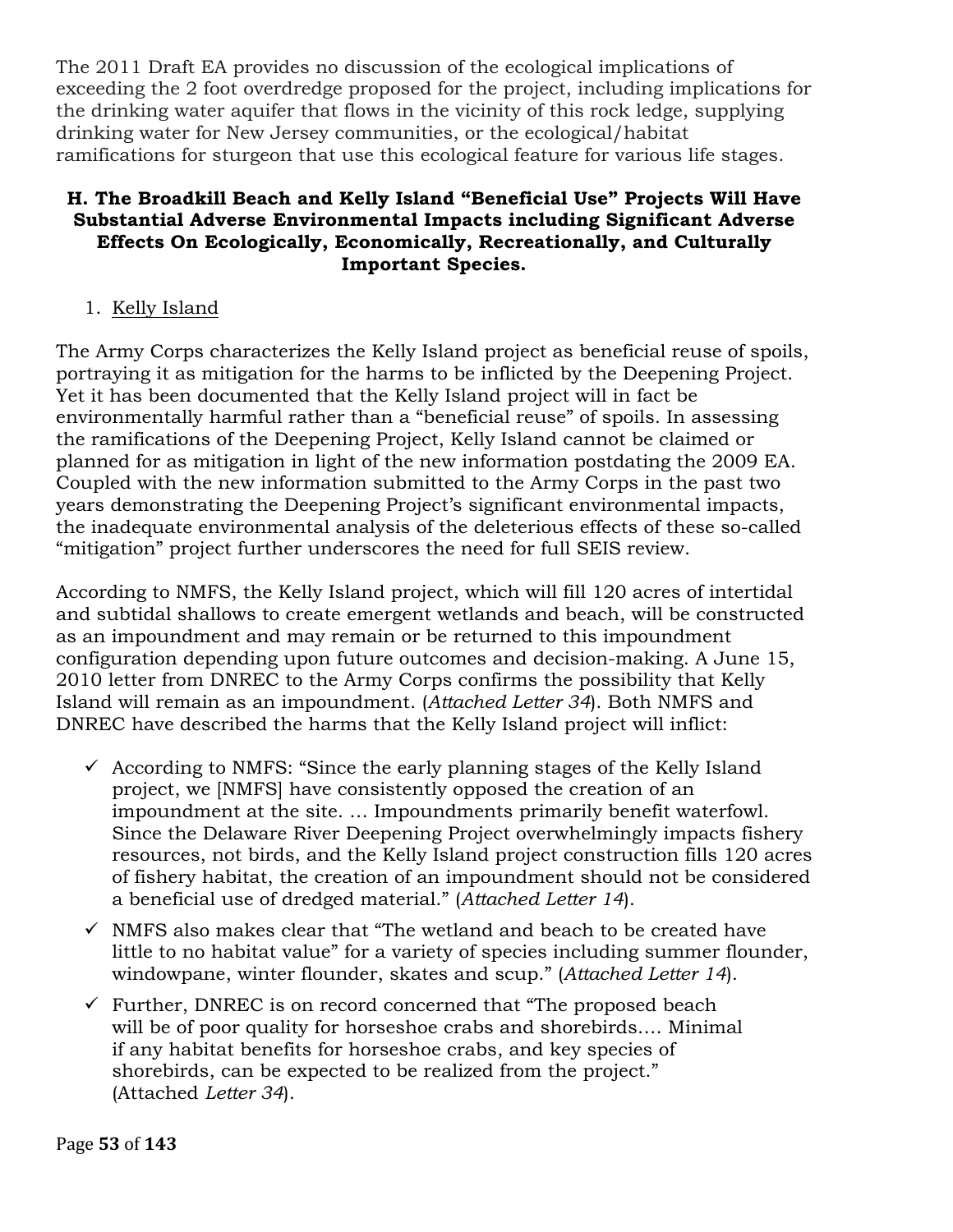- $\checkmark$  In addition DNREC is on record as concerned that "If a dike [at Kelly Island] should fail, the sediment load could be catastrophic to the adjacent oyster beds. The shoreline has eroded back to the point where it is no longer feasible to use this project to protect the Port Mahon public ramp." (Attached *Letter 32 & Letter 46*).
- $\checkmark$  In the summary of a May 13, 2010 meeting between Delaware agency representatives and the Army Corps it is stated: "Fine-grained material will rapidly erode and not be particularly beneficial to horseshoe crabs. The proximity of the Delaware's oyster beds and the potential for these beds to be smothered by the placed materials is troubling. The past history of the area suggests that there is a high likelihood that the placed sediments will rapidly erode and the proximity and structure of the oyster beds lends itself to smothering the beds. A failure of the dike will almost certainly be catastrophic to the oyster beds." *(Attached Report 58).*
- $\checkmark$  Additionally, correspondence dated June 15, 2010 from DNREC to the Army Corps reiterate that there remain concerns about risks for oysters from the Deepening Project*. (Attached Letter 34).*

In a very recent analysis of Army Corps data regarding the beneficial reuse values of sediments to be dredged from the lower reaches of the channel and used on the 'beneficial reuse' sites, including Kelly Island, DNREC determined that the Army Corps had not accurately identified, represented, or reported the true grain sizes and beneficial reuse qualities of the dredged sediments from the lower reaches of the project, i.e. Reach E. *(Attached Report 29).* For Kelly Island this means, according to DNREC:

- $\checkmark$  "The existing PD-ACOE sediment data does not meet the minimal lithologic and volumetric data requirements that are necessary for the development of an engineering design for the Kelly Island CDF. At this time no detailed plans have been presented for the CDF project, so there is little that can be evaluated to validate the feasibility of such a project. Due to the lack of confidence in the validity of the existing grain size data, it is doubtful that a CDF design could pass a rigorously engineering and geological review."
- $\checkmark$  "At this time not enough data has been collected, or provided, by the PD-ACOE to allow the State of Delaware to adequately assess the outcome of the proposed beneficial use of the Reach E sediments. In addition to the lack of sediment data, not enough information has been provided to accurately predict how the Broadkill Beach nourishment and Kelly Island CDF projects will respond to wave conditions at these locations. Without good constraints on the grain sizes of the sediments within Reach E, it is possible that the dredged sediments may be outside of the projects design and expectation. This could result in an outcome that would deviate significantly from the project's initial design and result in significant negative ecological impacts. … [I]t is essential that information be provided to the State of Delaware indicating that the beneficial use projects will be able to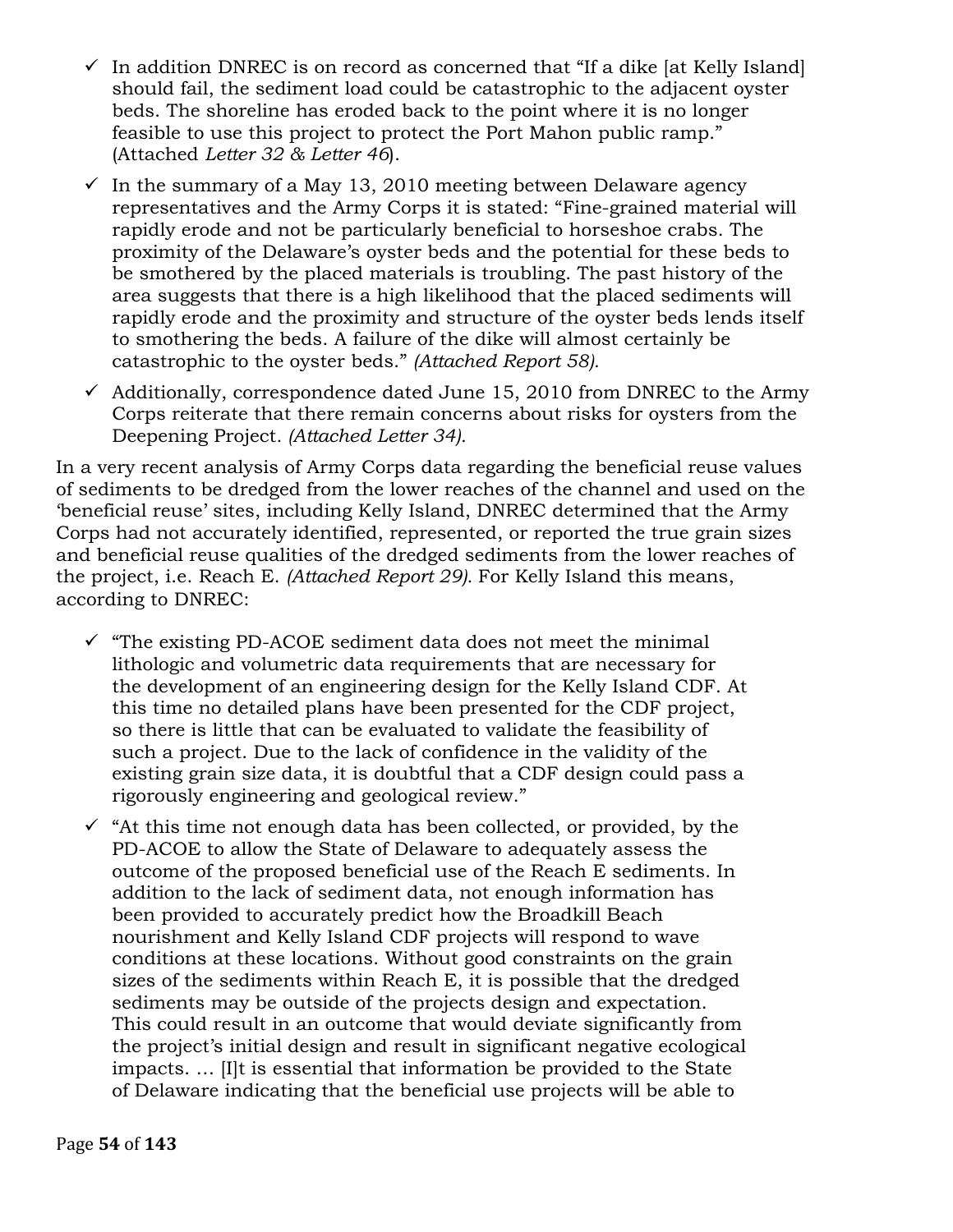achieve their proposed purpose and not become a financial burden and/or ecological catastrophe."

Kelly Island is known to be actively used by horseshoe crabs for spawning. According to DNREC, the sediments found in Reach E are not only not beneficial for horseshoe crab spawning but could be highly detrimental to both spawning and egg viability/development. DNREC is on record stating that:

The fine grained quality of the sand material to be used may be poorly suited for the intended purpose, making it unlikely that the project can provide the habitat needed for horseshoe crabs or shorebirds and potentially results in a more degraded habitat condition rather than an improved one. If a dike should fail, the sediment load could be catastrophic to the adjacent oyster beds. The shoreline has eroded back to the point where it is no longer feasible to use this project to protect the Port Mahon public ramp. *(Attached Letter 32).*

Further, although the Army Corps asserts it is undertaking the proposed project at Kelly Island for the benefit of horseshoe crabs and so that is one of the reasons we are all to suffer the many insults of deepening, in a June 15, 2010 letter to the Army Corps DNREC is very clear that:

The proposed design does not meet the requirements that must be met to create the type of habitat needed. The proposed beach will be of poor quality for horseshoe crabs and shorebirds due to the fine to medium grain sediments to be used and the low foreshore slope. … Minimal if any habitat benefits for horseshoe crabs, and key species of shorebirds, can be expected to be realized from the project. *(Attached Letter 34).*

Finally, DNREC issued a report this year that lays out in greater analysis and detail the harms of Kelly Island and Broadkill Beach for horseshoe crabs*. (Attached Report 29).* Findings of the report include:

- $\checkmark$  "...**numerous discrepancies and sampling errors** were found. The existing data collected by the PD-ACOE is therefore considered inadequate …"
- $\checkmark$  "An **artificial skewing** of the grain size results occurred due to the **inappropriate sampling** scheme."
- ! "The **sediment sampling errors, discrepancies in grain size descriptions, and gaps** in core locations reduce the validity of the PD-ACOE's efforts to accurately characterize the sub-surface sediments for Reach E."
- $\checkmark$  Regarding Kelly Island the report finds "...it is **doubtful** that a CDF design could **pass a rigorously engineering and geological review**."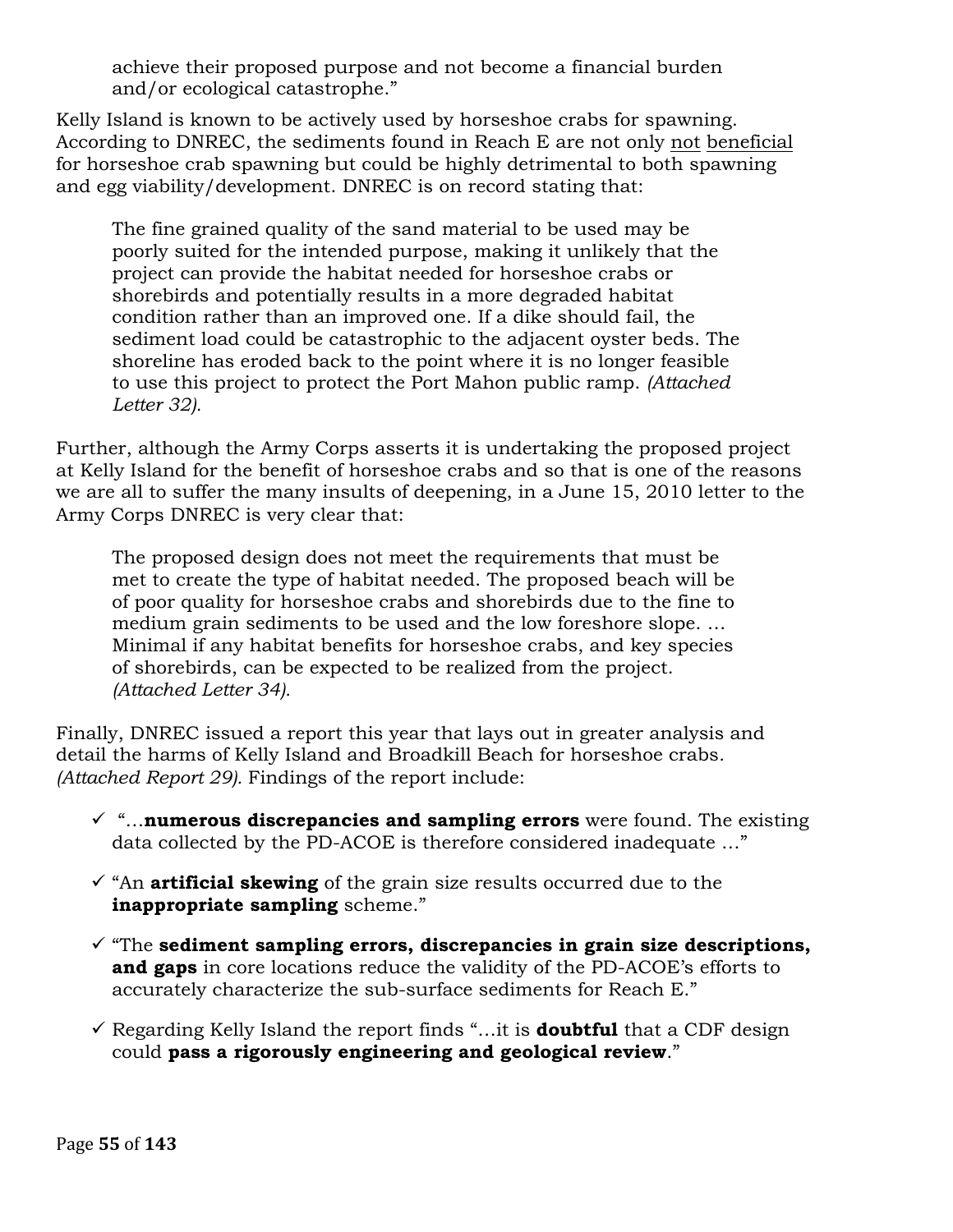- $\checkmark$  "The discrepancy between grain sizes means that **the requirements set by the ASMFC Fishery Management Plan for Horseshoe Crab** that placed sediment matches existing conditions **would not be met**."
- $\checkmark$  "...these beneficial use sediments would be inadequate for horseshoe crab habitat."
- $\checkmark$  "... the proposed beach to be constructed **would likely have a detrimental effect on horseshoe crab spawning habitat**."
- $\checkmark$  "The potential Broadkill Beach nourishment by the PD-ACOE does not meet the beneficial use requirements for this project, if anything it would negatively impact the prevalence of horseshoe crab spawning habitat and **impede horseshoe crab egg development**."
- $\checkmark$  "...it is essential that information be provided to the State of Delaware indicating that the beneficial use projects will be able to achieve their proposed purpose and **not become a financial burden and/or ecological catastrophe**."

In response to requests for information, the Delaware Riverkeeper Network has also secured an email and review document that show there was a 1996 report "Geoacoustic Study of the Delaware Main Channel" by Richard McGee "which collected seismic data, grab samples, and 15-vibra cores (from the channel) from Reach E (they did this for the entire Navigation channel, with 29 vibra cores from the whole area up to Mifflin, Reach A). They have the core logs (with grain size data) and interpreted crosssections up the channel, and general conclusions on the vertical distribution of sediments along the entire channel. This study was not referenced in the Final SEIS (July 1997), the Environmental Assessment (April 2009), or any of the beneficial use documents. It is also not located with any of the documents on past studies either." *(Attached Misc 10).*

It is troubling that the Army Corps would have a study of this importance and informational value for the very reaches of the River at issue, specifically conducted for the Philadelphia District, that it has never shared or disclosed publicly. From the summary of the document crafted by Bartholomew Wilson, dated 12/21/09, *(Attached Report 42)* it is clear that the findings of this study speak directly to the issue of the character of the sediments in Reach E (and beyond) and therefore are very significant in the assessment of the Kelly Island and Broadkill Beach projects and any other aspects of the Deepening that are affected by the quality and characterization of the dredged spoils used. It seems that the study calls into question, as early as 1996, the appropriateness of the Reach E sediments for the "beneficial reuse" they were planned for. *(Attached Report 56).*

Among further concerns raised by the Kelly Island project are that: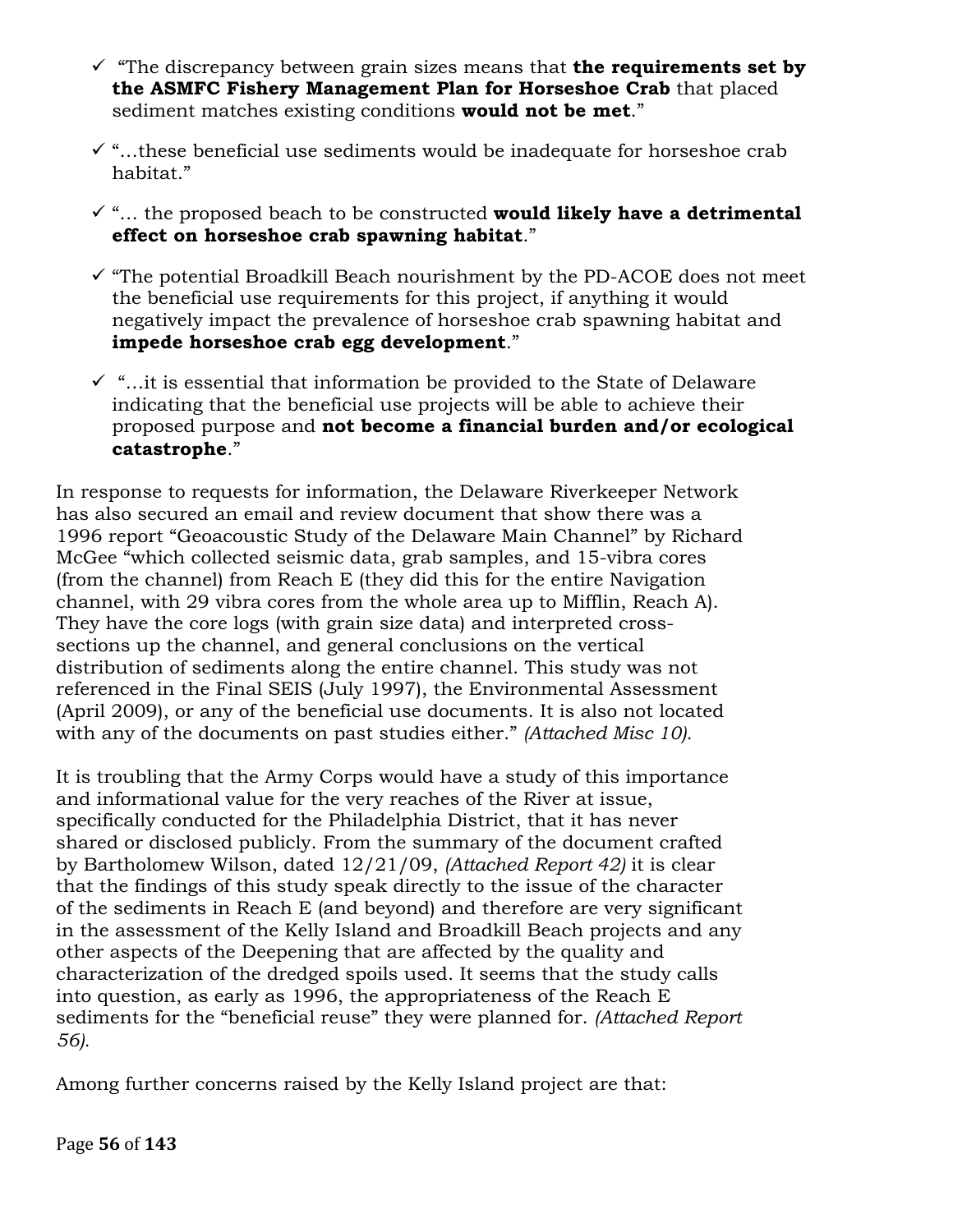[H]ighly disturbed sediments have a tendency to be colonized and dominated by invasive species such as phragmites, leading to an extremely low quality and low benefit wetland system. … providing this type of habitat directly adjacent to the high quality habitat found on the Bombay Hook National Wildlife Refuge could provide additional seed stock that may spread and cause ecological degradation of the adjacent marsh area. *(Attached Letter 34).*

Once phragmites invades, if one wants to control it, the level of activity and action required is extensive and generally includes a combination of glyphosate application as well discing, mowing, burning and other damaging action. For over a decade, PSE&G has been engaged in a long-term effort to control phragmites in estuary and bay wetlands; the result has been the application of thousands of pounds of glyphosate, along with discing, mowing, burning and/or other disturbance. Despite all this expense and activity, the effort continues to fall short of expectations for success and is demonstrably unsustainable. If phragmites colonizes Kelly Island, directly adjacent to the national wildlife refuge, the socalled "beneficial use" project will have caused far more harm than good.

The Army Corps has not conducted the level of review necessary to assess the consequences of sea level rise for this element of the Deepening Project, i.e. Kelly Island. DNREC is on record questioning the lack of assessment, and, like the Delaware Riverkeeper Network has, questioned the assumptions, scenarios and other details regarding a sea level rise analysis that have prompted the Army Corps to dismiss any concerns. (*Attached Letter 34*). DNREC characterizes the Army Corps' assertion that sea level rise will not compromise a key portion of the project as being apparently "an unsubstantiated opinion." DNREC goes on to say with regards to sea level rise: "More importantly, it may be in direct conflict with the latest Army Corps of Engineers guidance that stipulates that sea level rise must be considered in all phases of Civil Works programs." *(Attached Letter 34).*

The concerns for Kelly Island expand as additional information and research appear. DNREC, via correspondence, has expressed many concerns about the proposed design and maintenance of the project, Army Corps data used to design the project, and more. *(Attached Letter 34).*

According to the Army Corps Feasibility study, the Kelly Island "restoration" project will consist of dredge spoils being dumped in an area diked in at the south end of Kelly Island near the mouth of the Mahon River. The dike will be a closed-in area with dams for control. In front of this CDF a sand beach will be constructed. The dredge spoils deposited into the diked area and on the beach are expected to erode at a rate of 35,000 cubic yards per year, and therefore may affect navigation at the mouth of the Mahon River. The Army Corps has not addressed the potential impacts to the Mahon River or navigation at the mouth of the Mahon River. The Army Corps has not addressed who will be responsible for remedying that harm in future years and who will shoulder that cost.

Page!**57** of!**143** According to DNREC, with regards to Kelly Island and Port Mahon: "The shoreline has eroded back to the point where it is no longer feasible to use this project to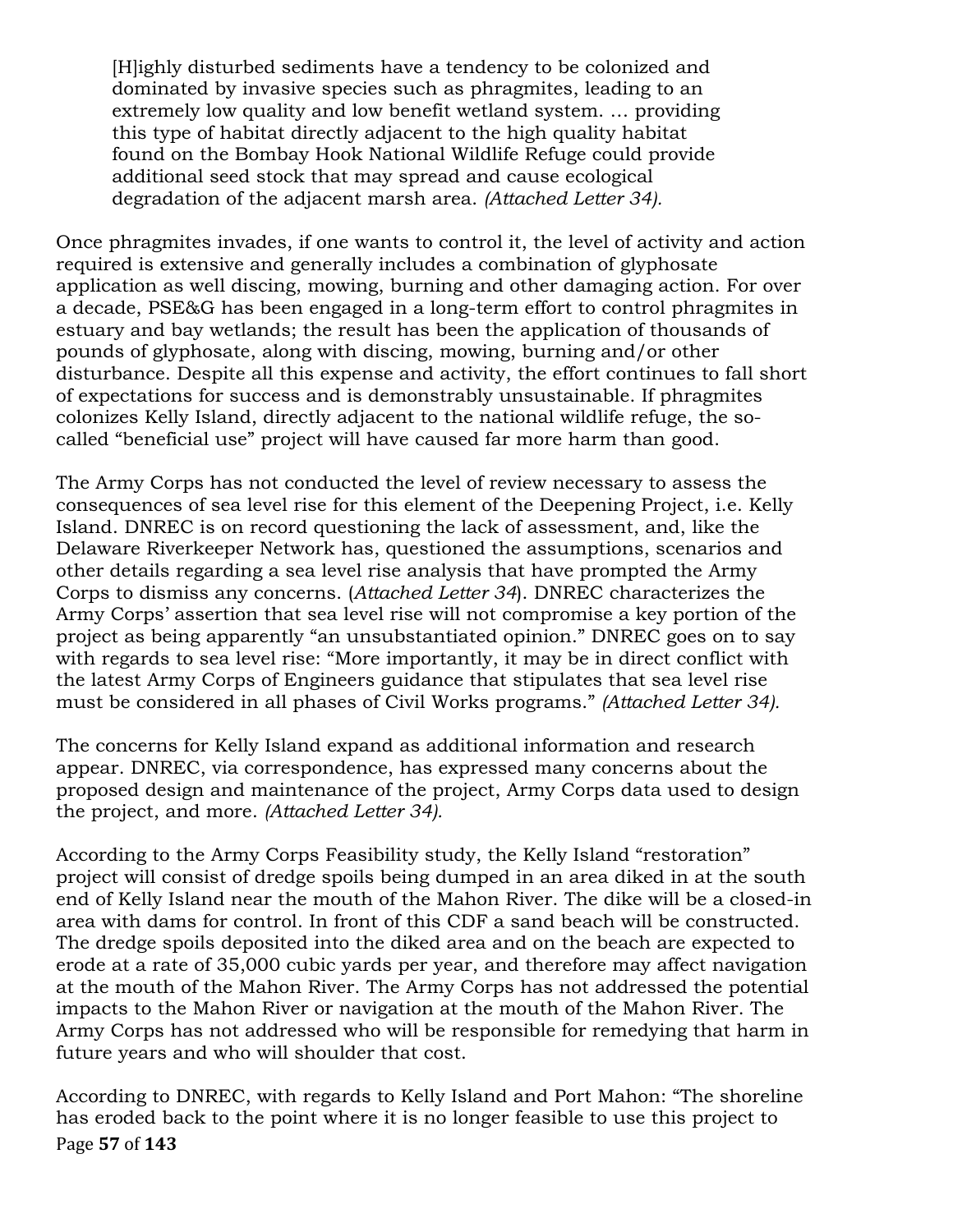protect the Port Mahon public ramp." The Army Corps responds to this concern by dismissing it as not relevant to the ecosystem restoration goal of the project *(Attached Letter 46).* But to the extent the Army Corps used the claims of Port Mahon benefit as part of its previous rationales and selling points for the Deepening Project, and considering the implications for recreation, an out-of-hand dismissal of this issue by the Army Corps is inappropriate. It needs to be addressed in a new NEPA SEIS.

Further, the description of the Kelly Island project in Appendix M of the Army Corps permit application submitted to DNREC discusses the erosion rate of 20 feet per year at this site (how does that compare to 35,000 cubic yards per year?). And yet it does not describe how the project and the work to be done are sustainable and will not, in short order, be the subject of the same erosive forces (forces likely increased due to the deepening according to the research of Walsh and Sommerfield). The feasibility study for the project suggests that in fact, over time, the project will wash away. At a rate of 20 acres a year, the work at Kelly Island could be washed away and disappear in 6 short years. If Kelly Island is to wash away in a matter of years, how can it be deemed mitigation for the permanent harms that will be inflicted by deepening? If, in order to maintain it the Army Corps plans ongoing renourishing of the spoils, it raises the whole set of questions and concerns already discussed for horseshoe crabs and others. But before discussing those we want to point out that mitigation needs to provide permanent and ongoing benefits to offset the environmental damages inflicted, particularly where the harms inflicted will be permanent. An unsustainable "mitigation" project that will not provide ongoing protection and environmental benefits is not acceptable.

Finally, at a May 13, 2010 meeting Delaware representatives discussed an alternative strategy to Kelly Island for dredge spoil disposal. The Army Corps asserted at this meeting it had no plans to even consider the options put forth. To the extent there is a clearly viable alternative for avoiding the many harms of Kelly Island, it was inappropriate for the Army Corps to dismiss consideration of this option without considered analysis and review and certainly without subjecting it to the open light of the NEPA process or for any public consideration beyond the closed doors of the May 13 meeting. *(Attached Report 58).*

According to DNREC, the Kelly Island project, as of June 15, 2010, well after the 2009 EA, did not have final design plans for review and evaluation of the project, and that to the extent the Army Corps had a design it was one that included substantial changes from designs discussed previously. The Kelly Island project and its proposed new design, including the substantial changes made, is not part of this 2011 Draft EA. Clearly the ramifications of the Kelly Island project for horseshoe crab, oysters, a variety of fish, for shorebirds, for the spoil disposal plans of the project, and the overall implications of environmental harm, are so significant that they alone, and together with the other issues discussed in this comment, mandate an up-to-date SEIS for the project and demonstrate the deficiency of the 2011 Draft EA and the 2009 EA.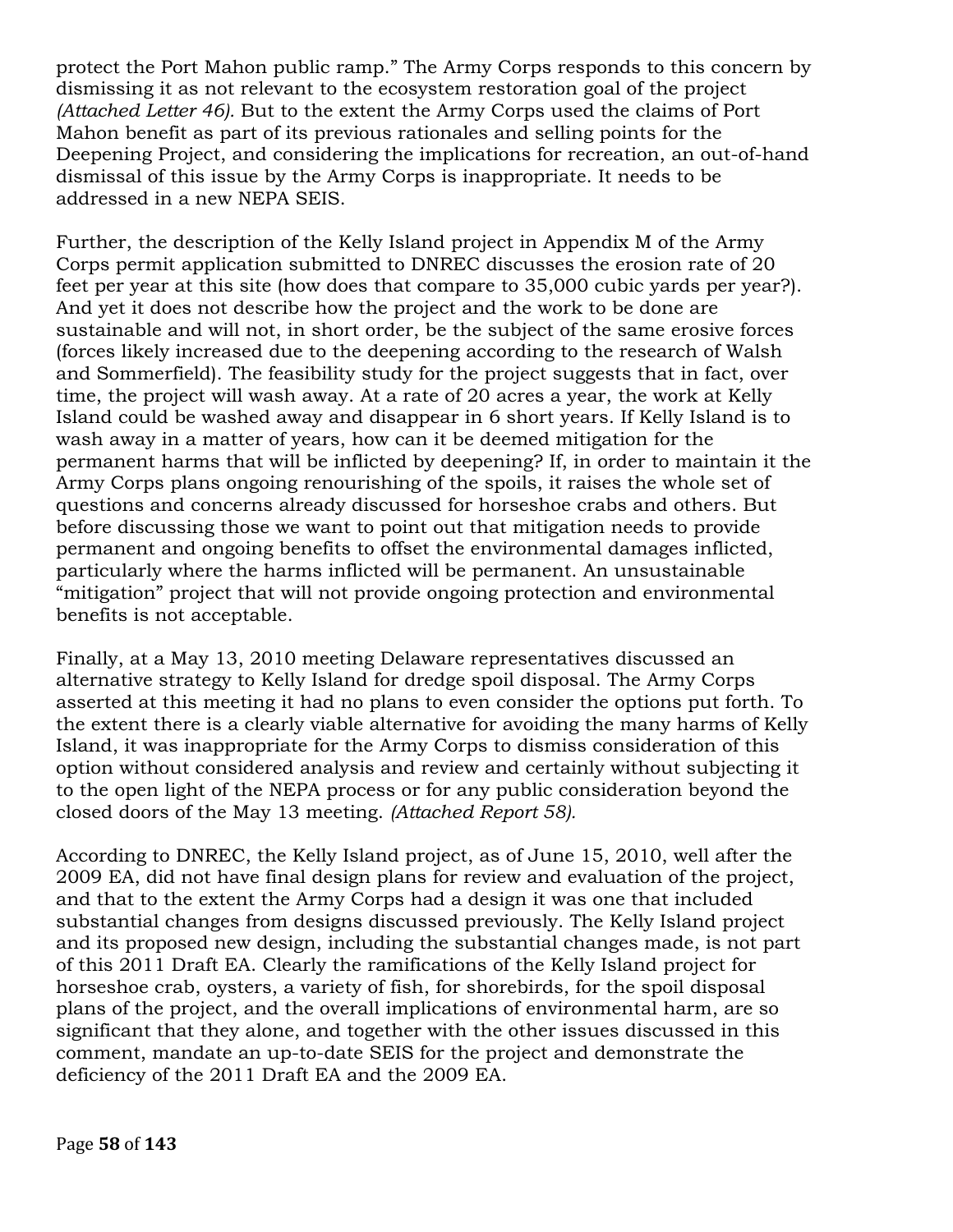## 2. Broadkill Beach:

A primary focus of the Broadkill Beach project for the Army Corps' has been an assertion that it is beneficial reuse of spoils for the benefit of horseshoe crabs and therefore the migratory shorebirds they sustain. As discussed previously, DNREC has found the benefits claimed for horseshoe crabs from the Broadkill Beach project are dubious at best. According to DNREC's analysis *(Attached Report 29)* regarding Broadkill Beach:

! "… the proposed beach to be constructed **would likely have a detrimental effect on horseshoe crab spawning habitat**."

! "The potential Broadkill Beach nourishment by the PD-ACOE does not meet the beneficial use requirements for this project, if anything it would negatively impact the prevalence of horseshoe crab spawning habitat and **impede horseshoe crab egg development**."

Additionally, the USFWS has expressed concerns about the potential of the Army Corps' proposed beach nourishment projects to kill one to two year-classes of juvenile horseshoe crabs during initial construction and during each renourishment period. Biologists have expressed concern that smothering even one generation of juvenile horseshoe crabs could further threaten the sustainable population. *(Attached Letter 4, and personal communication by David Conrad, National Wildlife Federation with NJFO fisheries biologists, December, 2001).*

The claims of ecological benefit from Broadkill Beach made by the Army Corps in its SEIS and EA documentation are clearly not substantiated, supportable or accurate and demonstrate the need for new SEIS review. The Army Corps' inability to provide accurate information and assessments on this and other key elements of the Deepening Project demonstrate the vital need to apply full and rigorous SEIS analysis, review and comment in order to meet the legal demands of NEPA.

- $\checkmark$  Horseshoe crab and shorebird populations remain well below historic levels leaving them highly vulnerable to changing conditions, and therefore actions cannot and should not be taken that risk reducing their numbers further. The Broadkill Beach project, and Kelly Island Project, threatens the spawning and egg viability of horseshoe crabs – thereby:
- $\checkmark$  impeding their ability to grow the population and to provide the eggs necessary (now or in the future) to support the migratory shorebirds that are so important ecologically, culturally and economically to our region;
- $\checkmark$  potentially confounding the future ability of horseshoe crabs to continue to support the biomedical industry and the commercial fishery that seeks their use; and
- $\checkmark$  threatening a key portion of the diet of Loggerhead Turtles when in the Delaware Bay.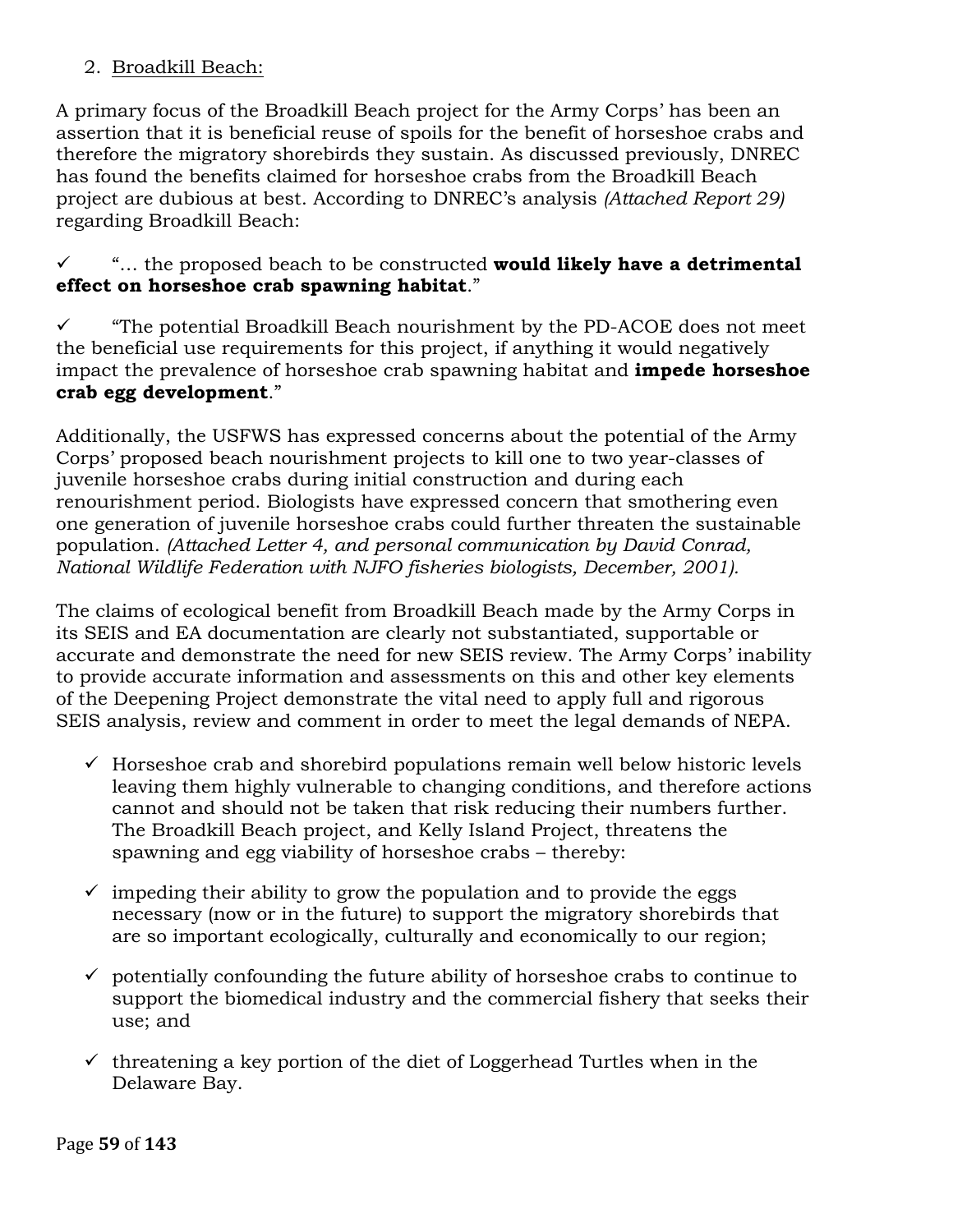New Jersey has taken strong steps to protect horseshoe crabs because of the vital ecological and economic role they play in our region; likewise strong action has been taken by the ASMFC; it is counter to now allow the Deepening Project that would undermine these important state and federal efforts.

The Army Corps' application to DNREC seeking needed state permitting suggested that use of the Broadkill Beach site by spawning horseshoe crabs is low, and therefore the impact taking place during construction of that project "is not considered significant." In anticipation of the Army Corps making this same argument now as a way to minimize the population impacts of the harm Broadkill Beach promises to inflict on horseshoe crab spawning and egg viability as per DNREC's most recent analysis, the characterization that spawning on Broadkill beaches is "low" as compared to other Delaware Bay beaches and therefore not of significance is misleading. Broadkill Beach is designated a "Horseshoe Crab Sanctuary." In a 10-year survey it is documented that the use of Broadkill Beach by spawning horseshoes is comparable to that of other Delaware Beaches and in 2008 was higher than all but two of the New Jersey beaches included in the survey (16 NJ beaches were part of this 10 year analysis). Broadkill sits at about the median for the 2008 survey of 14 Delaware beaches. *(Attached Report 15).* In 2009, horseshoe crab counts on Broadkill Beach also showed this beach to be well used with 14,940 individual crabs surveyed. For use Broadkill was lower on the totem pole in 2009, but it was not the bottom and it was well used.

The concerns about the threat of the Broadkill Beach, Kelly Island and Port Mahon proposals with regards to their impacts to horseshoe crabs are greatly magnified by the science of recent years focused on the health and viability of the horseshoe crabs of Delaware Bay as well as the migrating shorebirds dependent upon them. Eggs laid by the horseshoe crabs, historically at very abundant levels, are an irreplaceable food source critical for the migration of red knot *rufa* and other shorebird species. The eggs of the horseshoe crab are so critical that recent declines in their abundance are threatening the future survival of the red knot and other shorebirds as discussed previously in this comment.

Trends indicate that the mean density of horseshoe crab eggs on beaches in the bay region has been 3,231 eggs/square meter over the last decade (2000-2009). Despite good conditions for spawning, the mean density of horseshoe crabs eggs available to shorebirds (top 5 cm of sand) remained low in 2010 with 4,994 eggs/square meter and have shown no signs of recovery.

Page **60** of **143** According to the "Update to Status of the Red Knot *Calidris canutus* in the western Hemisphere, April 2010" issued by 19 scientific experts and institutions researching the status of the migratory shorebirds and horseshoe crabs of Delaware Bay, while in 2009 egg densities on bay beaches did show some increases, those increases are merely a return to the low levels of recent years (i.e. 2005), and "there is no evidence of a significant increase in the mature horseshoe crab population." And there has not been a trend of increase in red knot or other shorebirds that suggests they are on the path to recovery and that therefore are no longer in need of, or entitled to, strong protection of their primary migratory food source, horseshoe crab eggs on the Delaware Bay stopover. In fact, the 2011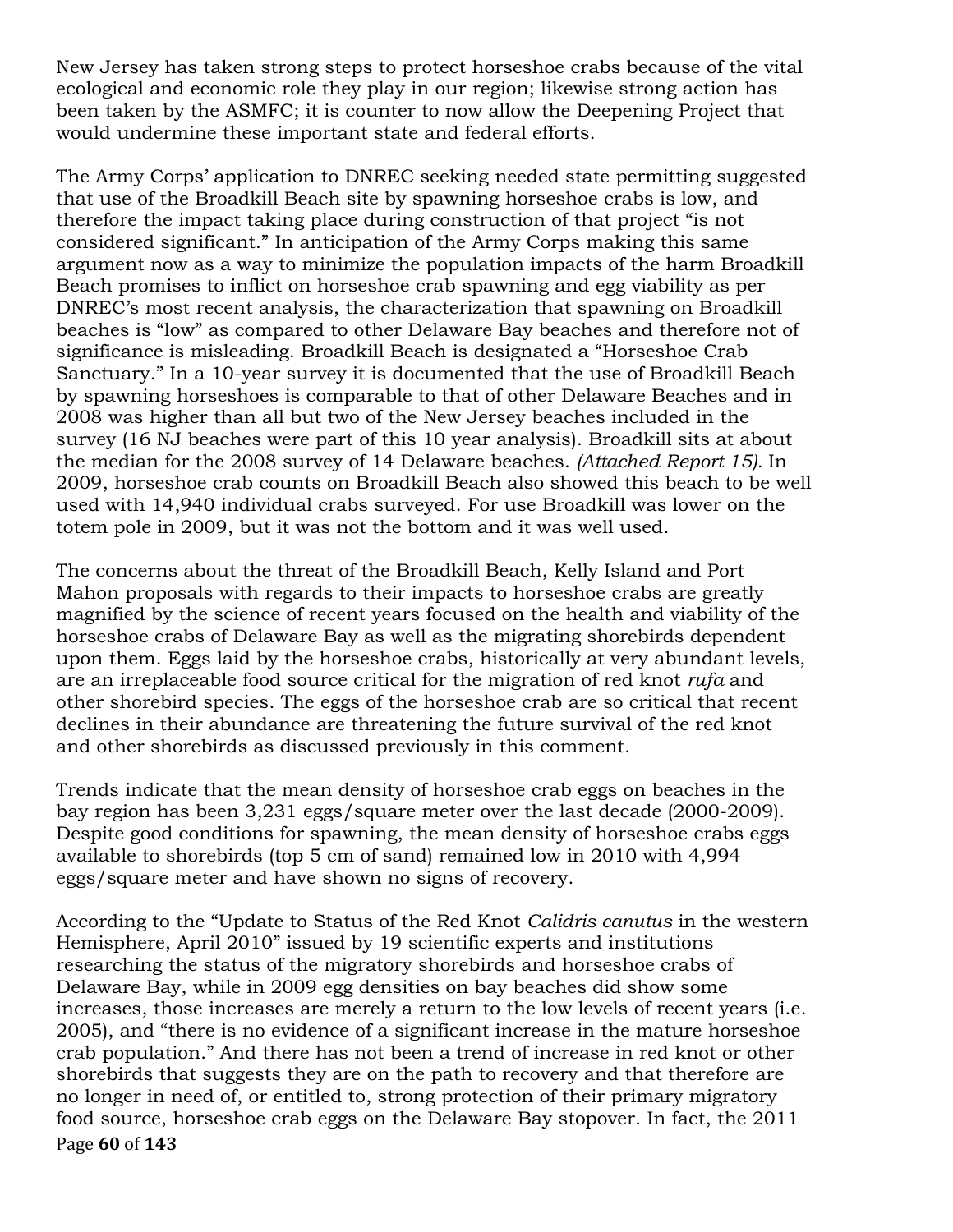Update confirms the continuing dire straits of the horseshoe crabs, egg availability, and dependent migratory shorebirds. *(Attached Report 18; Attached Report 35; Attached Report 24).*

The ecological phenomenon of the horseshoe crabs and the migratory shorebirds is responsible for supporting a multi-million dollar ecotourism industry – therefore its loss also means tremendous economic and community damage to the Delaware Bayshore region and communities. *(See generally Attached Report 59).*

Clearly, any project that threatens harm to horseshoe crabs is of major and substantial concern. Data about the horseshoe crabs, the red knot and the other migrating shorebirds has been amassed on an annual basis by experts. The Army Corps has not taken into consideration the wealth of horseshoe crab and migratory shorebird data currently being put together every year for purposes of informing horseshoe crab harvest regulations and shorebird protection strategies.

With regards to the effects of renourishment for horseshoes: How many renourishment actions for Kelly Island and/or Broadkill Beach does the Army Corps propose? In perpetuity as long as needed, only a set number after which the erosion that will occur will be unaddressed and so the "habitat created" lost, or not at all? If it is in perpetuity, how frequently and how many year-classes of horseshoe crabs are predicted to be affected? And how many crabs are predicted to be on the beaches during those renourishment times and therefore to be affected by the efforts? And what is the prediction regarding lost egg production/availability for shorebirds during that time? Answers to these questions need to be based upon current information and knowledge, not the data of the past.

Neither Kelly Island nor Broadkill Beach are appropriately characterized as beneficial reuse or restoration for the harms inflicted by the Deepening Project and therefore do not balance or mitigate any of the harms identified. They should instead be viewed as inflicting harm on habitats and aquatic life.

Referencing and relying upon Broadkill Beach and Kelly Island as mitigation for the variety and wealth of adverse environmental impacts resulting from deepening is simply not appropriate.

- $\Rightarrow$  First, the two projects themselves will inflict an unacceptable level of negative effects.
- ⇒ Second the benefits the Army Corps claims these projects will provide do not mirror the kinds, wealth, variety and extent of harms inflicted by the Deepening Project. For example they do nothing for the oysters, for a moving salt line, for Atlantic sturgeon or shortnose sturgeon, for *Sabellaria vulgaris*, for water quality, and more. In fact in some cases these projects will make the harms worse.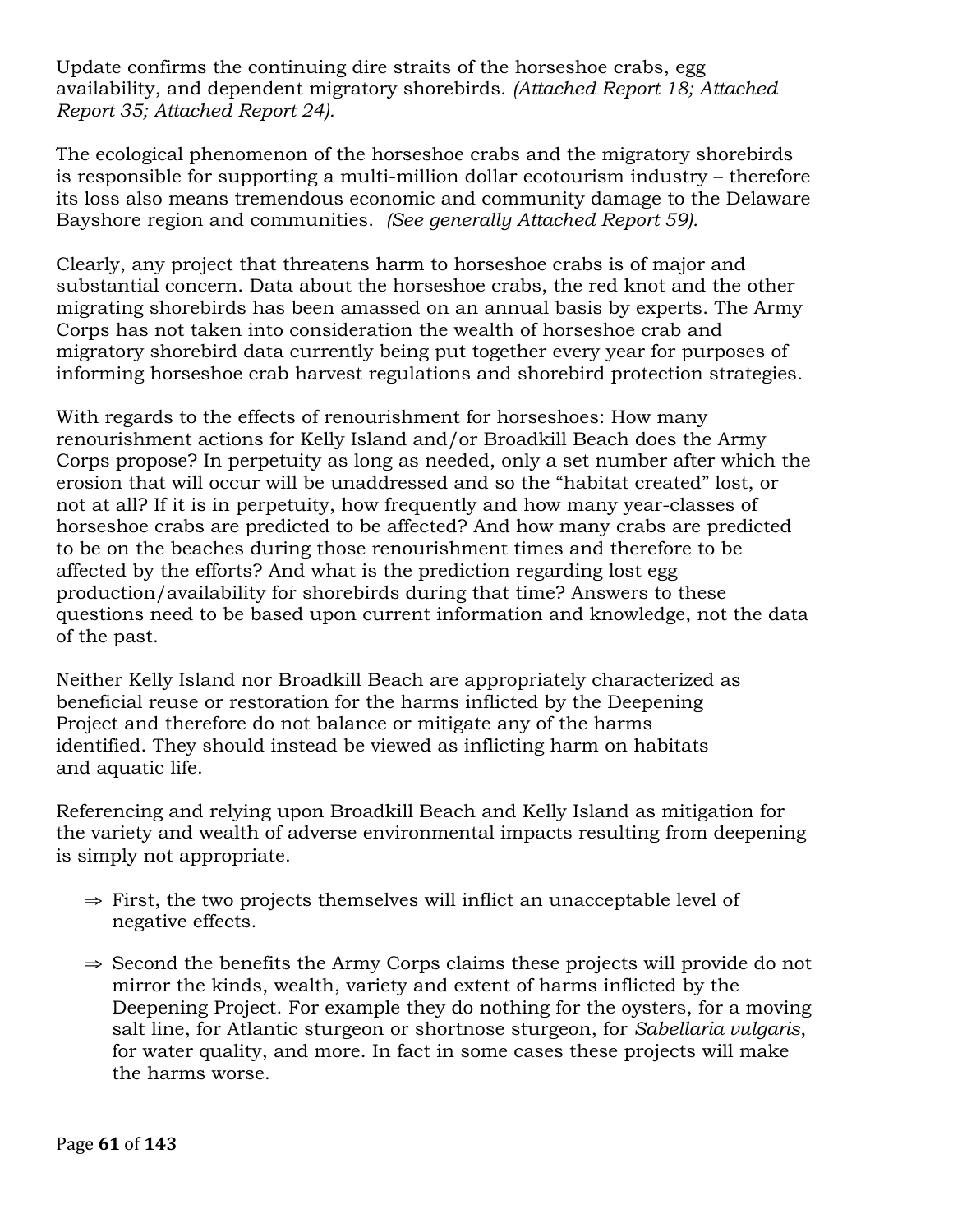⇒ Third, the projects don't even attain the benefits the Army Corps claims they will provide, as documented by this comment and the information upon which it is based.

### **I. Deepening Poses Threats to a Wide Variety of Fish, Finfish, Benthic Organisms and Others, Including Both Direct Harms and Harms to the Food and Habitats Necessary to Sustain Them. New Science Remains Unconsidered by the Army Corps; But Demonstrates the Need for an SEIS.**

After the Army Corps released the 2009 EA, the State of Delaware submitted comments questioning and challenging many elements of that document, including the analysis of impacts to blue crab and sandbar shark, the analysis of impacts on wetlands, the assessments of sea level rise, and more*. (Attached Letter 32).* These concerns and questions were explored in greater depth and detail in a June 15, 2010 letter *(Attached Letter 34)*. These letters are attached to this comment. To the extent the issues contained in them were not addressed in the 2011 Draft EA, they remain unaddressed as part of the NEPA process.

1. The information used by the Army Corps with regards to blue crabs is not sufficient to make a claim of no significant impact:

With regards to the blue crab studies used by the Army Corps in its justifications for the Deepening Project, NMFS is on record, post the 2009 EA:

The blue crab and horseshoe crab studies should be updated due to the age of the existing data generated by the ACOE, the changes in the ecological conditions of the Bay, the availability of new data from other sources, and the changes in the status of the stocks. *(Attached Letter 14)*

According to NMFS, declines in Chesapeake Bay stocks of blue crabs, since the time of the Army Corps' studies, has "put an increased pressure on New Jersey's blue crab resources, particularly in Delaware Bay." There have been reports of declines in Delaware Bay blue crab landings and catch-per-unit-effort. *(Attached Letter 14).*

Yet the Army Corps has responded that it plans no further research on horseshoe crabs or blue crabs*. (Attached Letter 16).* Blue crabs are important ecologically and economically to the Delaware Bay. Their declines and the information provided by NMFS are significant enough to warrant an up-to-date SEIS.

2. The Deepening Project threatens significant harm to the oysters of Delaware Bay, an ecologically and economically important species:

Page **62** of **143** Oysters are important ecologically and economically to our river and region. They provide food and habitat as well as water pollution filtering, and are the basis of a vital and re-growing oyster industry of incredible economic and jobs value to the region. Reef-building oysters in the estuary can provide needed habitat for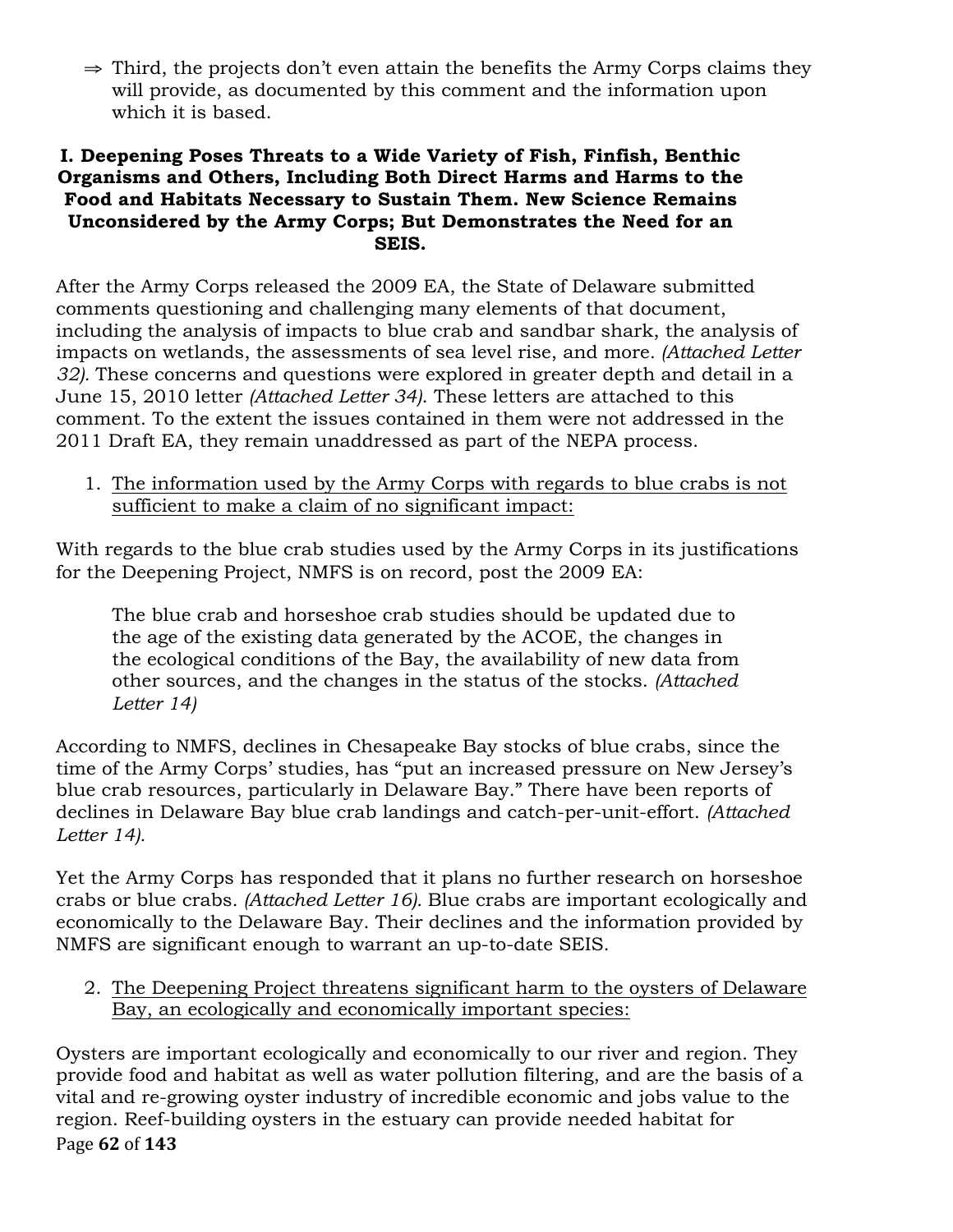diadromous fish that serve as hosts for juvenile freshwater mussels. Thus, adverse impacts to oysters can also adversely affect freshwater mussels (as we discuss below with respect to freshwater mussels, these species are critical to maintaining water quality in the River).

Economically the oysters are of increasing value, the potential devastation of which has not been addressed by the Army Corps. The Army Corps has failed to discuss and analyze the significant level of environmental and economic harms that would result from damage to the oyster populations of the Bay by the Deepening Project.

As the result of a \$6.5 million federal investment in restoring the oyster populations of Delaware Bay, over 2.1 million bushels of clam and oyster shells have been harvested in the Delaware Bay from 2005 through 2009. For the region, oyster harvest resulting from this federal investment is projected to generate up to and over \$80 million of annual economic benefit, much of this in some of New Jersey's poorest communities who could not tolerate the loss of associated jobs, revenue and benefit should this harvest be substantially reduced. *(See Attached Letters 43, 44 & 45).* Projects that harm these restored oyster populations will undermine the value of this federal, and taxpayer, investment.

In April 2009, after the Army Corps released its 2009 EA, NMFS expressed its concerns about oyster impacts and the Army Corps' inadequate response to concerns of relying upon monitoring studies conducted in 2000 and 2001:

More than eight years have passed since these pre-construction monitoring studies have been completed. Ecological conditions of the estuary and the status of the oyster stocks have changed. In addition, more information is now available on water quality in the estuary, the conditions of the oyster seedbeds, and the benthic communities of the Bay from sources …. According to the NJDEP, an expansive area of habitat has been identified in the area of Hope Creek near Salem, NJ, but little data is available from this area.

To ensure the impacts on oysters are evaluated fully and the appropriate measures are taken to avoid, minimize, and mitigate for these impacts, the ACOE should update the 2000 and 2001 studies. … These studies should be undertaken before any construction occurs in the Bay.

(*Attached Letter 14*).

The Army Corps' entirely inadequate response was to say ….

- $\checkmark$  that in 1997 (14 years ago) they shared their conclusions with the Haskins/Rutgers Shellfish Lab who reviewed the conclusions regarding oysters; and…
- $\checkmark$  that they will monitor as the project moves forward to look for impacts.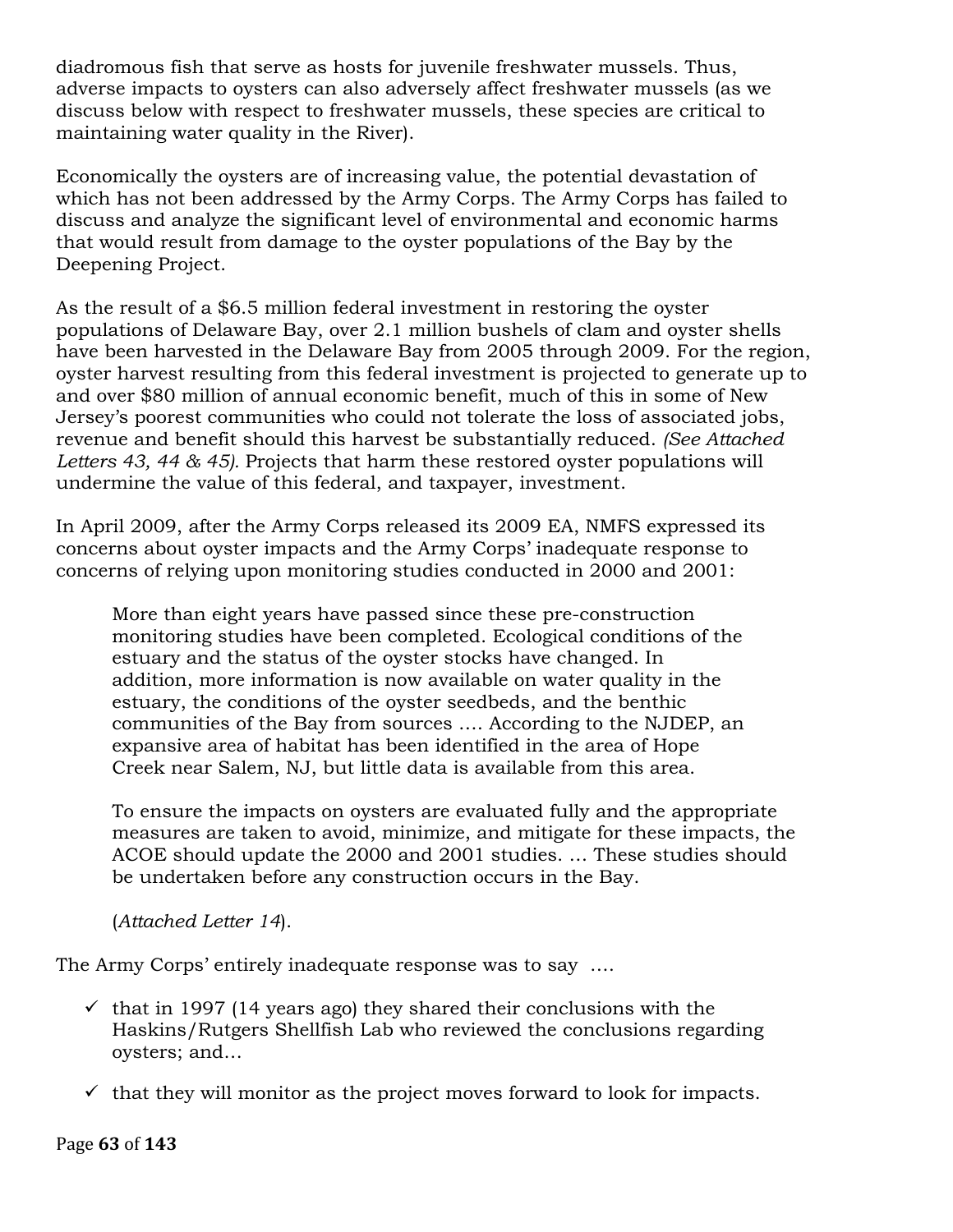Neither response effectively addresses the concerns raised, including how new information and data will or should affect the analysis regarding risks and impacts to oysters. Nor has the Army Corps updated its analysis of impacts to oysters based on readily available, recent data.

Further, with regards to the Army Corps' commitment to monitoring before and after undertaking the Deepening Project to determine *ex post facto* if any adverse environmental impacts occurred, USFWS noted about the pre-project monitoring that "environmental contaminants were not a component of the study. … The Service remains concerned that dredging activities in the Delaware River may result in the release of buried contaminants from localized 'hot spots.' Baseline body burden levels need to be established for representative groups (oysters, dominant fish species) *prior to* any dredging activities." (*Attached Letter 4, emphasis added).*

Additionally, in an often-expressed concern that the Army Corps has been pursuing the Deepening Project with a set of pre-determined findings and outcomes, USFWS wrote the following about the Army Corps' oyster monitoring report:

The Service also recommends modifying the statement presented in the Summary and Conclusions section of the Versar, Incorporated, report (Page 4.1). The concluding paragraph reads: 'it is intended that these data could then be used to direct any mitigation that may be required in the *unlikely* (emphasis added) event that significant impacts are detected by the post-construction monitoring.' As written, the statement appears pre-determining.

#### *(Attached Letter 3)*

More recently, DNREC has stated on the record its position, based on its analysis of Corps information, that a failure of the Kelly Island CDF project could be catastrophic for the oyster populations of the Delaware Bay. When discussing Kelly Island, DNREC has said "If a dike should fail, the sediment load could be catastrophic to the adjacent oyster beds*." (Attached Letter 32 & Letter 46).*

The Army Corps' response was to rely on a 1996 Design Memorandum to dismiss DNREC's concerns. But the 1996 Design Memorandum could not have foreseen, and certainly did not include, the present shape of Kelly Island, new predictions for sea level rise, the current status of oysters in the bay including both their population health and precise locations, the new information on circulation patterns and the erosion-causing effects of dredging (all of which are issues discussed elsewhere in this comment). Therefore, the Army Corps' May 21 response to this issue is essentially non-responsive and not defensible based on present data and knowledge without further analysis, study and consideration.

Page!**64** of!**143** In fact, in its June 15, 2010 correspondence to the Army Corps, DNREC questions the Army Corps' assertions regarding Kelly Island and sea level rise. DNREC characterizes the Army Corps' assertion that sea level rise will not compromise a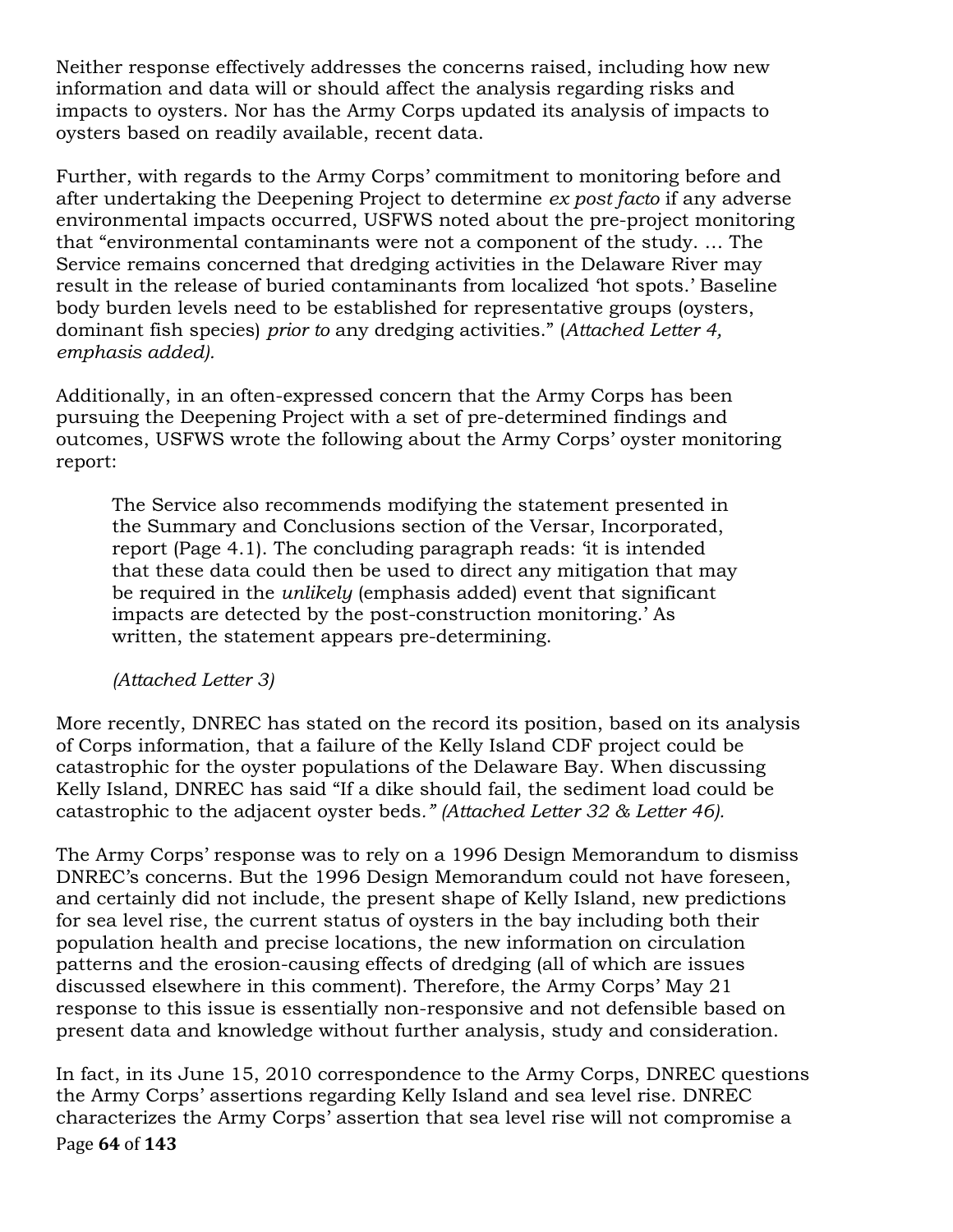key portion of the project as "an unsubstantiated opinion." DNREC goes on to say with regards to sea level rise: "More importantly, it may be in direct conflict with the latest Army Corps of Engineers guidance that stipulates that sea level rise must be considered in all phases of Civil Works programs." *(Attached Letter 34).*

Experts from NJ DEP's Division of Fish & Wildlife, the Delaware Division of Fish & Wildlife, the University of Delaware's College of Marine Science and Earth Studies, and the Haskins Shellfish Research Laboratory have expressed concern that a change in salinity levels may have an adverse effect on oyster resources in the Estuary and have stated the need for full consideration of this potential harm. *(Attached Misc. 1; Attached Misc 2; Attached Misc 8*). The Army Corps has not given appropriate consideration to this issue.

In response to the question of whether there was any new thinking about the potential implications of the Delaware River Deepening Project for oysters and/or other shellfish in the estuary, an oyster expert responded:

The potential for the salt wedge to move farther into the bay is, in my mind, the most serious potential consequence. … With the continued presence of oyster diseases in the bay, and since their extent and overall effects are primarily controlled by the salinity, anything that increases the salinity of the bay will be detrimental to the oyster population. I call attention to the distribution of oysters within the system. They occupy large areas in the lower part of the Estuary, but the dense population currently exists where the bay begins to narrow. A small rise in salinity would force the oysters farther up bay, but there is less and less area in that portion of the system. *(Attached Misc. 8)* 

The Army Corps must fully assess how a deepened channel would affect the salt line as it pertains to the oysters of Delaware Bay. This is a known risk that, through impact to the oysters, could have significant ecological, cultural and economic ramifications for the region. As this comment discusses, the Army Corps has not appropriately or defensibly considered how much movement of the salt line and increases in salinity levels will result from the Deepening Project, individually and/or in combination with sea level rise, upstream consumptive uses and losses, and/or the 2011 NY City reservoir management plan based on the most current and relevant scientific information and data. One of the major deficiencies in all of the Army Corps' work when it comes to the salt line and its impact on species like oysters, is that it has failed to use the most current predictions on what sea level rise will be for our River and region.

Page **65** of **143** Elsewhere this comment provides discussion on the movement of the salt line and changing salinity levels resulting from the Deepening Project and the fact that the Army Corps has entirely failed to provide a detailed analysis of these impacts grounded in the best available and most current scientific data. As a result of its deficient work on this front, the Army Corps will underestimate how far up river the salt line is likely to move as the result of the Deepening Project and so inaccurately assess the ramifications for oysters. While sea level rise may be a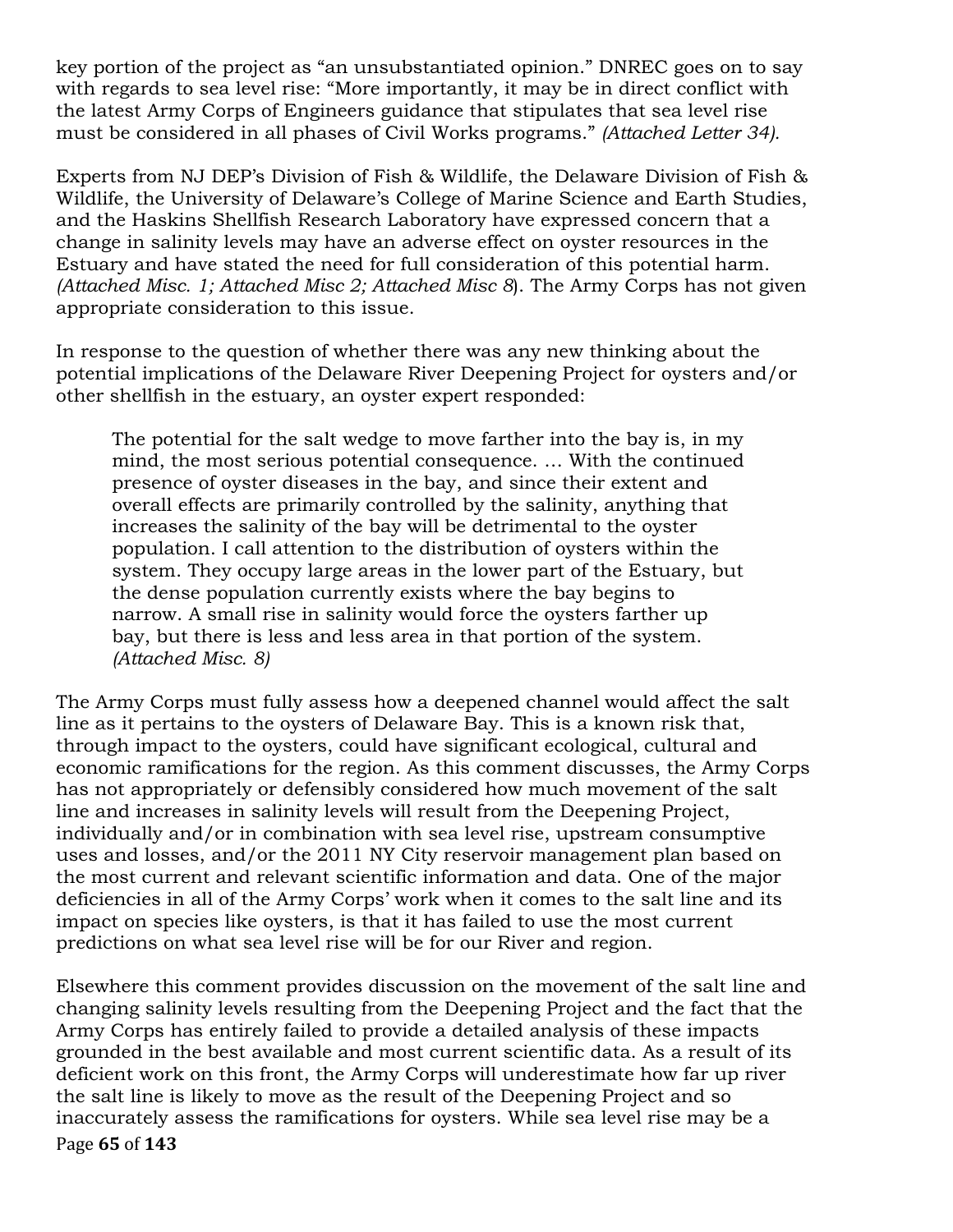factor in a changing salt line for the future, the Deepening Project will contribute to the moving salt line and the harmful effects it will have on oysters in a manner that is in our present day power to prevent.

NJDEP Division of Fish & Wildlife has also stated its concern for oysters, specifically regarding the "potential siltation of the natural seed beds and leased grounds in the lower bay." *(Attached Misc. 1).*

Clearly, according to experts, there continue to be legitimate and documented concerns regarding harms to the oyster populations of the Bay from the Deepening Project. There is also new information on the status of the oyster populations in the Bay, their economic contribution to local communities and the nation's food supply, and new scientific information on the ramifications of continuing and renewed exposure to MSX and Dermo that the Army Corps has failed to consider in its 2009 EA or its 2011 Draft EA. (For abstracts from new research see Misc 33).

The questions, concerns and challenges raised by the agencies and experts have not been addressed by the Army Corps in NEPA documentation. Considering the significant cultural, economic and ecological impacts that would result from damage to the oyster populations, full SEIS review is clearly required.

3. The Deepening Project threatens significant harm to the ecologically important and unique Sabellaria colonies of the Delaware Bay region and the variety of species dependent upon them:

The spoil disposal plan, which includes dumping on Broadkill Beach, is also a threat to *Sabellaria vulgaris*, a species of special significance to the Estuary and region, and one that is important to a number of other aquatic species as well as for the protection of bay beaches.

*Sabellaria vulgaris* is a species of polychaetous annelid sand-building worm that constructs colonies of sand reefs. The reefs provide intricate habitat for a number of small crustaceans and minute species that are key parts of the aquatic food chain, as predators on plankton and prey for fish. The colonies are feeding, hiding, spawning, and nursery areas for a large number of sportfish including black sea bass, summer flounder, scup, weakfish, black drum, and others. Sportsmen may find that their sportfishing opportunities will significantly diminish if these reefs were degraded or eliminated. As noted in the 2008 State of the Basin Report (*Attached Report 14*), the weakfish populations of the Delaware Estuary are depressed with populations further declining in recent years. So in addition to the overall ramifications of losing the *Sabellaria* reefs for the variety of species dependent upon them, the impacts to *Sabellaria* as it pertains to the existing decline of weakfish is another particular consideration in need of analysis and review.

Page **66** of **143** The *Sabellaria vulgaris* populations of the Delaware Estuary are uniquely different from those found elsewhere. "While the species ranges from Cape Cod to Georgia (Gosner, 1978), the formation of reef structures seems unique to Delaware Bay…."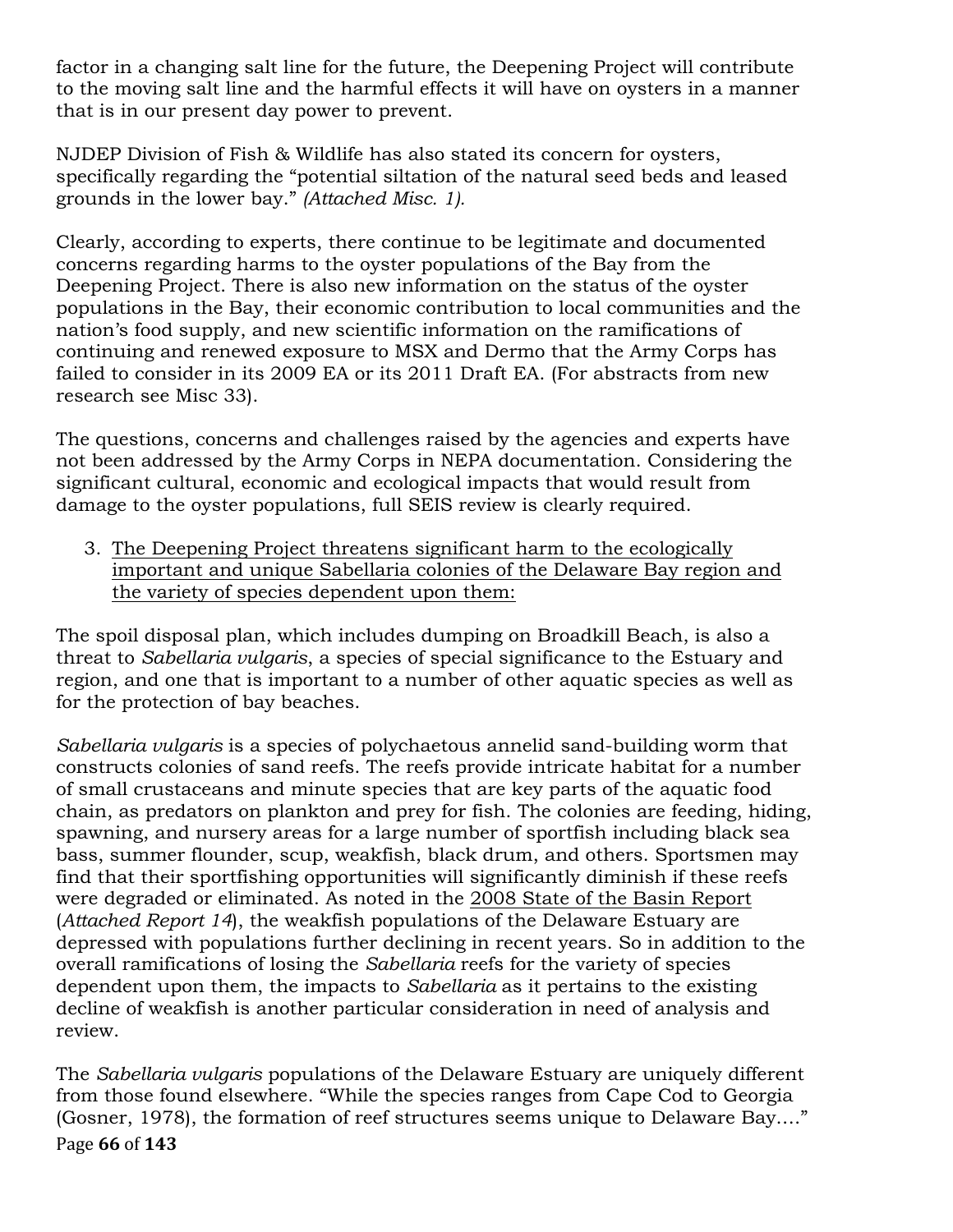*(Dr. Douglas Miller, Pre construction Sabellaria Vulgaris Baseline Monitoring at Broadkill Beach Sand Placement Site, Sussex County, Delaware, Revision Jan. 3, 2002).* Moreover, *Sabellaria* reefs can provide a degree of protection from the effects of wave action, stabilizing beach sands and intercepting the force of waves near the low tide mark. *(Wells, H.W. 1970).* Delaware Bay *Sabellaria* reefs are of considerable geological importance and should be considered in the analysis of factors influencing sedimentation on beaches. *(Wells, H.W. 1970);(Dr. Douglas Miller, Pre construction Sabellaria Vulgaris Baseline Monitoring at Broadkill Beach Sand Placement Site, Sussex County, Delaware, Revision Jan. 3, 2002.)*

"While they [*Sabellaria vulgaris]* have some capability to withstand burial under thin layers of sand, shoreline restoration would be expected to bury the present reefs at Broadkill Beach resulting in a substantial loss of this habitat." *(Dr. Douglas Miller, Pre construction* Sabellaria vulgaris *Baseline Monitoring at Broadkill Beach Sand Placement Site, Sussex County, Delaware, Revision Jan. 3, 2002).* The Army Corps' report regarding this species found that activities associated with the Deepening Project could adversely impact the *Sabellaria vulgaris* and identified three mitigation options, but no supporting data or research are cited in support of these untested mitigation actions. In addition, the cost of these plans has not been included in the cost of the Deepening Project.

In its April 16, 2009 letter to the Army Corps regarding the EFH analysis done for *Sabellaria,* NMFS says of the efforts by the Army Corps to avoid *Sabellaria* harm, "reefs may still be impacted due to the runoff of sand below mean low water along the beach nourishment footprint." *(Attached Letter 14).* This letter is confirmation that *Sabellaria* reefs are still at risk from the Deepening Project and that the Army Corps NEPA analyses needed to address this issue but did not and have not done so.

The finalized report by Dr. Miller confirms some of his findings and in no way allays the concerns raised above. The study by Dr. Gary F. Smith, titled "Subtidal Pre-Construction *Sabellaria vulgaris* Monitoring in Delaware Bay at Broadkill Beach and Port Mahon Sand Placement Sites, and Kelly Island and Slaughter Beach Control Sites, Draft Report," *(Sub-Contract Number 003951, April 2005),* also does not address the outstanding concerns. Dr. Smith's study focused on offshore occurrences of *Sabellaria* and therefore does not bear direct relevance to the proposal to conduct beach reconstruction on Kelly Island and at Port Mahon. Dr. Smith's study discusses bottom substrate conducive to *Sabellaria*; but this can be misleading as the worm does not always require a specific type of bottom, only some hard surface such as oyster shells, clam shells, scattered gravel etc. upon which to build. Once the *Sabellaria* has started to build it can continue to build upon its own structure as long as it is left undisturbed. And there is a question whether the benthic raking conducted as part of Dr. Smith's survey actually degraded *Sabellaria* colonization or reef development.

There are numerous patches, colonies and reefs of *Sabellaria vulgaris* located in the intertidal zone of Broadkill Beach, Slaughter Beach and Port Mahon.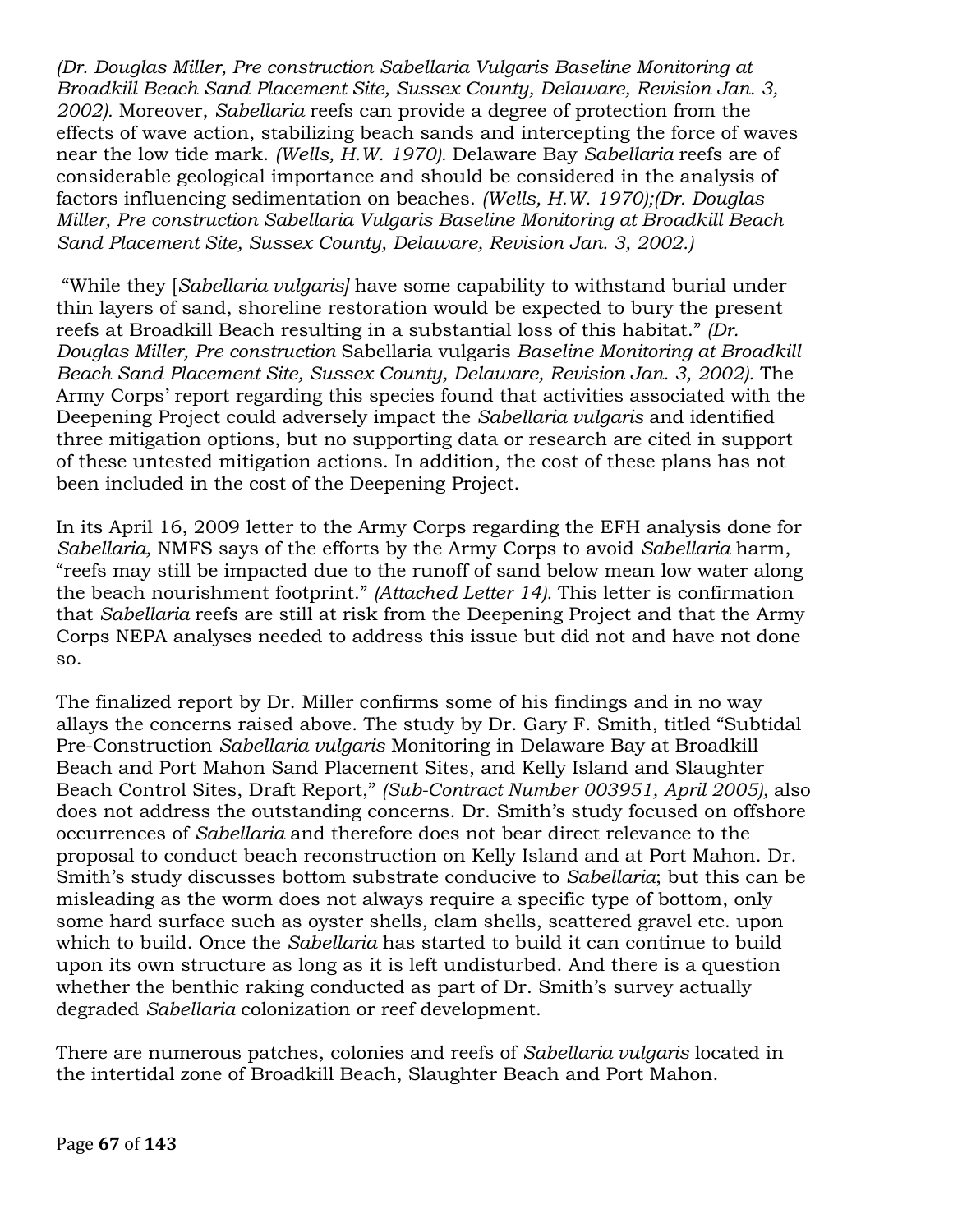In summary, the Miller and Smith studies confirmed the presence of *Sabellaria vulgaris* at proposed spoil disposal locations and confirmed that the *Sabellaria* populations would be buried and thereby killed as a result of the project as proposed. These studies confirmed that as a result there would be a "substantial loss of this habitat." Three mitigation options were proposed, but no supporting data or research are cited in support of the untested mitigation actions.

Assertions by the Army Corps that it will continue to consider pathways forward to avoid harm do not provide the appropriate level of detail or assurance that there will be no harm. If there was to be additional consideration, the 2011 Draft EA would have been the appropriate time and place to do so -- but no such review or discussion is included.

The Army Corps needs to provide a program and plan that experts agree will not just minimize harm, but will successfully avoid it. Assurance of future, unknown actions, does not fulfill the requirements of NEPA.

### 4. The Army Corps has not adequately analyzed harms to essential fish habitat based upon current science:

According to NMFS:

The filling of the unvegetated shallow water habitat [that will take place at Kelly Island] will have an adverse effect on federally managed species such as winter flounder, windowpane, summer flounder, and other benthic species that feed on the organisms currently found at the site. … [S]ampling found that the site was dominated by the bivalve *Mulinia lateralis*, which accounted for 94 percent of the individuals collected … *Mulinia lateralis* is a prey species consumed by a wide variety of fish including winter flounder, summer flounder windowpane, little skate … winter skate,…, and scup. The placement of fill material in this area will eliminate 120 acres of forage area for these federally managed species, and as a result, adversely affect their EFH. *(Attached Letter 14)*

NMFS has further stated that:

the impoundment at Kelly Island will adversely impact EFH designated by the federal fisheries management councils for a wide variety of federally managed species, including forage habitat for summer flounder, windowpane, winter flounder, skates and scup, and early life stage EFH for winter flounder. The wetland and beach to be created have little to no habitat value for these species. *(Attached Letter 14)*

According to NMFS, to minimize the impacts to EFH for these species at Kelly Island, the Army Corps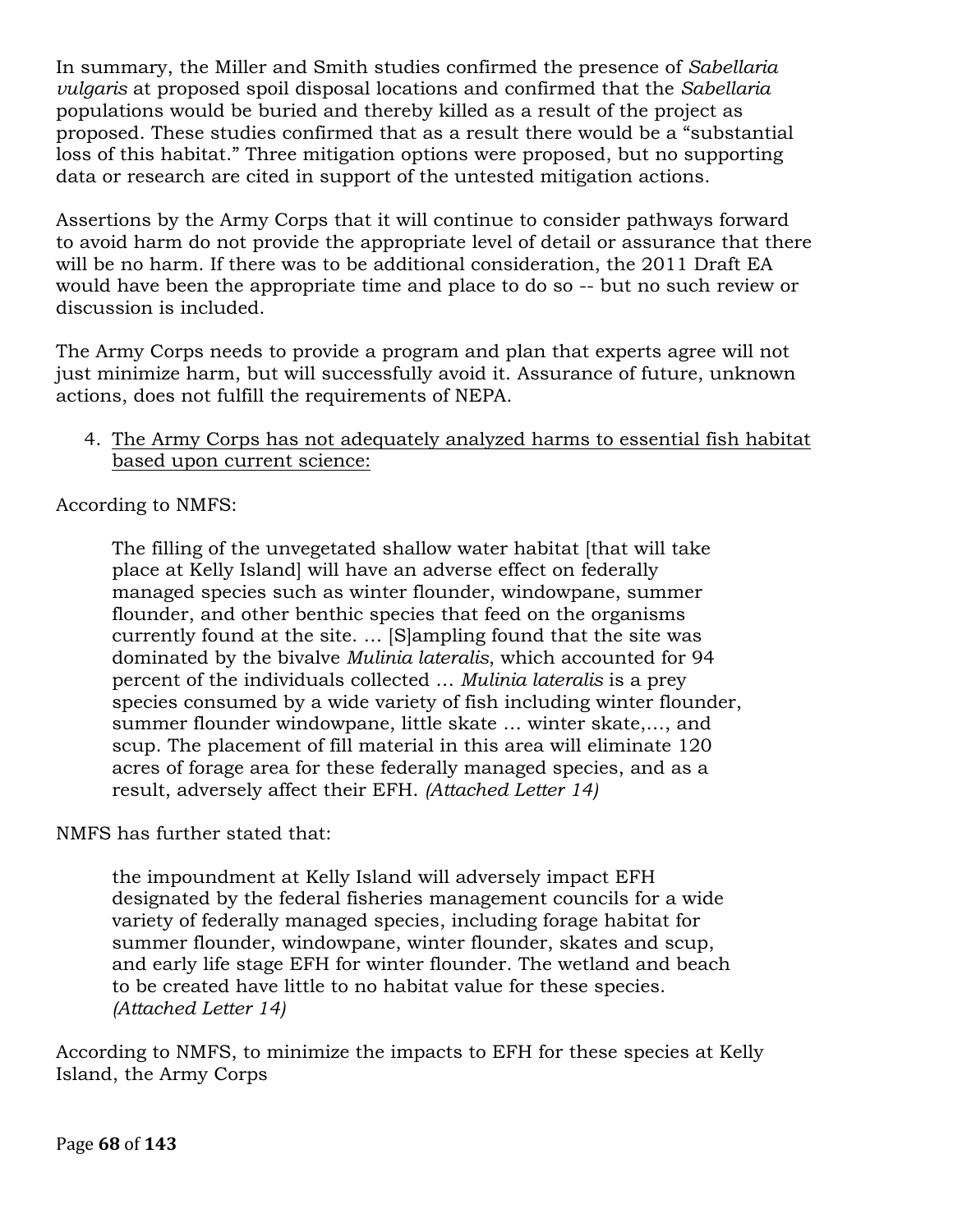should require the removal of the water control structure and the maintenance of permanent, unrestricted tidal flow with no option to revert to an impoundment or provide for the compensatory mitigation for the loss of 120 acres of fishery habitat or eliminate the Kelly Island project from the Deepening Project. *(Attached Letter 14)*

The Army Corps' response to NMFS (the version of which we have is undated and unsigned and therefore it is unclear the status of this letter from the FOIA documents we received) seems to reiterate Corps planning language for Kelly Island and does not fulfill the irrevocable commitments sought by NMFS in its April 16 letter. *(Attached Letter 16)*

The 2011 Draft EA fails to discuss, consider or even acknowledge this information regarding Kelly Island.

## 5. Threats to American Shad overlooked:

According to the ASMFC, American shad stocks are at an all time low. Declines are the result of a combination of overfishing, pollution and habitat loss. Although during the 19th century annual American shad harvests reached over 50 million pounds, today they are in the 1 to 2 million pounds range coastwide. The ASMFC believes that the Delaware River population is greatly depressed – so much so that it has created a shad management plan to focus on the species' recovery and restoration. To the extent the Deepening Project further impedes the protection and restoration of the shad populations of the Delaware River it is working at cross purposes with both the ASMFC and NMFS, and is undermining the protection and restoration of a species vital to the ecology, economy, recreation, and culture of our region. The most recent information on the Delaware River's American Shad population and ASMFC's status reports are in need of updated consideration.

# 6. Threats to Striped Bass overlooked:

"SAV is vital habitat for many of the life stages of prey base, young-of-theyear striped bass, and river herring." *(Attached Letter 11).* SAV, as discussed in this Comment, is at risk from the Deepening Project, its locations and the effects of the Deepening Project ill-considered by the Army Corps. "The striped bass *Morone saxatilis* is one of the most economically important fish species along the Atlantic Coast, supporting a valuable recreational and commercial fisheries." *(Attached Report 32).* New research out of the State of Delaware provides information on the status of the Striped Bass in the River. Considering the species' tremendous value to the region anything that affects "vital habitat" for this species, including SAV, should be carefully researched and include information from this newly released study. *(Attached Report 32)*

Striped bass are also dependent upon freshwater reaches of the River for the initial stages of their life history; as such, the salt water intrusion implications of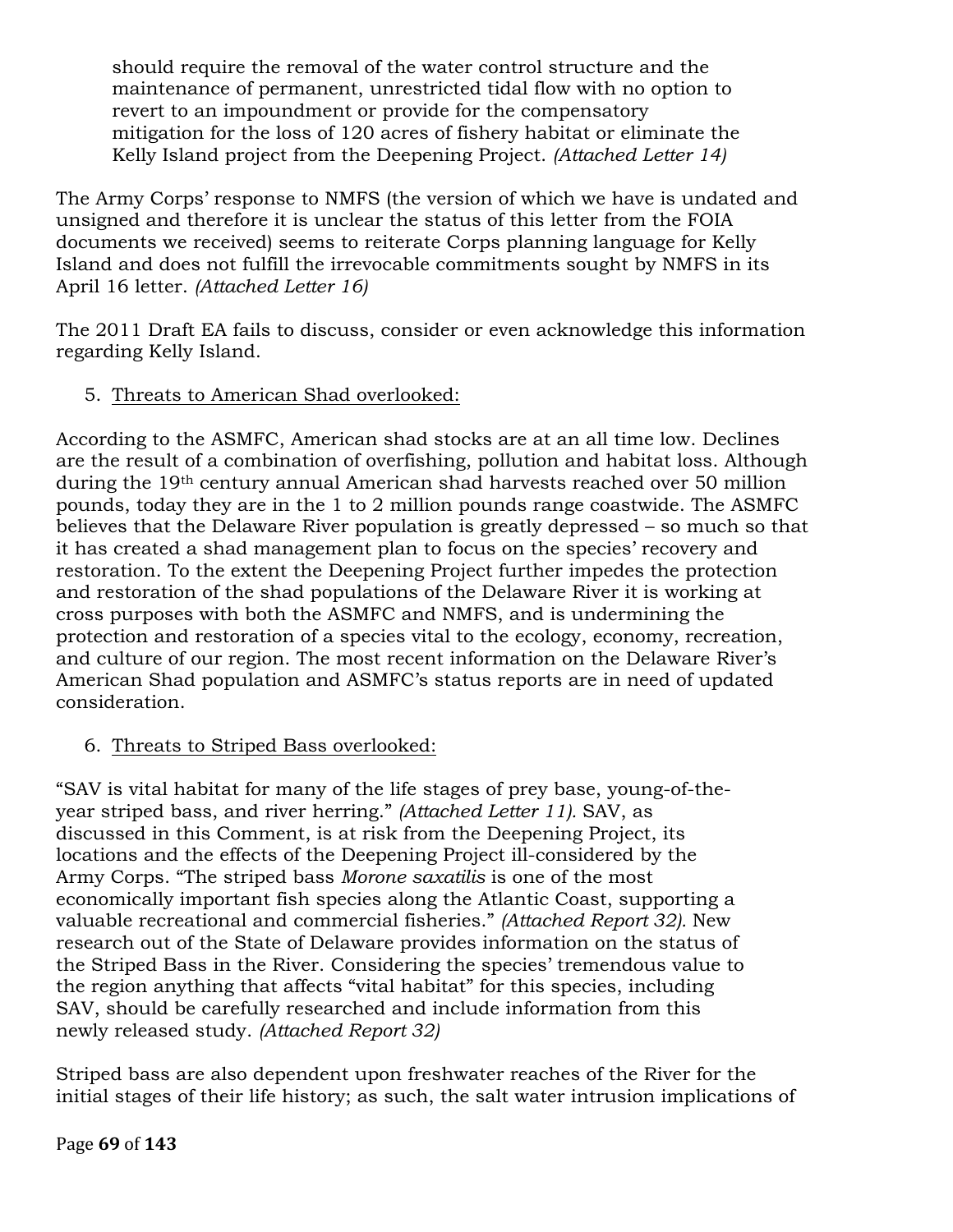the Deepening Project also need to be considered in the context of the effect on Striped Bass. *(Attached Letter 40)*

# 7. Threats to Sand Tiger Shark & Sand Bar Shark overlooked:

Sandbar shark were granted federal protection in 2008 in order to allow for a rebuilding of the declining stock levels. The central and lower portions of the Delaware Bay are important habitat for both pupping and young sandbar sharks that return to the Bay for their first years of life.

"Delaware Bay serves as one of the largest, if not the largest nursery habitat for young-of-year (YOY) and juvenile sandbar sharks along the Atlantic Coast." *(Attached Report 84).* The recovery of sandbar sharks largely depends upon the identification and conservation of critical habitat, including major nursery areas, for young sandbar shark. *(Attached Report 84).* The ASMFC has seasonal closures in effect from May 15 to July 15 in Delaware and New Jersey waters to protect the species by protecting pupping and nursery habitats. NMFS has listed Delaware Bay as a Habitat Area of Particular Concern for sandbar sharks. *(Attached Report 84).* Beach renourishment projects are known to disrupt feeding patterns of sandbar shark. Dredging is also a concern and can affect sharks inhabiting nearby areas; it also can reduce the availability of prey. In the case of the Deepening Project, there are concerns about effects to blue crabs, a food source for sandbar sharks. *(Attached Report 84).* The Deepening Project has been specifically identified as a threat of harm to sandbar shark because of its capability for:

- $\checkmark$  Releasing toxins such PCBs and PAHs into the river
- $\checkmark$  Increasing suspended sediment concentrations
- $\checkmark$  Depressing dissolved oxygen levels
- $\checkmark$  Increasing noise
- $\checkmark$  Changing salinity regimes
- $\checkmark$  Altering tidal flows and
- $\checkmark$  Disturbing habitats of a variety of fishes.

## *(Attached Report 84).*

"Delaware Bay is crucial to the long term recovery of the Northwest Atlantic sandbar shark stock." *(Attached Report 84).* "Delaware Bay serves a critical role in large segments in the life of juvenile sandbar sharks." (*Id.*) Research issued December 2009 *(id.)* provides significant information on when and where sandbar shark are located in the Delaware Bay. This information is readily available to the Army Corps. Considering the importance of the Delaware Bay to the sandbar shark species, the Army Corps should be using this study to inform its decision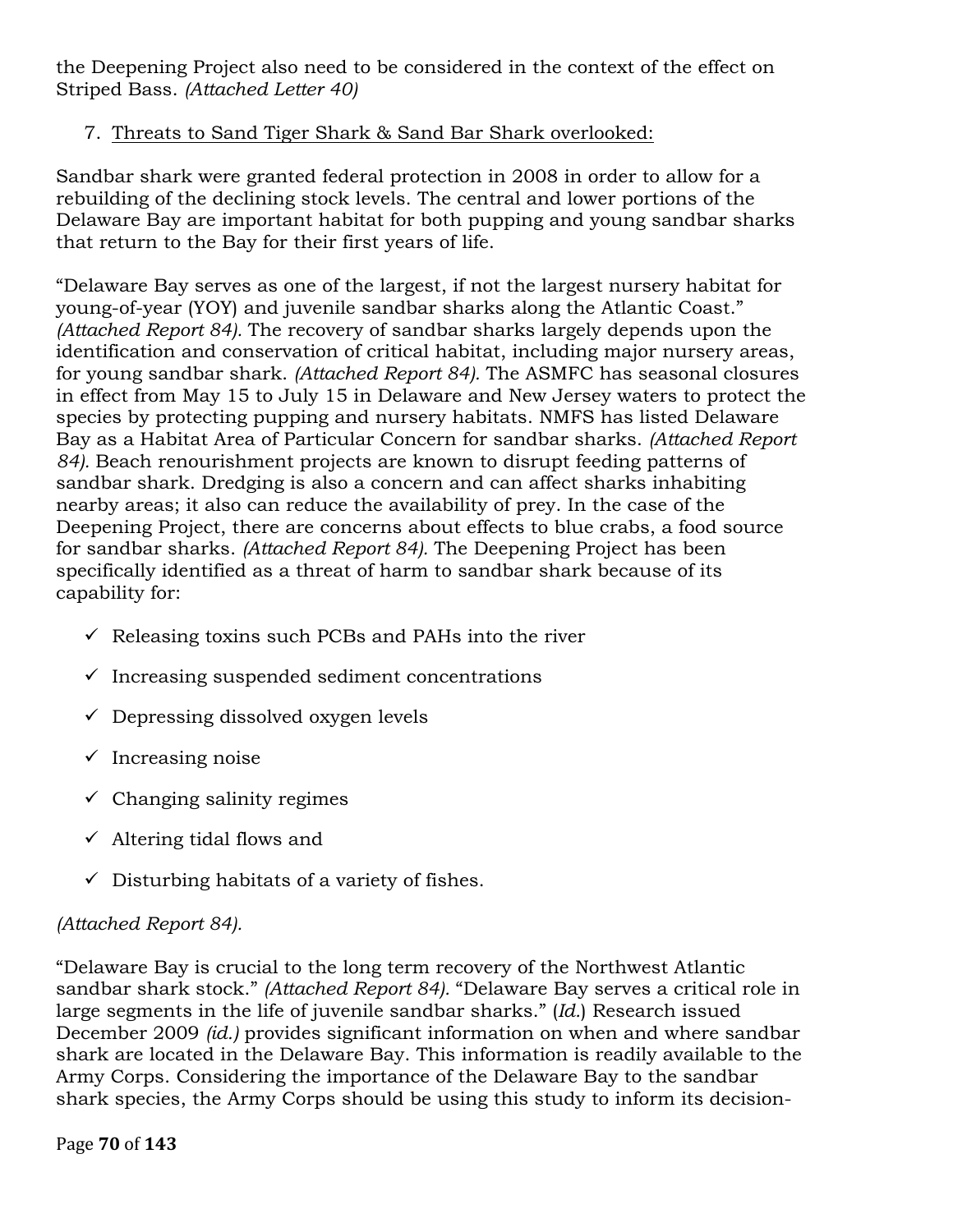making and actions regarding the Deepening Project, Kelly Island, Broadkill Beach and Buoy 10 spoil disposal plans, but has entirely failed to do so.

Study is starting on the plight of the sand tiger shark. Concerns about the species' decline are so significant that it is now a candidate for listing as an endangered species. Research is underway which, according to an assistant professor of fisheries and researcher at Delaware State University, could have policy implications for beach replenishment projects and the dredging of the Delaware River shipping channel. *(Attached Article 3)*.

Delaware Bay is also an important summer foraging area for all segments of the sand tiger shark population from young-of-the-year to adults. "In fact, Delaware Bay is one of the few locations in the world where sand tiger sharks can be encountered with any regularity. This fact, when combined with their reported population declines has brought increased attention to the role of Delaware Bay in rebuilding the western Atlantic stock of sand tigers*." (Attached Letter 40)*

Changes in salinity can affect both sandbar and sand tiger sharks, as can sedimentation resulting from dredge spoil disposal. *(Attached Letter 40).*

How a deepened channel combined with sea level rise will affect the salt line and the resulting impacts on the sand bar and sand tiger sharks of Delaware Bay needs to be fully assessed. The Army Corps has not appropriately or defensibly considered how much movement of the salt line and increases in salinity levels will result from the combination of sea level rise and deepening. One of the major deficiencies in all of the Army Corps' work when it comes to the salt line and its impact on species like these sharks, oysters, Atlantic and shortnose sturgeon, freshwater mussels, and wetlands is that the Corps has failed to use the most current predictions on what sea level rise will be for our river and region and it has failed to use the best modeling and data for assessing salinity and salt line changes. See discussion in this Comment.

Further, that the sandbar and sand tiger sharks are affected by increased sedimentation, such as that which could result from spoil disposal, raises concerns about the Broadkill Beach project, the likelihood of erosion or failure of Kelly Island due to inappropriate sediment being used for that project (based on the Army Corps' mischaracterization of spoils to be used for the project) and/or because of sea level rise and tidal fluctuations, and the disposal of spoils at Buoy 10. The Army Corps has not, in the context of NEPA documents, explored these critical issues as they pertain to the sandbar and sand tiger sharks.

## 8. Sponges Newly Identified in the Project Area Have Not Been Considered:

There has been a new finding of colonies of sponges on the floor of the Delaware Bay; new research is underway on this recent discovery. *(Attached Article 4).* These emerging discoveries and bodies of research have not been considered by the Army Corps in their assessment of environmental impacts, biological windows, or costs associated with the Deepening Project.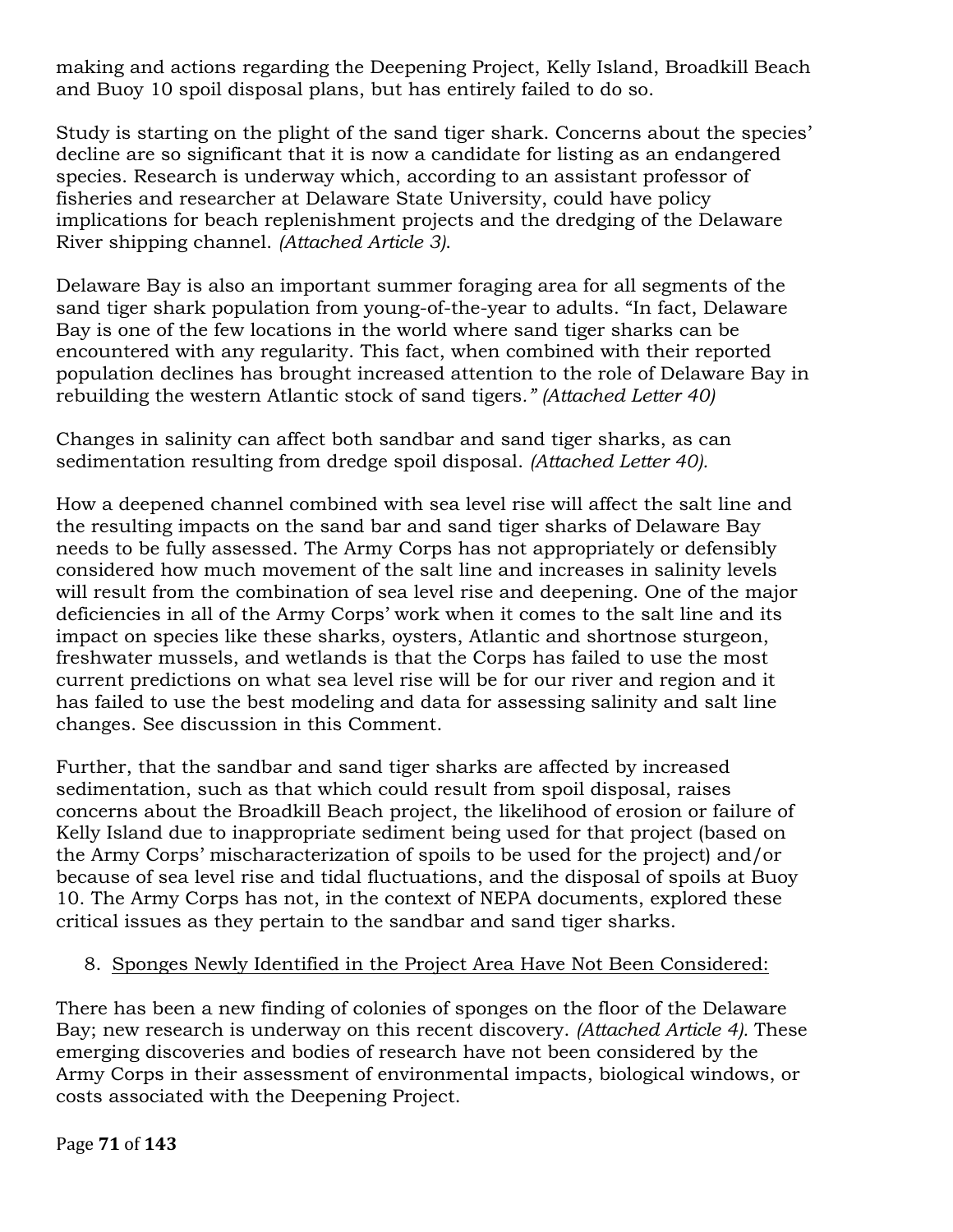## 9. Newly Identified Mussels in the Project Area Have Not Been Considered:

In November, 2010, researchers discovered beds of freshwater mussels between Chester, PA and Trenton, NJ. The species found included the alewife floater (*Anodonta implicata*) and the tidewater mucket (*Leptodea ochracea*), both previously thought to be extinct in Pennsylvania and New Jersey; the pond mussel (*Ligumia nasuta*) and the yellow lampmussel (*Lampsilis cariosa*), both considered critically-imperiled; and the creeper (*Strophitus undulates*) and the eastern floater (*Pyganodon cataracta*) both considered vulnerable; as well as the eastern elliptio (*Elliptio complanata*), the only mussel known to be native to our Delaware River that is not considered to be in jeopardy*. (Attached Articles 14 & 15).* The region of the River these mussels were found are well within the bounds of direct impact from the Deepening Project.

Freshwater mussels can live 80 to 100 years old, and most species do not begin reproducing until they are 8 to 10 years old. Because they are so slow growing and don't begin to reproduce until this older age, they are not able to quickly recover from disturbances or impacts that result in death. Freshwater mussels require a fish host, a specific species depending on the mussel, to complete their life cycle. Activities that damage the needed fish hosts in turn do direct harm to the freshwater mussel species they help serve in the life cycle. *(Attached Report 75).*

"Freshwater mussels are the most imperiled of all the flora and fauna across North America. In the Delaware River Basin approximately 12 to 14 species of freshwater mussels (*Unionidae*) are considered native; however only a few of these species can still be found." In addition to the loss of species, there is also a loss of abundance of the few species that remain in the River system. Mussels are vital for filtering pollution and filling important habitat niches. It is estimated by experts that just one "relic population of 500,000 Eastern elliptio on the lower Brandywine Creek still filter greater than 1 billion liters and remove 26 metric tons of dry total suspended solids each summer season." *(Attached Report 75).*

Experts believe that revitalizing freshwater mussels in the Delaware could improve water quality downstream and thereby benefit estuarine species. Reef-building oysters in the estuary can provide needed habitat for diadromous fish that serve as hosts for the juvenile freshwater mussels. So adverse impacts to oysters can also adversely impact freshwater mussels, as discussed above.

All of the freshwater mussels in the Delaware River system, except for one (the Eastern elliptio, *Elliptio complanata*), present are identified by one or more of the states as endangered, threatened, imperiled, vulnerable, critically impaired, very rare, extremely rare or extirpated. *(Attached Report 75).*

Pollution inputs and saltwater intrusion that will result from the Deepening Project can have adverse effects on these newly-discovered freshwater mussel populations.

Page!**72** of!**143** Freshwater mussels are very sensitive to water quality, according to experts. Exposure to contaminants either directly via dissolved compounds or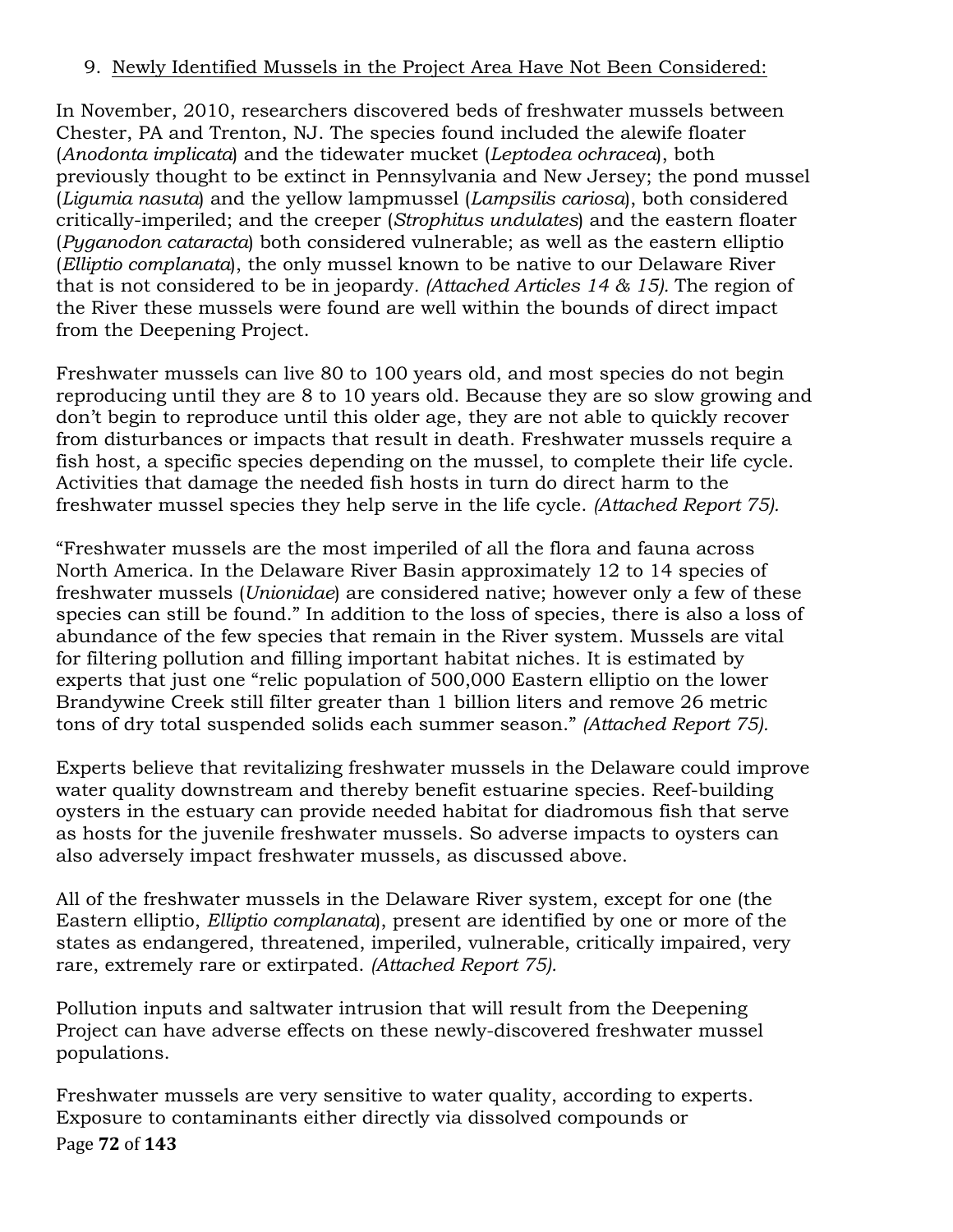contaminants that are particle-mediated can have adverse consequences. Freshwater mussels are highly exposed to changes in water quality because of their filtering activities and the passage of large volumes of water across many thin tissue layers. Dissolved toxins, such as heavy metals, are "rapidly taken up by direct absorption … and indirectly via the food." *(Attached Report 34).* Because data shows that the Deepening Project, both directly and through contaminants from spoil disposal, will pollute estuary waters with contaminants including toxins and heavy metals, the implications of this pollution for the mussels still found in the estuary must be examined.

Freshwater mussels are just that, freshwater creatures. So the implications of salt water intrusion further up the River as the result of the Deepening Project is a concern that must be fully addressed in a new NEPA process.

Salinity rise is one of the top concerns for bivalves that live in the freshwater tidal areas of the River. *(Attached Report 75).* The effects of the Deepening Project on the salt line and its contribution to harmful effects on mussels, and the loss of ecosystem services they provide, has not been considered by the Army Corps based on the new information identified by experts on the existence and locations of freshwater mussels in the estuary. *(see Attached Report 75).*

A moving salt line may not only affect mussels, oysters, sturgeon, etc. but could also affect macroinvertebrates found in the estuary. Macroinvertebrates attached to rocks or found in sediments are also sedentary, like mussels, and so can't escape pollution issues or changing salt conditions. There are macroinvertebrates in the tidal section of the Delaware River that are in the sediments. Since macroinvertebrates also help filter out nutrients and other pollution, this could increase nutrient levels in the river as well – they may not filter as much as mussels or oysters but scientists have shown their importance in breaking down nutrients and detritus.

Stressed mussels require more oxygen. *(Attached Report 34).* The Deepening Project is threatening SAV that is critical for providing oxygen in the Estuary, including the Philadelphia reach of the River where still today oxygen levels can become excessively low. (See discussion elsewhere in this comment on oxygen levels and SAV). SAV is only now rebounding and is an important part of solving the oxygen deficit problems in the Estuary waters. The impact of the loss of SAV, its effect on oxygen levels and in turn the effect on freshwater mussels in the Estuary, particularly considering their imperiled conservation status across the states, mandates SEIS consideration and review. To date there has not been such consideration in the Army Corps' NEPA documentation.

Additionally, invasive or exotic species resulting from interbasin transfers of water can be a very direct threat to freshwater mussels as well as many other species. *(Attached Report 34).* Increased ballast water from deeper ships brought up the River by a deeper channel could heighten this risk. The issue of invasive and exotic species and ballast water and their ecological and economic implications for freshwater mussels and other River fish and wildlife species must also be considered in a new NEPA process.

Page **73** of **143**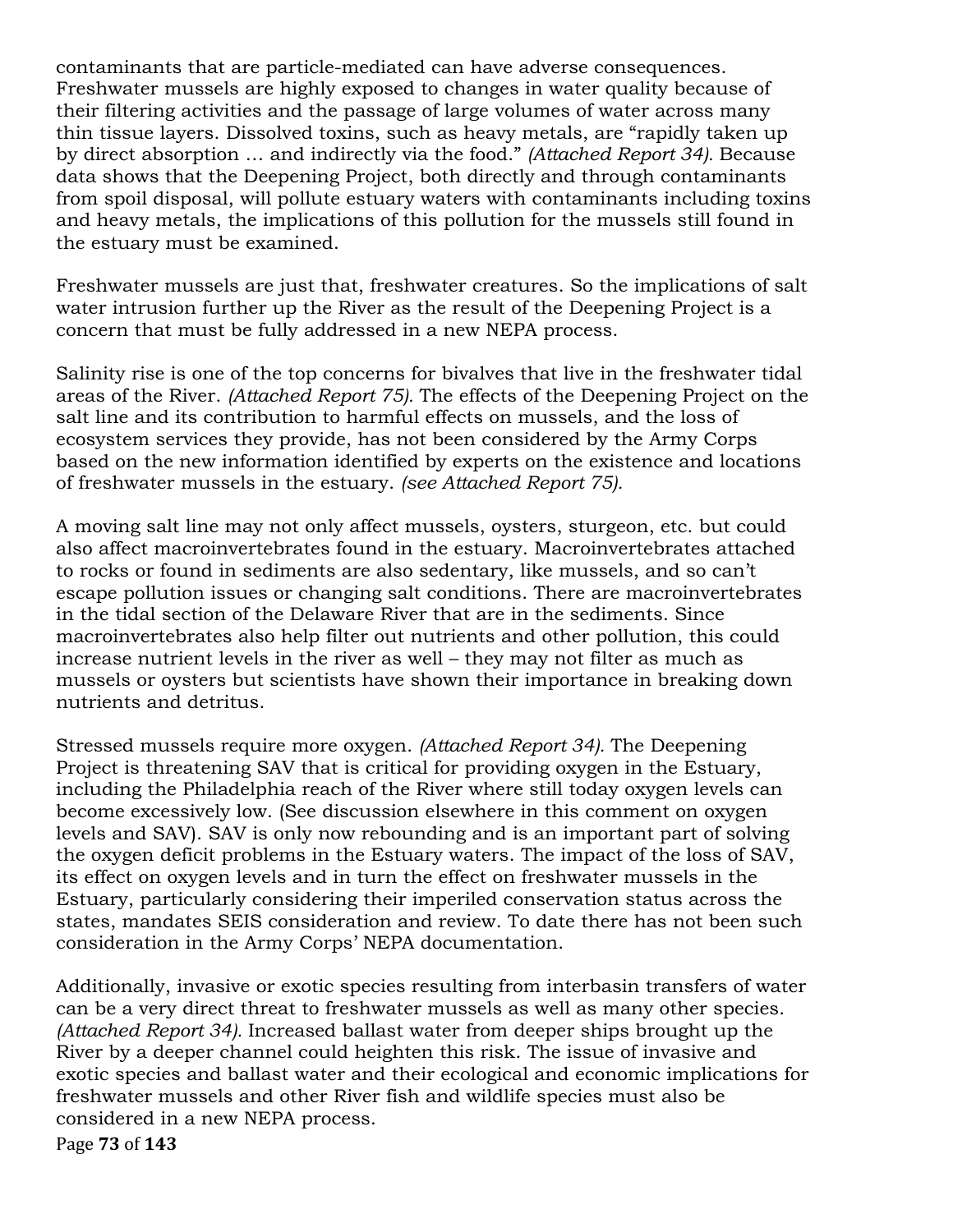Identification of host fish needed for freshwater mussels is one of the least studied aspects of freshwater mussel life history. American eel are known to be hosts for *Elliptio complanata*; some believe they are in fact the preferred host. Some species of trout and yellow perch too can serve as hosts. Some data shows that some of the species found in the tidal estuary, *Strophitus undulates*, can use pumpkinseed and yellow perch. Shad too are considered by some as possible host species*. (Attached Misc 42).*

There is apparently no information on fish hosts for the rarest and most special species discovered in the estuary, such as pond mussels (*Ligumia nasuta*) and tidewater muckets (*Leptodea ochracea*). Since muckets only live in tidal freshwater habitats like the Trenton to Marcus Hook area, they must be naturally adapted to use a native fish host from that area. *(Attached Misc 42).*

Considering the importance of the fish hosts to the life cycle of the mussels and the new discovery of a variety of freshwater mussel colonies in the reaches of the River to be affected by the Deepening Project, it is critical that the Army Corps not take any action that would harm known or believed fish hosts, and that the Army Corps undertake the research necessary to learn more about the hosts so that it can take steps to ensure they too are not harmed.

This new information regarding the presence of freshwater mussel species previously believed to be extirpated in the River, and the various implications of the Deepening Project on their present and future health, including pollution effects, damage to SAV that could affect oxygen levels in a reach of the River where the mussels are located, salt water intrusion, and impacts to fish hosts, have not been the subject of NEPA review by the Army Corps. Clearly, considering their status designations in each of the three states where the Deepening Project will happen, this information mandates a full analysis in a new SEIS.

# 10. Harms to American Eel overlooked:

American eel is a slow maturing and long-lived species that spends 8-30 years in estuary and freshwater streams, before returning to the Sargasso Sea, the same place they were born, to spawn as "silver eels" in the late summer and fall. While females produce millions of eggs, American eels reproduce only once in their lifetime and die after they spawn. The life history of the species, such as late age of maturity and a tendency for certain life stages to aggregate, can make this species particularly vulnerable to decline.

Young American eels return to their estuaries in a stage where they are referred to as glass eels. In all of its life stages, eels serve as an important prey species for many fish, aquatic mammals, and fish-eating birds. Although fisheries are a fraction of what they were historically, eel support valuable commercial, recreational, and subsistence fisheries and are an important part of the ecosystem. Loss of nearshore habitat destruction will have deleterious impacts on American eel.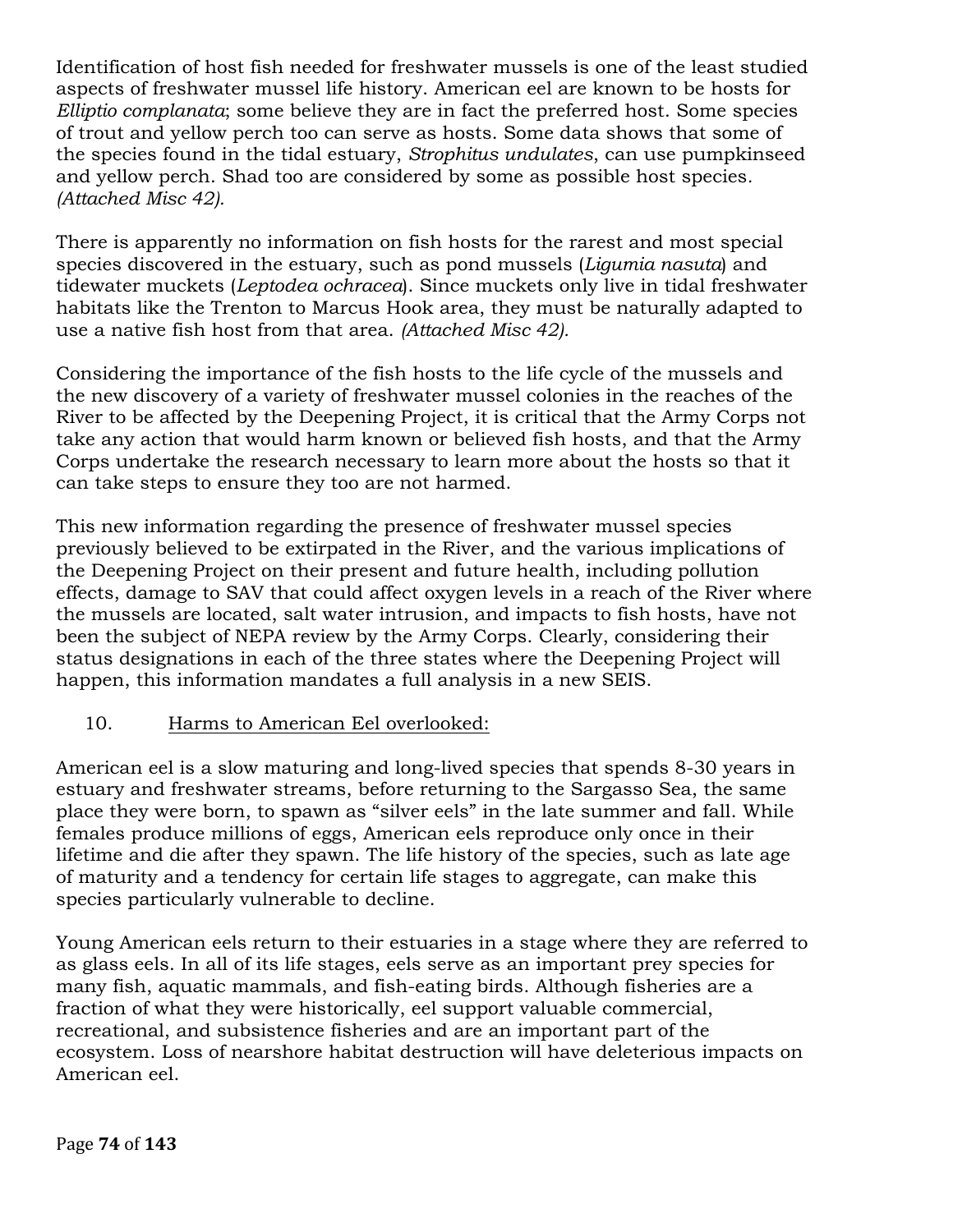While further study is needed, chemical contamination of American eel is known to occur and could be associated with an increased incidence of disease and reproductive impairment. Because eel are long lived, their exposure to endocrine disrupting contaminants could affect their sexual development, maturation, fertility and fecundity (ability to reproduce). Because there are concerns about the reintroduction of contaminants from the Deepening Project and its spoil disposal plans, consideration of the ramifications for the American eel is needed.

Dissolved oxygen levels have been found to affect American eel. Dissolved oxygen (DO) has been found to be a strong predictor of the distribution of American eel. In North Carolina high catches of American eel regularly occurred in waters with DO levels above 4 mg/L. In the Chesapeake Bay, VA, 82% of American eel caught were in waters with DO levels between 5 and 9 mg/L. As discussed previously in this comment, the Deepening Project will likely result in the destruction or degradation of subaquatic vegetation (SAV) that is an important source of oxygen in the River. The Philadelphia reach of the river continues to experience low oxygen levels, so much so that there is a question about its ability to support fish propagation. The failure to evaluate the destruction of SAV and the effects this will have on oxygen and American eel as well as other fish species is a significant shortcoming of the review and consideration of the Deepening Project to date.

American eels are known to be a host fish, some believe them to be the preferred host for *Elliptio complanata*. Thus, harming the American Eel could have significant impacts on this important freshwater mussel species*. (Attached Misc 42).*

Further, according to NJDEP's Division of Fish and Wildlife, "American Eel (elvers) were not addressed in the original EIS. Potential impacts should be addressed in the new SEIS." *(Attached Misc 1)*. Delaware State University scientists have also urged the Army Corps to consider ramifications of the Deepening Project for American Eel. *(Attached Letter 40).*

The Army Corps' 2009 EA does not discuss the American eel and it does not appear in the 2011 Draft EA. As a result the potential harms to the American eel that are a concern according to NJDEP experts are unknown. The Army Corps had ample notice that this issue should be considered and has simply chosen not to do so.

# 11. Other Threatened or Endangered Species overlooked:

Page!**75** of!**143** The July 2010 draft mitigation plan associated with the Southport development project mentions State-listed rare, threatened and endangered species that are present and at risk from that project, a project affecting a reach of the Delaware River affected by the Deepening Project. The list includes: bald eagle (state threatened), shortnose sturgeon (*Acipenser brevirostrum* – federal and state endangered), red belly turtle (*Psedemys rubriventris* – threatened), Eastern mudminnow (*Umbra pygmaea* – potential candidate), field dodder (*Cuscuta pentagona* – proposed threatened), bugle weed (*Lycopus rubellus* – endangered), velvety panic-grass (*Panicum scoparium* – endangered), forked rush (*Juncus*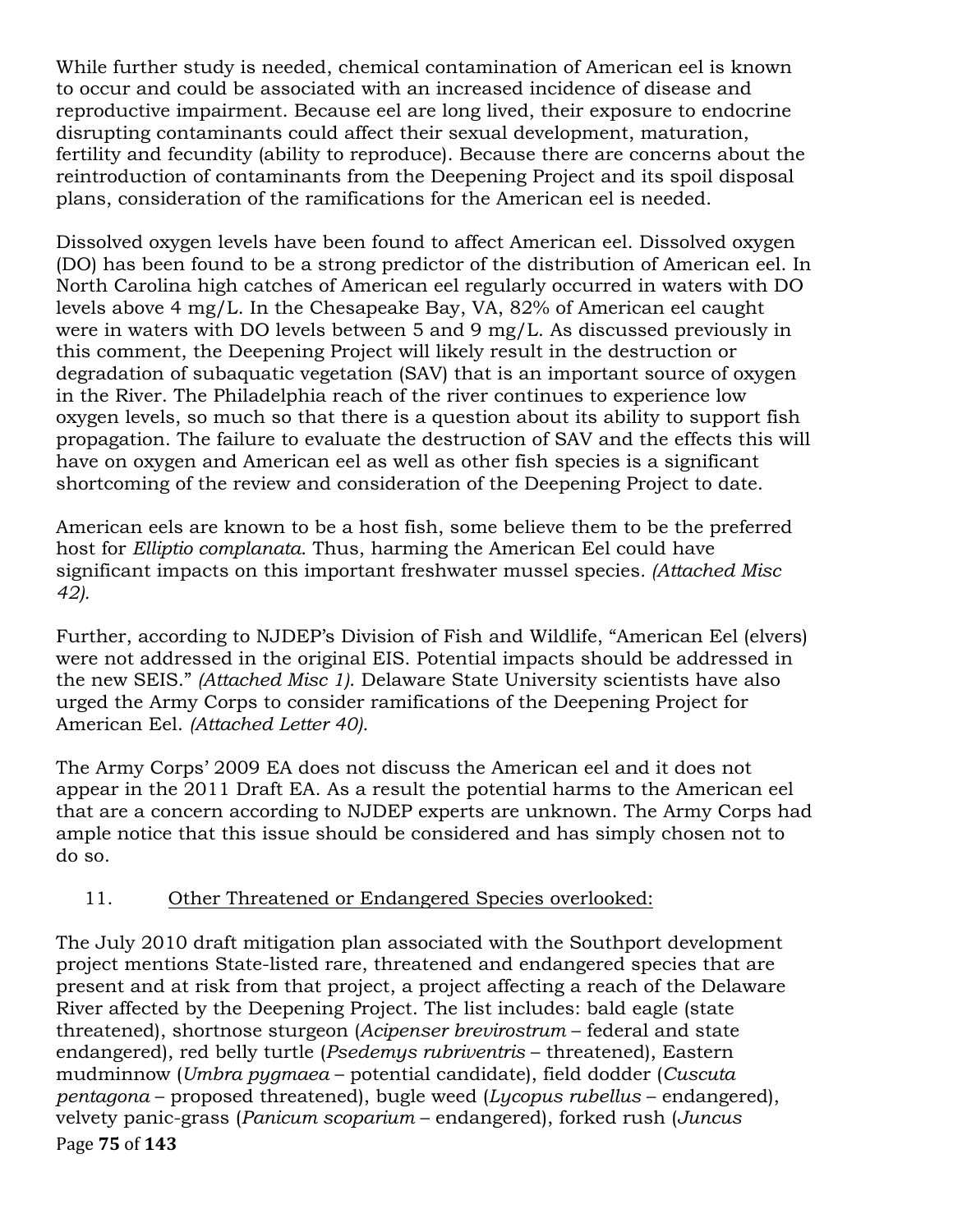*dichotomus* – endangered), and Atlantic sturgeon (*Acipenser oxyrhinchus* – federal species of concern and now proposed for listing as endangered in the Delaware River).

As of July 2011 this list is extensive, and yet, the Army Corps' NEPA documents for the Deepening Project do not discuss a majority of these species, how these species will be harmed by the project, to what degree they will be harmed and how that harm translates into population status, and how that harm might be avoided. *(See Attached Report 49).* The inadequate analysis and investigation the Army Corps has done does not fulfill the level of attention and detail mandated by NEPA for rare, threatened, endangered and candidate species under State and federal law.

Assertions by the Army Corps that it will ensure no harm to natural resources from the Deepening Project because it has done preconstruction monitoring to establish a baseline of information on some species and that it will continue some level of monitoring during and after construction are absurd. This kind of monitoring will not prevent harm, it will only identify damage that has been done after the fact, and even then only to a limited degree (i.e. only for the specific species and elements monitored). This promise of future monitoring is not responsive to the question regarding resulting environmental harms and does not provide the data, information or opportunity to know what harms may occur to aquatic or tidal vegetation, benthic organisms, or other flora and fauna and their habitats; whether those harms are acceptable how they might be avoided, minimized or mitigated; and how they fit into a consideration of cumulative impacts of the project.

### **J. Both Withdrawals and Discharges of Ballast Water Pose Significant Threats of Harm to Species and the River that Require SEIS Consideration.**

NJ's Division of Fish and Wildlife has written that the impact of "increased ballast water intakes cumulative effect to early life stage fishes needs to be addressed." That the "SEIS should quantify the anticipated withdraws by increased and/or larger capacity ships." And that "data should be gathered and/or collected addressing potential adverse impacts to ichthyoplankton and/or early life stage fisheries." *(Attached Misc 1).* While the Army Corps asserts that "effects on plankton should be minor" it fails to cite any research or documentation for this position and it fails to consider the concerns raised by NJ DEP.

Page!**76** of!**143** To the extent the Deepening Project will result in larger vessels coming up the River it means more ballast water needs, discharges and impacts. Impingement and entrainment of the variety of species discussed in this comment and beyond due to the intake and discharge of ballast water could be significant. The intake of millions of gallons of ballast water from the River as a result of the commercial vessels coming into the River due to this project "will entrain early life stages of commercially and recreationally important fish" including American shad, alewife, blueback herring and striped bass. The cumulative effects of this impingement and entrainment need to be considered in conjunction with the impingement and entrainment that already occurs at existing cooling water intakes operating in the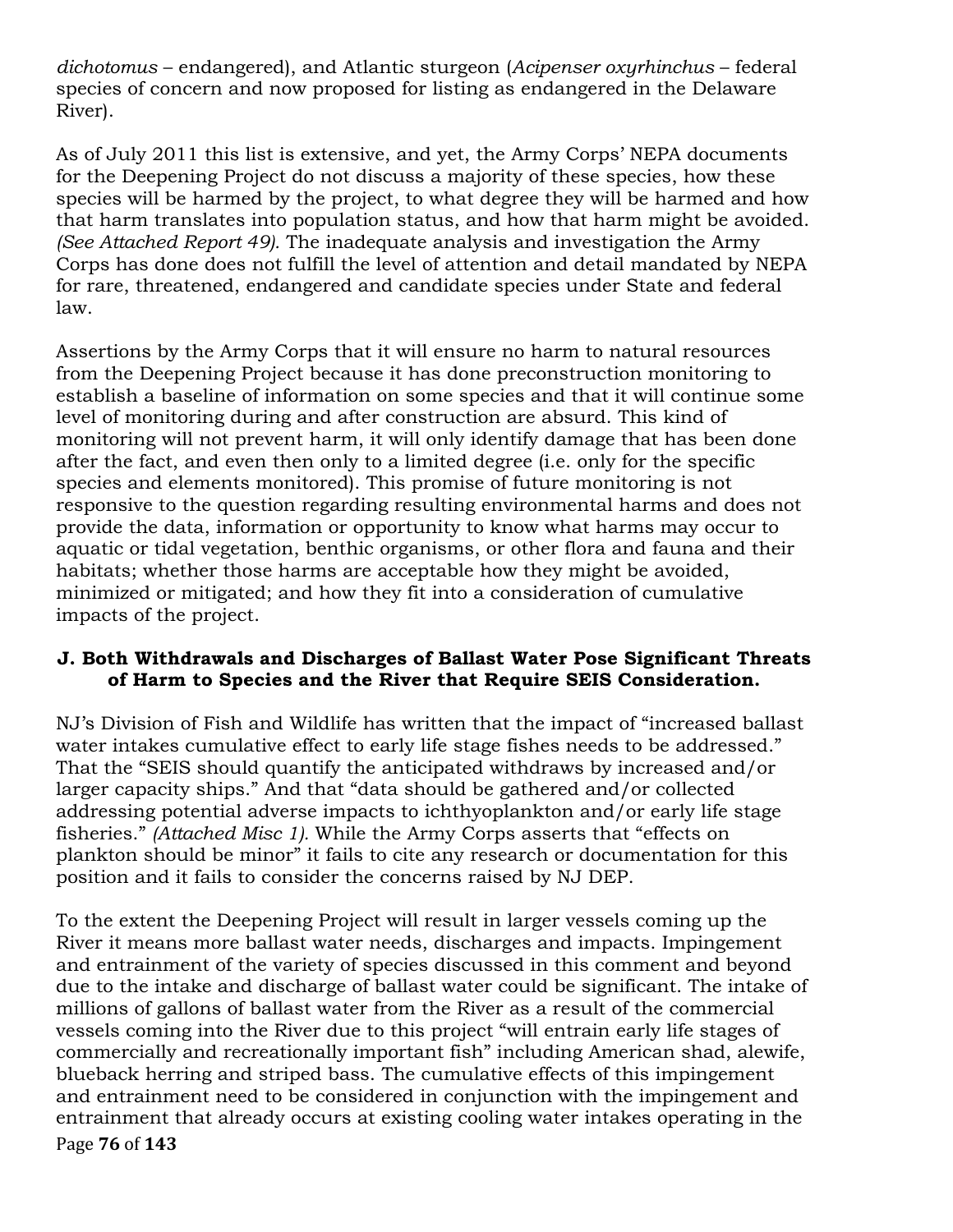Delaware Estuary and River including, but not limited to, the Salem Nuclear Generation Station, Eddystone 1-4, Delaware City facility, Edgemoor 104 and 5, Hope Creek facility, Sun's Marcus Hook facility, the Paulsboro facility in NJ, Dupont Edgemoor in DE, and PP&L Martins Creek facilities, to name a few. *(Attached Report 32 gives new information on the status of striped bass in the Delaware River that should be part of this analysis.)*

In addition, the concerns about invasive exotic species that may result from larger discharges of ballast water from larger vessels cannot be overstated in terms of either ecological or economic impacts. The invasion of such species into major ports and waterways of the US have cost billions of dollars in control efforts and lost economic value from damage to important fish and wildlife species as well as the habitats that support them. For more information see

*http://water.epa.gov/polwaste/vwd/ballastwater/invasive\_species\_index.cfm*

*http://water.epa.gov/polwaste/vwd/ballastwater/invasive\_species\_bal\_links.cfm*

*http://www.invasivespecies.gov/index.html*

*http://www.fws.gov/fisheries/ans/Index.cfm*

To date, the Army Corps has failed to engage in any serious analysis of the issue of invasive species in ballast water. Given the potential economic and ecological consequences, this issue must be addressed in a new SEIS.

## **K. Impacts to Essential Fish Habitat Designated under the Magnuson-Stevens Fishery Conservation and Management Act has not Been Adequately Addressed through the NEPA Process.**

"The mixing zone in the Delaware River has been designated as EFH for all life stages of winter flounder and windowpane, juvenile and adult bluefish, summer flounder, juveniles Atlantic sea herring, Atlantic butterfish (*Peprilus triacanthus*), scup (*Stenotomus chrysops*), black sea bass (*Centropristis striata*) and all life stages, king mackerel (*Scomberomorus cavalla*), Spanish mackerel (*Scomberomorus maculatus*), cobia (*Rachycentron canadum*), clearnnose skate (*Raja eglanteria*), little skate (*Leucoraja erinacea*), and winter skate (*Leucoraja ocellata*). The mixing zone is those areas of the River where the salinities range from 25 ppt to 5 ppt according to NMFS, bringing the mixing zone to just above the Schuylkill River in PA *(see Attached Letter 42).* According to the EFH final rule published in the *Federal Register* on January 17, 2002, an adverse effect on EFH is "any impacts which reduce the quality and/or quantity of EFH." This effect may be direct or indirect, it may be physical, chemical or biological alterations of the waters or the substrate, it may include the loss or injury of benthic organisms, prey species and their habitat or other ecosystem components. Adverse effects may result from action within or without the EFH area. Adverse impacts may include individual, cumulative, synergistic consequences of actions, and the effect may be sitespecific or habitat-wide. Adverse effects may be the loss or reduction in availability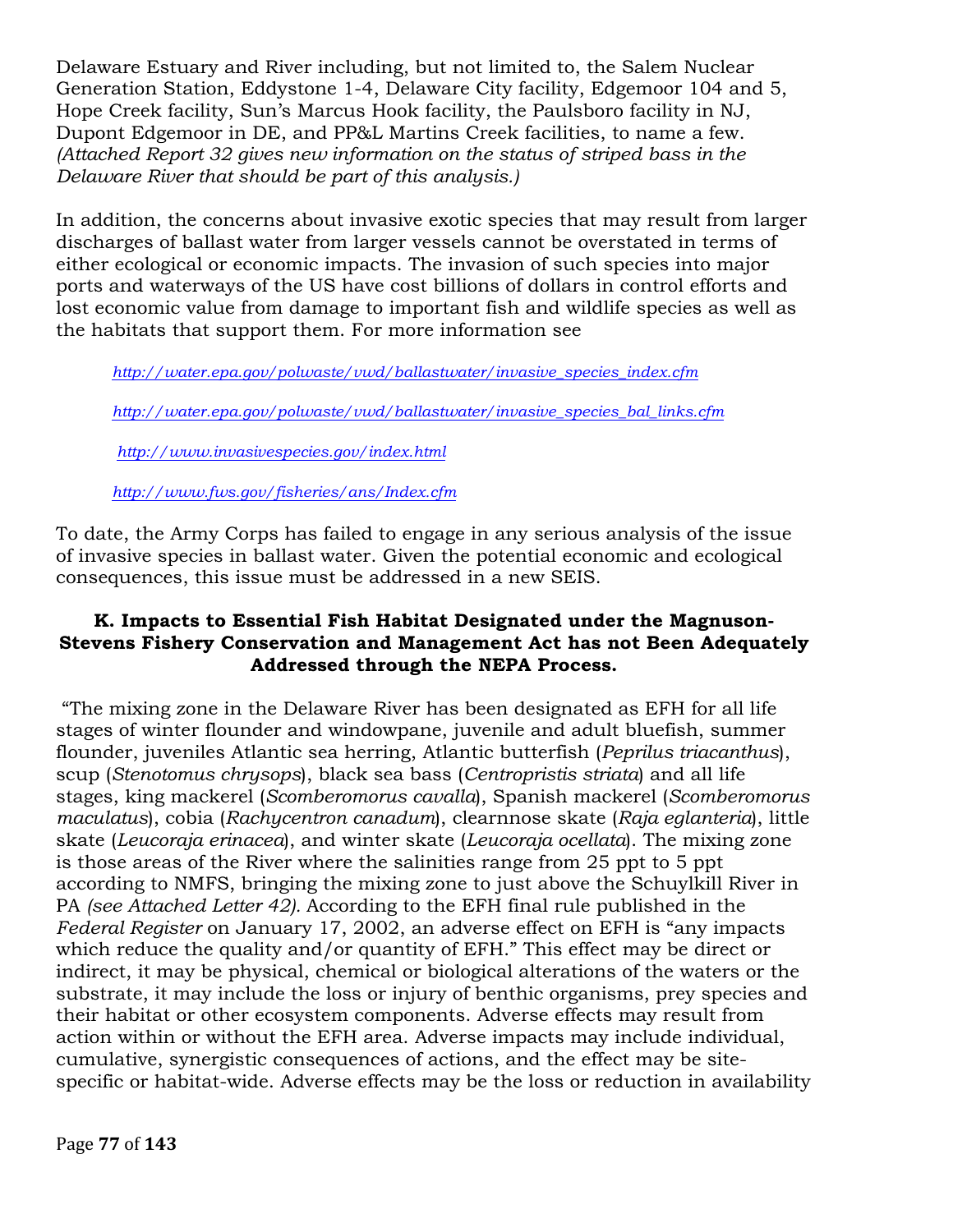of prey species through direct harm or capture, or through harm to the prey species' habitat. *(See Attached Letter 42).*

The Deepening Project, which will result in significant levels of dredging, filling, altered circulation patterns, water quality degradation, destruction of shallow water habitat and riparian habitat, and so on, will have a substantial and unacceptable impact to a wide variety of NOAA trust resources. And while there is an EFH process, the level of impacts to the wide array of species that have not heretofore been considered and publicly commented upon as part of a NEPA process necessitates consideration in an SEIS process as well.

### **L. The Army Corps Has Overlooked a Variety of Mechanisms by which the Deepening Project Will Harm Birds and Wildlife, Including Reductions in Prey Species and Forage Habitat, Increases in Water Pollution, and Increases in Toxic Contamination Loads**

Resident and migrating birds and wildlife are an important part of the Delaware River and Estuary ecosystem. They are within the affected environment of the Deepening Project and mandate SEIS consideration.

The significant deleterious impacts of the Deepening Project on migratory shorebirds important to the Delaware River ecosystem and communities has already been discussed in this comment. But other species will be adversely affected as well.

Private channel deepening would be necessary if oil facilities are to take advantage of a deepened main channel; in fact six oil facilities are to receive 50% to 80% of the project benefits (depending upon which of the many economic reviews done for the project over the years).

The Army Corps has not addressed the habitat or species implications of private channel deepening. At the proposed Southport site, a new port development that would utilize the deepened channel, Asiatic clam, a food source for shortnose sturgeon, is found. Food for other species are also found at this location including Gammaraus, polychaete worms, chironomus, and blood worms – known to be prey for striped bass, American shad and blueback herring. This led NMFS to conclude that the Southport development site is an important source of prey species and forage habitat for fish. Similarly, Weston, the project consultant, concluded that "Based on the range of substrate type and the diversity and abundance of macrobenthic invertebrates present in the study area and the results of fish surveys, the macrobenthic invertebrate community at the proposed Southport Development Project provides a significant source of forage for fish utilizing the site." *(see Attached Report 47).*

These same kinds of species and the impacts to these species and key forage habitat may be associated with deepening private channels. The Army Corps must therefore analyze these environmental impacts of private channel deepening as foreseeable consequences of the Deepening Project in the context of a new SEIS, which to date it has failed to do.

Page!**78** of!**143**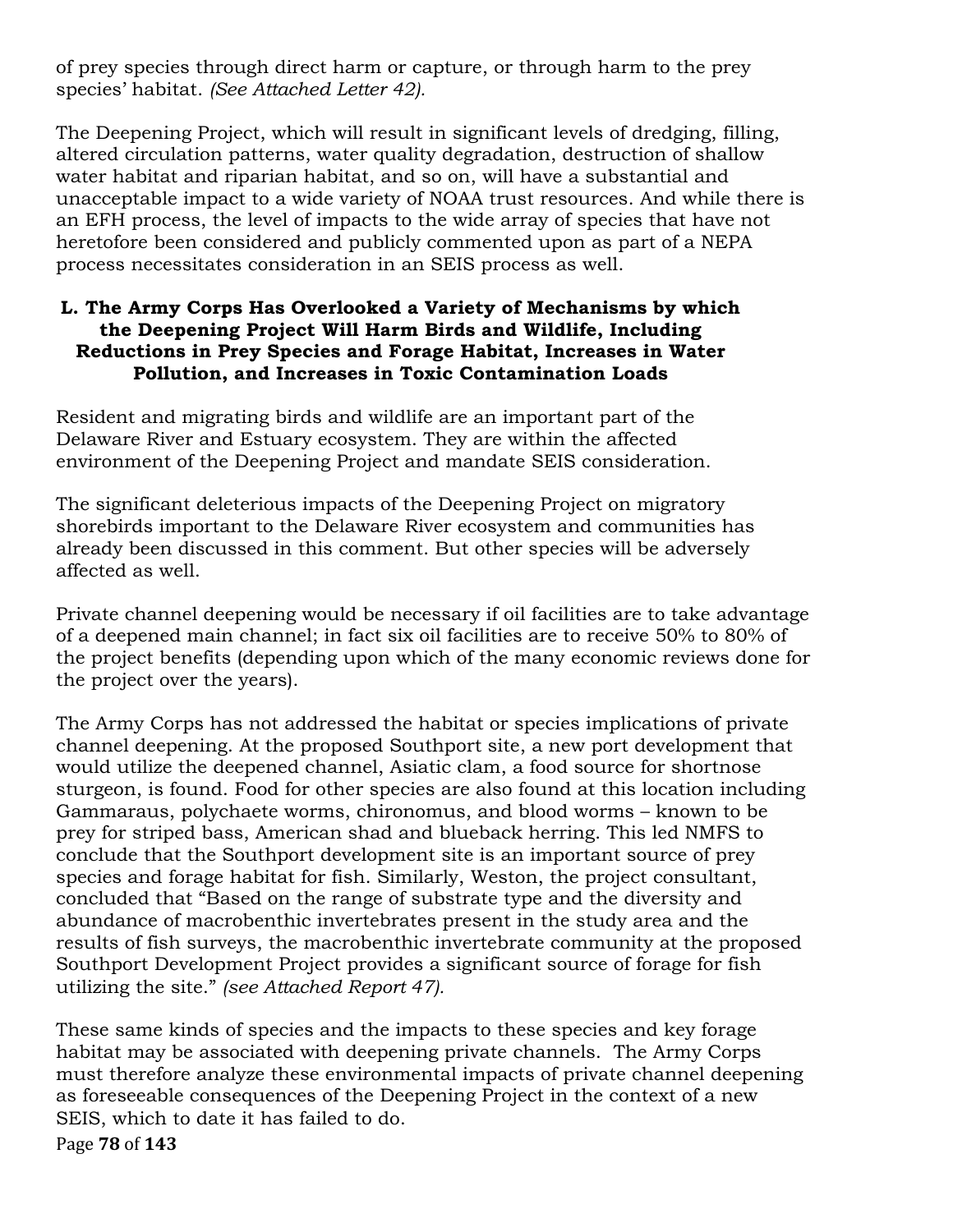In 2003, the USFWS expressed concerns about the dredging of private channels and berths on the bald eagle because of the toxic contaminants that dredging will reintroduce into the water column and food chain of this species. *(Attached Letter 5).* In addition, since the completion of the 1997 SEIS, the EPA has questioned whether the Army Corps sufficiently considered the environmental impacts of private channel deepening and spoil disposal: "[I]mpacts related to the dredging of the private facilities and several port facilities owned or operated by the local sponsors, and potential impacts associated with the development of new sites for dredged material disposal were not fully evaluated in the original EIS. Accordingly, these activities will have to be evaluated under NEPA..." *(Attached Letter 2).*

To the extent the Army Corps has done sampling of sediments in the private channels, it did not include sampling at Motiva (a facility that was included in the 2002 economic benefits calculation of the project). The sampling that was done found that sediments contained a variety of toxins and metals such as PCBs, DDE and pesticides including DDD, DDT, and Endrin. In addition, while the Army Corps provides multiple dismissive explanations for these findings, the SEIS did find that NJDEP residential soil clean up criteria were exceeded for cadmium, thallium, ideno (123-cd) pyrene, 2,4-dinitro toluene, and N-nitrosodi-npropylamine. *(See Delaware River Main Channel Deepening Project, Supplemental Environmental Impact Statement, July 1997, pgs 4-52 thru 4-77).* The Army Corps minimizes the significance of these findings by stating that they are at levels comparable to what was found in the main channel and that the sediments would be disposed of on land. In light of the questions and information provided herein, including the questions raised by other federal and State resource agencies, the Army Corps has clearly not adequately answered the question of whether dredging the private channels, including upland disposal of contaminated sediments, will have adverse environmental impacts.

More recently, Delaware has confirmed the expert perspective that areas to be widened (including spur channels and private berthing areas), that will be undertaken as part of or as a direct result of the Deepening Project, may have higher contaminant concentrations than the main channel. Therefore, to present a complete picture of the contamination impacts of the Deepening Project, the Army Corps must review how dredging these areas will affect water quality. *(Attached Report 79).*

In 2003, the USFWS also expressed concerns about other aspects of the Deepening Project on both bald eagle and peregrine falcon – essentially revoking its previous findings of no harm.

In a letter to the Philadelphia District dated January 18, 1996, the Service concluded that the Delaware River Main Channel Deepening was not likely to adversely affect the Bald Eagle or Peregrine Falcon *(Falco peregrinus*). … the Service has acquired new information on the contaminants in the Delaware River, suggesting that the previous not likely to adversely affect determination may no longer be appropriate. *(Attached Letter 6).*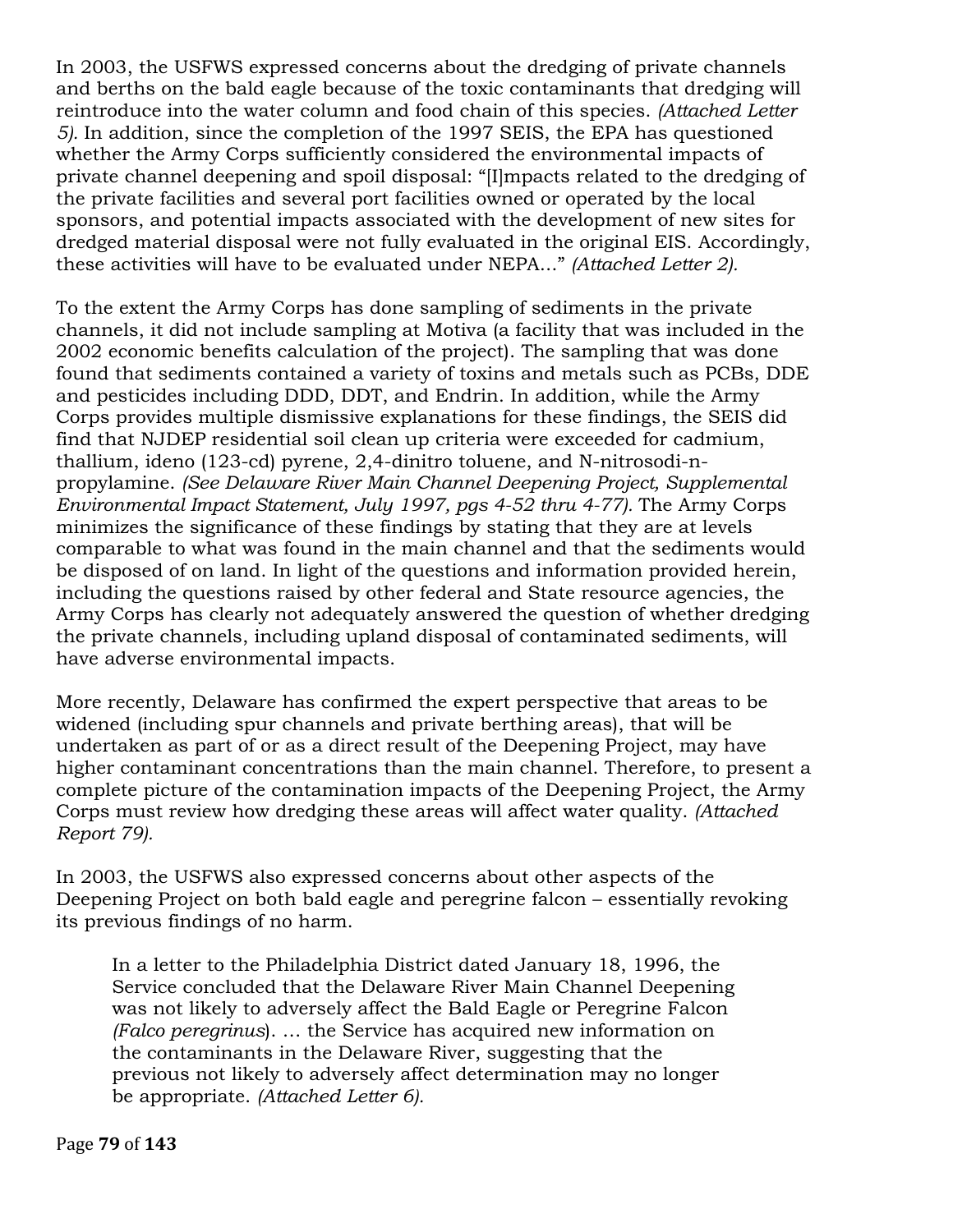While the Army Corps' 2009 EA cites a 1996 USFWS letter in section 4.1.4 to suggest that USFWS is not concerned with the issues of toxicity in sediments and associated environmental effects, including impacts on birds, the Army Corps neglects to cite a more recent letter issued after USFWS had received additional information on the project and toxin issues. In that later letter the USFWS says:

[T]he question of wildlife exposure to hazardous sediments placed in CDFs remains unanswered. …the [US Fish & Wildlife] Service cannot dismiss concerns regarding the possible exposure of wildlife to hazardous toxicant concentrations, because reliable estimates of the toxicant concentrations in the dredged material remain unknown. Such estimates depend upon (1) the volume of bend material to be dredged relative to the volume of main channel material to be dredged and (2) the delegation of dredged material from specific areas to certain CDFs. *(Attached Letter 1).*

These concerns raised by USFWS will be exacerbated by the new plan that places more contaminated spoils in each of the CDFs. Yet the Army Corps doesn't, in its NEPA documentation and analyses, acknowledge receiving these reassessments by the USFWS, nor does it attempt to address these known and serious questions.

Similarly, New Jersey's Division of Fish & Wildlife has stated: "concern exists that the current levels of toxins in the fisheries resources of the river to both migratory and nonmigratory populations may increase due to the re-suspension of contaminated sediments during dredging operations and surface discharges from the upland CDFs." (*Attached Misc 1).* New Jersey also asserted the need for an evaluation of the "relative risk of contaminants in the dredged material to human health, wildlife, and especially endangered species such as bald eagles and peregrine falcons." According to New Jersey, such an evaluation should include sediment data collected by NOAA, NJDEP and others after the Athos I Oil Spill of 2004. *(Attached Misc 1).* The Delaware River Basin Commission also asks for consideration of sediments in response to the Athos I spill. (*Attached Letter 10*).

Based on the serious and substantial concerns raised by State and federal resource agencies, as documented by information already in the Army Corps' possession and/or provided herein, the Army Corps must undertake a new and up-to-date analysis of the environmental impacts of the Deepening Project on wildlife species and their prey species/forage habitat with a special emphasis on the heretofore-unconsidered impacts from environmental contamination resulting from private channel deepening and bend widening.

#### **M. The Army Corps' Assertion that there is no Submerged Aquatic Vegetation at or near the Project site is Misleading, Incorrect and Not Based on the Best Available Data. This Issue Must Be Re-analyzed Based On Current and Accurate Information.**

In project materials, the Army Corps asserts there is no submerged aquatic vegetation at or near the project site. This is entirely inaccurate.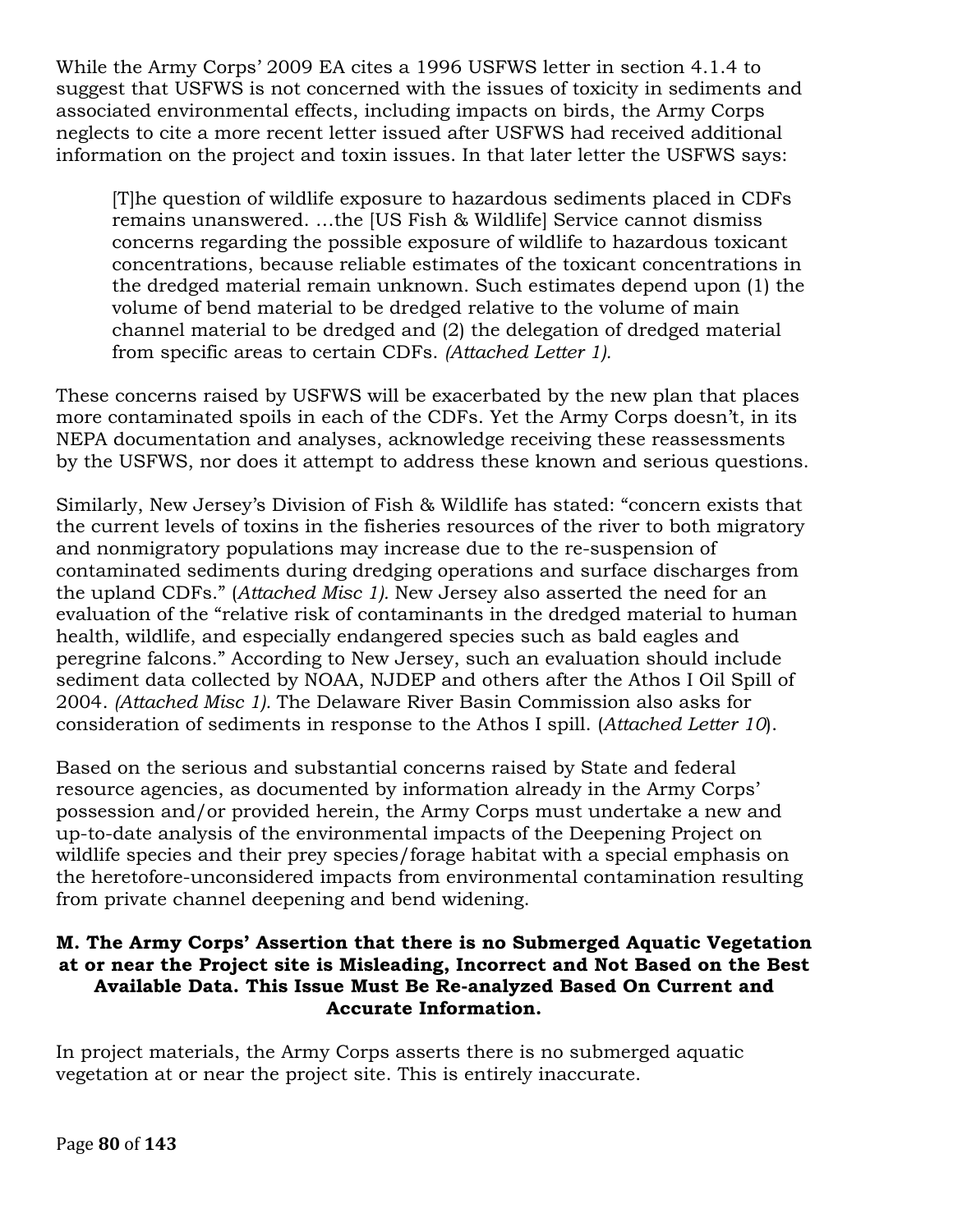Currently wild celery is rebounding in the freshwater areas of the River, according to NJDEP Division of Fish & Wildlife, and so "concerns exist about possible negative habitat change and loss of this protected species by siltation and/or deepening." *(Attached Misc. 1).*

A 2004 study by NMFS, highlighted in its April 16 2009 letter (post 2009 EA):

identifies the presence of large patches of wild celery *(Vallisneria Americana)*  throughout the project area. Wild celery provides important refuge and forage habitat for fish. … [T]he ACOE should undertake a comprehensive SAV survey of the Delaware Deepening Project area to identify the location and extent of SAV that may be affected directly or indirectly by the deepening and widening of the federal navigation channel." *(Attached Letter 14)*.

The USFWS, in 2009, also expressed concern about the

lack of survey information regarding the presence of any submerged aquatic vegetation (SAV) in the project area. SAV is vital habitat for many of the life stages of prey base, young-of-the-year striped bass, and river herring. *(Attached Letter 11).*

The Army Corps' response -- that it did not find SAV in the Pedricktown north section of the project and that it will conduct surveys as the project moves forward – fails to address the concerns regarding SAV. Nor does has the Army Corps provided the data and information necessary to understand what harms may occur to SAV, whether those harms are acceptable, how they might be avoided, minimized or mitigated, how they will affect River ecology and quality, and how they fit into a consideration of cumulative impacts of the Deepening Project.

As part of the documentation associated with the Southport Project, in May 2007, Versar concluded that the effects of industrial development and shipping traffic were so significantly affecting aquatic vegetation that they didn't find much, if any, SAV present in the project area (the Southport Project is located a bit up River of the Navy Yard and neighboring property). However, in June 2010, studies identified 1 acre of slip area with established SAV at the project site largely dominated by wild celery, as well as patches of musk grass and algae species intermixed with wild celery in patches along the eastern shore of the Navy Yard property*. (Attached Report 48).* This new study and updated information regarding SAV from 2007 to 2010 in this reach of River shows that either the earlier data collection for SAV in the 2007 time frame was insufficient or that there has been a sharp increase in SAV in these reaches of the River that will be affected by the Deepening Project. This is information known and readily available to the Army Corps, as it received a copy of this information with the Southport Project application materials that were publicly noticed in the Fall of 2010.

Page **81** of 143 Either way, this new 2010 information collected in the Southport and Navy Yard reaches of the River, areas solidly within the zone of the Deepening Project, shows there is significant and increasing SAV that must be considered in a new NEPA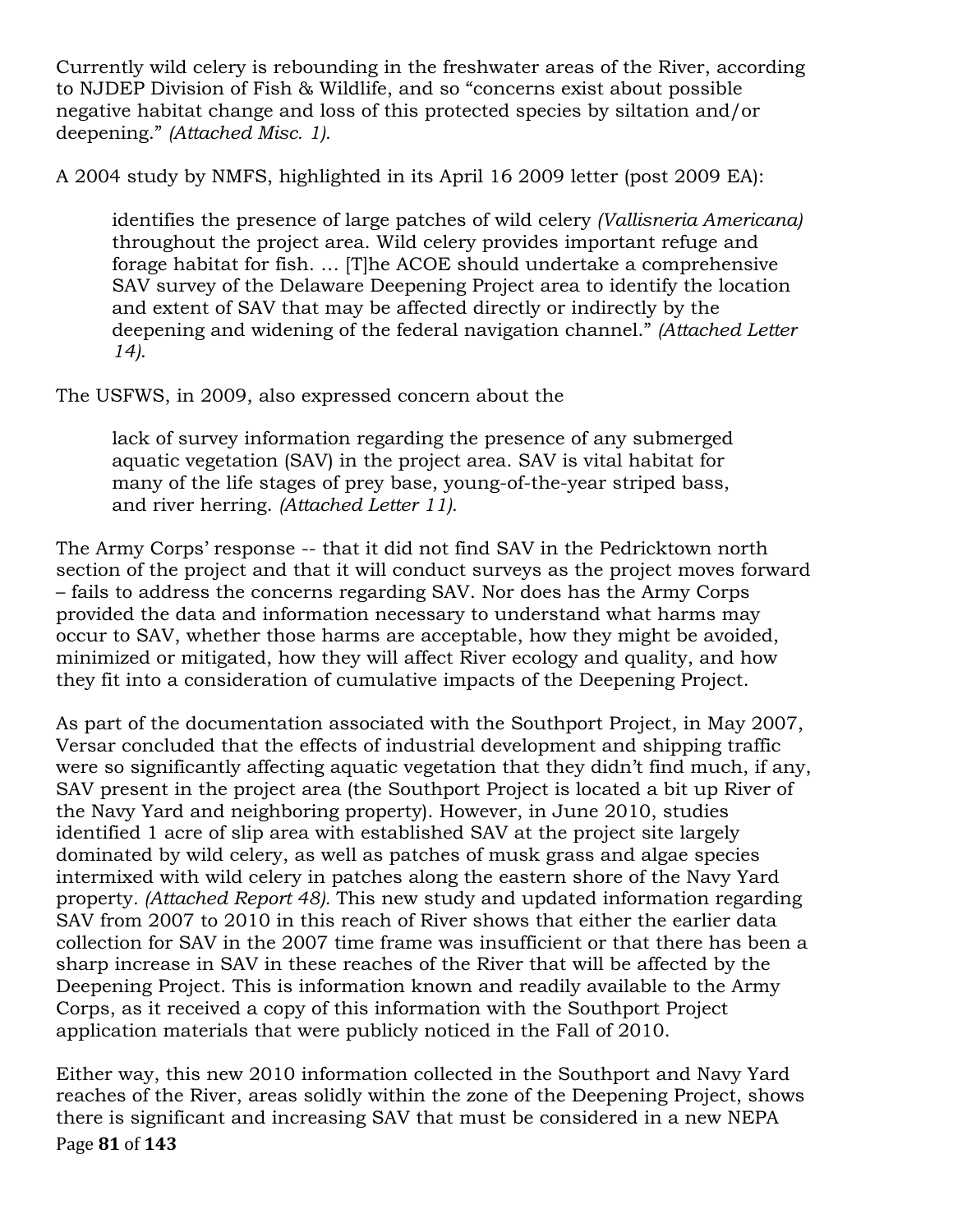analysis of project impacts for the Deepening Project. This burgeoning population of SAV and its associated ecological values need to be protected; the Army Corps must assess the impacts of the Deepening Project on its continuing growth and existence.

According to a Normandeau Associates report, aquatic vegetation found in the proposed Southport Project area "is important for its function as a substrate for macroinvertebrates and as cover for small fish as well as a source of dissolved oxygen for the water. Vegetated intertidal and shallow subtidal habitat is not common along the Delaware River Philadelphia waterfront and should be considered ecologically important along this shoreline." *(Attached Report 46).* The Delaware Riverkeeper Network agrees. Clearly the impacts of the Deepening Project on SAV and the resulting implications for water quality and species require careful consideration.

In documents we have seen, NMFS has expressed particular concern about the presence of water celery (*Valissneria*) because it has high wildlife value and it is not clear how readily it can be established at mitigation sites. NMFS, in its 2010 letter regarding the airport project, also talks about the tremendous value of wild celery (*Vallisneria americana)* identifying it as valuable nursery, forage and refuge habitat for a variety of fish including striped bass, American shad, alewife, and blueback herring. *(See Attached Letter 37).*

The Army Corps has not adequately addressed the impacts to SAV through the NEPA process. Although the issue has been brought to the Army Corps' attention by multiple federal and State resource agencies, as well as through expert reports commissioned by the Southport Project proponents, the Army Corps has yet to undertake an adequate NEPA review through an SEIS process of what is a very important ecological issue for the River and region. SAV is an important source of food, habitat and oxygen for River species, including sturgeon as discussed above. The resource agencies' and expert reports' information demonstrates the Army Corps' failure to use the most up-to-date, available data in its consideration of the Deepening Project's environmental impacts to important species and to the water and habitat qualities of the River. The importance of and impacts to SAV from the Deepening Project are significant enough, whether in their own right or whether considered cumulatively with other issues raised in this comment, to demonstrate that the Army Corps must undertake a new and comprehensive SEIS.

### **N. The Ramifications of the Army Corps' Plans to Ignore Biological Windows May Be Significant and Require SEIS Review.**

The Army Corps has admitted it must violate biological windows in order to proceed with the Deepening Project. The Army Corps has yet to evaluate the full environmental impacts of such violations and waivers. *(Additional detail on this issue can be found in attached Reports 23.)*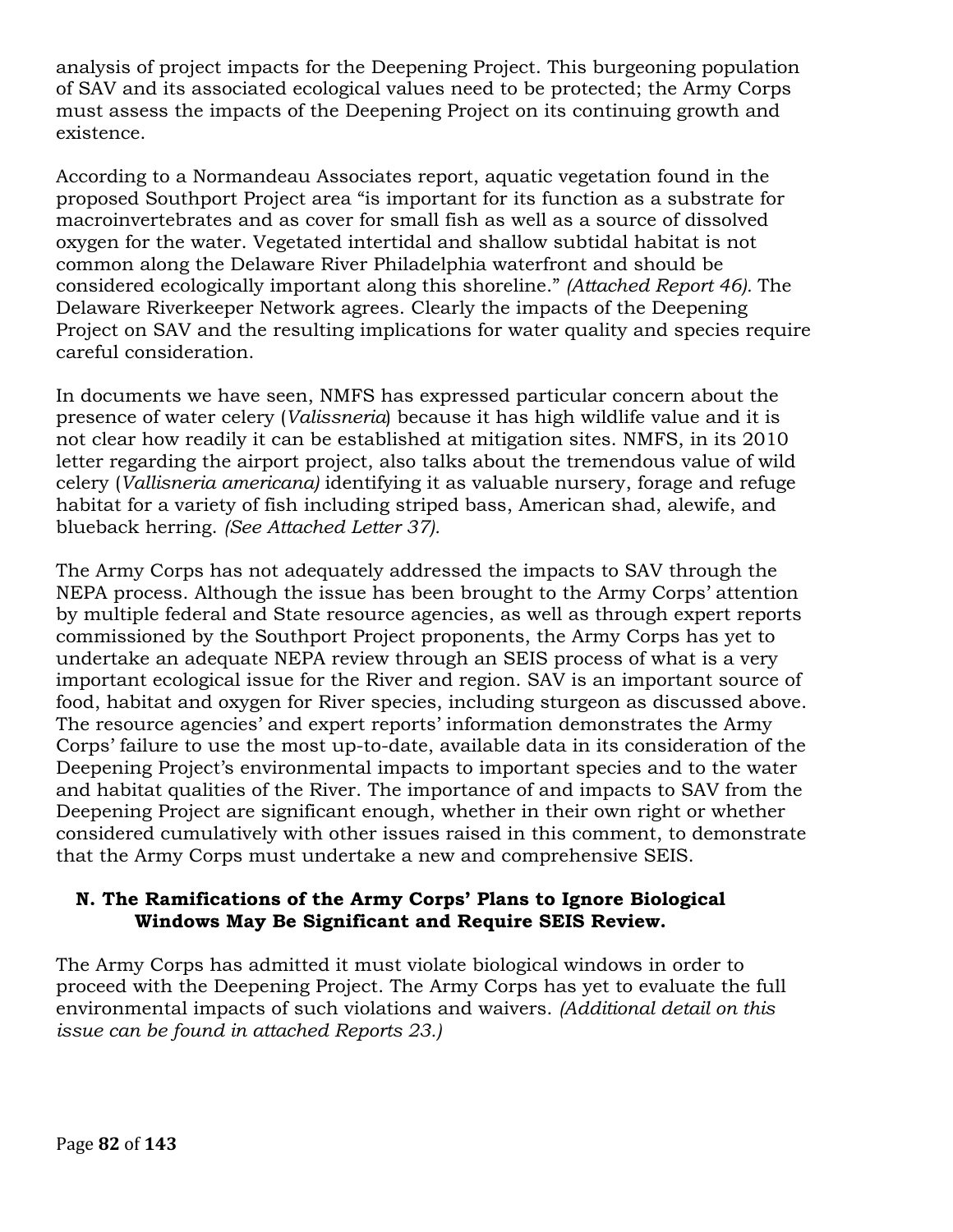#### **O. Army Corps' Assumptions Regarding Sea Level Rise Are Not Based upon the Best Available Information and Necessitate Full SEIS Review.**

That a deepened channel will combine with sea level rise to change salinity levels and move the salt line of the Delaware Estuary further up river and that tidal fluctuations in the Estuary will be affected, increasing the amplitudes of the tides, are known, foreseeable, and predictable outcomes of the Deepening Project. In order accurately to assess the implications of the alterations to estuary dynamics the Deepening Project will cause, the Army Corps must use the most up-to-date information on sea level rise and the Deepening Project itself. The ramifications of a changing salt line and changing tidal fluctuations are highly significant. The Deepening Project, standing alone as well as in combination with sea level rise, will move the salt line and change the tidal range of the River affecting a variety of species and habitats, such as oysters, sturgeon, freshwater mussels and freshwater wetlands, that are ecologically, economically, recreationally and culturally important to Delaware River communities. The impacts to wetlands and flood amplitudes are also critically important because of potential flooding and flood damages in estuary communities. Implementing the Deepening Project without a comprehensive and accurate analysis of these issues could have substantial safety, economic, ecological, cultural and social consequences for the region and ripple effects across the country.

The Army Corps has not conducted the level of review necessary to assess the implications of sea level rise for the various elements of the Deepening Project. Like the DRBC *(Attached Letter 10)* and others, DNREC is on record *(Attached Letter 34)* questioning the Army Corps' lack of assessment, clarity and transparency on the array of calculations, claims, and analysis of the Deepening Project and sea level rise. DNREC and others are on record challenging the Army Corps' assumptions and scenarios regarding sea level rise that have led it to dismiss the concerns raised. None of the EAs or EIS documents to date fulfills the need for discussion, transparency and outside expert review of the adequacy of the Army Corps' assumptions and analyses. As DNREC put it in its June 15, 2010 letter, issued after the 2009 EA, and not responded to in the 2011 Draft EA, "the most up-to-date and reliable data has not been utilized in the model, and that calls the modeling results into question." *(Attached Letter 34).*

The Army Corps has not appropriately or defensibly, using the most up-to-date data and assessment practices, considered how much (1) movement of the salt line, (2) increases in salinity levels and (3) changes to tidal fluctuations will result from the combination of sea level rise and the Deepening Project, as well as the contribution of the 2011 Flexible Flow Management Plan for the NY City reservoirs and increased water withdrawals anticipated upriver from new industry such as gas drilling.

Page 83 of 143 One of the major deficiencies in all of the Army Corps' work when it comes to these matters is that the Army Corps has failed to use the most current predictions on what sea level rise will be for our river and region and it has failed to consider alternative sea level rise scenarios that need to be assessed in order to ensure full understanding of the Deepening Project's long-term impacts.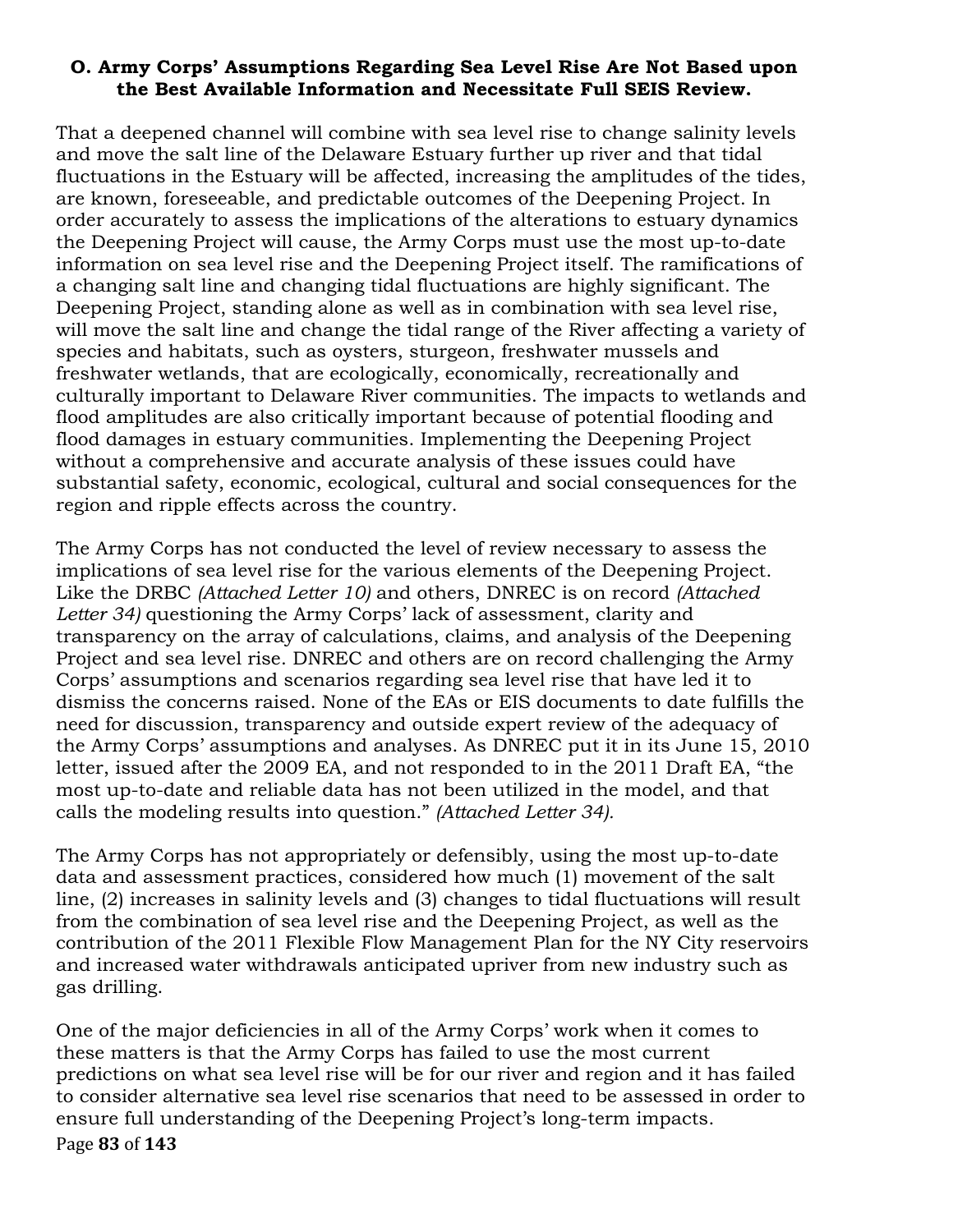There continues to become available new, pertinent, and more regionally accurate information about sea level rise, the rate at which it is increasing and the heights it is most likely to achieve in the Delaware Estuary region. The Army Corps fails to include this vital information in its assessments. *(E.g. Attached Article 17).* But this issue is of such significant importance that it clearly mandates, on its own and in combination with the other issues discussed in this comment, that an up-to-date SEIS be prepared for the Deepening Project.

The EPA, in a report to Congress, has stated: "Published estimates of sea level rise due to global warming generally range from 0.5 to 2.0 meters (1.5 to 7 feet) by 2100." *(Attached Report 81).* In order to assess the costs of climate change for the country on habitat alterations, economic costs and more, EPA includes in its scenarios three possibilities for sea level rise  $-50$  cm  $(1/2 \text{ m})$ , 100 cm  $(1 \text{ m})$  and 200 cm (2 m). *(Attached Report 81).*

"The MidAtlantic States are anticipated to experience sea-level rise greater than the global average." *(Attached Report 53).* The Executive Director of the DRBC, referencing today's science on the matter, said at a February 2010 public discussion on global climate change that the figure for our region will more appropriately range from 2.3 feet (.72 m) to 5.5 ft (1.67 m). *(Attached Misc 5).*

The Delaware Estuary Program, in a report focused on sea level rise for the Delaware Estuary, talks about an anticipated rise of .5 to 1.5 meters "or more" and goes on to say that, for the Delaware Estuary, its "best estimate for RSLR [relative sea level rise] by the end of the century is .8 to 1.7 m." *(Attached Report 53)* (.8 m = 2.62 ft; 1.7 m = 5.58 ft)

The Estuary Program report *(Attached Report 53),* discusses some of the many actions being taken, or recommended, to protect our estuary and its resources from the harms of sea level rise, including salt water intrusion and tidal fluctuation. How the Deepening Project will magnify and contribute to these harms and the actions needed to avert, prevent, and protect against them are significant ecological, social, safety, cultural and economic considerations that the Corps must analyze in a new SEIS.

The concerns about the failure to use the most accurate and up-to-date information on sea level rise has been made known to the Army Corps on multiple occasions on the record, including in comments from the Delaware Riverkeeper Network submitted in response to its December 17, 2008 notice for public comment and through Delaware Riverkeeper Network's comment submitted in the Summer of 2010 as part of the public process associated with the Army Corps' application to the State of Delaware for needed permits. Yet the 2011 Draft EA makes no attempt to address the issue.

Page!**84** of!**143** To ensure best protection of our communities and environment, one must assume and use the most conservative figures for sea level rise, i.e. those in the higher end of the range, when determining what would be the likely salinity, salt line and tidal fluctuation effects of sea level rise combined with the Deepening Project. To this end the Army Corps should be using the figure of an assumed 7 ft rise as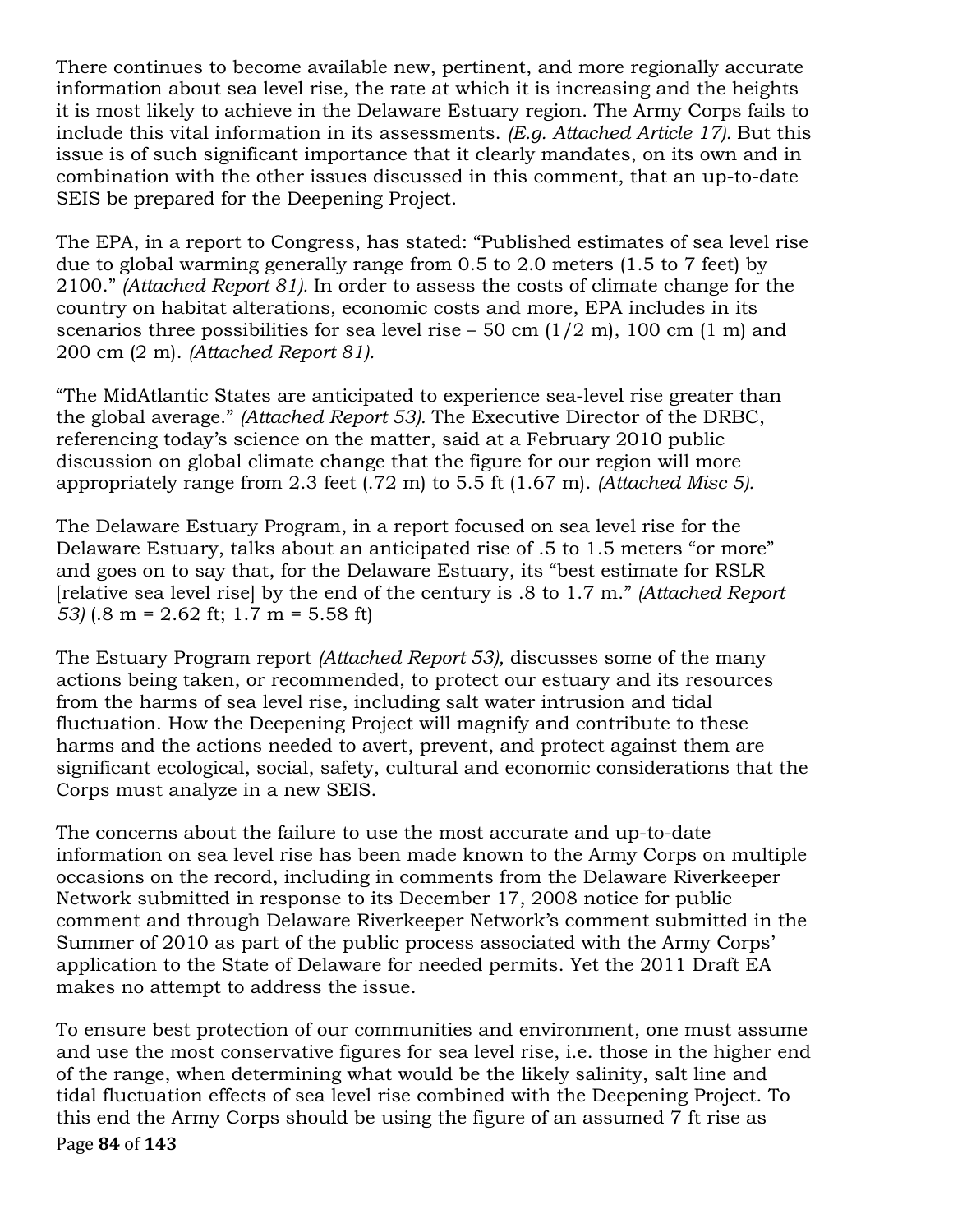opposed to the 1 ¼ ft. rise assumption the Army Corps uses. Currently, the Army Corps' figure in its 2009 EA seems to be 1.27 feet over the course of the century which is a figure lower than the lower end of the ranges used by others.

At a minimum, the Army Corps should

- a) (1) use the most recent and readily available scientific information regarding sea level rise – those figures put forth by the congressionally recognized Delaware Estuary Program, by the Army Corps' sister federal agency the EPA and by the DRBC; and (2) use the figures at the upper end of the range to ensure a level of safety and a risk averse approach considering the dramatic ramifications of getting it wrong; or,
- b) at a minimum, adopt the approach of the EPA and do a multi-scenario consideration of sea level rise using the high, medium and low projections and for each assessing the implications for salt water intrusion, changed salinity levels throughout critical habitat areas in the estuary, habitat alteration, modifying tidal fluctuations and the associated ramifications for erosion of coastal lands and wetlands, changed circulation patterns, and flooding.

The Army Corps, at best, has used the lowest end figure for what sea level rise may be in the Delaware Estuary (and it is not even clear to us that they are using a figure this high). For wetlands it seems to use a figure below the minimum, and it is certainly not using the high range of potential sea level rise for the region (i.e. 5.5 to 7 feet) in order to ensure the most protective level of decision-making. Nor is it even using figures in the mid-range of what is currently being predicted for sea level rise in our region. As a result, the Army Corps will underestimate how far up river the salt line is likely to move as the result of the Deepening Project, it is underestimating changes in salinity levels in the River, and it will underestimate the changes in tidal fluctuations that will result. Thus, the Army Corps has failed to accurately assess the impacts on oysters, sturgeon, mussels, wetlands and other affected species and habitats, in violation of NEPA.

Army Corps documents have asserted that changes in data regarding sea level rise have affected its spoil quantity calculations. As a result, the Army Corps has significantly altered its calculation of the dredged spoils that will result from the Deepening Project and significantly modified its dredged spoil disposal plans. So the new and readily available information regarding sea level rise is also of great significance regarding this key element of the project – i.e. dredged spoil disposal plans and whether or not the plans currently in place are truly feasible and will, in fact, effectively manage the Deepening Project's spoils. The DRBC, in a December 31, 2008 letter, talks about the need for more explanation and discussion and for third party evaluation of the Army Corps' spoils calculations including the methods by which the Army Corps arrived at its conclusions and calculations. *(Attached Letter 10*).

The ongoing development of new data regarding sea level rise for our region, its implications for critical estuary habitats and species, the effect it has had on the

Page!**85** of!**143**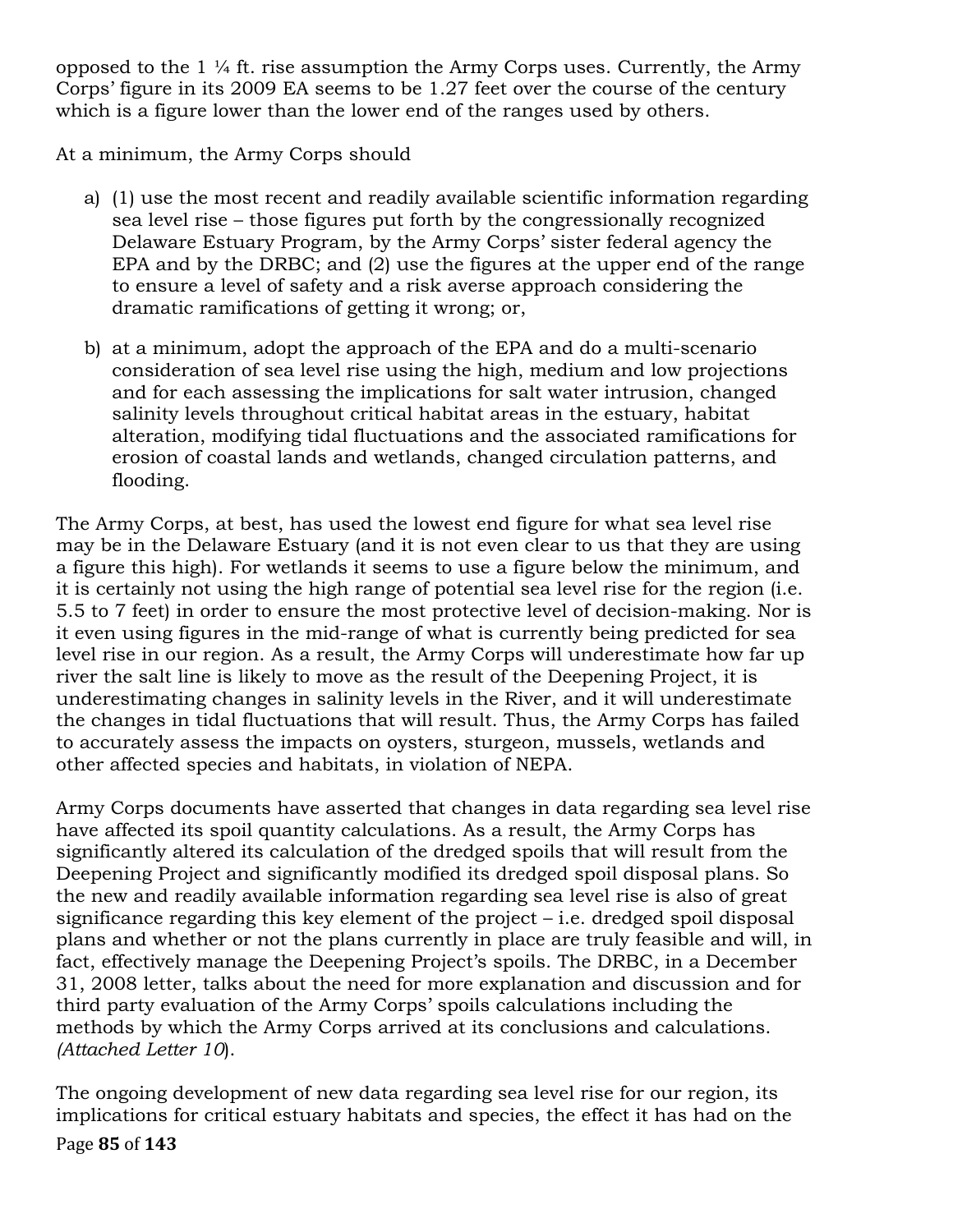Army Corps' spoils calculations and disposal plan, and the EPA's demonstrated approach of considering multiple scenarios when providing Congress with information on the subject, heightens the need for reevaluation of this matter by the Army Corps using the most up-to-date, readily available information and a multi-scenario approach to considering the matter and its implications for the Estuary and the Deepening Project.

## **P. The Modeling Done for the Effect of the Deepening Project on Salinity Levels in the River is not Based Upon Best Available or Current Scientific Information and Undervalues the Significance of the Resulting Harms.**

The Army Corps continues to rely upon dated information regarding salinity in the River. The data it uses from 1996 on salinity and upriver consumptive uses of water (both actual and projected) are no longer representative of the most up-todate current science, knowledge, and understanding of salinity levels and freshwater consumption in the Delaware River basin. Likewise, the Army Corps' consideration of sea level rise and the effect it, coupled with the Deepening Project, will have for salinity levels and saltwater intrusion up estuary does not include the most up-to-date and readily available information. The Army Corps' information on precipitation for our region, present or predicted, as the result of global climate change is not up-to-date or currently accurate either. The result is a very inaccurate consideration of salinity changes that will accompany deepening.

According to Ray Najjar, Associate Professor of Meteorology at Penn State, the Army Corps' modeling regarding salinity increases up-estuary is not proving to be accurate under real world conditions. The Army Corps' models predict smaller increases (upriver movement of salinity levels) than are in fact observed. The reason for the inaccuracies may be the result of changes in bathymetry such as from dredging. This information and line of research, characterized in a March 2010 paper not addressed in the Army Corps' latest NEPA analysis, is readily available information that demonstrates fallacies in the Army Corps' modeling and the Army Corps' failure to use the best assumptions on key issues. As stated by Professor Najjar:

Two numerical modeling studies were conducted under low-flow conditions with sea-level rise in order to quantify a worst-case scenario of salt water intrusion in Delaware Bay. 1-D modeling by Hull and Tortoriello (1979) found that the maximum 60-day salinity increase near Reedy Island during a 15-month simulation was 0.38 for a sea-level rise of 0.13 m, corresponding to D*S*/D*H* = 2.8 m-1. 3-D modeling by US Army Corps of Engineers (1997) estimated a salinity increase of 0.3 at a location 23 km upstream of Reedy Island as a result of a 0.3 m sea-level rise, yielding D*S*/D*H* = 1 m-1. **Thus models predict much smaller long-term increases than have been observed**, which suggests that other factors, such as bathymetric changes (e.g., resulting from dredging) may be important. *(emphasis added, Attached Report 82)*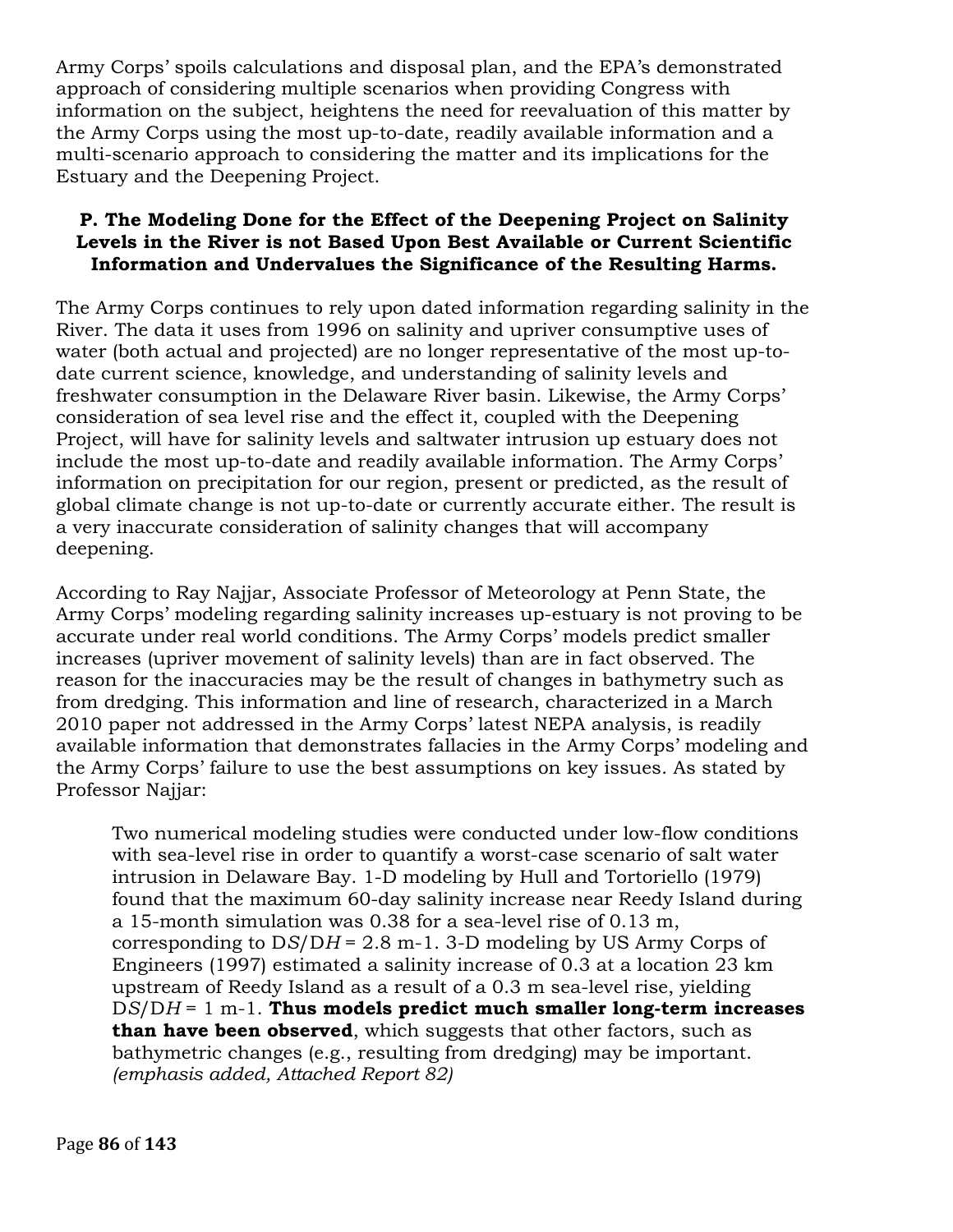Professor Najjar also noted that "With an increased tidal range, we can expect an increase in the salinity range over the tidal cycle." *(Attached Report 82).* So, to the extent it is known that deepening increases tidal ranges in the Delaware Estuary, we also know it will increase the salinity range over that increased cycle, bringing the salt line further up river.

In addition, 1996 data regarding issues of global climate change and its effects on the region has long since been superceded by more current scientific thinking, such as Professor Najjar's 2007 report "Climate simulations of major estuarine watersheds in the Mid-Atlantic region of the United States." *(Attached Report 78)*

As part of a letter in 2010 *(Attached Letter 32*), DNREC questioned the use of 1996 bathymetry data for existing conditions and 1965 data for the model – noting that there are significant differences between 1965 and 1996 bathymetry, particularly for river miles 20 to 70 and 100 to 130. Other questions and concerns were also raised as part of that document. The serious scientific issues raised by DNREC have not been addressed in the 2011 Draft EA, and yet are significant for the issues of salt line movement and salinity changes, tidal fluctuations induced by deepening, and deepening-induced changing circulation patterns. The April 22, 2010 letter attachment from DNREC regarding the salinity model is filled with information and issues raised since the 2009 EA that are left unaddressed by the Army Corps*. (Attached Letter 32).*

Furthermore, the modeling done to look at the issue of the Deepening Project and its effects on salinity levels in the River assumes a 5 foot deepening, but fails to consider the overdredge of 1 to 2 feet (depending on which iteration of the project one is looking at) and fails to look at the over-overdredge that might happen as part of the Marcus Hook blasting and dredging portion of the project.

As the EPA acknowledges in its report to Congress: "[A] rise in sea level would increase the size and salinity of estuaries and would increase the salinity of coastal aquifers." *(Attached Report 81).* As discussed previously in this comment, the Army Corps is not using the most up-to-date information regarding sea level rise for the Delaware Estuary region. As a result the Army Corps has clearly underestimated and inadequately anticipated and considered the consequences of the Deepening Project for changing salinity levels and increasing salt water intrusion in a way that will affect water quality, flooding, and a wide variety of critically important species and habitats among other issues. The ramifications of this issue alone warrant the preparation of an up-to-date SEIS with a full review and comment by experts, federal and State resource agencies, the affected communities, and the general public.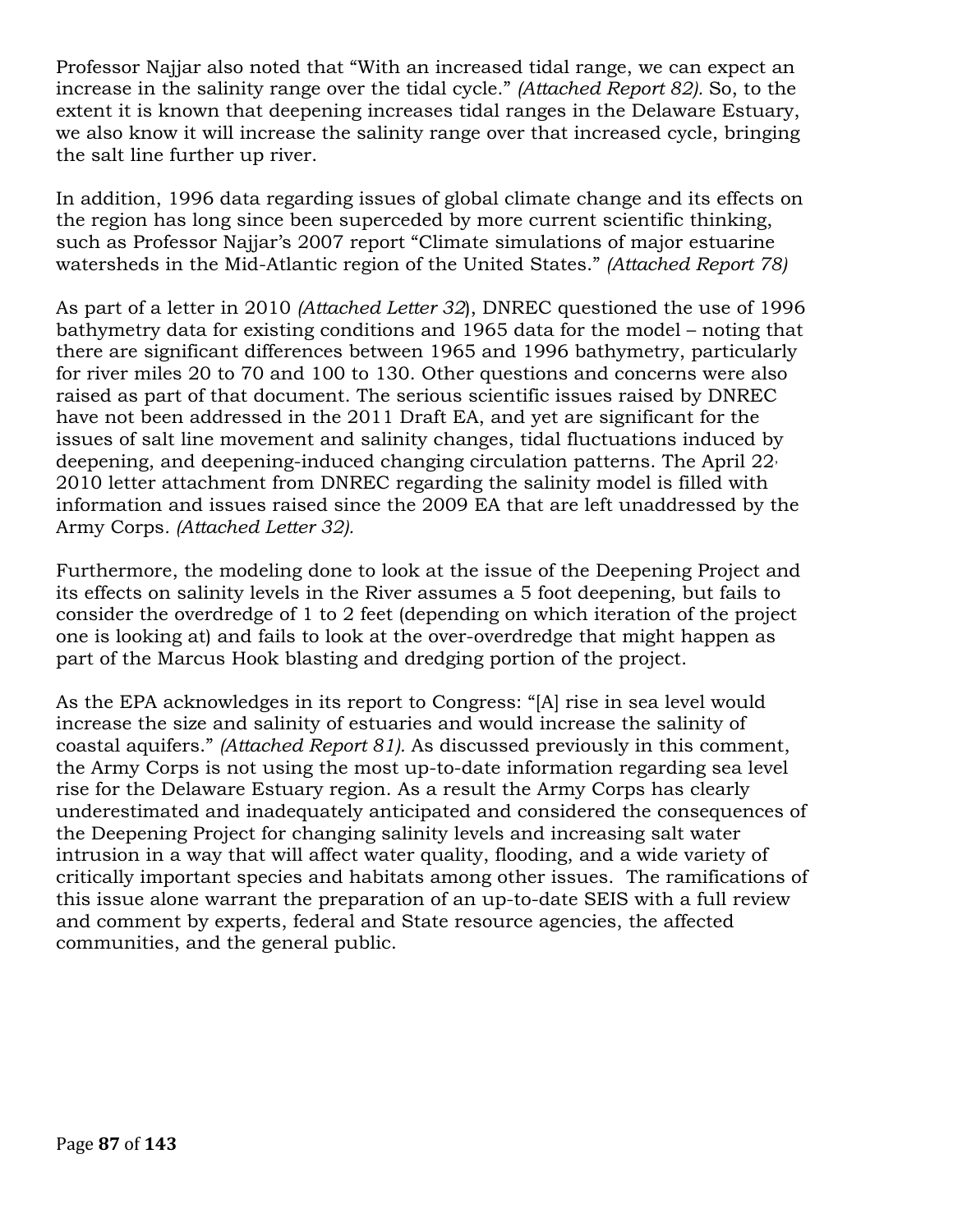# **Q. Known, Anticipated, and Foreseeable Changes in River Flows Have Not Been Addressed by the Army Corps.**

1. There will be a foreseeable change in consumptive loss of freshwater flows from the River that drains to the Estuary; the Army Corps has failed to consider this change and its effects.

The level of freshwater consumption from the upper reaches of the Delaware River watershed is about to change dramatically. At this time, there is a tremendous press for new withdrawals from the River, withdrawals that are both consumptive and depletive to the River and therefore will further affect saltwater intrusion and movement of the salt line. New practices are being employed in drilling for natural gas: hydraulic fracturing and horizontal drilling. Each natural gas well, when drilled and hydraulically fractured ("fracked"), will require the use of between 1 and 9 million gallons of water, an average of 5 million gallons per well. Wells in the upper watershed will get their water from the mainstem Delaware River, its tributaries, or groundwater supplies. *(Attached Misc 30).*

The DRBC estimates 18,000 as the minimum number of wells expected to be drilled in the Delaware River basin, while federal representatives recently projected as many as 30,000 wells could be drilled *(Attached Article 12).* A National Park Service petroleum engineer, Patrick O'Dell, estimates that the PA and NY shale plays can be expected to be developed at 40 to 80 acres per well: in the Delaware River Basin at 80 acre spacing this will mean 32,000 wells; at 40 acre spacing this will produce 64,000 wells. *(Attached Report 87).* Professor Terry Engelder of Penn State University forecasts that the Marcellus will be a "super giant" of gas production7 and some industry websites project huge productivity that could mean many more wells. This means that, in the foreseeable future, billions of gallons of freshwater will be robbed from the Upper Delaware River system, affecting the volume of freshwater that enters upstream and thereby affecting the downstream movement of the salt line in yet-to-be-determined ways.

The effects of all this lost freshwater flow and what it means for the salt line and salinity effects caused by the Deepening Project has never been assessed or even considered by the Army Corps. Yet given the significant consequences of the Deepening Project's contribution to changes in the salinity and salt line of the River, the Army Corps must consider the upstream demands of the natural gas industry in revising its analysis in a new SEIS.

2. The Army Corps Has Failed to Consider the Effects of the 2011 Reservoir Management Plan In Evaluating the Impacts of the Deepening Project.

Flows in the Delaware River are carefully managed to protect drinking water supplies. When managing releases from the three New York City reservoirs, the DRBC, along with the River Master, are seeking not only to protect the drinking

<sup>!!!!!!!!!!!!!!!!!!!!!!!!!!!!!!!!!!!!!!!!!!!!!!!!!!!!!!!</sup> <sup>7</sup> "Natural gas reservoir may hike U.S. output",

http://www.geosc.psu.edu/~engelder/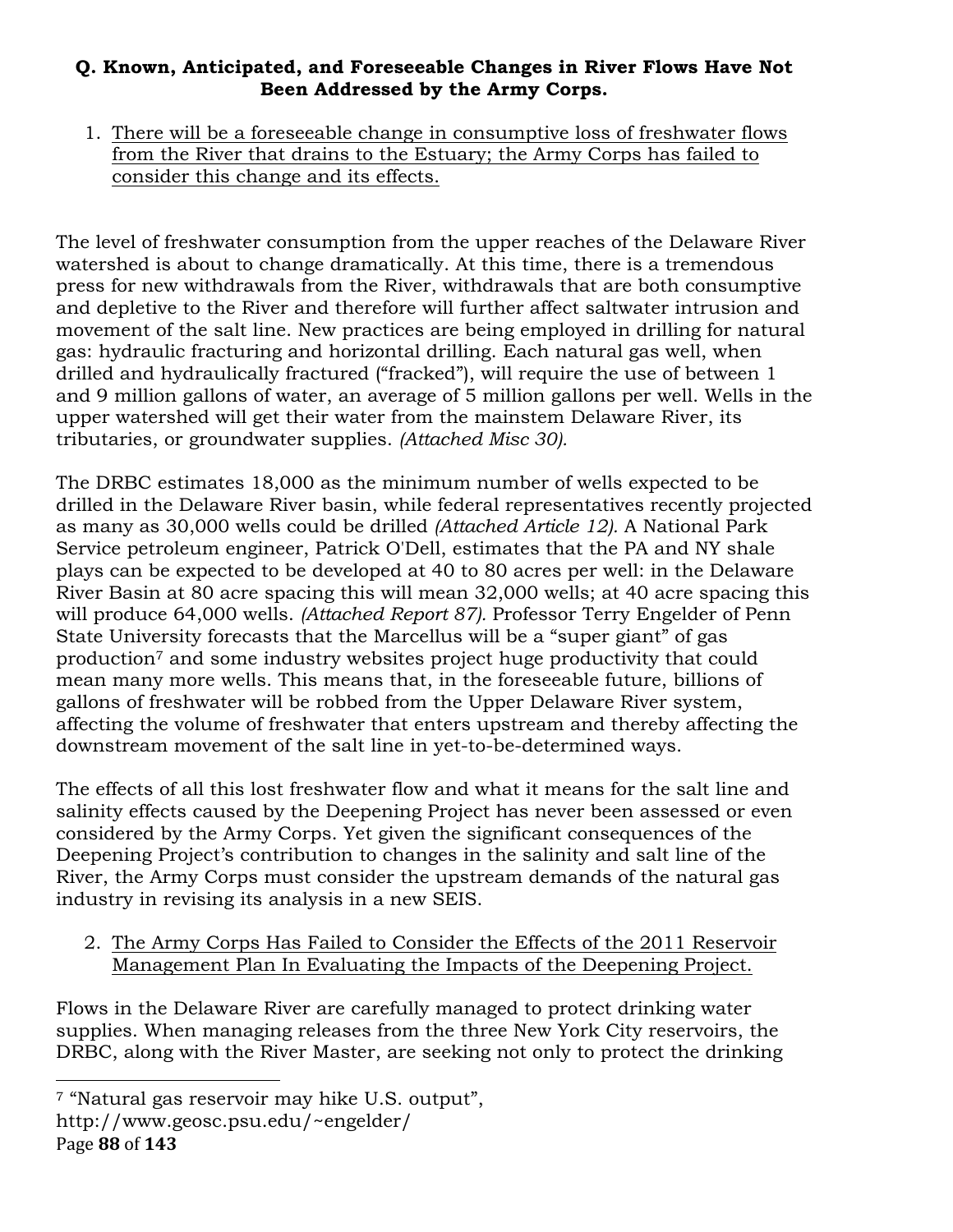water supply of 7-9 million residents in New York City, but also to deflect salt intrusion at Philadelphia and Camden in order to protect water supply quality for the 8 million downstream people who rely on the Delaware River for water.

In recognition of the river flows that need to be protected from salt water intrusion for drinking water users as far down as Philadelphia and Camden, as well as other users of the River, the DRBC has been engaged in a highly publicized and involved process to create a new Flexible Flow Management Plan for the River. A new reservoir management plan went into effect in June 2011.

Because the Deepening Project will result in a movement upriver of the salt line towards Philadelphia and Camden water intakes, what effect deepening will ultimately have on these intakes is linked with the implementation of this upriver FFMP process. Further, United Water Delaware's major water supply intakes on White Clay Creek and the Christina River are tidally influenced and therefore affected by changes in water quality, concentrations of salinity, and/or pollutants in the estuary that could be triggered by changes in upstream flow volume and flow regime. *(see Attached Report 30,* 

*http://www.wr.udel.edu/publications/uwd\_wcs\_report.pdf ).*

The Army Corps has failed to consider the 2011 FFMP and its changed flows regimes, water release plans, or void space agreement for the reservoirs in any of its modeling or impact considerations for the Deepening Project. This is new flow information that is vital to an accurate assessment of Deepening impacts and has not been included in any of the NEPA analysis to date.

## **R. The Army Corps Has Failed To Analyze Increased and Cumulative Impacts Due to a Combination of Sea Level Rise, the 2011 FFMP for NYC Reservoir Management, Increased Up River Water Consumption and the Deepening Project.**

The movement of the salt line has significant ramifications for the Atlantic sturgeon, oysters, freshwater mussels, freshwater wetlands as well as other species and habitats important for the Delaware Estuary system and communities. The movement of the salt line is affected individually and collectively by:

- $\checkmark$  NY City Reservoir releases now guided by a 2011 Flexible Flow Management Plan agreed to by the Decree Parties of the Delaware River Basin;
- $\checkmark$  The level of freshwater consumption from upriver industry;
- $\checkmark$  Sea level rise; and
- $\checkmark$  The Deepening Project.

What effect the Deepening Project will ultimately have on the salt line is linked with these other three issues. The Army Corps must undertake a thorough, comprehensive, up-to-date cumulative impacts analysis in a new SEIS to address the interactions and linkages between these issues and the combined impacts of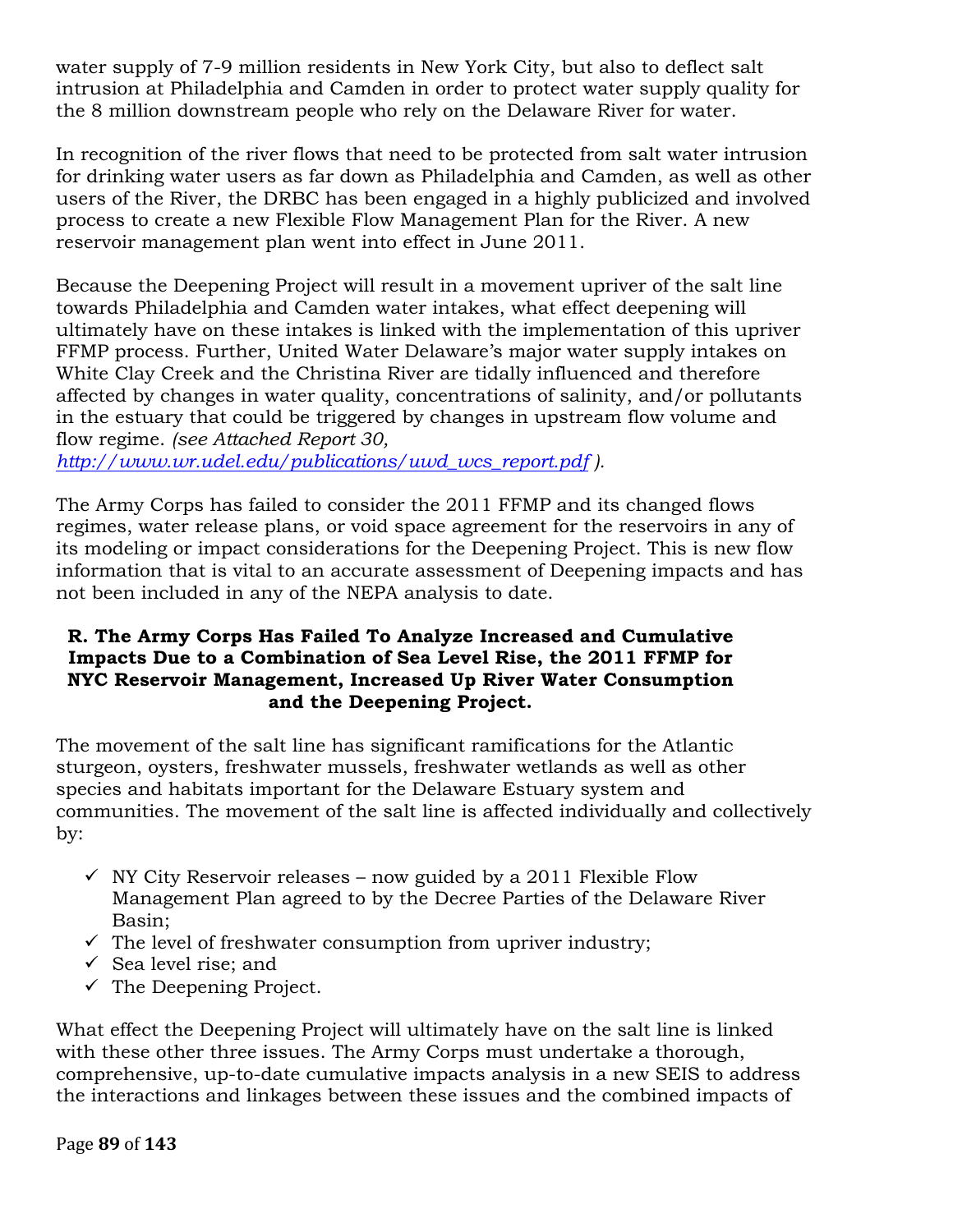the Deepening Project on the River, drinking water supplies, the salt line, and affected fish and wildlife species and their habitats.

### **S. The Army Corps has Failed to Address the Concerns Raised by Experts and to Use Up-to-date Scientific Assumptions to Evaluate the Risks Posed by the Deepening Project to Drinking Water Supplies.**

The University of Delaware's Sea Grant Program has expressed concerns about the leaching of heavy metals from CDFs to aquifers below. Noting that in much of the regional groundwaters of the Delmarva peninsula "...concentrations of several heavy metals...are very close to the EPA's potable water limits," the authors point out that metals reaching groundwater from disposal sites (by leaching action of acid rain or from oxidized sulfide in the spoils themselves) "can potentially make...concentrations in shallow groundwaters exceed limits." (*Attached Report 22).* Assertions by the Army Corps that it will conduct on-going monitoring during project implementation are entirely adequate to address or avoid this harm. Further, monitoring done to date has failed to consider the increased pollutant concentrations coming from dredged spoils from the bend widening areas, as discussed above.

As also discussed in detail above, the Army Corps has neither properly reviewed nor adequately addressed the concerns about salt water intrusion into Philadelphia and New Jersey drinking water supplies.

In the 1997 SEIS, the combined impacts of the Deepening Project and sea level rise were identified as requiring analysis and consideration. The concern identified was primarily related to the impacts on salinity levels in the Estuary – and whether the Deepening Project, coupled with sea level rise, would move the salt line up the River far enough to threaten drinking water supplies. Concerns for impacts to oysters, mussels, sturgeon and wetlands are now also paramount. To date, the Army Corps has failed to complete a thorough and credible analysis of the impacts of the Deepening Project on movement of the salt line when combined with the reasonably foreseeable impacts of sea level rise, the new FFMP, and proposed water consumption for gas drilling and the resulting impacts to drinking water intakes.

In response to pressure for consideration of the threat to Philadelphia's drinking water intake on the Delaware River the Army Corps submitted to DRBC a study in 2008 that purported to consider the Deepening Project combined with sea level rise. Review by the Delaware Riverkeeper Network, which secured this document through right-to-know requests, demonstrates that, when considering the threat of salt water intrusion into Philadelphia's drinking water intake, the Army Corps failed at that time, and continues to fail, to use current science and findings on the level of sea level rise for the Delaware Estuary. *(Attached Letter 9 – note that since this letter was written, important new science and data have been released that more accurately reflect what we can expect for sea level rise in our River and region as discussed in this comment). T*he study has never been publicly released or subject to federal and State resource agency review and input.

Page!**90** of!**143**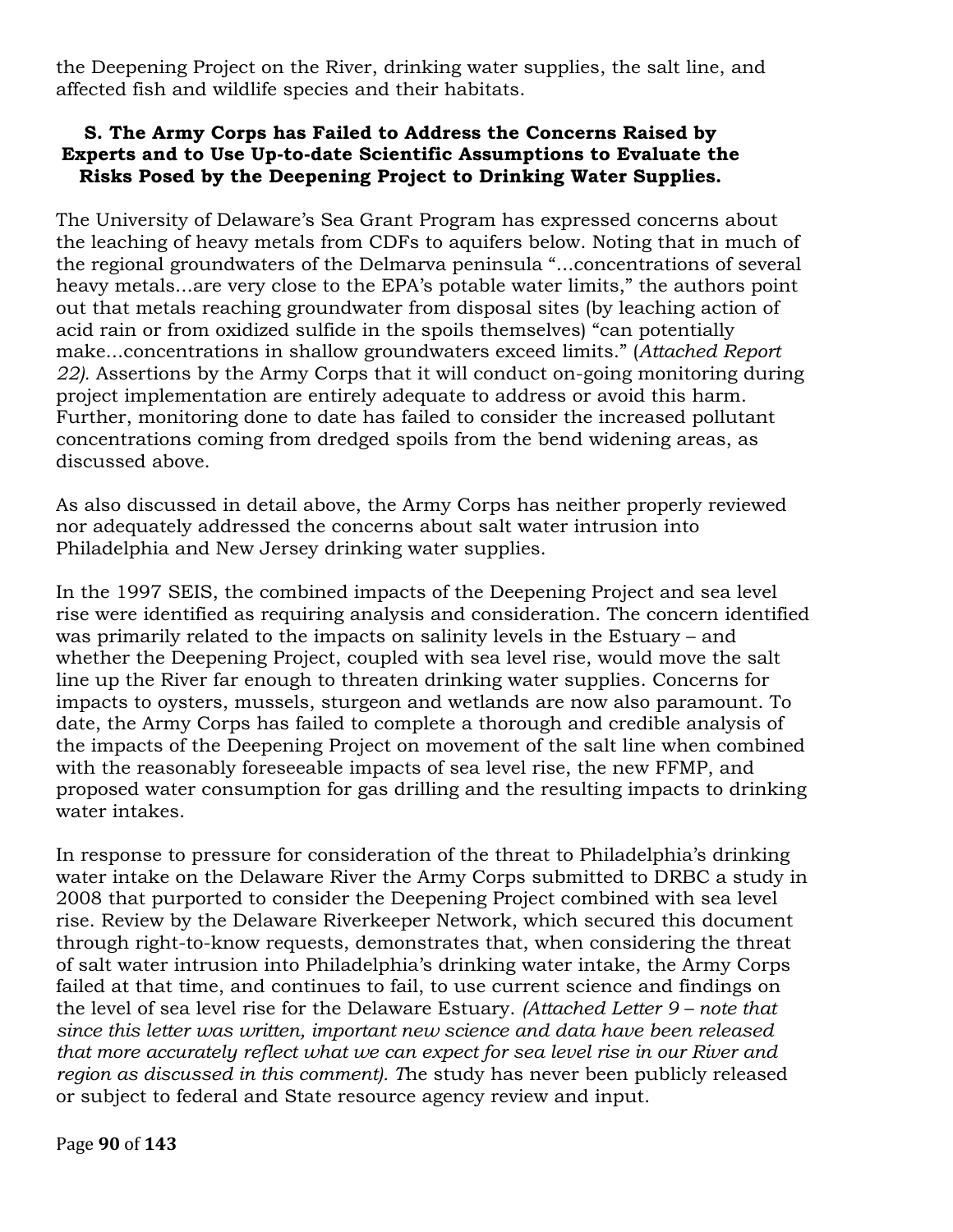The Army Corps report submitted to the DRBC assumes a sea level rise of only 14 inches by the year 2040. But as we have discussed the more appropriate figure for the region is 1.7 meters (5.58 feet) by century's end, which by 2040 should well exceed the 14 inches the Army Corps attempted to use. (27 inches would be more in keeping with the end of century projection  $-$  i.e. 5.58 feet X 12 inches X 40%). Clearly, using a date that is only 40 years out (at the time of the report; 30 years now), and a figure that is on the low end of current thinking on sea level rise for the region, does not allow for accurate information, analysis and decision-making on the threat to drinking water from the Deepening Project and sea level rise.

Additionally, while the report provides information regarding 30-day averages for salinity level changes, the Philadelphia Water intakes would be affected by absolute maximums; therefore, the required analysis needs to consider also the absolute maximums as opposed to just the averages.

The Army Corps' research into the short- and long-term ramifications of the combination of sea level rise and the Deepening Project, especially considered in light of increased water consumption patterns and the revised FFMP, for salinity levels and movement of the salt line is flawed and as a result fails to properly consider these cumulative threats to drinking water supplies. The only analysis the Army Corps has done on this front has been submitted only to one agency (the DRBC), which has never released its analysis of the report. That report uses dated sea level rise information, fails to include the current reservoir release program, fails to consider the predictions for global climate change and its effects for changing weather conditions in our region (including more intense periods of rain and drought) and fails to consider anticipated new water withdrawals from the gas drilling industry. Accordingly, the Army Corps must undertake a new SEIS process on this issue, based on the best available scientific data and model assumptions.

# **T. The Army Corps' Continued Reliance on Outdated Data Regarding Water Quality Harms Fails to Fulfill the Requirements of NEPA or to Provide an Accurate Assessment of Water Contamination Risks.**

Throughout the life of this project the Army Corps has represented that according to their data, levels of toxins in River bottom sediments are not high enough to pose any adverse environmental impact. Army Corps studies that indicate no water quality concerns have been challenged in a variety of ways by a number of sources.

Most recently, in a detailed letter dated April 11, 2011 from the New Jersey Department of Environmental Protection to the Army Corps, coupled with a rigorous data analysis by the State of New Jersey, it is demonstrated that spoil disposal associated with the Deepening Project continues to be a source of water quality contamination. The NJDEP, in their letter and supporting analysis, identified numerous contaminants for which DRBC or NJ Water Quality Standards were in fact exceeded/violated. As a result of the analysis NJDEP concluded: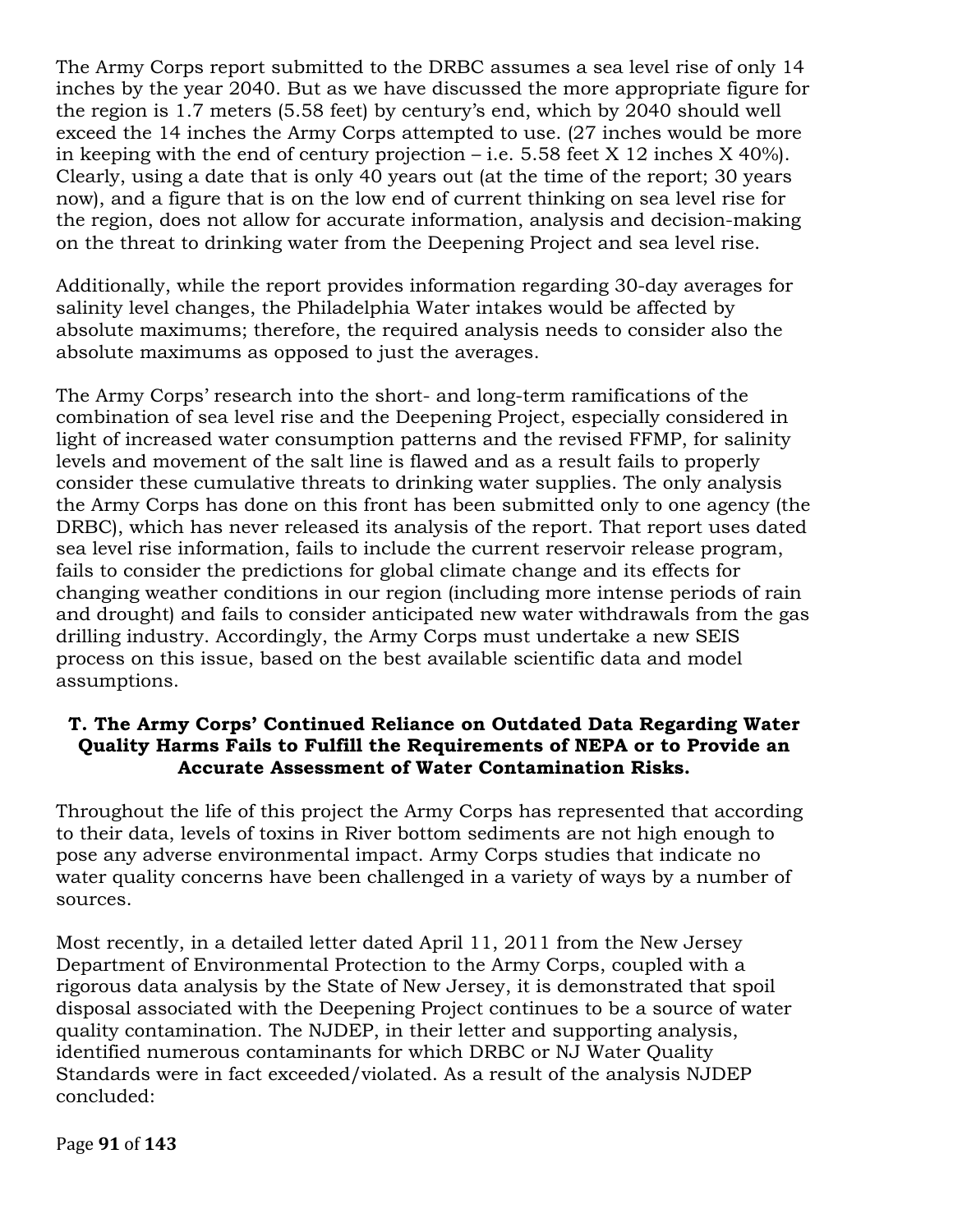"Despite the limitations of the available data, analyses have identified potential adverse impacts to water quality resulting from the discharge of dredged material dewatering effluent from the Killcohook Upland CDF with elevated concentrations of selenium, copper (dissolved), mercury, aluminum and cyanide." *(Attached Letter 38)*

The NJDEP analysis also identified multiple problems with the data collection performed by the Army Corps regarding spoil disposal at Killcohook which impeded their ability to determine if there were pollution violations, including:

- $\checkmark$  "In order for the sample data to be usable, the reporting and analytical detection limits for non-detected ("ND") sample concentrations must be less than the applicable DRBC or NJ" Water Quality Standards. The Army Corps reporting limits were greater than the applicable standards for at least 8 contaminants including cadmium, cyanide, PCB Aroclors, Pesticides (such as chlordane, dieldrin, endosulfan, endrin and heptachlor), toxaphene, PAHs, parathion, and chloropyrifos.
- $\checkmark$  Sample collection and preservation did not follow proper procedure.
- $\checkmark$  Background samples collected were collected at times and locations when the effluent of concern from the CDF may have been present, rendering the sampling inaccurate for comparison purposes.

# *(Attached Report 38).*

This new data, information and analysis, provided to the Army Corps before the release of its 2011 Draft EA, is not included in any of the Army Corps' NEPA analysis or documentation. Standing alone, as well as in combination with the other new information and issues raised in this comment letter mandates an upto-date SEIS analysis.

In addition, the Army Corps has now expanded the volume of dredge spoils they plan to place in the existing confined disposed facilities (from deepening and maintenance thereof) to be used. This increased volume of spoils means an increased level of toxins placed in the CDFs. Further, we now know that the Army Corps has significantly underestimated spoils resulting from the Deepening Project. This could result in even larger volumes of spoils in each CDF – and if these spoils do not go to existing CDFs, then, of course, they have to go to different spoils disposal locations necessitating new NEPA review. We do not believe the Army Corps has done an analysis of the water quality effects of discharges from each of the CDFs with the increased volume of spoils and therefore increased level of toxins concentrated therein. It has also not considered the impacts to birds and wildlife species of increasing the volume of spoils and therefore toxins in the CDFs to which wildlife and bird life are attracted.

Additionally, according to New Jersey, "the sediments to be dredged have not been adequately characterized*." (Attached Letter 17).* New Jersey has documented for the Army Corps numerous technical manuals the Army Corps should have used

Page!**92** of!**143**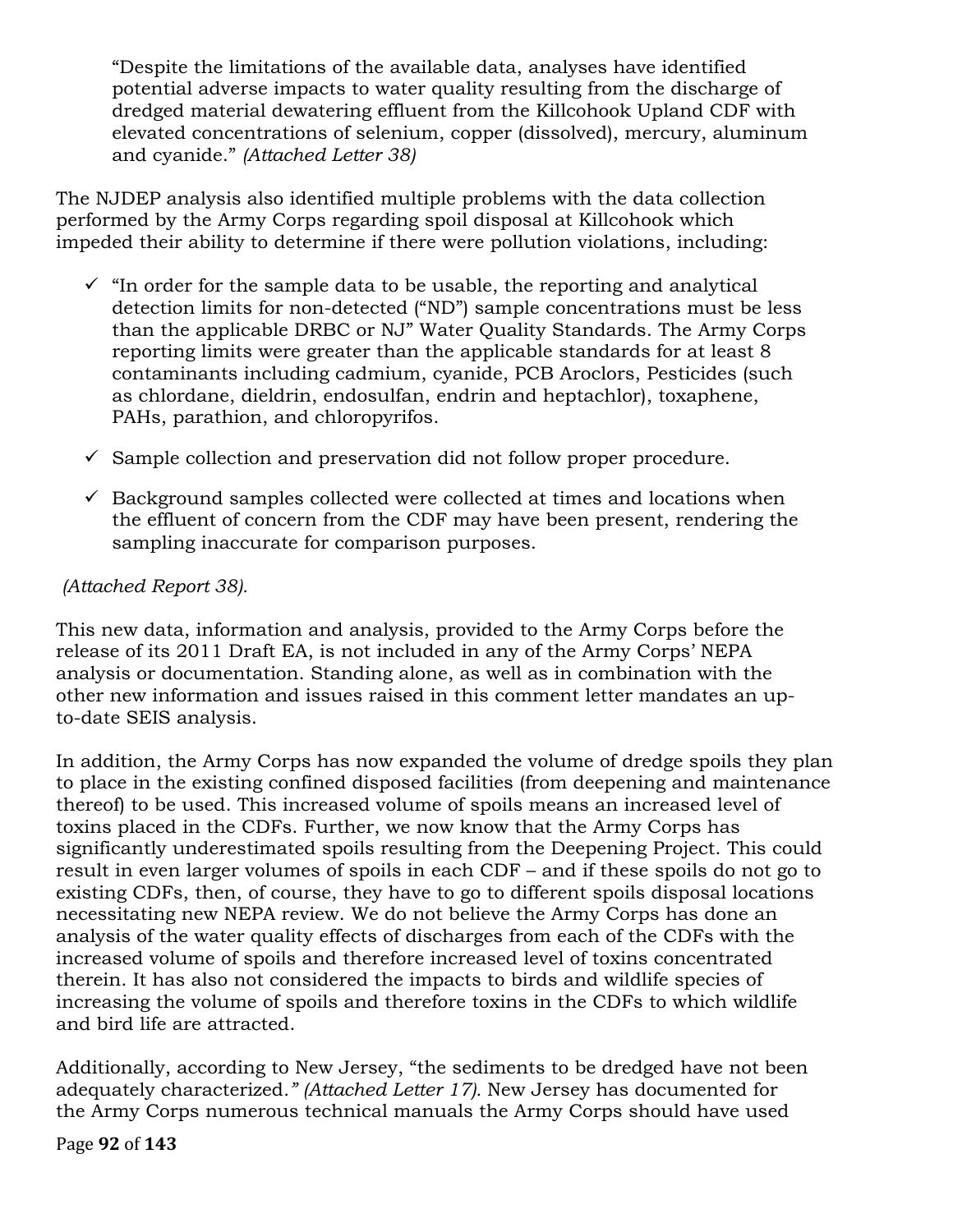(but have not used) to evaluate the sediments that will be dredged and placed in the upland CDFs. The failure of the Army Corps to undertake this analysis results in an omission of information that renders its NEPA assessments highly deficient and prevents accurate assessment of the ramifications for water quality of the project.

Further, according to New Jersey:

"The sediments to be dredged as part of the proposed Project are predominantly located in channel side banks and bend widening areas, and are not located in the main navigation channel that is subject to regular maintenance dredging operations. These sediments have significant potential to be contaminated by toxic and bioaccumulative chemicals at levels of concern."

"However, the ACOE has not adequately characterized the sediments to be dredged …. The ACOE has relied on outdated (i.e. pre-1997) sediment sampling and analytical activities…. More recent data from 2003 to 2005 consist of only a limited number of maintenance dredging sediment samples collected at limited locations in the Project area; in addition, only limited types of analyses were performed on these samples."

*(Attached Letter 17.)*

New Jersey's review of the 1997 SEIS data so heavily relied upon by the Army Corps showed that those data were poorly evaluated, showed exceedances of NJ standards, and in some cases were analyzed and presented in such a way as to be of limited value in predicting potential impacts to water quality (groundwater or surface water). *(See discussion in Attached Letter 17.)*

New Jersey analysis shows "it is not possible to predict the potential impacts to the aquatic ecosystem resulting from the dredging operations or the disposal of dredged material at an open water disposal site using the bioassay data presented in the 1997 SEIS." *(Attached Letter 17.)*

In a 1998 review of Army Corps data, Rick Greene of DNREC found that the Army Corps' data showed that among the areas to be dredged (especially the bends to be widened) there are toxic "hot spots". According to Greene's presentation at the time, the Army Corps improperly used mean values (averages) to assess the level of toxics in River sediments. The result was that toxic "hot spots" were hidden in the numbers. Toxics found at levels indicating possible to probable impacts include: antimony, arsenic, copper, lead, mercury and zinc. *(Attached Reports 6).*

Page!**93** of!**143** The 1997 SEIS itself acknowledges that over time contaminants could accumulate in the bend widening locations and as such they are the areas that "provide a 'worst case' picture of contaminant concentrations." (see discussion in *Attached Letter 17).* NJDEP also observed in its August 2009 letter that sediment samples collected in the navigation channel were not evaluated separately from those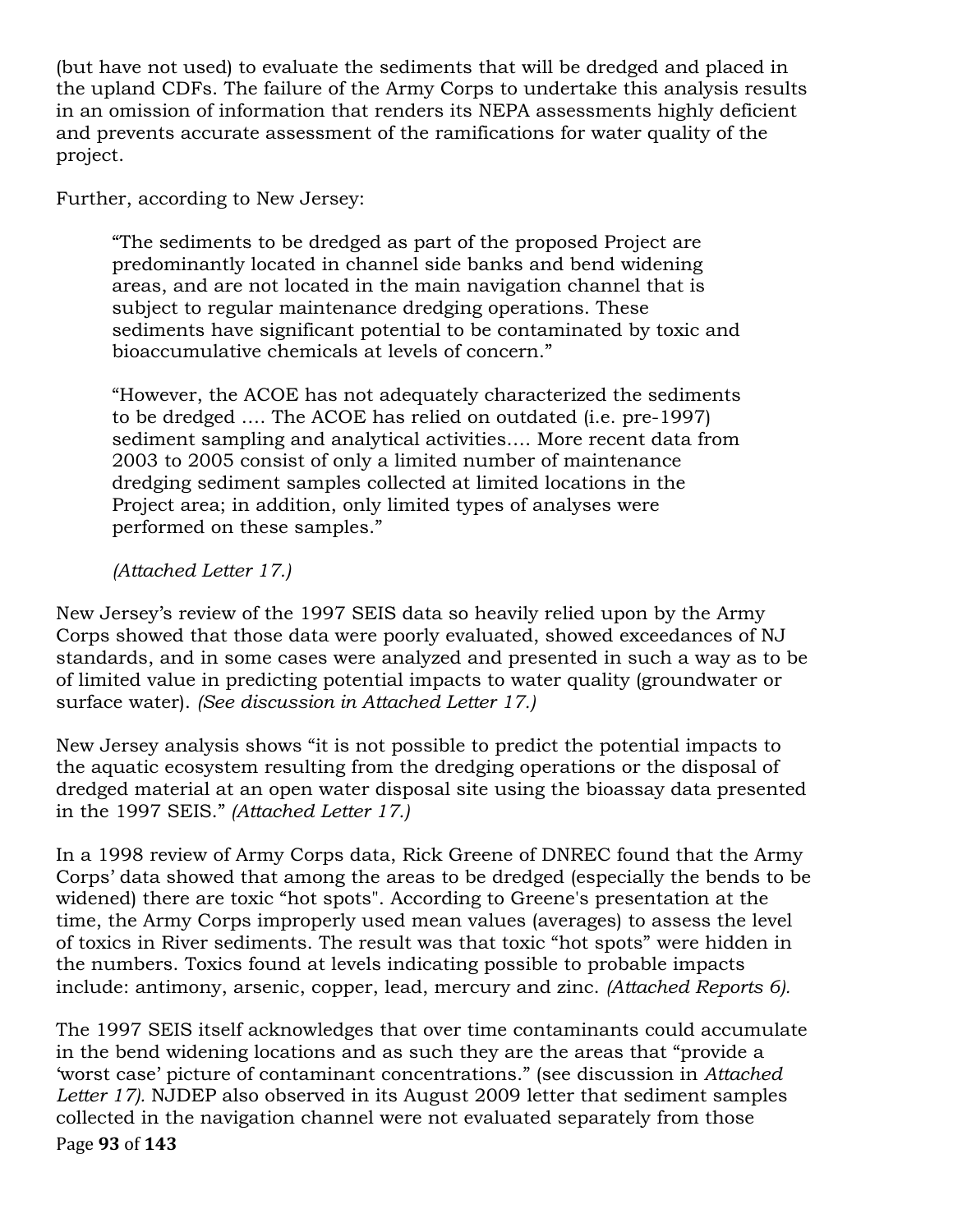collected in the bend widening areas. *(Attached Letter 17).* This supports the findings of Dr. Greene noted above.

Delaware's recently released report looking at toxic and heavy metal issues *(Attached Report 79)* also notes that the bends to be widened as part of the Deepening Project, as well as the spur channels and berthing areas that would be deepened in connection with the Deepening Project, likely contain higher contaminant concentrations and so their water quality implications should be analyzed.

In a 1998 white paper, the University of Delaware's Sea Grant Program states:

the "Corps' heavy metal and pesticide data disagree with ADL [Arthur D. Little] data by 800% to 2800% for similar parts of the river -- ADL values being higher, and that Corps conclusions are "doubtful" because Corps data "is often lacking many of the details, or appropriate references, as provided by ADL..." (*Attached Reports 22).* 

A cornerstone of the Army Corps' position denying that increased contamination loads are of concern has been that not enough sediment would be redistributed during dredging to raise water quality concerns as a result of the dredging process itself.

Concerns were raised on the public record in Delaware and elsewhere that the Army Corps relied on expert judgment, rather than empirical data, to establish the standard of 250 mg/l of total suspended solids (TSS) a distance of 200 feet from the point of excavation as a basis for much of the agency's analysis of the sediment and water quality issues. Preliminary data, reviewed by Rick Green and included in a June 7, 2010 report, seem to be bearing out that TSS levels fall below 250 mg/L at all depths at a distance of 200 feet behind the dredge cutterhead. For purposes of permit decision-making, this information should be finalized before decisions are made on key issues. But, in the Delaware permit application, the Army Corps asserted it is now using a figure of 25-250 mg/L within 100 feet of the point of excavation and yet provides no reference for the basis of this determination – other than to say that the U.S. Army Corps of Engineers' Improvement of Operations and Maintenance Technique Research Program has documented it. We do not see in the June 7, 2010 report confirmation of these figures for that distance or those conclusions. Regardless, this kind of analysis and review needs to be conducted in a new NEPA document; having a single review and analysis in a state permitting context does not replace the value of or need for NEPA review that would allow review, consideration and comment by other federal and State resource agencies, experts, concerned communities, and the general public.

Page!**94** of!**143** The Reedy Point South Water Quality Modeling study did find that at least "four contaminants, copper, lead, mercury, and nickel, may exceed water quality criteria near the point of dredging and at the weir discharge." The Army Corps dismissed these findings by asserting that the model over-predicted the level of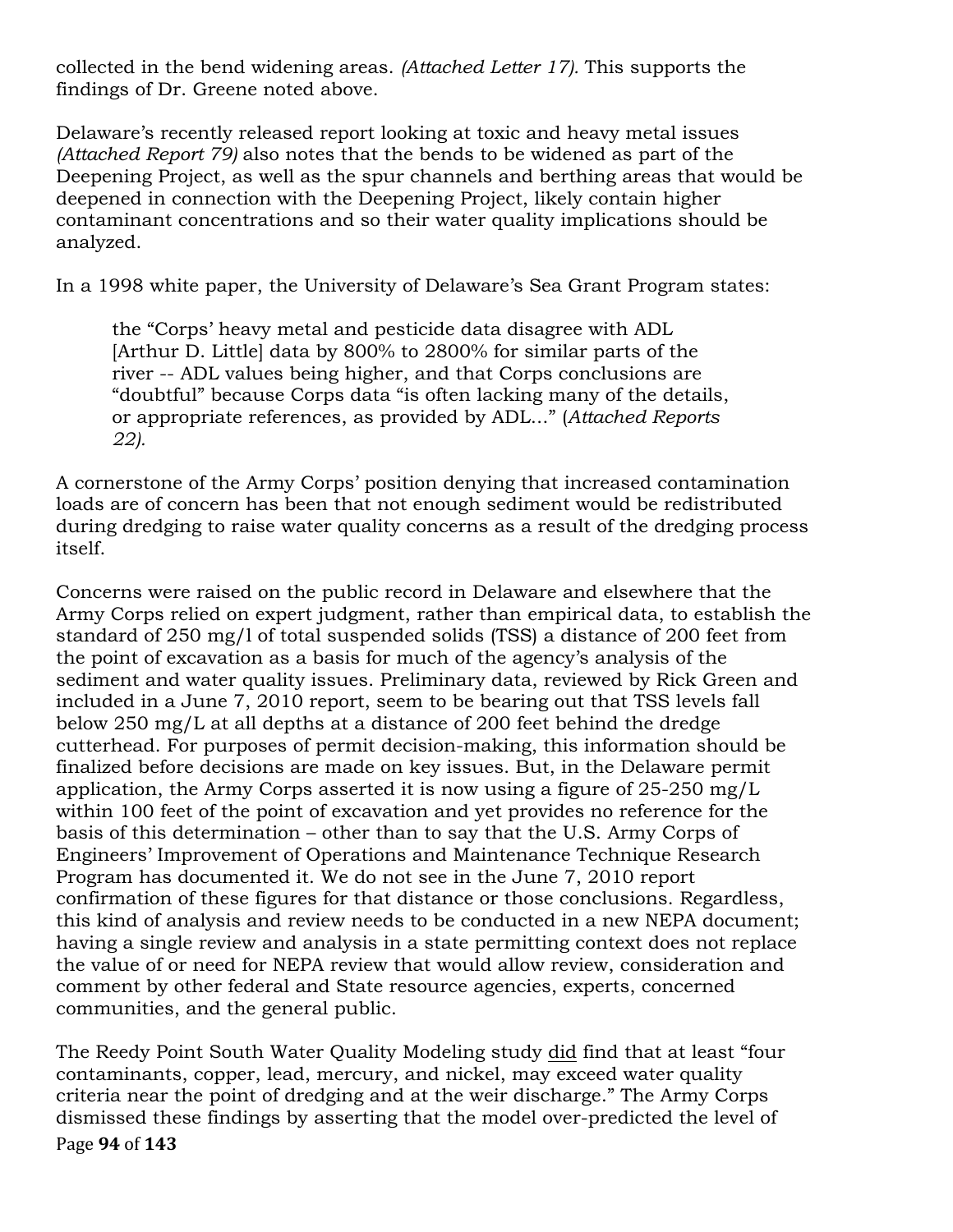contaminants that will enter the water column and that TSS concentrations will be lower than the 250 mg/l assumed. The Army Corps needs to substantiate what the appropriate TSS level is, use that in its modeling, and then share the findings for peer, agency and public review.

The PCB Mobilization During Dredging Operations and Sequestration by Upland Confined Disposal Facilities study is another effort that has not been subject to the review and vetting of other resource and regulatory agencies and their experts. The study assumes a 99.9% efficiency rate in terms of keeping PCBs on site at CDFs based on Army Corps' review of three operating CDFs. The rate of sequestration is based on site-specific conditions of a particular CDF and therefore it is inappropriate to apply a uniform figure to all CDF locations. Separate sampling should have been conducted for each of the 8 CDFs that are proposed for use and then these site-specific figures should have been applied. In addition, it is not clear what assumptions were made regarding the concentration of contaminants in the spoils – i.e. did the study consider the higher levels expected to be in the spoils from the bend widening areas with respect to those locations where those spoils will be deposited? In light of the many serious questions and concerns raised by various resource agencies (as discussed above), such accurate, site-specific data is necessary for informed review and decisionmaking.

In addition, this study does not address the questions and concerns that have been raised by other experts who have conducted similar sampling; the Army Corps merely dismisses those other studies and findings. Moreover, the study fails to consider the existing PCB total maximum daily load requirement (TMDL) in place for the Delaware River, as well as the phase II TMDL requirement that is under construction, and all of the research, discussion and analysis that has been conducted by the DRBC (including its Toxics Advisory Committee and Implementation Advisory Committee) on the issue of PCBs in the Delaware Estuary including river bottom sediments. Finally, that the Army Corps' analysis is deficient and not representative of the true potential water quality ramifications of spoil disposal in the CDFs has been demonstrated by the NJDEP Killcohook analysis, which shows that that Army Corps CDF (along with Fort Mifflin and Money Island as reported on by Dr. Tom Fikslin) is a source of contamination to the River from Deepening Project spoils.

# **U. A Deepened Channel Will Increase, Not Reduce, the Risk of Hazardous Spills, Putting Fish, Wildlife, Birds and Habitats at Increased Risk of Harm.**

Page!**95** of!**143** The cost of attempting to remediate the environmental and recreational harms inflicted by the 2004 Athos I oil spill was \$26,474,470; \$1,319,097 in the form of lost recreational value, and the rest being the cost of restoring environmental resources that were significantly affected by the spill. (Final Restoration Plan and Environmental Assessment; for the November 26, 2004 M/T Athos I Oil Spill on the Delaware River

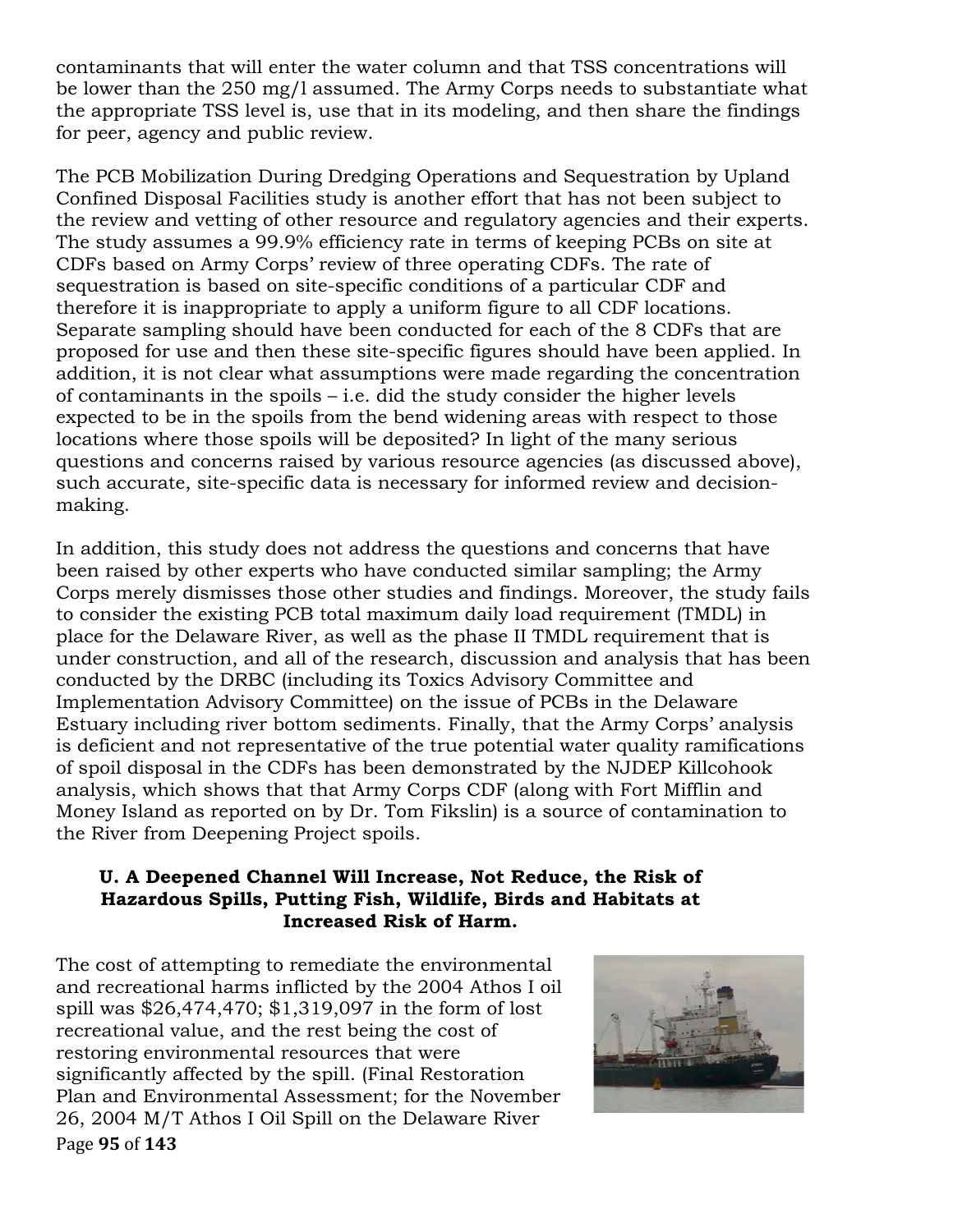Near the Citgo Refinery in Paulsboro, New Jersey, September 2009, http://www.darrp.noaa.gov/northeast/athos/pdf/Athos\_Final\_RP.pdf)

In addition, we believe clean-up costs for the region exceeded the \$45 million cap placed by federal law.

The Army Corps has wrongly claimed that a deepened channel will reduce the risk of hazardous spills on the River. In fact, deepening is likely to increase the risk of harm if there is another catastrophic spill event.

- $\checkmark$  "According to the model, a marginally greater number of hazardouscommodity spills are projected for the deepened channel than for the channel at its current depth. These findings are for the years 1990-2010." (*Attached Reports 2*).
- $\checkmark$  "In considering the environmental impact of a deeper main channel, the same number of crude oil tankers would have to be lightered at Big Stone Beach Anchorage, only the amount of crude oil transferred would be reduced. The most environmentally challenging aspect of lightering operations is the activities associated with bringing the barge alongside and hooking up and later unhooking the cargo hoses. These activities would not be changed as a result of a deepened main channel." *(Attached Reports 5. Cape Gazette article restating that oil tankers come into Delaware Bay with a draft of 50 to 55 feet, thus still requiring lightering 10/10/08 Attached Article 5).*
- $\checkmark$  With a deepened channel ships will come up the Delaware River more heavily laden with oil or other chemicals; if there is another catastrophe like the Athos I spill of November 26, 2004 (a possibility not changed by a deepened channel), the volume of oil available to leak and wreak havoc on the environment and our communities will be greater and therefore more dangerous.

The Athos I catastrophe exposed 115 miles of River, 280 miles of shoreline, 16,500 birds, as well as many species of fish, shellfish and wildlife and a variety of important habitats to the heavy crude it dumped into the Delaware River. Habitats, wildlife, water quality, air quality, industry, recreation, and communities were all significantly harmed by the spill. Any project that will increase the magnitude of such a tremendous level of



damages in the event of a future catastrophe is a danger to all of these natural and human resources.

Because lightering will necessarily continue on the Delaware River with or without deepening, the potential for oil spills as the result of that process will continue. Claims that the Deepening Project will displace the need for lightering and therefore minimize or eliminate any lightering-associated risks of oil spill are simply inaccurate. Lightering will continue with or without a deepened channel, the associated hookup and detachment will therefore also continue, and so any

Page!**96** of!**143**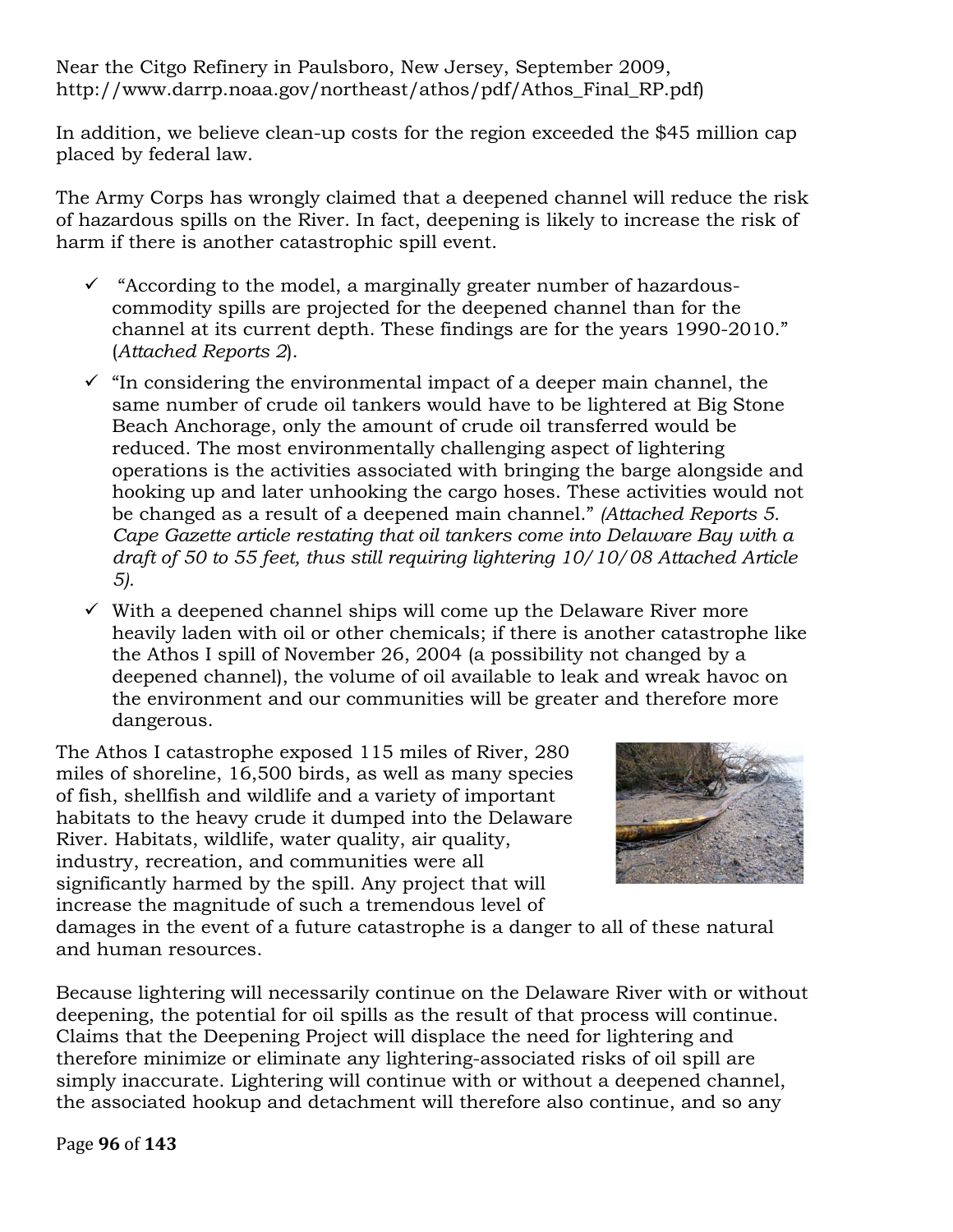associated risk of spill therefore continues as well. Because the Army Corps' NEPA analysis of this issue to date has been based on false and inaccurate premises, it must undertake a new SEIS consideration of this significant and historically plausible risk of environmental impact.

### **V. The Deepening Project Will Change River Circulation Patterns, Tidal Fluctuations and Sediment Transport in Ways that Threaten Wetlands and Other Sensitive Habitats. The Army Corps Has Failed to Consider the Implications of New Science and the Resulting Risks of Significant and Irreparable Harm to these Vital Ecological Processes.**

There are increasing amounts of significant scientific data, evidence and concern that the Deepening Project will affect ecologically important wetlands and marshes and the ongoing ecological processes on which these sensitive areas depend in the Delaware Estuary.

The marshes of the estuary are critical both ecologically and economically for the many fish and wildlife species they support, for storm protection, for community quality of life, and for the health and safety of the region. Ecologically, the marshes provide vital habitat to a large number of fish and wildlife species. These species support not only the recreational and commercial fishing industries but also a tremendous ecotourism industry that helps to sustain our region. The marshes are part of the life of the Bayshore area, providing a variety of beneficial qualities to the region's communities. And as communities and regulators are appreciating with increasing vigor, wetlands provide important protection from floods and dramatic storm events. The consequences of the Deepening Project's causing or contributing to the decline of the marshes of the estuary are significant and, to date, not adequately analyzed by the Army Corps.

There is growing scientific information that the Deepening Project will affect the sediment supply needed to sustain tidal marshes in the Delaware Estuary:

"Past studies and ongoing research … has shed light on the impacts of past dredging on the morphology, hydraulics and sediment transport in the Delaware estuary. These impacts are significant and have not been adequately addressed by USACE environmental impact statements (1) and modeling studies (2) designed to assess potential effects of the 45' shipping channel." Potential effects include drinking water impacts, higher disease mortality in oysters, a change in the natural deposition and scouring patterns of the estuary, a change in the hydraulic geometry of the estuary and impacts to tidal wetlands. *(Attached Misc 3).*

"The axial channel is now about twice as deep as it was prior to dredging, and the adjacent flats are generally shallower due to deposition. Sediment budget estimates indicate that, on average, maintenance dredging removes more sediment from the estuary than that supplied by rivers, suggesting that the system as a whole has a deficit of sediment. This could be crucial, because tidal marshes require a suitable supply of sediment to accumulate at pace with sea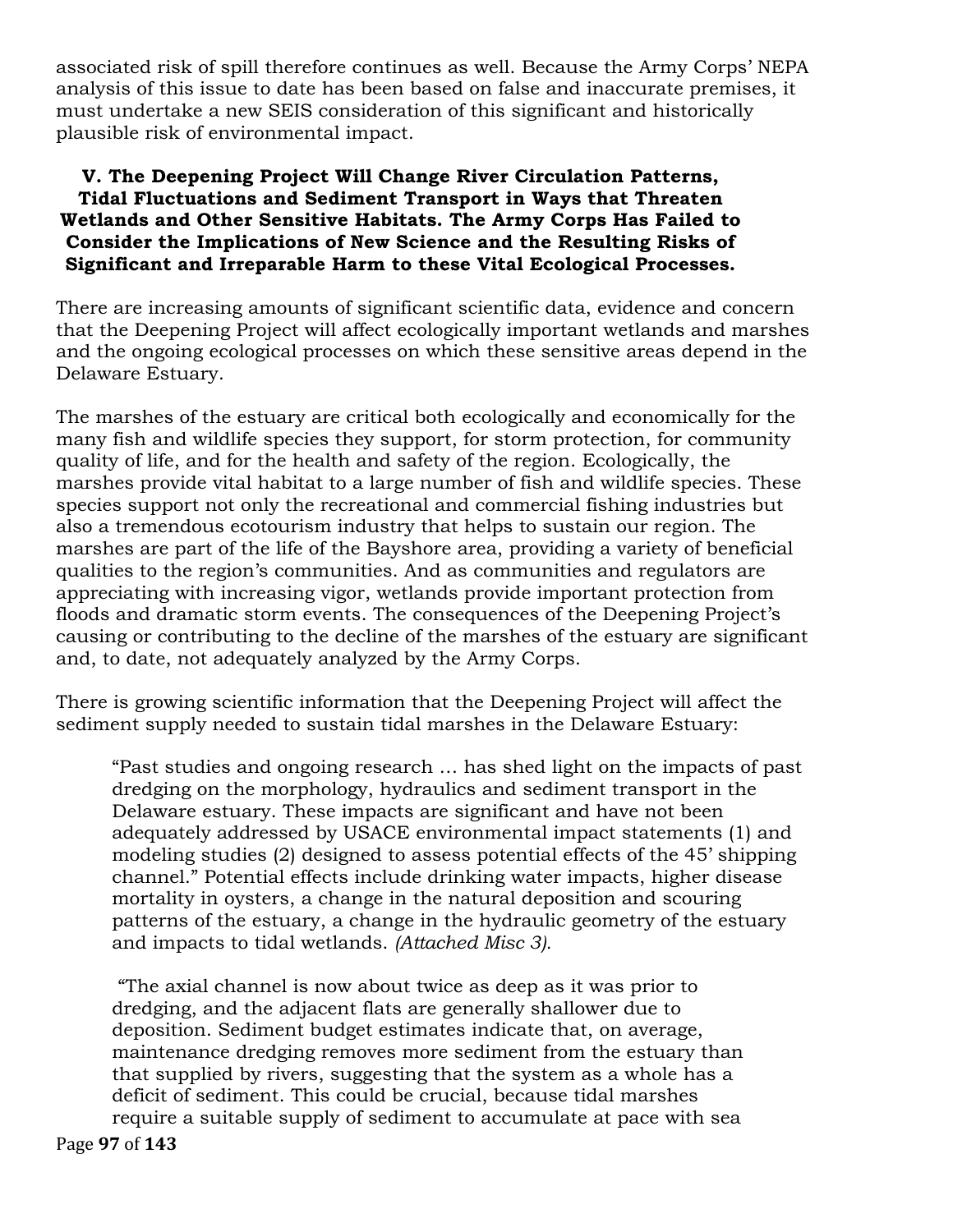level rise. This raises the possibility that maintenance dredging, which will be even more vigorous with a 45' channel, could accelerate the demise of estuary's tidal wetland coast." (*Attached Misc 2; Attached Misc 3*). The Science and Technical Advisory Committee of the National Delaware Estuary Program too questions the effects of deepening on marshes and urges its serious consideration. *(Attached Misc 27; see also Attached Letter 56).*

The Army Corps' failure to make appropriate sea level rise assumptions and calculations, coupled with this new science and understanding of the relationship between the tidal marshes, sea level, sediment transport and deepening, underscores the significance of the agency's failure to analyze the impacts of the Deepening Project. The Army Corps has simply failed to give appropriate consideration has not been given to these questions or to the research that is being conducted at the University of Delaware's College of Marine and Earth Studies. The May 21, 2010 letter from the Army Corps to DNREC suggests the Army Corps has dismissed the findings of these respected researchers and experts based on its preference for its own model. We understand the Army Corps model to be the 3d hydrodynamic modeling that was the basis of the 2008 report sent to the DRBC. But as this comment and those of other agencies and experts demonstrate, the information in the Army Corps model is sometimes dated, often questioned, and in many ways not peer-reviewed and therefore is not a solid basis upon which to be dismissing concerns about the moving salt line, sediment issues, altered tidal amplitudes, and the increased losses to wetlands created and/or exacerbated by the Deepening Project.

As already discussed, sea level rise will change the salinity levels in the estuary; deepening will change salinity levels in the estuary; global climate change will significantly modify how, when, where and how much rain falls in our region and therefore the level of freshwater flows and will affect salinity levels in the estuary; new consumptive water withdrawals in the nontidal reaches of the River will affect the salt line; and fresh water flow releases from the NY City reservoirs has implications for salinity levels and a moving salt line in the estuary. For all of these issues there is new information and changing conditions. Each individually has implications for salinity levels and the salt line in the Delaware Estuary – and cumulatively the effects are magnified. Freshwater tidal wetlands are vulnerable to changes in salinity and amplified tidal ranges. *(Attached Report 53)*

A moving salt line and changing salinity levels in the estuary have a wide range of implications including for degrading and transforming fresh water marshes. The Army Corps must carefully consider, study, model and analyze these cumulative impacts with respect to their implications for freshwater marshes, wetlands, and other sensitive estuarine habitats.

Page!**98** of!**143** The NEPA documents released to date by the Army Corps fail to do this and so are highly deficient in this regard. The 2011 Draft EA similarly fails to address the new expert data and information readily available on this issue. *(See Attached Misc 33 for information on recently released science, released at the Delaware Estuary Science & Environmental Summit attended by a number of Army Corps personnel).*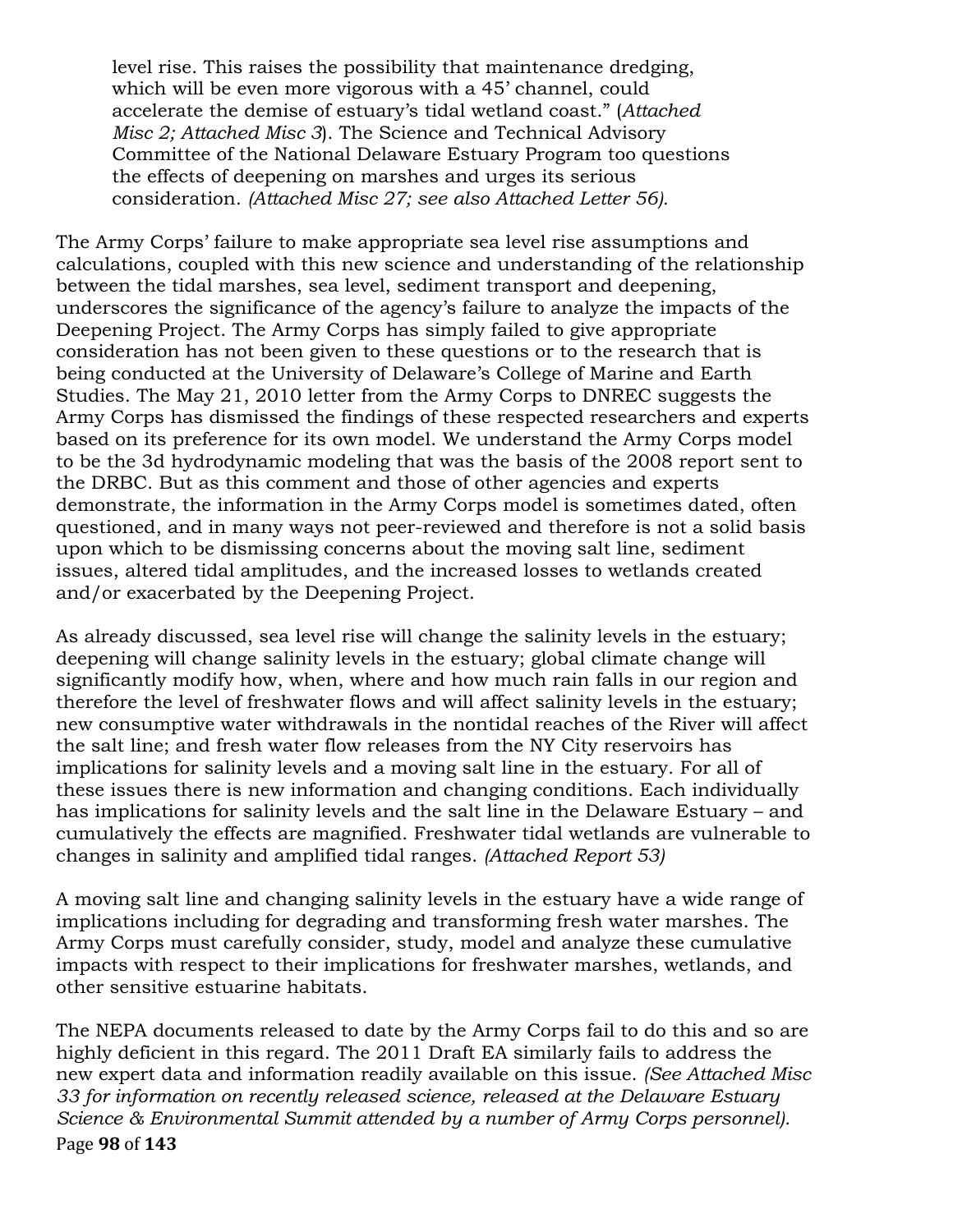NJ DEP's Division of Fish & Wildlife has expressed the importance of modeling, "monitoring and mitigating for any freshwater marsh conversions to salt water marshes that will occur due to increased salinity. The freshwater wild rice marshes are critical wildlife habitat" including for a "wide array of T&E species and are valuable to waterfowl (Federal trust species) as migration and wintering areas." Currently wild celery is rebounding in the freshwater areas of the River according to NJDEP Division of Fish & Wildlife, and so "concerns exist about possible negative habitat change and loss of this protected species by siltation and/or deepening." *(Attached Misc 1).*

The Army Corps' assertion that, because sea level rise also affects salinity levels and therefore affects wetlands/marshes in the estuary, the impacts of the Deepening Project and its ramifications for salinity levels and the wetlands and marshes should be altogether discounted is deeply troubling. This is highly flawed logic; even children know that two wrongs don't make a right and that a first wrong doesn't obviate a second wrong. The effects of the Deepening Project for changing salinity levels will be increased and magnified by sea level rise. That sea level rise has an effect on salinity levels and marshlands does nothing to discount the effects of the Deepening Project on salinity levels and marshlands. The world as affected by global climate change and sea level rise is the world within which the Deepening Project will take place and therefore must provide the base parameters for assessing the salinity changes and other effects of the Deepening Project.

Sea level rise in the immediate present is not something over which we or the Army Corps has direct control. But the Deepening Project and its contribution to harmful impacts to wetlands (as well as to fish and wildlife species and drinking water supplies) is absolutely within the Army Corps' control; we can choose proceed with deepening and allow the harms to happen or choose not to proceed and avoid inflicting these additional level of harm on the environment and our communities. Simply because there are other contributions to changing salinity levels in the marshes does not mean that the contribution of the Deepening Project can be ignored or discounted. Quite the opposite: it makes it all the more important that we make the more protective decision regarding the Deepening Project at this critical juncture.

The Army Corps' assertion that because it is proposing a project it deems to be wetlands restoration it may therefore discount the adverse effects of deepening on marshes (see 2009 EA at p. 95) is further flawed logic – even if the restoration projects were of value, they could be done independently of deepening without needing to inflict the overall levels of harm to result from the Deepening Project. Further, as discussed, the projects to be carried out in fact will not be beneficial, but harmful, and so provide no support for an argument that these so-called mitigation projects obviate the need to consider or analyze the cumulative impacts of deepening on wetlands and marshes.

The Water Resources Development Act states that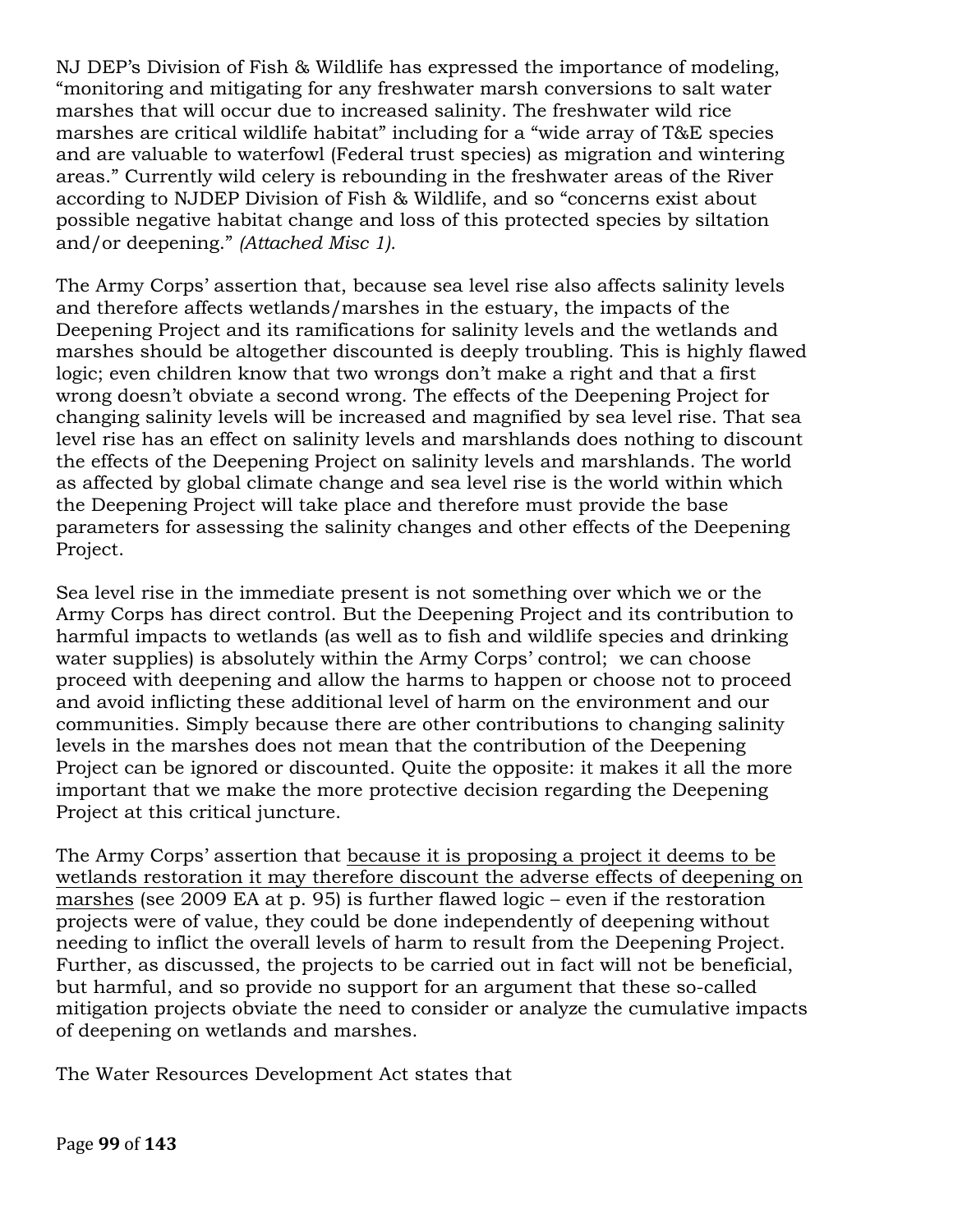costs of constructing projects or measures for the prevention or mitigation of erosion or shoaling damages attributable to Federal navigation works shall be shared in the same proportion as the cost sharing provisions applicable to the project causing such erosion or shoaling. The non-federal interests for the project causing the erosion or shoaling shall agree to operate and maintain such measures.

The prevention or mitigation of the damage to the marshes of the estuary as the result of accelerated erosion and/or degradation resulting from deepening and future dredging of the channel and associated dredging is nowhere included in project plans for the Deepening Project: not in the EIS or SEIS, not in the EAs, and not in the cost sharing agreements as required in the quoted paragraph.

The project summary asserts that 44% of the 102.5 mile project is already deeper than 45 feet and so won't require deepening or maintenance dredging. We know that past dredging, deepening and fill projects have changed circulation patterns in the River – forcing it to seek sediment to balance out its sediment needs:

- $\checkmark$  "Changes in tidal range of the Delaware Estuary over the past century have been attributed to channel deepening by dredging…"
- $\checkmark$  "... the documented changes in accretion and erosion during Period 2 are interpreted to be a natural adjustment of the estuary, an attempt to retain a balance between cross-sectional area and tidal discharge."
- $\checkmark$  "This study has revealed that natural erosion during Period 2 has removed  $1.4 \times 10^{11}$  kg of sediment form the estuary bottom and, for the first time, shows that bottom erosion is a major source of fine-grained sediment in the sediment.."
- $\checkmark$  "Estuarine erosion has important implications not only to the sediment budget, but also to the balance of particle-associated nutrients and/or pollutants within this urban estuary."

# (*See Attached Report 10*).

That the tidal range of the Estuary has been increased as the result of the deepening of the Estuary channel has also been found by DiLorenzo et al., Dredging Impacts on Delaware Estuary Tides, Estuarine and Coastal Modeling III, Proceedings of the 3rd International Conference, Sept 1993 (*Attached Reports 3)*. The Army Corps has not done the necessary research regarding how these changed dynamics will affect the already-deeper areas of the Estuary and whether they may actually experience sedimentation in the future as a result of the changed dynamics. Previous deepening of the estuary resulted in "an immediate response of a 0.3 to 1.2 m increase in tidal range between Philadelphia and the head of tides at Trenton, and a 3-hr decrease in the time of tide propagation from mouth-to-head." As recently as April 2010, DNREC asked what the effect of going to 45 feet plus the 1 or 2 foot overdredge will have on the tidal amplitude and the

#### Page **100** of **143**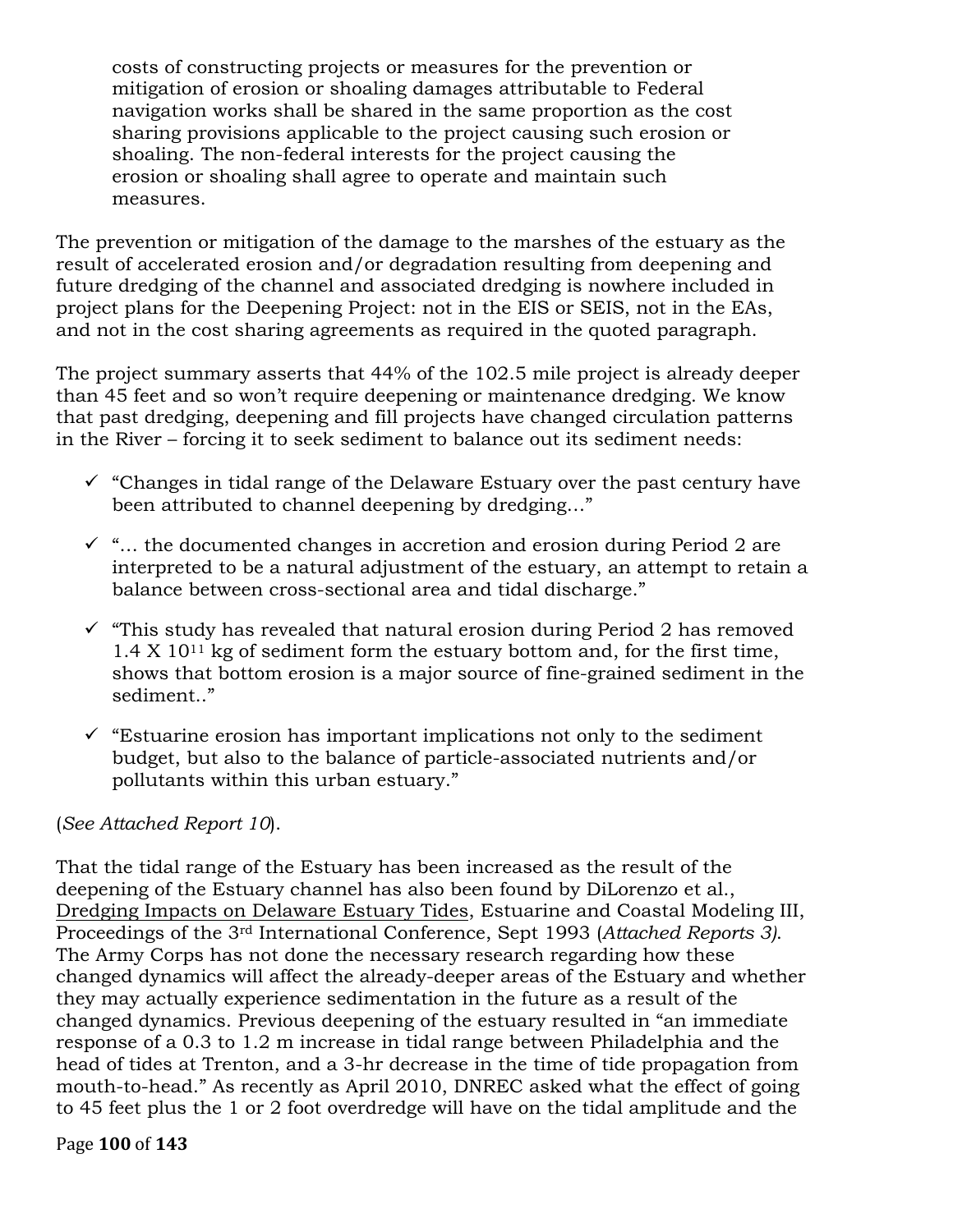time of tidal propagation in the estuary. *(Attached Letter 32).* The Army Corps has yet to answer this significant set of questions in a manner that has been offered up for public and agency review and comment.

The Army Corps unjustifiably relies on an analysis it conducted in the 1970s to discount the more recent research and analyses by Walsh and Sommerfield. Yet it is incumbent on the Army Corps to respond to this new information with an appropriate level of data, analysis and further study. The agency may not lawfully continue its "*Army Corps-trumps-all"* attitude towards research conducted by any agency, entity or expert that is not by or in total agreement with the Army Corps' viewpoint.

What consideration has been given to the effects of the identified bottom erosion on bottom dwelling organisms, and the associated sedimentation on habitat for species such as oysters?

The changed flow dynamics from deepening and the effect on the friction and drag of the water moving through the water column vis-a-vis the channel could "further increase estuary flood dominance under non-storm flow conditions." *(Attached Letter 32).* Flooding in the Estuary poses major safety risks and costs for our communities. The Army Corps has not spoken to this issue with facts, figures and information, as clearly it must do. EPA's report to Congress on climate change and sea level rise goes into great detail about the increased costs inflicted by sea level rise and resulting flooding. *(See Attached Report 81)*. The Army Corps should most certainly be considering the same, including for both sea level rise and the Deepening Project.

The Science and Technical Advisory Committee of the National Delaware Estuary Program has also urged the consideration how the Deepening Project will affect the tides and how that change will interact with sea level rise, changing storm patterns, and changes in freshwater flows from upriver. *(Attached Misc 27).* The Army Corps has been aware of these concerns for over 3 years and yet still fails to consider them in the NEPA context.

## **W. Impacts From Foreseeable Actions Relating to the Deepeing Project of Constructing Berths and Dredging Lateral Access Channels Remain Unaddressed.**

Over 50% of the claimed benefits of deepening will accrue to 6 oil facilities. It is well known that these benefits can never be realized without additional private channel deepening, berth work and associated infrastructure work. In addition, there may be private channel or infrastructure work that needs to be done in other industries to take advantage of the Deepening Project. Therefore, the effects of this work must be considered in the context of the Deepening Project and be a part of a new NEPA analysis through an SEIS.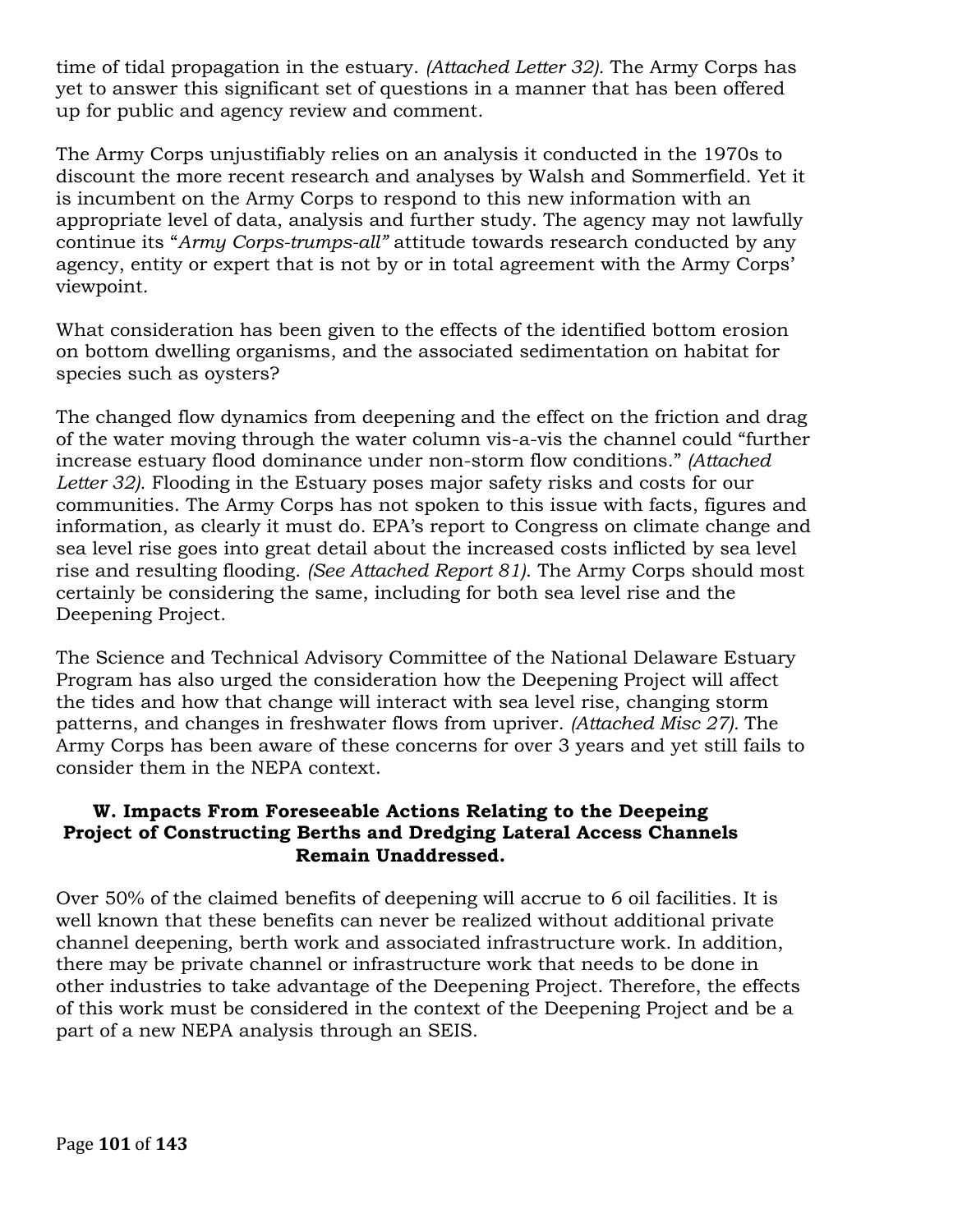## **X. The Army Corps Has Failed to Consider the Deepening Project's Impacts to Public Recreation and Aesthetic Enjoyment.**

The Deepening Project is predicted to introduce toxic contaminants into the River and food chain. The Delaware River and Estuary are major destination points for recreational fishers. Exacerbating the already contaminated conditions of the fish, subjecting them to extended fish advisories due to the addition of more contaminants into the River system, or resulting in new advisories, are potential harms to this major recreational use of the River. Spending in the Delaware River and Estuary region by recreational anglers is valued at \$62 to \$100 per angler per day. (*Attached Misc 9).* NOAA reported in 1991 that roughly 155,000 people spent almost \$60 million fishing in Delaware's waters resulting in \$29 million in earnings, and supporting 1,605 jobs. In that same year, 950,000 people spent more than \$630 million fishing in New Jersey's waters, resulting in \$400 million in earnings, and supporting 16,750 jobs. *(See Attached Report 37)* While the Delaware Estuary is not responsible for all of this fishing and related jobs and income, it is responsible for a fair share of it. Further contamination and/or even the perception of additional contamination from the Deepening Project could create significant recreational and economic harms.

In addition to the contamination risks, the Deepening Project will harm critical habitat for a variety of fish species that are important economically and recreationally to our region – habitats including SAV, wetlands and *Sabellaria vulgaris*, as discussed extensively above.

The Deepening Project also puts at risk horseshoe crabs and therefore dependent migratory shorebirds. These creatures are a significant source of recreation and ecotourism dollars for Delaware and the region. Aesthetically, the crabs and the shorebirds are an essential element of the Bay landscape. Their dramatic arrival to the Bay beaches each Spring is a major tourist destination, not just for people in the region but for folks around the world. In addition, they are a source of \$34 million of economic benefit to the region; 1/2 to 1/3 of which is estimated to go to Delaware. The Deepening Project puts these recreational and aesthetic values of the Bay at tremendous risk.

Exacerbating the risk of oil spills also increases the risks that recreational values will be harmed. The Athos I oil spill inflicted significant recreational damage on the River. In an effort to address the 41,709 lost trips to the River because of the oil spill, \$1,319,097 is being invested in enhancing future access. (Final Restoration Plan and Environmental Assessment; for the November 26, 2004 M/T Athos I Oil Spill on the Delaware River Near the Citgo Refinery in Paulsboro, New Jersey, September 2009,

http://www.darrp.noaa.gov/northeast/athos/pdf/Athos\_Final\_RP.pdf). To the extent that the Deepening Project increases the risk of oil spills (as discussed in Section J of this comment) it becomes a risk and harm to recreation and to aesthetics.

Page **102** of **143** To comply with NEPA's requirements, the Army Corps must fully analyze and discuss the scope, significance, and magnitude of these actual and potential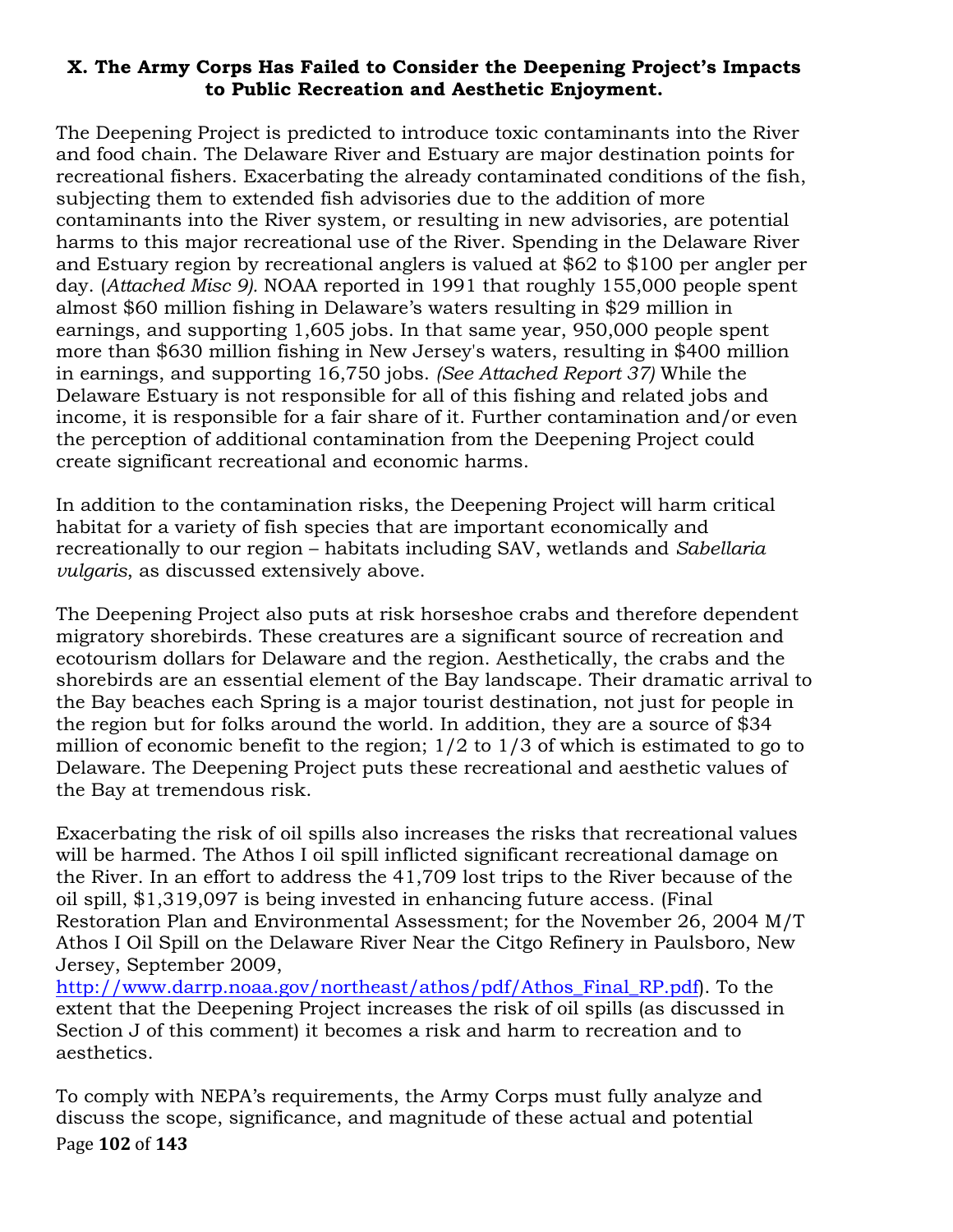reacreational, aesthetic, and economic impacts from the Deepening Project in a new SEIS process.

## **Y. The Army Corps Has Failed to Consider or Discuss the Outstanding Safety Issues Associated with a Reduced Number of Bend Widenings**

Apparently as a cost savings, the Army Corps has reduced the number of bends that will be widened as part of the project from 16 to 11. If the Deepening Project is to attract larger vessels, this reduction in widenings becomes a safety risk that has not been discussed in the NEPA documentation. What is the justification for reducing the number of bends widened? What are the safety impacts for reducing the number of bends widened? What are the implications for increasing the risk of catastrophic spills?

## **Z. The Army Corps Has Failed Adequately to Consider the Unacceptable Levels of Air Pollution the Deepening Project Will Cause.**

The level of air-polluting NOx emissions the Deepening Project will generate in its peak year are equivalent to having another power plant or petroleum refinery in the region, according to NJDEP.

The air quality implications of the Deepening Project, and the Army Corps' analyses regarding air quality, have not been included in the NEPA documentation. The 2009 EA says that it will deal with the matter separately and in the future; the 2011 Draft EA addresses the issue not at all. This is a serious deficiency. That the Army Corps has done work with EPA in another context does not displace the Army Corps' legal obligation to address this issue in a NEPA document on the Deepening Project itself.

In its consideration of air pollution impacts from the Deepening Project in this other context, the Army Corps has failed to include all foreseeable direct and indirect contributions from the Deepening Project. The Southport Port project is a foreseeable outcome and directly related project of the proposed Deepening Project. Southport includes dredging, filling, and construction. It is also being built with the stated objective to induce increased port traffic. And it will be built with deepening spoils. In the letter to the Army Corps dated April 16, 2009, NMFS stated its belief to the Army Corps that Southport was a related component of the Deepening Project and therefore its environmental harms needed to be assessed as part of the aquatic impacts of the project; this is no less true for the air impacts of the project. (*Attached Letter 14*). Furthermore, in an email from Barry Gale to Roy Denmark and others dated Jan. 5, 2009, the Army Corps acknowledged the foreseeability of Southport as an outgrowth of the 45-foot Deepening Project. (*Attached Misc 4).*

Page **103** of **143** As the Southport Project is a foreseeable outgrowth of the Deepening Project, and according to its sponsors its implementation is dependent upon the 45-foot Deepening Project actually happening, and there are likely to be NOx emissions associated with its construction and associated traffic, the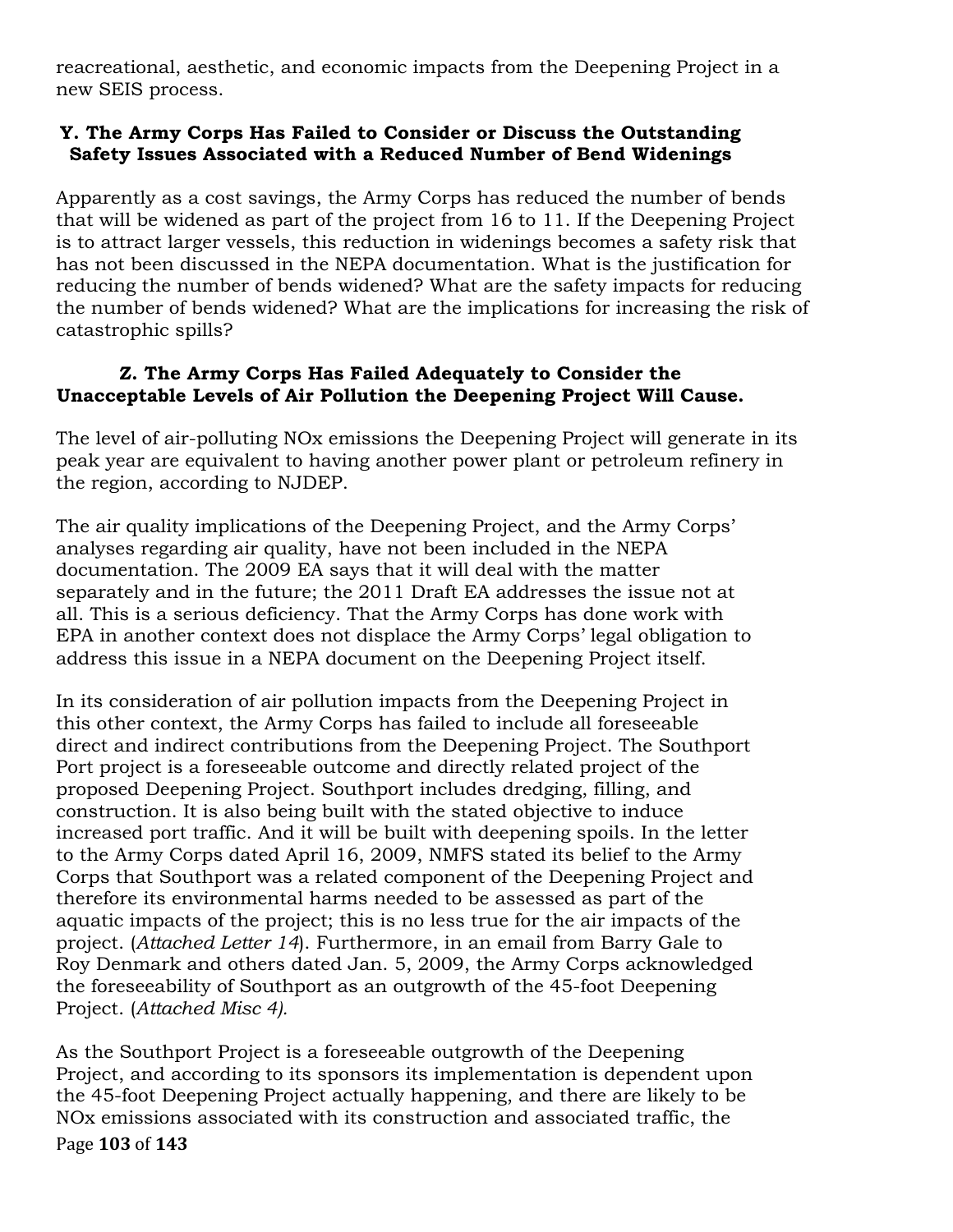Army Corps must consider air impacts of the Southport Project as a foreseeable outcome of the Deepening Project. Failure to include the known, anticipated and foreseeable air emissions of the Southport Project is a failure to fulfill the requirements of including consideration of the cumulative impacts of air emissions from the 45 foot Deepening Project.

Additionally, as discussed above, the most recently discussed Army Corps spoil disposal plan includes the use of existing CDFs to a much greater degree than originally proposed, which will necessarily require the berms at those sites to be raised significantly. According to an April 11, 2008 Army Corps document *(Attached Report 93)* and the 2009 EA, in order to accommodate all spoil disposal in existing Army Corps CDFs, the dikes on most of the federally owned facilities would need to be raised higher than was originally anticipated or planned for. The air quality impacts of this additional construction directly associated with the project are foreseeable and should be included in the air pollution analysis. The omission of this issue is a significant deficiency that can only be remedied in the context of a new SEIS process.

Moreover, the emissions associated with transporting deepening spoils to alternative locations in Pennsylvania is a foreseeable air impact of the 45 foot Deepening Project that must be included, considered, and addressed as part of the project Air Conformity documents. The agreement reached by the Governors of Pennsylvania and New Jersey in 2007 (*Attached Letter 8*), in which it was explicitly agreed that all spoils will go to Pennsylvania locations, coupled with communications including the August 11, 2008 and October 6, 2008 letters from NJDEP to the Army Corps *(Attached Letters 30 and 31)*, the September 19, 2008 letter from the Army Corps to NJDEP Commissioner Lisa Jackson (*Attached Letter 28*) and the May 15, 2009 letter from Governor Rendell to Governor Corzine (*Attached Letter 27*), document that deepening spoils are intended for delivery to Pennsylvania. Whether that delivery will be immediate or after a period of de-watering does not negate the agreement by project sponsors. This agreement was a fundamental underpinning of the Deepening Project and the reason why it was transferred from the DRPA to the PRPA. Spoils to be transported to Pennsylvania locations as part of the project's implementation will create polluting emissions to the air associated with that transport. Failure to include these air impacts in the NEPA context is a significant deficiency. Failure to consider and discuss this dredge spoil disposal plan at all as part of the 2009 EA and/or the 2011 Draft EA is also a serious deficiency.

Furthermore, the air pollution impacts appear to only include the construction phase of the Deepening Project and associated private channel deepening. The Army Corps' NEPA analyses to date fail to discuss, to any degree, increased air pollution emissions that will result from maintenance dredging to an increased depth of 5 feet.

Page **104** of **143** The use of Emission Reduction Credits does not alleviate or mitigate the increased air pollution contributions of the Deepening Project: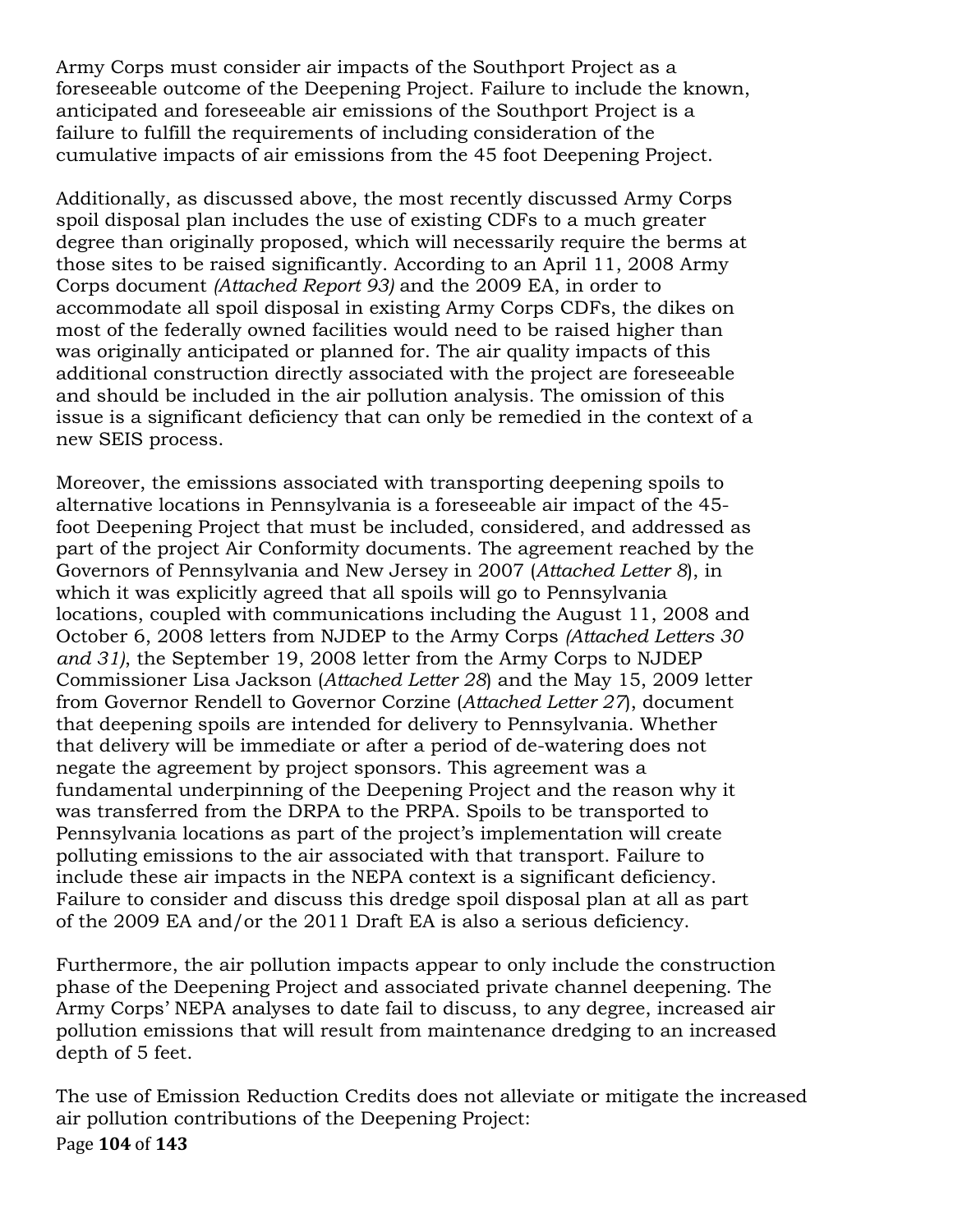- $\checkmark$  The ERCs fall far short of balancing the air pollution contributions to be made.
- $\checkmark$  The use of ERCs will not result in a net reduction of air emissions; it simply justifies and rationalizes the Deepening Project's contributing air pollution to the region.
- $\checkmark$  According to New Jersey's assessment, "By relying 100% on emission reduction credits [] and by not providing for any emission controls on the pollution sources, there will be an actual increase in emissions caused by the Project that will contribute to a delay in attaining the health-based NAAQS…." (*Attached Letter 22*).

Furthermore, the primary reason that the Army Corps provides for relying upon an ERC approach to the air pollution problem - rather than identifying and implementing a direct strategy for taking action using admittedly "technically feasible" options to directly mitigate the air impacts of the 45-foot Deepening Project - is one of convenience. To carry forth the direct mitigation strategies the Army Corps identified in its air conformity submissions to the EPA would require 12 to 24 months to fully develop for implementation. The air conformity documents issued by the Army Corps for compliance with the Clean Air Act reveal a number of feasible options for achieving NOx reductions, and the Army Corps provides no valid justification for eschewing them, other than the need for additional time. (see, e.g., p. 4 of the General Conformity Analysis and Mitigation Report: "Each of the mitigations strategies studied was determined to be technically feasible.").

The belief that using alternative available strategies (whereby the Army Corps would be directly mitigating its air pollution harms through direct action in a reasonable level of time) would conflict with the pre-determined schedule for the 45-foot Deepening Project articulated by the Army Corps – a schedule no longer applicable -- is not a sound reason for failing to minimize its air pollution contributions. Just because it may be deemed to be technically in compliance with the Clean Air Act by some does not discount consideration of the air impacts with other environmental and health harms when considering this project in the broader context mandated by NEPA.

The Army Corps fails to use the most up-to-date information and the latest and most accurate analyses for assessing air emissions or mitigation options associated with the Deepening Project. As a result, the information that is provided is questionable at best. The November 2009 General Conformity Analysis and Mitigation Report and the associated Conformity Determination continue to rely in large part upon the analysis and findings of the 2004 documentation. In addition, the Army Corps explicitly states that its mitigation strategy focused on emission reduction technologies was primarily based on the same October 2000 Moffatt & Nichol study used previously. This study/analysis was purported to be updated through the review of a January 2003 document, which the Army Corps asserts demonstrated that there had been no significant changes to the emission reduction technologies considered in the October 2000 report. Both of these key

Page **105** of **143**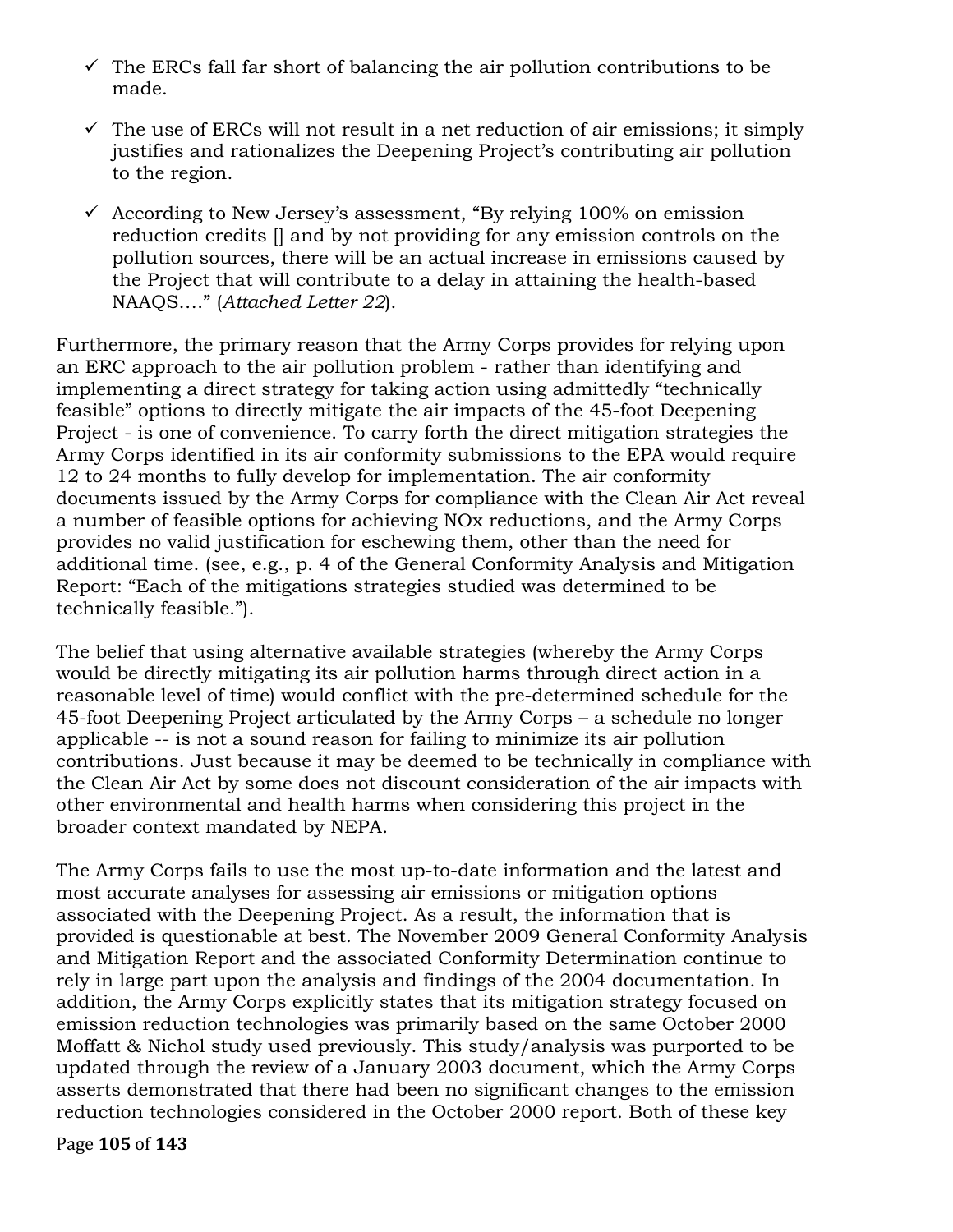documents used to identify and assess the available options for mitigation of the 45-foot Deepening Project are well out of date – respectively 9 years and 7 years old.

Furthermore, by way of example, when considering mitigation strategy 4, action on the McFarland, an Army Corps hopper dredge used for maintenance dredging on the Delaware River, the Army Corps used daily running hours from 1999 to 2003, the same data used in the 2004 CAA conformity documentation. But, when assessing the most recent dredge spoil volumes and costs associated with the Deepening Project, all current Army Corps documents are relying upon more recent and assertedly up-to-date information regarding the volume of spoils that lie in the channel and need to be removed. It stands to reason that if there is new information regarding the volume of spoils associated with the Deepening Project, there should also be new information regarding volume of spoils for maintenance and therefore anticipated running times associated with maintenance dredging. This new and up-to-date information is what should have been used in considering the McFarland strategy.

Of course, to the extent that the air impacts were in large part based upon an anticipated volume of spoils, now that we have new data and information to demonstrate that the Army Corps' spoil disposal assumptions are very likely woefully inadequate – i.e. for Reach C they underestimated the volume of spoils by 38%, as discussed above. Therefore the air calculations are no longer defensible without further detailed analysis and NEPA review.

Whether or not there is a legal argument that its ERC strategy would fulfill the Army Corps' legal obligations under the Clean Air Act, the agency cannot rely on this argument to evade its responsibility under NEPA for a full analysis and public disclosure of these environmental impacts as well as viable alternatives that would mitigate or eliminate these impacts.

The Delaware Riverkeeper Network's comments regarding the Army Corps Clean Air Act Conformity submissions are attached for additional information. (*Attached Letter 19 & Attached Letter 21*)

### **AA. The Army Corps Has Failed to Consider Feasible Alternatives, including the No-Action Alternative, to Discharges of Dredge/Fill Material into the River**

The Clean Water Act and its implementing regulations and guidance are clear that, when there is a practicable alternative that would inflict less harm on the environment and aquatic ecosystems, that alternative should be chosen. Discharges of dredge or fill material are not allowed if there will be a detrimental effect on critical habitat for endangered or threatened species; if it will result in or contribute to the significant degradation of the waters of the US; or if there are other appropriate or practicable steps that can be taken to minimize potential adverse impacts of the discharge to the aquatic ecosystem.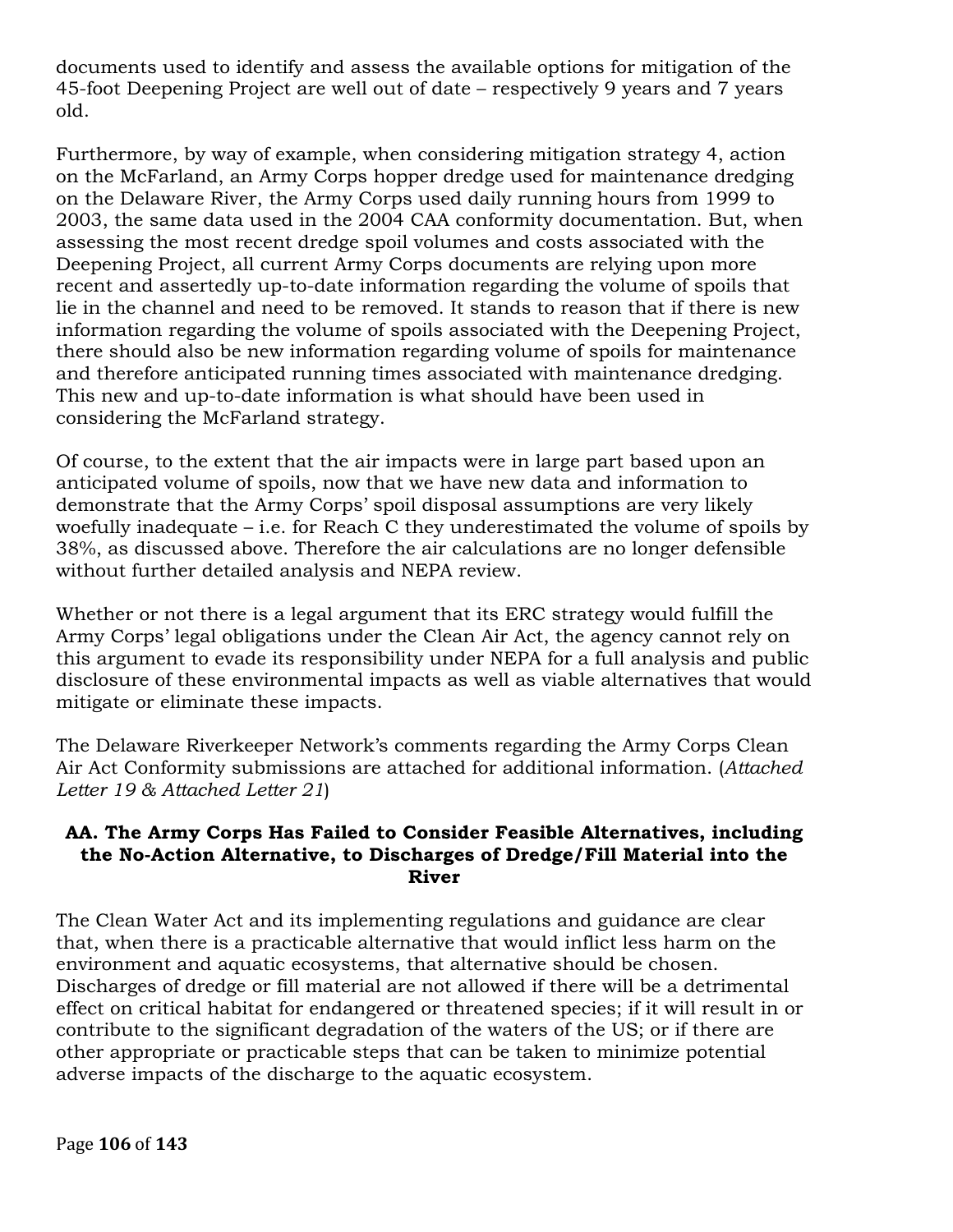There is very definitely a feasible alternative for NEPA purposes that would avoid the harms the Deepening Project will inflict while at the same time allowing commerce to continue unimpeded, i.e. the existing process of lightering that allows oil and goods to transport up the River without the need for any deepening. According to the Army Corps itself:

"**the mix and volume of cargoes** coming to the benefiting terminals **will be the same for either the current 40 foot or proposed 45 foot channel** depths. The project's navigation benefits from the channel deepening are based upon transportation cost savings from more efficiently managing vessel-operating costs. There is **no induced tonnage as a result of the Deepening Project** …." (*2009 EA*)

As a result, the no-action alternative – the practice that has supported healthy and growing commerce on the River, as demonstrated by the last twenty years of not implementing the Deepening Project -- is still the best option.

This comment clearly documents that the standards of the Clean Water Act for protection cannot be met. The only way to disprove the evidence in this comment and now on the record is through a complete and thorough SEIS process that brings full, complete and up-to-date scientific, factual and legal analysis to the project. As part of this new NEPA process, a more thorough examination of the noaction alternative must be performed, especially in light of the no-action alternative's best chance of meeting the legal requirements of the CWA and other statutes.

### **BB. The Army Corps Has Failed to Assess the Southport River Fill Project as Part of the Deepening Project and/or as Part of a Cumulative Impact Analysis**

The Army Corps must assess the impacts of the Southport River fill project as part of the Deepening Project because of their substantial connections and because Southport is a known, foreseeable, and planned for project associated with and resulting from the Deepening, according to Deepening Project Sponsor PRPA. The Army Corps' total failure ever to consider the Southport Project in any NEPA documentation violates NEPA's requirements.

The Southport Project's environmental impacts will combine with those of the Deepening Project to inflict myriad harms on the River and its resources. The Army Corps is obligated by NEPA to consider the ramifications of the Southport Project together with those of the Deepening Project in a cumulative impact analysis. The two massive construction projects will have complementary, synergistic, and irreversible adverse environmental effects that the Army Corps must address in an up-to-date SEIS for the Deepening Project.

Page **107** of **143** The Southport Development project involves the filling in of 12.28 acres of open water (.2 of which is emergent wetlands, 1.08 acres of which is shallow water habitat, and 3.62 of which is deep water habitat); filling in 3.75 acres of nontidal wetlands; .73 acres of a tidal drainage area; filling in an unspecified amount of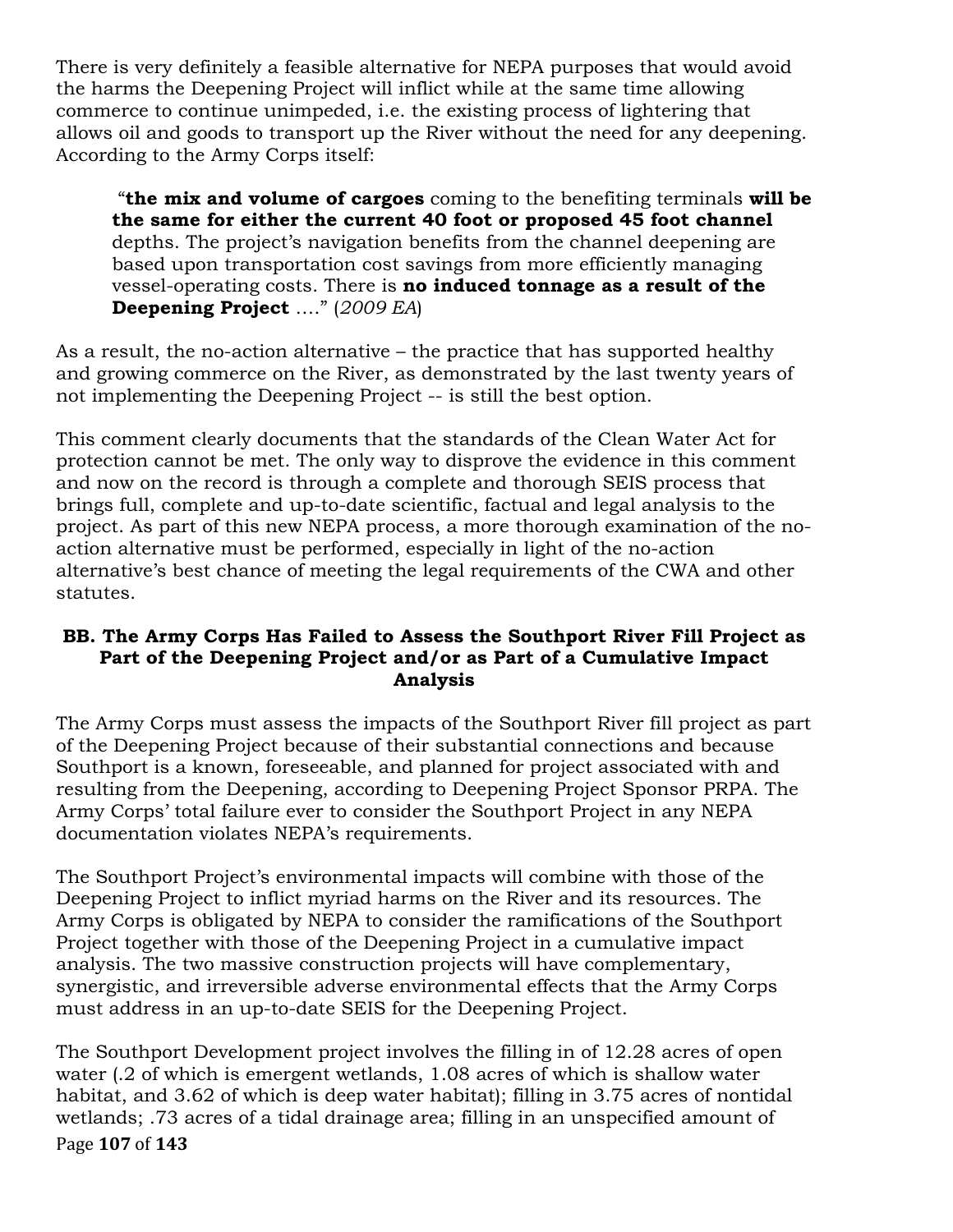floodplain lands with 3 to 4 feet of fill to raise the area to above the 100-year floodplain (in fact to raise it to the 200 year floodplain); dredging a 35-acre area within the River to a 40+2 foot depth; impacts to approximately 4600 linear ft of existing shoreline; the permanent loss of 1.08 acres of submerged aquatic vegetation; and having a 116 acre development footprint that will necessarily be on riverside lands and result in the loss of potential terrestrial habitat.

The Southport Project itself involves 35 acres of deepening and dredging. It also will have important water quality effects, including reducing dissolved oxygen levels by destroying water celery that makes significant contributions of oxygen to the water as well as introducing contaminants by resuspending contaminated sediments and by depositing dredged spoils in the Fort Mifflin CDF, known to be a source of contaminants from spoils previously dumped there. *(See Attached Report 7 regarding Fort Mifflin).*

Southport is a foreseeable and known outgrowth of the Deepening Project, as demonstrated by a June, 2005 Feasibility Assessment sent to the Army Corps (*Attached Report 1*), as acknowledged by the Army Corps in email *(Attached Misc 4)*, as asserted by NMFS in its April 16, 2009 letter in which it asked for consideration of Southport as part of a cumulative assessment of the Deepening Project *(Attached Letter 14)*, and as demonstrated by ongoing agency meetings regarding this project *(Attached Letters 20, 23, 24, 29 50, 51 regarding the status and agency discussions regarding the Southport Project).*

# 1. Dissolved Oxygen Effects:

The Southport Project will cause damage and destruction to large swaths of essential fish habitat, including more than an acre of SAV dominated by wild celery. Because wild celery is a source of oxygen in this reach of the River where higher oxygen levels are needed, the adverse effects of its removal on Atlantic , shortnose sturgeon, and many other species is of great concern.

# 2. Other Harmful Water Quality Impacts:

According to the USFWS, samples of sediments to be used in the Southport Project demonstrate "that contaminants are leachable from the sediments at concentrations that would pose unacceptable ecological risk to aquatic organisms." This means that these sediments should only be used in areas where they will not be inundated during high water events and in a way that reduces their potential for leaching from precipitation. Considering that spoils from this project are planned to be disposed of in the Fort Mifflin CDF, there is a high potential that these restrictions will be violated.

According to documents on the record the spoils from the Southport Project are planned for the Fort Mifflin CDF. Fort Mifflin has been shown to effectively dump pollution back into the River from sediments disposed there rather than filter it out prior to discharge.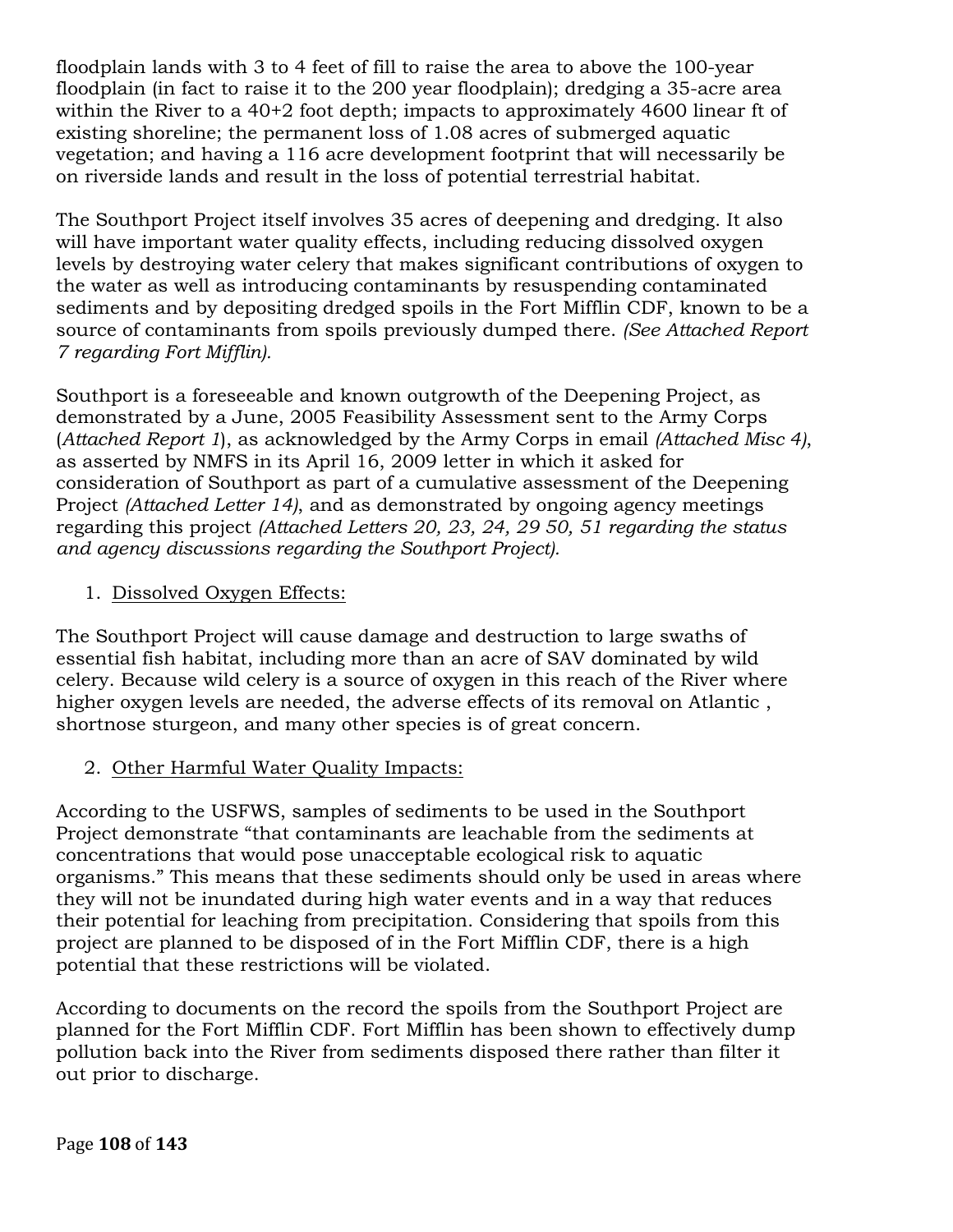Dr. Thomas Fikslin with the DRBC conducted a review of the overflow from CDFs associated with dredging projects in the Delaware estuary. Dr. Fikslin analyzed data from two existing CDFs -- Money Island and Fort Mifflin. These areas receive sediments and water from Delaware River dredge operations. Sediments settle out in the area and the water is returned to the estuary. According to Dr. Fikslin's findings, these two CDFs, independently and collectively, are a significant source of toxic pollution to the Delaware River. The findings demonstrate that these particular facilities do not effectively remove contaminants from the discharge water that goes back into the River. Among the toxics discharged to the River during the de-watering process at these facilities are cadmium, lead, copper, zinc and total suspended solids. In some instances, the discharge concentration exceeds the DRBC's acute and/or chronic criteria, although the DRBC criteria are for dissolved metals. *(Attached Report 7)*

For example, as cited above and reproduced here, the following discharges were identified at the two sites:

|                   | <b>Money Island Fort Mifflin</b> |         | Acute Criteria Chronic Criteria |     |
|-------------------|----------------------------------|---------|---------------------------------|-----|
|                   | (total)                          | (total) |                                 |     |
| Metals (ug/liter) |                                  |         |                                 |     |
| Lead              | 268.1                            | 242.0   | 48                              | 16  |
| Copper            | 229.7                            | 76.7    | 13.3                            | 9.1 |

According to Dr. Fikslin, the two disposal facilities alone are the eighth largest discharger to the estuary and, in the case of lead, discharge more lead than all 78 point source dischargers to the estuary combined*. (Attached Report 7)*

Dr. Fikslin also found that these CDFs are a source of DDE to the River, and a potential source of PCBs that have been documented in the sediments of the estuary. According to Dr. Fikslin, his preliminary evaluation "indicates that CDFs have the potential to impact aquatic life through acute and chronic toxicity, and human health through the bioaccumulation of organic compounds such as PCBs and DDX."

This research regarding Fort Mifflin CDF operations, coupled with the findings of the USFWS, demonstrate another threat to water quality posed by Southport, which must be analyzed by the Army Corps in a new SEIS that fully addresses the cumulative impacts of both the Deepening Project and its outgrowth the Southport Project.

Page **109** of **143** According to NMFS, additional water quality concerns from Southport include "turbidity through the resuspension of sediments into the water column from dredging and port operations" degrading water quality, lowering dissolved oxygen levels, and potentially releasing "chemical contaminants bound to the fine-grained estuarine/marine sediments." Alterations to sedimentation and wave patterns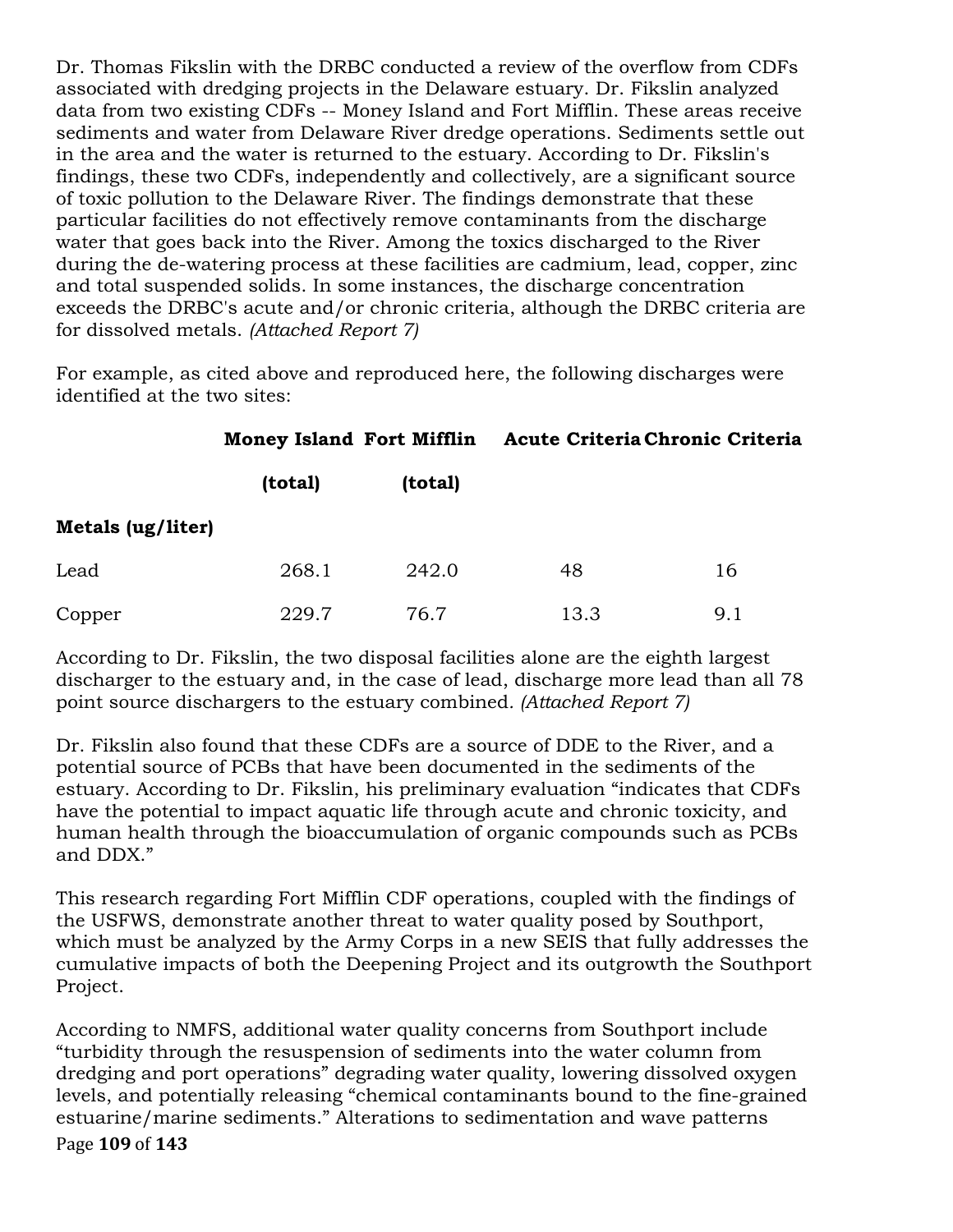caused by vessels entering and exiting the mooring area could also increase turbidity. "Suspended sediments mask pheromones used by migratory fishes, and can smother immobile benthic organisms and demersal newly-settled juvenile fish." *(Attached Letter 42).* As with the impacts of contaminants, these serious and significant impacts to essential fish habitat and ecologically and economically important fish species must be fully analyzed in a new SEIS.

## 3. Dredging and Construction Harms:

The proposed listing for Atlantic sturgeon specifically identifies dredging as a factor in the destruction, modification, or curtailment of the Atlantic sturgeon's habitat and range. "Environmental impacts of dredging include direct removal or burial of organisms, elevated turbidity or siltation, contaminant resuspension, noise or disturbance, alterations to hydrodynamic regime and physical habitat, and loss of riparian habitat." *(Attached Misc 28).* NMFS further found:

Dredging and filling operations can impact important features of Atlantic sturgeon habitat because they disturb benthic fauna, eliminate deep holes, and alter rock substrates necessary for spawning. Deposition of dredge sediment has been shown to affect the distribution of Atlantic sturgeon. Dredging can also result in direct takes (killing and injuring) of Atlantic sturgeon. Such takes have the potential to affect the range of Atlantic sturgeon. *(Attached 28 (citations omitted)).*

According to PA Fish and Boat representatives, "the entire [Southport] area from the interpier areas at the north end of the site all the way around to the south end of the site is valuable for young-of-year sturgeon, shad and striped bass."

In its October 22, 2010 letter about the Southport Project, NMFS said "In-water construction activities can affect Shortnose and Atlantic sturgeon through direct injury or mortality, displacing species from the area, or by altering the habitat and destroying forage items." *(Attached Letter 42).*

The Southport Project involves significant amounts of dredging (35 acres), filling (over 12 acres in the River), and other in-water construction such as the installation of pilings, thus raising significant potential for harm to Atlantic sturgeon known to use this reach of the Delaware River Estuary.

These harms to sturgeon and other species need to be analyzed in the context of the Deepening Project – both as a direct and foreseeable result, but also as part of a consideration of cumulative impacts – in a new SEIS.

# 4. Harm From Vessel Strikes:

NMFS has determined vessel strikes to be a "significant threat" to the New York Bight DPS of Atlantic sturgeon of which the Delaware population is a part. Vessel strikes are also a significant threat to loggerhead sea turtles, as discussed above. According to project supporters, Southport will result in increased vessel traffic to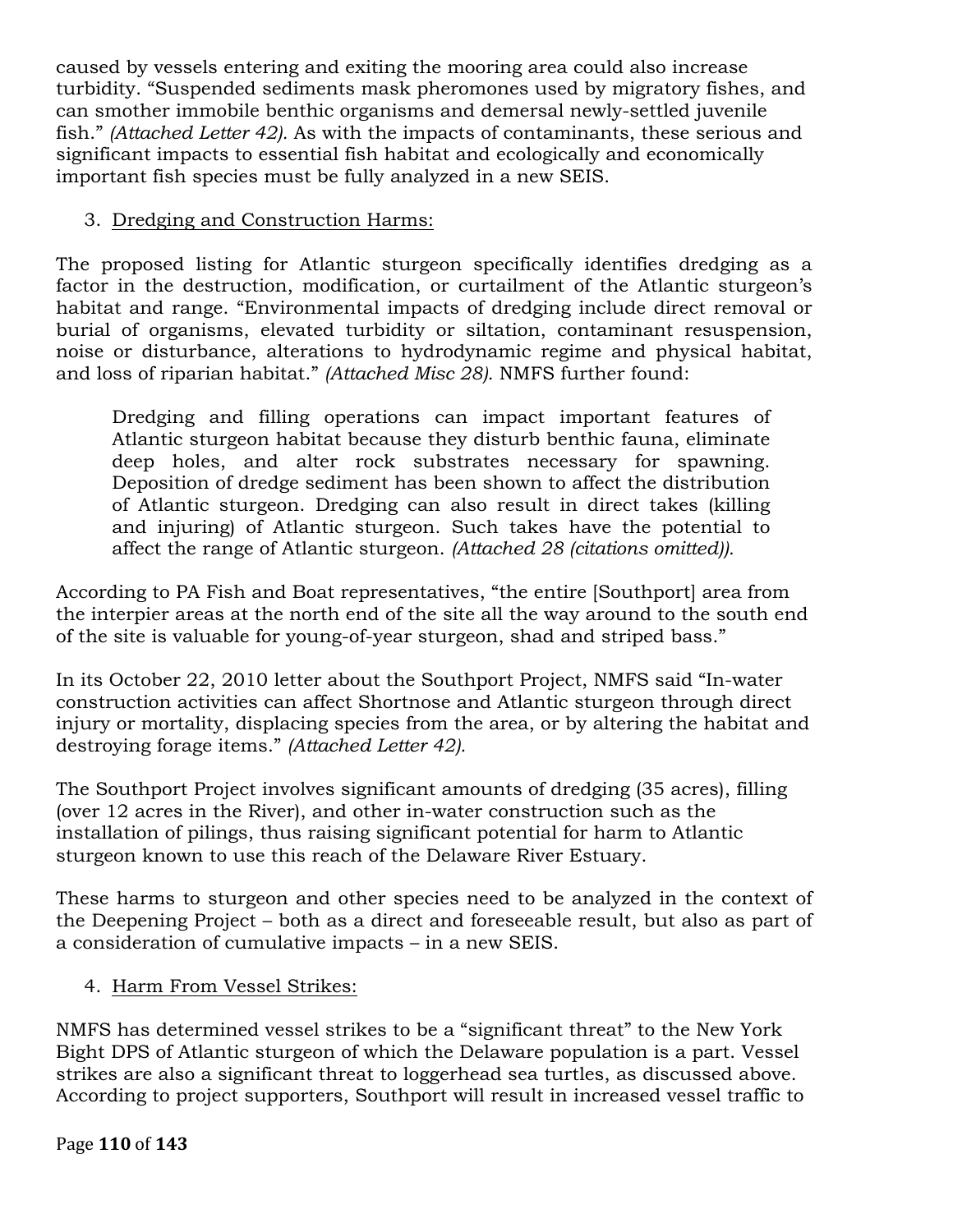the Delaware River as far up as Philadelphia.<sup>8</sup> Increased vessel traffic means increased risk of vessel strikes to both Atlantic sturgeon and loggerhead sea turtles. The change in traffic patterns and increased vessel traffic on the Delaware River resulting from the construction of the Southport Project under either a 40 foot and a 45-foot channel scenario were not part of any Army Corps NEPA or ESA analysis for the Deepening Project with regard to its effects on Atlantic sturgeon or loggerhead turtles.

Because Southport is a part of the Deepening Project – it was conceived of as an element of the Deepening Project and, according to project supporters, is moving forward solely because of the Deepening Project, all of its environmental impacts must be reviewed as part of a new and up-to-date SEIS on the Deepening Project.

For additional environmental effects that the Army Corps must consider on a cumulative basis, *see Attached Letter 47; and Attached Letters 50 & 51 from environmental organizations Delaware Riverkeeper Network, Delaware River Shad Fishermen's Association, Delmarva Ornithological Society, Delaware Audubon Society, Cooper River Watershed Association, National Wildlife Federation, South Jersey Land and Water Trust, NJ Environmental Federation, NJ Sierra Club dated Sept 23, 2010*).

# **CC. The Army Corps Has Failed to Undertake a Thorough, Comprehensive, and Up-to-Date Cumulative Impacts Assessment**

In addition to the Southport Project there are other projects proposed for implementation in the near future that will affect the same reaches of the Delaware River as the Deepening Project and that would do direct and immediate harm to the River (including, *inter alia*, Atlantic sturgeon, SAV and wetlands). As a result, the individual and cumulative impacts of the Deepening Project must be considered on a cumulative basis with these projects that include, but are not limited to:

- $\checkmark$  Airport expansion project
- $\checkmark$  Natural gas drilling using hydraulic fracturing in the Upper Delaware and Schuylkill River watersheds

Page **111** of **143** !!!!!!!!!!!!!!!!!!!!!!!!!!!!!!!!!!!!!!!!!!!!!!!!!!!!!!! <sup>8</sup> According to the NEPA documents on the Deepening Project, the Army Corps has explicitly stated that the deepened channel will not result in increased vessel traffic and so the Army Corps discounted the possibility that the Deepening Project would create increased risks to Atlantic and shortnose sturgeon from vessel strikes. (With respect to loggerhead sea turtles, the Army Corps has simply failed to consider the risk of vessel strikes at all.) Attached Report 80 makes clear that the size of the vessels traversing the Rivers matters as much as does the number of vessels. Contrary to the Army Corps' cavalier dismissal of this issue, the extent to which the Deepening Project will result in larger or more heavily laden vessels and the resulting change in risk vessel strikes to endangered and threated species is, in fact, relevant to both NEPA and ESA analyses.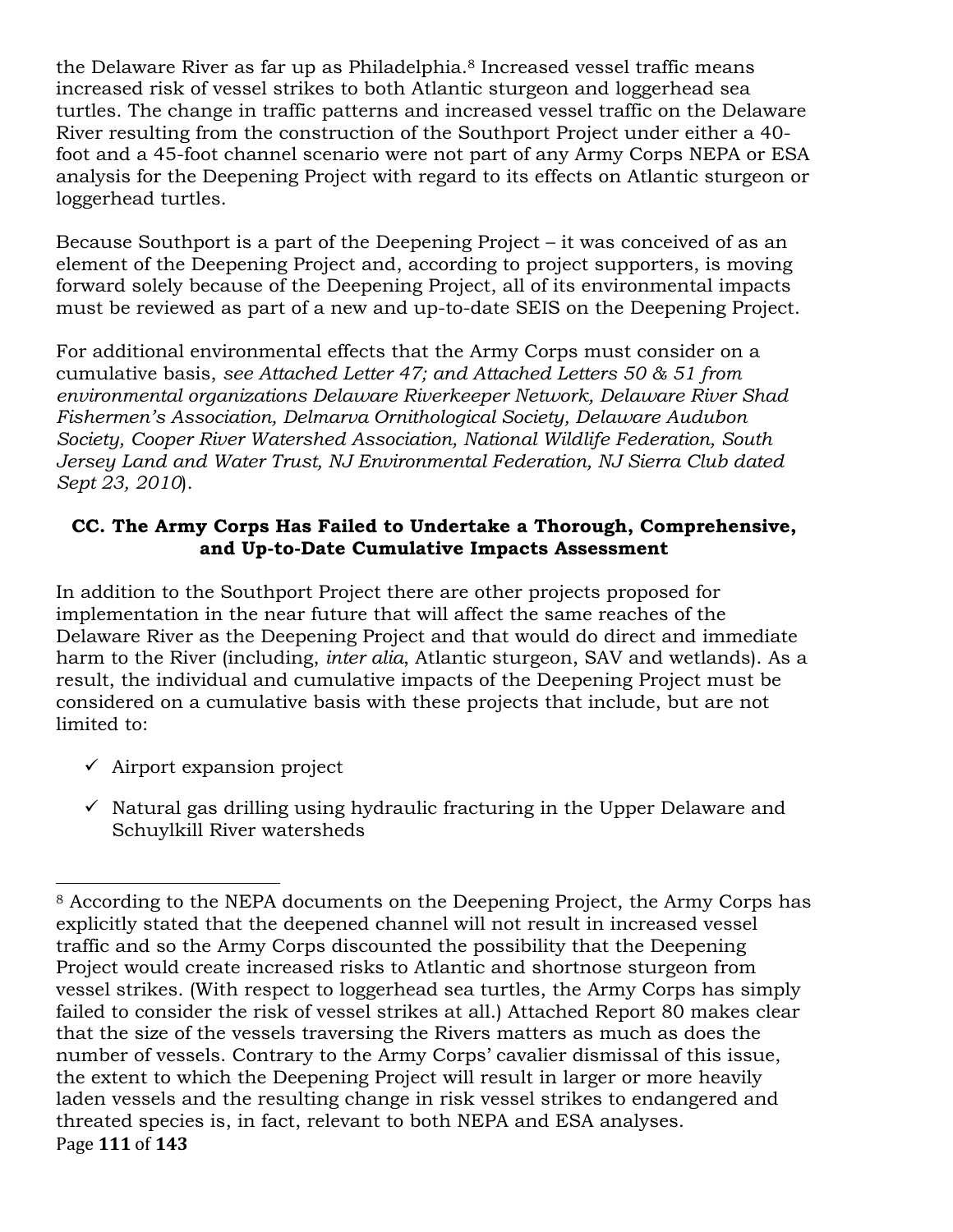- $\checkmark$  LNG Crown Point project
- $\checkmark$  Magellan LP project
- $\checkmark$  Southport as discussed above
- 1. Harms Posed by Airport Expansion:

The airport expansion being proposed by the FAA is another River fill project, in this case the filling of 25 acres, that, according to NMFS' comments, will contribute to changes in the hydrodynamic and sedimentation patterns of the Delaware Estuary. To the extent these changes further contribute to the changes that will be caused by the Deepening Project, it becomes another addition to the cumulative effects that could affect Atlantic sturgeon and other fish species, wetlands and marshes, and other ecological resources of the River. *(Attached Letter 37)*

# 2. Harms Posed by Crown Landing LNG:

The Crown Landing site near Logan, New Jersey is believed to have been a historic spawning ground for Atlantic sturgeon. This reach of the River was approved by the Federal Energy Regulatory Commission for construction and operation of a Liquefied Natural Gas (LNG) import terminal. Construction of an LNG facility is likely to threaten the viability of the Delaware River population of Atlantic sturgeon. Dredging for construction and maintenance will be required for this facility. In addition, it is believed the facility will receive up to 150 shipments per year. LNG carriers take on ballast water as they offload in order to maintain stability. An estimated 8 million gallons would be pumped from the River over a 10 hour period while at the berth with an additional 5 to 11 million gallons being taken on after undocking downstream of the berth area. If still used by Atlantic sturgeon, entrainment and impingement of Atlantic sturgeon larvae is a foreseeable result.

# 3. Harms Posed by Magellan LP:

With regards to Delaware facilities, overall the Army Corps asserts that the Deepening Project will not provide benefits. And yet, in materials submitted to Delaware, they assert the Deepening Project will benefit Magellan LP, which has been considering a new berth in the naturally deep section of the Delaware River to access the existing channel. If the Army Corps wants to characterize Magellan as a project beneficiary, which it attempted to do earlier in the May 21 letter *(Attached Letter 46)* including Magellan in the list of "benefitting facilities," then it must also include in a new NEPA analysis any environmental impacts of the work associated with the Magellan project. But the agency cannot have it both ways – it can't say Magellan will benefit from the Deepening Project while at the same time claiming that the Deepening Project is irrelevant to this future proposal and therefore any associated environmental or other harms are also irrelevant.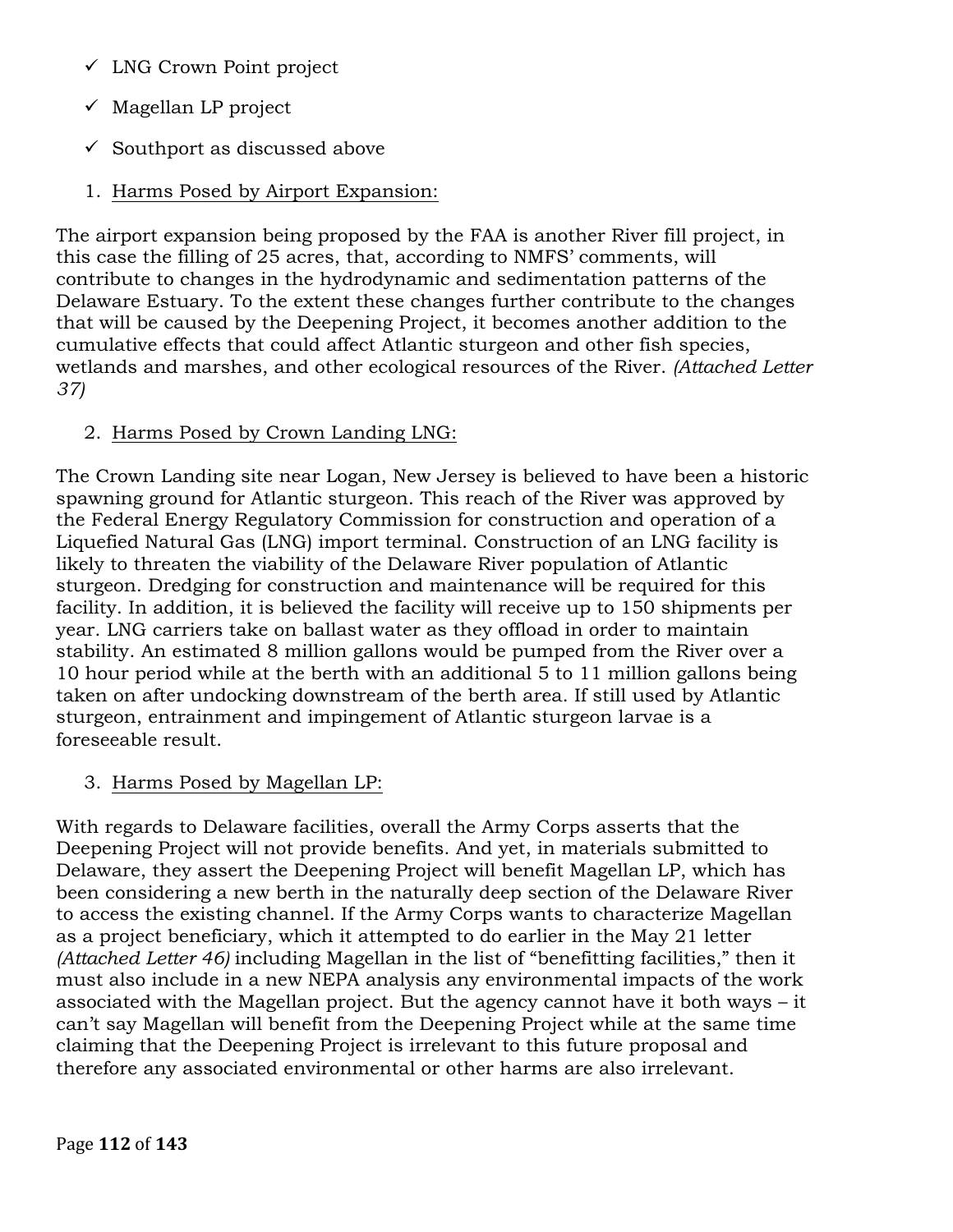These projects, individually, and cumulatively, pose present and threatened environmental impacts not only to Atlantic sturgeon but also to many of the ecological and economic resources discussed in this comment letter. The Army Corps must consider the full range of these impacts in a new NEPA analysis.

# **DD. The Army Corps has Failed to Demonstrate a "Need" for the Deepening Project.**

NEPA requires a full consideration of need and justification as well as of the noaction alternative. Where there is no demonstrable need for a project, clearly the no-action alternative is the most beneficial path forward in an instance like this where there are so many harms to the communities, ecological resources, and economics of the Delaware River region that will result. The reality is that navigation up the Delaware River continues at a healthy level and there is no expectation that will change if the channel remains at 40 feet. There are not, at the 40-foot depth as compared to a 45-foot depth, impediments that are keeping goods and port deliveries from progressing up the River or impeding successful port operations and growth on the River. According to the Army Corps:

- $\checkmark$  "the mix and volume of cargoes coming to the benefiting terminals will be **the same for either the current 40 foot or proposed 45 foot channel** depths. The project's navigation benefits from the channel deepening are based upon transportation cost savings from more efficiently managing vessel-operating costs. There is **no induced tonnage as a result of the Deepening Project** …." (*2009 Environmental Assessment*)
- $\checkmark$  "The future volume of cargo passing through the Delaware River port system is determined by macroeconomic factors that are not affected in any measurable way by the channel depth. …. **With the deeper channel, fewer total vessel calls will be required…**." (*Attached Letter 14; this same perspective also included in Attached Letter 46*)

The Deepening Project is demonstrably not needed to support port economic growth. In fact, since 1990 the Port of Philadelphia has seen its container port traffic grow by nearly 300%, an increase exceeded by only three ports on the East Coast. Similarly, the Port of Wilmington has grown nearly 200% in container port traffic since 1990 without the "benefit" of a main channel deeper than 40 feet. This growth has come despite the lack of a deepened channel and the recognition by all that deepening may never come to pass because of the stiff opposition it faces. By contrast, in 1990, the Port of Baltimore was deepened to 50 feet. Since that time, Baltimore has experienced growth of only 29% in container port traffic, a fraction of the growth experienced in our region. (*See Attached Misc 7).*

The Army Corps fails to account for the reality that primary project beneficiaries (i.e. the oil companies) are unwilling and/or unlikely to make investments needed to benefit from a deepened main channel. If the primary project beneficiaries have no irreplaceable need for the project, so much so that it is unclear if they will take advantage of it, then clearly there is no demonstrated public need for the project.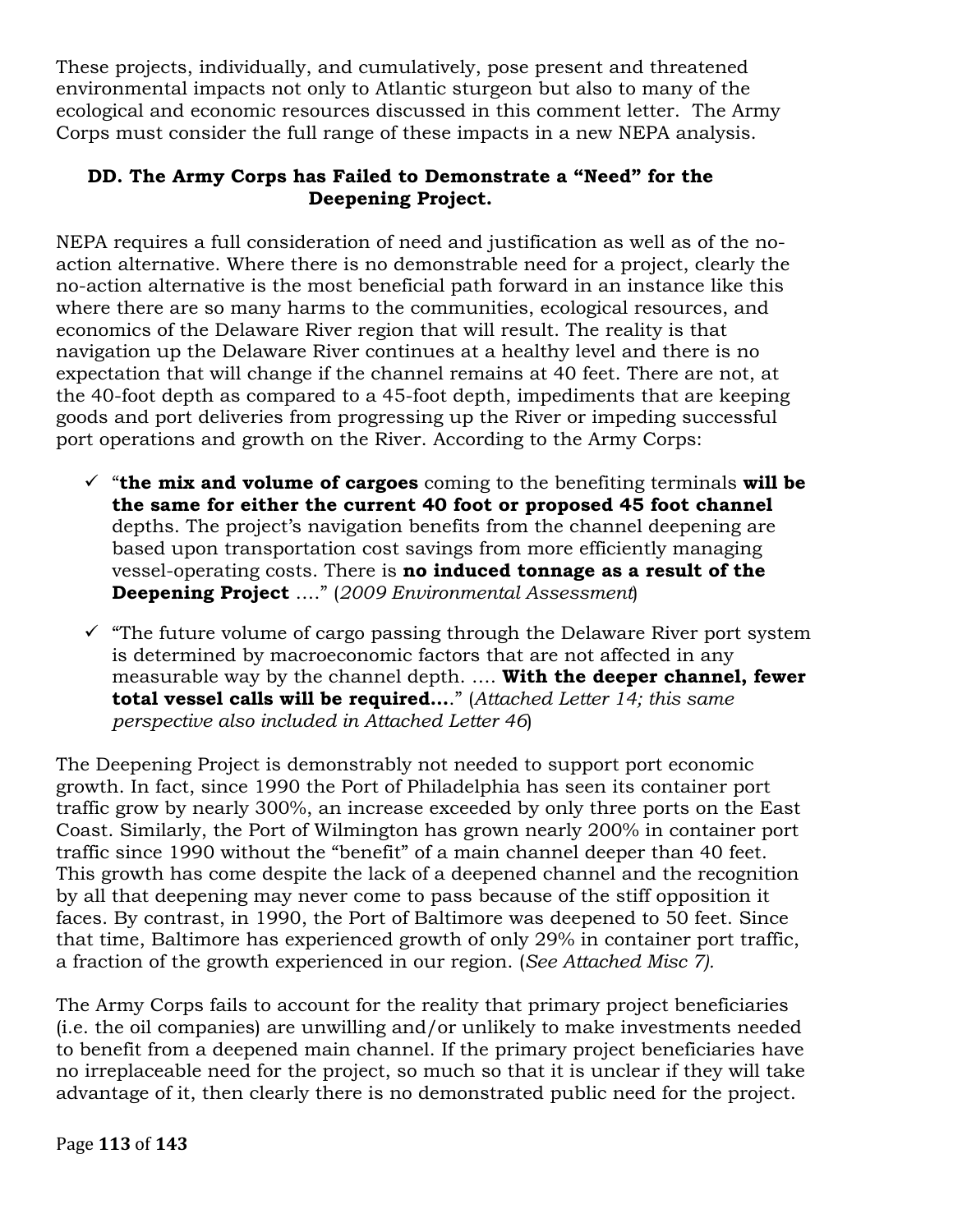According to the Army Corps' 1998 Limited Reevaluation Report, more than 80% of the project's benefits are attributed to six oil facilities *(Limited Reevaluation Report, February 1998, p. 21);* in its 2002 Economic Reanalysis, sixty percent of the benefit from the proposed Deepening Project accrues to seven oil facilities *("Delaware River Main Channel Deepening Project, Comprehensive Economic Reanalysis Report", US Army Corps of Engineers, Philadelphia District, December 2002). A*ccording to the 2004 Economic Reanalysis 50% of the benefit of the Deepening Project accrues to Delaware River oil facilities. *(Delaware River Main Channel Deepening Project, Supplement to Comprehensive Economic Reanalysis Report December 2002, Army Corps Philadelphia District, February 2004)*. In each case the oil facilities are the largest beneficiaries of this project.

Current Army Corps economic analyses continue to give 50% of the benefits to the oil industry (*See Attached Report 28 & Report 99)*. And yet:

- $\checkmark$  The Eagle Point refinery was idled in the Fall of 2009. And on March 29, 2010 Reuters reported that Sunoco Inc permanently shut down its idled 145,000-barrel-per-day refinery in Eagle Point, New Jersey. Sunoco had idled the plant the previous year due to weak demand for refined products. *(see Attached Article 13).* This had nothing to do with the channel depth or a failure of plans to deepen, this was a business decision based on other factors. Because this facility is no longer in operation, the benefits claimed for this facility cannot be realized. The Army Corps has failed to include this changed reality in its claim of need or benefits as part of any NEPA documentation. Clearly, the Army Corps must revisit its assessments of the 1997 SEIS by undertaking a new and updated SEIS.
- $\checkmark$  As recently as 2010, "Officials from all three refinery firms told [the GAO] ... that they would need to analyze the project's benefits and costs for their firms to determine whether they would commit to making the improvements necessary to take advantage of the project. These improvements could be substantial: deepening their ship berths, retrofitting their docks, or expanding their storage capacity." *(Attached Reports 17).* In light of the multiple statements on the record and in the public arena, as described in bullets below, that the oil facilities are not really very interested in, in some cases won't use, and in other cases would even be harmed by, the Deepening Project, this continuing lack of commitment when put in context shows a high likelihood of not making the investment to take advantage.
- $\checkmark$  "With regard to the project's B/C ratio, the original project scope included six petroleum facilities as project beneficiaries. However, we have seen no documentation that any of these facilities plan to dredge their private channels. To the contrary the limited documentation we have indicates that one or more of the petroleum companies believe that it is not in their best economic interest to participate. Accordingly we would like to see additional documentation showing any commitments made by the companies involved and more explanation of how their participation (or lack thereof) affects the B/C ratio calculations. Moreover, if these facilities are not committed to participate, we would argue that the scope of the project would be modified,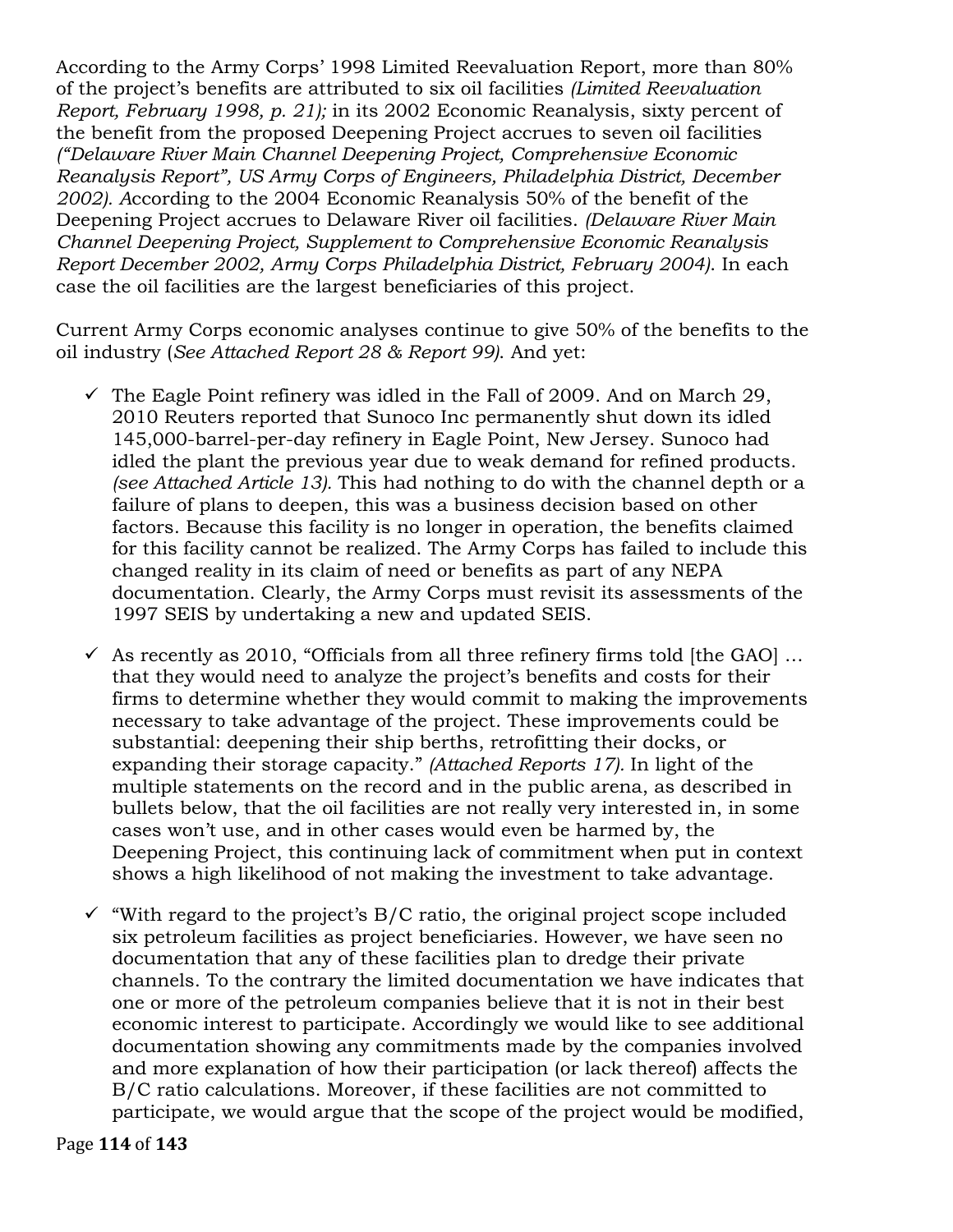which would require the Army Corps' to recalculate the B/C ratio." *(Attached Letter 2 From the Environmental Protection Agency 1999)* 

 $\checkmark$  Prior owners of the Eagle Point facility repeatedly expressed concerns about the impacts of the Deepening Project on their operations. This indicates that even if the facility were to reopen it is unlikely the new operations would experience benefit from, or want to invest to take advantage of, a deepened channel – there has been no River change or structural change that would undermine these previous assessments by facility owners. In a September 2003 letter to the Army Corps the Eagle Point Refinery (formerly owned by Coastal, and most recently owned by Sunoco) wrote:

> $\triangleright$  "Coastal is physically limited to process approximately 140,000 bbl/day of crude; while refinery processes and products may change slightly over time this will not increase with a deeper channel."

! "Coastal uses Suezmax … and Panamax tankers. … A deeper channel would not benefit the ship by allowing it to load more and claimed savings by the ACOE due to this are not realistic."

 $\triangleright$  "In summary, the potential for significant savings from crude lighterings exist, however, not to the extent stated by the ACOE and subject to any increase in rates or reduction in equipment which would significantly reduce or eliminate these savings."

 $\triangleright$  "While Coastal understands that a deeper channel would be beneficial to some users … Coastal is unable to support the stated savings and considers it possible that their transportation costs could increase under with-project conditions."

 $\triangleright$  "Coastal other main concern is with the docks and notes that ... costs associated with berth modifications necessary to accommodate deeper vessels are unknown at this time and may be prohibitive."

# *(Attached Letter 7).*

- $\checkmark$  Motiva refinery, a Delaware based facility, which was ascribed benefit in the 2002 economic reanalysis (nearly 3% of overall project benefit and nearly 5% of the oil facilities' benefit) has said that "the dredging project will increase shoaling at the refinery by a factor of 1.5 to 2.0 (Mantzanious, 2001)." As a result, their annual maintenance costs will be increased *(Attached Reports 8)* and they are not supportive of the project. The Army Corps has removed them, it seems, from the claim of benefits, but of course the added cost to the facility has not been included in the costs of the project, nor is it even discussed as a detriment resulting from the project.
- $\checkmark$  "Three oil refineries along the river won't commit to dredging their ships' berths to match the deepening of the channel to 45 feet. The largest refinery is interested but would have to blast through a granite shelf at a cost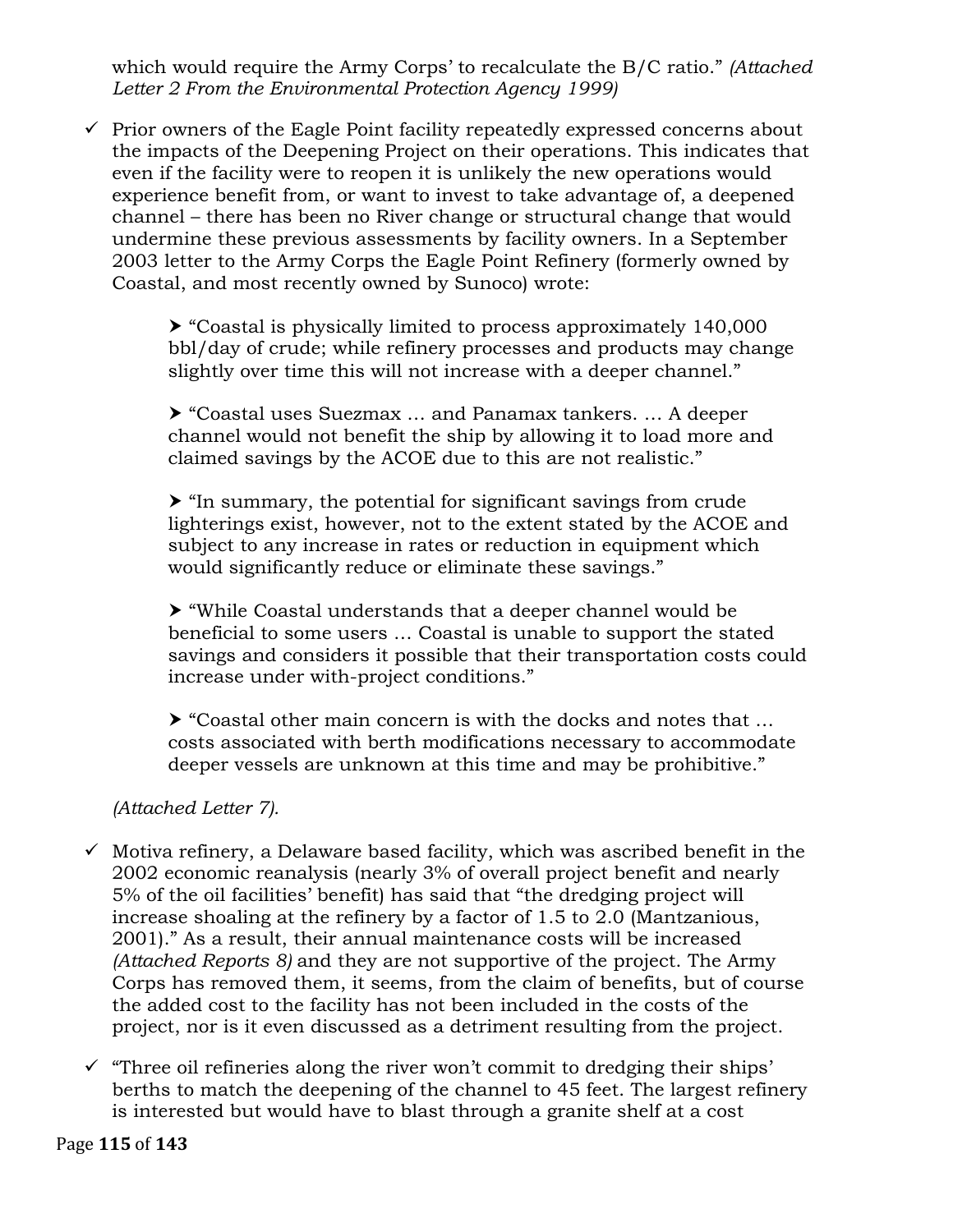exceeding its benefits to reach the new channel depth. …. The Westvillebased Coastal refinery has 'no plans to deepen' the spur channel to its dock, said Greg Clock, a company spokesman. Richard H. Chlan, chief of public affairs for the Army Corps, has said depth at Coastal's docks is already 45 feet, therefore 'Coastal doesn't need to dredge.' Clock says Coastal's dockside depth is 40 feet. … Patrick Prosser, a spokesman for Tosco refinery in Marcus Hook, PA, said 'At this point in time, (Tosco) is not committing any resources to improve the dock in order to support ships of greater tonnage.' He added that Tosco hasn't made a decision whether to dredge its berth. Claire Riggs, a spokesperson for Valero's Paulsboro refinery, said, 'Our position is if this project goes through, we'll definitely consider dredging our docks. We don't have any capital funding allocated to it, because it's not something out there for us to consider (now)." *(Attached Article 2)* 

 $\checkmark$  "...the Courier surveyed the four companies that operate five Philadelphia area refineries to gauge their interest in the project. Only Valero Refining Company in Greenwich – the region's smallest refinery – says it is considering deepening its own berths to take advantage of a deeper channel. The others – Sun, the largest refiner on the river with plants in Marcus Hook, PA and Philadelphia; Coastal in West Deptford; and TOSCO in Trainer, PA – all say they have no plans to deepen berths in the vicinity of their docks. …."*(Attached Article 18)* "Coastal is worried deepening its berths could undermine the integrity of its docks. ' We have no plans to deepen,' said Coastal Spokesman Greg Clock…..Sun, which refines more than 40% of the crude shipped up the river, said it would have to do a detailed economic analysis to determine if the project would benefit the company, spokesman Gerald Davis said. … TOSCO said the deepening should benefit the port in general, but the company has concerns about undermining its docks. 'We would need to do studies' … spokesman Pat Prosser said." (Courier Post On-line, "Questions Haunt Economics of \$311 Million Dredging Project", by Lawrence R. Hajna, http://www.southjerseynews.com/river/m041600b.htm, April 16, 2000 – in

original version)

 $\checkmark$  "The position of Sun is that due to overall concern for the economics of deepening the Delaware River to 45', the company won't support the project…. An internal Sun report estimates that Marcus Hook and Ft. Mifflin facilities would save only \$2-\$2.5M per year in crude oil lightering costs. This figure does not reflect the impact of additional berth area costs. This low figure presents no economic advantage to Sun. … Based on actual experience when the Delaware River was dredged to 40', Sun has a significant concern over the costs to deepen their berthing/access area to 45'. A ledge of intrusive rock (granite) outcrops over one half of their berthing area. …. In addition they have breasting cells that sit as a gravity structure on rock at 40'. Deepening would cause these structures to become unstable and necessitate replacement. This impact would raise berthing area costs…." *(Attached Misc 44)*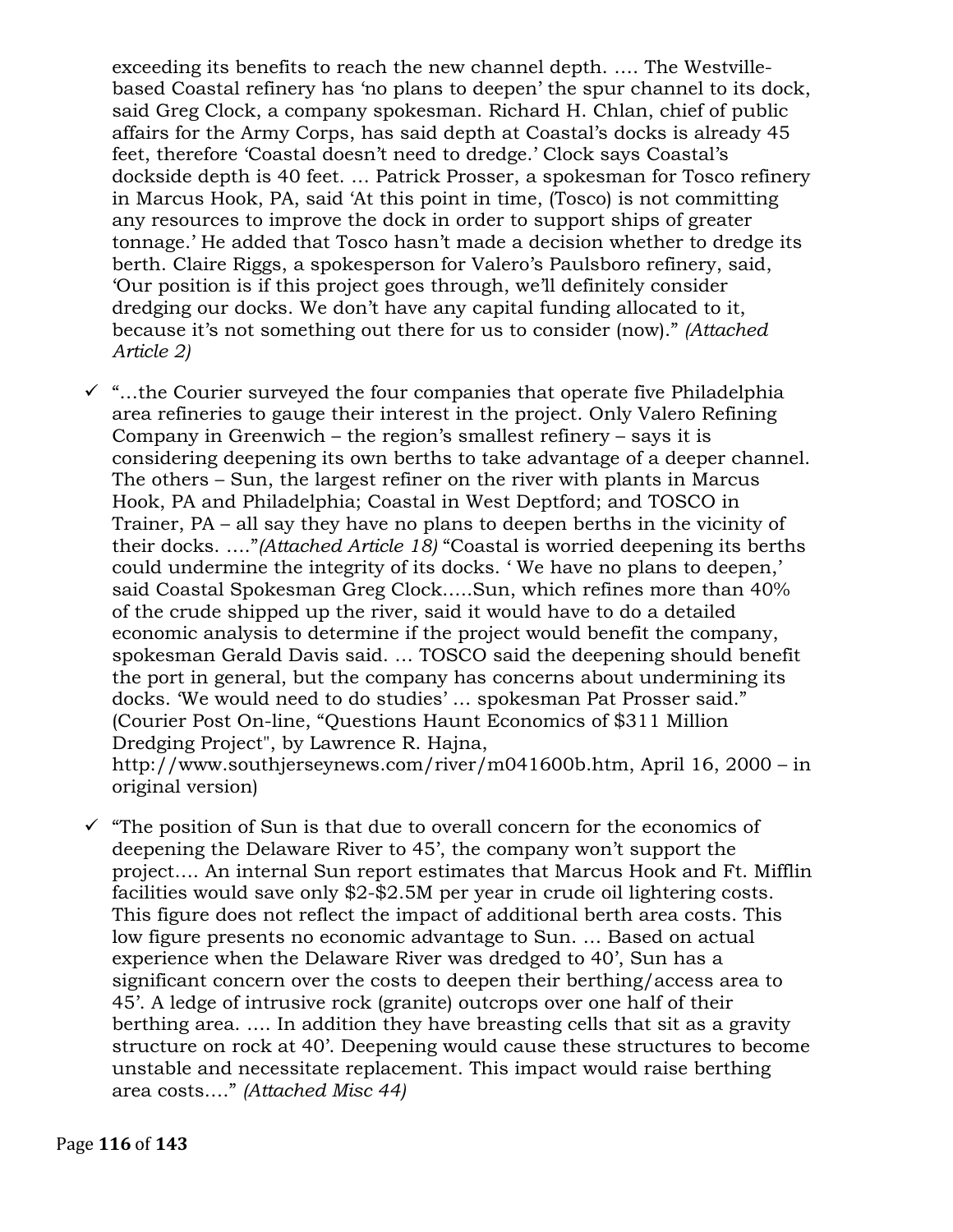- $\checkmark$  "Sun Pipe Line Company has indicated that they see no advantage to a 45 foot deepening at their facility at this time and the tanker berths will remain "as is"" *(Attached Letter 55)*
- $\checkmark$  "Sun Pipe Line Company sees no advantage to a 45 foot berth at their Fort Mifflin Terminal at this time." *(Attached Misc 45)*
- $\checkmark$  Mobil Oil Corporation, Paulsboro Refinery, Paulsboro, NJ "Mobil Oil" Corporation has indicated that they see no advantage to a 45 foot deepening at their facility at this time and the tanker berth will remain "as is." *(ST Hudson Engineers, Correspondence to Army Corps of Engineers, August 17, 1994)* "At this time, the tanker berth will remain "as is". … Mobil sees no advantage to a 45 foot berth at their facility at this time." *(Attached Misc 46)*

And yet, despite all of this information spanning all of these years by various owners and operators that a number of the oil facilities are very likely not going to make the investments necessary to take advantage of the Deepening Project, the Army Corps has failed to provide a cost-benefit calculation that represents a scenario where one or more of the Delaware River oil facilities do not take advantage of the project.

In fact, channel deepening is not necessary for the oil facilities. Currently the oil companies effectively and cost-effectively engage in a lightering process that allows them to move full volume of the oil they need up to their facilities. In so doing they support important local jobs that are part of the lightering operations. There is no assertion that this process is in any way inhibiting the transport of oil up the Delaware River. To fully comply with the requirements of NEPA, the Army Corps must undertake – as it has entirely failed to do to date – an updated SEIS reflecting accurately the true costs and benefits of the Deepening Project.

#### **EE. The Army Corps has Failed to Substantiate Benefits To Support the Massive Public Investment of Scarce Tax Dollars and to Justify Inflicting the Myriad Environmental and Economic Harms of the Deepening Project**

The economic discussion provided by the Army Corps in its 2009 EA does not reflect the agency's most recent discussion on the economics of the project. *(See Attached Report 28 & Report 99).* No economic analysis is provided in the 2011 Draft EA. There are multiple (3) economic reviews by the Government Accountability Office (GAO), the most recent issued March 2010, which have determined that the Army Corps' economic claims for the project are incomplete and do not accurately reflect current conditions. *(Attached Reports 17, 26 & 27).* By way of example, but certainly not a full listing, the GAO in its March 2010 review of the Army Corps' claims of economic benefit for the project found:

 $\checkmark$  "Because of these and other omissions, decision makers do not have sufficient updated information to judge the extent to which market and industry changes would affect the project's net benefits."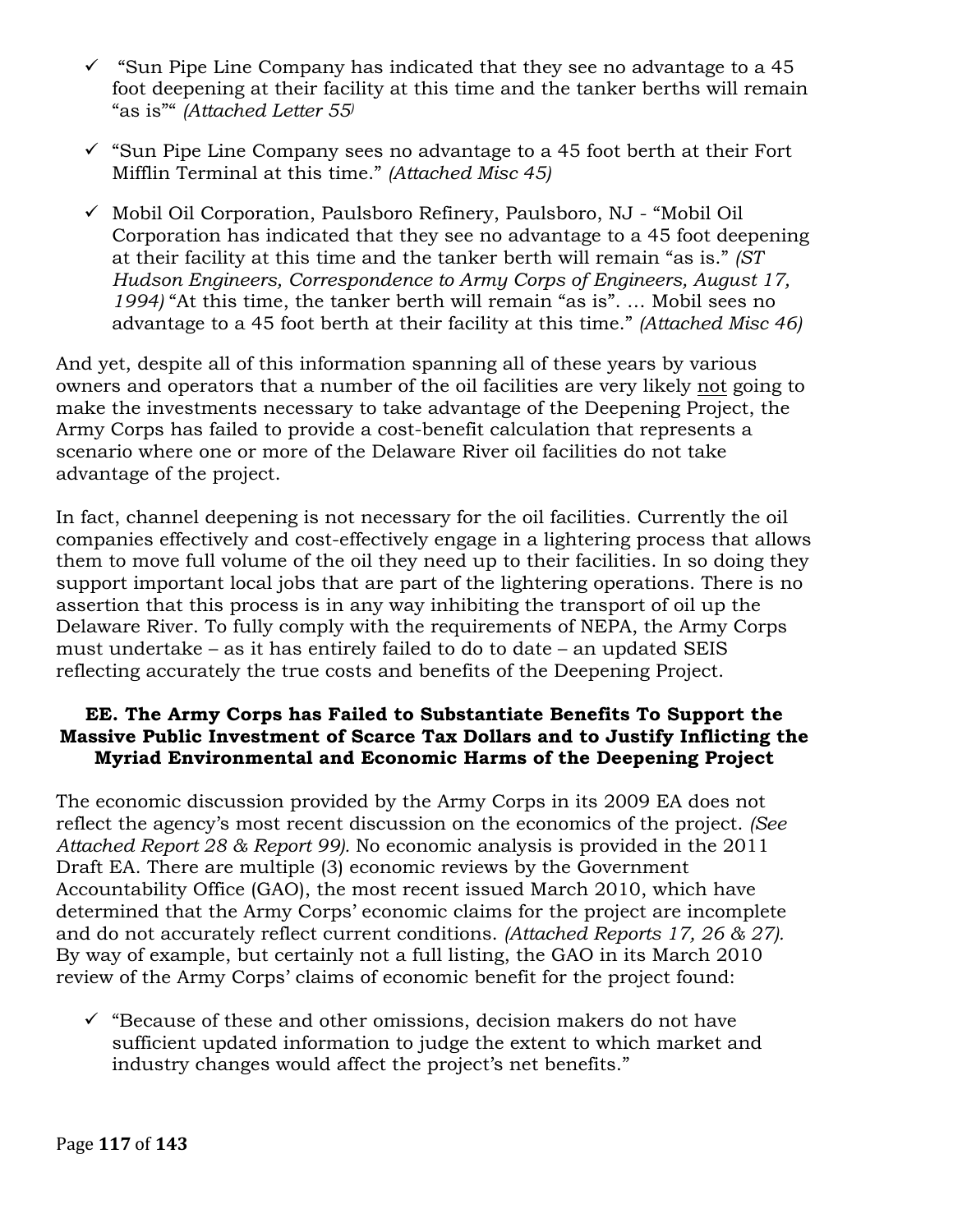- $\checkmark$  "...market and industry conditions have changed significantly in ways that raise questions about the Army Corps' project benefit estimates going forward."
- $\checkmark$  "Consequently, decision makers do not have the updated information necessary to indicate whether the market and industry changes that have occurred would affect the project's net benefits."
- $\checkmark$  "The reanalysis' crude oil benefit assumptions are not consistent with current market and industry conditions and future outlook, which raises questions about the reliability of the reanalysis' crude oil benefit estimate."
- $\checkmark$  "In the reanalysis, the Army Corps chose a 0.2 percent annual growth rate as the basis for its long-term forecast for crude oil imports into Delaware River ports. The Army Corps based its growth rate on the expected growth in long-term capacity for refineries in the East Coast region. This forecast came from the Department of Energy's Energy Information Administration (EIA) as part of its Annual Energy Outlook. However EIA's long-term outlook for East Coast refinery capacity has declined from 0.2 percent annual growth in its 2002 outlook to a 0.1 percent annual decline in its 2009 outlook, and the early-release version of EIA's 2010 outlook has predicted a steeper decline of 2.0 percent annually." (EIA = Department of Energy's Energy Information Administration)
- $\checkmark$  "...instead of the .... 0.2 percent annual growth [for crude oil imports] assumed by the Army Corps, EIA's 2009 and 2010 long-term outlooks forecasted annual declines of 1.6 and 0.4 percent, respectively." (EIA = Department of Energy's Energy Information Administration)
- $\checkmark$  "... according to an independent economic expert with experience analyzing the Delaware River crude oil market, demand for crude oil imports has declined in the Northeast because of high oil prices, changing consumer preferences, and gasoline imports from Europe…. In his assessment, the Army Corps' crude oil forecasts are therefore likely outdated, and while the Army Corps' assumptions about projected crude oil growth may have been reasonable in the early 2000s, they do not reflect current and expected future conditions. "
- $\checkmark$  "The Army Corps has acknowledged that changes since the reanalysis could affect its crude oil benefit model but has not analyzed this potential effect. "
- $\checkmark$  "[] according to OSG officials, two of the three ships in the firm's current Delaware River lightering fleet are different from those the Army Corps modeled in its reanalysis, which suggests that fleet operating costs and other characteristics, such as pumping efficiency, may now be different. In 2010 the composition of OSG's lightering fleet is expected to change even more from the composition of the fleet used in the Army Corps' model, which could further influence the Army Corps' estimate of crude oil benefits." "The [Corps] consultant also said that changes to vessel operating costs in the lightering firm's fleet could have a significant effect on the crude oil benefit model. " (OSG is the firm that replaced/took over Maritrans and is now lightering in Delaware Bay.)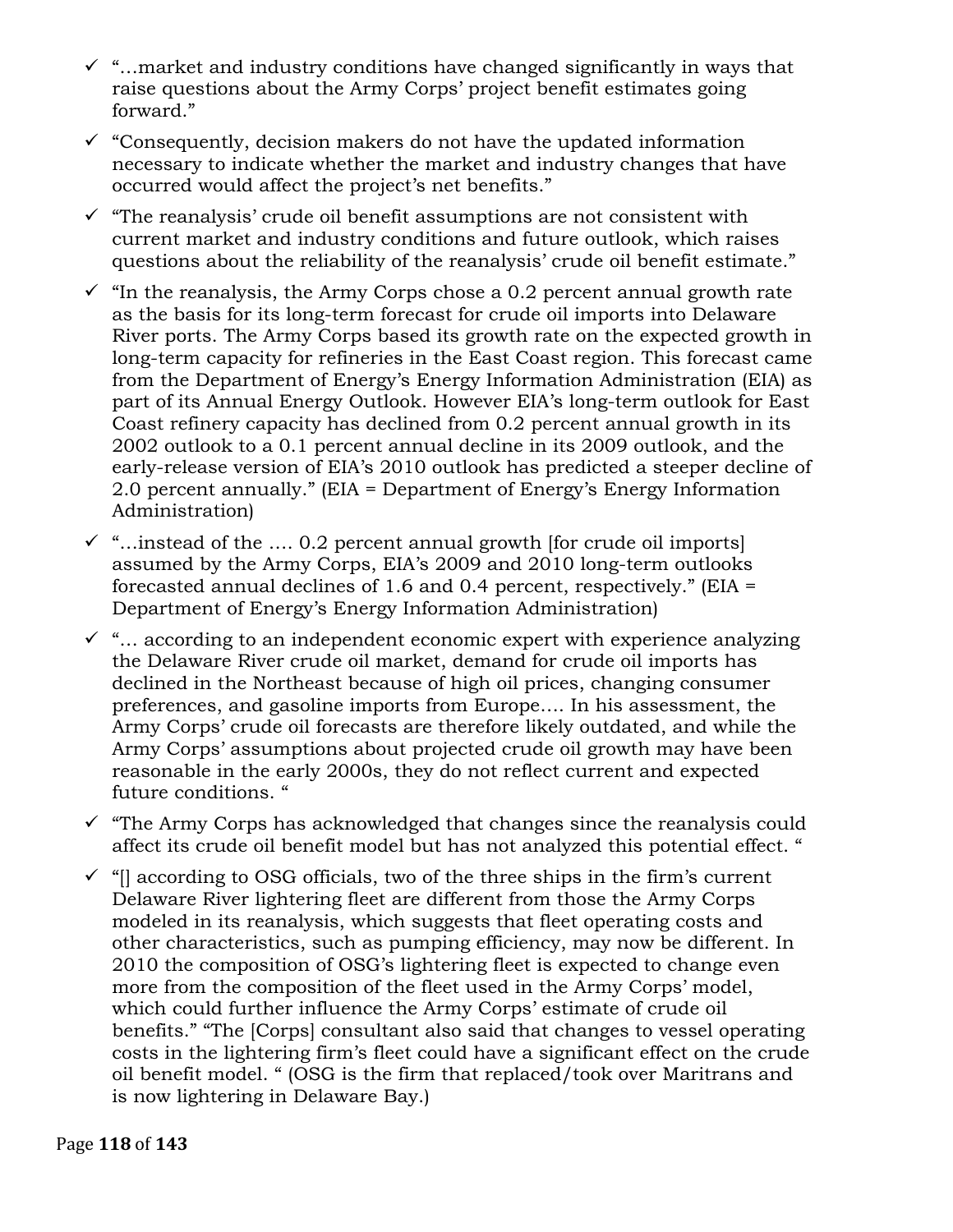- $\checkmark$  "The reanalysis' containerized cargo benefit assumptions may not fully reflect current conditions and cannot be adequately assessed without additional information."
- $\checkmark$  "The reanalysis' steel slabs benefit assumptions are not consistent with current market conditions."
- $\checkmark$  "... given the market and industry changes since the modeling was performed, the benefit estimates may not be reliable."
- $\checkmark$  "...others have suggested that a 45-foot channel would actually increase the amount of trade in the Delaware River by making its ports more marketable globally…. However, these potential benefits would need to be analyzed by the Army Corps before they could be used to support the project's economic justification. This analysis would also need to assess the potential effect of an expansion of Delaware River trade in relation to other East Coast ports to ensure that any Delaware River benefits claimed are not merely transfers from those ports."
- $\checkmark$  "The Army Corps' 2008 and 2009 economic updates do not account for the market and industry changes that have occurred since the completion of the reanalysis or verify certain benefit categories that were expected to develop by 2009. … However, neither update analyzed the extent to which changes in, for example, the market for crude oil might affect the net benefits of the project. Such information would be useful to establish whether the changes have affected the Army Corps' estimate of the project's economic justification."
- $\checkmark$  "However, since the reanalysis was completed, market and industry conditions have changed significantly in ways that raise questions about the Army Corps' project benefit estimates going forward."
- $\checkmark$  "It has now been more than 7 years since the Army Corps has asked the refineries about changes to their facilities. Since the reanalysis, some refinery facilities have undergone significant structural and operational changes that could affect the associated costs of the project, which are the private costs that would need to be incurred, in addition to project costs, to achieve the project's full benefits. Associated costs account for about 10 percent of the project's total economic first costs."
- $\checkmark$  "Officials from all three refinery firms told us that they supported the Deepening Project. However, they also told us that they would need to analyze the project's benefits and costs for their firms to determine whether they would commit to making the improvements necessary to take advantage of the project. These improvements could be substantial: deepening their ship berths, retrofitting their docks, or expanding their storage capacity. "

The Army Corps' representation to DNREC in that State's permitting process that the GAO findings were merely the result of a recent economic downturn resulting in changed circumstances is a deliberate and obvious mischaracterization of the GAO's 2010 report. A review of the quotations above and the report in total belies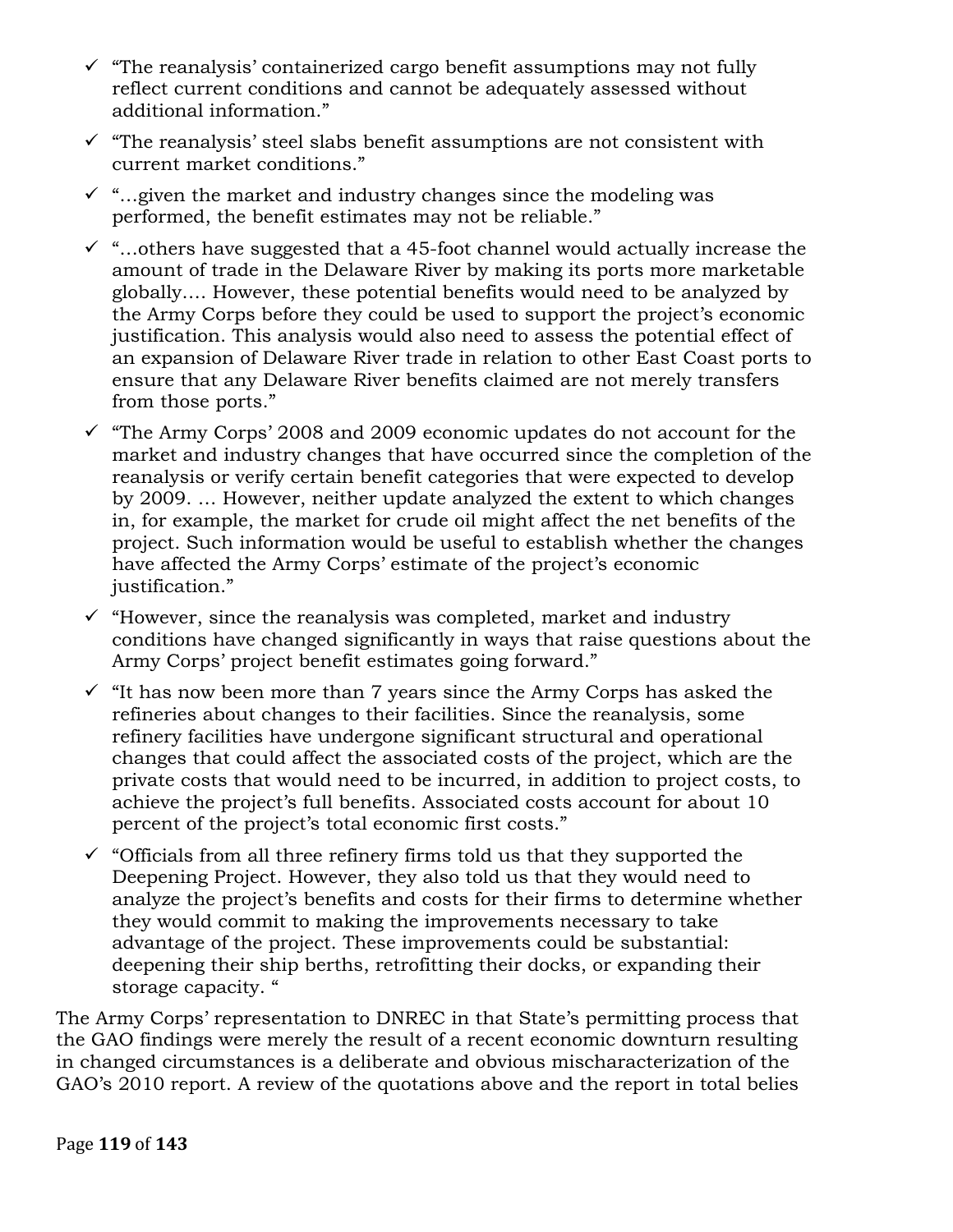the Army Corps' assertion and its obvious attempt to dismiss the findings of the GAO.

On the economic claims of the project made to DNREC, it is striking to note that, while the Army Corps includes in its benefits calculation \$464,000 for the Delaware-located Magellan facility, the Army Corps is very clear that "construction of the [Magellan] berth is not dependent on implementation of the 45-foot project" and "the Delaware River at that location is naturally deeper than 45 feet, so no additional dredging from 40 to 45 feet is necessary in order to realize benefits." (*Attached Letter 46*).

Each time the GAO has done a substantive analysis and/or public assessment of the project, the Army Corps has responded with a new review that is similarly challenged by the GAO and other economic experts. It is time that the economic assertions for the project be subjected to a full and public discussion via the SEIS process. The ongoing approach of public challenges responded to by private "redos" by the Army Corps has not ensured Congress has the full, fair, and accurate information it needs to be informed as part of the NEPA process.

### **FF. Economically the Deepening Project has Not Been Accurately Characterized or Assessed -- the Project Does not Provide the Public Benefit Asserted by the Army Corps.**

The Army Corps has asserted that implementation of the project will result in a high level of public benefit. In the materials submitted to DNREC in 2010, the Army Corps asserted economic benefits from the project with a benefit cost ratio of 1.35 – i.e. \$1.35 of benefit for every \$1.00 invested. This is a flawed claim at best; we believe that the public record actually demonstrates that this claim is a gross misrepresentation of the project's outcomes as well as of the impacts to the public interest and to the River itself.

It is important to be clear about what form the Army Corps' claimed benefits would take in the first instance. These putative benefits are not in the form of increased jobs, goods or services, but in the form of increased efficiencies and cost savings. As the Army Corps states:

- $\checkmark$  "the mix and volume of cargoes coming to the benefiting terminals will be **the same for either the current 40 foot or proposed 45 foot channel** depths. The project's navigation benefits from the channel deepening are based upon transportation cost savings from more efficiently managing vessel-operating costs. There is **no induced tonnage as a result of the Deepening Project** …." *(2009 Environmental Assessment)*
- $\checkmark$  "The future volume of cargo passing through the Delaware River port system is determined by macroeconomic factors that are not affected in any measurable way by the channel depth. …. **With the deeper channel, fewer total vessel calls will be required** because it will be possible to handle more cargo per ship." *(Attached Letter 16)*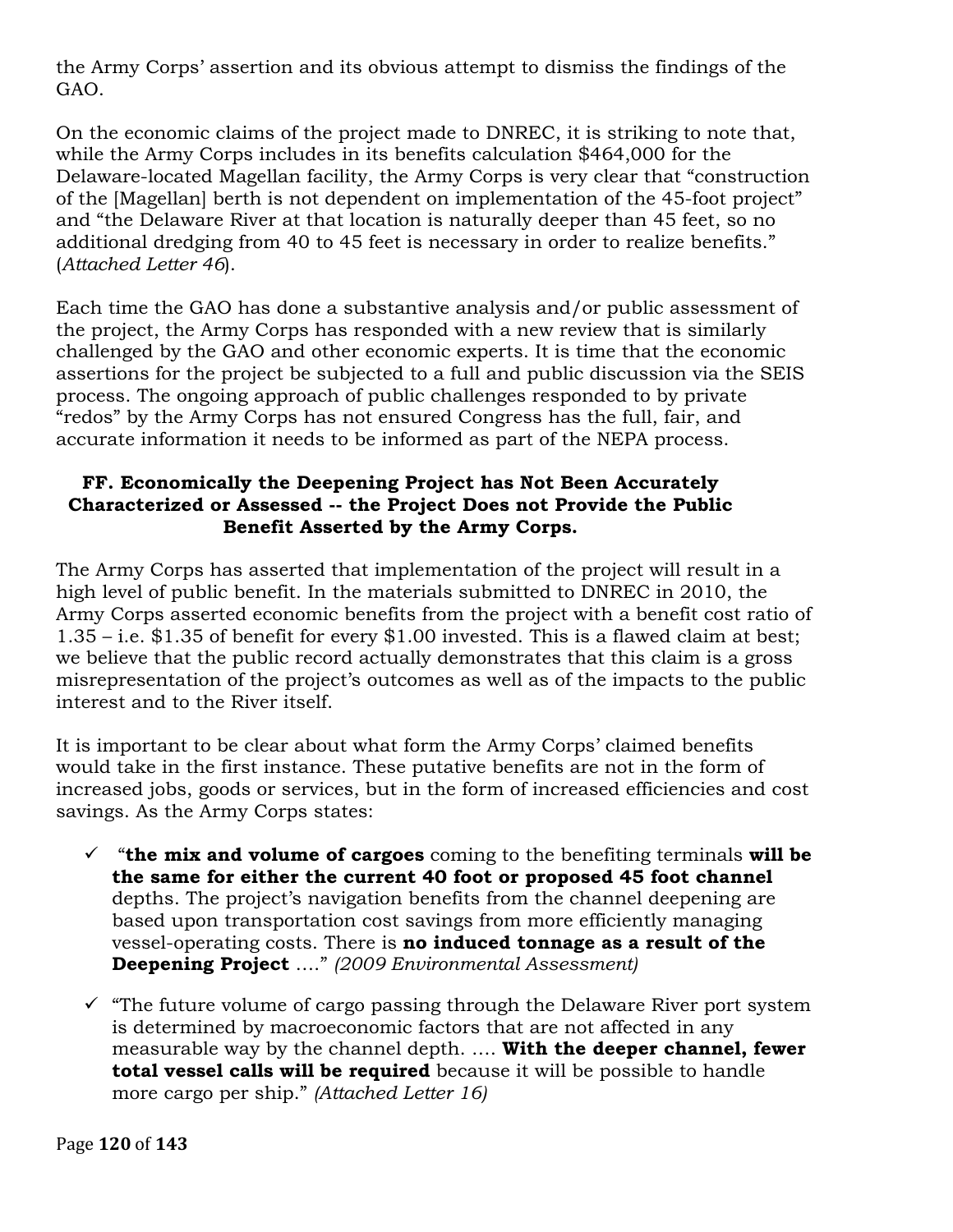- $\checkmark$  "The project benefits quantified include the reduced cost of transportation realized through operational efficiencies (reduced lightering and lightloading), and the use of more efficient vessels. The design vessel for the channel will not change with the proposed deepening." *(Wetlands and Subaqueous Lands Application, 3/12/10).*
- $\checkmark$  "A deeper channel will allow vessels to more efficiently apportion vessel operating costs over the same magnitude of tonnage, resulting in transportation savings." *(Wetlands and Subaqueous Lands Application, 3/12/10)*
- 1. It is demonstrably false to assume the needed 100% participation of the primary project beneficiaries necessary to support Army Corps financial benefits claim:

According to the Army Corps, the few economic benefits claimed for the Deepening Project would be enjoyed primarily by six oil facilities. And yet, one of these claimed beneficiaries is now shut down (Eagle Point refinery) and therefore the "benefits" claimed for this facility will never be realized. Furthermore, none of the other facilities has invested in the project, some have gone on record stating it would provide them with little or questionable benefit, and none have committed to investing the tens of millions needed to deepen their private channels and modify their infrastructure to hook into and take advantage of a deepened main channel – as a result realizing the benefits for these facilities too is highly questionable.

Removing any or all of the claimed benefits for these facilities dramatically alters even the Army Corps' claim of benefits and should be assessed. The Army Corps has failed to do a cost and benefits calculation that reflects diminishing participation by the oil facilities.

2. The Government Accountability Office (GAO) Has Spoken to the Deepening Three Times and Three Times has Questioned and Challenged Army Corps Economic Analyses and Claims:

After an in-depth review of the proposal in 2002, the Government Accountability Office (the investigative arm of Congress) determined that the U.S. Army Corps of Engineers' analysis of project benefits was based on "miscalculations, invalid assumptions, and outdated information." Correcting the Army Corps' flawed analysis resulted in a reduced estimate of the project's annual benefits from \$40.1 million9 to only \$13.3 million. Using the GAO's corrected figures demonstrated

!!!!!!!!!!!!!!!!!!!!!!!!!!!!!!!!!!!!!!!!!!!!!!!!!!!!!!!

Page **121** of **143** <sup>9</sup> The Army Corps in 2009 reduced even its economic benefits claims for the project down to only \$30,091,000 a year, further reducing the regional benefit possibilities. As a result of its previous economic analysis, the GAO determined that the Army Corps had overstated project benefits by 3 to 1, if that past finding were applied to the \$30,091,000 figure, benefits would be even lower than the \$13 million figure from the GAO reducing even further the cents on the dollar return that would apply.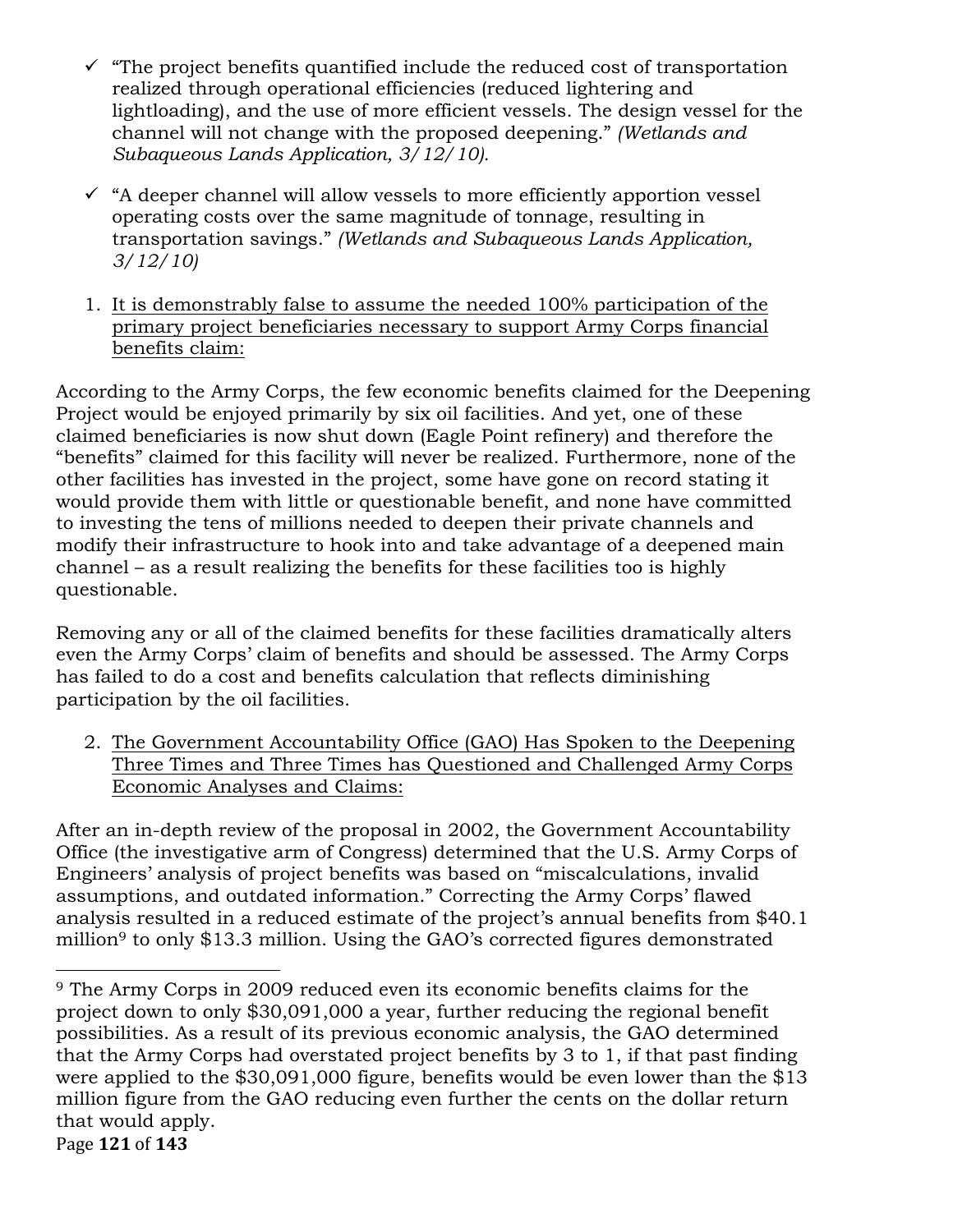that the benefit-cost ratio of the Deepening Project was only 49 cents of benefit for every dollar spent. (*See Attached Report 27*)

In 2006 the GAO examined the Deepening Project again, using it as an example in testimony before Congress as to how the Army Corps failed to properly characterize the economic costs and benefits of its projects, and in so doing once again reviewed the flawed information put forth by the Army Corps for the Deepening Project:

- $\checkmark$  "GAO's recent reviews of four Corps civil works projects [including the Delaware Deepening] and actions found that the planning studies conducted by the Army Corps to support these activities were fraught with errors, mistakes, and miscalculations, and used invalid assumptions and outdated data. Generally, GAO found that the Army Corps' studies understated costs and overstated benefits, and therefore did not provide a reasonable basis for decision-making." *(Attached Report 26)*
- $\checkmark$  "..the Army Corps' three-tiered internal review process did not detect the problems GAO uncovered during its reviews of these analyses, raising concerns about the adequacy of the Army Corps' internal reviews." *(Attached Report 26)*
- $\checkmark$  "In closing, Mr. Chairman, we have found that the Army Corps' track record for providing reliable information that can be used by decision makers to assess the merits of specific Civil Works projects and for managing its appropriations for approved projects is spotty, at best. … the Army Corps' planning and project management processes cannot ensure that national priorities are appropriately established across the hundreds of civil works projects that are competing for scarce federal resources." *(Attached Report 26)*

Then again in 2010 the GAO released yet another review of the Deepening Project. The GAO's 2010 report confirmed that the Army Corps has still failed to provide an accurate picture of the Delaware Deepening and its ramifications for the River and for its associated communities to the decision-makers being asked to decide upon and/or fund the project. For example, among a multitude of concerns documented, the GAO determined, that based on the Army Corps documents:

Because of [] omissions, decision makers do not have sufficient updated information to judge the extent to which market and industry changes would affect the project's net benefits. (*Attached Report 17)*

After 20 years of review and no fewer than 8 economic reviews of the project by the Army Corps, there is no reasonable explanation for such unwarranted and obvious oversights and/or misrepresentations.

Together these three reports provide reviews that substantively and credibly challenge the economic claims and findings the Army Corps continues to assert for this project and demonstrate that the claims of economic benefit the Army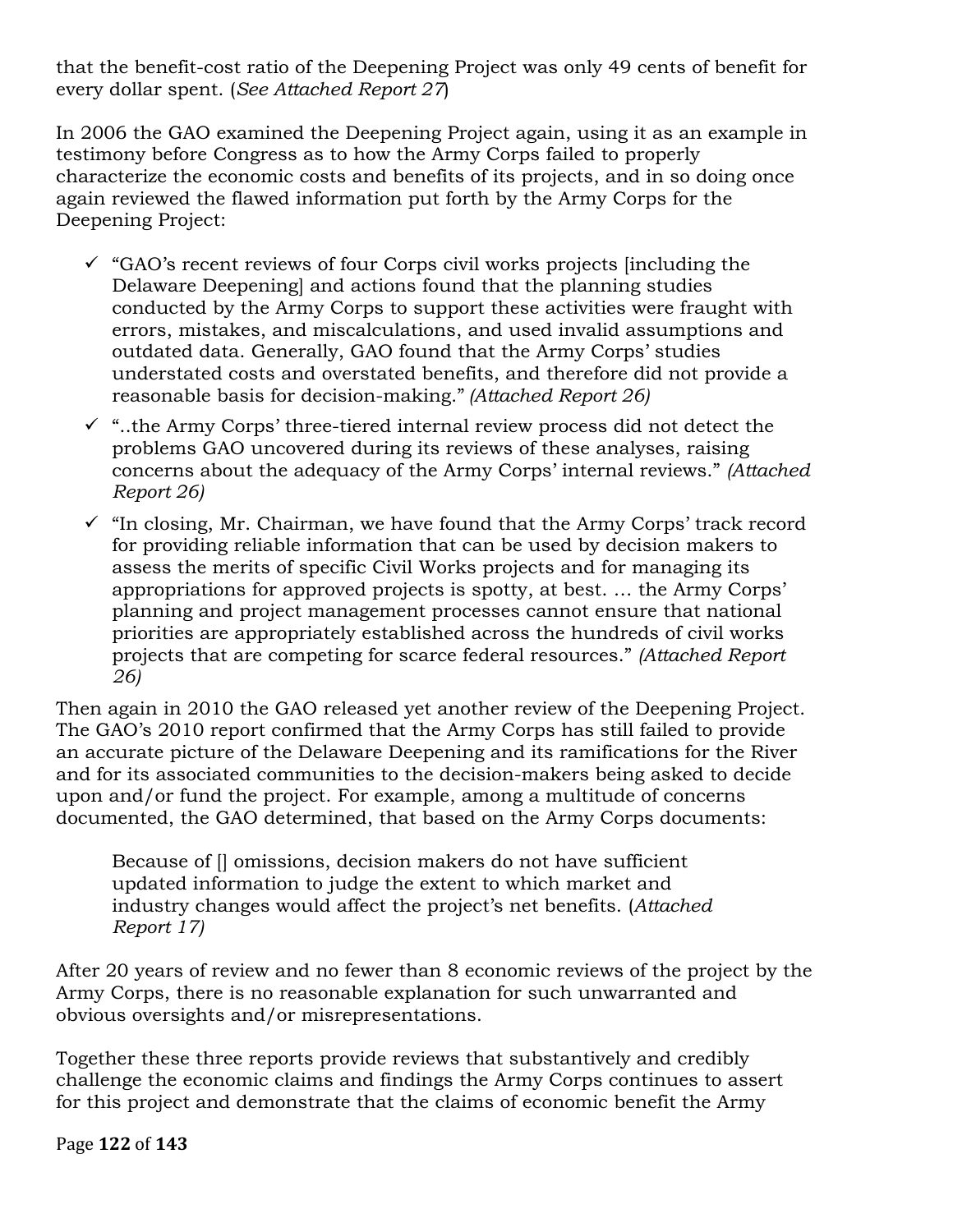Corps currently makes for the project cannot stand up to accurate and/or objective review. As a result, the agency's current economic claims cannot be relied upon as the basis for accurate or informed decision-making.

3. Other expert reviews document further, and in additional detail, the economic misrepresentations and/or flawed information used to calculate project benefits by the Army Corps:

The 2008 and 2009 economic reviews the Army Corps attempts to rely upon to assert economic benefits from deepening are merely rehashes of flawed analyses conducted in 2002 and 2004. Attached are multiple reports commissioned and issued by the Delaware Riverkeeper Network and the National Wildlife Federation. Dr. Bob Stearns is a recognized expert in this field and so rather than characterize his reviews we simply attach them to this comment so the Army Corps can see directly the multiple challenges he makes to the agency's economic claims. (*Attached Letter 13; Attached Letter 16, Attached Letter 18; Attached Reports 13; Attached Reports 9)*

- $\checkmark$  A review done for State of Delaware documented additional flaws in Army Corps claims of benefits. An economic review of the Army Corps 1998 analysis conducted for the State of Delaware found numerous issues the Army Corps had not addressed or had improperly addressed:
- $\checkmark$  "NED benefits from the project likely are much overstated because an overly optimistic growth rate was assumed from crude oil deliveries…."
- $\checkmark$  "Cost savings are overstated, since many vessels (even those recently purchased) do not require deeper drafts."
- $\checkmark$  "Benefits to steel and scrap metal shipments likely are overstated."
- $\checkmark$  "Costs of dredging and (perhaps) of disposal appear to be understated."
- $\checkmark$  "The USACE does not appear to include the cost of monitoring (and possible mitigation) in estimate of NED benefits."

This study, a review of possible project benefits to the State of Delaware found:

From the perspective of the State of Delaware, we question whether the project benefits to Delaware are adequate to justify the Delaware cost share. Several of the studies supported by, or information provided by, the Army Corps assert large benefits to Delaware, but rely upon faulty concepts and methods. For example, the USACEsupported input-output analysis is not based on well-founded principles of project analysis, and it violates the USACE own principles for project assessment.

In summary, we believe that the net benefits of the Delaware River Deepening Project are overstated, and the costs are understated….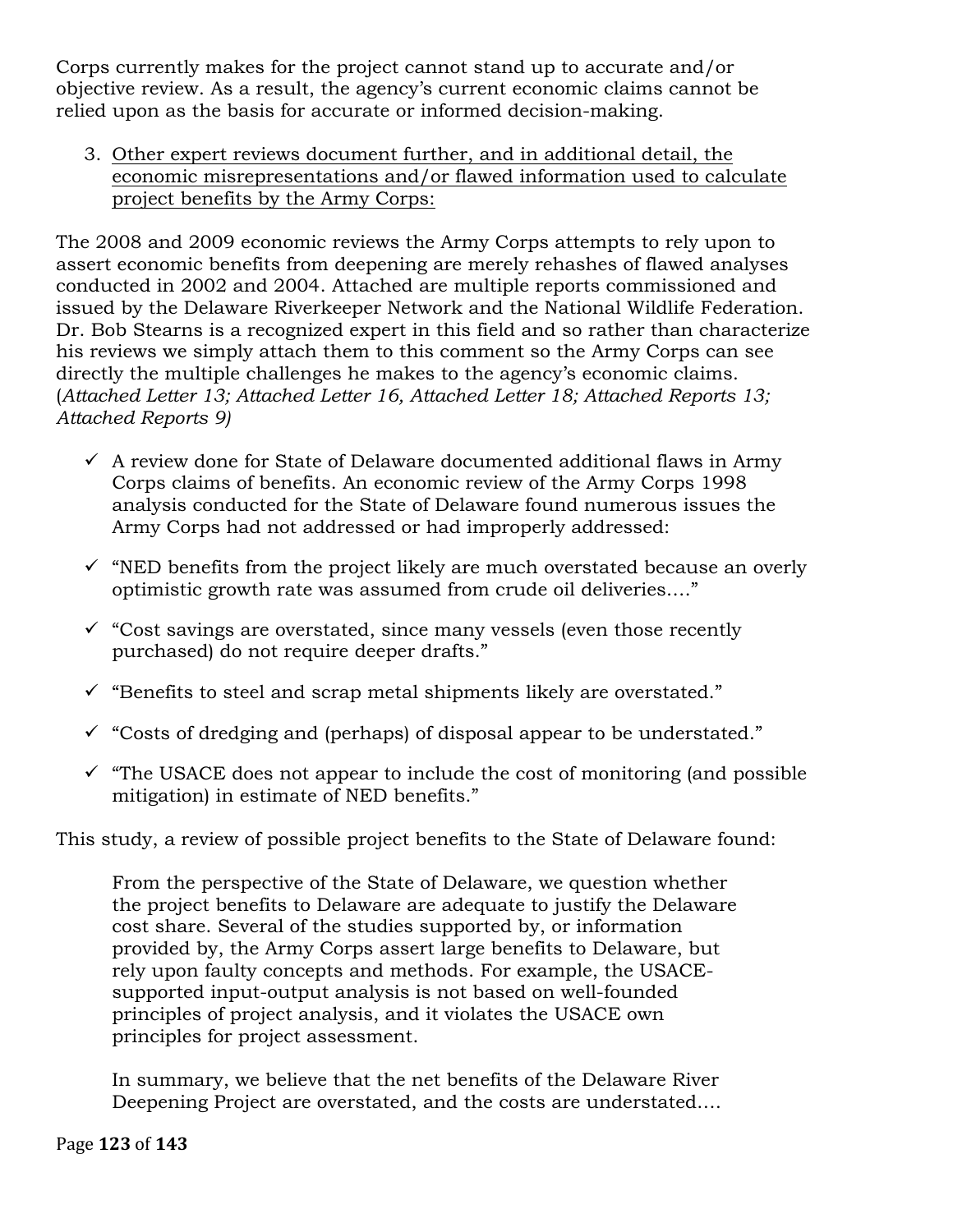Thus, we also find no compelling evidence that the project as planned is a good investment from the perspective of the State of Delaware.

#### *(Attached Reports 8).*

To the extent that the Army Corps' economic reviews and claims all build upon one another (as discussed by Dr. Stearns and by the Army Corps themselves) the findings of Dr. Grigalunas and Dr. Opaluch still have relevance and value.

4. Even the Army Corps admitted in one of its economic reviews that under one scenario – a scenario that has in fact come to pass -- the project would generate only 82 cents of benefit for every dollar spent:

In its December 2002 Economic Reanalysis, the Army Corps makes a number of assumptions that allowed it to reach its revised but still positive cost benefit ratio for the Deepening Project. One of its key assumptions is that the lightering company OSG (formerly Maritrans) would reduce its lightering fleet from three ships to two ships:

"In the most likely base case scenario, it is assumed that the lightering company will respond to reduced lightering volumes … by reducing lightering resources and re-assigning one of their lightering vessels to other productive uses…"

The Army Corps has acknowledged that if in fact the lightering company retains a 3-ship fleet then the benefit cost ratio is significantly diminished:

"A second alternative lightering fleet scenario assumed that the fleet size would not change and all three vessels (the without project fleet) would continue to be used under 'with project' conditions to service the reduced lightering volumes (31 percent lower in base year). **The benefit cost ratio for the Deepening Project falls to 0.79 in this scenario, or 0.82 with no PED costs.**" (emphasis added)

In September 6, 2005 Maritrans/now OSG announced that it had signed a contract "to build three new articulated tug-barge units, each having a carrying capacity of 335,000 barrels" in order to replace the existing 3 vessel fleet the company current uses for Delaware Bay/River lightering operations. (*See Attached Article 9*).

Maritrans'/now OSG's current, without project (as the Army Corps calls it), fleet has a capacity of 910,000 barrels. Its new fleet will have a capacity of 1,005,000 barrels. OSG/Maritrans is clearly expanding its fleet carrying capacity and is not following the Army Corps' assumed scenario. Maritrans'/now OSG's actions are most closely aligned with the Army Corps' "second alternative" described above, and in fact exceeds that alternative in terms of cost and future services.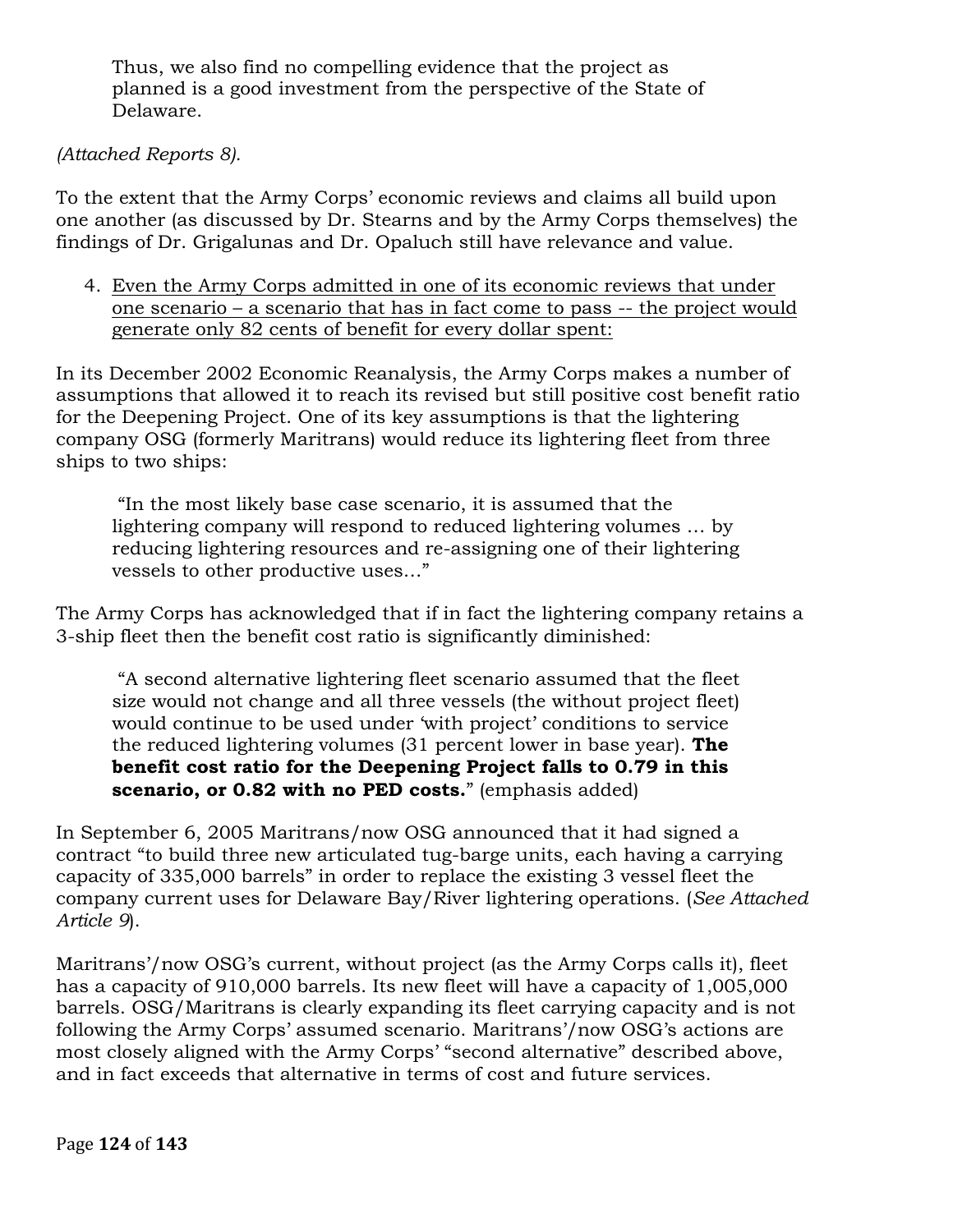Therefore, by the Army Corps' own admission, the benefit cost ratio for the Deepening Project is significantly less than 1 and in fact is closer to 0.79 or 0.82 with no PED costs.

Based on the above comments and references cited therein, the economic costs and benefits of the Deepening Project, standing alone, warrant a new, up-to-date SEIS to address thoroughly the true economic impacts of the Deepening Project.

## **GG. Deepening Will Cause Economic Harms That the Army Corps Has Never Identified, Considered or Addressed in Any NEPA or Economic Assessments by the Army Corps.**

In 2009 the Army Corps reduced its benefit claims for the project and now claims only \$30,091,000 a year in benefits – benefits that come in the form of increased efficiencies as opposed to more goods or services.

The very modest economic value the Army Corps claims pales in comparison to the economic values put at risk by the Deepening Project. The \$30 million of economic benefit in the form of increased efficiencies (not jobs) claimed by the Army Corps cannot compare to the hundreds of millions a year that could be lost in river jobs and economic returns (present and future) associated with the environmental resources put at risk from the project. The Deepening Project puts at risk the fish, shellfish, wildlife and habitats that are critical for providing hundreds of millions of dollars of income and jobs in the present and future.

The Deepening Project changes the movement and balance of fresh and salt water in a way that will move the salt line up river. A multitude of species rely on the Delaware River for spawning; a changing salt line could diminish available freshwater spawning grounds that puts at risk species like the Atlantic and Shortnose sturgeon already in jeopardy of extinction. A changing salt line also risks the transformation of freshwater marshes, damaging the food and habitat they provide to a variety of fish and wildlife species important both ecologically and economically to the region. The introduction of increased contaminants into the environment and food chain effects fish, both the reality of their pollution body burden but also the perception of it by fisherpeople.

A moving salt line is a major threat to the oyster populations of the Delaware Estuary. The shifting salt line threatens significant changes including the reintroduction of parasites and disease to the River's oysters which in the past decimated their populations. Oysters are vital to the ecology of the Delaware. Oysters act as a vital food source for many of the River's critters and are important filters for pollution found in Estuary waters. Not only are the oysters of the Estuary ecologically important, but they are economically important generating up to \$80 million of economic benefit for our region.

Page **125** of **143** The Delaware Bay is home to the largest spawning population of horseshoe crabs in the world. Every season, migratory shorebirds descend on Delaware Bay to feast on the eggs of the horseshoe crabs, bringing with them a \$34 million boost to the region's ecotourism industry. Estimates are that Delaware and the Delmarva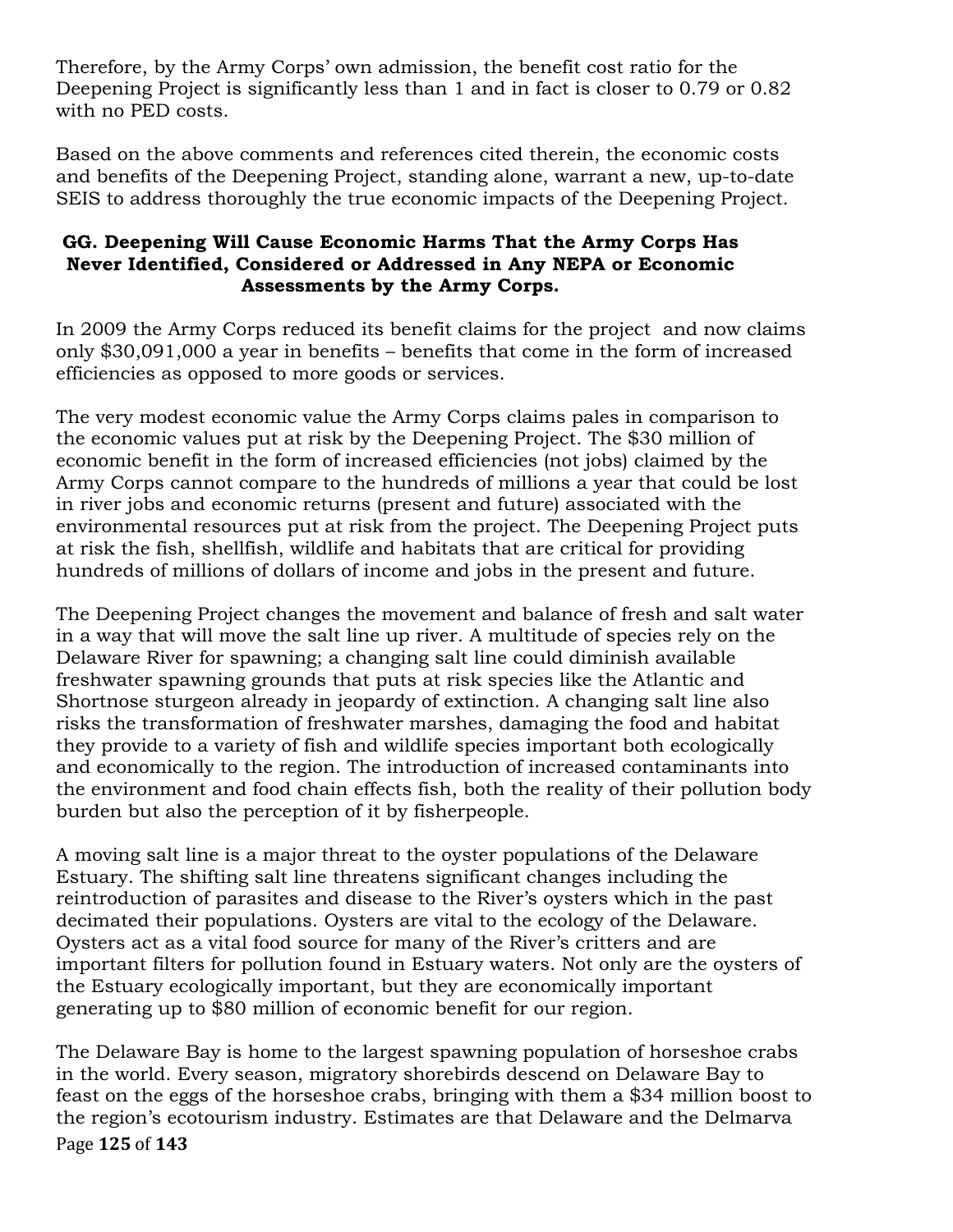Peninsula receive \$10 to \$15 million of ecotourism value from horseshoe crabs and migratory shorebirds. Nationally, horseshoe crabs represent a substantial benefit to the biomedical industry that uses the Horseshoe Crab blood (drawn non-lethally) for required safety testing of medical devices, vaccines and intravenous drugs used by all. The Deepening Project directly threatens the horseshoe crabs and as a result is also a threat to dependent migratory birds and associated ecotourism; and is an unacceptable risk to the biomedical industry.

The Deepening Project changes water patterns in such a way that it will exacerbate erosion of wetlands. Wetlands are important ecologically, aesthetically and provide important protection during catastrophic storm events.

As a result of the pollution, habitat degradation, changed circulation patterns, sedimentation ramifications, salt line effects, and other direct and indirect effects described in this comment, a wide variety of fish, shellfish, and other wildlife important for Delaware's and the region's economies will be harmed. As a result, the Deepening Project puts at risk the fish, shellfish, and wildlife that are critical for providing hundreds of millions of dollars of income and jobs.

The harms to recreational, economic and job interests of the public are significant considerations.

The Deepening Project will directly and interfere with the rights of the residents of the Delaware River Basin and all Americans to benefit from the healthy quality and ecosystems of the Delaware River. It interferes with the rights of individuals and their associated benefits to earn ongoing, stable and growing incomes and quality of life benefits from the River.

For instance:

- $\checkmark$  The annual harvest of oysters from the Delaware Estuary generates up to \$80 million of annual economic benefit for the region, much of this in some of New Jersey's poorest communities who could not tolerate the loss of associated jobs, revenue and benefit. In recognition of the economic, job and cultural importance of the Delaware Estuary's oysters they have been the recipient of over \$6.5 million of public restoration funds and resources. (See Letters 26, 41, 43 & 44)
- $\checkmark$  The \$34 million ecotourism industry dependent upon the horseshoe crabs and migratory shorebird phenomenon of the Delaware Bay, providing crucial support to local economies in the off-season, including the related jobs such as the documented 120 to 180 associated jobs in Cape May, NJ alone. *(Attached Report 54)*
- $\checkmark$  The \$150 million of annual revenue and social welfare value from the horseshoe crab-dependent biomedical industry to whom one pint of Horseshoe Crab blood is worth \$15,000 for required testing on medical devices, vaccines and intravenous drugs used by all. *(Attached Report 73)*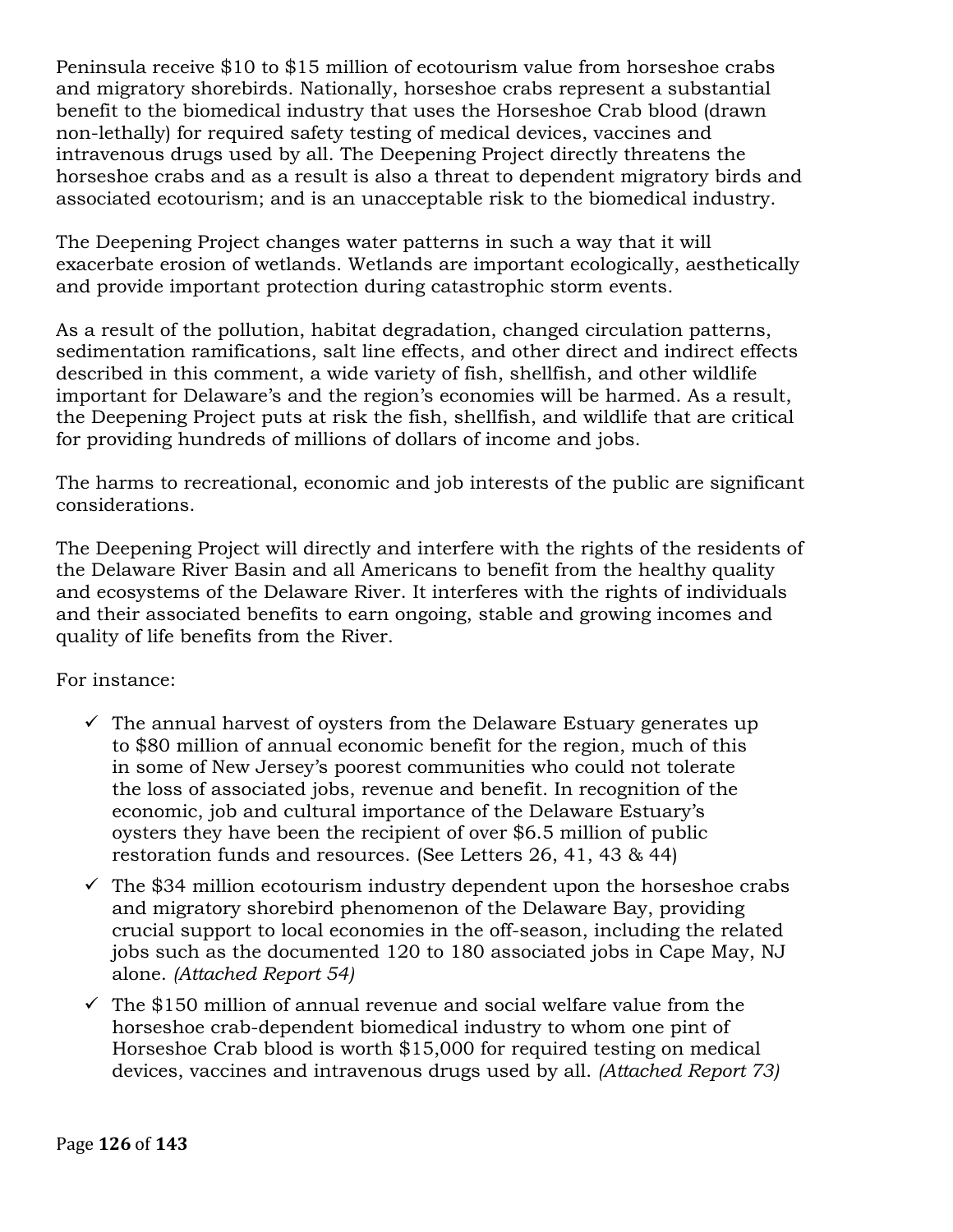- $\checkmark$  Spending in the estuary region by recreational anglers valued at an average of \$62 to \$100 per day, and the almost \$60 million of spending from fishing in Delaware's waters resulting in \$29 million in earnings, and supporting 1,605 jobs. In that same year, 950,000 people spent more than \$630 million fishing in New Jersey's waters, resulting in \$400 million in earnings, and supporting 16,750 jobs*. (see Attached Report 37)*
- $\checkmark$  Historically Delaware River sturgeon fueled a massive caviar industry, generating a wealth of economic income and jobs for the region – at one time, 75% of the sturgeon harvested in the United States came from the Delaware River. \$16.4 million worth of sturgeon were caught along the East Coast in 1890, when the industry was operating fullbore -- most of that came from the Delaware. \$16 million today is worth over \$422 million using the Consumer Price Index. *(Attached Report 12)*

These jobs, this revenue, and the community economies dependent upon them are important to our region – and they are all put at risk by the Deepening Project. If the Deepening Project were to harm even one of these industries, the annual economic harm could well overshadow the claimed economic benefits of the Deepening Project. This significant harm – environmental, cultural and economic – requires a new and up-to-date NEPA assessment in the form of an SEIS.

See attached fact sheet for additional information on economic harms as well as the sources documenting the numbers provided *Attached Report 19.*

The Deepening Project also damages the cultural, social and other elements of the Delaware River important for attracting and sustaining economic development in our region. For more information on the many ways the Delaware River, when healthy ecologically, supports jobs and economies see attached *River Values Report* issued by the Delaware Riverkeeper Network, 2010. (*Attached Report 20*)

# **HH. The Deepening Project is Unnecessary for Port Economic Growth.**

The Army Corps' claims of public benefit are clouded at best, unsubstantiated in the middle, and flat out not true at worst. But in any instance, the information provided by the Army Corps does not provide the level of demonstrated public benefit needed to support the level of public, economic, and environmental harms that will result from implementing the Deepening Project.

1. No Benefits to Delaware:

Beyond Magellan LP discussed above, there are no Delaware facilities considered by the Army Corps as beneficiaries from the Deepening Project in the State of Delaware. None of the Delaware facilities DNREC asked about (Port of Wilmington, the Delaware City Refinery, the Sunoco Refinery, Oceanport Industries, General Chemical, Delmarva Power and Light, the Logan Generating Station, and the DuPont Edgemoor and Chambers Works facilities), according to the Army Corps,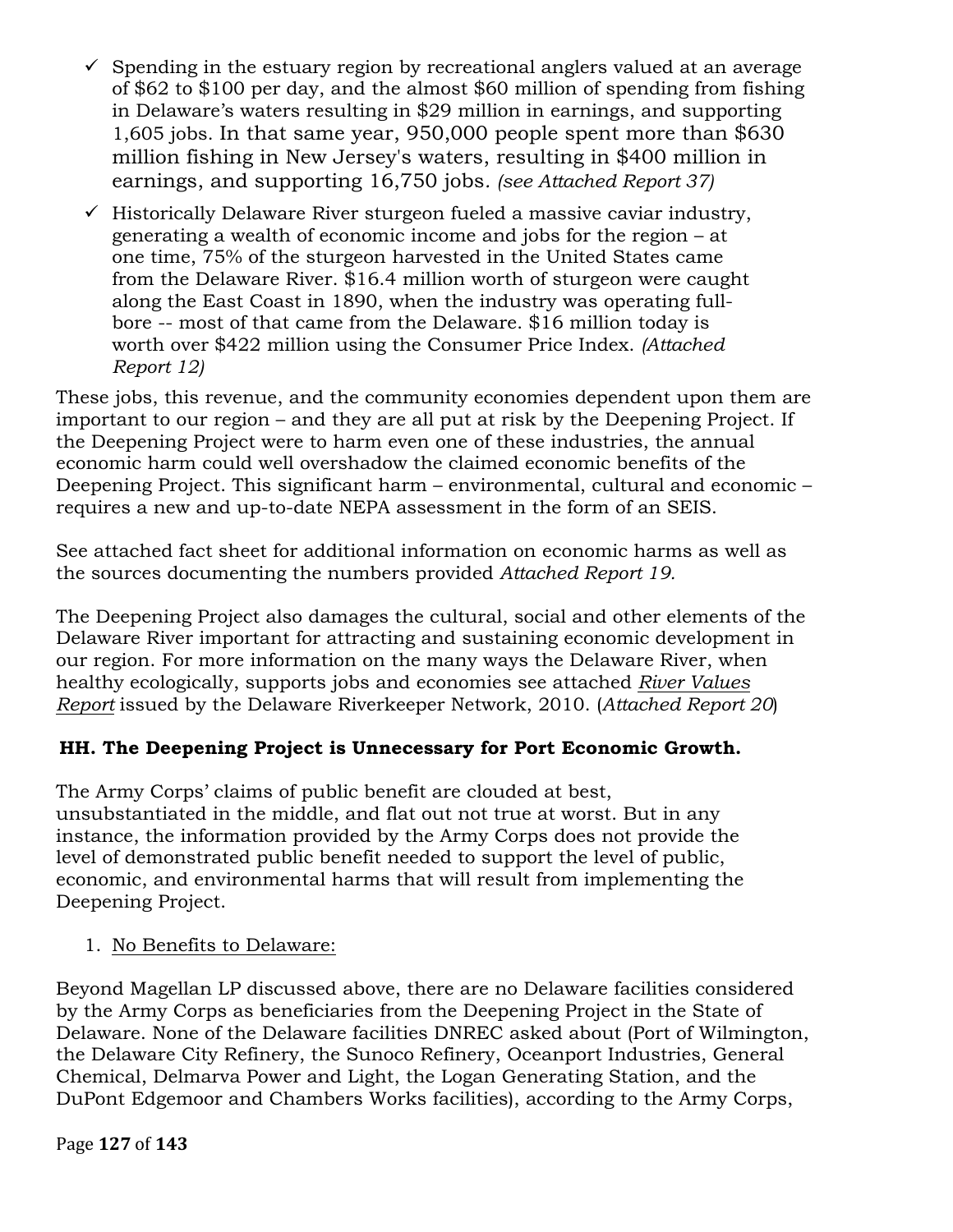will benefit from the Deepening Project. In fact, the Delaware facilities are so unlikely to receive any benefits from deepening that the Army Corps says

there is no rational economic basis to postulate that they will dredge their access channels/berthing areas to 45 feet. (*emphasis added*). *(See Attached Letter 46)*

A previous Delaware-sponsored study found:

- $\checkmark$  "From the perspective of the state of Delaware, we question whether the project benefits to Delaware are adequate to justify the Delaware cost share. Several of the studies supported by, or information provided by, the Army Corps assert large benefits to Delaware, but rely upon faulty concepts and methods. For example, the USACE-supported input-output analysis is not based on well-founded principles of project analysis, and it violates the USACE own principles for project assessment."
- $\checkmark$  "In summary, we believe that the net benefits of the Delaware River Deepening Project are overstated, and the costs are understated…. Thus, we also find no compelling evidence that the project as planned is a good investment from the perspective of the State of Delaware."
- $\checkmark$  In the course of their analysis this report also considers a DRPA sponsored study regarding benefits of the project for the State of Delaware. The report largely dismisses the DRPA study as not helpful due to a number of serious shortcomings in the study methodology and approach.

*(Attached Reports 8).*

2. Port operations and growth elsewhere on the Delaware River are continuing despite the lack of a deepened channel or the questionable prospect of there ever being one:

Record port growth continues to take place along the Delaware without a deepened channel, or the imminent prospect of one.

For the year ending December 31, 2007, the Port of Camden recorded its thirdhighest volume in its history. In the Summer 2008, the Philadelphia Regional Port Authority reported that containership traffic in the region was up 12% over 2006 levels.

Since 1990, the Port of Philadelphia has seen its container port traffic grow by nearly 300%. This growth has come despite the channel not being deepened and the likelihood that the Deepening Project may never come to pass because of the stiff opposition it faces. Similarly, the Port of Wilmington has grown nearly 200% in container port traffic since 1990 without the "benefit" of a main channel deeper than 40 feet. By contrast, in 1990 the Port of Baltimore was deepened to 50 feet. Since that time, Baltimore has experienced growth of only 29% in container port traffic, a fraction of the growth experienced in our region.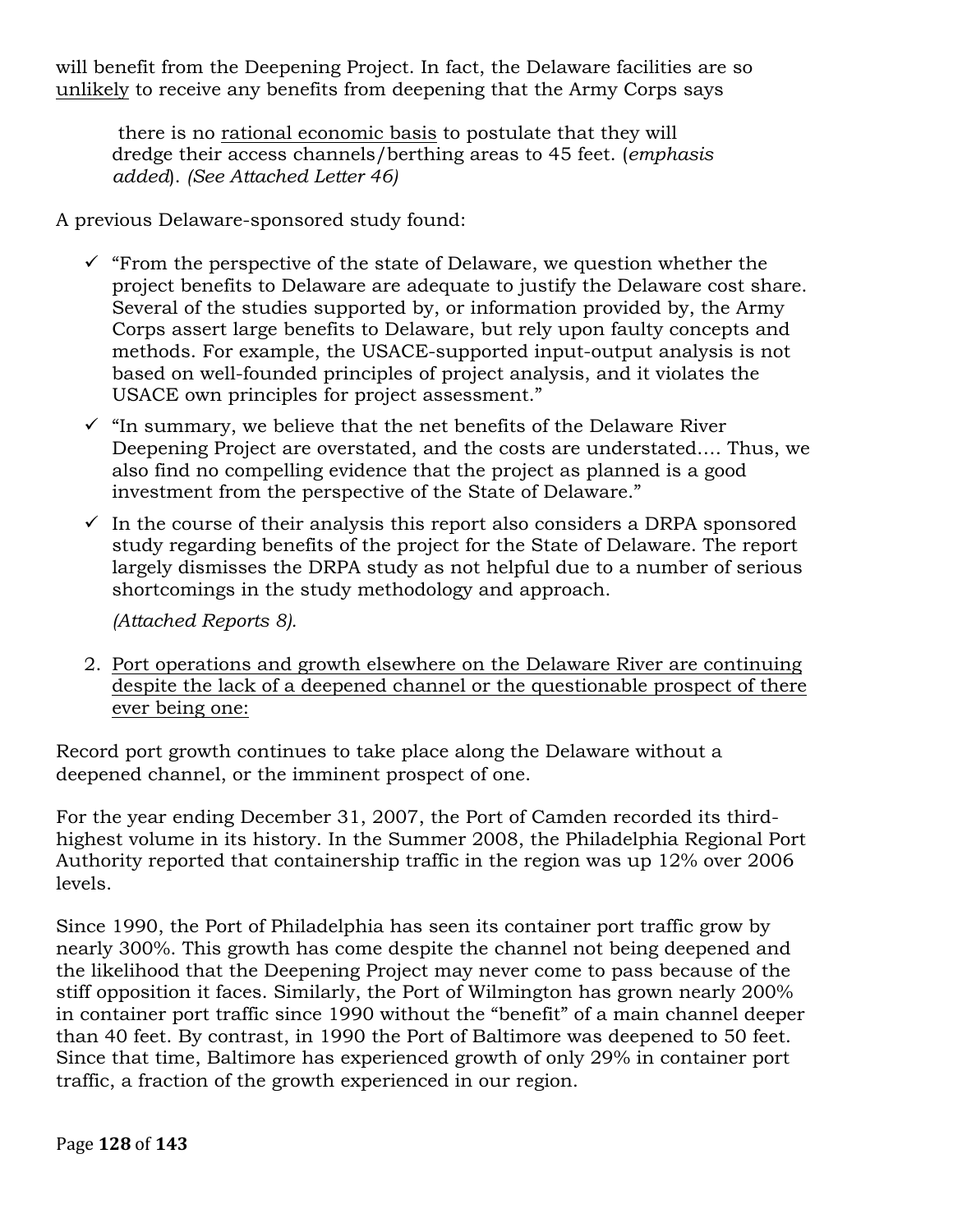Even according to experts commissioned by the Ports of Philadelphia and Camden: at 45 feet the Delaware does not become more attractive because 40 feet is not enough depth. Rather, the future of our region is as a feeder port which is well-served by a 40 foot channel; specifically, they said:

The growing importance of feeder ports is a role that is emerging for the Ports of Philadelphia and Camden. The vessels that are becoming available for the feeder trade require less than 40' draft. (*Attached Reports 4*).

This is the true future of ports of the Delaware River. Continued focus on the Deepening Project is preventing exploration of new ideas that truly could benefit the future of our ports and our region.

Attached are a series of newspaper articles that document new deals and growth that have occurred based on a 40-foot channel and demonstrating that the Deepening Project is not needed to grow the ports. (Labeled as *Attached Article 7*). The New Sydney Harbour Deal discussed in these articles is the playing out precisely of what the four consultants brought in by the Ports of Philadelphia and Camden recommended as a best future of the ports of this region, to operate as niche ports for a mega-containership hub that will be stationed elsewhere on the East Coast. (See *Attached Reports 4* for Ports of Philadelphia and Camden document).

And there continue to emerge other ways for the ports to grow that don't require a deepened channel and in fact are a carrying out of the niche port/hub and spoke vision experts have identified for the Delaware River ports. There is a brand new proposal to bring more cargo and jobs to Delaware River ports -- while keeping Philadelphia's one remaining shipyard in business.

American Feeder Lines intends to order ten ships for an American "hub and spoke" container service. Linking ports from Maine to Texas, this "marine highway" would transfer cargo from a large international container port to smaller ships for cost efficient distribution, avoiding the mounting congestion and infrastructure needs now plaguing rail and truck movement. Investment of our tax dollars in this model -- successful in Europe with 40% of all container cargo and in the Far East with 63% -- can bring the desired jobs for much less public investment and with a much smaller cost than the Deepening Project with its increased maintenance dredging for a 45' or 50' channel. At the same time it can protect the 7800 jobs dependent on the Aker Philadelphia Shipyard. (*Attached Articles 10 and 11*).

Additionally, other press reports in previous years on the ports and port growth include:

 $\checkmark$  August 9, 2001- Sunoco began using the largest ship ever in the port of Philadelphia to transport crude oil up the Delaware River. The new vessel is designed to float higher in the water and can travel up the Delaware's 40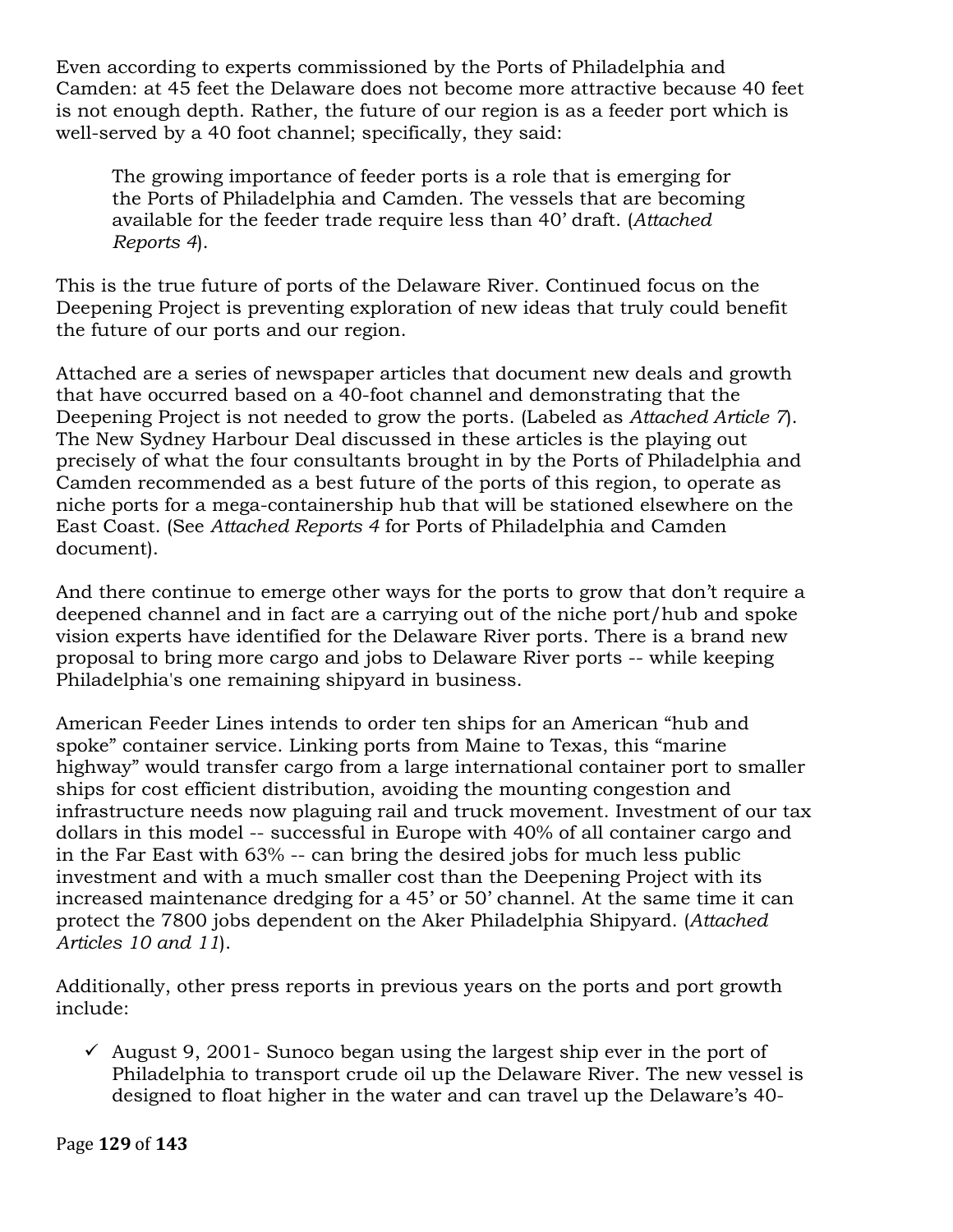foot deep shipping channel with more crude on board than other tankers. *('Ship Brings More Oil Farther Upriver", Philadelphia Inquirer)* 

- $\checkmark$  August 8, 2003 Joe Balzano pointed to a 23% increase in plywood tonnage over the previous year coming into SJPC in Camden. *("Camden's Plywood Port Stacks up as Tops in US," Courier Post)*
- $\checkmark$  August 21, 2003 A new 50,000 square foot processing plant at SJ Port Corp, Camden, to process 1 million pounds of cashews each year. Nutsco, the importing company, signed a 20-year lease with SJPC*. ("Importer's New plant will process cashews", Courier Post)*
- ! Friday, Oct 2, 2003 -- SJ Port Corp announced international business opportunities are increasing along the Delaware River. Industry leaders announced record high freight and passenger traffic, a 13% increase over the previous year. *("Delaware River ports Traffic Booming", Courier Post)*
- $\checkmark$  March 20, 2005 DRPA invested \$15 million to create a festive functional terminal for cruise ships on the Philadelphia side of the River. Royal Caribbean, Norwegian, Celebrity, Deutschland, Radisson Seven Seas, Seabourn and Silversea are all cruise operators that have made Philadelphia a port of call*. ("Sea Cruises in growth mode", Courier Post)*
- $\checkmark$  April 14, 2005 Del Monte Fresh Produce opened a third refrigerated warehouse in Camden. SJPC agreed to build it for them for \$5 million and Del Monte agreed to lease it for 20 years. It pays the port \$1.6 million in rent and employs 26 full time workers. *("Fresh Fruit a Port Staple", Courier Post)*
- $\checkmark$  August 10, 2005 "Through June 30, total cargo at the port reached 1.81 million tons, an increase of 8 percent over 2004 when the mid-year figure came in at 1.68 million tons, and far eclipsing the 2003 mid-year result of 1.56 million tons of cargo." *("Mid-year figures point Port of Camden to third consecutive record year", http://www.southjerseyport.com/news.asp)*
- August 10, 2005 -- "In my many years at the port I have never seen the demand for port access that we are experiencing today," said Joseph A. Balzano, executive director of the SJPC with over 50 years tenure at the port. " "There are significant increases in several cargo categories including steel, cocoa beans, scrap and Grancem, while containerized cargoes more than doubled from 77,847 container tons in the first half of 2004 to 167,564 container tons through June 30 this year, including all containers into and out of the port." Balzano said, "The infrastructure investments we have made and continue to make at the Port of Camden are being rewarded by increased business that sustains good jobs at the port and at related businesses in the City of Camden, where the port is the largest source of private sector employment and business expansion." *("Mid-year figures point Port of Camden to third consecutive record year", http://www.southjerseyport.com/news.asp)*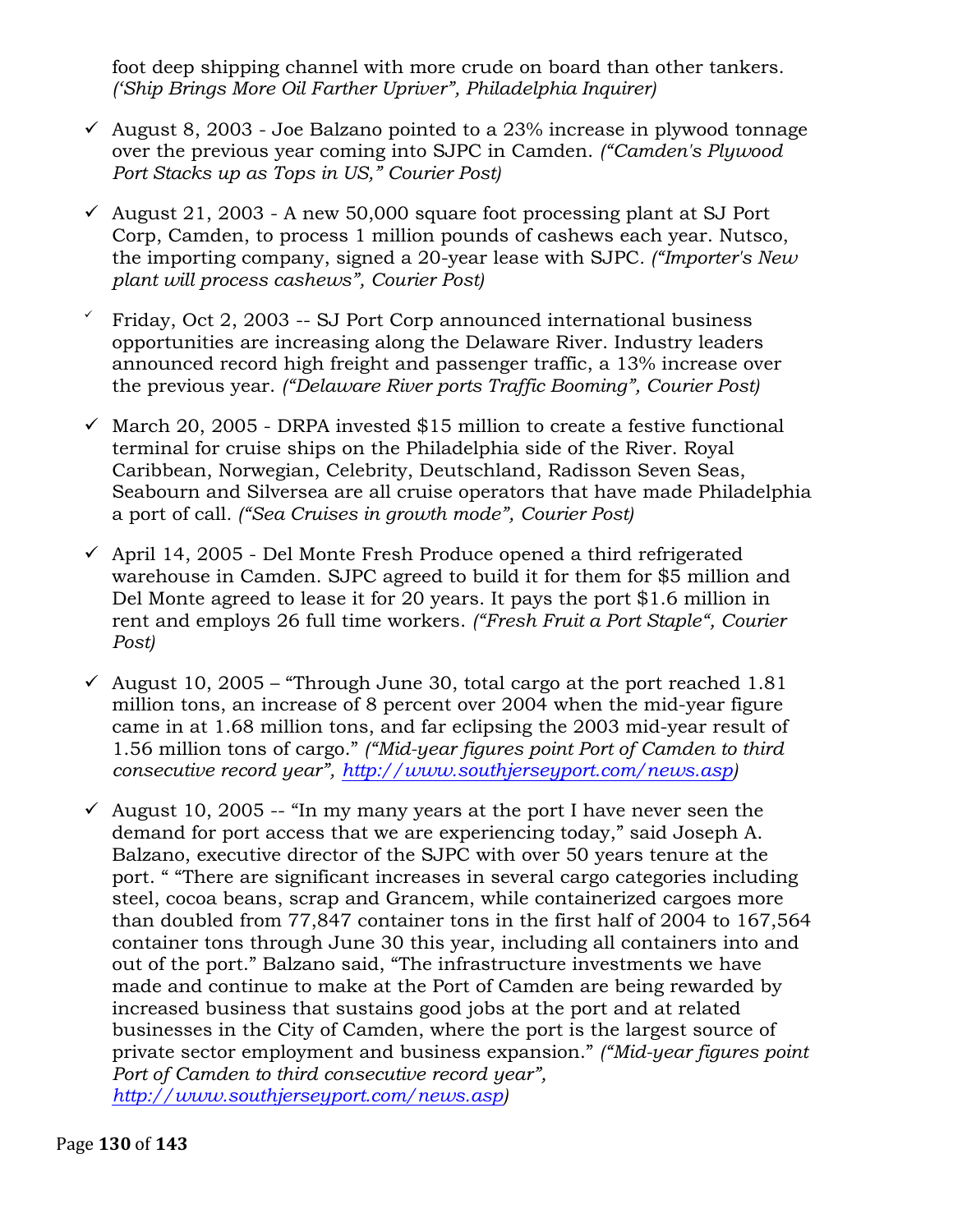- $\checkmark$  February 1, 2006 "The South Jersey Port Corp. Tuesday posted record tonnages and earnings for 2005. Total cargoes, including imports and exports, reached 3.6 million tons in 2005, a 3.5 percent hike over last year. Revenues increased to \$23.6 million from \$21.5 million, with net earnings rising to \$3.7 million from \$3.4 million." *("Record Year for South Jersey Port", Courier-Post)*
- $\checkmark$  February 2, 2006 The South Jersey Port Corporation signed an agreement to construct docks and covered storage in Paulsboro, NJ. As a result Paulsboro "is on its way to becoming an international port on the Delaware River." The Paulsboro waterfront has a natural depth of 35 feet and would therefore require minimal maintenance dredging. It is predicted the new docks will serve cargo of ships, building materials, chemicals, consumer products and military equipment from around the world. *("Agreement is Signed to Build Paulsboro Port", Courier-Post)*
- $\checkmark$  August 19, 2006 Port of Camden received its largest load of plywood ever. "Increasing plywood imports are part of the reason the Camden port is on pace to break a record for cargo this year, according to Joseph A. Balzano, executive director. Last year, the port received cargo totaling 3.5 million tons. Wood products coming into the port from January through July increased more than 20 percent over the same period last year, he said. 'The arrival of the Maroudio underscores the vitality of the Port of Camden and its position as the number one plywood port in the United States,' said Balzano." *("Plywood Pushing Port to Record", Courier Post*)
- $\checkmark$  December 31, 2007 During 2007 the Port of Camden recorded its "thirdhighest volume in its history." Despite the ailing economy and a nationwide decline in cargoes, in 2007 the "Port of Camden recorded an encouraging 2.8 percent increase in bulk cargoes … a 3.2 percent increase in export containers and a 5.8 percent increase in important containers." *(South Jersey Port Corporation 2007 Annual Report)*
- $\checkmark$  January 28, 2008 The Philadelphia Regional Port Authority announced that a German-based carrier specializing in the transport of breakbulk, Rickmers Linie (America), Inc., was now regularly calling on the Tioga Terminal in Philadelphia. PRPA was expecting upwards of 40 vessel calls during the year. The increased traffic would increase export cargo activity for the port. Rickmers vessels on the 'Pearl Strong' service also have an 1800-TEU container capacity, allowing for container activity when required. A typical Rickmers call at Tioga involves substantial breakbulk/project activity, often with a rail component, and some additional container activity." *(PRPA Press Release, Philadelphia Regional Port Authority Welcomes Rickmers-Linie to Tioga Marine Terminal; Major Increase in Exports and Rail Activity Among Benefits of New Services, Jan. 28, 2008)*
- $\checkmark$  Summer 2008 Philadelphia Regional Port Authority reported that "container traffic at the Port of Philadelphia was up over 12% in 2007,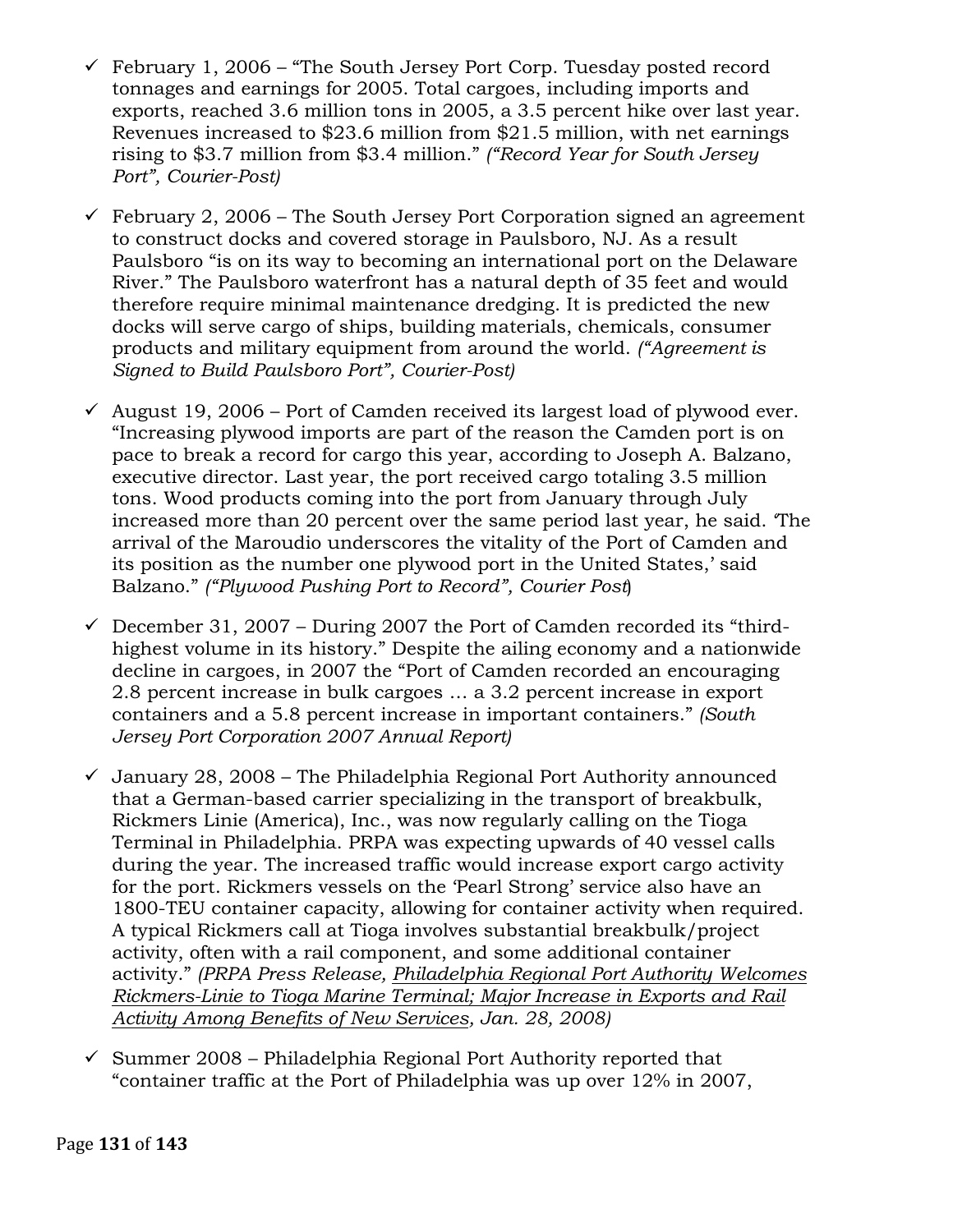compared to 2006 levels." *(Container Traffic Up, PortWatch, PRPA Newsletter Issue #25, Summer 2008)*

- $\checkmark$  February 2, 2009 the Courier Post reported that the South Jersey Port Corp signed an agreement to build new docks accommodating ships up to 1,000 feet long and two million square feet of covered storage in Paulsboro. The new marine terminal could cost about \$185 million to build, could create 2,500 local jobs and result in \$2.5 million a year in new income.
- $\checkmark$  February 28, 2009 the Courier Post reported that Camden International Commodities Terminal spokesperson said 160,000 tons of cocoa were imported in 2008.

*(Other articles about the growth of the ports that is taking place without a deepened channel can be found at Attached Article 16)*

3. The Deepening Project is not needed for Delaware River ports to remain competitive and to grow:

According to consultants hired by the Ports of Philadelphia and Camden, a deeper channel is not needed for Delaware River ports to remain competitive. In a report of their findings it states:

- $\checkmark$  "If Ports of Philadelphia and Camden terminals have all the elements in place – deep draft channel, deep water berths, adequate cranes and terminal facilities, and an efficient intermodal rail yard – no one can guarantee that the post-panamax container ships will ever call at Ports of Philadelphia and Camden terminals. In the meantime, the Port can accommodate the majority of the existing and newly-constructed container ships that are in service today and for the foreseeable future." *(Attached Reports 4)*
- $\checkmark$  "For the foreseeable future, most of the breakbulk vessels in the world fleet will require water draft of 40' or less." *(Attached Reports 4).* "The growing importance of feeder ports is a role that is emerging for the Ports of Philadelphia and Camden. The vessels that are becoming available for the feeder trade require less than 40' draft." *(Attached Reports 4)*

The success of the Delaware River ports lies in developing themselves as a strong niche port:

- $\checkmark$  "The growing importance of feeder ports is a role that is emerging for the Ports of Philadelphia and Camden. The vessels that are becoming available for the feeder trade require less than 40' draft." *(Attached Reports 4)*
- $\checkmark$  "Delaware's maritime future centers on the high value of North/South trades. Land area on the Delaware River can be developed to sustain a larger amount of niche cargoes in these trades which will not need a deeper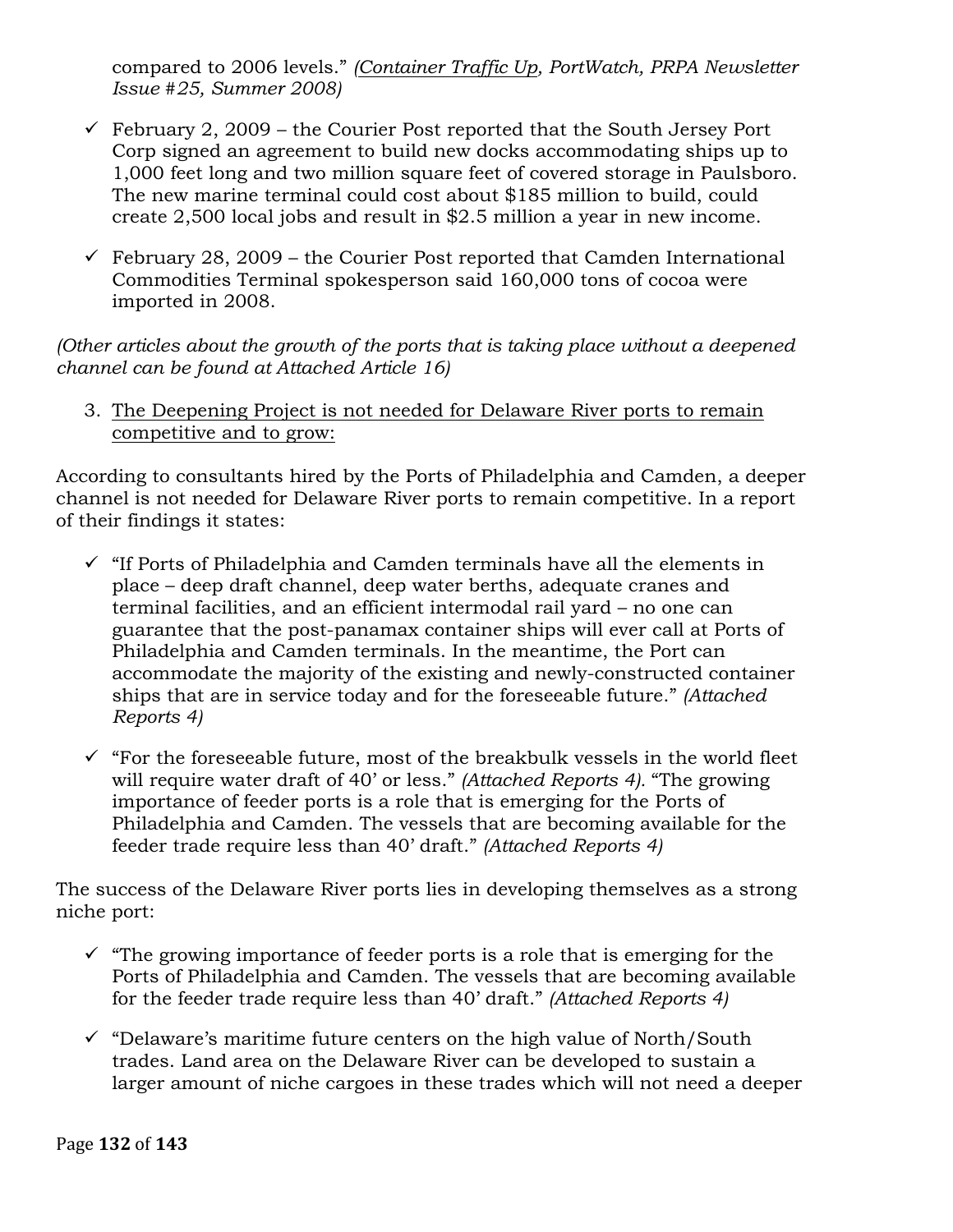main channel. Public funds should be directed to developing these niches." *(Attached Reports 5)*

- $\checkmark$  "Smaller niche ports, on the other hand, are a far less costly and risky proposition if the natural advantages are not present." *(Attached Article 1)*
- $\checkmark$  "In some cases, the mega-port might make sense. In most cases, however, a small niche port will be more successful as well as less costly to develop." *(Attached Article 1)*
- $\checkmark$  "Only a handful of ports will emerge as container load centers in the future. Their emergence will be based largely on the factors I have outlined, and not on incentives." *(Attached Article 1)*
- $\checkmark$  "As the East/West Atlantic container trades evolve to 4,000 to 6,000 TEU container carriers in the coming decade, these very large deep draft vessels … will serve only one, two or three ports on the East Coast of the United States and Canada. These high-speed high cost ships will shuttle between a couple of these ports and a similar number of hub ports in Europe able to accommodate these ships with drafts of 50 feet or more. This will lead to increased use of feeder carriers to distribute containerized cargo to the smaller ports like Philadelphia and Wilmington, Delaware. The candidate main ports for this generation of container ships are Hampton Roads, Virginia, Halifax, Nova Scotia, Charleston, South Carolina and possibly New York." *(Attached Reports 5)*
- $\checkmark$  Virtually all shipping companies say they will still have to off-load cargo in the lower Delaware Bay regardless of an additional five-foot channel depth. *(Attached Article 2)*

The Delaware River Ports are not likely to attract the deep-draft mega-container vessels. The mega-container ship owners/operators require large proprietary terminals that the Delaware River ports cannot provide.

- $\checkmark$  "The trend is toward carrier control of terminals. Port authorities can expect to get beat up by carriers that want preferential use or license agreements, to gain control over terminal availability and activities. Also, more and more alliances will lease or own their own terminals." *(Attached Reports 4)*
- $\checkmark$  'A successful transshipment port must have substantial backland storage area for containers. A decade ago, a large container terminal would have been about 100 acres. Transshipment terminals under construction today range from 200 to 300 acres each." *((Attached Article 1)*
- $\checkmark$  "In order to handle this crush of traffic, modern-day container terminals must have 50 to 75 acres of back land per ship berth. Those with terminals with three or four berths require at least 200 acres." *(Attached Article 8)*

Page **133** of **143** A channel depth of 45' is not enough to satisfy the demands and needs of the mega-containerships.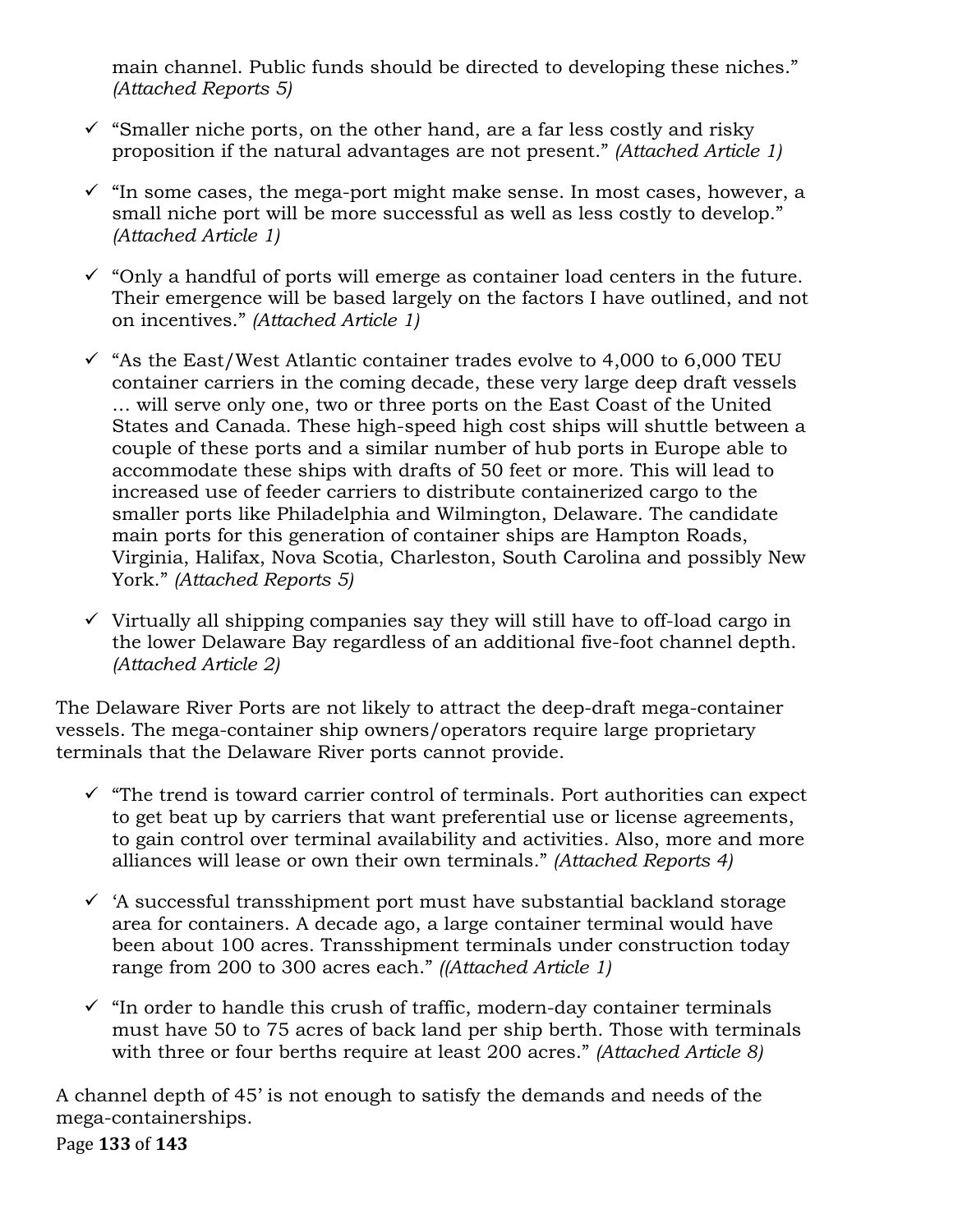- $\checkmark$  "For post-Panamax vessels with a 42' max draft, the normal design mean low water should be 46'" *(Attached Reports 4)*
- $\checkmark$  "Ports that do not have channel depths in excess of 45 feet, and those without the financial resources to provide adequate road, rail, and terminal infrastructure, will be relegated to feeder port status." *(Attached Article 8)*
- $\checkmark$  "They [mega-container ship operators] will also put greater pressure on some ports to deepen their channels to as much as 52 feet." *(Attached Article 8)*

Terminals servicing the mega-container vessels need to be located near shipping lanes, not 108 miles from the sea as is the case with the Delaware River ports.

 $\checkmark$  "A key item on the list is geographical location. A regional transshipment port must be positioned for minimal deviation from the trade lane it serves. It must be in proximity to secondary ports along the route. For example, it should not require sailing upriver or up a lengthy coastline away from the main route." *(Attached Article 1)* 

Project supporters attempt to make many claims of benefits for the ports and for jobs. They assert that the Deepening Project's primary beneficiaries are not the oil companies. But these claims cannot be reconciled with the Army Corps' findings to the contrary and those of the GAO. If the primary beneficiaries are other than the oil companies why does the Army Corps never make that finding, in all of their economic reviews, and why has the GAO not issued a finding/concern in any of their reviews of the Army Corps' economic reports that limited benefits claimed for other industries is a shortcoming?

### **II. Other Alternatives Can Best Support the Goals of Deepening Without the Harms It Will Cause; The Army Corps Has Failed to Accurately Assess these Options.**

As the Army Corps has said:

- $\checkmark$  "the mix and volume of cargoes coming to the benefiting terminals will be **the same for either the current 40 foot or proposed 45 foot channel** depths. The project's navigation benefits from the channel deepening are based upon transportation cost savings from more efficiently managing vessel-operating costs. There is **no induced tonnage as a result of the Deepening Project** …." (*the Army Corps' 2009 Environmental Assessment*)
- $\checkmark$  "The future volume of cargo passing through the Delaware River port system is determined by macroeconomic factors that are not affected in any measurable way by the channel depth. …. **With the deeper channel, fewer total vessel calls will be required…**." (*Attached Letter 14; this same perspective also included in Attached Letter 46*)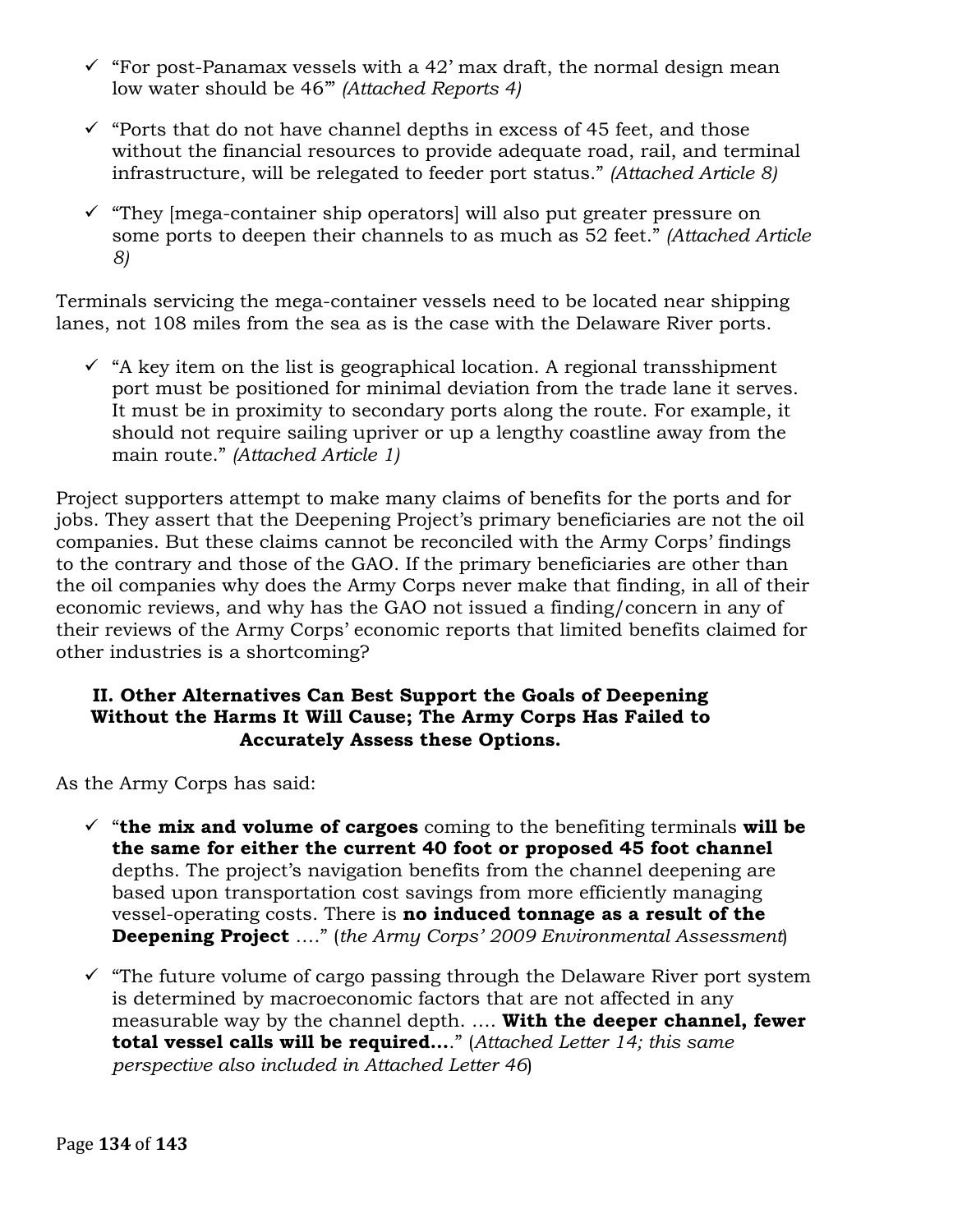There are existing and proven alternatives that can accommodate the transportation of an equal volume of goods to and from Delaware River ports.

The primary beneficiaries of the Deepening Project are the oil facilities – over 50% of the benefits accrue to this industry if they choose to make the private channel deepening and infrastructure investments needed to do so (which is highly questionable, and I would posit is not likely based on the evidence on the record and in this comment). But they have another existing, used, cost effective, and successful strategy for accomplishing their goal of delivering, at full capacity, the volume of oil they can and do process at their plants. It is a process called lightering. Lightering is the process used today to move oil up the Delaware River to the oil refineries that continue to operate at capacity. There is no shortage of oil transportation up the River – lightering is a proved, proven, used and successful non-structural alternative that currently fulfills the needs of the oil facilities at reasonable cost. Lightering is a process that can allow for growth – if there is a need for a greater volume of oil then it simply might mean a greater volume of lightering, but it does not result in an impediment to bringing that volume up the River to its final destination.

Container vessels too can avail themselves of an existing and used alternative, and that is the adjustment of how and in what combination of vessels they bring goods to the ports of the region.

In addition, it is important to note that the Deepening Project does not replace the need for lightering, it merely reduces it. But there are also other ways to accomplish this goal. For example, in 2001, Sun Oil put into operation a shallow draft crude carrier. The vessel, a Stena Vision, carries "more crude oil than any other ship in the river's history" – the tanker design allows cargo intake to be increased up to 70 to 100% more than Suezmax tankers. "This results in extremely competitive transport economy to ports with draft restrictions, with potential savings of 15-30 cents per barrel." The vessel, which has a design draft of 16.76 m (nearly 55 feet) floats higher in the water and allows more oil to be carried directly to the refinery thereby reducing or avoiding altogether the need for lightering. These shallow draft vessels have double hulls and therefore are also safer from an oil spill perspective. (*Attached Article 6*). These vessels allow oil refineries to carry more oil up the River at lower cost with lessened and/or no lightering, just as a deepened channel, to some extent, offers.

## **JJ. Specific criticisms of some of the "new" studies the Army Corps is relying upon to move this project forward.**

Here we provide some specific comments on some of the specific studies the Army Corps put forth at the time it was creating its 2009 EA.

1. General Criticisms:

Page **135** of **143** Oyster studies were undertaken not to identify potential threats to oysters for purposes of determining whether undertaking the Deepening Project was a wise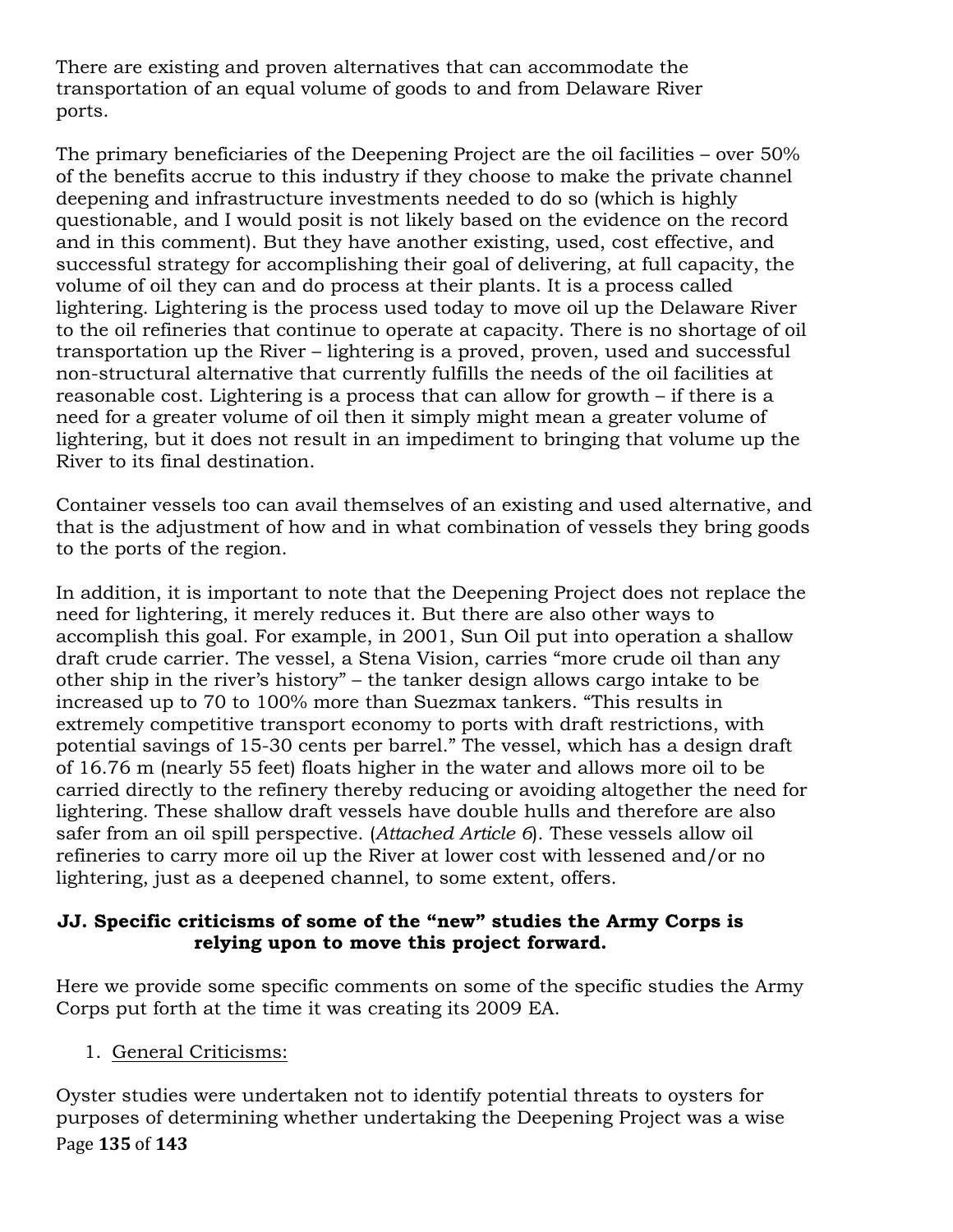decision, but merely to collect data to assess what was happening to the oysters as the Deepening Project progressed. The goal was not informed decision-making, but rather after-the-fact mitigation. The same can be said for the Kelly Island studies.

Concerns and deficiencies regarding the species specific studies and water quality studies have been articulated throughout this comment document.

The language used by the Army Corps to describe the new studies in the past, e.g. "Water quality modeling efforts to obtain additional information "to confirm that the project would not adversely impact water quality with regard to dredging and placement" and "Collection of sediment data and water quality monitoring of maintenance dredging to provide further validation of previous findings" supports the notion that much of the work conducted by the Army Corps with regard to the Deepening Project has been carefully designed to achieve a pre-determined outcome, rather than obtaining objective information for an objective decisionmaking process. (See USFWS letter, *supra,* recommending modification of certain Corps language because, "As written, the statement appears pre-determining.")

The myriad deficiencies in the Army Corps' more recent studies used to support the 2009 EA findings include, but are not limited to, the following: Most of the studies are already dated; they have not been subject to public, agency or expert review and input; they fail to address directly the questions and concerns raised by the variety of agencies and experts cited previously in this comment; and they fail to answer the critical questions that need to be answered for informed decision-making under NEPA and other applicable legislative and regulatory programs. Additional deficiencies in each of the studies are exemplified below; this is not a complete identification of questions, problems and concerns, but merely a demonstration of the wealth and variety of deficiencies in the Army Corps' NEPA analysis and underlying scientific evidence.

2. Preconstruction Oyster Studies to assess condition of oyster populations prior to Deepening Project construction:

The Pre-Construction Oyster Study, according to the Summary Document, was not to identify potential harms to oysters from the Deepening Project, but merely to assess the condition of the oyster populations prior to construction of the Deepening Project. Thus, this study is unlikely to provide the kind of information needed for informed NEPA review or decision-making.

The Pre-construction Oyster Study is also outdated and needs peer review. For example, the assumptions used for sea level rise are significant. As this study was undertaken in 2000-2001, it obviously did not include the 2005 and 2008 sea level rise studies and reviews that have been released and the new information that has come forth since that time. (*See previous section of this comment discussing more applicable sea level rise figures*). These more recent figures are based on a new and more substantive body of science with regards to potential sea level rise and therefore are likely to be more informed and accurate figures for such a review.

Page **136** of **143**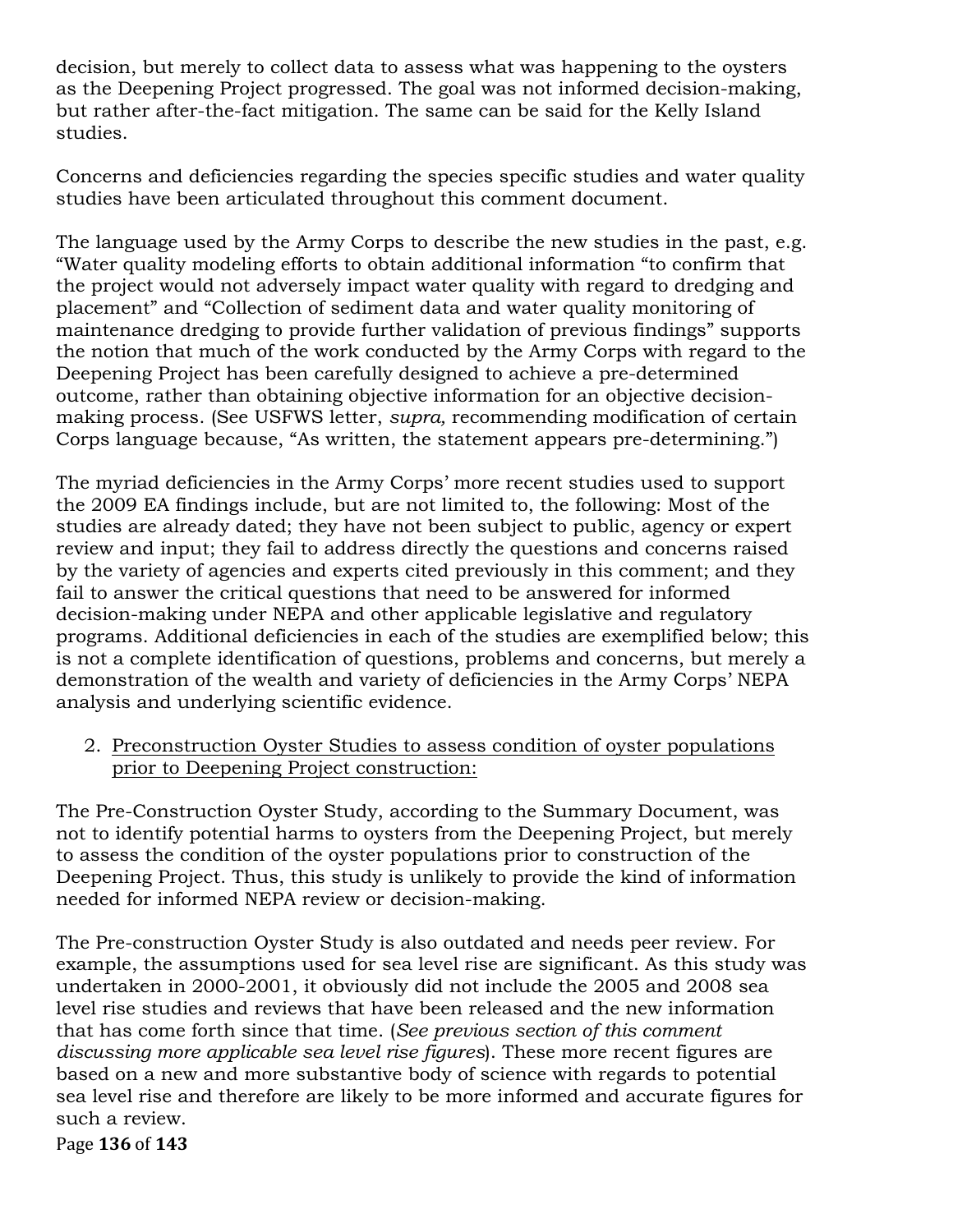In addition, the study could not possibly have included or anticipated the new Flexible Flow Management Plan in place for the New York City reservoirs as that effort was initiated only in recent years. And the study fails to consider the massive influx of natural gas drilling and the massive volumes of freshwater consumption it will entail. And yet, the freshwater flows from the NYC reservoirs and the nontidal section of the River are important in the location and assessment of the Estuary salt line, including its proximity to, and affect upon, the oyster populations of the Bay.

3. Species-specific studies for blue crab, horseshoe crab, *Sabellaria vulgaris*, shorebirds and sturgeon are needed to address habitat utilization and verify previous findings:

The Delaware Bay Winter Crab Surveys were conducted with data collected in the winter months of 2001 and 2002. Like so much of the information the Army Corps is referencing in this most recent public notice, the data is relatively outdated. In addition it is study and analysis that has not been subject to full agency, expert and/or public review and comment.

The findings of the Winter Crab surveys did demonstrate the presence of crabs in the main navigation channel. It talked about abundance of crabs being higher in areas that had not been subjected to maintenance dredging. There are areas of the channel that are naturally deeper and so do not undergo dredging or as frequent dredging. Going from 40 to 45 feet will increase the surface area of navigation channel that will need to be dredged repeatedly and therefore will increase the number of crabs affected; while the 2002 study focused more on these spatial differences the data in fact seemed to suggest that there would be a greater take as a result. And there does not appear to be a focus on the impacts of the loss of crabs to population, reproduction, species diversity and survivability – the greatest focus is on the distribution of the crabs, where they are located on the bay bottom as opposed to what would the ramifications be to the population by the increased volume of crabs the Deepening Project is likely to take on a repeat and regular basis.

While to the Army Corps a take of 22% of the crabs may not sound high; to the crab population this volume of take could have significant impacts. Study needs to consider the population effects in order to be truly helpful in understanding impacts and to support informed decision-making. In addition, the study was based on a limited data set, two years of data, with no discussion as to annual conditions that may have affected the location of the crabs during the limited period of the study. More frequent sampling and annual studies would be required to determine if the data obtained is representational of normal conditions.

The goal of the Kelly Island study in 2001 was not to further assess environmental ramifications of the proposed Deepening Project, but was merely to "provide a baseline ecological characterization of Kelly Island habitats prior to construction activities…." Again, this was not a study released and subjected to a full and informed review process, but was simply an Army Corps effort to collect data for assessing its Deepening Project after the fact.

Page!**137** of!**143**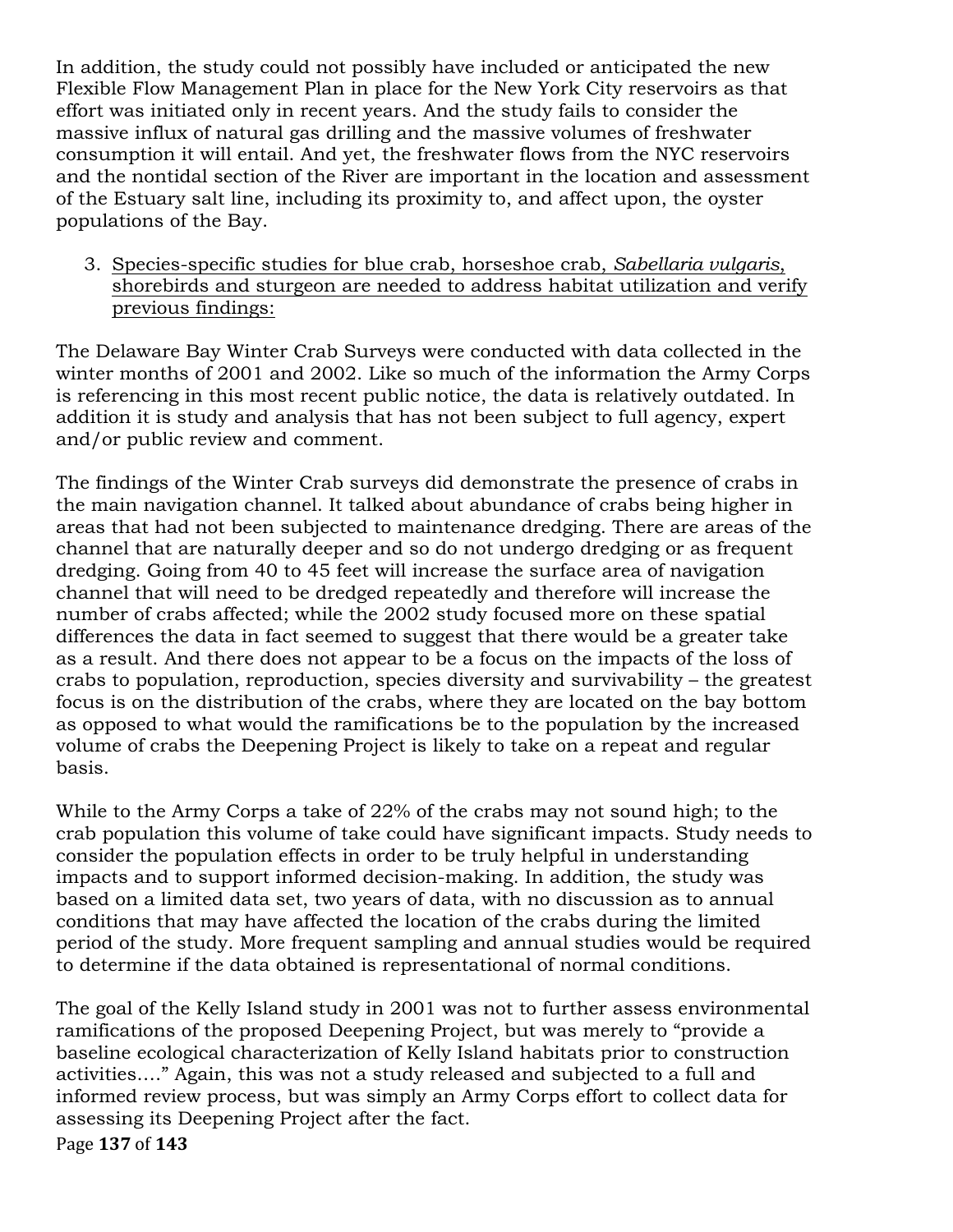The 2001 Preconstruction Shorebird Monitoring Study is, at this point, quite outdated. There has been a tremendous volume of research done on the horseshoe crabs and migrating shorebirds in the Delaware Estuary and Bay, but this study reflects none of that research. Since 2001, there have been and continue to be tremendous changes in the horseshoe crab and shorebird populations of the Delaware Bayshore in both number and location. Those changes have been recorded and studied by numerous experts, including an international group of ornithologists that gathers annually on the Delaware Bayshore to conduct research and collect data on the status of the horseshoe crab and shorebird populations.

The 2001 Pre-Construction Horseshoe Crab Egg Density Monitoring Study is also, at this point, outdated. Since 2001, as noted previously, there have been tremendous changes in the horseshoe crab and shorebird populations of the Delaware Bayshore. Those changes have been recorded and studied by numerous experts. None of that research and data is reflected in the Horseshoe Crab Egg Density Study.

The 2004 Horseshoe Crab Monitoring Study is also outdated. Events on the ground with regards to horseshoe crabs and dependent shorebirds are changing swiftly. Experts are monitoring and counting both the crabs and the birds annually, carefully tracking their behaviors and numbers. A 2004 study is not upto-date and does not present the most current information and analysis available and necessary for making informed decisions on species that are already significantly depleted and at high risk from additional harms.

The goal of the 2004 Horseshoe Crab Monitoring study, as with previous studies, was to gather "baseline information of horseshoe crab use of the islands prior to reconstruction and to provide a means to compare post-construction conditions to gauge the effectiveness of the beneficial use of sediments." The Study was not an analysis of the population harms (to horseshoe crabs and/or dependent migrating shorebirds) of the proposed spoil disposal activities proposed. As such, the Study does not address the array of concerns presented by other agencies and experts. Very obviously, the study fails to include the ramifications of proposed efforts on Broadkill Beach, part of the Army Corps' project dredge spoil disposal plan. (As stated in the Army Corps Summary document "The principal objective of this study was to evaluate horseshoe crab spawning on Egg Island, New Jersey and Kelly Island, Delaware).

While this unreviewed project suggests that "impacts to horseshoe crabs will be unavoidable for at least one spawning season," it fails to analyze the ramifications of such a loss of eggs to shorebirds that are already on the brink of extinction as the result of their inability to find enough horseshoe crab eggs to fuel their annual migration. It also fails to directly state that to undertake this effort as proposed requires violating biological windows that would be put in place for the Deepening Project. And it fails to address the concerns raised by the USFWS and DNREC regarding impacts and/or lack of benefits to horseshoe crabs as discussed in this comment letter.

Page!**138** of!**143**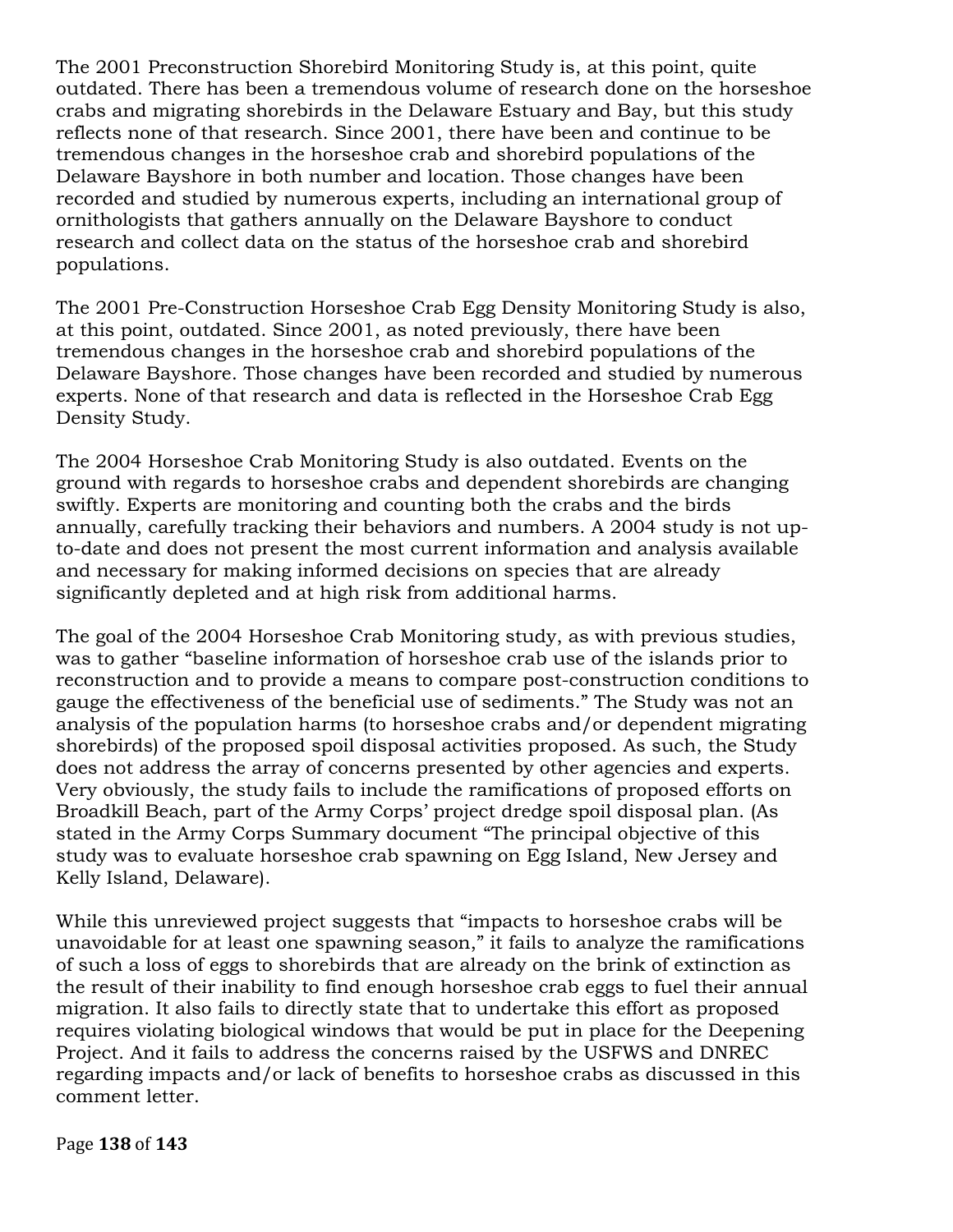The *Sabellaria vulgaris* monitoring studies confirmed the presence of *Sabellaria vulgaris* at proposed spoil disposal locations and confirmed that the *Sabellaria* populations would be buried and thereby destroyed as a result of the project as proposed. These studies confirmed that as a result there would be a "substantial loss of this habitat." One study then proposes 3 mitigation options, but no supporting data or research are cited in support of the untested mitigation actions. In addition, the cost of these plans has not been included in the cost of the Deepening Project. And it does not appear that those agencies who should be involved in reviewing this project ever were – for example, NMFS, which is responsible for consultation regarding Essential Fish Habitats.

The Winter 2005 Adult and Juvenile Sturgeon Survey did confirm the presence of sturgeon in the region of the River where blasting is to occur, during the time of year when the blasting would happen. The Army Corps Summary takes great pains to minimize these findings by asserting that "large aggregations of sturgeon do not exist in the blasting area" although it does acknowledge that "impacts to even a small number of Shortnose or Atlantic sturgeon may not be acceptable to fisheries agencies." The summary of the study in the Summary Document concludes that measures would be required to move fish away from the blast zone.

What this summary fails to state is that the report also stated "At present, there is no 'out-of-the box' behavioral deterrent system for excluding sturgeon from an underwater blasting area." The sturgeon study fails to discuss the very low numbers of Atlantic sturgeon surviving in the River – as few as 300, maybe even 100, as discussed in this comment – and the potentially devastating consequences of killing even a small number of Atlantic sturgeon. Further, this study was based on one winter's data; this is not a large data set upon which to be making decisions regarding activities that could have such large and irreparable impacts to both the shortnose and Atlantic sturgeon species in the Delaware River. Finally, the Delaware, New Jersey and federal resource agencies that have questioned the level of threat and harm the Deepening Project could pose for sturgeon in the Delaware River were not a part of this commissioned study.

4. Water quality modeling and sediment data collection to obtain additional information "to confirm that the project would not adversely impact water quality with regard to dredging and placement" and "to provide further validation of previous findings":

Page!**139** of!**143** The Army Corps' efforts notwithstanding, the 2003 and 2005 data collection by Versar in support of navigation channel maintenance work cannot be used by the agency in support of the Deepening Project. In its correspondence to the Army Corps dated August 25, 2009, New Jersey documents the deficiencies in this attempted use, including that: the samples were not collected from new work dredging areas that are part of the Deepening Project; the Army Corps failed to compare the data to the appropriate current requirements; and the Army Corps failed to undertake the appropriate elutriate, leaching and biological analyses required by New Jersey. Further, because when analyzing its findings the Army Corps failed to consider the volume of sediments in the samples versus the volume of sediments in the project total, they failed to recognize that "the small number of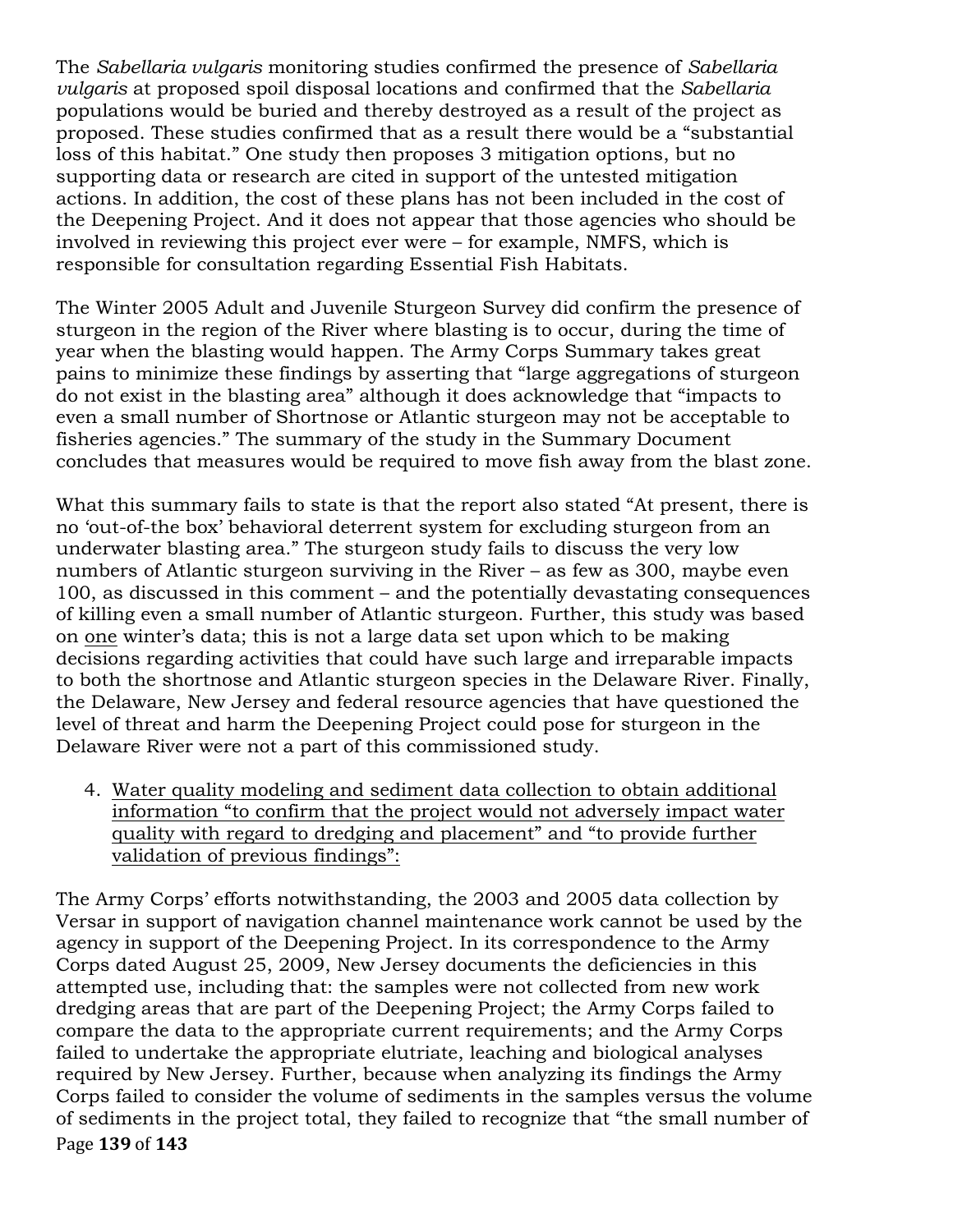criteria exceedances noted in the April 2009 EA may, in fact, be indicative of large (but as of the present date undetermined) volumes of contaminated sediment." (*Attached Letter 17).*

New Jersey DEP's analysis of the Versar 2003 and 2005 samples found exceedances or potential exceedances of the New Jersey Residential and/or Nonresidential Soil Remediation Standards for compounds of concern including thallium, vanadium, heptachlor epoxide, benzo(a)anthracene, benzo(b)fluoranthene, beno(a)pyrene, dibenz(a,h) anthracene. Further, "the data for Aroclor PCB-1221 indicate possible exceedances of the Residential Soil Remediation Standard for total PCBs in 14 of the 15 collected samples." *(Correspondence, Attached Letter 17).* "Some of the samples analyzed within Reach C of the Project … exceed New Jersey's Non-residential Soil Remediation Standards for arsenic or benzo(a)pyrene. Most of the samples collected within Reach C potentially exceed New Jersey's Residential Soil Remediation Standards for PCBs." *(Attached Letter 17*).

It is clear to New Jersey DEP that Versar's "2003 and 2005 data do not support the findings of the 1997 SEIS." Their data found that a number of contaminants such as zinc, thallium, arsenic, beryllium, chromium, copper, nickel, lead and mercury have increased in areas of the River since the early 1990s. *(Attached Letter 17).*

Now, there is new data and information from New Jersey DEP documenting that pollution has resulted from Reach C spoil disposal; and the Army Corps has acknowledged that, in fact, there is a much greater spoils volume associated with the Deepening Project than the agency had previously calculated or assumed and upon which it has made its many assessments.

The Army Corps "based on apparent misinterpretation of the NOAA Injury Assessment" regarding the Athos I oil spill dismissed this spill as being of no concern regarding water quality issues and the Deepening Project. But the data collected during that assessment were limited in their overview of the degree and spatial extent of oiling. The Army Corps failed to evaluate the sediment that would be dredged during the Deepening Project and did not consider potential effects from dredging and dredge spoil disposal. Thus, it is wholly inappropriate to use the NOAA assessment of the spill as in any way addressing the potential impacts from the Deepening Project. (See discussion in *Attached Letter 17).* The DRBC also believes that evaluation of the sediments and residual oil from the Athos I is an issue to be addressed. *(Attached Letter 10).*

Page **140** of **143** DNREC has done its own sediment sampling in portions of the River. With regards to Reach E, its data seems to contradict the findings of the Army Corps, leading DNREC to question the Army Corps' findings. *(Attached Letter 34).* This contradiction, along with contradictions on other data sets with other agencies, adds to the body of knowledge that calls into question a great many of the Army Corps' claims and scientific findings on this project. There are simply too many anomalies and inconsistencies, as well as contradictory information and data on too many fronts from the economic through the scientific.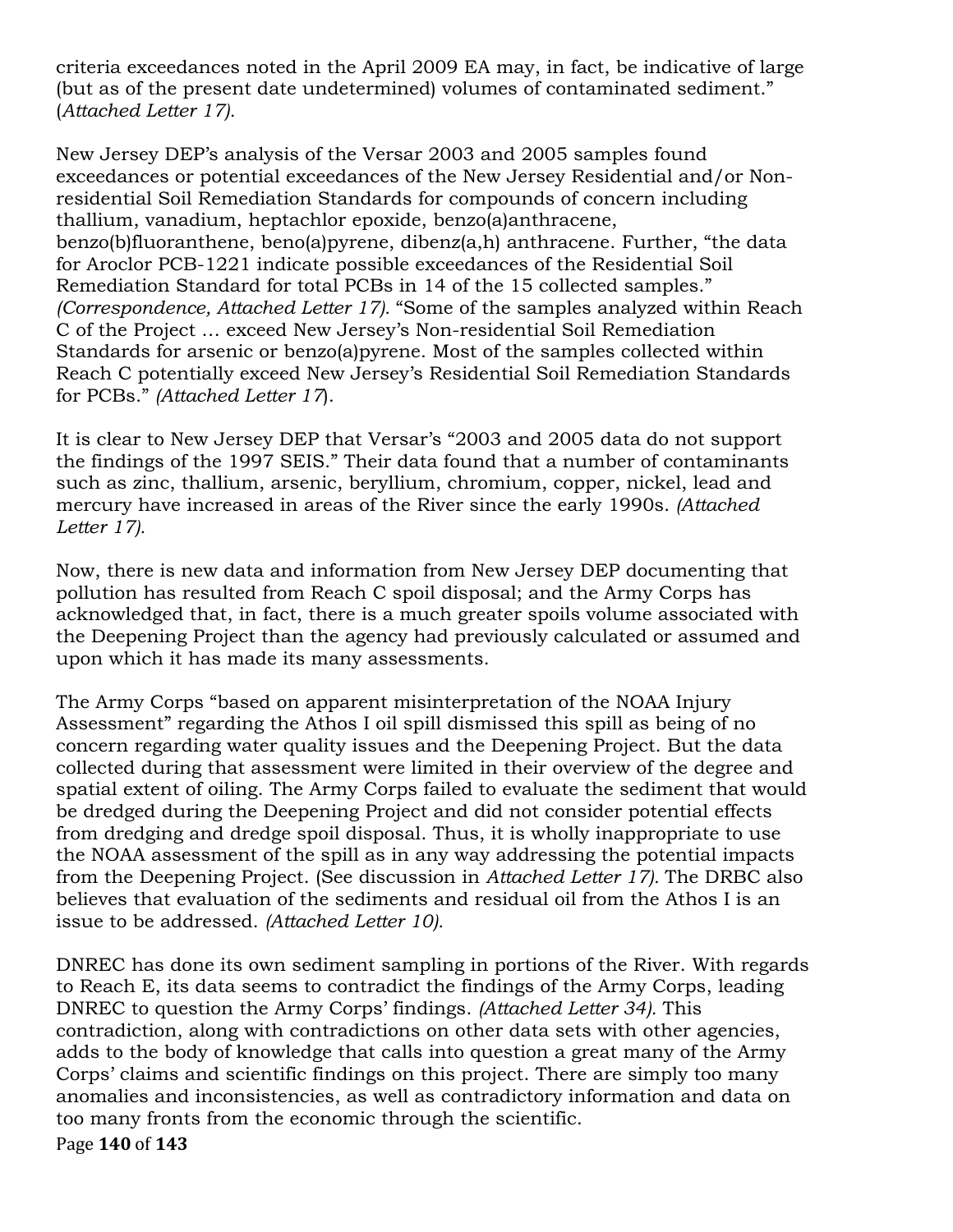In June 7, 2010, DNREC issued an analysis, "An Evaluation of Toxic Contaminants in the Sediments of the Tidal Delaware River and Potential Impacts Resulting from Deepening the Main Navigation Chanel in Reach C." *(Attached Report 79).* We anticipate the Army Corps is going to rely on some of the findings in this study to justify their claims of no water quality impacts from the Deepening Project, but such an effort would be misplaced, and in fact the release of this report bolsters the need for an updated SEIS. First, we note that while the DE Toxic Evaluation Report claims that it can be rationally extrapolated to issues in Reach E, this is countered by the fact that just one week later, DNREC questioned Army Corps data with regards to Reach E, thus suggesting extrapolation would not be wise and also suggesting that if there are questions about Reach E data there may very well be concerns about Reach C toxics data yet to be forthcoming from the Army Corps.

Second, the DE Toxic Evaluation Report draws as a conclusion that placement of Deepening Project spoils in CDFs will not raise health risks regarding metals or PCBs. But this conclusion flies in the face of the actual data set provided by the Army Corps and reviewed by NJDEP that shows that, in fact, there are pollution concerns with Reach C sediments from their disposal in a CDF – the actual data demonstrates flaws in the DE Toxic Evaluation Report conclusions.

Third, with regard to CDF disposal, the report presumes proper operation of a CDF, but we know from the Fort Mifflin and Money Island data discussed above that CDFs are, in fact, a significant and ongoing source of heavy metal and toxic contamination; coupled with the NJ Killcohook findings, this also counters claims and conclusions in the DE Toxic Evaluation report. And we also know that CDFs are not well protected from human access. In fact, access by humans and wildlife is easy.

Fourth, the DE Toxics Evaluation Report is clear that its findings are limited to Reach C, so to the extent they are accurate or flawed, that is the scope of their relevance, and the Army Corps cannot use this report to justify or demonstrate conclusions regarding water quality for deepening operations in other portions of the River, including upstream and most particularly berth areas and/or private channel deepening and dredging that will be necessary to take advantage of a deepened main channel. *(Attached Report 79).*

Also of note regarding the DE Toxic Report and its applicability to other segments of the project, as we understand it, the Army Corps selected Reach C to begin the project as it was most likely to have the least water quality effects.

# **KK. Additional Issues That Require Further NEPA Consideration.**

Page **141** of **143** In earlier iterations of the Deepening Project, there was projected a 2-foot overdredge to provide a greater level of safety for ships coming up the river. In the most recent version, there is now only a 1-foot over dredge as we understand it. Neither a one nor two foot overdredge seems to be accounted for in the analysis provided. An additional foot of over-dredge is an approximately 15% increase in the amount of deepening to be done; 2 feet would be a 30% increase. This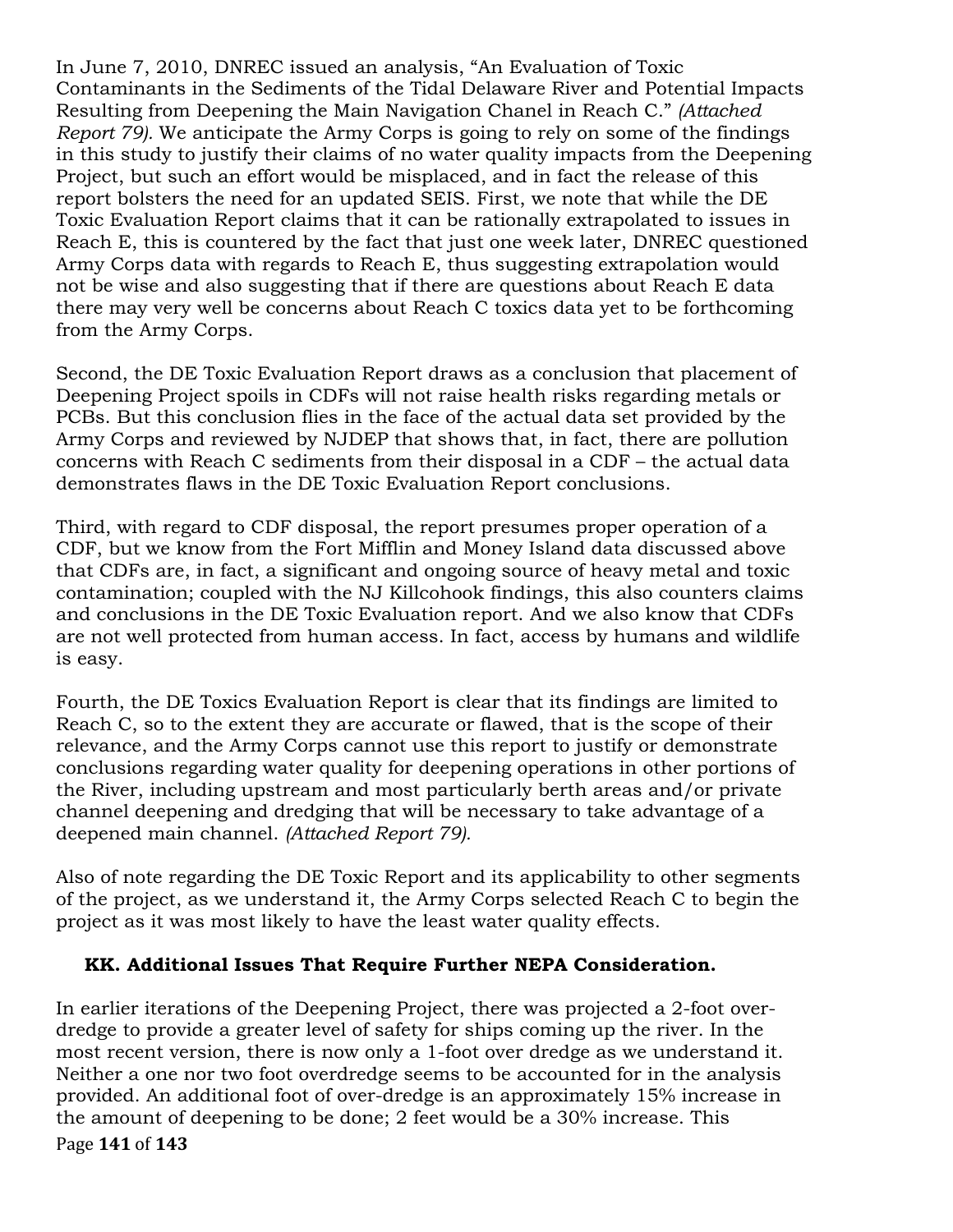additional level of dredging – both the 1-foot overdredge and 2-foot overdredge scenarios -- must be fully analyzed and accounted for in the reports and studies reflected in a new SEIS.

The Army Corps has provided contradictory information regarding the flow of Delaware River water through the C&D Canal. In two different reports, the agency concluded that the same water moved in different directions, corresponding to the direction most beneficial to the project being studied. In a 1999 study conducted by the Army Corps to assess deepening the channel of the Chesapeake and Delaware Canal, the Army Corps' conclusion "about the direction of water flow through the canal is totally reversed from the … study performed to assess the impact of deepening the Delaware Shipping Channel. The Delaware River Study concluded net westward flow through the canal for the 1965 simulated period whereas the [C&D canal] study concludes eastward!" *(Letter from John M. Williams to Frank R. Master, Army Corps of Engineers/Philadelphia District, February 7, 2000. [Referring to, Assessment of Channel Deepening in the Chesapeake and Delaware Canal and Approach Channels in Upper Chesapeake Bay; A Three Dimensional Numerical Model Study; USACE/WES, August 1999, Draft Report; page 43; Assessment of Channel Deepening in the Delaware Bay; A Three Dimensional Numerical Model Study; USACE/WES, Tech. Report CHL-98-29, September 1998; page 45.]).* While the Army Corps has since developed an explanation for these contradictory findings, it again is a demonstration that unless all information is fully articulated and subjected to the rigors of expert and agency review and public comment through a NEPA process, it can be fraught with misinformation and/or misleading information.

## **LL. Deepening The Delaware River To 45 Feet Is Not At All The Same As Maintenance Dredging At 40 Feet.**

The threats to fish, wildlife, wetlands, drinking water, and communities identified by the many agencies and experts that have reviewed this issue are associated with the Deepening Project. Deepening the River by an additional 5 feet changes water patterns in such a way that it will exacerbate erosion of wetlands which are important ecologically, aesthetically and for storm protection. The Deepening Project includes widening reaches of the channel into areas that are not now currently dredged – a number of which have been characterized as toxic hot spots. Deepening brings with it the need to dispose of more spoils — spoils laden with toxins which are going to be disposed of in areas and in ways that bring harm. Deepening the channel changes the movement and balance of fresh and salt water in a way that will move the salt line up river presenting threats to the oyster populations and drinking water supplies that have been so heavily invested in for our region and are so vitally important. Changing salt also threatens salt marshes of the estuary that provide important food and habitat. The findings of the agencies and experts cited in this document are speaking specifically to the Deepening Project issue, and their findings should not be dismissed under false characterizations that Deepening Project is no different in its effects than maintenance dredging.